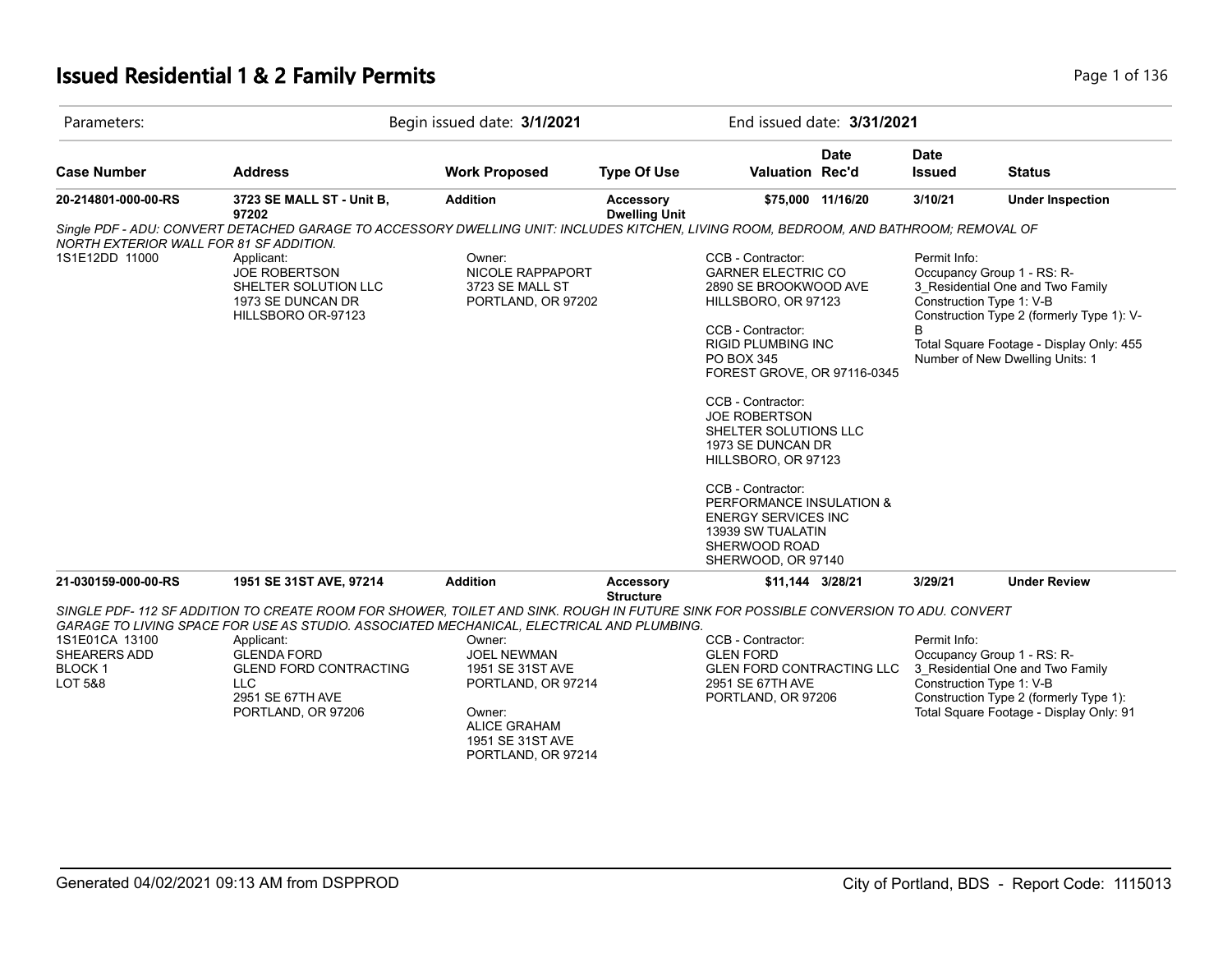# **Issued Residential 1 & 2 Family Permits Page 2 of 136 Page 2 of 136**

| <b>Case Number</b>                                                                             | Address                                                                                                                                                                                                                  | <b>Work Proposed</b>                                                                                                                                          | <b>Type Of Use</b>                       | <b>Valuation Rec'd</b>                                                                                                           | <b>Date</b>     | <b>Date</b><br><b>Issued</b>                                          | <b>Status</b>                                                                                                                                        |
|------------------------------------------------------------------------------------------------|--------------------------------------------------------------------------------------------------------------------------------------------------------------------------------------------------------------------------|---------------------------------------------------------------------------------------------------------------------------------------------------------------|------------------------------------------|----------------------------------------------------------------------------------------------------------------------------------|-----------------|-----------------------------------------------------------------------|------------------------------------------------------------------------------------------------------------------------------------------------------|
| 21-026284-000-00-RS                                                                            | 2326 NE 41ST AVE, 97212                                                                                                                                                                                                  | <b>Addition</b>                                                                                                                                               | Decks, Fences,<br><b>Retaining Walls</b> |                                                                                                                                  | \$6,062 3/17/21 | 3/17/21                                                               | <b>Issued</b>                                                                                                                                        |
|                                                                                                | BUILD DECK AND PERGOLA. Residential 1 & 2 Family Permit This folder was cancelled during the automatic add phase. - Fee tab                                                                                              |                                                                                                                                                               |                                          |                                                                                                                                  |                 |                                                                       |                                                                                                                                                      |
| 1N1E25DA 12500<br><b>ROSSMERE</b><br>BLOCK 15<br>LOT <sub>13</sub>                             | Applicant:<br><b>JEFF SIMPSON</b><br>SIMP.L<br>1017 SW MORRISON ST, SUITE<br>508<br>PORTLAND, OR 97205                                                                                                                   | Owner:<br><b>JOANNA O'LEARY</b><br>2326 NE 41ST AVE<br>PORTLAND, OR 97212<br>Owner:<br><b>ERICH SCHREIBER</b><br>2326 NE 41ST AVE<br>PORTLAND, OR 97212       |                                          | CCB - Contractor:<br>FOST R CONSTRUCTION LLC<br>1017 SW MORRISON ST #508<br>PORTLAND, OR 97205                                   |                 | Permit Info:<br>Patios, Porches, Carports<br>Construction Type 1: V-B | Occupancy Group 1 - RS: U_Decks,<br>Construction Type 2 (formerly Type 1):<br>Total Square Footage - Display Only: 251                               |
| 21-030594-000-00-RS                                                                            | <b>3603 SE WASHINGTON ST.</b><br>97214                                                                                                                                                                                   | <b>Addition</b>                                                                                                                                               | <b>Duplex</b>                            | \$16,532 3/29/21                                                                                                                 |                 | 3/31/21                                                               | <b>Issued</b>                                                                                                                                        |
|                                                                                                | SINGLE PDF 150 SF ADDITION OF LIVING SPACE TO CREATE NEW BEDROOM. ASSOCIATED ELECTRICAL WORK.                                                                                                                            |                                                                                                                                                               |                                          |                                                                                                                                  |                 |                                                                       |                                                                                                                                                      |
| 1S1E01AB 00700<br>SUNNYSIDE & PLAT 2 & 3<br>BLOCK 61<br>W 1/2 OF LOT 15<br>LOT 16              | Applicant:<br>DALE MORSE<br><b>OWEN GABBERT LLC</b><br>PO BOX 11266<br>PORTLAND, OR 97211                                                                                                                                | Owner:<br>JT PROPERTY MANAGEMENT LLC<br>1837 SE 51ST AVE<br>PORTLAND, OR 97215                                                                                |                                          | CCB - Contractor:<br><b>DALE MORSE</b><br><b>OWEN GABBERT LLC</b><br>PO BOX 11266<br>PORTLAND, OR 97211                          |                 | Permit Info:<br>Construction Type 1: V-B                              | Occupancy Group 1 - RS: R-<br>3 Residential One and Two Family<br>Construction Type 2 (formerly Type 1):<br>Total Square Footage - Display Only: 135 |
| 20-152456-REV-01-RS                                                                            | 2714 SE 33RD PL, 97202<br>SINGLE PDF REVISION TO KEEP EXISTING FRONT CONCRETE STAIRS AND RETAINING WALL, INSTEAD OF REPLACING THEM, PER PBOT APPROVED AND COUNTY<br>RECORDED (ATTACHED) ENCROACHMENT PERMIT 20-206250 TR | <b>Addition</b>                                                                                                                                               | <b>Duplex</b>                            |                                                                                                                                  | \$0 1/20/21     | 3/1/21                                                                | <b>Issued</b>                                                                                                                                        |
| 1S1E12AB 10200                                                                                 | Applicant:<br><b>KEYAN MIZANI</b><br><b>EMZED ARCHITECTURE LLC</b><br>1644 SE 52ND AVE<br>PORTLAND, OR 97215                                                                                                             | Owner:<br>LAMB, GLENN A TR<br>2716 SE 33RD PL<br>PORTLAND, OR 97202-1431<br>Owner:<br>KNIGHT, SUSAN W TR<br>2716 SE 33RD PL<br>PORTLAND, OR 97202-1431        |                                          | CCB - Contractor:<br><b>CIRCULATION CONSTRUCTION</b><br>CO.<br>3439 NE SANDY BLVD #223<br>PORTLAND, OR 97232                     |                 | Permit Info:<br>Construction Type 1: V-B<br>1649                      | Occupancy Group 1 - RS: R-<br>3 Residential One and Two Family<br>Construction Type 2 (formerly Type 1): V-<br>Total Square Footage - Display Only:  |
| 21-006916-000-00-RS                                                                            | 2514 NE HALSEY ST, 97232<br>*SINGLE PDF* 268 SF ADDITION TO EXISTING GARAGE. ASSOCIATED MECHANICAL AND ELECTRICAL WORK.                                                                                                  | <b>Addition</b>                                                                                                                                               | Garage/Carport                           | \$12,944 1/24/21                                                                                                                 |                 | 3/25/21                                                               | <b>Under Inspection</b>                                                                                                                              |
| 1N1E36BB 01900<br><b>HOLLADAY PK &amp; 1ST ADD</b><br>BLOCK <sub>21</sub><br>LOT <sub>18</sub> | Applicant:<br><b>JOSEPH PATRICK</b><br><b>LAMONT BROS LLC</b><br>2050 S BEAVERCREEK RD 101305<br>OREGON CITY, OR 97045                                                                                                   | Owner:<br><b>GRAZIA CUNNINGHAM</b><br>2514 NE HALSEY ST<br>PORTLAND, OR 97232<br>Owner:<br><b>COLIN CUNNINGHAM</b><br>2514 NE HALSEY ST<br>PORTLAND, OR 97232 |                                          | CCB - Contractor:<br><b>JOSEPH PATRICK</b><br><b>LAMONT BROS LLC</b><br>2050 S BEAVERCREEK RD<br>101305<br>OREGON CITY, OR 97045 |                 | Permit Info:<br>Garage\Utility Misc.<br>Construction Type 1: V-B      | Occupancy Group 1 - RS: U_Private<br>Construction Type 2 (formerly Type 1):<br>Total Square Footage - Display Only: 268                              |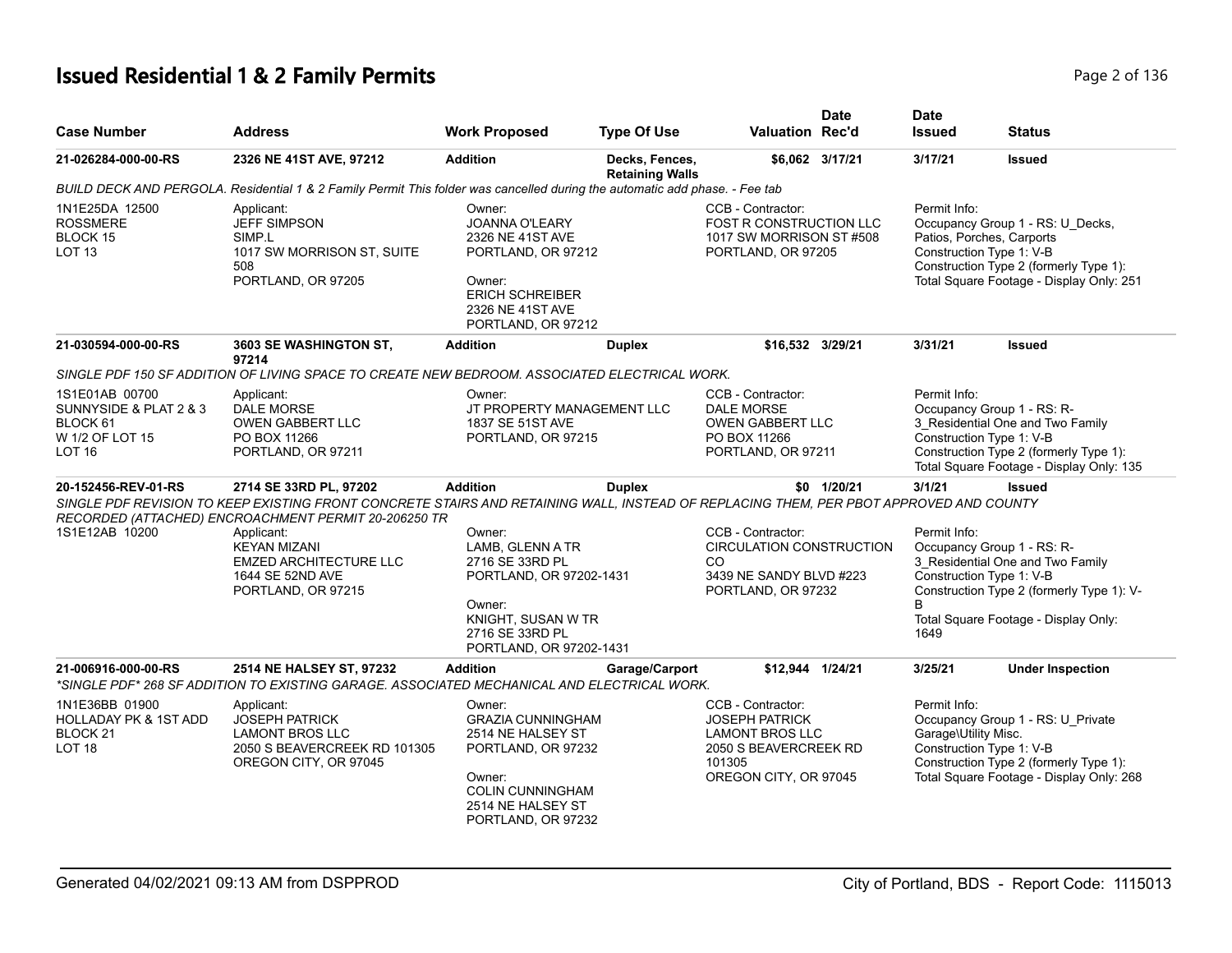## **Issued Residential 1 & 2 Family Permits Page 1136** 2 **Page 3 of 136**

| <b>Case Number</b>                                                                              | <b>Address</b>                                                                                                                         | <b>Work Proposed</b>                                                                                                                                               | <b>Type Of Use</b>                      | <b>Valuation Rec'd</b>                                                                                                           | Date             | <b>Date</b><br><b>Issued</b>         | <b>Status</b>                                                                                                                                                                       |
|-------------------------------------------------------------------------------------------------|----------------------------------------------------------------------------------------------------------------------------------------|--------------------------------------------------------------------------------------------------------------------------------------------------------------------|-----------------------------------------|----------------------------------------------------------------------------------------------------------------------------------|------------------|--------------------------------------|-------------------------------------------------------------------------------------------------------------------------------------------------------------------------------------|
| 10-176108-REV-01-RS                                                                             | 6207 N CONCORD AVE, 97217                                                                                                              | <b>Addition</b>                                                                                                                                                    | Garage/Carport                          |                                                                                                                                  | \$1,300 11/23/20 | 3/4/21                               | <b>Issued</b>                                                                                                                                                                       |
| <b>FLR</b>                                                                                      | SINGLE PDF - VALUE ADDED REVISION - ADD BEDROOM; BATHROOM; CHANGE HOBBY ROOM TO REC ROOM AND ADD TWO WINDOWS TO SOUTH ELEVATION 2ND    |                                                                                                                                                                    |                                         |                                                                                                                                  |                  |                                      |                                                                                                                                                                                     |
| 1N1E16DA 12100<br><b>GRANVILLE</b><br>BLOCK <sub>8</sub><br>LOT 2&3                             | Applicant:<br>Karen Phillips<br>6207 N Concord Ave                                                                                     | Owner:<br><b>KAREN PHILLIPS</b><br>6207 N CONCORD AVE<br>PORTLAND, OR 97217-4736<br>Owner:<br><b>BETTY BUCKEL</b><br>6207 N CONCORD AVE<br>PORTLAND, OR 97217-4736 |                                         |                                                                                                                                  |                  | Permit Info:<br>R                    | Occupancy Group 1 - RS: R-<br>3_Residential One and Two Family<br>Construction Type 1: V-B<br>Construction Type 2 (formerly Type 1): V-<br>Total Square Footage - Display Only: 724 |
| 21-031692-000-00-RS                                                                             | 4406 SE WINDSOR CT, 97206<br>SINGLE PDF 196 SF ADDITION TO GARAGE. SPACE TO REMAIN PARKING STORAGE. ASSOCIATED ELECTRICAL WORK.        | <b>Addition</b>                                                                                                                                                    | Garage/Carport                          | \$10,433 3/31/21                                                                                                                 |                  | 3/31/21                              | <b>Under Inspection</b>                                                                                                                                                             |
| 1S2E07BB 12900<br><b>MCMAHONS ADD</b><br><b>BLOCK4</b><br>LOT 4                                 | Applicant:<br><b>JOSEPH PATRICK</b><br><b>LAMONT BROS LLC</b><br>2050 S BEAVERCREEK RD 101305<br>OREGON CITY, OR 97045                 | Owner:<br><b>KEVIN NICKEL</b><br>4406 SE WINDSOR CT<br>PORTLAND, OR 97206-1658                                                                                     |                                         | CCB - Contractor:<br><b>JOSEPH PATRICK</b><br><b>LAMONT BROS LLC</b><br>2050 S BEAVERCREEK RD<br>101305<br>OREGON CITY, OR 97045 |                  | Permit Info:<br>Garage\Utility Misc. | Occupancy Group 1 - RS: U_Private<br>Construction Type 1: V-B<br>Construction Type 2 (formerly Type 1):<br>Total Square Footage - Display Only: 216                                 |
| 21-024001-000-00-RS                                                                             | 5808 NE 35TH PL, 97211                                                                                                                 | <b>Addition</b>                                                                                                                                                    | <b>Single Family</b><br><b>Dwelling</b> | \$24,492 3/10/21                                                                                                                 |                  | 3/25/21                              | <b>Issued</b>                                                                                                                                                                       |
| 200 sqft addition to rear of house and remodel to match.                                        |                                                                                                                                        |                                                                                                                                                                    |                                         |                                                                                                                                  |                  |                                      |                                                                                                                                                                                     |
| 1N1E13DC 07700<br><b>KENNEDYS ADD</b><br>BLOCK <sub>5</sub><br>N 30' OF LOT 4<br>S 25' OF LOT 5 | Applicant:<br>ZANE GOFF<br>NEIL KELLY CO INC<br>804 N ALBERTA ST<br>PORTLAND, OR 97217-2639                                            | Owner:<br><b>CLARENCE JOHNSTON</b><br>5808 NE 35TH PL<br>PORTLAND, OR 97211                                                                                        |                                         | CCB - Contractor:<br><b>ZANE GOFF</b><br>NEIL KELLY CO INC<br>804 N ALBERTA ST<br>PORTLAND, OR 97217-2693                        |                  | Permit Info:                         | Occupancy Group 1 - RS: R-<br>3_Residential One and Two Family<br>Construction Type 1: V-B<br>Construction Type 2 (formerly Type 1):<br>Total Square Footage - Display Only: 200    |
| 21-015957-000-00-RS                                                                             | 3234 NE 50TH AVE, 97213                                                                                                                | <b>Addition</b>                                                                                                                                                    | <b>Single Family</b><br><b>Dwelling</b> | \$19,226 2/19/21                                                                                                                 |                  | 3/1/21                               | <b>Under Inspection</b>                                                                                                                                                             |
|                                                                                                 | 157SQFT ADDITION TO BACK OF HOUSE FOR KITCHEN AND GREAT ROOM. NEW LIGHTS AND PLUGS TO CODE. NEW HOOD VENT AND EXTEND HEAT TO ADDITION. |                                                                                                                                                                    |                                         |                                                                                                                                  |                  |                                      |                                                                                                                                                                                     |
| 1N2E30BA 14800<br><b>ROSE CITY PK</b><br>BLOCK 150<br><b>LOT 19</b>                             | Applicant:<br><b>WILLIAM PETER SPEAR</b><br>EVERGREEN CRAFTSMENT<br>6035 SE CENTER ST<br>PORTLAND, OR 97206                            | Owner:<br><b>DEREK HANSON</b><br>3234 NE 50TH AVE<br>PORTLAND, OR 97213<br>Owner:<br><b>BRIDGET DONEGAN</b><br>3234 NE 50TH AVE<br>PORTLAND, OR 97213              |                                         | CCB - Contractor:<br><b>EVERGREEN CRAFTSMEN LLC</b><br>6035 SE CENTER ST<br>PORTLAND, OR 97206                                   |                  | Permit Info:                         | Occupancy Group 1 - RS: R-<br>3_Residential One and Two Family<br>Construction Type 1: V-B<br>Construction Type 2 (formerly Type 1):<br>Total Square Footage - Display Only: 157    |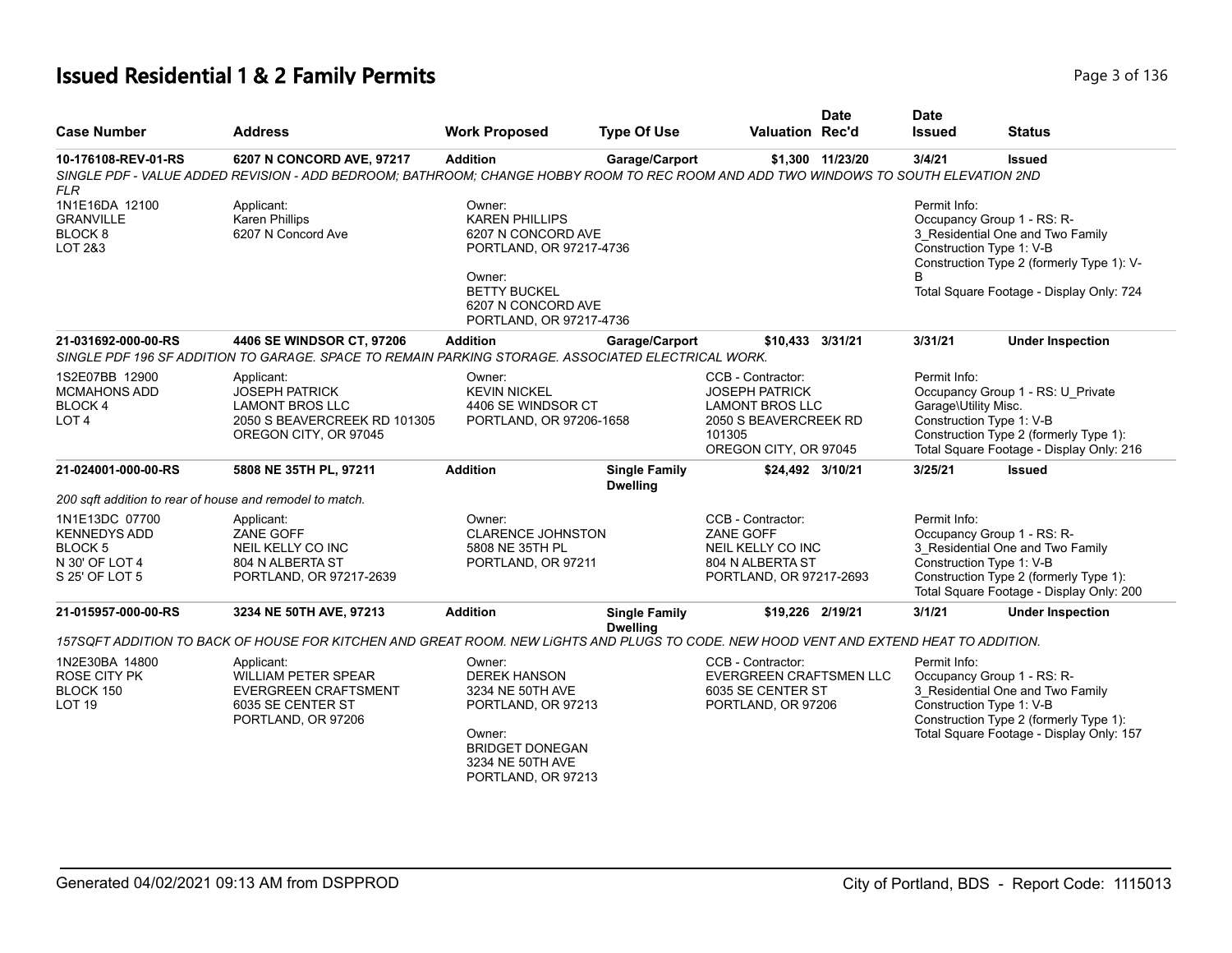# **Issued Residential 1 & 2 Family Permits** Page 4 of 136

| <b>Case Number</b>                                                                                     | <b>Address</b>                                                                                                                                                                                                         | <b>Work Proposed</b>                                                                                                                                               | <b>Type Of Use</b>                      | <b>Valuation Rec'd</b>                                                                                                                                                                                                      | <b>Date</b>     | <b>Date</b><br><b>Issued</b>                     | <b>Status</b>                                                                                                                                        |
|--------------------------------------------------------------------------------------------------------|------------------------------------------------------------------------------------------------------------------------------------------------------------------------------------------------------------------------|--------------------------------------------------------------------------------------------------------------------------------------------------------------------|-----------------------------------------|-----------------------------------------------------------------------------------------------------------------------------------------------------------------------------------------------------------------------------|-----------------|--------------------------------------------------|------------------------------------------------------------------------------------------------------------------------------------------------------|
| 21-031588-000-00-RS                                                                                    | 7915 SE 34TH AVE, 97202                                                                                                                                                                                                | <b>Addition</b>                                                                                                                                                    | <b>Single Family</b><br><b>Dwelling</b> |                                                                                                                                                                                                                             | \$7,837 3/31/21 | 3/31/21                                          | <b>Issued</b>                                                                                                                                        |
|                                                                                                        | EXTEND MASTER BEDROOM 64 SF, REMODEL EXSTING MASTER BEDROOM BATHROOM                                                                                                                                                   |                                                                                                                                                                    |                                         |                                                                                                                                                                                                                             |                 |                                                  |                                                                                                                                                      |
| 1S1E24DB 07000<br><b>EASTMORELAND</b><br>BLOCK 52<br>N 15' OF LOT 9<br>LOT 10, S 10' OF LOT 11         | Applicant:<br><b>JEREMY SMITH</b><br><b>JEREMY'S QUALITY</b><br><b>CONSTRUCTION CON</b><br>20736 SCAPPOOSE VERNONIA<br><b>HWY</b><br>SCAPPOOSE, OR 97006                                                               | Owner:<br>CAHILL, SUSAN M TR<br>7915 SE 34TH AVE<br>PORTLAND, OR 97202<br>Owner:<br>CAHILL, DONALD E TR<br>7915 SE 34TH AVE<br>PORTLAND, OR 97202                  |                                         | CCB - Contractor:<br><b>JEREMYS QUALITY</b><br><b>CONSTRUCTION CO</b><br>20736 SCAPPOOSE VERNONIA<br><b>HWY</b><br>SCAPPOOSE, OR 97056                                                                                      |                 | Permit Info:<br>Construction Type 1: V-B         | Occupancy Group 1 - RS: R-<br>3_Residential One and Two Family<br>Construction Type 2 (formerly Type 1):<br>Total Square Footage - Display Only: 64  |
| 21-013409-000-00-RS                                                                                    | 5916 SE FRANCIS ST, 97206                                                                                                                                                                                              | <b>Addition</b>                                                                                                                                                    | <b>Single Family</b><br><b>Dwelling</b> | \$54,127 2/10/21                                                                                                                                                                                                            |                 | 3/17/21                                          | <b>Issued</b>                                                                                                                                        |
|                                                                                                        | ADDITION OF 442SQFT TO BACK OF HOUSE. 2 BEDROOMS AND A BATHROOM.                                                                                                                                                       |                                                                                                                                                                    |                                         |                                                                                                                                                                                                                             |                 |                                                  |                                                                                                                                                      |
| 1S2E07DA 16700<br><b>MYRTLE</b><br>BLOCK <sub>2</sub><br>LOT <sub>3</sub>                              | Applicant:<br><b>CLYDE MANCHESTER</b><br><b>HELP GROUP INC</b><br>10006 SW CANYON RD<br>PORTLAND, OR 97225                                                                                                             | Owner:<br><b>CHRISTINE GRAY</b><br>5916 SE FRANCIS ST<br>PORTLAND, OR 97206-3743                                                                                   |                                         | CCB - Contractor:<br>HELPHOME ENERGY LIFE<br>PERFORMANCE GROUP INC<br>10006 SW CANYON RD<br>PORTLAND, OR 97225                                                                                                              |                 | Permit Info:<br>Construction Type 1: V-B         | Occupancy Group 1 - RS: R-<br>3 Residential One and Two Family<br>Construction Type 2 (formerly Type 1):<br>Total Square Footage - Display Only: 442 |
| 19-145243-REV-02-RS                                                                                    | 5520 NE 35TH PL, 97211                                                                                                                                                                                                 | <b>Addition</b>                                                                                                                                                    | <b>Single Family</b><br><b>Dwelling</b> |                                                                                                                                                                                                                             | \$1,000 1/14/21 | 3/15/21                                          | <b>Issued</b>                                                                                                                                        |
|                                                                                                        | SINGLE PDF VALUE ADDED ADDITION TO REPLACE ORIGINAL STEEL BEAM IN THE CEILING OF THE FIRST FLOOR WITH A 5 1/2 X 13 1/2 GLUE LAM BEAM                                                                                   |                                                                                                                                                                    |                                         |                                                                                                                                                                                                                             |                 |                                                  |                                                                                                                                                      |
| 1N1E13DC 13500<br><b>KENNEDYS ADD</b><br><b>BLOCK4</b><br>N 30' OF W 80' OF LOT 3 &<br>LOT 4 EXC N 20' | Applicant:<br><b>ROBERT BOWLES</b><br>3409 NE 131ST AVE<br>PORTLAND, OR 97238                                                                                                                                          | Owner:<br><b>ROBERT BOWLES</b><br>3409 NE 131ST AVE<br>PORTLAND, OR 97230                                                                                          |                                         |                                                                                                                                                                                                                             |                 | Permit Info:<br>Construction Type 1: V-B<br>2357 | Occupancy Group 1 - RS: R-<br>3 Residential One and Two Family<br>Construction Type 2 (formerly Type 1): V-<br>Total Square Footage - Display Only:  |
| 21-026919-000-00-RS                                                                                    | 5903 SW SHERIDAN CT, 97221                                                                                                                                                                                             | <b>Addition</b>                                                                                                                                                    | <b>Single Family</b><br><b>Dwelling</b> | \$9,797 3/19/21                                                                                                                                                                                                             |                 | 3/26/21                                          | <b>Issued</b>                                                                                                                                        |
| ADD 80SQFT TO FIRST FLOOR BATHROOM.                                                                    |                                                                                                                                                                                                                        |                                                                                                                                                                    |                                         |                                                                                                                                                                                                                             |                 |                                                  |                                                                                                                                                      |
| 1S1E07BA 01100<br><b>FALCON TRACE</b><br>LOT <sub>3</sub><br>INC UND INT TRACT A                       | Applicant:<br><b>JEFFREY BROMWELL</b><br>URBAN DESIGN BUILD COMPANY<br>2500 NE SANDY BLVD SUITE D<br>PORTLAND, OR 97232<br>Applicant:<br><b>THOMAS SCHWAB</b><br>ECOHEAT, INC<br>3520 SE 61ST AVE<br>PORTLAND OR 97202 | Owner:<br>DUNST, CHRISTY TR<br>5903 SW SHERIDAN CT<br>PORTLAND, OR 97221-1357<br>Owner:<br><b>DUNST, MARK TR</b><br>5903 SW SHERIDAN CT<br>PORTLAND, OR 97221-1357 |                                         | CCB - Contractor:<br>JEFFREY BROMWELL<br>URBAN DESIGN BUILD<br><b>COMPANY</b><br>2500 NE SANDY BLVD SUITE D<br>PORTLAND, OR 97232<br>CCB - Contractor:<br><b>WATER CENTS LLC</b><br>2110 NW 379TH ST<br>LA CENTER, WA 98629 |                 | Permit Info:<br>Construction Type 1: V-B         | Occupancy Group 1 - RS: R-<br>3 Residential One and Two Family<br>Construction Type 2 (formerly Type 1):<br>Total Square Footage - Display Only: 80  |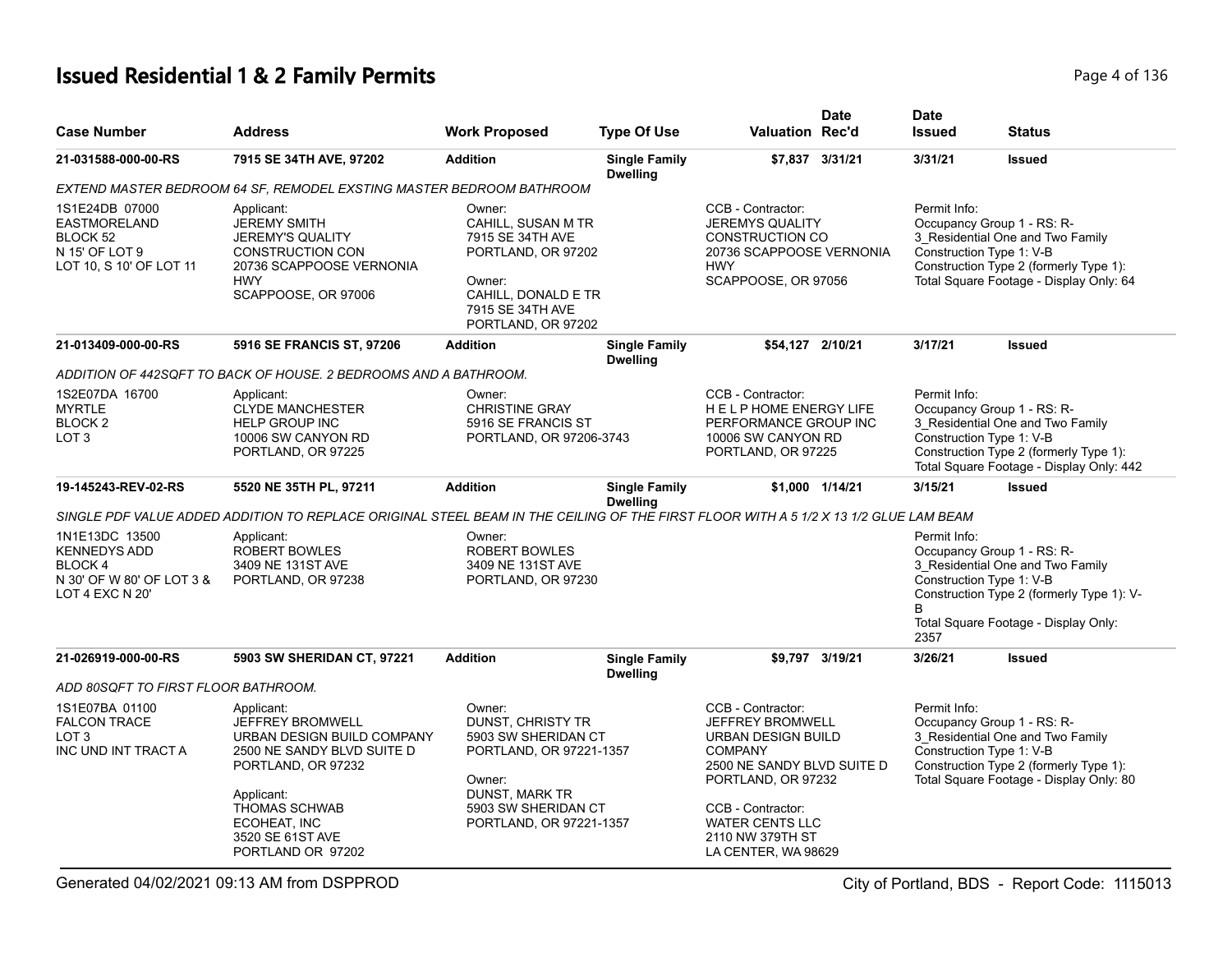## **Issued Residential 1 & 2 Family Permits** Page 5 of 136

|                                                                            |                                                                                                                                                                                                                                                                                                                                                                                |                                                                                                                                                            |                                         |                                                                                                                                                                                                                                                                                                                                                                                                  | <b>Date</b> | <b>Date</b>   |                                                                                                                                                                                  |
|----------------------------------------------------------------------------|--------------------------------------------------------------------------------------------------------------------------------------------------------------------------------------------------------------------------------------------------------------------------------------------------------------------------------------------------------------------------------|------------------------------------------------------------------------------------------------------------------------------------------------------------|-----------------------------------------|--------------------------------------------------------------------------------------------------------------------------------------------------------------------------------------------------------------------------------------------------------------------------------------------------------------------------------------------------------------------------------------------------|-------------|---------------|----------------------------------------------------------------------------------------------------------------------------------------------------------------------------------|
| <b>Case Number</b>                                                         | <b>Address</b>                                                                                                                                                                                                                                                                                                                                                                 | <b>Work Proposed</b>                                                                                                                                       | <b>Type Of Use</b>                      | Valuation Rec'd                                                                                                                                                                                                                                                                                                                                                                                  |             | <b>Issued</b> | <b>Status</b>                                                                                                                                                                    |
| 21-013783-000-00-RS                                                        | <b>1305 SE MARTINS ST, 97202</b>                                                                                                                                                                                                                                                                                                                                               | <b>Addition</b>                                                                                                                                            | <b>Single Family</b><br><b>Dwelling</b> | \$40,167 2/11/21                                                                                                                                                                                                                                                                                                                                                                                 |             | 3/9/21        | <b>Under Inspection</b>                                                                                                                                                          |
|                                                                            | *single PDF* Kitchen remodel and addition of 328 sqft to main floor kitchen with 213 sqft basement and 199 sqft second floor. Revise electrical to code for all altered spaces. Add a<br>bathroom to second floor. Alter existing HVAC to accommodate new space.                                                                                                               |                                                                                                                                                            |                                         |                                                                                                                                                                                                                                                                                                                                                                                                  |             |               |                                                                                                                                                                                  |
| 1S1E14CD 04400<br>P J MARTINS TR<br>BLOCK 12<br>LOT 7&8 TL 4400            | Applicant:<br><b>MELISSA PELOQUIN</b><br><b>CIRCULATION CONSTRUCTION</b><br>CO.<br>4148 SE TAGGART ST<br>PORTLAND, OR 97202                                                                                                                                                                                                                                                    | Owner:<br><b>KAREN BARNETT</b><br>1305 SE MARTINS ST<br>PORTLAND, OR 97202<br>Owner:<br><b>ANDY BARNETT</b><br>1305 SE MARTINS ST<br>PORTLAND, OR 97202    |                                         | CCB - Contractor:<br><b>CIRCULATION CONSTRUCTION</b><br>CO.<br>3439 NE SANDY BLVD #223<br>PORTLAND, OR 97232                                                                                                                                                                                                                                                                                     |             | Permit Info:  | Occupancy Group 1 - RS: R-<br>3 Residential One and Two Family<br>Construction Type 1: V-B<br>Construction Type 2 (formerly Type 1):<br>Total Square Footage - Display Only: 328 |
| 21-022798-000-00-RS                                                        | 2304 NE PRESCOTT ST, 97211                                                                                                                                                                                                                                                                                                                                                     | <b>Addition</b>                                                                                                                                            | <b>Single Family</b><br><b>Dwelling</b> | \$7,348 3/8/21                                                                                                                                                                                                                                                                                                                                                                                   |             | 3/10/21       | <b>Under Inspection</b>                                                                                                                                                          |
| 1N1E23DA 01400<br><b>VERNON</b><br>BLOCK <sub>71</sub><br>W 1/2 OF LOT 1&2 | KITCHEN REMODEL, EXPAND DORMER FOR BATHROOM REMODEL AND ADD POWDER ROOM. RESIZE 5 WINDOWS AND REPLACE REMAINING. NEW SERVICE. WIRE<br>REMOLDELED AREAS TO CODE. INSTALL 95% DIRECT VENT FURNACE, NEW RANGE HOOD AND BATH FANS. PLUMBING FOR KITCHEN ND BATH REMODELS.<br>Applicant:<br>APOLINARIO ANCHETA<br>PURCH AND HOLDING INC<br>11740 SE SALMON ST<br>PORTLAND, OR 97216 | Owner:<br><b>BRITTNEY LAWLER</b><br>2304 NE PRESCOTT ST<br>PORTLAND, OR 97211<br>Owner:<br><b>ADAM LAWLER</b><br>2304 NE PRESCOTT ST<br>PORTLAND, OR 97211 |                                         | CCB - Contractor:<br>PC ELECTRIC INC<br>PO BOX 517<br>NEWBERG, OR 97132<br>CCB - Contractor:<br><b>AMELA ALIC</b><br>TEH LLC<br>10117 SE SUNNYSIDE STE F 123<br>CLACKAMAS, OR 97015<br>CCB - Contractor:<br><b>VIRIDIS PLUMBING &amp; HEATING</b><br><b>INC</b><br>PO BOX 220144<br>PORTLAND, OR 97269<br>CCB - Contractor:<br>PURCH AND HOLDING INC<br>11740 SE SALMON ST<br>PORTLAND, OR 97216 |             | Permit Info:  | Occupancy Group 1 - RS: R-<br>3 Residential One and Two Family<br>Construction Type 1: V-B<br>Construction Type 2 (formerly Type 1):<br>Total Square Footage - Display Only: 60  |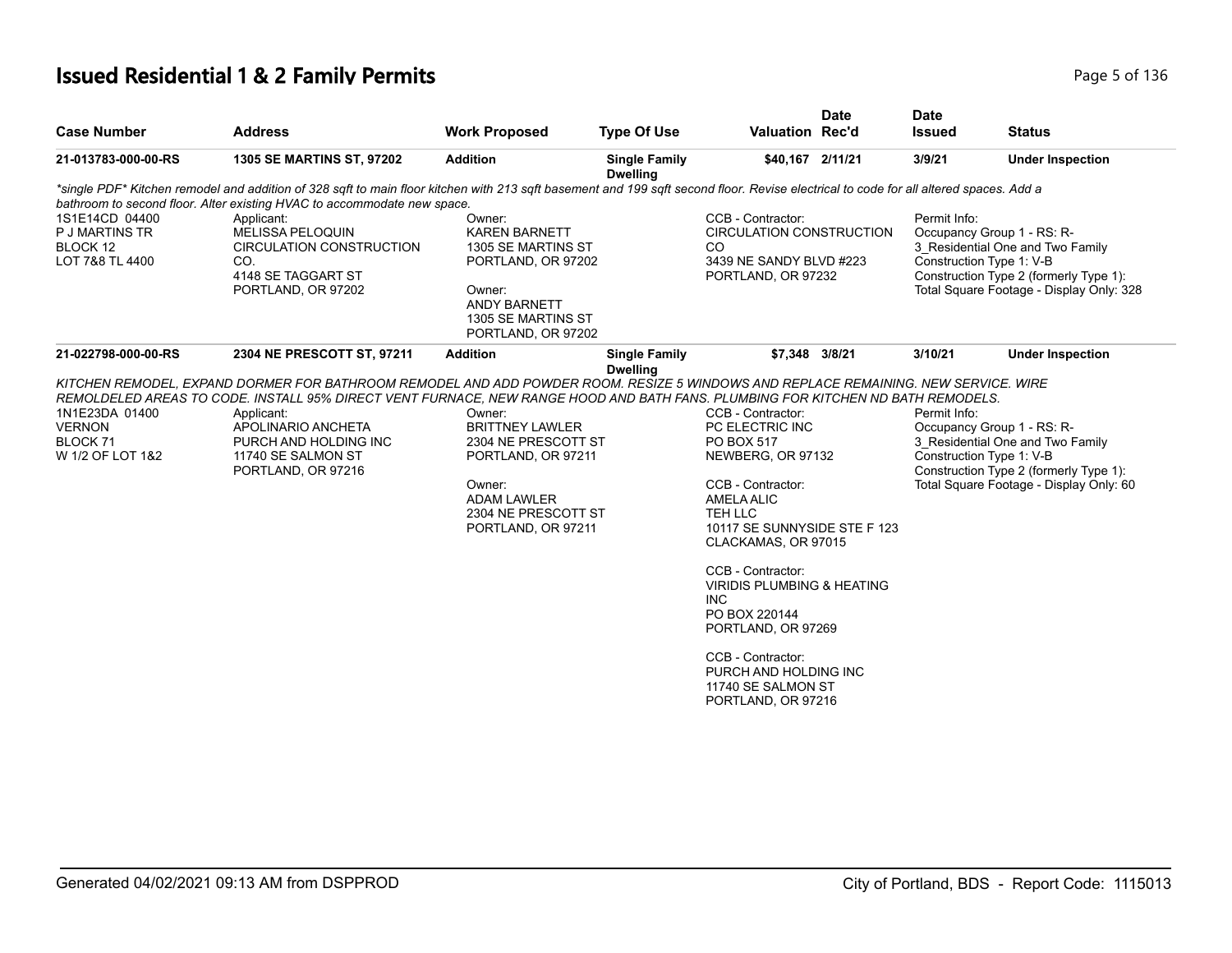# **Issued Residential 1 & 2 Family Permits** Page 6 of 136

| <b>Case Number</b>                                                  | <b>Address</b>                                                                                                                                                                                                                                                               | <b>Work Proposed</b>                                                                                                                                            | <b>Type Of Use</b>                      | <b>Valuation Rec'd</b>                                                                                                                                                                                                                                                      | <b>Date</b> | <b>Date</b><br><b>Issued</b>             | <b>Status</b>                                                                                                                                                                    |
|---------------------------------------------------------------------|------------------------------------------------------------------------------------------------------------------------------------------------------------------------------------------------------------------------------------------------------------------------------|-----------------------------------------------------------------------------------------------------------------------------------------------------------------|-----------------------------------------|-----------------------------------------------------------------------------------------------------------------------------------------------------------------------------------------------------------------------------------------------------------------------------|-------------|------------------------------------------|----------------------------------------------------------------------------------------------------------------------------------------------------------------------------------|
| 20-156453-DFS-01-RS                                                 | 5627 SW 45TH AVE, 97221                                                                                                                                                                                                                                                      | <b>Addition</b>                                                                                                                                                 | <b>Single Family</b><br><b>Dwelling</b> | \$20,000 1/5/21                                                                                                                                                                                                                                                             |             | 3/15/21                                  | <b>Issued</b>                                                                                                                                                                    |
| <b>SINGLE PDF. DFS FOR TRUSSES.</b>                                 |                                                                                                                                                                                                                                                                              |                                                                                                                                                                 |                                         |                                                                                                                                                                                                                                                                             |             |                                          |                                                                                                                                                                                  |
| 1S1E18DA 00200<br><b>NORHAM TR</b><br>LOT 1                         | Applicant:<br><b>KYLE KRUGER</b><br>TM RIPPEY CONSULTING<br><b>ENGINEERS</b><br>7650 SW BEVELAND ST<br><b>TIGARD, OR 97223</b>                                                                                                                                               | Owner:<br>PAMELA HUNTER<br>5627 SW 45TH AVE<br>PORTLAND, OR 97221                                                                                               |                                         | CCB - Contractor:<br>PORTLAND REAL ESTATE<br>SOLUTIONS LLC<br>14915 SW 72ND AVENUE<br>PORTLAND, OR 97224                                                                                                                                                                    |             | Permit Info:<br>1445                     | Occupancy Group 1 - RS: R-<br>3_Residential One and Two Family<br>Construction Type 1: V-B<br>Construction Type 2 (formerly Type 1): V-<br>Total Square Footage - Display Only:  |
| 21-028607-000-00-RS                                                 | 3764 SE HARRISON ST, 97214                                                                                                                                                                                                                                                   | <b>Addition</b>                                                                                                                                                 | <b>Single Family</b><br><b>Dwelling</b> | \$17,512 3/23/21                                                                                                                                                                                                                                                            |             | 3/23/21                                  | <b>Issued</b>                                                                                                                                                                    |
| 1S1E01DA 21900<br><b>STRUBES ADD</b><br>BLOCK <sub>2</sub><br>LOT 1 | BULD A DORMER ON BACK SIDE OF THE HOUSE, ADDING 143SF OF LIVING SPACE, ADD A BATHROOM, BRING BASEMENT BATHROOM INTO COMPIANCE BY ADDING A<br>BACK WATER VALVE TO THE BASEMENT BATHROOM.<br>Applicant:<br>NWC NICK WEITZER CO LLC<br>3909 SE LINCOLN ST<br>PORTLAND, OR 97214 | Owner:<br><b>MATTHEW MERTELY</b><br>3764 SE HARRISON ST<br>PORTLAND, OR 97214<br>Owner:<br><b>DANIELLE PALAGI</b><br>3764 SE HARRISON ST<br>PORTLAND, OR 97214  |                                         | CCB - Contractor:<br>NWC NICK WEITZER CO LLC<br>3909 SE LINCOLN ST<br>PORTLAND, OR 97214                                                                                                                                                                                    |             | Permit Info:<br>Construction Type 1: V-B | Occupancy Group 1 - RS: R-<br>3_Residential One and Two Family<br>Construction Type 2 (formerly Type 1):<br>Total Square Footage - Display Only: 143                             |
| 21-016493-000-00-RS                                                 | 4542 NE 27TH AVE, 97211                                                                                                                                                                                                                                                      | <b>Addition</b>                                                                                                                                                 | <b>Single Family</b><br><b>Dwelling</b> | \$42,249 2/22/21                                                                                                                                                                                                                                                            |             | 3/9/21                                   | <b>Under Inspection</b>                                                                                                                                                          |
|                                                                     | * SINGLE PDF *NEW SINGLE FLOOR ADDITION TO THE REAR OF EXISTING DWELLING TO CREATE A NEW DINING ROOM AND BATHROOM(2nd).                                                                                                                                                      |                                                                                                                                                                 |                                         |                                                                                                                                                                                                                                                                             |             |                                          |                                                                                                                                                                                  |
| 1N1E24BC 21100<br><b>ELBERTA</b><br>BLOCK 18<br>LOT <sub>2</sub>    | Applicant:<br><b>COREY WALL</b><br>WALL DESIGN BUILD INC<br>PO BOX 13085<br>PORTLAND OR 97213                                                                                                                                                                                | Owner:<br><b>GRACE HOLLANDSWORTH</b><br>4542 NE 27TH AVE<br>PORTLAND, OR 97211<br>Owner:<br><b>ERIC HOLLANDSWORTH</b><br>4542 NE 27TH AVE<br>PORTLAND, OR 97211 |                                         | CCB - Contractor:<br><b>WILLIAM BELDEN</b><br><b>EVERGREEN GAS INC</b><br>16385 SW LANGER DRIVE<br>SHERWOOD, OR 97140<br>CCB - Contractor:<br>MULTIPHASE ELECTRIC LLC<br>PO BOX 1416<br>OREGON CITY, OR 97045<br>CCB - Contractor:<br>WALL DESIGN BUILD INC<br>PO BOX 13085 |             | Permit Info:                             | Occupancy Group 1 - RS: R-<br>3_Residential One and Two Family<br>Construction Type 1: V-B<br>Construction Type 2 (formerly Type 1):<br>Total Square Footage - Display Only: 345 |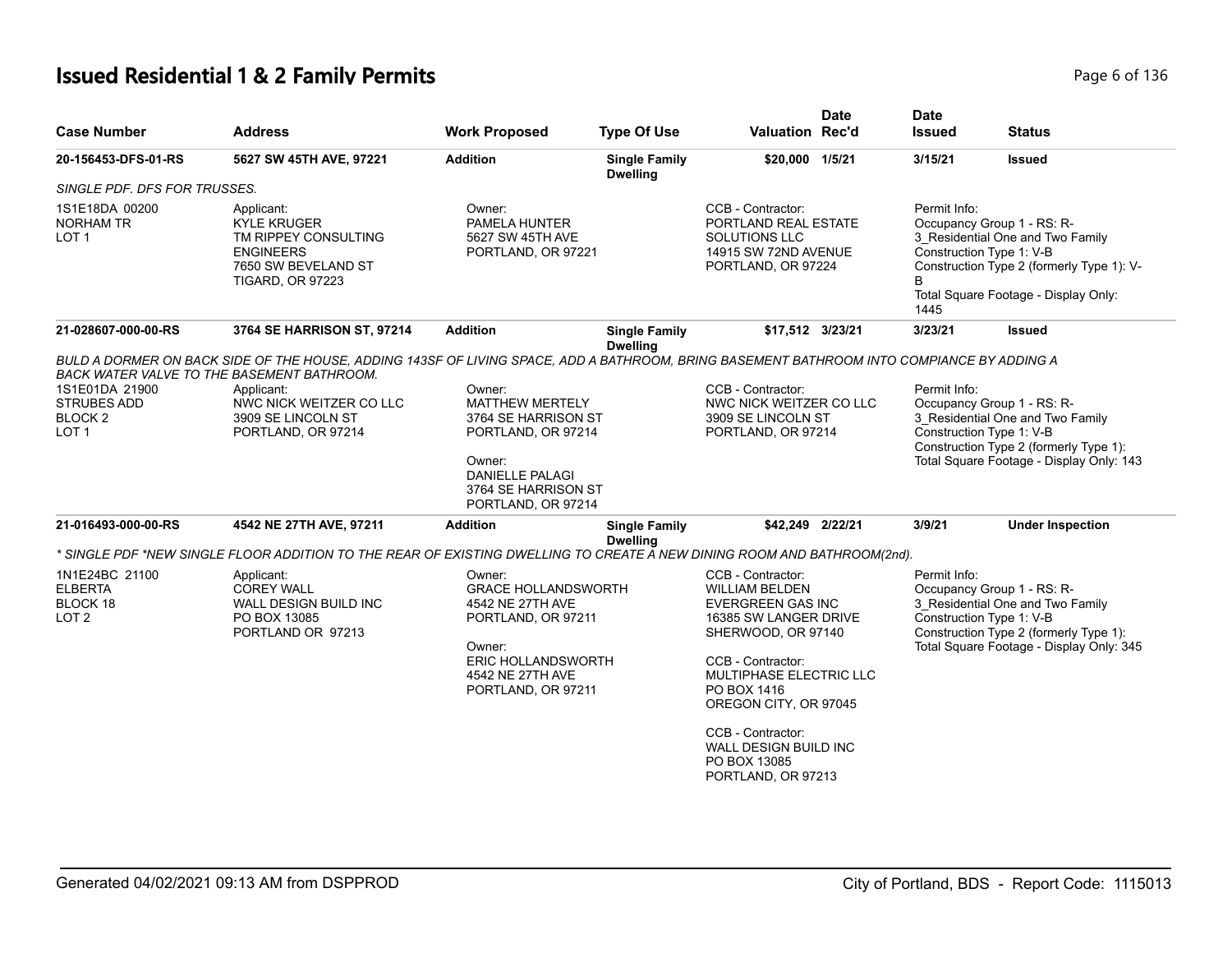## **Issued Residential 1 & 2 Family Permits Page 7 of 136 Page 7 of 136**

| <b>Case Number</b>                                                         | <b>Address</b>                                                                                                                    | <b>Work Proposed</b>                                                                                                                                           | <b>Type Of Use</b>                      | <b>Valuation Rec'd</b>                                                                                                                    | <b>Date</b>     | <b>Date</b><br><b>Issued</b> | <b>Status</b>                                                                                                                                                                   |
|----------------------------------------------------------------------------|-----------------------------------------------------------------------------------------------------------------------------------|----------------------------------------------------------------------------------------------------------------------------------------------------------------|-----------------------------------------|-------------------------------------------------------------------------------------------------------------------------------------------|-----------------|------------------------------|---------------------------------------------------------------------------------------------------------------------------------------------------------------------------------|
| 20-210060-REV-01-RS                                                        | 5104 NE 17TH AVE, 97211                                                                                                           | <b>Addition</b>                                                                                                                                                | <b>Single Family</b><br><b>Dwelling</b> | \$0                                                                                                                                       | 3/28/21         | 3/29/21                      | <b>Issued</b>                                                                                                                                                                   |
|                                                                            | Single PDF - REVISION TO INCLUDE UPDATED FOOTING DIMENSION AND ELEVATION CHANGES                                                  |                                                                                                                                                                |                                         |                                                                                                                                           |                 |                              |                                                                                                                                                                                 |
| 1N1E23AB 19300<br><b>VERNON</b><br>BLOCK <sub>27</sub><br>LOT <sub>4</sub> | Applicant:<br><b>JACOB FRAZIER</b><br>5104 NE 17th Ave<br>PORTLAND, OR 97211                                                      | Owner:<br><b>JACOB FRAZIER</b><br>5104 NE 17TH AVE<br>PORTLAND, OR 97211<br>Owner:<br><b>HAILEY OLIVER</b>                                                     |                                         |                                                                                                                                           |                 | Permit Info:                 | Occupancy Group 1 - RS: R-<br>3_Residential One and Two Family<br>Construction Type 1: V-B<br>Construction Type 2 (formerly Type 1): V-<br>Total Square Footage - Display Only: |
|                                                                            |                                                                                                                                   | 5104 NE 17TH AVE<br>PORTLAND, OR 97211                                                                                                                         |                                         |                                                                                                                                           |                 | 1448                         |                                                                                                                                                                                 |
| 21-010299-000-00-RS                                                        | 2538 NE 21ST AVE, 97212                                                                                                           | <b>Addition</b>                                                                                                                                                | <b>Single Family</b><br><b>Dwelling</b> | \$8,082 2/2/21                                                                                                                            |                 | 3/4/21                       | <b>Under Inspection</b>                                                                                                                                                         |
| REMODEL BASEMENT AND ADD 4TH BATHROOM.                                     | REMODEL EXISTING KITCHEN, BUILD NEW SMALL DECK OUTSIDE OF KITCHEN AREA, CREATE MUDROOM BY CLOSING IN EXISTING PORCH AT NE CORNER. |                                                                                                                                                                |                                         |                                                                                                                                           |                 |                              |                                                                                                                                                                                 |
| 1N1E26AD 18200<br><b>IRVINGTON</b><br><b>BLOCK 19</b><br><b>LOT 14</b>     | Applicant:<br><b>OMAR MARTINEZ</b><br><b>CASA BONITA LLC</b><br>1631 NE BROADWAY #721<br>PORTLAND OR 97232                        | Owner:<br><b>ASHLEIGH KAYSER</b><br>2538 NE 21ST AVE<br>PORTLAND, OR 97212-4651<br>Owner:<br>CHRISTOPHER KAYSER<br>2538 NE 21ST AVE<br>PORTLAND, OR 97212-4651 |                                         | CCB - Contractor:<br><b>CASA BONITA LLC</b><br>1631 NE BROADWAY #721<br>PORTLAND, OR 97232                                                |                 | Permit Info:                 | Occupancy Group 1 - RS: R-<br>3_Residential One and Two Family<br>Construction Type 1: V-B<br>Construction Type 2 (formerly Type 1):<br>Total Square Footage - Display Only: 66 |
| 21-018678-000-00-RS                                                        | 1945 SE 24TH AVE, 97214                                                                                                           | <b>Addition</b>                                                                                                                                                | <b>Single Family</b><br><b>Dwelling</b> |                                                                                                                                           | \$4.286 2/26/21 | 3/26/21                      | <b>Issued</b>                                                                                                                                                                   |
|                                                                            | *single PDF* Remodel existing detached garage - add utility sink and awnings, convert attached porch to mudroom at back of house. |                                                                                                                                                                |                                         |                                                                                                                                           |                 |                              |                                                                                                                                                                                 |
| 1S1E02DA 12700<br><b>COLONIAL HTS</b><br>BLOCK 12<br><b>LOT 12</b>         | Applicant:<br>LUC JOHNSON<br>Orange Design Industries, LLC<br>3530 N MISSISSIPPI AVE<br>Portland OR 97227-1155                    | Owner:<br><b>DUSTIN NEUMAN</b><br>1945 SE 24TH AVE<br>PORTLAND, OR 97214<br>Owner:<br><b>AMY NEUMAN</b><br>1945 SE 24TH AVE<br>PORTLAND, OR 97214              |                                         | CCB - Contractor:<br><b>KRIS WALLACE</b><br><b>ORANGE DESIGN INDUSTRIES</b><br><b>LLC</b><br>3530 N MISSISSIPPI AVE<br>PORTLAND, OR 97227 |                 | Permit Info:                 | Occupancy Group 1 - RS: R-<br>3_Residential One and Two Family<br>Construction Type 1: V-B<br>Construction Type 2 (formerly Type 1):<br>Total Square Footage - Display Only: 35 |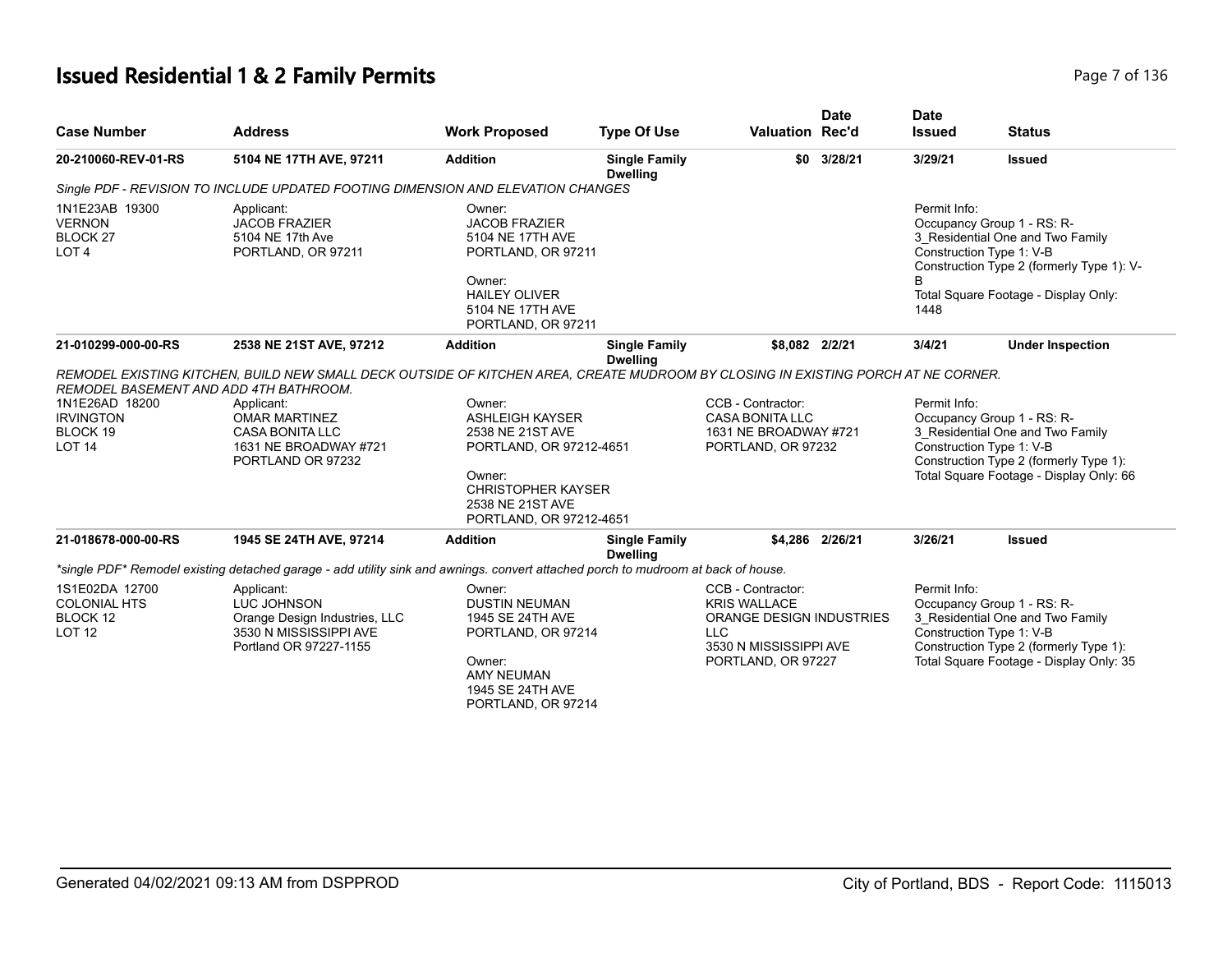# **Issued Residential 1 & 2 Family Permits Page 8 of 136** Page 8 of 136

| <b>Case Number</b>                                                                   | <b>Address</b>                                                                                                                    | <b>Work Proposed</b>                                                                                                                                                       | <b>Type Of Use</b>                      | <b>Valuation Rec'd</b>                                                                                                                                | <b>Date</b>       | <b>Date</b><br><b>Issued</b> | <b>Status</b>                                                                                                                                                                    |
|--------------------------------------------------------------------------------------|-----------------------------------------------------------------------------------------------------------------------------------|----------------------------------------------------------------------------------------------------------------------------------------------------------------------------|-----------------------------------------|-------------------------------------------------------------------------------------------------------------------------------------------------------|-------------------|------------------------------|----------------------------------------------------------------------------------------------------------------------------------------------------------------------------------|
| 21-003237-000-00-RS                                                                  | 58 NE COOK ST, 97212                                                                                                              | <b>Addition</b>                                                                                                                                                            | <b>Single Family</b><br><b>Dwelling</b> |                                                                                                                                                       | \$5,506 1/13/21   | 3/28/21                      | <b>Issued</b>                                                                                                                                                                    |
|                                                                                      | *SINGLE PDF* 228 SF DECK ADDITION TO REAR OF HOUSE. NEW DOORS AND WINDOWS TO REAR OF HOUSE. RELOCATE BATHROOM AND ADD TUB. EXPAND |                                                                                                                                                                            |                                         |                                                                                                                                                       |                   |                              |                                                                                                                                                                                  |
|                                                                                      | OPENING FROM DINING ROOM TO KITCHEN. ASSOCIATED MECHANICAL, ELECTRICAL AND PLUMBING.                                              |                                                                                                                                                                            |                                         |                                                                                                                                                       |                   |                              |                                                                                                                                                                                  |
| 1N1E27AA 11200<br><b>WILLIAMS AVE ADD</b><br>BLOCK <sub>8</sub><br>LOT <sub>19</sub> | Applicant:<br><b>SCOTT CRAIG</b><br><b>CRAIG DESIGN GROUP LLC</b><br>922 SE 38TH AVE<br>PORTLAND, OR 97214                        | Owner:<br><b>CUONG LAM</b><br>58 NE COOK ST<br>PORTLAND, OR 97212<br>Owner:<br>AARON SCOTT<br>58 NE COOK ST<br>PORTLAND, OR 97212                                          |                                         |                                                                                                                                                       |                   | Permit Info:                 | Occupancy Group 1 - RS: U_Decks,<br>Patios, Porches, Carports<br>Construction Type 1: V-B<br>Construction Type 2 (formerly Type 1):<br>Total Square Footage - Display Only: 228  |
| 20-222179-000-00-RS                                                                  | 5519 SE OAK ST, 97215                                                                                                             | <b>Addition</b>                                                                                                                                                            | <b>Single Family</b><br><b>Dwelling</b> |                                                                                                                                                       | \$12,000 12/29/20 | 3/2/21                       | <b>Under Inspection</b>                                                                                                                                                          |
|                                                                                      | SINGLE PDF: NEW COVERED PORCH AT REAR OF HOUSE; INCLUDES STAIRS AND GUARDRAILS                                                    |                                                                                                                                                                            |                                         |                                                                                                                                                       |                   |                              |                                                                                                                                                                                  |
| 1N2E31DC 07900<br>MT TABOR PL ADD<br>BLOCK <sub>2</sub><br>LOT 44&45                 | Applicant:<br><b>RICHARD ADAMS</b><br><b>FASTER PERMITS</b><br>2000 SW 1ST AVENUE SUITE 420<br>PORTLAND, OR 97201                 | Owner:<br><b>WENDY THACHER</b><br>5519 SE OAK ST<br>PORTLAND, OR 97215-1271                                                                                                |                                         | CCB - Contractor:<br><b>BRYAN DALE</b><br>BRYAN DALE CONSTRUCTION<br><b>LLC</b><br>9890 SE 302ND LANE<br><b>BORING, OR 97009</b><br>GRESHAM, OR 97080 |                   | Permit Info:                 | Occupancy Group 1 - RS: R-<br>3_Residential One and Two Family<br>Construction Type 1: V-B<br>Construction Type 2 (formerly Type 1):<br>Total Square Footage - Display Only: 288 |
| 21-018916-000-00-RS                                                                  | 5242 SW HUMPHREY BLVD,<br>97221                                                                                                   | <b>Addition</b>                                                                                                                                                            | <b>Single Family</b><br><b>Dwelling</b> | \$11,144 2/26/21                                                                                                                                      |                   | 3/26/21                      | <b>Issued</b>                                                                                                                                                                    |
|                                                                                      | 91SQFT ADDITION FOR KITCHEN. REMODEL 2 BATHROOMS.                                                                                 |                                                                                                                                                                            |                                         |                                                                                                                                                       |                   |                              |                                                                                                                                                                                  |
| 1S1E06DC 04401<br>PARTITION PLAT 2012-15<br>LOT <sub>1</sub>                         | Applicant:<br><b>RYAN WALSH</b><br>DRW CONSTRUCTION LLC<br>3812 SE MALDEN ST<br>PORTLAND, OR 97202                                | Owner:<br><b>KELLY MONTOYA</b><br>5242 SW HUMPHREY BLVD<br>PORTLAND, OR 97221-2315<br>Owner:<br><b>ELESBAN MONTOYA</b><br>5242 SW HUMPHREY BLVD<br>PORTLAND, OR 97221-2315 |                                         | CCB - Contractor:<br><b>RYAN WALSH</b><br>DRW CONSTRUCTION LLC<br>3812 SE MALDEN ST<br>PORTLAND, OR 97202                                             |                   | Permit Info:                 | Occupancy Group 1 - RS: R-<br>3_Residential One and Two Family<br>Construction Type 1: V-B<br>Construction Type 2 (formerly Type 1):<br>Total Square Footage - Display Only: 91  |
| 19-181035-000-00-RS                                                                  | 635 SE MANCHESTER PL, 97202                                                                                                       | <b>Addition</b>                                                                                                                                                            | <b>Single Family</b><br><b>Dwelling</b> | \$148,000 6/19/19                                                                                                                                     |                   | 3/17/21                      | Issued                                                                                                                                                                           |
| <b>BATHROOM.</b>                                                                     | MRAA - ADDING BEDROOM AND BATHROOM ON MAIN FLOOR, BEDROOM ON UPPER FLOOR AND RELOCATE SINK AND TOILET ON MAIN FLOOR IN EXISTING   |                                                                                                                                                                            |                                         |                                                                                                                                                       |                   |                              |                                                                                                                                                                                  |
| 11E26AB06200                                                                         | Applicant:<br><b>TROY FOWLER</b><br>635 SE MANCHESTER PL<br>PORTLAND, OR 97202                                                    | Owner:<br><b>TROY FOWLER</b><br>635 SE MANCHESTER PL<br>PORTLAND, OR 97202                                                                                                 |                                         |                                                                                                                                                       |                   | Permit Info:<br>1455         | Occupancy Group 1 - RS: R-<br>3_Residential One and Two Family<br>Construction Type 1: V-B<br>Construction Type 2 (formerly Type 1): V-<br>Total Square Footage - Display Only:  |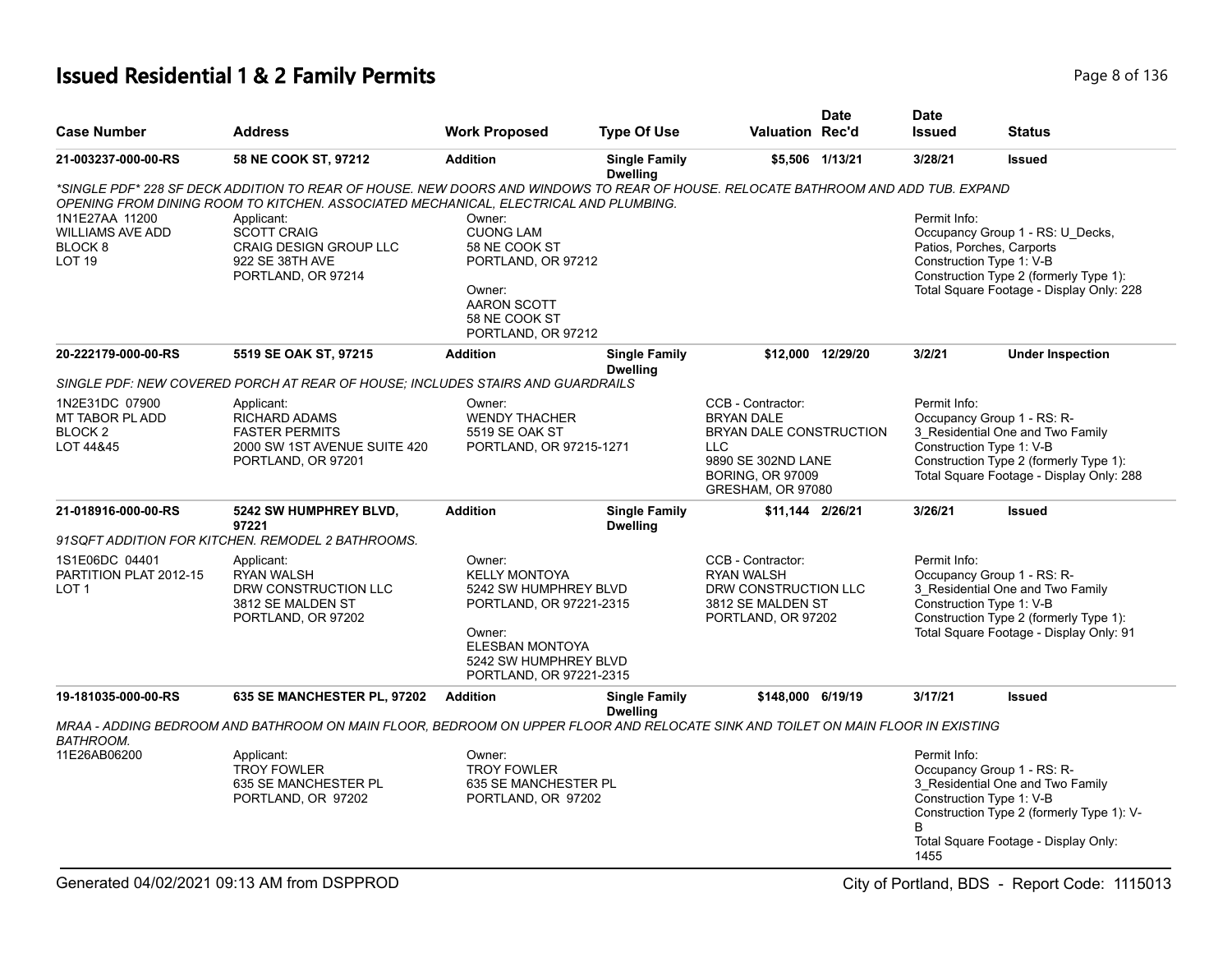## **Issued Residential 1 & 2 Family Permits** Page 9 of 136

| <b>Case Number</b>                                                                            | <b>Address</b>                                                                                                                                                                                                                                                                                                                                                     | <b>Work Proposed</b>                                                                                                                               | <b>Type Of Use</b>                      | <b>Valuation Rec'd</b>                                                                                                             | Date | <b>Date</b><br><b>Issued</b>                   | <b>Status</b>                                                                                                                                        |
|-----------------------------------------------------------------------------------------------|--------------------------------------------------------------------------------------------------------------------------------------------------------------------------------------------------------------------------------------------------------------------------------------------------------------------------------------------------------------------|----------------------------------------------------------------------------------------------------------------------------------------------------|-----------------------------------------|------------------------------------------------------------------------------------------------------------------------------------|------|------------------------------------------------|------------------------------------------------------------------------------------------------------------------------------------------------------|
| 20-120422-000-00-RS                                                                           | 7040 SE 122ND DR, 97236                                                                                                                                                                                                                                                                                                                                            | <b>Addition</b>                                                                                                                                    | <b>Single Family</b><br><b>Dwelling</b> | \$30,578 2/19/20                                                                                                                   |      | 3/23/21                                        | <b>Under Inspection</b>                                                                                                                              |
|                                                                                               | LEGALIZING ENCLOSED RECREATIONAL AREA WITH NEW DECK AT BASEMENT LEVEL AND REMOVE SUNROOM ON SECOND FLOOR.                                                                                                                                                                                                                                                          |                                                                                                                                                    |                                         |                                                                                                                                    |      |                                                |                                                                                                                                                      |
| 1S2E23BA 07900<br>SECTION 23 1S 2E<br>TL 7900 1.60 ACRES<br>SPLIT MAP R337013<br>(R992231810) | Applicant:<br>YEMANE BERHE<br>10905 NE KNOTT ST<br>PORTLAND, OR 97220                                                                                                                                                                                                                                                                                              | Owner:<br>YEMANE BERHE<br>10905 NE KNOTT ST<br>PORTLAND, OR 97220<br>Owner:<br><b>TSEGABERHAN KASSA</b><br>10905 NE KNOTT ST<br>PORTLAND, OR 97220 |                                         |                                                                                                                                    |      | Permit Info:<br>Construction Type 1: V-B<br>B. | Occupancy Group 1 - RS: R-3_Remodel<br>Construction Type 2 (formerly Type 1): V-<br>Total Square Footage - Display Only: 870                         |
| 20-178751-000-00-RS                                                                           | 2806 SW NEVADA CT, 97219                                                                                                                                                                                                                                                                                                                                           | <b>Addition</b>                                                                                                                                    | <b>Single Family</b><br><b>Dwelling</b> | \$56,000 8/14/20                                                                                                                   |      | 3/25/21                                        | <b>Issued</b>                                                                                                                                        |
|                                                                                               | SINGLE PDF 320 FT ADDITION TO SFR ADDING BEDROOM, BATHROOM AND REMODEL BATHROOM****TRADES TO BE OBTAINED SEPERATELY****                                                                                                                                                                                                                                            |                                                                                                                                                    |                                         |                                                                                                                                    |      |                                                |                                                                                                                                                      |
| 1S1E20AD 05500<br><b>TOWNSENDS ADD</b><br><b>BLOCK4</b><br>E 1/2 OF LOT 1&2                   | Applicant:<br><b>RANDY ADAIR</b><br>2806 SW NEVADA CT<br>PORTLAND, OR                                                                                                                                                                                                                                                                                              | Owner:<br><b>RANDALL ADAIR</b><br>2806 SW NEVADA CT<br>PORTLAND, OR 97219-2451                                                                     |                                         | CCB - Contractor:<br><b>PAUL BUCZKOWSKI</b><br>CHAMPION CONSTRUCTION<br>INC.<br>23091 SE BELMONT CT<br>DAMASCUS, OR 97089          |      | Permit Info:<br>Construction Type 1: V-B       | Occupancy Group 1 - RS: R-<br>3_Residential One and Two Family<br>Construction Type 2 (formerly Type 1):<br>Total Square Footage - Display Only: 333 |
| 20-171223-000-00-RS                                                                           | 4340 SW HAMILTON ST, 97221                                                                                                                                                                                                                                                                                                                                         | <b>Addition</b>                                                                                                                                    | <b>Single Family</b><br><b>Dwelling</b> | \$92,000 10/8/20                                                                                                                   |      | 3/17/21                                        | <b>Issued</b>                                                                                                                                        |
| 1S1E17BB 02900<br>SECTION 17 1S 1E<br>TL 2900 0.54 ACRES                                      | SINGLE PDF - MRAA: 725 SQ FT ADDITION ABOVE EXISTING ATTACHED BASEMENT GARAGE, INCLUDES: MASTER BEDROOM, BATH, CLOSET AND DECK; CHANGE USE<br>OF 2ND FLOOR BEDROOM TO DEN (NOT FOR SLEEPING) *** ELEC, MECH, PLUMB PERMITS TO BE SEPARATE ***<br>Applicant:<br><b>RICHARD ADAMS</b><br><b>FASTER PERMITS</b><br>2000 SW 1ST AVENUE SUITE 420<br>PORTLAND, OR 97201 | Owner:<br>CARSTEN SCHULTZ<br>4340 SW HAMILTON ST<br>PORTLAND, OR 97221<br>Owner:<br>NICOLE HEATH<br>4340 SW HAMILTON ST<br>PORTLAND, OR 97221      |                                         | CCB - Contractor:<br><b>OWEN BURKHOLDER</b><br>HIS BUILDERS LLC<br>PO BOX 967<br><b>BORING, OR 97009</b><br><b>BORING OR 97009</b> |      | Permit Info:<br>Construction Type 1: V-B       | Occupancy Group 1 - RS: R-<br>3_Residential One and Two Family<br>Construction Type 2 (formerly Type 1):<br>Total Square Footage - Display Only: 725 |
| 20-176867-000-00-RS                                                                           | 6750 SE 76TH AVE, 97206                                                                                                                                                                                                                                                                                                                                            | <b>Addition</b>                                                                                                                                    | <b>Single Family</b><br><b>Dwelling</b> | \$46.290 8/13/20                                                                                                                   |      | 3/8/21                                         | <b>Issued</b>                                                                                                                                        |
|                                                                                               | SINGLE PDF - ADDITION TO REAR OF HOUSE 378 SQ FT, INCLUDING NEW BATHROOM, ROOF TRUSSES DEFERRED *** TRADE PERMITS SEPARATE                                                                                                                                                                                                                                         |                                                                                                                                                    |                                         |                                                                                                                                    |      |                                                |                                                                                                                                                      |
| 1S2E20AB 15900<br><b>HORNINGS ADD</b><br>BLOCK 3<br><b>LOT 21</b>                             | Applicant:<br>DOUGLAS MOORE<br>DOUG MOORE CONSTRUCTION<br>1989 MARGARET ST<br><b>EUGENE, OR 94401</b>                                                                                                                                                                                                                                                              | Owner:<br><b>RUBY SIPES</b><br>6750 SE 76TH AVE<br>PORTLAND, OR 97206<br>Owner:<br>SHANE LUSBY<br>6750 SE 76TH AVE<br>PORTLAND, OR 97206           |                                         | CCB - Contractor:<br>DOUGLAS A MOORE<br>1989 MARGARET ST<br><b>EUGENE, OR 97401</b>                                                |      | Permit Info:<br>Construction Type 1: V-B       | Occupancy Group 1 - RS: R-<br>3 Residential One and Two Family<br>Construction Type 2 (formerly Type 1):<br>Total Square Footage - Display Only: 378 |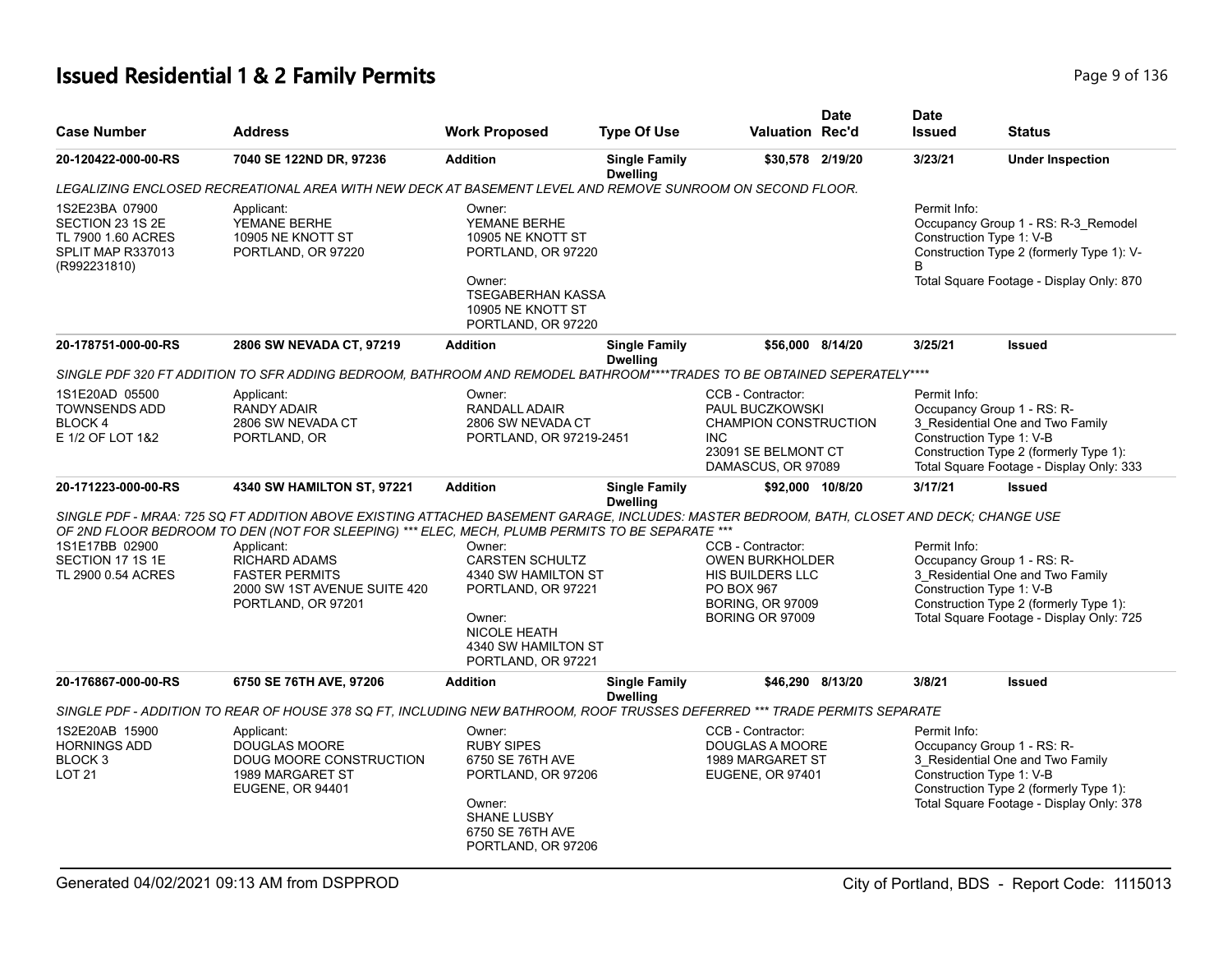## **Issued Residential 1 & 2 Family Permits Page 10 of 136** Page 10 of 136

|                                                                                                                                          |                                                                                                                                                                                                                                                                    |                                                                                                                                                                               |                                         |                           | <b>Date</b>        | <b>Date</b>             |                                                                                                                                                                                                  |
|------------------------------------------------------------------------------------------------------------------------------------------|--------------------------------------------------------------------------------------------------------------------------------------------------------------------------------------------------------------------------------------------------------------------|-------------------------------------------------------------------------------------------------------------------------------------------------------------------------------|-----------------------------------------|---------------------------|--------------------|-------------------------|--------------------------------------------------------------------------------------------------------------------------------------------------------------------------------------------------|
| <b>Case Number</b>                                                                                                                       | <b>Address</b>                                                                                                                                                                                                                                                     | <b>Work Proposed</b>                                                                                                                                                          | <b>Type Of Use</b>                      | <b>Valuation Rec'd</b>    |                    | <b>Issued</b>           | <b>Status</b>                                                                                                                                                                                    |
| 20-175879-000-00-RS                                                                                                                      | <b>16246 SE CLINTON ST, 97236</b>                                                                                                                                                                                                                                  | <b>Addition</b>                                                                                                                                                               | <b>Single Family</b><br><b>Dwelling</b> | \$190.466 8/11/20         |                    | 3/2/21                  | <b>Under Inspection</b>                                                                                                                                                                          |
|                                                                                                                                          | SINGLE PDF - MRAA 1634 SQ FT ADDITION TO CREATE FOUR ADDITIONAL BEDROOMS, FOUR BATHROOMS, AND A FAMILY ROOM. CONVERT TO ADULT FAMILY<br>HOME*** MECHANICAL, PLUMBING, AND ELECTRICAL PERMITS SEPARATE*** Septic Decommissioning Required. Call for Inspection 842. |                                                                                                                                                                               |                                         |                           |                    |                         |                                                                                                                                                                                                  |
| 1S3E07BB 11100                                                                                                                           | Applicant:                                                                                                                                                                                                                                                         | Owner:                                                                                                                                                                        |                                         |                           |                    | Permit Info:            |                                                                                                                                                                                                  |
| PLAQUET ADD                                                                                                                              | PETER RADULESCU                                                                                                                                                                                                                                                    | <b>ABRAHAM RISSA</b>                                                                                                                                                          |                                         |                           |                    |                         | Occupancy Group 1 - RS: R-                                                                                                                                                                       |
| <b>BLOCK4</b>                                                                                                                            | 919 NE 19TH SUITE 155N                                                                                                                                                                                                                                             | 16246 SE CLINTON ST                                                                                                                                                           |                                         |                           |                    |                         | 3_Residential One and Two Family                                                                                                                                                                 |
| LOT <sub>4</sub>                                                                                                                         | PORTLAND OR 97232                                                                                                                                                                                                                                                  | PORTLAND, OR 97236                                                                                                                                                            |                                         |                           |                    |                         | Construction Type 1: V-B                                                                                                                                                                         |
|                                                                                                                                          |                                                                                                                                                                                                                                                                    |                                                                                                                                                                               |                                         |                           |                    | B                       | Construction Type 2 (formerly Type 1): V-                                                                                                                                                        |
|                                                                                                                                          |                                                                                                                                                                                                                                                                    |                                                                                                                                                                               |                                         |                           |                    | 1606                    | Total Square Footage - Display Only:                                                                                                                                                             |
| 20-224632-000-00-RS                                                                                                                      | 8705 NE EUGENE ST, 97220                                                                                                                                                                                                                                           | <b>Addition</b>                                                                                                                                                               | <b>Single Family</b><br><b>Dwelling</b> | \$11,021                  | 12/30/20           | 3/15/21                 | <b>Under Inspection</b>                                                                                                                                                                          |
| <b>CORNER OF HOUSE *** TRADES SEPARATE</b><br>1N2E28CA 18401<br><b>FERN PK</b><br>BLOCK <sub>3</sub><br>LOT 19-21<br>20-225841-000-00-RS | CRAWLSPACE AND VAULTED CEILING. REMOVE EXISTING CONCRETE BACK PATIO AND STEPS. NEW CONCRETE STEPS AND EXTERIOR DOOR (TO GARAGE) AT NE<br>Applicant:<br><b>LINDSEY JONES</b><br>18505 SE LINCOLN<br>PORTLAND OR 97233<br>5821 SW PATTON RD, 97221                   | Owner:<br><b>MICHAEL GENUINE</b><br>8705 NE EUGENE ST<br>PORTLAND, OR 97220<br>Owner:<br><b>COLLEEN GENUINE</b><br>8705 NE EUGENE ST<br>PORTLAND, OR 97220<br><b>Addition</b> | <b>Single Family</b>                    |                           | \$205.000 12/28/20 | Permit Info:<br>3/16/21 | Occupancy Group 1 - RS: R-<br>3 Residential One and Two Family<br>Construction Type 1: V-B<br>Construction Type 2 (formerly Type 1):<br>Total Square Footage - Display Only: 90<br><b>Issued</b> |
|                                                                                                                                          |                                                                                                                                                                                                                                                                    |                                                                                                                                                                               | <b>Dwelling</b>                         |                           |                    |                         |                                                                                                                                                                                                  |
|                                                                                                                                          | SINGLE PDF - ADDITION ABOVE GARAGE TO ADD 2 BEDROOMS. LAUNDRY AND BATH, INTERIOR ALTERATIONS TO EXISTING TO ADD WALLS TO MAIN FLOOR, ADDING<br>WALLS TO RELOCATE DOORS AND REMOVE DOORS, ADD NEW WINDOW IN CLOSET, ***TRADE PERMITS TO BE SEPARATE***              |                                                                                                                                                                               |                                         |                           |                    |                         |                                                                                                                                                                                                  |
| 1S1E07BD 02203                                                                                                                           | Applicant:                                                                                                                                                                                                                                                         | Owner:                                                                                                                                                                        |                                         | CCB - Contractor:         |                    | Permit Info:            |                                                                                                                                                                                                  |
| PARTITION PLAT 1998-148                                                                                                                  | <b>ZAC HORTON</b>                                                                                                                                                                                                                                                  | <b>BREUER FAMILY TRUST</b>                                                                                                                                                    |                                         | <b>JOHN HARTWELL</b>      |                    |                         | Occupancy Group 1 - RS: R-                                                                                                                                                                       |
| LOT <sub>3</sub>                                                                                                                         | <b>FASTER PERMITS</b>                                                                                                                                                                                                                                              | 5821 SW PATTON RD                                                                                                                                                             |                                         | <b>HARTWELL HOMES LLC</b> |                    |                         | 3 Residential One and Two Family                                                                                                                                                                 |
| INC UND INT TRACT A                                                                                                                      | 2000 SW 1ST AVE SUITE 420                                                                                                                                                                                                                                          | PORTLAND, OR 97221                                                                                                                                                            |                                         | 11393 NW ANDERSON ST      |                    |                         | Construction Type 1: V-B                                                                                                                                                                         |
|                                                                                                                                          | PORTLAND, OR 97201                                                                                                                                                                                                                                                 |                                                                                                                                                                               |                                         | PORTLAND, OR 97229-8370   |                    | B.                      | Construction Type 2 (formerly Type 1): V-                                                                                                                                                        |
|                                                                                                                                          |                                                                                                                                                                                                                                                                    |                                                                                                                                                                               |                                         |                           |                    | 1800                    | Total Square Footage - Display Only:                                                                                                                                                             |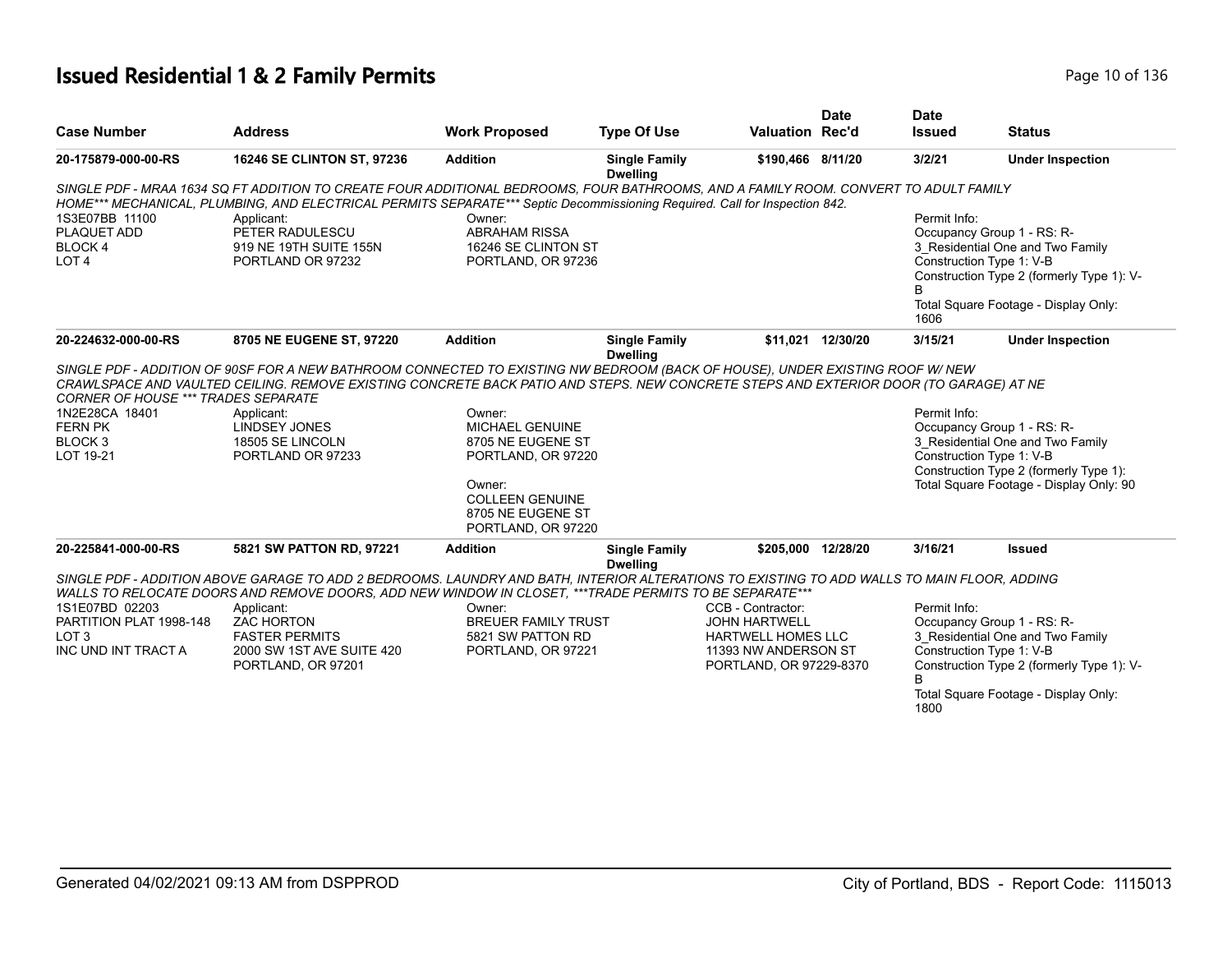## **Issued Residential 1 & 2 Family Permits Page 11 of 136** Page 11 of 136

|                                           |                                                                                                                                                                                                                                                                                   |                                                                 |                                         |                         | <b>Date</b>       | <b>Date</b>              |                                           |
|-------------------------------------------|-----------------------------------------------------------------------------------------------------------------------------------------------------------------------------------------------------------------------------------------------------------------------------------|-----------------------------------------------------------------|-----------------------------------------|-------------------------|-------------------|--------------------------|-------------------------------------------|
| <b>Case Number</b>                        | <b>Address</b>                                                                                                                                                                                                                                                                    | <b>Work Proposed</b>                                            | <b>Type Of Use</b>                      | <b>Valuation Rec'd</b>  |                   | <b>Issued</b>            | <b>Status</b>                             |
| 20-194359-000-00-RS                       | 6518 SE 50TH AVE, 97206                                                                                                                                                                                                                                                           | <b>Addition</b>                                                 | <b>Single Family</b><br><b>Dwelling</b> | \$54.005 9/28/20        |                   | 3/8/21                   | <b>Under Inspection</b>                   |
| PERMITS TO BE OBTAINED SEPARATELY***      | SINGLE PDF ADDITION - 288 SQ FT 2 STORY ADDITION TO EAST ELEVATION OF HOME TO CREATE NEW BEDROOM ON SECOND STORY AND REC ROOM ON MAIN<br>FLOOR. REMOVE AND INFILL WINDOW IN EXISTING BATHROOM ON MAINFLOOR, CREATE OPENING IN EXTERIOR WALL FROM KITCHEN TO NEW ADDITION.***TRADE |                                                                 |                                         |                         |                   |                          |                                           |
| 1S2E19BA 02000                            | Applicant:                                                                                                                                                                                                                                                                        | Owner:                                                          |                                         | CCB - Contractor:       |                   | Permit Info:             |                                           |
| <b>GLENDALE PK</b>                        | PEDRO TORRES                                                                                                                                                                                                                                                                      | SUSAN MILLER-JOSSELYN                                           |                                         | NOBLE CONSTRUCTION CORP |                   |                          | Occupancy Group 1 - RS: R-                |
| BLOCK <sub>2</sub>                        | <b>NOBLE PAINTING AND</b>                                                                                                                                                                                                                                                         | 6518 SE 50TH AVE                                                |                                         | PO BOX 1191             |                   |                          | 3 Residential One and Two Family          |
| LOT <sub>14</sub>                         | <b>CONSTRUCTION</b><br>1640 W LINCOLN ST                                                                                                                                                                                                                                          | PORTLAND, OR 97206                                              |                                         | WOODBURN, OR 97071      |                   | Construction Type 1: V-B | Construction Type 2 (formerly Type 1): V- |
|                                           | WOODBURN, OREGON 97071                                                                                                                                                                                                                                                            | Owner:                                                          |                                         |                         |                   |                          |                                           |
|                                           |                                                                                                                                                                                                                                                                                   | <b>KEITH JOSSELYN</b><br>6518 SE 50TH AVE<br>PORTLAND, OR 97206 |                                         |                         |                   |                          | Total Square Footage - Display Only: 747  |
| 20-195903-000-00-RS                       | 3061 SW 55TH DR, 97221                                                                                                                                                                                                                                                            | <b>Addition</b>                                                 | <b>Single Family</b><br><b>Dwelling</b> | \$12.000                | 10/8/20           | 3/17/21                  | <b>Issued</b>                             |
|                                           | SINGLE PDF - ADDITION OF 140SQFT COVERED PATIO, BATHROOM REMODEL ***TRADE PERMITS TO BE OBTAINED SEPARATELY***                                                                                                                                                                    |                                                                 |                                         |                         |                   |                          |                                           |
| 1S1E07BD 00600                            | Applicant:                                                                                                                                                                                                                                                                        | Owner:                                                          |                                         |                         |                   | Permit Info:             |                                           |
| <b>HEWETT PARK ESTATES</b>                | <b>JANOS VINCZE</b>                                                                                                                                                                                                                                                               | <b>VILLA INC</b>                                                |                                         |                         |                   |                          | Occupancy Group 1 - RS: U_Decks,          |
| <b>BLOCK2</b>                             | <b>VILLA INC</b>                                                                                                                                                                                                                                                                  | 4303 SW ADMIRAL CT                                              |                                         |                         |                   |                          | Patios, Porches, Carports                 |
| LOT <sub>3</sub>                          | 4303 SW ADMIRAL CT                                                                                                                                                                                                                                                                | PORTLAND, OR 97221                                              |                                         |                         |                   | Construction Type 1: V-B |                                           |
|                                           | PORTLAND, OR 97221                                                                                                                                                                                                                                                                |                                                                 |                                         |                         |                   | B                        | Construction Type 2 (formerly Type 1): V- |
|                                           |                                                                                                                                                                                                                                                                                   |                                                                 |                                         |                         |                   |                          | Total Square Footage - Display Only: 253  |
| 20-207512-000-00-RS                       | 9529 N EDISON ST, 97203                                                                                                                                                                                                                                                           | <b>Addition</b>                                                 | <b>Single Family</b><br><b>Dwelling</b> |                         | \$67.309 10/26/20 | 3/17/21                  | <b>Issued</b>                             |
|                                           | *SINGLE PDF* MRAA. NEW TWO STORY ADDITION TO REAR OF DWELLING. REPLACE EXISTING FOUNDATION. CONVERT PART OF BASEMENT TO HABITABLE SPACE.                                                                                                                                          |                                                                 |                                         |                         |                   |                          |                                           |
|                                           | CREATE A NEW BASEMENT BEDROOM AND BATHROOM(2nd). NEW ADDITION HAS A NEW MAIN FLOOR POWDER ROOM(3rd), AND SECOND FLOOR MASTER                                                                                                                                                      |                                                                 |                                         |                         |                   |                          |                                           |
| BATHROOM. REPLACE FURNACE, ADD HEAT PUMP. |                                                                                                                                                                                                                                                                                   |                                                                 |                                         |                         |                   |                          |                                           |
| 1N1W01CC 13500                            | Applicant:                                                                                                                                                                                                                                                                        | Owner:                                                          |                                         | CCB - Contractor:       |                   | Permit Info:             |                                           |
| ST JOHNS PK ADD                           | Thomas Jay                                                                                                                                                                                                                                                                        | <b>JASON WALKER</b>                                             |                                         | THOMAS JAY CONSTRUCTION |                   |                          | Occupancy Group 1 - RS: R-                |
| BLOCK <sub>7</sub>                        | THOMAS JAY CONSTRUCTION                                                                                                                                                                                                                                                           | 9529 N EDISON ST                                                |                                         | <b>LLC</b>              |                   |                          | 3 Residential One and Two Family          |
| <b>LOT 21</b>                             | <b>LLC</b>                                                                                                                                                                                                                                                                        | PORTLAND, OR 97203-1402                                         |                                         | 718 NE DEKUM ST         |                   | Construction Type 1: V-B |                                           |
|                                           | 718 NE DEKUM ST                                                                                                                                                                                                                                                                   |                                                                 |                                         | PORTLAND, OR 97211      |                   |                          | Construction Type 2 (formerly Type 1): V- |
|                                           | PORTLAND, OR 97211                                                                                                                                                                                                                                                                |                                                                 |                                         |                         |                   |                          |                                           |
|                                           |                                                                                                                                                                                                                                                                                   |                                                                 |                                         |                         |                   |                          | Total Square Footage - Display Only: 711  |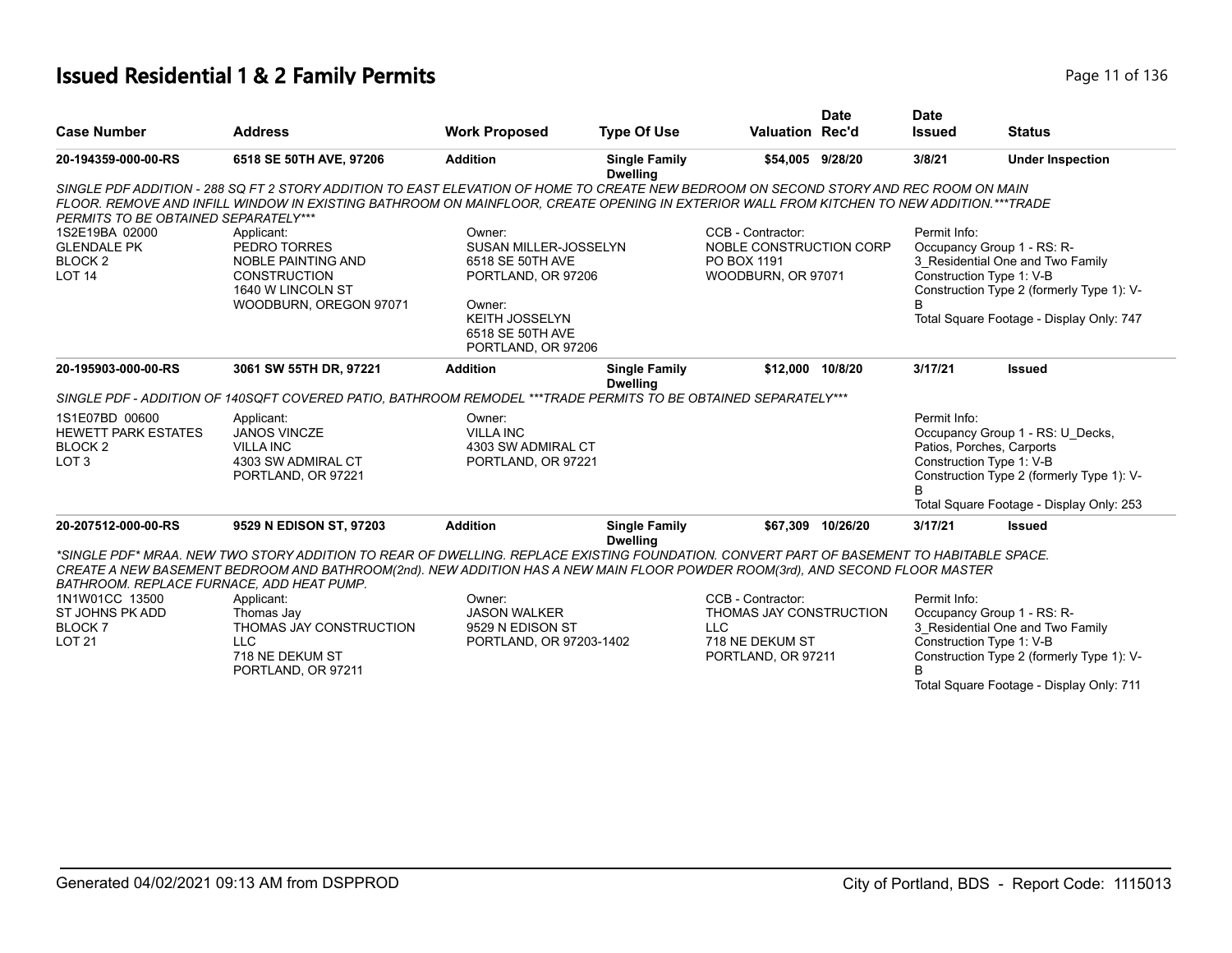# **Issued Residential 1 & 2 Family Permits Page 12 of 136** Page 12 of 136

| <b>Case Number</b>                                                                 | <b>Address</b>                                                                                                                           | <b>Work Proposed</b>                                                                                                                                  | <b>Type Of Use</b>                      | <b>Valuation Rec'd</b>                                                                                              | <b>Date</b>      | <b>Date</b><br><b>Issued</b> | <b>Status</b>                                                                                                                                                                       |
|------------------------------------------------------------------------------------|------------------------------------------------------------------------------------------------------------------------------------------|-------------------------------------------------------------------------------------------------------------------------------------------------------|-----------------------------------------|---------------------------------------------------------------------------------------------------------------------|------------------|------------------------------|-------------------------------------------------------------------------------------------------------------------------------------------------------------------------------------|
| 20-196338-000-00-RS                                                                | 7825 SE 66TH PL, 97206                                                                                                                   | <b>Addition</b>                                                                                                                                       | <b>Single Family</b><br><b>Dwelling</b> | \$24,982 10/6/20                                                                                                    |                  | 3/16/21                      | <b>Issued</b>                                                                                                                                                                       |
|                                                                                    | SINGLE PDF - NEW 154 SQ FT ADDITION ON MAIN FLOOR ADDING A MASTER BEDROOM **                                                             |                                                                                                                                                       | <b>TRADES SEPARATE</b>                  |                                                                                                                     |                  |                              |                                                                                                                                                                                     |
| 1S2E20CB 17100<br><b>BRIGHTON PK ADD</b><br>BLOCK <sub>9</sub><br>N 1/2 OF LOT 1&2 | Applicant:<br><b>ZACHARY RAY</b><br>P.O. BOX 66428<br>PORTLAND OR 97290                                                                  | Owner:<br><b>JOSEPH CASEY</b><br>7825 SE 66TH PL<br>PORTLAND, OR 97206<br>Owner:<br>AVAROLN GLASSER-CASEY<br>7825 SE 66TH PL<br>PORTLAND, OR 97206    |                                         |                                                                                                                     |                  | Permit Info:                 | Occupancy Group 1 - RS: R-<br>3 Residential One and Two Family<br>Construction Type 1: V-B<br>Construction Type 2 (formerly Type 1): V-<br>Total Square Footage - Display Only: 304 |
| 20-188852-000-00-RS                                                                | 4056 NE 16TH AVE, 97212                                                                                                                  | <b>Addition</b>                                                                                                                                       | <b>Single Family</b><br><b>Dwelling</b> | \$22,747 9/15/20                                                                                                    |                  | 3/9/21                       | <b>Under Inspection</b>                                                                                                                                                             |
|                                                                                    | SINGLE PDF ADDITION OF 140 SQ FT FOR NEW KITCHEN AND 232 SQ FT NEW DECK******TRADE PERMITS OBTAINED SEPERATELY****                       |                                                                                                                                                       |                                         |                                                                                                                     |                  |                              |                                                                                                                                                                                     |
| 1N1E23DB 16700<br><b>IRVINGTON HTS</b><br>BLOCK <sub>9</sub><br>LOT <sub>6</sub>   | Applicant:<br><b>WINSTON BISCHOT</b><br><b>SQFT STUDIOS LLC</b><br>PORTLAND OR<br><b>USA</b>                                             | Owner:<br><b>MORGAN HAKKI</b><br>4056 NE 16TH AVE<br>PORTLAND, OR 97212-1331                                                                          |                                         | CCB - Contractor:<br><b>SCHUYLER SILVA</b><br><b>SQFT STUDIOS LLC</b><br>929 NE 23RD AVE<br>PORTLAND, OR 97232      |                  | Permit Info:                 | Occupancy Group 1 - RS: R-<br>3_Residential One and Two Family<br>Construction Type 1: V-B<br>Construction Type 2 (formerly Type 1): V-<br>Total Square Footage - Display Only: 372 |
| 20-211819-000-00-RS                                                                | 936 NE FLORAL PL, 97232                                                                                                                  | <b>Addition</b>                                                                                                                                       | <b>Single Family</b><br><b>Dwelling</b> |                                                                                                                     | \$7,825 11/12/20 | 3/10/21                      | <b>Under Inspection</b>                                                                                                                                                             |
| STAIRS AT DECK CONNECTING TO PATIO.                                                | SINGLE PDF - NEW 18X18FT PATIO COVER AT REAR OF PROPERTY WITH TWO SKYLIGHTS . NEW POSTS AND FOOTINGS INSTALLED INTO NEW STONE PATIO. NEW |                                                                                                                                                       |                                         |                                                                                                                     |                  |                              |                                                                                                                                                                                     |
| 1N1E36AC 01600<br><b>LAURELHURST</b><br><b>BLOCK 11</b><br>LOT <sub>10</sub>       | Applicant:<br><b>MADISON IRWIN</b><br><b>VULCAN DESIGN AND</b><br><b>CONSTRUCTION</b><br>351 GRAND BLVD<br>VANCOUVER, WA 98661           | Owner:<br><b>JOHN ROBERTS</b><br>936 NE FLORAL PL<br>PORTLAND, OR 97232<br>Owner:<br><b>BRANDIE ROBERTS</b><br>936 NE FLORAL PL<br>PORTLAND, OR 97232 |                                         | CCB - Contractor:<br><b>VULCAN DESIGN &amp;</b><br><b>CONSTRUCTION INC</b><br>351 GRAND BLVD<br>VANCOUVER, WA 98661 |                  | Permit Info:                 | Occupancy Group 1 - RS: U Decks,<br>Patios, Porches, Carports<br>Construction Type 1: V-B<br>Construction Type 2 (formerly Type 1):<br>Total Square Footage - Display Only: 324     |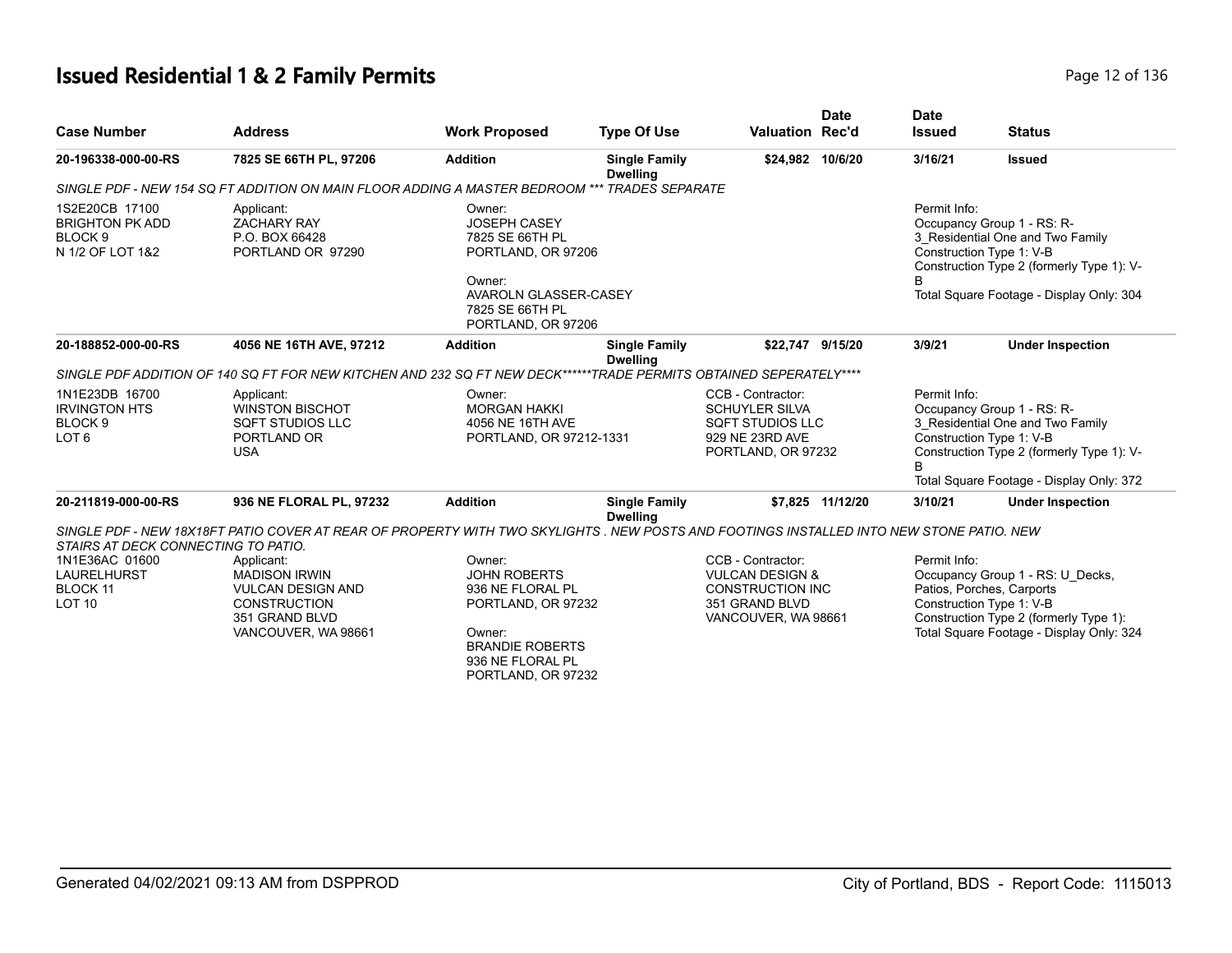## **Issued Residential 1 & 2 Family Permits Page 13 of 136** Page 13 of 136

| <b>Case Number</b>                                                     | <b>Address</b>                                                                                                                                                                                                                                                                                                                                | <b>Work Proposed</b>                                                                                                                                     | <b>Type Of Use</b>                      | <b>Valuation Rec'd</b>                                                                                                       | <b>Date</b>       | <b>Date</b><br><b>Issued</b> | <b>Status</b>                                                                                                                                                                    |
|------------------------------------------------------------------------|-----------------------------------------------------------------------------------------------------------------------------------------------------------------------------------------------------------------------------------------------------------------------------------------------------------------------------------------------|----------------------------------------------------------------------------------------------------------------------------------------------------------|-----------------------------------------|------------------------------------------------------------------------------------------------------------------------------|-------------------|------------------------------|----------------------------------------------------------------------------------------------------------------------------------------------------------------------------------|
| 20-210253-000-00-RS                                                    | 10060 NW WILARK AVE, 97231                                                                                                                                                                                                                                                                                                                    | <b>Addition</b>                                                                                                                                          | <b>Single Family</b>                    |                                                                                                                              | \$11.021 10/30/20 | 3/5/21                       | <b>Issued</b>                                                                                                                                                                    |
|                                                                        |                                                                                                                                                                                                                                                                                                                                               |                                                                                                                                                          | <b>Dwelling</b>                         |                                                                                                                              |                   |                              |                                                                                                                                                                                  |
|                                                                        | **SINGLE PDF*** **PERMIT TO REPLACE PERMIT 19-267469-RS THAT IS "UNDER REVIEW". CHECKSHEETS AND CORRESSPONDENCE HAS TAKEN PLACE ON OTHER<br>PERMIT.** LEGALIZE ADDITION OF 90 SQ FT BUMP OUT ON FIRST AND 2ND FLOOR. LEGALIZE CONVERSION OF ATTIC TO HABITABLE SPACE. LEGALIZE NEW DECKS<br>ON EAST AND SOUTH SIDE. LEGALIGE 3 NEW BATHROOMS. |                                                                                                                                                          |                                         |                                                                                                                              |                   |                              |                                                                                                                                                                                  |
| 1N1W02CC 00800<br><b>WALDEMERE</b><br><b>BLOCK1</b><br>LOT 9&10        | Applicant:<br><b>MARK MERRILL</b><br>MC MERRILL CONSTRUCTION<br><b>LLC</b><br>2870 NE HOGAN DR STE E #513<br>GRESHAM OR 97030                                                                                                                                                                                                                 | Owner:<br><b>MICHAEL RILEY</b><br>10060 NW WILARK AVE<br>PORTLAND, OR 97231<br>Owner:<br><b>AMIKO RILEY</b><br>10060 NW WILARK AVE<br>PORTLAND, OR 97231 |                                         | CCB - Contractor:<br>MC MERRILL CONSTRUCTION<br><b>LLC</b><br>2870 NE HOGAN DR STE E #513<br>GRESHAM, OR 97030               |                   | Permit Info:                 | Occupancy Group 1 - RS: R-<br>3 Residential One and Two Family<br>Construction Type 1: V-B<br>Construction Type 2 (formerly Type 1):<br>Total Square Footage - Display Only: 90  |
| 19-234854-REV-01-RS                                                    | 1634 SE HARNEY ST, 97202                                                                                                                                                                                                                                                                                                                      | <b>Addition</b>                                                                                                                                          | <b>Single Family</b><br><b>Dwelling</b> |                                                                                                                              | \$5,000 10/9/20   | 3/29/21                      | <b>Issued</b>                                                                                                                                                                    |
|                                                                        | SINGLE PDF VALUE ADDED REVISION NEW BAR SINK IN THE BASEMENT, ADD BACK DOOR WITH NEW LANDING AND STAIRS, REMODEL OF 1ST FLOOR<br>BATHROOM****TRADE PERMITS OBTAINED SEPERATELY*****                                                                                                                                                           |                                                                                                                                                          |                                         |                                                                                                                              |                   |                              |                                                                                                                                                                                  |
| 1S1E23DC 05100<br><b>SELLWOOD</b><br>BLOCK 79<br><b>LOT 15</b>         | Applicant:<br><b>BRAD MASCAL</b><br><b>HARKA ARCHITECTURE</b><br>107 SE WASHINGTON ST, SUITE<br>740<br>PORTLAND, OR 97214                                                                                                                                                                                                                     | Owner:<br><b>JUSTICE BROOKS</b><br>1634 SE HARNEY ST<br>PORTLAND, OR 97202                                                                               |                                         | CCB - Contractor:<br>PORTLAND CONTRACTING LLC<br>4932 NE 18TH AVE<br>PORTLAND, OR 97211                                      |                   | Permit Info:<br>B<br>2344    | Occupancy Group 1 - RS: R-3 Remodel<br>Construction Type 1: V-B<br>Construction Type 2 (formerly Type 1): V-<br>Total Square Footage - Display Only:                             |
| 20-223468-000-00-RS                                                    | 3125 SE 78TH AVE, 97206                                                                                                                                                                                                                                                                                                                       | <b>Addition</b>                                                                                                                                          | <b>Single Family</b><br><b>Dwelling</b> | \$24,500 2/8/21                                                                                                              |                   | 3/15/21                      | <b>Issued</b>                                                                                                                                                                    |
| Inspection 842.                                                        | SINGLE PDF - MUDROOM ADDITION 9X13F. REMOVE BACK PATIO AND ROOF IN SAME LOCATION. *** TRADES SEPARATE Septic Decommissioning Required. Call for                                                                                                                                                                                               |                                                                                                                                                          |                                         |                                                                                                                              |                   |                              |                                                                                                                                                                                  |
| 1S2E08AD 08000<br>POWELL ST ADD<br>BLOCK <sub>9</sub><br><b>LOT 12</b> | Applicant:<br><b>ADAM LUCAS</b><br><b>HARDLINE DESIGN &amp;</b><br>CONSTRUCTION, INC.<br>8480 SE STRAWBERRY LN<br>MILWAUKIE, OR 97267                                                                                                                                                                                                         | Owner:<br><b>CHRISTOPHER RAY</b><br>3125 SE 78TH AVE<br>PORTLAND, OR 97206<br>Owner:<br><b>SARA RAY</b><br>3125 SE 78TH AVE<br>PORTLAND, OR 97206        |                                         | CCB - Contractor:<br><b>HARDLINE DESIGN &amp;</b><br><b>CONSTRUCTION INC</b><br>8480 SE STRAWBERRY LN<br>MILWAUKEE, OR 97267 |                   | Permit Info:                 | Occupancy Group 1 - RS: R-<br>3 Residential One and Two Family<br>Construction Type 1: V-B<br>Construction Type 2 (formerly Type 1):<br>Total Square Footage - Display Only: 117 |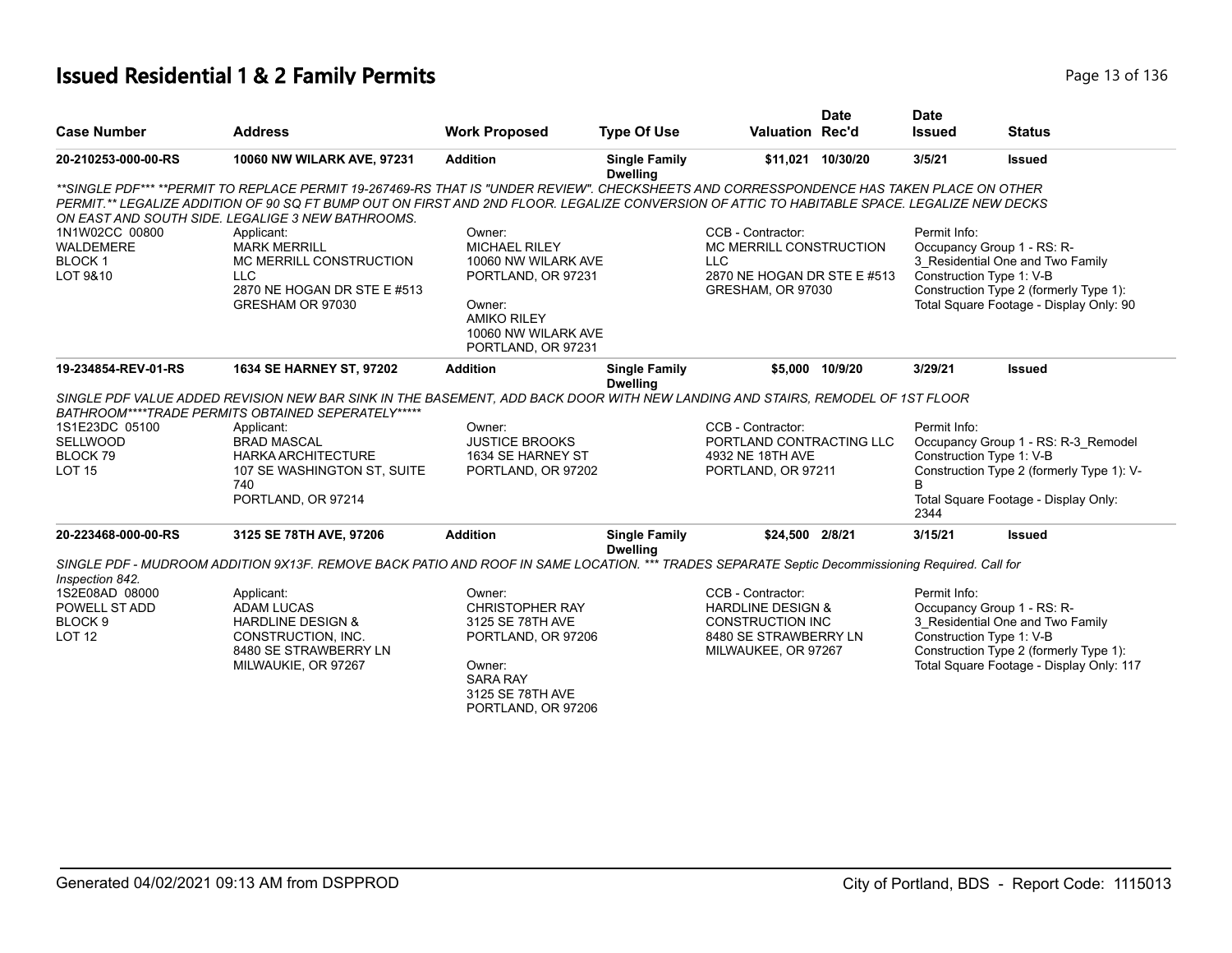## **Issued Residential 1 & 2 Family Permits Page 14 of 136** Page 14 of 136

| <b>Case Number</b>                                                               | <b>Address</b>                                                                                                                                  | <b>Work Proposed</b>                                                                 | <b>Type Of Use</b>                      | Valuation Rec'd                                                                                    | <b>Date</b>       | <b>Date</b><br><b>Issued</b> | <b>Status</b>                                                                                                                                         |
|----------------------------------------------------------------------------------|-------------------------------------------------------------------------------------------------------------------------------------------------|--------------------------------------------------------------------------------------|-----------------------------------------|----------------------------------------------------------------------------------------------------|-------------------|------------------------------|-------------------------------------------------------------------------------------------------------------------------------------------------------|
| 20-216684-000-00-RS                                                              | <b>1602 SE MILLER ST, 97202</b>                                                                                                                 | <b>Addition</b>                                                                      | <b>Single Family</b><br><b>Dwelling</b> |                                                                                                    | \$75,000 11/22/20 | 3/2/21                       | <b>Under Inspection</b>                                                                                                                               |
|                                                                                  | SINGLE PDF - SECOND FLOOR REMODEL EXISTING BATHROOM. EXISTING MAIN FLR CHANGES TO INCLUDE RECONFIGURE KITCHEN. REMODEL BATHROOM.                |                                                                                      |                                         |                                                                                                    |                   |                              |                                                                                                                                                       |
|                                                                                  | REMOVE WALLS BETWEEN DINING/KITCHEN AND DINING/LIVING, CHANGE EXISTING BEDROOM TO OFFICE. ***ADDED TRADE PERMITS 12-7-20***                     |                                                                                      |                                         |                                                                                                    |                   |                              |                                                                                                                                                       |
| 1S1E23DB 08500<br><b>MILLERS ADD</b><br>BLOCK <sub>5</sub><br>W 50' OF LOT 12&13 | Applicant:<br><b>MIKE MONTGOMERY</b><br>SIMPL HOME DESIGNS<br>4931 SW 76TH AVE, PMB 211<br>PORTLAND, OR 97225                                   | Owner:<br><b>REGAN SORENSON</b><br>1602 SE MILLER ST<br>PORTLAND, OR 97202           |                                         |                                                                                                    |                   | Permit Info:                 | Occupancy Group 1 - RS: R-3_Remodel<br>Construction Type 1: V-B<br>Construction Type 2 (formerly Type 1):<br>Total Square Footage - Display Only: 630 |
|                                                                                  |                                                                                                                                                 | Owner:<br>ALEXANDRA SORENSON<br>1602 SE MILLER ST<br>PORTLAND, OR 97202              |                                         |                                                                                                    |                   |                              |                                                                                                                                                       |
| 20-221296-000-00-RS                                                              | 3004 SW COMUS ST, 97219                                                                                                                         | <b>Addition</b>                                                                      | <b>Single Family</b><br><b>Dwelling</b> |                                                                                                    | \$3,309 12/17/20  | 3/18/21                      | <b>Issued</b>                                                                                                                                         |
| PLUMBING PERMITS SEPARATE.                                                       | SINGLE PDF - ADDITION OF 137 SF COVERED PATIO ATTACHED TO EXISTING SFR. INCLUDES REMOVAL OF EXISTING 92 SF PATIO COVER. MECHANICAL, ELECTRICAL, |                                                                                      |                                         |                                                                                                    |                   |                              |                                                                                                                                                       |
| 1S1E32AB 04610                                                                   | Applicant:                                                                                                                                      | Owner:                                                                               |                                         | CCB - Contractor:                                                                                  |                   | Permit Info:                 |                                                                                                                                                       |
| <b>ARNOLD PLACE</b>                                                              | <b>MADISON IRWIN</b>                                                                                                                            | <b>JENNIFER BERNIER</b>                                                              |                                         | <b>VULCAN DESIGN &amp;</b>                                                                         |                   |                              | Occupancy Group 1 - RS: U_Decks,                                                                                                                      |
| LOT <sub>10</sub>                                                                | <b>VULCAN DESIGN AND</b>                                                                                                                        | 3004 SW COMUS ST                                                                     |                                         | <b>CONSTRUCTION INC</b>                                                                            |                   |                              | Patios, Porches, Carports                                                                                                                             |
|                                                                                  | <b>CONSTRUCTION</b>                                                                                                                             | PORTLAND, OR 97219-7692                                                              |                                         | 351 GRAND BLVD                                                                                     |                   |                              | Construction Type 1: V-B                                                                                                                              |
|                                                                                  | 351 GRAND BLVD                                                                                                                                  |                                                                                      |                                         | VANCOUVER, WA 98661                                                                                |                   |                              | Construction Type 2 (formerly Type 1):                                                                                                                |
|                                                                                  | VANCOUVER, WA 98661                                                                                                                             | Owner:<br><b>CHRISTOPHER SWAFFORD</b><br>3004 SW COMUS ST<br>PORTLAND, OR 97219-7692 |                                         | Primary Contractor:<br><b>TO BID</b>                                                               |                   |                              | Total Square Footage - Display Only: 137                                                                                                              |
| 21-014452-000-00-RS                                                              | 6608 SE 32ND AVE, 97202                                                                                                                         | <b>Addition</b>                                                                      | <b>Single Family</b><br><b>Dwelling</b> | \$23.406 2/13/21                                                                                   |                   | 3/4/21                       | <b>Under Inspection</b>                                                                                                                               |
|                                                                                  | SINGLE PDF * COMPLETE HOME REMODEL AND ADDITION. OUTSIDE COVERED PATIO. NO ADDITIONAL BATHROOMS. *                                              |                                                                                      |                                         |                                                                                                    |                   |                              |                                                                                                                                                       |
| 1S1E24AB 05600                                                                   | Applicant:                                                                                                                                      | Owner:                                                                               |                                         | CCB - Contractor:                                                                                  |                   | Permit Info:                 |                                                                                                                                                       |
| <b>EASTMORELAND</b>                                                              | <b>JOE PETRINA</b>                                                                                                                              | <b>JOHN MC GUIGAN</b>                                                                |                                         | <b>CASEY PETRINA</b>                                                                               |                   |                              | Occupancy Group 1 - RS: R-                                                                                                                            |
| BLOCK 47                                                                         | PETRINA CONSTRUCTION INC.                                                                                                                       | 6608 SE 32ND AVE                                                                     |                                         | PETRINA CONSTRUCTION INC                                                                           |                   |                              | 3 Residential One and Two Family                                                                                                                      |
| LOT 1-3                                                                          | 4505 NE TILLAMOOK ST<br>PORTLAND, OR 97213-1319                                                                                                 | PORTLAND, OR 97202                                                                   |                                         | 4505 NE TILLAMOOK ST<br>PORTLAND, OR 97213-1319                                                    |                   |                              | Construction Type 1: V-B<br>Construction Type 2 (formerly Type 1): V-                                                                                 |
|                                                                                  |                                                                                                                                                 | Owner:<br><b>LESLIE MC GUIGAN</b><br>6608 SE 32ND AVE<br>PORTLAND, OR 97202          |                                         |                                                                                                    |                   | B                            | Total Square Footage - Display Only: 383                                                                                                              |
| 21-019323-000-00-RS                                                              | 6413 SE 21ST AVE, 97202                                                                                                                         | <b>Addition</b>                                                                      | <b>Single Family</b><br><b>Dwelling</b> | \$15,850 3/1/21                                                                                    |                   | 3/1/21                       | <b>Final</b>                                                                                                                                          |
| Roof mounted PV install and structural upgrades.                                 |                                                                                                                                                 |                                                                                      |                                         |                                                                                                    |                   |                              |                                                                                                                                                       |
| 1S1E14DD 07900<br>WESTMORELAND<br>BLOCK 26<br><b>LOT 19</b>                      | Applicant:<br>ZANE GOFF<br>NEIL KELLY CO INC<br>804 N ALBERTA ST<br>PORTLAND, OR 97217-2639                                                     | Owner:<br>R&B JOHNSON FAMILY TR<br>6413 SE 21ST AVE<br>PORTLAND, OR 97202            |                                         | CCB - Contractor:<br>ZANE GOFF<br>NEIL KELLY CO INC<br>804 N ALBERTA ST<br>PORTLAND, OR 97217-2693 |                   | Permit Info:                 | Occupancy Group 1 - RS: R-<br>3_Residential One and Two Family<br>Construction Type 1: V-B<br>Construction Type 2 (formerly Type 1):                  |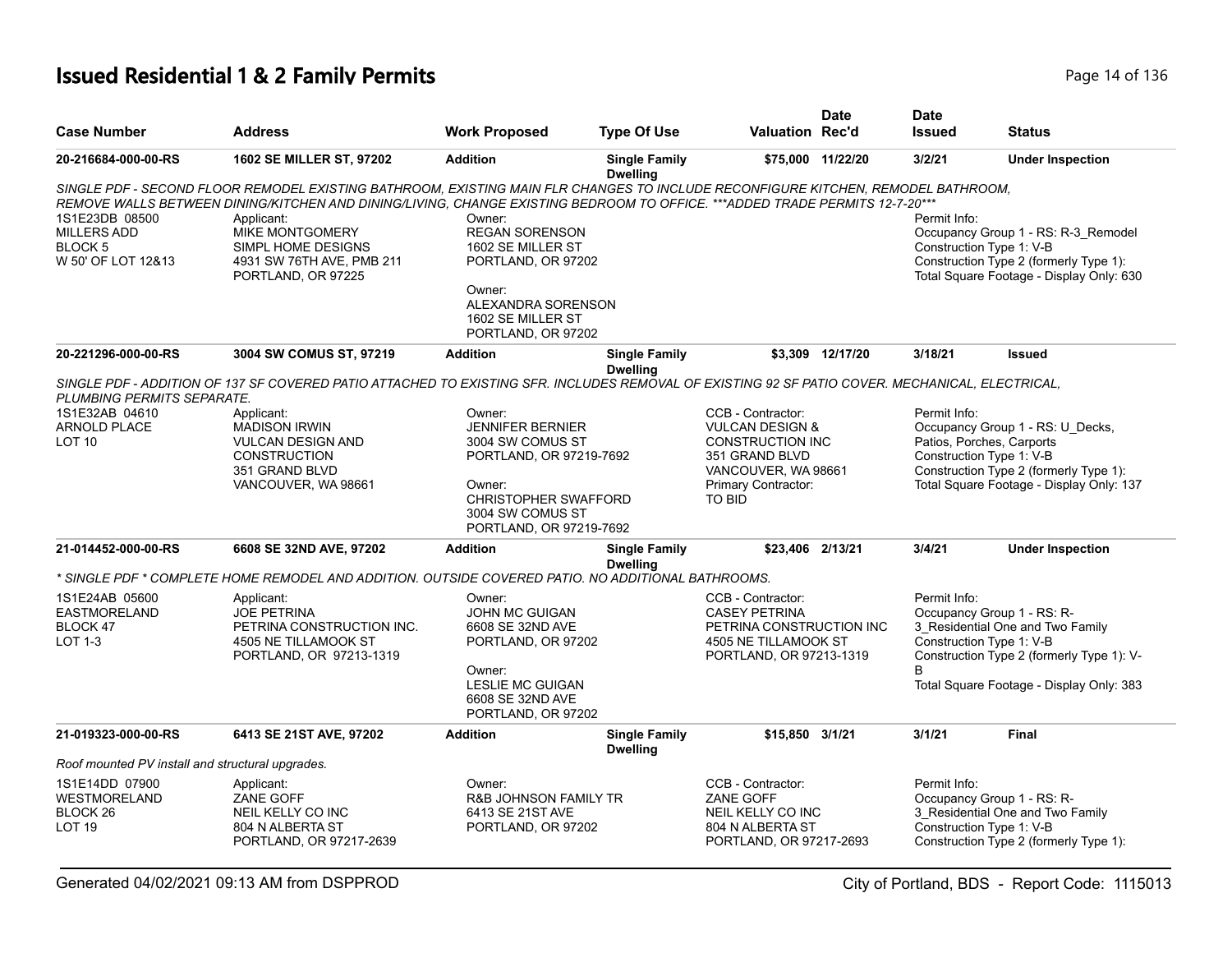## **Issued Residential 1 & 2 Family Permits Page 15 of 136** Page 15 of 136

| <b>Case Number</b>                                                  | <b>Address</b>                                                                                                                                                                                                | <b>Work Proposed</b>                                                                                                                                              | <b>Type Of Use</b>                      | <b>Valuation Rec'd</b>                                                                                                                                                  | <b>Date</b>  | <b>Date</b><br><b>Issued</b>             | <b>Status</b>                                                                                                                                                                           |
|---------------------------------------------------------------------|---------------------------------------------------------------------------------------------------------------------------------------------------------------------------------------------------------------|-------------------------------------------------------------------------------------------------------------------------------------------------------------------|-----------------------------------------|-------------------------------------------------------------------------------------------------------------------------------------------------------------------------|--------------|------------------------------------------|-----------------------------------------------------------------------------------------------------------------------------------------------------------------------------------------|
| 21-012607-REV-01-RS                                                 | 315 NE LAURELHURST PL,<br>97232                                                                                                                                                                               | <b>Addition</b>                                                                                                                                                   | <b>Single Family</b><br><b>Dwelling</b> |                                                                                                                                                                         | \$500 3/6/21 | 3/29/21                                  | <b>Issued</b>                                                                                                                                                                           |
|                                                                     | ** SINGLE PDF** REVISION:OWNER REMOVED DOWNED STREET TREE DURING ICE STORM, EMERGENCY SITUATION. NEW STREET TREE TO BE PLANTED, PROTECT<br>EXISTING STREET TREES, PLANT TWO 1.5" TREES FOR MITIGATION ON LOT. |                                                                                                                                                                   |                                         |                                                                                                                                                                         |              |                                          |                                                                                                                                                                                         |
| 1N1E36DB 08400<br><b>LAURELHURST</b><br><b>BLOCK 77</b><br>LOT 9&10 | Applicant:<br><b>JOE PETRINA</b><br>PETRINA CONSTRUCTION INC.<br>4505 NE TILLAMOOK ST<br>PORTLAND, OR 97213-1319                                                                                              | Owner:<br><b>ALLISON FERGUSON</b><br>315 NE LAURELHURST PL<br>PORTLAND, OR 97232<br>Owner:<br><b>JOHN FERGUSON</b><br>315 NE LAURELHURST PL<br>PORTLAND, OR 97232 |                                         | CCB - Contractor:<br><b>CASEY PETRINA</b><br>PETRINA CONSTRUCTION INC<br>4505 NE TILLAMOOK ST<br>PORTLAND, OR 97213-1319                                                |              | Permit Info:<br>Construction Type 1: V-B | Occupancy Group 1 - RS: R-<br>3 Residential One and Two Family<br>Construction Type 2 (formerly Type 1):<br>Total Square Footage - Display Only: 45                                     |
| 19-216706-DFS-01-RS                                                 | 5264 NE 75TH AVE, 97218                                                                                                                                                                                       | <b>Addition</b>                                                                                                                                                   | <b>Single Family</b><br><b>Dwelling</b> |                                                                                                                                                                         | \$1 3/24/21  | 3/25/21                                  | <b>Issued</b>                                                                                                                                                                           |
| SINGLE PDF- DFS FOR ROOF TRUSSES                                    |                                                                                                                                                                                                               |                                                                                                                                                                   |                                         |                                                                                                                                                                         |              |                                          |                                                                                                                                                                                         |
| 1N2E20AB 00700<br><b>LUTKE ADD</b><br>BLOCK 4<br>LOT <sub>7</sub>   | Applicant:<br>STEPHANY ALVARADO<br>PORTLAND OR<br><b>USA</b>                                                                                                                                                  | Owner:<br><b>VICTOR ALVARADO</b><br>5260-5264 NE 75TH AVE<br>PORTLAND, OR 97218                                                                                   |                                         | CCB - Contractor:<br><b>CARLOS ORTIZ LEON</b><br>19450 SE BORGES RD<br>DAMASCUS, OR 97089                                                                               |              | Permit Info:<br>Construction Type 1: V-B | Occupancy Group 1 - RS: R-<br>3 Residential One and Two Family<br>Construction Type 2 (formerly Type 1):<br>Total Square Footage - Display Only: 987                                    |
| Total # of RS Addition permits issued: 48                           |                                                                                                                                                                                                               |                                                                                                                                                                   |                                         |                                                                                                                                                                         |              |                                          | Total valuation of RS Addition permits issued: \$1,544,998                                                                                                                              |
| 20-218749-000-00-RS                                                 | 4637 NE 38TH AVE - Unit B,<br>97211                                                                                                                                                                           | <b>Alteration</b>                                                                                                                                                 | Accessory<br><b>Dwelling Unit</b>       | \$64,781 3/5/21                                                                                                                                                         |              | 3/5/21                                   | <b>Under Inspection</b>                                                                                                                                                                 |
|                                                                     | SINGLE PDF DETACHED GARAGE TO ADU WITH LIVING ROOM, KITCHEN, BATHROOM AND BEDROOM -ATTIC TO REMAIN STORAGE                                                                                                    |                                                                                                                                                                   |                                         |                                                                                                                                                                         |              |                                          |                                                                                                                                                                                         |
| 1N1E24AD 04400                                                      | Applicant:<br><b>STEPHEN SMITH</b><br>PORTLAND OR<br><b>USA</b>                                                                                                                                               | Owner:<br><b>STEPHEN SMITH</b><br>1224 NE 53RD AVE<br>PORTLAND, OR 97213<br>Owner:<br><b>MARY SMITH</b><br>1224 NE 53RD AVE<br>PORTLAND, OR 97213                 |                                         | CCB - Contractor:<br>JTR PLUMBING INC<br>4272 NE BEAUMEAD ST<br>HILLSBORO, OR 97124<br>CCB - Contractor:<br>AC ELECTRICAL CONTRACTOR<br><b>LLC</b><br><b>PO BOX 427</b> |              | Permit Info:<br>Construction Type 1: V-B | Occupancy Group 1 - RS: R-<br>3 Residential One and Two Family<br>Construction Type 2 (formerly Type 1):<br>Total Square Footage - Display Only: 529<br>Number of New Dwelling Units: 1 |
|                                                                     |                                                                                                                                                                                                               |                                                                                                                                                                   |                                         | TUALATIN, OR 97062<br>CCB - Contractor:<br><b>DESIGN BUILD PORTLAND LLC</b><br>3439 NE SANDY BLVD 689<br>PORTLAND, OR 97232                                             |              |                                          |                                                                                                                                                                                         |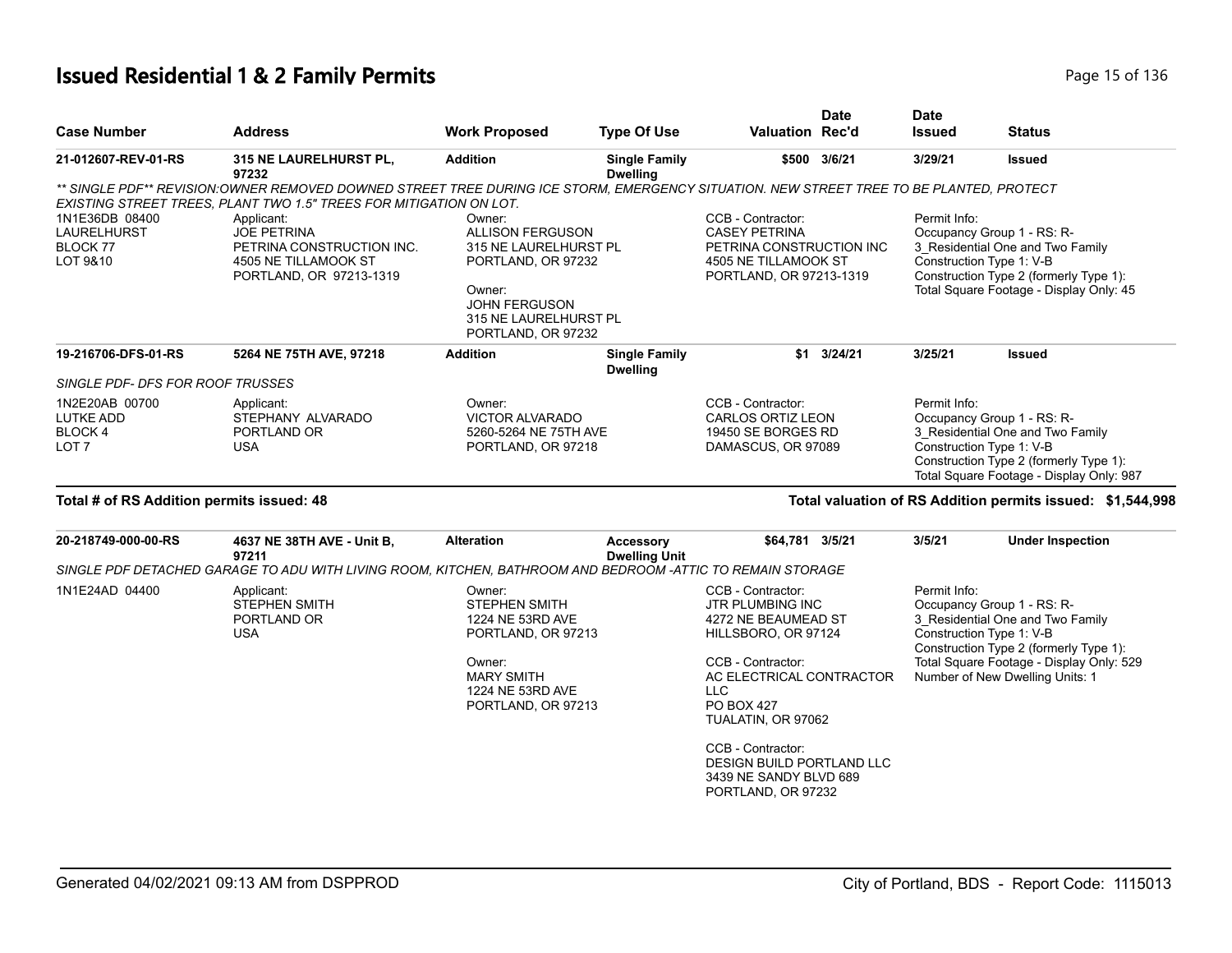## **Issued Residential 1 & 2 Family Permits Page 16 of 136** Page 16 of 136

| <b>Case Number</b>                                                                  | <b>Address</b>                                                                                                                                                                                                                                                                                                                                           | <b>Work Proposed</b>                                                                                                                                              | <b>Type Of Use</b>                       | <b>Valuation Rec'd</b>                                                                             | <b>Date</b>  | <b>Date</b><br><b>Issued</b> | <b>Status</b>                                                                                                                                                           |
|-------------------------------------------------------------------------------------|----------------------------------------------------------------------------------------------------------------------------------------------------------------------------------------------------------------------------------------------------------------------------------------------------------------------------------------------------------|-------------------------------------------------------------------------------------------------------------------------------------------------------------------|------------------------------------------|----------------------------------------------------------------------------------------------------|--------------|------------------------------|-------------------------------------------------------------------------------------------------------------------------------------------------------------------------|
| 21-017929-000-00-RS                                                                 | 2136 SE MADISON ST, 97214                                                                                                                                                                                                                                                                                                                                | <b>Alteration</b>                                                                                                                                                 | <b>Accessory</b><br><b>Dwelling Unit</b> | \$500                                                                                              | 3/5/21       | 3/29/21                      | <b>Issued</b>                                                                                                                                                           |
|                                                                                     | SINGLE PDF ALTERATION ON EXISTING ROOF OVERHANG TO 4" IN SETBACK ON WEST SIDE OF ADU/GARAGE                                                                                                                                                                                                                                                              |                                                                                                                                                                   |                                          |                                                                                                    |              |                              |                                                                                                                                                                         |
| 1S1E02AD 20500<br><b>HILLCREST</b><br>INC 24' STRIP S OF & ADJ<br>LOT <sub>13</sub> | Applicant:<br><b>DAS CHAPIN</b><br>2414 SE MADISON<br>PORTLAND, OR 97214                                                                                                                                                                                                                                                                                 | Owner:<br><b>MARK KRAMER</b><br>2136 SE MADISON ST<br>PORTLAND, OR 97214-3836                                                                                     |                                          | CCB - Contractor:<br>JNT DESIGN & BUILD LLC<br>4234 SE ALDER ST<br>PORTLAND, OR 97215              |              | Permit Info:                 | Occupancy Group 1 - RS: R-3_Remodel<br>Construction Type 1: V-B<br>Construction Type 2 (formerly Type 1):                                                               |
|                                                                                     |                                                                                                                                                                                                                                                                                                                                                          | Owner:<br><b>LOIS ORNER</b><br>2136 SE MADISON ST<br>PORTLAND, OR 97214-3836                                                                                      |                                          |                                                                                                    |              |                              |                                                                                                                                                                         |
| 19-266042-REV-01-RS                                                                 | 5015 SE 63RD AVE - Unit B,<br>97206                                                                                                                                                                                                                                                                                                                      | <b>Alteration</b>                                                                                                                                                 | Accessory<br><b>Dwelling Unit</b>        |                                                                                                    | \$0 12/11/20 | 3/16/21                      | <b>Issued</b>                                                                                                                                                           |
| 1S2E17BC 05000<br>20-211807-000-00-RS                                               | SINGLE PDF REVISION TO REVISE EXISTING WALL FRAMING FROM 16" TO 24" OC.; REVISE PUBLISHED 1 HR. FIRE-RATED WALL ASSEMBLY; REMOVE NEW DOORS<br>FROM PROJECT SCOPE AND ADD NEW STORM DOORS: REMOVE UPGRADE OF CEILING INSULATION FROM SCOPE.<br>Applicant:<br><b>CHASE BREADEN</b><br>5015 SE 63RD AVE<br>PORTLAND, OR 97206<br>3618 SE 49TH AVE - Unit B, | Owner:<br><b>MARY BREADEN</b><br>5015 SE 63RD AVE<br>PORTLAND, OR 97206<br>Owner:<br>CHASE BREADEN<br>5015 SE 63RD AVE<br>PORTLAND, OR 97206<br><b>Alteration</b> | <b>Accessory</b>                         | \$500                                                                                              | 11/13/20     | Permit Info:<br>3/16/21      | Occupancy Group 1 - RS: R-3_Remodel<br>Construction Type 1: V-B<br>Construction Type 2 (formerly Type 1):<br><b>Issued</b>                                              |
|                                                                                     | 97206                                                                                                                                                                                                                                                                                                                                                    |                                                                                                                                                                   | <b>Dwelling Unit</b>                     |                                                                                                    |              |                              |                                                                                                                                                                         |
|                                                                                     | SINGLE PDF CONVERSION OF GARAGE TO ADU TO INCLUDE GREAT ROOM, FULL BATH AND BEDROOM ON MAIN FLOOR, ATTIC SPACE TO INCLUDE BEDROOM AND<br>FULL BATH. *** TRADE PERMITS TO BE OBTAINED SEPARATELY***                                                                                                                                                       |                                                                                                                                                                   |                                          |                                                                                                    |              |                              |                                                                                                                                                                         |
| 1S2E07CA 14401                                                                      | Applicant:<br><b>BRIAN HURST</b><br>NEIL KELLY CO., INC<br>804 N ALBERTA ST<br>PORTLAND, OR 97217                                                                                                                                                                                                                                                        | Owner:<br>PHINEAS WARREN<br>3618 SE 49TH AVE<br>PORTLAND, OR 97206<br>Owner:<br><b>CHELSEA WARREN</b><br>3618 SE 49TH AVE<br>PORTLAND, OR 97206                   |                                          | CCB - Contractor:<br>ZANE GOFF<br>NEIL KELLY CO INC<br>804 N ALBERTA ST<br>PORTLAND, OR 97217-2693 |              | Permit Info:                 | Occupancy Group 1 - RS: R-<br>3 Residential One and Two Family<br>Construction Type 1: V-B<br>Construction Type 2 (formerly Type 1):<br>Number of New Dwelling Units: 1 |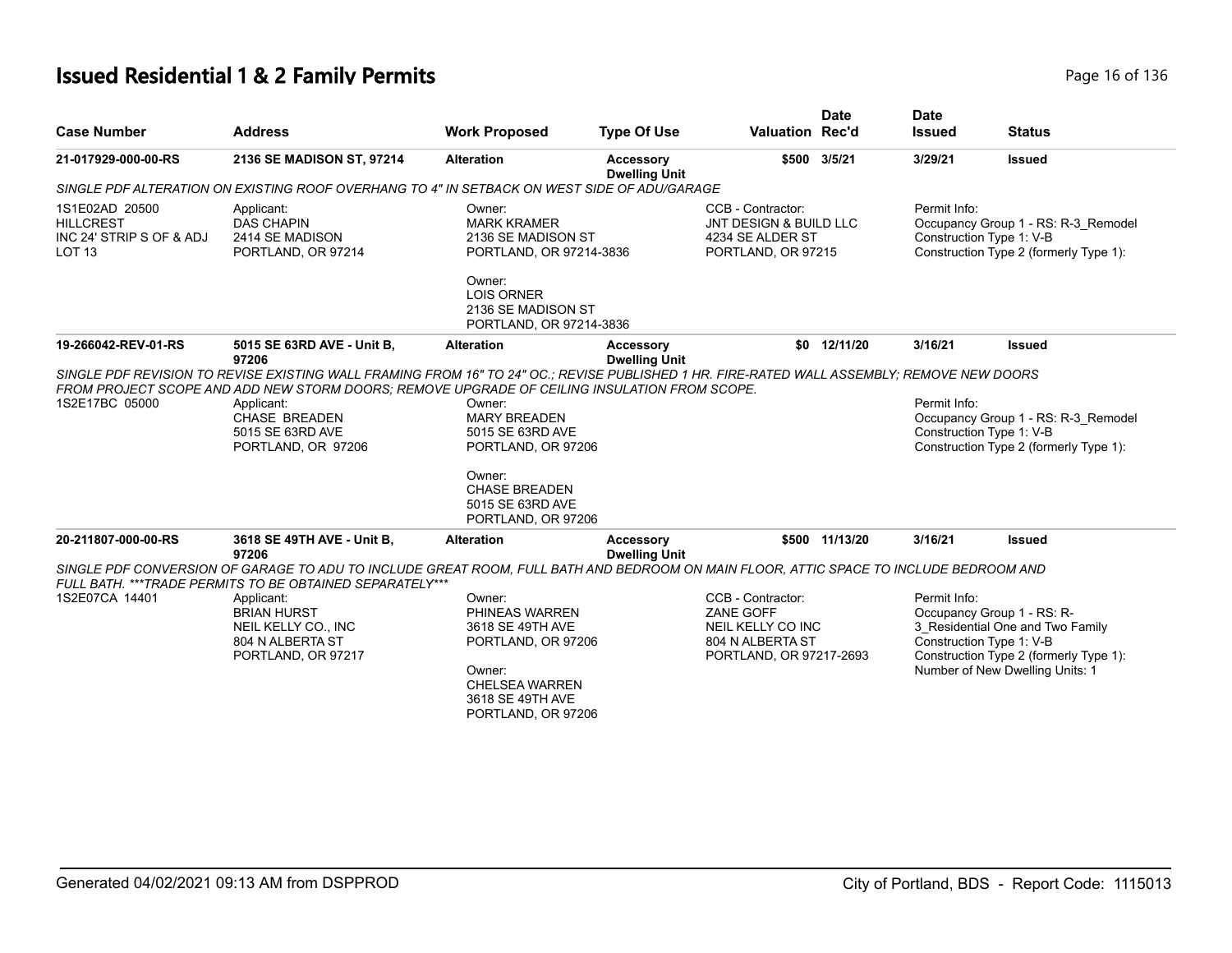# **Issued Residential 1 & 2 Family Permits Page 17 of 136** Page 17 of 136

| <b>Case Number</b>  | <b>Address</b>                                                                                                    | <b>Work Proposed</b>                                                                                                                                                | <b>Type Of Use</b>                       | <b>Valuation Rec'd</b>                                                                                                                              | <b>Date</b>     | <b>Date</b><br><b>Issued</b>             | <b>Status</b>                                                                                                                               |
|---------------------|-------------------------------------------------------------------------------------------------------------------|---------------------------------------------------------------------------------------------------------------------------------------------------------------------|------------------------------------------|-----------------------------------------------------------------------------------------------------------------------------------------------------|-----------------|------------------------------------------|---------------------------------------------------------------------------------------------------------------------------------------------|
| 20-167762-REV-01-RS | 5216 N FESSENDEN ST - Unit B,<br>97203                                                                            | <b>Alteration</b>                                                                                                                                                   | <b>Accessory</b><br><b>Dwelling Unit</b> |                                                                                                                                                     | \$0 3/22/21     | 3/23/21                                  | <b>Issued</b>                                                                                                                               |
|                     | SINGLE PDF REVISION TO REMOVE 2 WINDOWS FROM ORIGINAL PERMIT                                                      |                                                                                                                                                                     |                                          |                                                                                                                                                     |                 |                                          |                                                                                                                                             |
| 1N1E08BB 07700      | Applicant:<br><b>MAX SHOWERS</b><br>5216 N FESSENDEN<br>PORTLAND OR 97203                                         | Owner:<br><b>KELSEY KUHNHAUSEN</b><br>5216 N FESSENDEN ST<br>PORTLAND, OR 97203<br>Owner:<br><b>MAXWELL SHOWERS</b><br>5216 N FESSENDEN ST<br>PORTLAND, OR 97203    |                                          |                                                                                                                                                     |                 | Permit Info:<br>Construction Type 1: V-B | Occupancy Group 1 - RS: R-3 Remodel<br>Construction Type 2 (formerly Type 1):<br>Total Square Footage - Display Only: 300                   |
| 20-150097-REV-01-RS | 7393 SE 118TH DR - Unit B,<br>97266                                                                               | <b>Alteration</b>                                                                                                                                                   | Accessory<br><b>Dwelling Unit</b>        |                                                                                                                                                     | $$0$ 3/25/21    | 3/25/21                                  | <b>Issued</b>                                                                                                                               |
|                     | SINGLE PDF REVISION TO MOVE LOCATION OF WATER LINE FROM MAIN TO HOUSE VIA BORING PER THE PROVIDED ARBORIST REPORT |                                                                                                                                                                     |                                          |                                                                                                                                                     |                 |                                          |                                                                                                                                             |
| 1S2E22AD 07400      | Applicant:<br><b>RICHARD ADAMS</b><br><b>FASTER PERMITS</b><br>2000 SW 1ST AVENUE SUITE 420<br>PORTLAND, OR 97201 | Owner:<br><b>KELSEY SMITH</b><br>7393 SE 118TH DR<br>PORTLAND, OR 97266<br>Owner:<br><b>JEDIDIAH SMITH</b><br>7393 SE 118TH DR<br>PORTLAND, OR 97266                |                                          | CCB - Contractor:<br><b>MARK BEIRWAGEN</b><br>STONE CREEK BUILDING &<br><b>DEVELOPMENT INC</b><br>502 7TH STREET SUITE 204<br>OREGON CITY, OR 97045 |                 | Permit Info:<br>Construction Type 1: V-B | Occupancy Group 1 - RS: R-3 Remodel<br>Construction Type 2 (formerly Type 1):<br>Total Square Footage - Display Only: 780                   |
| 20-216078-000-00-RS | 4238 SE 75TH AVE - Unit B,<br>97206                                                                               | <b>Alteration</b>                                                                                                                                                   | Accessory<br><b>Dwelling Unit</b>        |                                                                                                                                                     | \$1,200 3/30/21 | 3/30/21                                  | <b>Issued</b>                                                                                                                               |
|                     | SINGLE PDF DETACHED GARAGE TO ADU AT REAR OF PROPERTY *ET. PT. MT SEPARATE                                        |                                                                                                                                                                     |                                          |                                                                                                                                                     |                 |                                          |                                                                                                                                             |
| 1S2E08DC 07400      | Applicant:<br><b>RUSSELL MENEGAT</b><br>4238 SE 75TH AVE<br>PORTLAND OR 97206                                     | Owner:<br><b>RUSSELL MENEGAT</b><br>4238 SE 75TH AVE<br>PORTLAND, OR 97206-3426<br>Owner:<br><b>ALEXANDRA HARRIS</b><br>4238 SE 75TH AVE<br>PORTLAND, OR 97206-3426 |                                          |                                                                                                                                                     |                 | Permit Info:<br>Construction Type 1: V-B | Occupancy Group 1 - RS: R-<br>3_Residential One and Two Family<br>Construction Type 2 (formerly Type 1):<br>Number of New Dwelling Units: 1 |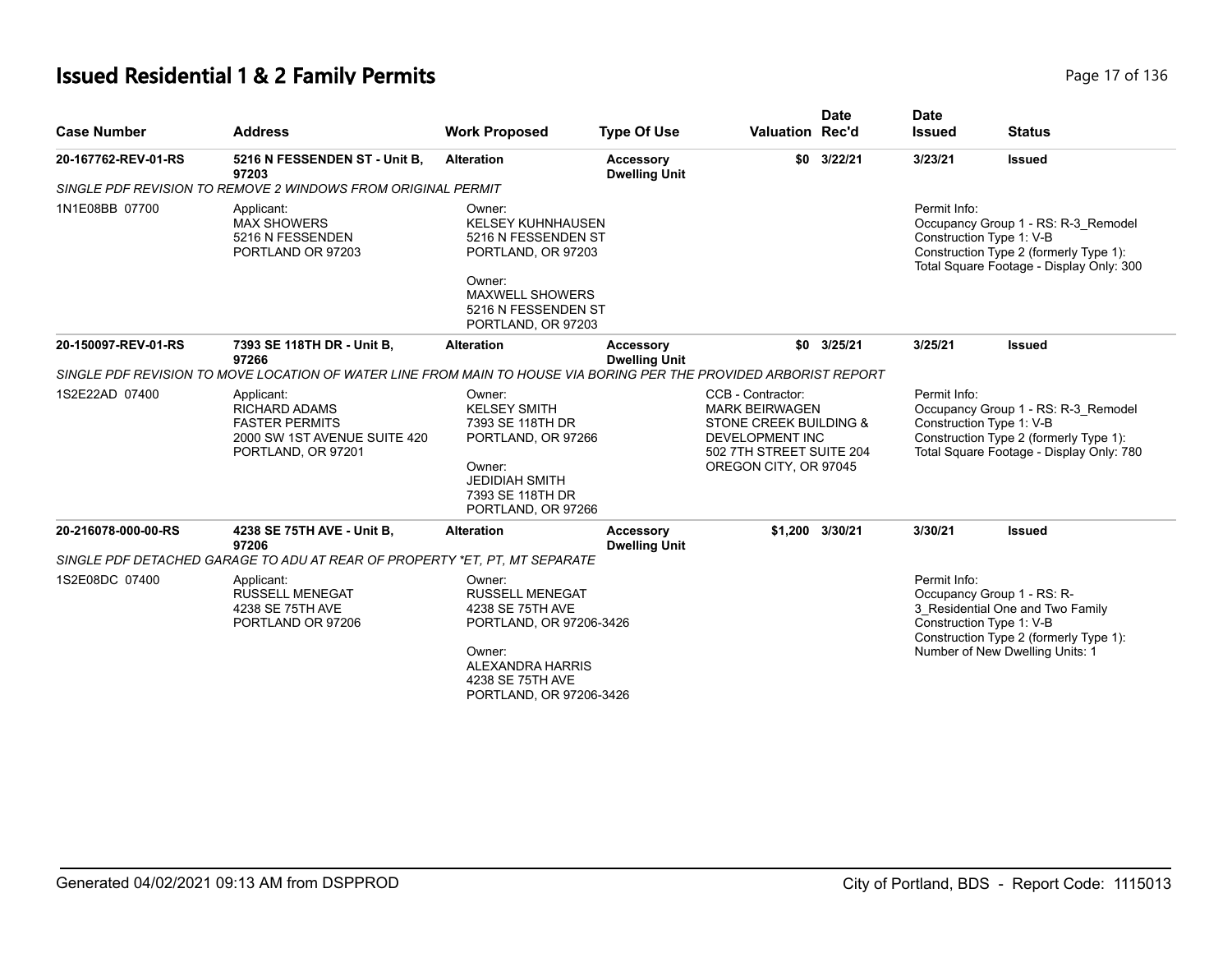## **Issued Residential 1 & 2 Family Permits Page 18 of 136** Page 18 of 136

| <b>Case Number</b>                                                                                             | <b>Address</b>                                                                                                                                                                                                                                                                                                                                                                                                                                                                                                            | <b>Work Proposed</b>                                                                                                                                 | <b>Type Of Use</b>                       | <b>Valuation Rec'd</b>                                                                                                                 | <b>Date</b>     | <b>Date</b><br><b>Issued</b>                                                                                                                        | <b>Status</b>                                                                                                                                                                   |
|----------------------------------------------------------------------------------------------------------------|---------------------------------------------------------------------------------------------------------------------------------------------------------------------------------------------------------------------------------------------------------------------------------------------------------------------------------------------------------------------------------------------------------------------------------------------------------------------------------------------------------------------------|------------------------------------------------------------------------------------------------------------------------------------------------------|------------------------------------------|----------------------------------------------------------------------------------------------------------------------------------------|-----------------|-----------------------------------------------------------------------------------------------------------------------------------------------------|---------------------------------------------------------------------------------------------------------------------------------------------------------------------------------|
| 21-011146-000-00-RS                                                                                            | 4716 SW BRUGGER ST, 97219                                                                                                                                                                                                                                                                                                                                                                                                                                                                                                 | <b>Alteration</b>                                                                                                                                    | Decks, Fences,<br><b>Retaining Walls</b> | \$15,000 2/5/21                                                                                                                        |                 | 3/25/21                                                                                                                                             | <b>Issued</b>                                                                                                                                                                   |
|                                                                                                                | SINGLE PDF- NEW 210 SF DECK ABOVE GRADE AT NORTH END OF EXISTING HOME                                                                                                                                                                                                                                                                                                                                                                                                                                                     |                                                                                                                                                      |                                          |                                                                                                                                        |                 |                                                                                                                                                     |                                                                                                                                                                                 |
| 1S1E30AD 04400<br><b>WEST PORTLAND</b><br>BLOCK <sub>29</sub><br><b>LOT 13</b>                                 | Applicant:<br><b>BAINNSON BRIAN</b><br><b>QUATREFOIL INC</b><br>404 SE 80TH AVE<br>PORTLAND OR 97215                                                                                                                                                                                                                                                                                                                                                                                                                      | Owner:<br><b>MICHELL EVANS</b><br>4716 SW BRUGGER ST<br>PORTLAND, OR 97219<br>Owner:<br><b>ERIN FOGG</b><br>4716 SW BRUGGER ST<br>PORTLAND, OR 97219 |                                          | CCB - Contractor:<br><b>ADRIAN PETRISOR</b><br><b>IMPACT INTERNATIONAL INC</b><br>3115 SW 211TH AVE<br>BEAVERTON, OR 97003             |                 | Permit Info:                                                                                                                                        | Occupancy Group 1 - RS: U Decks,<br>Patios, Porches, Carports<br>Construction Type 1: V-B<br>Construction Type 2 (formerly Type 1):<br>Total Square Footage - Display Only: 210 |
| 21-024089-000-00-RS                                                                                            | 321 NE 92ND PL, 97220                                                                                                                                                                                                                                                                                                                                                                                                                                                                                                     | <b>Alteration</b>                                                                                                                                    | Decks, Fences,<br><b>Retaining Walls</b> | \$18,910 3/11/21                                                                                                                       |                 | 3/11/21                                                                                                                                             | <b>Issued</b>                                                                                                                                                                   |
|                                                                                                                | replace damaged existing patio cover. move water heater to garage                                                                                                                                                                                                                                                                                                                                                                                                                                                         |                                                                                                                                                      |                                          |                                                                                                                                        |                 |                                                                                                                                                     |                                                                                                                                                                                 |
| 1N2E33DB 09700<br><b>ELLA HTS</b><br>BLOCK <sub>2</sub><br>LOT 4 TL 9700<br>SPLIT LEVY R156200<br>(R246000494) | Applicant:<br><b>Christopher Flurry</b><br><b>EDELWEISS CONSTRUCTION</b><br><b>LLC</b><br>PO BOX 463<br>GRESHAM, OR 97030                                                                                                                                                                                                                                                                                                                                                                                                 | Owner:<br><b>JOAN MILLER</b><br>321 NE 92ND PL<br>PORTLAND, OR 97220<br>Owner:<br><b>JOHN MILLER</b><br>321 NE 92ND PL<br>PORTLAND, OR 97220         |                                          | CCB - Contractor:<br><b>CHRIS FLURRY</b><br><b>EDELWEISS CONSTRUCTION</b><br><b>LLC</b><br>PO BOX 463<br>GRESHAM, OR 97030             |                 | Permit Info:<br>Occupancy Group 1 - RS: U_Decks,<br>Patios, Porches, Carports<br>Construction Type 1: V-B<br>Construction Type 2 (formerly Type 1): |                                                                                                                                                                                 |
| 21-018919-000-00-RS                                                                                            | 3425 SW HEATHER LN, 97201                                                                                                                                                                                                                                                                                                                                                                                                                                                                                                 | <b>Alteration</b>                                                                                                                                    | Decks, Fences,                           |                                                                                                                                        | \$6.194 2/26/21 | 3/19/21                                                                                                                                             | <b>Issued</b>                                                                                                                                                                   |
| 1S1E08AB 04400<br><b>BRENTWOOD PK</b><br>LOT 25-27 TL 4400                                                     | **SINGLE PDF*** COMPLETE CONSTRUCTION OF STACKED DECKS OF HOUSE ORIGINALLY DESIGNED WITH THIRD FLOOR ADDITION UNDER PERMIT 05-166269 AND<br>05-166269 DFS02. FOOTINGS AND PIERS ALREADY INSTALLED, INSPECTED AND APPROVED UNDER PERMIT 05-166269. NO GROUND DISTURBANCE ON THIS PERMIT.<br>RESUBMITTING ORIGINAL PLANS AND CALCULATIONS. DECK MATERIAL TO BE WESTCOAT ALX INSTEAD OF CONCRETE<br>Applicant:<br><b>DAVID SALTZBERG</b><br>DELAHUNT HOMES INC<br>3021 NE 72ND DRIVE, SUITE 9<br>#318<br>VANCOUVER, WA 98661 | Owner:<br><b>HARPREET DHILLON</b><br>3425 SW HEATHER LN<br>PORTLAND, OR 97201                                                                        | <b>Retaining Walls</b>                   | CCB - Contractor:<br><b>TODD DELAHUNT</b><br>DELAHUNT HOMES INC<br>3021 NE 72ND DRIVE SUITE 9<br><b>PMB 318</b><br>VANCOUVER, WA 98661 |                 | Permit Info:<br>256.5                                                                                                                               | Occupancy Group 1 - RS: U Decks,<br>Patios, Porches, Carports<br>Construction Type 1: V-B<br>Construction Type 2 (formerly Type 1):<br>Total Square Footage - Display Only:     |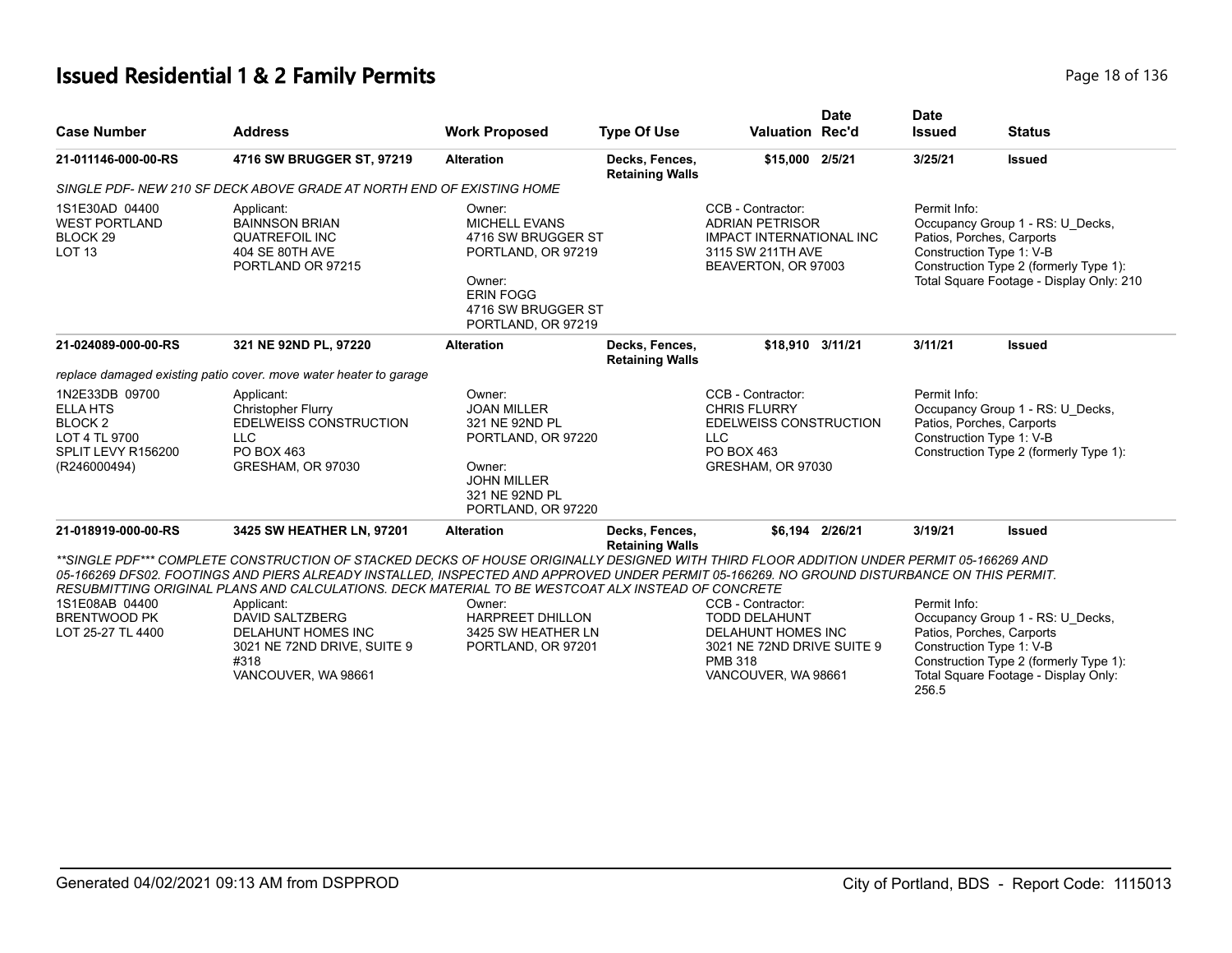# **Issued Residential 1 & 2 Family Permits Page 19 of 136** Page 19 of 136

|                                                                                       |                                                                                                                                  |                                                                                                                                                                    |                                          |                                                                                                                           | <b>Date</b>       | <b>Date</b>                                                           |                                                                                                                                             |
|---------------------------------------------------------------------------------------|----------------------------------------------------------------------------------------------------------------------------------|--------------------------------------------------------------------------------------------------------------------------------------------------------------------|------------------------------------------|---------------------------------------------------------------------------------------------------------------------------|-------------------|-----------------------------------------------------------------------|---------------------------------------------------------------------------------------------------------------------------------------------|
| <b>Case Number</b>                                                                    | <b>Address</b>                                                                                                                   | <b>Work Proposed</b>                                                                                                                                               | <b>Type Of Use</b>                       | <b>Valuation Rec'd</b>                                                                                                    |                   | <b>Issued</b>                                                         | <b>Status</b>                                                                                                                               |
| 21-011283-000-00-RS                                                                   | 5242 SE 62ND AVE, 97206                                                                                                          | <b>Alteration</b>                                                                                                                                                  | Decks, Fences,<br><b>Retaining Walls</b> | \$5,100 2/8/21                                                                                                            |                   | 3/10/21                                                               | <b>Issued</b>                                                                                                                               |
|                                                                                       | SINGLE PDF - REPAIR AND REPLACE A 13FT LONG PORTION OF EXISTING DRIVEWAY RETAINING WALL ADJACENT TO THE DUPLEX                   |                                                                                                                                                                    |                                          |                                                                                                                           |                   |                                                                       |                                                                                                                                             |
| 1S2E17BC 06200<br>THIRD ELECTRIC ADD<br>BLOCK <sub>2</sub><br><b>WLY 1/2 OF LOT 3</b> | Applicant:<br>RALPH TURNBAUGH<br>TM RIPPEY CONSULTING<br><b>ENGINEERS</b><br>7650 SW BEVELAND ST SUITE<br>100<br>TIGARD OR 97223 | Owner:<br><b>MARGARET YOUNG</b><br>5023 SE 45TH AVE<br>PORTLAND, OR 97206<br>Owner:<br><b>ANN YOUNG</b><br>5023 SE 45TH AVE<br>PORTLAND, OR 97206                  |                                          | CCB - Contractor:<br>OREGON HOME IMPROVEMENT<br>CO INC<br>17255 PILKINGTON RD<br>LAKE OSWEGO, OR 97035-8595               |                   | Permit Info:<br>Garage\Utility Misc.<br>Construction Type 1: V-B      | Occupancy Group 1 - RS: U Private<br>Construction Type 2 (formerly Type 1):                                                                 |
| 21-026090-000-00-RS                                                                   | 1014 NW WINTER LN, 97210                                                                                                         | <b>Alteration</b>                                                                                                                                                  | Decks, Fences,<br><b>Retaining Walls</b> |                                                                                                                           | \$8.000 3/17/21   | 3/24/21                                                               | <b>Issued</b>                                                                                                                               |
|                                                                                       | REPLACE EXISTING DECK PER REVIEWS COMPLETED UNDER 20-149050 RS. OWNER HAS CHANGED GENERAL CONTRACTORS.                           |                                                                                                                                                                    |                                          |                                                                                                                           |                   |                                                                       |                                                                                                                                             |
| 1N1E32BD 00400<br><b>MCLEAN TERR</b><br>LOT 3&10 TL 400                               | Applicant:<br><b>JOHN MACNEELA</b><br>CORRIB CONSTRUCTION, LLC<br>5211 SE 33rd Ave<br>Portland, OR 97202                         | Owner:<br><b>SCOTT ASPHAUG</b><br>1014 NW WINTER LN<br>PORTLAND, OR 97210-2741<br>Owner:<br><b>ANN FITZSIMMONS</b><br>1014 NW WINTER LN<br>PORTLAND, OR 97210-2741 |                                          | CCB - Contractor:<br>JOHN MICHAEL MACNEELA<br><b>CORRIB CONSTRUCTION LLC</b><br>5211 SE 33RD AVENUE<br>PORTLAND, OR 97202 |                   | Permit Info:<br>Patios, Porches, Carports<br>Construction Type 1: V-B | Occupancy Group 1 - RS: U_Decks,<br>Construction Type 2 (formerly Type 1):                                                                  |
| 21-022996-000-00-RS                                                                   | 4140 NE 41ST AVE, 97211                                                                                                          | <b>Alteration</b>                                                                                                                                                  | Decks, Fences,<br><b>Retaining Walls</b> | \$24,000 3/9/21                                                                                                           |                   | 3/9/21                                                                | <b>Under Inspection</b>                                                                                                                     |
|                                                                                       | CONSTRUCT DECK WITH UPPER AND LOWER AREAS AND STAIRWAY                                                                           |                                                                                                                                                                    |                                          |                                                                                                                           |                   |                                                                       |                                                                                                                                             |
| 1N1E24DA 20900<br><b>WILSHIRE</b><br>BLOCK 19<br>S 53' OF N 107' OF LOT 7             | Applicant:<br><b>KEITH JENSEN</b><br>REDFISH CONTRACTORS LLC<br>PO BOX 13176<br>PORTLAND, OR 97213                               | Owner:<br><b>CHRISTINE COOK</b><br>4140 NE 41ST AVE<br>PORTLAND, OR 97211-8242                                                                                     |                                          | CCB - Contractor:<br><b>REDFISH CONTRACTORS LLC</b><br>PO BOX 13176<br>PORTLAND, OR 97213                                 |                   | Permit Info:<br>Patios, Porches, Carports<br>Construction Type 1: V-B | Occupancy Group 1 - RS: U_Decks,<br>Construction Type 2 (formerly Type 1):                                                                  |
| 20-206931-000-00-RS                                                                   | 6507 N BOSTON AVE, 97217<br>SINGLE PDF ALTERATION TO CONVERT SFR INTO A DUPLEX                                                   | <b>Alteration</b>                                                                                                                                                  | <b>Duplex</b>                            |                                                                                                                           | \$40,000 10/27/20 | 3/18/21                                                               | <b>Under Inspection</b>                                                                                                                     |
| 1N1E16AC 15700                                                                        | Applicant:<br><b>SASHA BECKWITH</b><br>SAB DESIGN AND DRAFTING LLC<br>7115 SW GARDEN HOME RD #28<br>PORTLAND, OR 97223           | Owner:<br>ANNA MINYARD<br>1941 NW 25TH AVE<br>PORTLAND, OR 97210                                                                                                   |                                          | CCB - Contractor:<br><b>SKYLINE HOMES LLC</b><br>14810 SE LEA ST<br>HAPPY VALLEY, OR 97086                                |                   | Permit Info:<br>Construction Type 1: V-B                              | Occupancy Group 1 - RS: R-<br>3 Residential One and Two Family<br>Construction Type 2 (formerly Type 1):<br>Number of New Dwelling Units: 1 |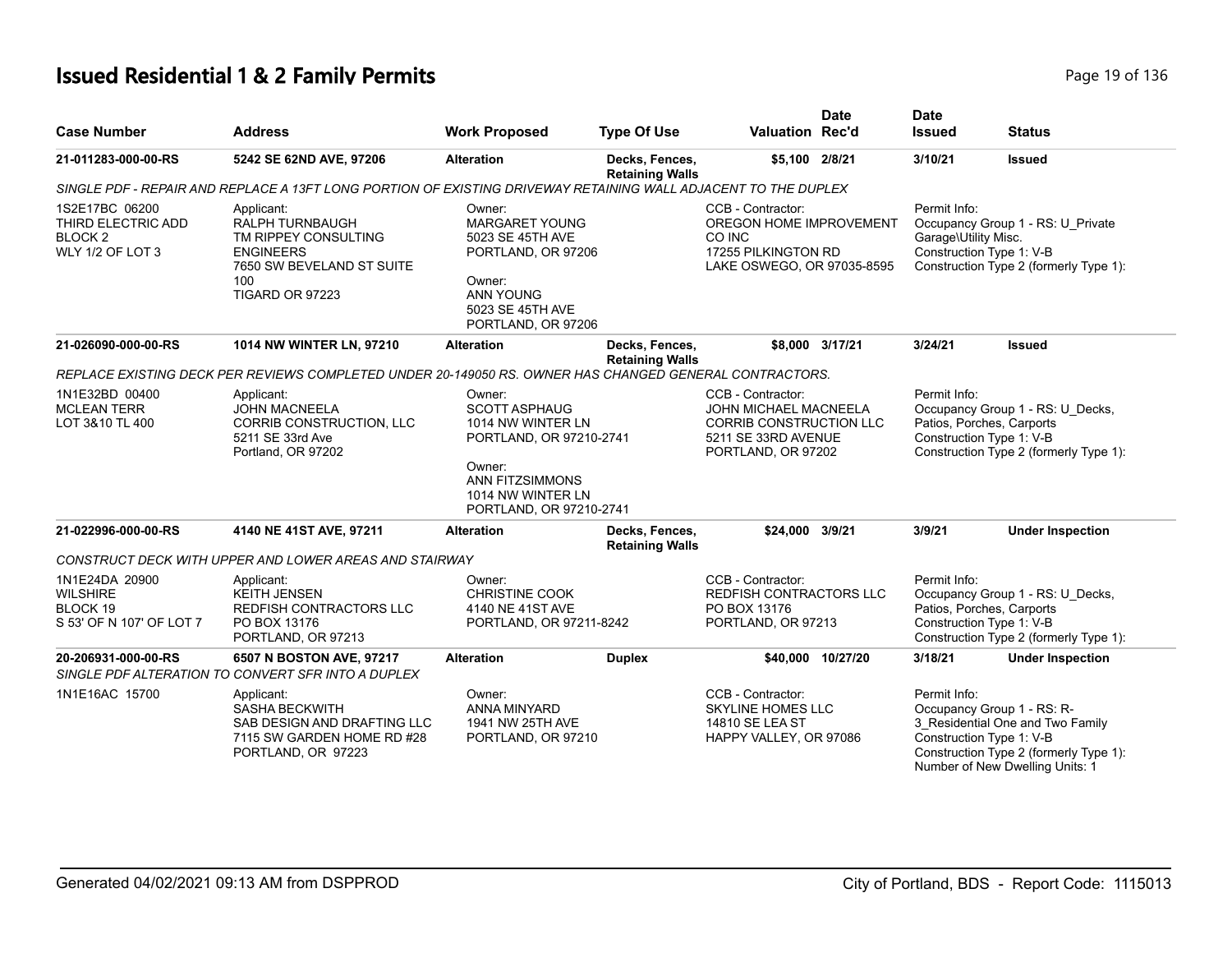## **Issued Residential 1 & 2 Family Permits Page 20 of 136** Page 20 of 136

|                                                                                                      |                                                                                                                                                                                                                                                    |                                                                                                                                                            |                                         |                                                                                                                     | <b>Date</b>     | <b>Date</b>                                                      |                                                                                                                           |
|------------------------------------------------------------------------------------------------------|----------------------------------------------------------------------------------------------------------------------------------------------------------------------------------------------------------------------------------------------------|------------------------------------------------------------------------------------------------------------------------------------------------------------|-----------------------------------------|---------------------------------------------------------------------------------------------------------------------|-----------------|------------------------------------------------------------------|---------------------------------------------------------------------------------------------------------------------------|
| <b>Case Number</b>                                                                                   | <b>Address</b>                                                                                                                                                                                                                                     | <b>Work Proposed</b>                                                                                                                                       | <b>Type Of Use</b>                      | <b>Valuation Rec'd</b>                                                                                              |                 | <b>Issued</b>                                                    | <b>Status</b>                                                                                                             |
| 21-012283-000-00-RS                                                                                  | 5418 NE HASSALO ST, 97213<br>SINGLE PDF - CONVERT THE 5418 PORTION OF DUPLEX BASEMENT TO HABITABLE LIVING SPACE, TO INCLUDE: ONE BEDROOM W/ ONE EXISTING AND ONE NEW<br>EGRESS WINDOW AND WELL. NEW BATHROOM AND LAUNDRY ROOM. *** TRADES SEPARATE | <b>Alteration</b>                                                                                                                                          | <b>Duplex</b>                           | \$20,000 2/11/21                                                                                                    |                 | 3/12/21                                                          | <b>Under Inspection</b>                                                                                                   |
| 1N2E31AB 06100                                                                                       | Applicant:<br><b>JOHN NUTTBROCK</b><br>LIFEAT1807 LLC<br>1807 NE 50TH AVE<br>PORTLAND, OR 97213                                                                                                                                                    | Owner:<br>LIFEAT1807 LLC<br>1807 NE 50TH AVE<br>PORTLAND, OR 97213-2035                                                                                    |                                         | CCB - Contractor:<br><b>QUALITY CRAFT</b><br><b>CONSTRUCTION LLC</b><br>4238 SE HONSER TERRACE<br>GRESHAM, OR 97080 |                 | Permit Info:<br>Construction Type 1: V-B                         | Occupancy Group 1 - RS: R-3_Remodel<br>Construction Type 2 (formerly Type 1):<br>Total Square Footage - Display Only: 248 |
| 21-025345-000-00-RS                                                                                  | 4024 N COMMERCIAL AVE,<br>97227                                                                                                                                                                                                                    | <b>Alteration</b>                                                                                                                                          | Garage/Carport                          |                                                                                                                     | \$8,000 3/15/21 | 3/21/21                                                          | Final                                                                                                                     |
|                                                                                                      | SINGLE PDF- INSTALL NEW PRESCRIPTIVE HEADER IN WEST ELEVATION TO CREATE OPENING FOR NEW SLIDING DOORS. COSMETIC ALTERATIONS TO INTERIOR,<br><b>GARAGE TO REMAIN STORAGE. ONE CIRCUIT FOR LIGHTING AND POWER.</b>                                   |                                                                                                                                                            |                                         |                                                                                                                     |                 |                                                                  |                                                                                                                           |
| 1N1E22DB 18800<br><b>CENTRAL ALBINA</b><br>BLOCK 15<br>LOT <sub>11</sub>                             | Applicant:<br><b>ALEX D FLIKEMMA</b><br>NW Executive Homes &<br>Development LLC<br>PO BOX 818<br><b>BORING, OR 97009</b>                                                                                                                           | Owner:<br><b>BRIAN BOWMAN</b><br>4135 N KERBY AVE<br>PORTLAND, OR 97217                                                                                    |                                         | CCB - Contractor:<br><b>NW EXECUTIVE HOMES &amp;</b><br>DEVELOPMENT LLC<br>PO BOX 818<br><b>BORING, OR 97009</b>    |                 | Permit Info:<br>Garage\Utility Misc.<br>Construction Type 1: V-B | Occupancy Group 1 - RS: U Private<br>Construction Type 2 (formerly Type 1):                                               |
| 20-217766-000-00-RS                                                                                  | 2814 NE 40TH AVE, 97212<br>SINGLE PDF - REPLACE EXISTING FLAT ROOF OF DETACHED GARAGE WITH GABLE ROOF USING ENGINEERED TRUSSES.                                                                                                                    | <b>Alteration</b>                                                                                                                                          | Garage/Carport                          |                                                                                                                     | \$3,500 12/8/20 | 3/15/21                                                          | <b>Issued</b>                                                                                                             |
| 1N1E25AD 14400<br><b>BEAUMONT</b><br>BLOCK 31<br><b>LOT 10</b>                                       | Applicant:<br><b>ADAM PRANGER</b><br>2814 NE 40TH AVE<br>PORTLAND OR 97212                                                                                                                                                                         | Owner:<br>PRANGER-EVANS TR<br>2814 NE 40TH AVE<br>PORTLAND, OR 97212                                                                                       |                                         |                                                                                                                     |                 | Permit Info:<br>Garage\Utility Misc.<br>Construction Type 1: V-B | Occupancy Group 1 - RS: U_Private<br>Construction Type 2 (formerly Type 1):                                               |
| 21-006046-000-00-RS                                                                                  | 2917 SE 62ND AVE, 97206<br>SINGLE PDF- REPLACE FIRE DAMAGED ROOF TRUSSES ON EXISTING GARAGE. REBUILD/REPAIR RIGHT SIDE OF WALL.                                                                                                                    | <b>Alteration</b>                                                                                                                                          | Garage/Carport                          | \$25,000 2/23/21                                                                                                    |                 | 3/22/21                                                          | <b>Issued</b>                                                                                                             |
| 1S2E07AD 00200<br><b>MERRILLS ADD</b><br>BLOCK <sub>2</sub><br>LOT 13 EXC W 35.35' &<br>EXC PT IN ST | Applicant:<br><b>ANDY STEMBER</b><br><b>JAS ENGINEERING</b><br>1419 WASHINGTON ST #100<br>OREGON CITY, OR 97045                                                                                                                                    | Owner:<br><b>FRANCINE MORGAN</b><br>2917 SE 62ND AVE<br>PORTLAND, OR 97206-2039                                                                            |                                         | CCB - Contractor:<br>CHINOOK RESTORATION INC<br>11010 NE 37TH CIRCLE SUITE<br>110<br>VANCOUVER, WA 98682            |                 | Permit Info:<br>Garage\Utility Misc.<br>Construction Type 1: V-B | Occupancy Group 1 - RS: U_Private<br>Construction Type 2 (formerly Type 1):                                               |
| 21-029702-000-00-RS                                                                                  | 6223 SE CLATSOP ST, 97206                                                                                                                                                                                                                          | <b>Alteration</b>                                                                                                                                          | <b>Single Family</b><br><b>Dwelling</b> | \$21,850 3/26/21                                                                                                    |                 | 3/26/21                                                          | <b>Issued</b>                                                                                                             |
|                                                                                                      | Install a 7.4kW Solar roof mounted system. Includes structural                                                                                                                                                                                     |                                                                                                                                                            |                                         |                                                                                                                     |                 |                                                                  |                                                                                                                           |
| 1S2E20CC 14702<br>PARTITION PLAT 2005-157<br>LOT <sub>2</sub>                                        | Applicant:<br>ZANE GOFF<br>NEIL KELLY CO INC<br>804 N ALBERTA ST<br>PORTLAND, OR 97217-2639                                                                                                                                                        | Owner:<br><b>COURTNEY KNUDSON</b><br>6223 SE CLATSOP ST<br>PORTLAND, OR 97206<br>Owner:<br><b>CORY KNUDSON</b><br>6223 SE CLATSOP ST<br>PORTLAND, OR 97206 |                                         | CCB - Contractor:<br>ZANE GOFF<br>NEIL KELLY CO INC<br>804 N ALBERTA ST<br>PORTLAND, OR 97217-2693                  |                 | Permit Info:<br>Construction Type 1: V-B                         | Occupancy Group 1 - RS: R-<br>3_Residential One and Two Family<br>Construction Type 2 (formerly Type 1):                  |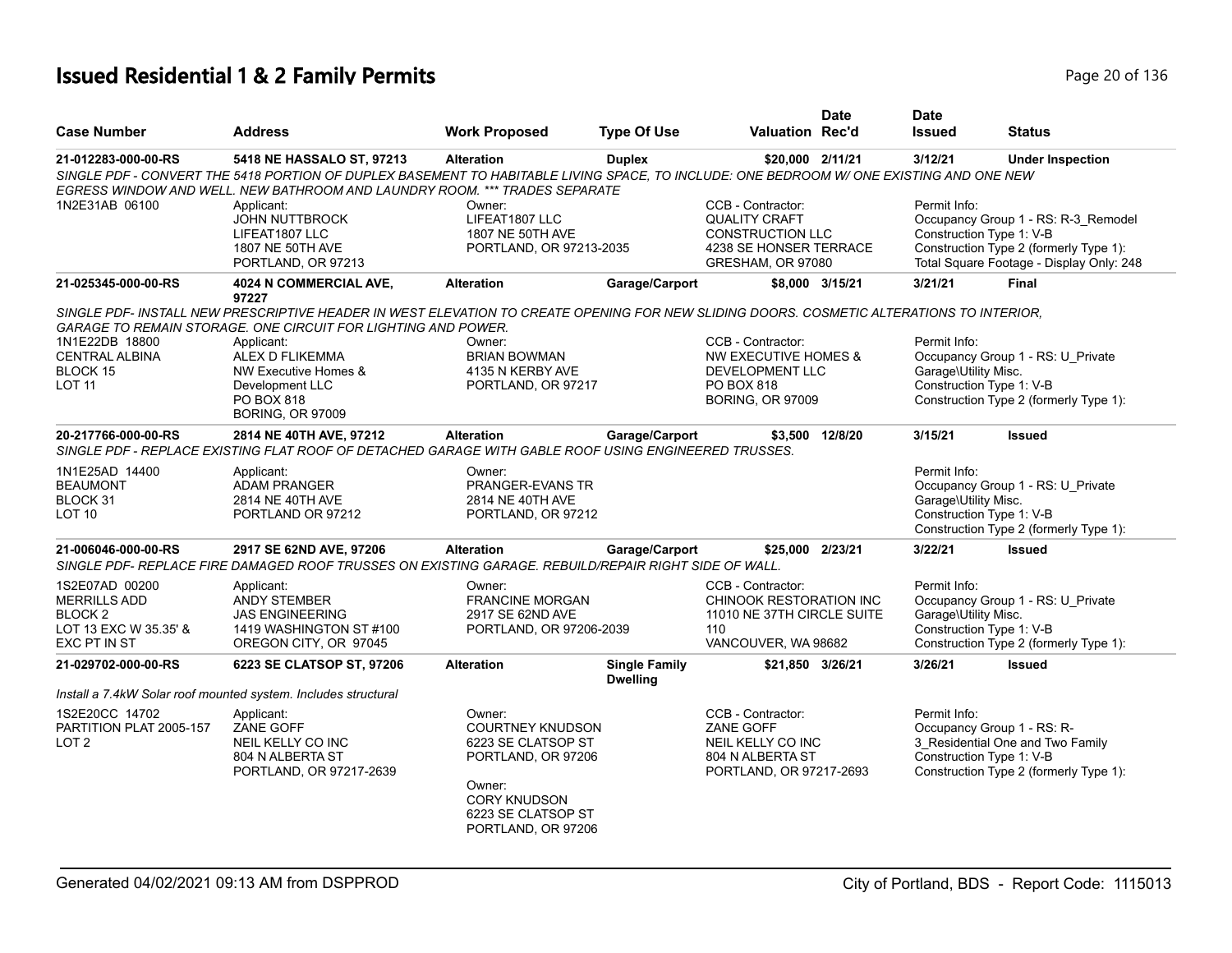## **Issued Residential 1 & 2 Family Permits Page 21 of 136** Page 21 of 136

| <b>Case Number</b>                                                             | <b>Address</b>                                                                                                                                                                                             | <b>Work Proposed</b>                                                                                                                                                              | <b>Type Of Use</b>                      | <b>Valuation Rec'd</b>                                                                                                    | <b>Date</b>     | <b>Date</b><br><b>Issued</b> | <b>Status</b>                                                                                                                                         |
|--------------------------------------------------------------------------------|------------------------------------------------------------------------------------------------------------------------------------------------------------------------------------------------------------|-----------------------------------------------------------------------------------------------------------------------------------------------------------------------------------|-----------------------------------------|---------------------------------------------------------------------------------------------------------------------------|-----------------|------------------------------|-------------------------------------------------------------------------------------------------------------------------------------------------------|
| 20-228093-000-00-RS                                                            | 4528 SE 99TH AVE, 97266                                                                                                                                                                                    | <b>Alteration</b>                                                                                                                                                                 | <b>Single Family</b><br><b>Dwelling</b> | \$6,750 1/6/21                                                                                                            |                 | 3/26/21                      | <b>Final</b>                                                                                                                                          |
|                                                                                | SINGLE PDF - 5.4KW SOLAR ROOF TOP MOUNT PV SYSTEM: ENGINEERED                                                                                                                                              |                                                                                                                                                                                   |                                         |                                                                                                                           |                 |                              |                                                                                                                                                       |
| 1S2E16AA 03500<br>ROLLEY ADD<br>BLOCK <sub>3</sub><br>LOT <sub>6</sub>         | Applicant:<br><b>HILARY CONWAY</b><br><b>GREEN RIDGE SOLAR</b><br>19450 SW MOHAVE CT<br>TUALATIN, OR 97062                                                                                                 | Owner:<br><b>AARON SELHORST</b><br>4528 SE 99TH AVE<br>PORTLAND, OR 97266                                                                                                         |                                         | CCB - Contractor:<br><b>GCB SOLAR INC</b><br>19450 SW MOHAVE CT<br>TUALATIN, OR 97062                                     |                 | Permit Info:                 | Occupancy Group 1 - RS: R-<br>3 Residential One and Two Family<br>Construction Type 1: V-B<br>Construction Type 2 (formerly Type 1):                  |
| 21-018740-000-00-RS                                                            | 737 NE KNOTT ST - UNIT A,<br>97212<br>*SINGLE PDF* INSTALLATION OF ONE (1) EGRESS WINDOW                                                                                                                   | <b>Alteration</b>                                                                                                                                                                 | <b>Single Family</b><br><b>Dwelling</b> |                                                                                                                           | \$6,464 2/26/21 | 3/1/21                       | <b>Issued</b>                                                                                                                                         |
| 1N1E26BC 12400<br><b>IRVINGTON</b><br>BLOCK 116<br><b>LOT 10</b>               | Applicant:<br><b>EMILY SINGLETON</b><br><b>TERRAFIRMA FOUNDATION</b><br><b>SYSTEMS</b><br>7910 SW HUNZIKER ST<br>TIGARD OR 97223                                                                           | Owner:<br><b>LISTON A IV IV WITHERILL</b><br>737 NE KNOTT ST<br>PORTLAND, OR 97212-3131<br>Owner:<br><b>KRISTIANA L T WITHERILL</b><br>737 NE KNOTT ST<br>PORTLAND, OR 97212-3131 |                                         | CCB - Contractor:<br><b>TERRAFIRMA FOUNDATION</b><br><b>REPAIR INC</b><br>761 NE GARDEN VALLEY BLVD<br>ROSEBURG, OR 97470 |                 | Permit Info:                 | Occupancy Group 1 - RS: R-<br>3_Residential One and Two Family<br>Construction Type 1: V-B<br>Construction Type 2 (formerly Type 1):                  |
| 21-027599-000-00-RS                                                            | 5416 SE RHONE ST, 97206                                                                                                                                                                                    | <b>Alteration</b>                                                                                                                                                                 | <b>Single Family</b><br><b>Dwelling</b> | \$75,000 3/22/21                                                                                                          |                 | 3/22/21                      | <b>Issued</b>                                                                                                                                         |
|                                                                                | CONVERT UNFINISHED BASEMENT TO LIVING SPACE, ADD TWO BEDROOMS AND 1 BATHROOM.                                                                                                                              |                                                                                                                                                                                   |                                         |                                                                                                                           |                 |                              |                                                                                                                                                       |
| 1S2E07DB 09100<br><b>CANNONS ADD</b><br>BLOCK <sub>3</sub><br>LOT <sub>8</sub> | Applicant:<br><b>MARTIN HICKEY</b><br><b>MARTIN HICKEY CONSTRUCTION</b><br>5660 SW TEXAS ST<br>PORTLAND, OR 97219                                                                                          | Owner:<br>WILL CONWELL<br>1961 SW PRIMROSE ST<br>PORTLAND, OR 97219                                                                                                               |                                         | CCB - Contractor:<br><b>MARTIN HICKEY</b><br><b>MARTIN JOSEPH HICKEY</b><br>5660 SW TEXAS ST<br>PORTLAND, OR 97219        |                 | Permit Info:                 | Occupancy Group 1 - RS: R-<br>3 Residential One and Two Family<br>Construction Type 1: V-B<br>Construction Type 2 (formerly Type 1):                  |
| 21-014871-000-00-RS                                                            | 2728 NE 7TH AVE, 97212                                                                                                                                                                                     | <b>Alteration</b>                                                                                                                                                                 | <b>Single Family</b><br><b>Dwelling</b> | \$29,717 2/23/21                                                                                                          |                 | 3/10/21                      | <b>Under Inspection</b>                                                                                                                               |
|                                                                                | SINGLE PDF - REMOVE BRICK CHIMNEY FROM BASEMENT, MAIN LEVEL, AND ATTIC. MAIN LEVEL - REMOVE DOORS AND WALLS, AND ADD NEW HEADERS. NEW                                                                      |                                                                                                                                                                                   |                                         |                                                                                                                           |                 |                              |                                                                                                                                                       |
| 1N1E26BC 10700<br><b>IRVINGTON</b><br>BLOCK 116<br>LOT <sub>13</sub>           | BATHROOM IN UPPER LEVEL/ATTIC TO BE RETROACTIVELY PERMITTED AS LIVING SPACE. *** TRADES SEPARATE<br>Applicant:<br><b>KRISANNA SANDERS</b><br><b>RECAST HOMES</b><br>415 SW FLORIDA ST<br>PORTLAND OR 97219 | Owner:<br><b>NERIJUS POSKUS</b><br>2728 NE 7TH AVE<br>PORTLAND, OR 97212                                                                                                          |                                         | CCB - Contractor:<br><b>RECAST INTERIORS LLC</b><br>415 SW FLORIDA ST<br>PORTLAND, OR 97219                               |                 | Permit Info:                 | Occupancy Group 1 - RS: R-3_Remodel<br>Construction Type 1: V-B<br>Construction Type 2 (formerly Type 1):<br>Total Square Footage - Display Only: 728 |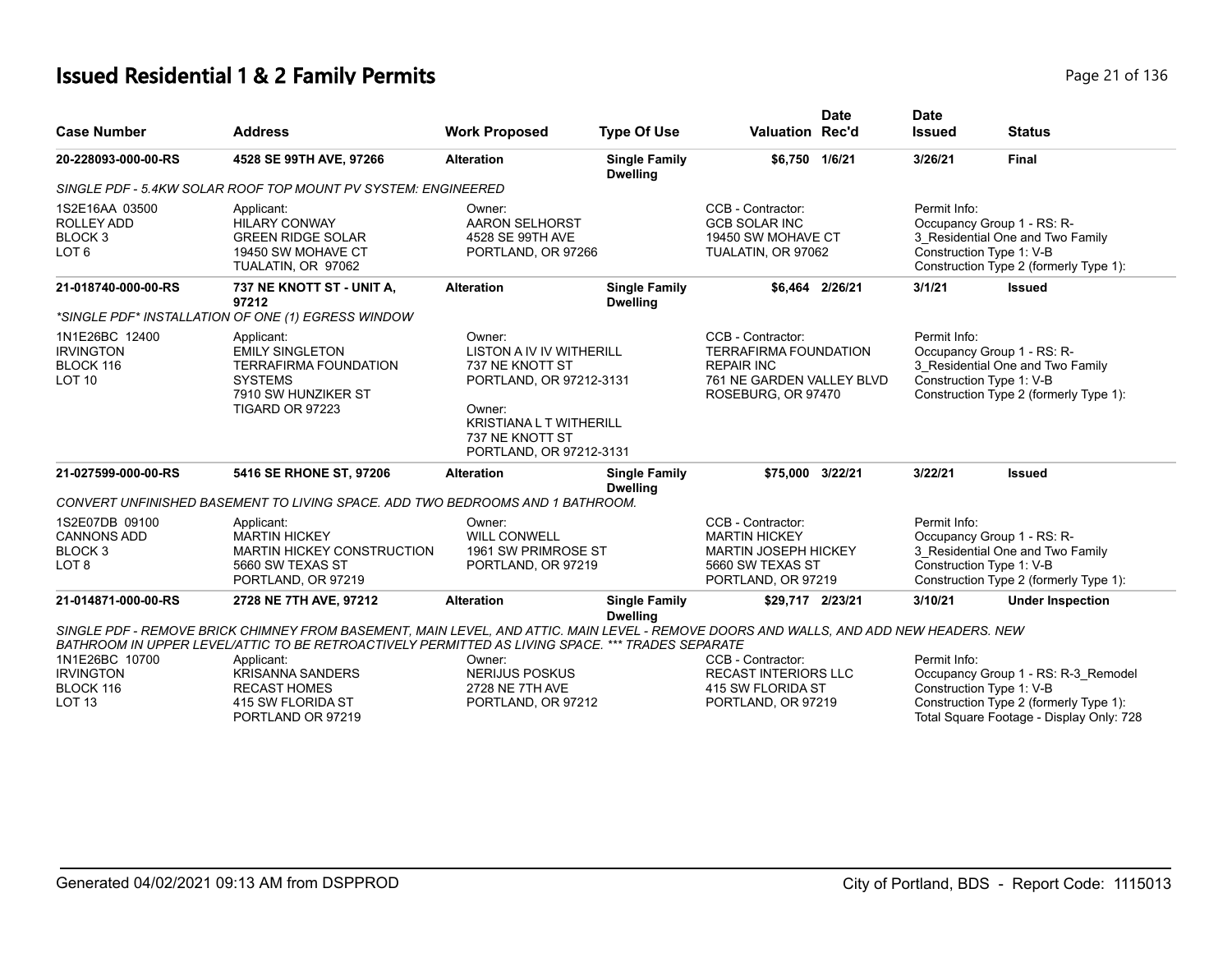# **Issued Residential 1 & 2 Family Permits Page 136** 22 of 136

| <b>Case Number</b>                                                                                                  | <b>Address</b>                                                                                                                                                                                                           | <b>Work Proposed</b>                                                                                                                                                | <b>Type Of Use</b>                      | <b>Valuation Rec'd</b>                                                                                                   | <b>Date</b>    | <b>Date</b><br><b>Issued</b>                     | <b>Status</b>                                                                                                             |
|---------------------------------------------------------------------------------------------------------------------|--------------------------------------------------------------------------------------------------------------------------------------------------------------------------------------------------------------------------|---------------------------------------------------------------------------------------------------------------------------------------------------------------------|-----------------------------------------|--------------------------------------------------------------------------------------------------------------------------|----------------|--------------------------------------------------|---------------------------------------------------------------------------------------------------------------------------|
| 20-202865-REV-01-RS                                                                                                 | 5007 SW HUMPHREY PARK RD,<br>97221<br>SINGLE PDF - REVISION TO CHANGE LAYOUT OF PANELS.                                                                                                                                  | <b>Alteration</b>                                                                                                                                                   | <b>Single Family</b><br><b>Dwelling</b> |                                                                                                                          | \$0 1/22/21    | 3/9/21                                           | <b>Final</b>                                                                                                              |
| 1S1E06DC 01800<br><b>HUMPHREY PK</b><br>N 10' OF LOT 49<br>LOT 50 EXC NLY 5'                                        | Applicant:<br><b>JEFFREY LEE</b><br><b>BLUE RAVEN SOLAR</b><br>1403 N RESEARCH WAY<br><b>OREM, UT 84097</b>                                                                                                              | Owner:<br>PETER COUROGEN<br>5007 SW HUMPHREY PARK RD<br>PORTLAND, OR 97221<br>Owner:<br><b>CLAUDETTE COUROGEN</b><br>5007 SW HUMPHREY PARK RD<br>PORTLAND, OR 97221 |                                         | CCB - Contractor:<br>BRS FIELD OPS LLC<br>1403 NORTH RESEARCH WAY<br>OREM, UT 84097                                      |                | Permit Info:<br>Construction Type 1: V-B         | Occupancy Group 1 - RS: R-3_Remodel<br>Construction Type 2 (formerly Type 1):                                             |
| 21-004047-000-00-RS                                                                                                 | 2811 SE 52ND AVE - UNIT A,<br>97206                                                                                                                                                                                      | <b>Alteration</b>                                                                                                                                                   | <b>Single Family</b><br><b>Dwelling</b> | \$12,000 3/9/21                                                                                                          |                | 3/9/21                                           | <b>Under Inspection</b>                                                                                                   |
| 1S2E07AB 05000<br><b>LELAND PK</b><br>BLOCK 1<br>S 35' OF LOT 8 EXC PT IN<br>ST<br>N 5.04' OF LOT 9 EXC PT<br>IN ST | SINGLE PDF - KITCHEN ALTERATION TO REMOVE WALLS AND DOOR. REPLACING W/ A NEW BEAM *** TRADES SEPARATE<br>Applicant:<br><b>STEVEN JACOBS</b><br><b>JACOBS SELLS</b><br>10915 SW SUMMER LAKE DR<br><b>TIGARD, OR 97223</b> | Owner:<br><b>MELISSA MORAN</b><br>15631 NE HOLLADAY ST<br>PORTLAND, OR 97230<br>Owner:<br><b>BRIAN MORAN</b><br>15631 NE HOLLADAY ST<br>PORTLAND, OR 97230          |                                         | CCB - Contractor:<br><b>GARY BLOMQUIST</b><br>CITY HOME IMPROVEMENT INC<br>8811 NE SANDY BLVD<br>PORTLAND, OR 97220-4996 |                | Permit Info:<br>Construction Type 1: V-B         | Occupancy Group 1 - RS: R-3_Remodel<br>Construction Type 2 (formerly Type 1):<br>Total Square Footage - Display Only: 160 |
| 20-217874-REV-01-RS                                                                                                 | 8143 SW RUBY TER, 97219                                                                                                                                                                                                  | <b>Alteration</b>                                                                                                                                                   | <b>Single Family</b><br><b>Dwelling</b> |                                                                                                                          | $$1$ $1/15/21$ | 3/7/21                                           | <b>Final</b>                                                                                                              |
|                                                                                                                     | *SINGLE PDF* REVISION: ADD HELICAL PILE TO CORNER OF HOUSE                                                                                                                                                               |                                                                                                                                                                     |                                         |                                                                                                                          |                |                                                  |                                                                                                                           |
| 1S1E21DA 14500<br>SOUTH BURLINGAME AMD<br><b>BLOCK 2&amp;3 TL 14500</b>                                             | Applicant:<br><b>KELSEA ROSSOW</b><br><b>RAM JACK WEST</b><br>PO BOX 11701<br><b>EUGENE, OR 97440</b>                                                                                                                    | Owner:<br><b>SHAWN DAI</b><br>4150 N WILLIAMS AVE #420<br>PORTLAND, OR 97217<br>Owner:<br>PIKULKAEW DACHSANGVORN<br>4150 N WILLIAMS AVE #420<br>PORTLAND, OR 97217  |                                         | CCB - Contractor:<br>Abby Drummond<br><b>KEM LLC</b><br>PO BOX 11701<br><b>EUGENE, OR 97440</b>                          |                | Permit Info:<br>Construction Type 1: V-B         | Occupancy Group 1 - RS: R-<br>3 Residential One and Two Family<br>Construction Type 2 (formerly Type 1):                  |
| 21-010200-000-00-RS                                                                                                 | 4007 SE 79TH AVE, 97206                                                                                                                                                                                                  | <b>Alteration</b>                                                                                                                                                   | <b>Single Family</b><br><b>Dwelling</b> | \$56,332 2/27/21                                                                                                         |                | 3/4/21                                           | <b>Issued</b>                                                                                                             |
|                                                                                                                     | SINGLE PDF- REPAIR OF NEW ROOF, WINDOWS AND INTERIOR FINISHES.                                                                                                                                                           |                                                                                                                                                                     |                                         |                                                                                                                          |                |                                                  |                                                                                                                           |
| 1S2E08DD 12500<br><b>KENT</b><br>E 50' OF N 1/2 OF LOT 24                                                           | Applicant:<br><b>ROBERT HAYDEN</b><br>PDS LLC<br>3344 NE 25TH AVE<br>PORTLAND, OR 97212                                                                                                                                  | Owner:<br><b>ROBIN BOS</b><br>4007 SE 79TH AVE<br>PORTLAND, OR 97206                                                                                                |                                         | CCB - Contractor:<br>PROBUILD CONTRACTORS LLC<br>6710 N CATLIN AVENUE<br>PORTLAND, OR 97203                              |                | Permit Info:<br>Construction Type 1: V-B<br>1380 | Occupancy Group 1 - RS: R-3_Remodel<br>Construction Type 2 (formerly Type 1):<br>Total Square Footage - Display Only:     |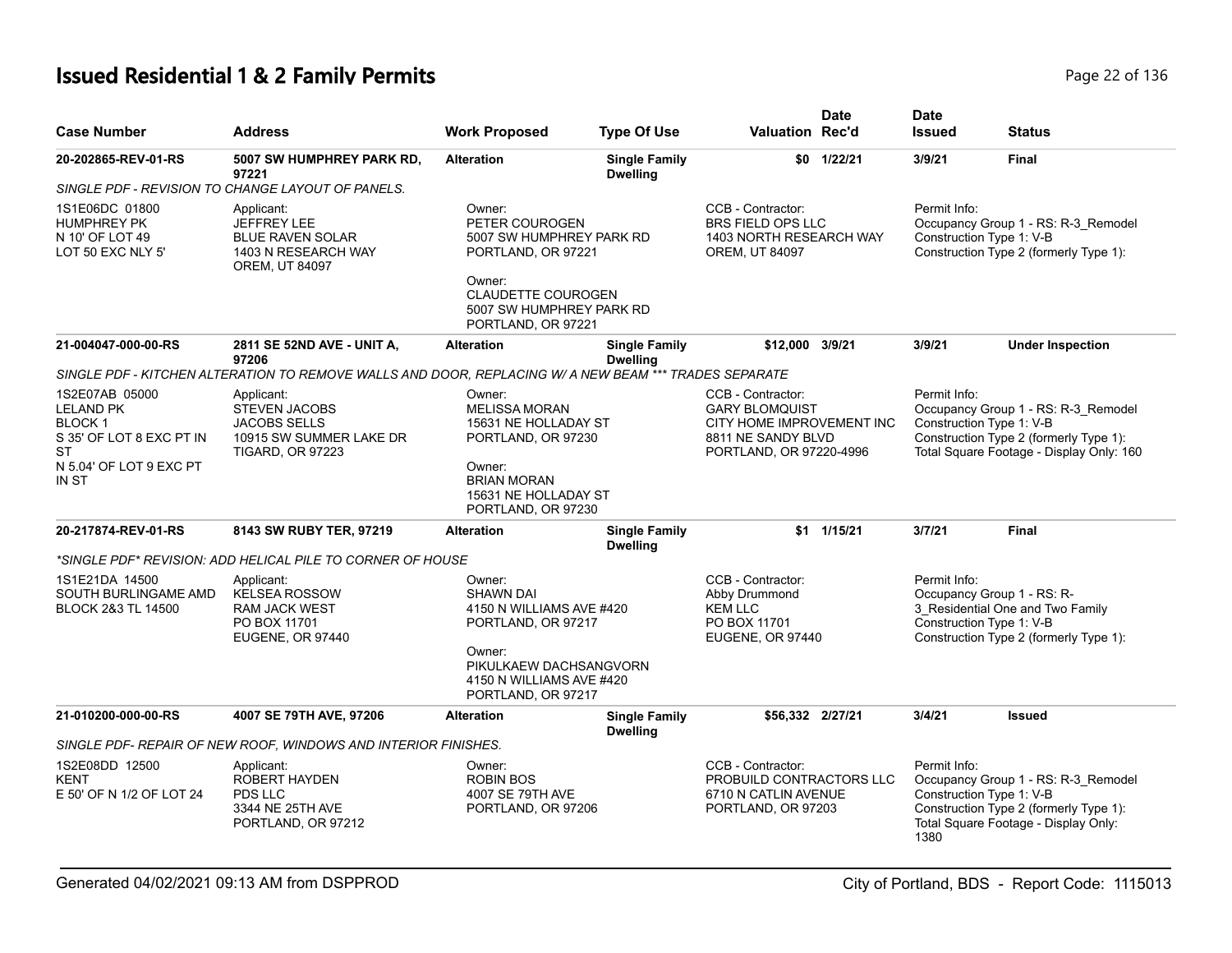# **Issued Residential 1 & 2 Family Permits Page 23 of 136** Page 23 of 136

| <b>Case Number</b>                                                              | Address                                                                                                                                                                                                                                           | <b>Work Proposed</b>                                                                                                                                    | <b>Type Of Use</b>                      | <b>Valuation Rec'd</b>                                                                                                                 | <b>Date</b> | <b>Date</b><br><b>Issued</b>             | <b>Status</b>                                                                                            |
|---------------------------------------------------------------------------------|---------------------------------------------------------------------------------------------------------------------------------------------------------------------------------------------------------------------------------------------------|---------------------------------------------------------------------------------------------------------------------------------------------------------|-----------------------------------------|----------------------------------------------------------------------------------------------------------------------------------------|-------------|------------------------------------------|----------------------------------------------------------------------------------------------------------|
| 21-031331-000-00-RS                                                             | 7122 N OATMAN AVE, 97217                                                                                                                                                                                                                          | <b>Alteration</b>                                                                                                                                       | <b>Single Family</b><br><b>Dwelling</b> | \$50,000 3/31/21                                                                                                                       |             | 3/31/21                                  | <b>Issued</b>                                                                                            |
| ADD A DORMER BATHROOM                                                           |                                                                                                                                                                                                                                                   |                                                                                                                                                         |                                         |                                                                                                                                        |             |                                          |                                                                                                          |
| 1N1E16BB 09900<br>ARBOR LODGE<br>BLOCK 20<br>LOT <sub>4</sub><br>S 1/2 OF LOT 5 | Applicant:<br><b>CHRIS BOYER</b><br>RAVENWOOD GROUP CO<br>2000 NE 42ND AVE, STE 105<br>PORTLAND, OR 97213                                                                                                                                         | Owner:<br><b>ERIC LAMBART</b><br>7122 N OATMAN AVE<br>PORTLAND, OR 97217                                                                                |                                         | CCB - Contractor:<br><b>CHRIS BOYER</b><br>RAVENWOOD GROUP CO<br>2000 NE 42ND AVE STE 105<br>PORTLAND, OR 97213                        |             | Permit Info:<br>Construction Type 1: V-B | Occupancy Group 1 - RS: R-<br>3_Residential One and Two Family<br>Construction Type 2 (formerly Type 1): |
| 21-025846-000-00-RS                                                             | 9115 N HODGE AVE, 97203                                                                                                                                                                                                                           | <b>Alteration</b>                                                                                                                                       | <b>Single Family</b><br><b>Dwelling</b> | \$63,000 3/16/21                                                                                                                       |             | 3/23/21                                  | <b>Issued</b>                                                                                            |
|                                                                                 | KITCHEN, BATHROOM AND LAUNDRY REMODEL. REPLACE 7 WINDOWS, 3 OF THEM LARGER. FINISH BASEMENT.                                                                                                                                                      |                                                                                                                                                         |                                         |                                                                                                                                        |             |                                          |                                                                                                          |
| 1N1E08BB 12300<br>PORTSMOUTH VILLA ANX<br>3-4<br>BLOCK 11<br>LOT <sub>14</sub>  | Applicant:<br><b>VESKO NENCHEV</b><br><b>VIN CONSTRUCTION</b><br>12301 NE LAURA CT<br>VANCOUVER, WA 98684                                                                                                                                         | Owner:<br><b>KATIE COSGROVE</b><br>9115 N HODGE AVE<br>PORTLAND, OR 97203<br>Owner:<br>KAMYAR GHAVIDEL-ASGARI<br>9115 N HODGE AVE<br>PORTLAND, OR 97203 |                                         | CCB - Contractor:<br><b>VESSELIN ILIEV NENCHEV</b><br><b>VESSELIN ILIEV NENCHEV</b><br>12301 NE LAURA CT<br>VANCOUVER, WA 98684        |             | Permit Info:<br>Construction Type 1: V-B | Occupancy Group 1 - RS: R-<br>3_Residential One and Two Family<br>Construction Type 2 (formerly Type 1): |
| 21-027502-000-00-RS                                                             | 3563 NE 26TH AVE, 97212                                                                                                                                                                                                                           | <b>Alteration</b>                                                                                                                                       | <b>Single Family</b><br><b>Dwelling</b> | \$90,000 3/20/21                                                                                                                       |             | 3/20/21                                  | <b>Under Review</b>                                                                                      |
|                                                                                 | SINGLE PDF- REMODEL KITCHEN ON MAIN FLOOR STRUCTURAL UPGRADES TO REMOVE BEARING WALLS AND REINFORCE FLOORS. REMODEL ONE BATHROOM ON                                                                                                               |                                                                                                                                                         |                                         |                                                                                                                                        |             |                                          |                                                                                                          |
| 1N1E24CC 14200<br><b>ALAMEDA PARK</b><br>BLOCK <sub>2</sub><br>LOT <sub>7</sub> | 2ND FLOOR. ADD NEW MASTER BATHROOM (TOTAL OF 4) ASSOCIATED MECHANICAL, ELECTRICAL AND PLUMBING. (SUBS ENTERED)<br>Applicant:<br>JAMES DAVID LOVESTRAND<br>LOVESTRAND CONSTR &<br><b>RESTORATION LLC</b><br>3015 NE 20TH AVE<br>PORTLAND, OR 97212 | Owner:<br>PODESTA FAMILY 2005 REV TR<br>1245 BAY LAUREL DR<br>MENLO PARK, CA 94025                                                                      |                                         | CCB - Contractor:<br>JAMES DAVID LOVESTRAND<br>LOVESTRAND CONSTR &<br><b>RESTORATION LLC</b><br>3015 NE 20TH AVE<br>PORTLAND, OR 97212 |             | Permit Info:<br>Construction Type 1: V-B | Occupancy Group 1 - RS: R-<br>3 Residential One and Two Family<br>Construction Type 2 (formerly Type 1): |
|                                                                                 |                                                                                                                                                                                                                                                   |                                                                                                                                                         |                                         | CCB - Contractor:<br><b>IRVINGTON AIR INC</b><br>PO BOX 18186<br>PORTLAND, OR 97218                                                    |             |                                          |                                                                                                          |
|                                                                                 |                                                                                                                                                                                                                                                   |                                                                                                                                                         |                                         | CCB - Contractor:<br>DAVID RAY OAKLEY<br>8811 SW SPRUCE STREET<br><b>TIGARD, OR 97223</b><br>TIGARD OR 97223                           |             |                                          |                                                                                                          |
|                                                                                 |                                                                                                                                                                                                                                                   |                                                                                                                                                         |                                         | CCB - Contractor:<br><b>CHARGED ELECTRIC LLC</b><br>12175 SW SUMMER CREST DR<br><b>TIGARD, OR 97223</b>                                |             |                                          |                                                                                                          |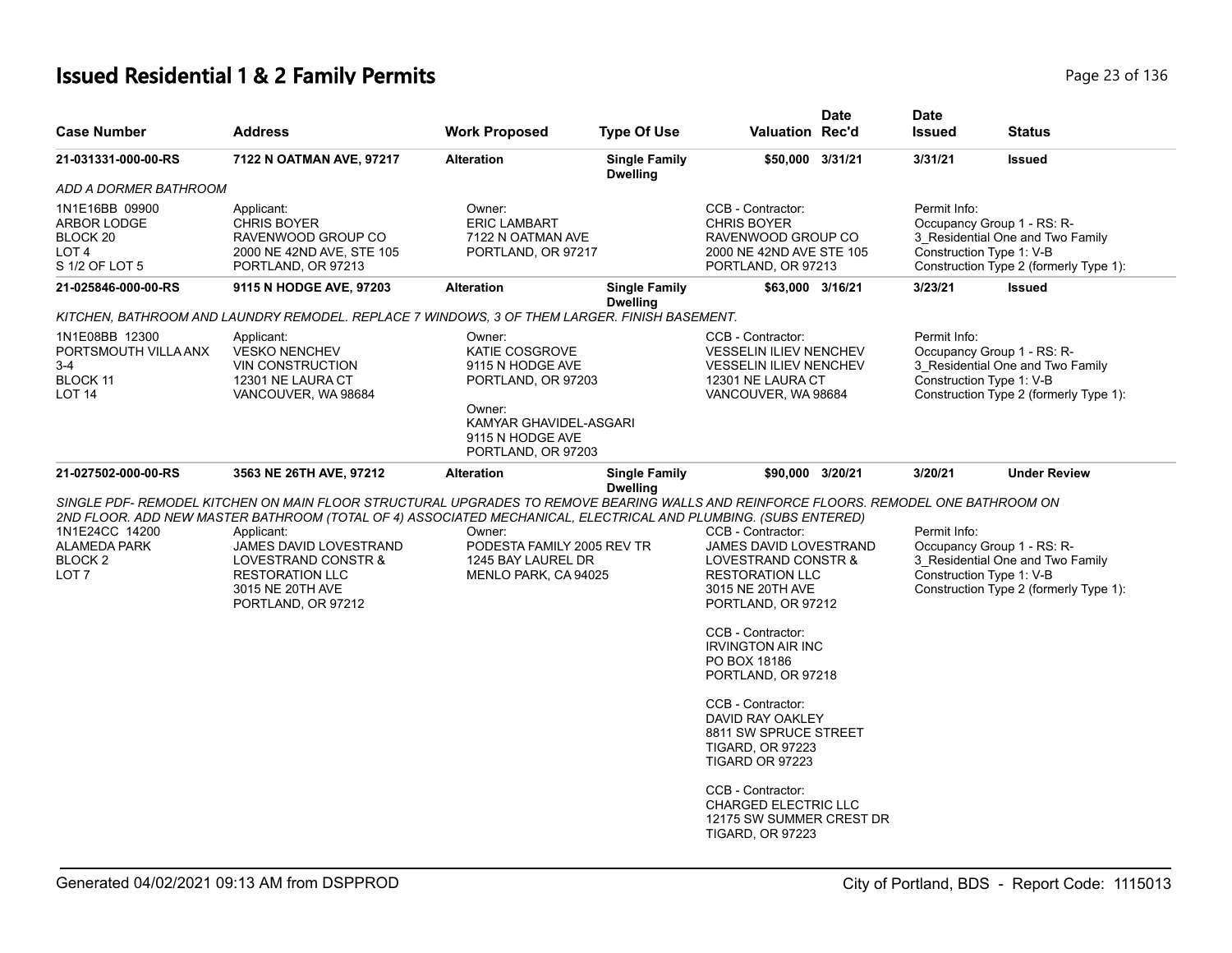## **Issued Residential 1 & 2 Family Permits Page 24 of 136** Page 24 of 136

| <b>Case Number</b>                                                                    | <b>Address</b>                                                                                                                        | <b>Work Proposed</b>                                                                                                                                     | <b>Type Of Use</b>                      | <b>Valuation Rec'd</b>                                                                                      | <b>Date</b> | <b>Date</b><br><b>Issued</b>             | <b>Status</b>                                                                                            |
|---------------------------------------------------------------------------------------|---------------------------------------------------------------------------------------------------------------------------------------|----------------------------------------------------------------------------------------------------------------------------------------------------------|-----------------------------------------|-------------------------------------------------------------------------------------------------------------|-------------|------------------------------------------|----------------------------------------------------------------------------------------------------------|
| 21-011219-000-00-RS                                                                   | 3121 NE 12TH AVE, 97212                                                                                                               | <b>Alteration</b>                                                                                                                                        | <b>Single Family</b><br><b>Dwelling</b> | \$5,000 2/8/21                                                                                              |             | 3/16/21                                  | <b>Issued</b>                                                                                            |
|                                                                                       | SINGLE PDF- REMOVE WALL BETWEEN DINING ROOM AND STAIRCASE TO SECOND FLOOR                                                             |                                                                                                                                                          |                                         |                                                                                                             |             |                                          |                                                                                                          |
| 1N1E26BA 10900<br><b>IRVINGTON</b><br>BLOCK 86<br>LOT <sub>8</sub>                    | Applicant:<br><b>MIKE MONTGOMERY</b><br>SIMPL HOME DESIGNS<br>4931 SW 76TH AVE, PMB 211<br>PORTLAND, OR 97225                         | Owner:<br>JOSEPH THOMPSON ICHTER IV TR<br>3121 NE 12TH AVE<br>PORTLAND, OR 97212<br>Owner:<br>LEON E IV MCCOOK<br>3121 NE 12TH AVE<br>PORTLAND, OR 97212 |                                         | CCB - Contractor:<br>PRIME TIME CONSTRUCTION<br>INC.<br>23530 NE HOLLADAY CT<br>WOOD VILLAGE, OR 97060-2712 |             | Permit Info:<br>Construction Type 1: V-B | Occupancy Group 1 - RS: R-3_Remodel<br>Construction Type 2 (formerly Type 1):                            |
| 21-023661-000-00-RS                                                                   | 5635 NE JESSUP ST, 97218                                                                                                              | <b>Alteration</b>                                                                                                                                        | <b>Single Family</b><br><b>Dwelling</b> | \$16,000 3/17/21                                                                                            |             | 3/17/21                                  | <b>Under Inspection</b>                                                                                  |
|                                                                                       | SINGLE PDF - REMOVE LOAD BEARING WALLS BETWEEN LIVING AND DINING ROOM. ADD GLULAM, POST, AND FOOTING IN BASEMENT. *** TRADES SEPARATE |                                                                                                                                                          |                                         |                                                                                                             |             |                                          |                                                                                                          |
| 1N2E18DC 03500<br><b>CENTURY TERR</b><br><b>BLOCK4</b><br>LOT <sub>6</sub>            | Applicant:<br><b>HANNAH LOUCKS</b><br>LOVETT, INC<br>6920 NE 42nd Ave<br>Portland, Oregon 97218                                       | Owner:<br><b>BENJAMIN STEINHAUS</b><br>5635 NE JESSUP ST<br>PORTLAND, OR 97218                                                                           |                                         | CCB - Contractor:<br><b>LOVETT INC</b><br>6920 NE 42ND AVE<br>PORTLAND, OR 97218                            |             | Permit Info:<br>Construction Type 1: V-B | Occupancy Group 1 - RS: R-<br>3_Residential One and Two Family<br>Construction Type 2 (formerly Type 1): |
| 21-025524-000-00-RS                                                                   | 4009 SW PENDLETON ST, 97221                                                                                                           | <b>Alteration</b>                                                                                                                                        | <b>Single Family</b><br><b>Dwelling</b> | \$17,968 3/16/21                                                                                            |             | 3/16/21                                  | <b>Issued</b>                                                                                            |
|                                                                                       | REMOVE OVERHEAD DOOR, MODIFY OPENING AND INSTALL SLIDING DOOR                                                                         |                                                                                                                                                          |                                         |                                                                                                             |             |                                          |                                                                                                          |
| 1S1E17CB 06300<br><b>HARKER AC &amp; PLAT 2</b><br><b>BLOCK E</b><br>LOT <sub>5</sub> | Applicant:<br><b>CHERISH BERRY</b><br>RENEWAL BY ANDERSEN OF<br>PORTLAND<br>18151 SW BOONES FERRY RD.<br>PORTLAND, ORE 97224          | Owner:<br>SAMANTHA BRITTINGHAM<br>4009 SW PENDLETON ST<br>PORTLAND, OR 97221                                                                             |                                         | CCB - Contractor:<br><b>GLV ENTERPRISES INC</b><br>18151 SW BOONES FERRY RD<br>PORTLAND, OR 97224           |             | Permit Info:<br>Construction Type 1: V-B | Occupancy Group 1 - RS: R-<br>3_Residential One and Two Family<br>Construction Type 2 (formerly Type 1): |
| 21-006698-000-00-RS                                                                   | 3966 NE 11TH AVE, 97212                                                                                                               | <b>Alteration</b>                                                                                                                                        | <b>Single Family</b><br><b>Dwelling</b> | \$6,750 2/3/21                                                                                              |             | 3/12/21                                  | <b>Final</b>                                                                                             |
|                                                                                       | SINGLE PDF - SOLAR 5.00KW ROOF TOP MOUNTED SOLAR PV SYSTEM: ENGINEERED                                                                |                                                                                                                                                          |                                         |                                                                                                             |             |                                          |                                                                                                          |
| 1N1E23CD 05000<br><b>NORTH IRVINGTON</b><br>BLOCK <sub>8</sub><br>LOT <sub>2</sub>    | Applicant:<br><b>CHRISTINE STAMPER</b><br><b>ELEMENTAL ENERGY</b><br>1339 SE 8TH AVE, SUITE B<br>PORTLAND, OR 97214                   | Owner:<br><b>SARAH SKUTT</b><br>3966 NE 11TH AVE<br>PORTLAND, OR 97212                                                                                   |                                         | CCB - Contractor:<br>ELEMENTAL ENERGY LLC<br>1339 SE 8TH AVE #B<br>PORTLAND, OR 97214                       |             | Permit Info:<br>Construction Type 1: V-B | Occupancy Group 1 - RS: R-<br>3_Residential One and Two Family<br>Construction Type 2 (formerly Type 1): |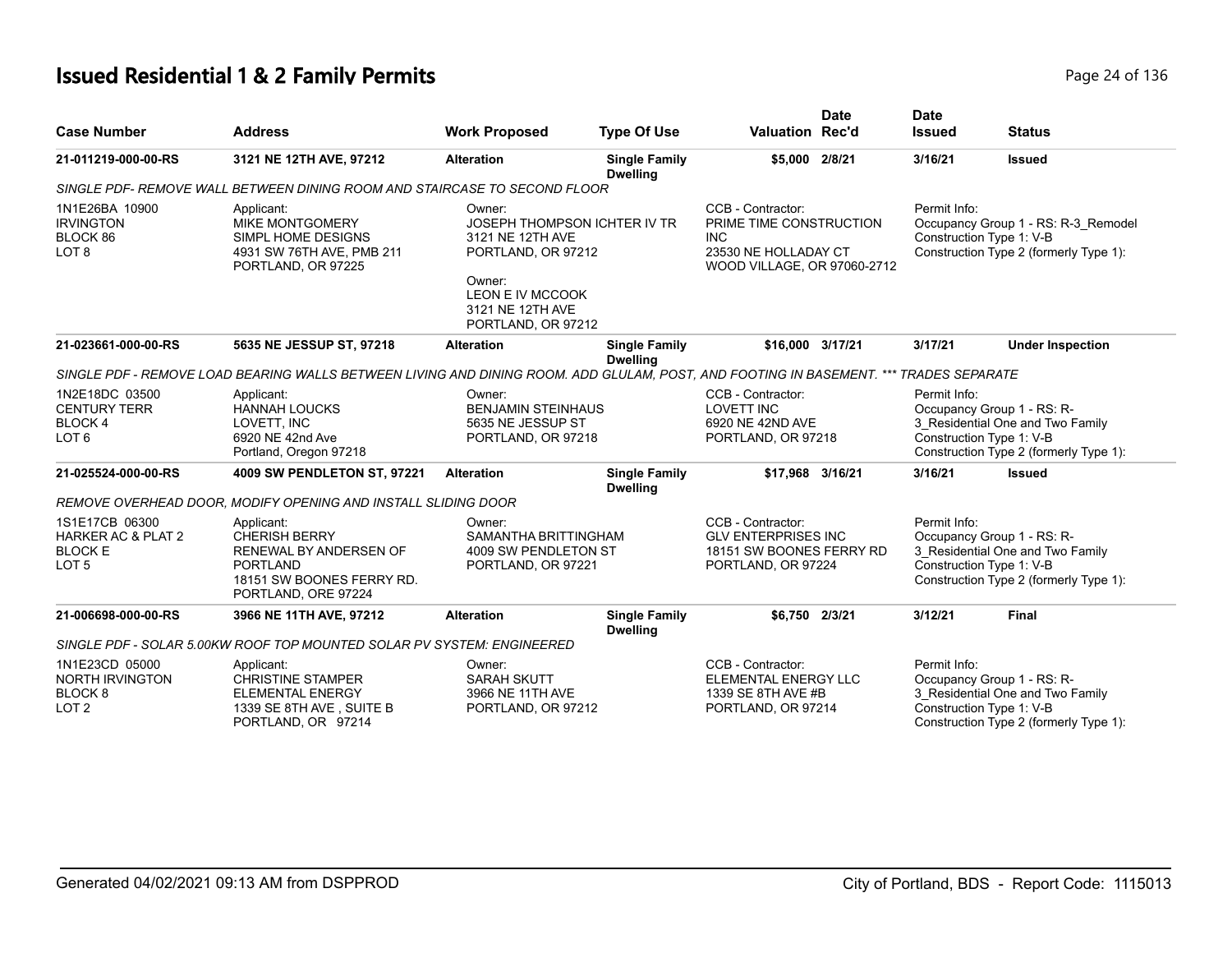## **Issued Residential 1 & 2 Family Permits Page 25 of 136** Page 25 of 136

| <b>Case Number</b>                                                                             | <b>Address</b>                                                                                                                               | <b>Work Proposed</b>                                                                    | <b>Type Of Use</b>                      | <b>Valuation Rec'd</b>                                                                                          | <b>Date</b> | <b>Date</b><br><b>Issued</b> | <b>Status</b>                                                                                                                        |
|------------------------------------------------------------------------------------------------|----------------------------------------------------------------------------------------------------------------------------------------------|-----------------------------------------------------------------------------------------|-----------------------------------------|-----------------------------------------------------------------------------------------------------------------|-------------|------------------------------|--------------------------------------------------------------------------------------------------------------------------------------|
| 21-007989-000-00-RS                                                                            | 10902 SE STEPHENS ST, 97216                                                                                                                  | <b>Alteration</b>                                                                       | <b>Single Family</b><br><b>Dwelling</b> | \$500                                                                                                           | 1/29/21     | 3/16/21                      | <b>Under Inspection</b>                                                                                                              |
| <b>TRADES SEPARATE</b>                                                                         | SINGLE PDF - REMOVAL OF KITCHEN IN BASEMENT. CREATE HABITABLE SPACE IN BASEMENT INCLUDING TWO BEDROOMS AND A BATHROOM (2 TOILETS TOTAL). *** |                                                                                         |                                         |                                                                                                                 |             |                              |                                                                                                                                      |
| 1S2E03CA 10200<br><b>VERMADA PK</b><br>BLOCK 3<br>LOT <sub>7</sub>                             | Applicant:<br><b>DAVID NGUYEN</b><br>10421 NE Knott St<br>Portland, OR 97220                                                                 | Owner:<br><b>DAVID NGUYEN</b><br>10902 SE STEPHENS ST<br>PORTLAND, OR 97216             |                                         |                                                                                                                 |             | Permit Info:                 | Occupancy Group 1 - RS: R-3_Remodel<br>Construction Type 1: V-B<br>Construction Type 2 (formerly Type 1):                            |
|                                                                                                |                                                                                                                                              | Owner:<br><b>JERMANH NGUYEN</b><br>10902 SE STEPHENS ST<br>PORTLAND, OR 97216           |                                         |                                                                                                                 |             |                              |                                                                                                                                      |
| 21-026482-000-00-RS                                                                            | 1928 SE 45TH AVE, 97215                                                                                                                      | <b>Alteration</b>                                                                       | <b>Single Family</b><br><b>Dwelling</b> | \$45,000                                                                                                        | 3/18/21     | 3/18/21                      | <b>Issued</b>                                                                                                                        |
| EXPAN UPPER LEVEL DECK.                                                                        |                                                                                                                                              |                                                                                         |                                         |                                                                                                                 |             |                              |                                                                                                                                      |
| 1S2E06CB 03100<br><b>FAILING ADD</b><br>BLOCK <sub>2</sub><br>N 10' OF LOT 8<br>S 25' OF LOT 9 | Applicant:<br>NWC NICK WEITZER CO LLC<br>3909 SE LINCOLN ST<br>PORTLAND, OR 97214                                                            | Owner:<br><b>DEMIAN PARKER</b><br>1928 SE 45TH AVE<br>PORTLAND, OR 97215-3139<br>Owner: |                                         | CCB - Contractor:<br>NWC NICK WEITZER CO LLC<br>3909 SE LINCOLN ST<br>PORTLAND, OR 97214                        |             | Permit Info:                 | Occupancy Group 1 - RS: R-<br>3_Residential One and Two Family<br>Construction Type 1: V-B<br>Construction Type 2 (formerly Type 1): |
|                                                                                                |                                                                                                                                              | <b>DAWN PARKER</b><br>1928 SE 45TH AVE<br>PORTLAND, OR 97215-3139                       |                                         |                                                                                                                 |             |                              |                                                                                                                                      |
| 21-030551-000-00-RS                                                                            | 4120 NE 22ND AVE, 97211                                                                                                                      | <b>Alteration</b>                                                                       | <b>Single Family</b><br><b>Dwelling</b> | \$34,000 3/29/21                                                                                                |             | 3/29/21                      | <b>Final</b>                                                                                                                         |
|                                                                                                | CONVERT SOME OF THE BASEMENT TO LIVABLE SPACE. ADD AN EGRESS WINDOW.                                                                         |                                                                                         |                                         |                                                                                                                 |             |                              |                                                                                                                                      |
| 1N1E23DA 10300<br><b>ALAMEDA PARK</b><br>BLOCK 54<br>LOT <sub>8</sub>                          | Applicant:<br>CATALYST CONSTRUCTION &<br><b>REMODELING LLC</b><br>1031 NE 76TH AVE<br>PORTLAND, OR 97213                                     | Owner:<br><b>DANIEL KENT</b><br>4120 NE 22ND AVE<br>PORTLAND, OR 97211                  |                                         | CCB - Contractor:<br>CATALYST CONSTRUCTION &<br><b>REMODELING LLC</b><br>1031 NE 76TH AVE<br>PORTLAND, OR 97213 |             | Permit Info:                 | Occupancy Group 1 - RS: R-<br>3 Residential One and Two Family<br>Construction Type 1: V-B<br>Construction Type 2 (formerly Type 1): |
|                                                                                                |                                                                                                                                              | Owner:<br><b>HEATHER KENT</b><br>4120 NE 22ND AVE<br>PORTLAND, OR 97211                 |                                         |                                                                                                                 |             |                              |                                                                                                                                      |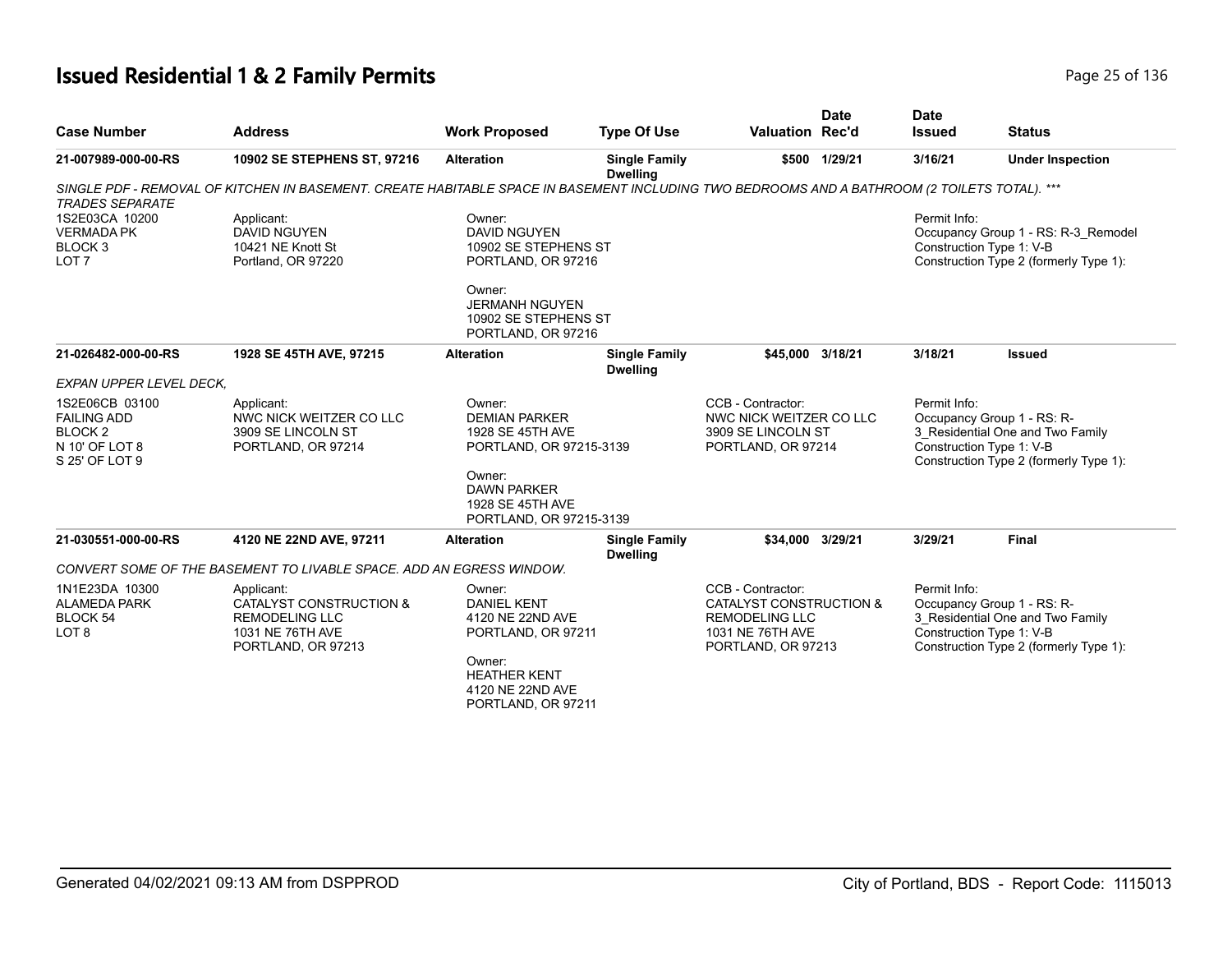## **Issued Residential 1 & 2 Family Permits Page 26 of 136** Page 26 of 136

| <b>Case Number</b>                                                                          | <b>Address</b>                                                                                                                                                                                                                                                                     | <b>Work Proposed</b>                                                                                                                          | <b>Type Of Use</b>                      | <b>Valuation Rec'd</b>                                                                                                                        | Date          | <b>Date</b><br><b>Issued</b>             | <b>Status</b>                                                                                                             |
|---------------------------------------------------------------------------------------------|------------------------------------------------------------------------------------------------------------------------------------------------------------------------------------------------------------------------------------------------------------------------------------|-----------------------------------------------------------------------------------------------------------------------------------------------|-----------------------------------------|-----------------------------------------------------------------------------------------------------------------------------------------------|---------------|------------------------------------------|---------------------------------------------------------------------------------------------------------------------------|
| 21-014160-000-00-RS                                                                         | <b>1215 SE MARION ST, 97202</b>                                                                                                                                                                                                                                                    | <b>Alteration</b>                                                                                                                             | <b>Single Family</b><br><b>Dwelling</b> |                                                                                                                                               | \$500 3/17/21 | 3/17/21                                  | <b>Issued</b>                                                                                                             |
|                                                                                             | SINGLE PDF- SOLAR 6.29KW ROOF TOP MOUNTED PV SYSTEM: PRESCRIPTIVE                                                                                                                                                                                                                  |                                                                                                                                               |                                         |                                                                                                                                               |               |                                          |                                                                                                                           |
| 1S1E26BA 09600<br><b>SELLWOOD</b><br>BLOCK 44<br>LOT <sub>5</sub>                           | Applicant:<br><b>GARRETT HARTWELL</b><br>POWER NORTHWEST<br>11393 NW ANDERSON<br>PORTLAND OR 97229                                                                                                                                                                                 | Owner:<br>KATHY FRANZ<br>1215 SE MARION ST<br>PORTLAND, OR 97202<br>Owner:<br><b>GREGORY FRANZ</b><br>1215 SE MARION ST<br>PORTLAND, OR 97202 |                                         | CCB - Contractor:<br>POWER NORTHWEST<br><b>INCORPORATED</b><br>11393 NW ANDERSON ST<br>PORTLAND, OR 97229                                     |               | Permit Info:<br>Construction Type 1: V-B | Occupancy Group 1 - RS: R-<br>3_Residential One and Two Family<br>Construction Type 2 (formerly Type 1):                  |
| 21-014808-000-00-RS                                                                         | 2840 SE HARNEY ST, 97202                                                                                                                                                                                                                                                           | <b>Alteration</b>                                                                                                                             | <b>Single Family</b><br><b>Dwelling</b> | \$15,000 2/24/21                                                                                                                              |               | 3/12/21                                  | <b>Issued</b>                                                                                                             |
|                                                                                             | SINGLE PDF - REPAIR ROOF TRUSSES DAMAGED BY A FALLEN TREE                                                                                                                                                                                                                          |                                                                                                                                               |                                         |                                                                                                                                               |               |                                          |                                                                                                                           |
| 1S1E24CD 06300<br><b>BURLEY HTS &amp; AMD PLAT</b><br>BLOCK <sub>2</sub><br>LOT 1&2 TL 6300 | Applicant:<br><b>CAMERON CARROLL</b><br>MSC ENGINEERS, INC<br>3470 PIPEBEND PLACE NE,<br>SUITE 120<br><b>SALEM, OR 97301</b>                                                                                                                                                       | Owner:<br><b>DANIELLE TRAPHAGEN</b><br>242 CALLE MIRAMAR<br>REDONDO BEACH, CA 90277-6206                                                      |                                         | CCB - Contractor:<br><b>INFINITY RESTORATION &amp;</b><br><b>REMODELING INC</b><br>12209 NE FOURTH PLAIN BLVD<br>STE F<br>VANCOUVER, WA 98682 |               | Permit Info:<br>Construction Type 1: V-B | Occupancy Group 1 - RS: R-<br>3 Residential One and Two Family<br>Construction Type 2 (formerly Type 1):                  |
| 21-016404-000-00-RS                                                                         | 42 SE 45TH AVE, 97215                                                                                                                                                                                                                                                              | <b>Alteration</b>                                                                                                                             | <b>Single Family</b><br><b>Dwelling</b> | \$24,495 2/20/21                                                                                                                              |               | 3/5/21                                   | <b>Under Inspection</b>                                                                                                   |
|                                                                                             | CONVERT PARTIALLY FINISHED BASEMENT TO A FULLY FINISHED LIVING SPACE WITH 1 FULL BATH ADN BEDROOM. WIRE BASEMENT TO CODE. SERCICE CHANGE.                                                                                                                                          |                                                                                                                                               |                                         |                                                                                                                                               |               |                                          |                                                                                                                           |
|                                                                                             | MODIFY DUCTING FOR NEW BASEMENT FLOORPLAN. MOVE LAUNDRY ROOM.                                                                                                                                                                                                                      |                                                                                                                                               |                                         |                                                                                                                                               |               |                                          |                                                                                                                           |
| 1N2E31CC 04300<br><b>EAST LAURELHURST</b><br><b>BLOCK1</b><br>LOT <sub>20</sub>             | Applicant:<br><b>STEVEN CHESNEK</b><br><b>STEVEN CHESNEK</b><br><b>CONSTRUCTION INC</b><br>1618 N SIMPSON ST<br>PORTLAND, OR 97217                                                                                                                                                 | Owner:<br><b>VESNA JOVANOVIC</b><br>42 SE 45TH AVE<br>PORTLAND, OR 97215-1010                                                                 |                                         | CCB - Contractor:<br><b>STEVEN CHESNEK</b><br><b>STEVEN CHESNEK</b><br><b>CONSTRUCTION INC</b><br>1618 N SIMPSON ST<br>PORTLAND, OR 97217     |               | Permit Info:<br>Construction Type 1: V-B | Occupancy Group 1 - RS: R-<br>3 Residential One and Two Family<br>Construction Type 2 (formerly Type 1):                  |
|                                                                                             |                                                                                                                                                                                                                                                                                    |                                                                                                                                               |                                         | CCB - Contractor:<br><b>JUDAH HAMNES</b><br>THE PLUMBERS INC<br>11420 SW PACIFIC HWY<br><b>TIGARD, OR 97223</b>                               |               |                                          |                                                                                                                           |
| 21-014007-000-00-RS                                                                         | 4140 NE 73RD AVE, 97218                                                                                                                                                                                                                                                            | <b>Alteration</b>                                                                                                                             | <b>Single Family</b><br><b>Dwelling</b> | \$28,574 2/22/21                                                                                                                              |               | 3/25/21                                  | <b>Under Inspection</b>                                                                                                   |
| BATHROOM, FAMILY ROOM AND LAUNDRY AREA                                                      | 02/23/2021 UPDATED DESCRIPTION: SINGLE PDF ALTERATION TO EXISTING HABITABLE SPACE IN BASEMENT. ADDING BEDROOM W/ EGRESS WINDOW, BATHROOM,<br>MECHANICAL ROOM AND LAUNDRY ROOM. SINGLE PDF ALTERATION TO SFR TO CREATE HABITABLE SPACE IN BASEMENT. ADDING BEDROOM W/EGRESS WINDOW. |                                                                                                                                               |                                         |                                                                                                                                               |               |                                          |                                                                                                                           |
| 1N2E20DB 12100<br><b>ARGYLE PK</b><br><b>BLOCK 7</b><br>LOT 26&27                           | Applicant:<br><b>CHAD ELDER</b><br>4140 NE 73RD AVE<br>PORTLAND, OR 97218                                                                                                                                                                                                          | Owner:<br><b>CHAD ELDER</b><br>4140 NE 73RD AVE<br>PORTLAND, OR 97218                                                                         |                                         | CCB - Contractor:<br><b>FOUR STAR PLUMBING INC</b><br>10745 SE EASTMONT DR<br>DAMASCUS, OR 97089                                              |               | Permit Info:<br>Construction Type 1: V-B | Occupancy Group 1 - RS: R-3_Remodel<br>Construction Type 2 (formerly Type 1):<br>Total Square Footage - Display Only: 700 |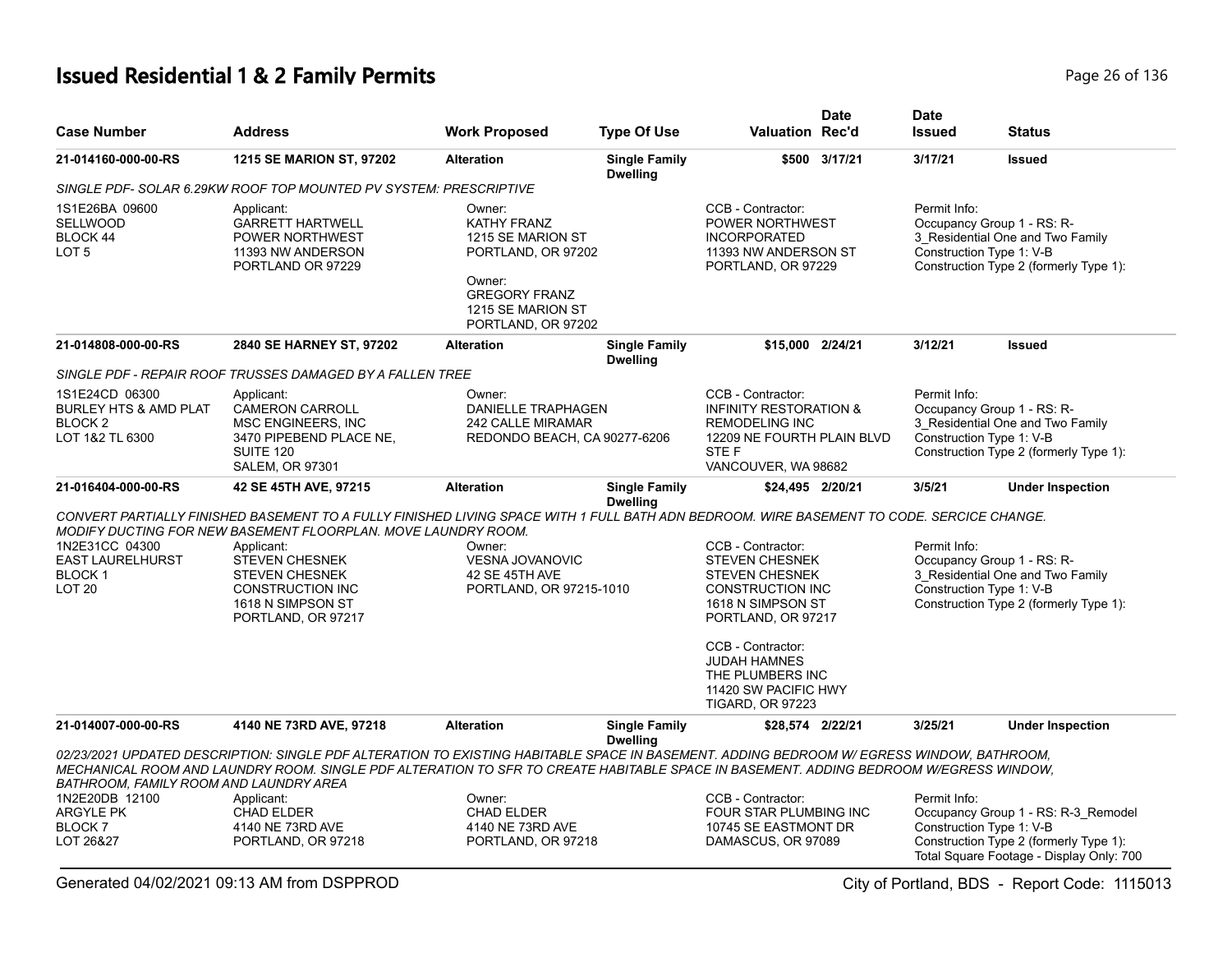## **Issued Residential 1 & 2 Family Permits Page 27 of 136 Page 27 of 136**

| <b>Case Number</b>                                                        | <b>Address</b>                                                                                                                                                                                            | <b>Work Proposed</b>                                                                                       | <b>Type Of Use</b>                      | Valuation Rec'd                                                                                                 | <b>Date</b>     | <b>Date</b><br><b>Issued</b>             | <b>Status</b>                                                                                                                                       |
|---------------------------------------------------------------------------|-----------------------------------------------------------------------------------------------------------------------------------------------------------------------------------------------------------|------------------------------------------------------------------------------------------------------------|-----------------------------------------|-----------------------------------------------------------------------------------------------------------------|-----------------|------------------------------------------|-----------------------------------------------------------------------------------------------------------------------------------------------------|
| 21-002669-000-00-RS                                                       | 7935 N EMERALD AVE, 97217                                                                                                                                                                                 | <b>Alteration</b>                                                                                          | <b>Single Family</b><br><b>Dwelling</b> |                                                                                                                 | \$6,750 1/15/21 | 3/22/21                                  | <b>Issued</b>                                                                                                                                       |
|                                                                           | SINGLE PDF - 6.46KW ROOF MOUNTED SOLAR PV SYSTEM: ENGINEERED                                                                                                                                              |                                                                                                            |                                         |                                                                                                                 |                 |                                          |                                                                                                                                                     |
| 1N1E09CB 14700<br><b>HOLMES SUB</b><br>BLOCK 6<br>LOT <sub>2</sub>        | Applicant:<br><b>SEAN FLORES</b><br>SUNLIGHT SOLAR ENERGY INC<br>7935 E BURNSIDE ST<br>PORTLAND, OR 97215                                                                                                 | Owner:<br><b>GAIL SIMMONS</b><br>7935 N EMERALD AVE<br>PORTLAND, OR 97217-6115                             |                                         | CCB - Contractor:<br>SUNLIGHT SOLAR ENERGY INC<br>50 SE SCOTT STREET 13<br>BEND, OR 97702                       |                 | Permit Info:<br>Construction Type 1: V-B | Occupancy Group 1 - RS: R-3 Remodel<br>Construction Type 2 (formerly Type 1):                                                                       |
| 19-176955-REV-01-RS                                                       | 6807 N POLK AVE, 97203                                                                                                                                                                                    | <b>Alteration</b>                                                                                          | <b>Single Family</b><br><b>Dwelling</b> |                                                                                                                 | $$0$ 3/29/21    | 3/29/21                                  | <b>Final</b>                                                                                                                                        |
|                                                                           | SINGLE PDF REVISION TO INSTALL NEW WINDOW / ELIMINATE DOOR TO ROOF DECK / ELIMINATE ROOF DECK RAILING ROM SCOPE                                                                                           |                                                                                                            |                                         |                                                                                                                 |                 |                                          |                                                                                                                                                     |
| 1N1W12DA 02300<br>A L MINERS ADD<br>BLOCK 26<br>SWLY 66 2/3' OF LOT 21-24 | Applicant:<br><b>SCOTT BAYS</b><br><b>JOLLEY CONSTRUCTION</b><br>PORTLAND OR<br><b>USA</b>                                                                                                                | Owner:<br><b>DAVIS MONROE</b><br>6807 N POLK AVE<br>PORTLAND, OR 97203-5525                                |                                         |                                                                                                                 |                 | Permit Info:<br>Construction Type 1: V-B | Occupancy Group 1 - RS: U_Decks,<br>Patios, Porches, Carports<br>Construction Type 2 (formerly Type 1):<br>Total Square Footage - Display Only: 300 |
| 21-003946-000-00-RS                                                       | 6106 N ATLANTIC AVE, 97217                                                                                                                                                                                | <b>Alteration</b>                                                                                          | <b>Single Family</b><br><b>Dwelling</b> |                                                                                                                 | \$3,000 3/25/21 | 3/25/21                                  | <b>Issued</b>                                                                                                                                       |
| 1N1E16CA 12800<br><b>WILLAMETTE</b><br>BLOCK 15<br><b>LOT 17</b>          | FRAMING (TO BE LEFT OPEN) IN BASEMENT FOR STORAGE ROOMS, W/NEW BEAM ABOVE. MECHANICAL, ELECTRIC, PLUMBING PERMITS SEPARATE.<br>Applicant:<br>SARA RUZOMBERKA<br>6106 N Atlantic Ave<br>Portland, OR 97217 | Owner:<br>SARA RUZOMBERKA<br>6106 N ATLANTIC AVE<br>PORTLAND, OR 97217                                     |                                         |                                                                                                                 |                 | Permit Info:<br>Construction Type 1: V-B | Occupancy Group 1 - RS: R-3_Remodel<br>Construction Type 2 (formerly Type 1):                                                                       |
| 21-023292-000-00-RS                                                       | 3434 NE 25TH AVE, 97212                                                                                                                                                                                   | <b>Alteration</b>                                                                                          | <b>Single Family</b><br><b>Dwelling</b> | \$99,885 3/9/21                                                                                                 |                 | 3/9/21                                   | <b>Issued</b>                                                                                                                                       |
|                                                                           | KITCHEN REMODEL. OPEN A NON BEARING WALL. CHANGE WINDOW AND DOOR.                                                                                                                                         |                                                                                                            |                                         |                                                                                                                 |                 |                                          |                                                                                                                                                     |
| 1N1E25BB 04400<br><b>EDGEMONT</b><br>BLOCK 6<br>LOT <sub>19</sub>         |                                                                                                                                                                                                           | Owner:<br>ANN VRABEL REV LIV TR<br>3434 NE 25TH AVE<br>PORTLAND, OR 97212                                  |                                         | CCB - Contractor:<br>TOM MILLER REMODELING INC<br>3636 SE GLENWOOD ST<br>PORTLAND, OR 97202                     |                 | Permit Info:<br>Construction Type 1: V-B | Occupancy Group 1 - RS: R-<br>3 Residential One and Two Family<br>Construction Type 2 (formerly Type 1):                                            |
| 21-011256-REV-01-RS                                                       | 3114 SE 161ST AVE, 97236                                                                                                                                                                                  | <b>Alteration</b>                                                                                          | <b>Single Family</b><br><b>Dwelling</b> |                                                                                                                 | $$0$ 3/11/21    | 3/11/21                                  | <b>Final</b>                                                                                                                                        |
|                                                                           | SINGLE PDF REVISION TO REMOVE ONE TRUSS FROM BEING REPLACED                                                                                                                                               |                                                                                                            |                                         |                                                                                                                 |                 |                                          |                                                                                                                                                     |
| 1S2E12AD 01100<br><b>EUNICE'S PARK</b><br>LOT <sub>8</sub>                | Applicant:<br><b>MANUEL CASAS</b><br>MANNY CASAS CONSTRUCTION<br><b>LLC</b><br>PORTLAND OR<br><b>USA</b>                                                                                                  | Owner:<br>MARIA CORNEJO-MONROY<br>3114 SE 161ST AVE<br>PORTLAND, OR 97236<br>Owner:<br>YESENIA MONROY-MOTA |                                         | CCB - Contractor:<br><b>MANNY CASAS CONSTRUCTION</b><br><b>LLC</b><br>17032 SE MCKINLEY RD<br>GRESHAM, OR 97080 |                 | Permit Info:<br>Construction Type 1: V-B | Occupancy Group 1 - RS: R-<br>3 Residential One and Two Family<br>Construction Type 2 (formerly Type 1):                                            |
|                                                                           |                                                                                                                                                                                                           | 3114 SE 161ST AVE<br>PORTLAND, OR 97236                                                                    |                                         |                                                                                                                 |                 |                                          |                                                                                                                                                     |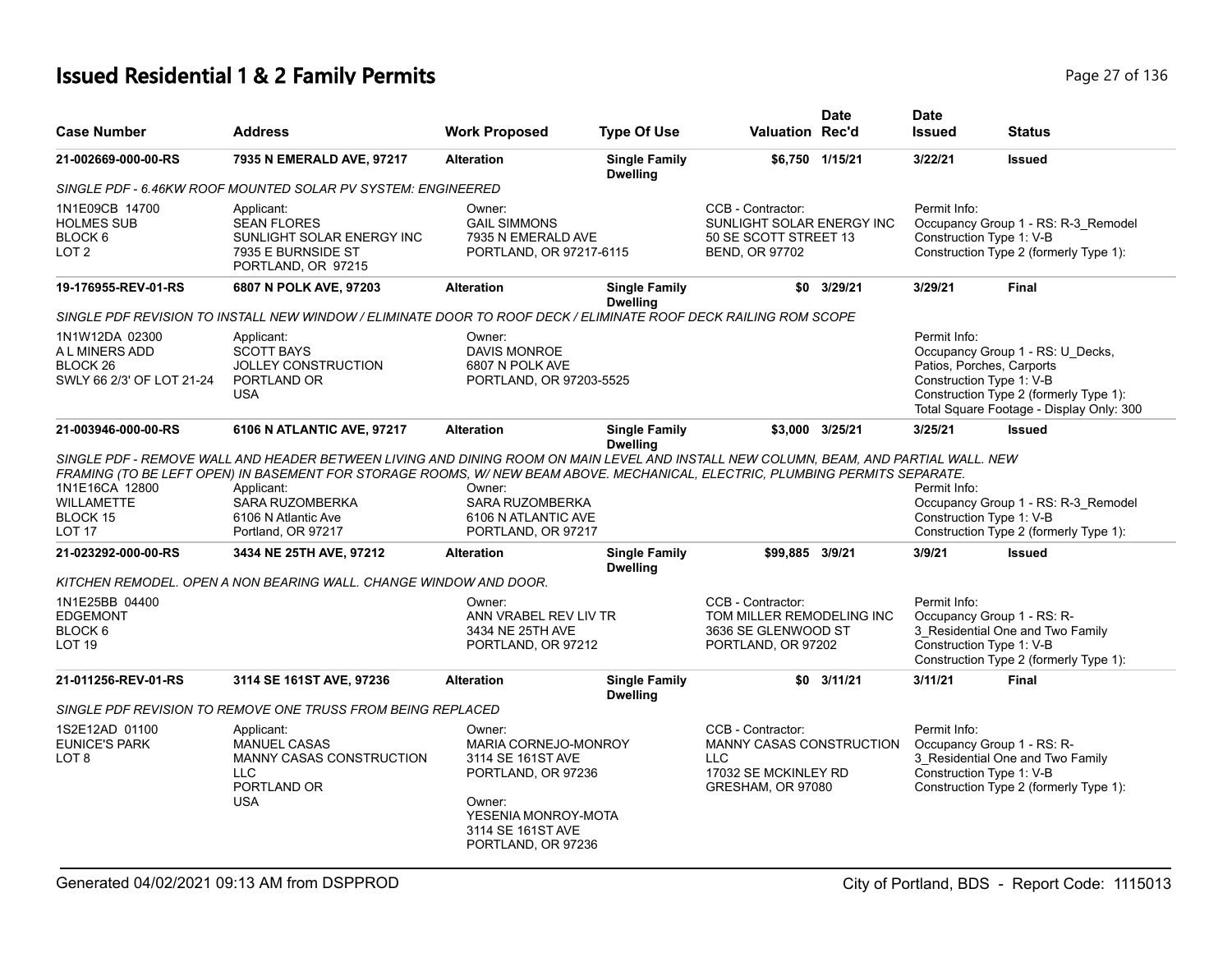## **Issued Residential 1 & 2 Family Permits Page 28 of 136** Page 28 of 136

| <b>Case Number</b>                                               | <b>Address</b>                                                                                                                                                                                                                                                                                                                                                                                                                                                                                                                           | <b>Work Proposed</b>                                                                                                                            | <b>Type Of Use</b>                      | <b>Valuation Rec'd</b>                                                                                                                                                                                                                                                                                                                                                                                                          | <b>Date</b> | <b>Date</b><br><b>Issued</b>             | <b>Status</b>                                                                                                             |
|------------------------------------------------------------------|------------------------------------------------------------------------------------------------------------------------------------------------------------------------------------------------------------------------------------------------------------------------------------------------------------------------------------------------------------------------------------------------------------------------------------------------------------------------------------------------------------------------------------------|-------------------------------------------------------------------------------------------------------------------------------------------------|-----------------------------------------|---------------------------------------------------------------------------------------------------------------------------------------------------------------------------------------------------------------------------------------------------------------------------------------------------------------------------------------------------------------------------------------------------------------------------------|-------------|------------------------------------------|---------------------------------------------------------------------------------------------------------------------------|
| 20-191701-REV-01-RS                                              | 6250 NE 6TH AVE - Unit B, 97211                                                                                                                                                                                                                                                                                                                                                                                                                                                                                                          | <b>Alteration</b>                                                                                                                               | <b>Single Family</b><br><b>Dwelling</b> |                                                                                                                                                                                                                                                                                                                                                                                                                                 | \$0 1/2/21  | 3/11/21                                  | <b>Issued</b>                                                                                                             |
|                                                                  | SINGLE PDF REVISION TO UPDATE 1 HR FLOOR TO CEILING ASSEMBLY                                                                                                                                                                                                                                                                                                                                                                                                                                                                             |                                                                                                                                                 |                                         |                                                                                                                                                                                                                                                                                                                                                                                                                                 |             |                                          |                                                                                                                           |
| 1N1E14CB 13400                                                   | Applicant:<br><b>ETHAN BROWN</b><br>6250 ne 6TH aVE<br>PORTLAND, OREGON 97211                                                                                                                                                                                                                                                                                                                                                                                                                                                            | Owner:<br>ETHAN ZIRIN-BROWN<br>6250 NE 6TH AVE<br>PORTLAND, OR 97211<br>Owner:<br><b>DEBORAH ZIRIN</b><br>6250 NE 6TH AVE<br>PORTLAND, OR 97211 |                                         |                                                                                                                                                                                                                                                                                                                                                                                                                                 |             | Permit Info:<br>Construction Type 1: V-B | Occupancy Group 1 - RS: R-3_Remodel<br>Construction Type 2 (formerly Type 1):<br>Total Square Footage - Display Only: 658 |
| 21-031699-000-00-RS                                              | 14323 SE ELLIS ST, 97236                                                                                                                                                                                                                                                                                                                                                                                                                                                                                                                 | <b>Alteration</b>                                                                                                                               | <b>Single Family</b><br><b>Dwelling</b> | \$110,000 3/31/21                                                                                                                                                                                                                                                                                                                                                                                                               |             | 3/31/21                                  | <b>Under Inspection</b>                                                                                                   |
| <b>WINDOW AT EATING NOOK.</b><br>1S2E13BC 01508                  | WHOLE HOUSE REMODEL. REWORK INTERIOR STAIRS. FRAME FRONT PORCH AND ADD NEW FOOTINGS. INSTALL NEW GAS FURNACE, INSTALL NEW UNDERGROIND<br>ELECTRICAL SERVICE. DEMO OLD NON-GROUNDED WIRING AND REWIRE AS NEEDED. MOVE UPSTAIRS TOILET AND REPLACE ALL PLUMBING FIXTURES. FRAME<br>FOR NEW DOORS AND WINDOWS. CREATE OPENING BETWEEN LIVING AND FAMILY ROOM. MOVE DUCTWORK. REPAIR SIDING. REMOVE DOOR AND REPLACE WITH<br>Applicant:<br><b>DAISY BEIRWAGEN</b><br>STONE CREEK BUILDING<br>502 7TH ST., SUITE 204<br>OREGON CITY, OR 97045 | Owner:<br>STONE CREEK BUILDING &<br>DEVELOPMENT INC<br>502 7TH ST #204<br>OREGON CITY, OR 97045                                                 |                                         | CCB - Contractor:<br>WHISKEY HILL ELECTRIC INC<br><b>PO BOX 206</b><br>HUBBARD, OR 97032<br>CCB - Contractor:<br><b>MARK BEIRWAGEN</b><br>STONE CREEK BUILDING &<br>DEVELOPMENT INC<br>502 7TH STREET SUITE 204<br>OREGON CITY, OR 97045<br>CCB - Contractor:<br>DELTA PLUMBING INC<br>12205 SE 108TH AVE<br>HAPPY VALLEY, OR 97086<br>CCB - Contractor:<br><b>INTEGRITY AIR LLC</b><br>16756 SW 72ND AVE<br>PORTLAND, OR 97224 |             | Permit Info:<br>Construction Type 1: V-B | Occupancy Group 1 - RS: R-<br>3 Residential One and Two Family<br>Construction Type 2 (formerly Type 1):                  |
| 21-028865-000-00-RS                                              | 4012 SE TOLMAN ST, 97202                                                                                                                                                                                                                                                                                                                                                                                                                                                                                                                 | <b>Alteration</b>                                                                                                                               | <b>Single Family</b><br><b>Dwelling</b> | \$25,000 3/24/21                                                                                                                                                                                                                                                                                                                                                                                                                |             | 3/24/21                                  | <b>Issued</b>                                                                                                             |
|                                                                  | KITCHEN REMODEL. ADD POWDER ROOM. REMODEL BATHROOM.                                                                                                                                                                                                                                                                                                                                                                                                                                                                                      |                                                                                                                                                 |                                         |                                                                                                                                                                                                                                                                                                                                                                                                                                 |             |                                          |                                                                                                                           |
| 1S1E13DD 13500<br><b>WOODSTOCK</b><br>BLOCK 44<br>E 1/2 OF LOT 4 | Applicant:<br><b>ZACHARY BARRY</b><br>NEW ROOTS RENOVATION<br>711 WINCHELL AVE<br>VANCOUVER WA 98661                                                                                                                                                                                                                                                                                                                                                                                                                                     | Owner:<br>STARMOR FAMILY TRUST<br>7537 SE 30TH AVE<br>PORTLAND, OR 97202                                                                        |                                         | CCB - Contractor:<br>NEW ROOTS RENOVATION LLC<br>711 WINCHELL AVE<br>VANCOUVER, WA 98661                                                                                                                                                                                                                                                                                                                                        |             | Permit Info:<br>Construction Type 1: V-B | Occupancy Group 1 - RS: R-<br>3 Residential One and Two Family<br>Construction Type 2 (formerly Type 1):                  |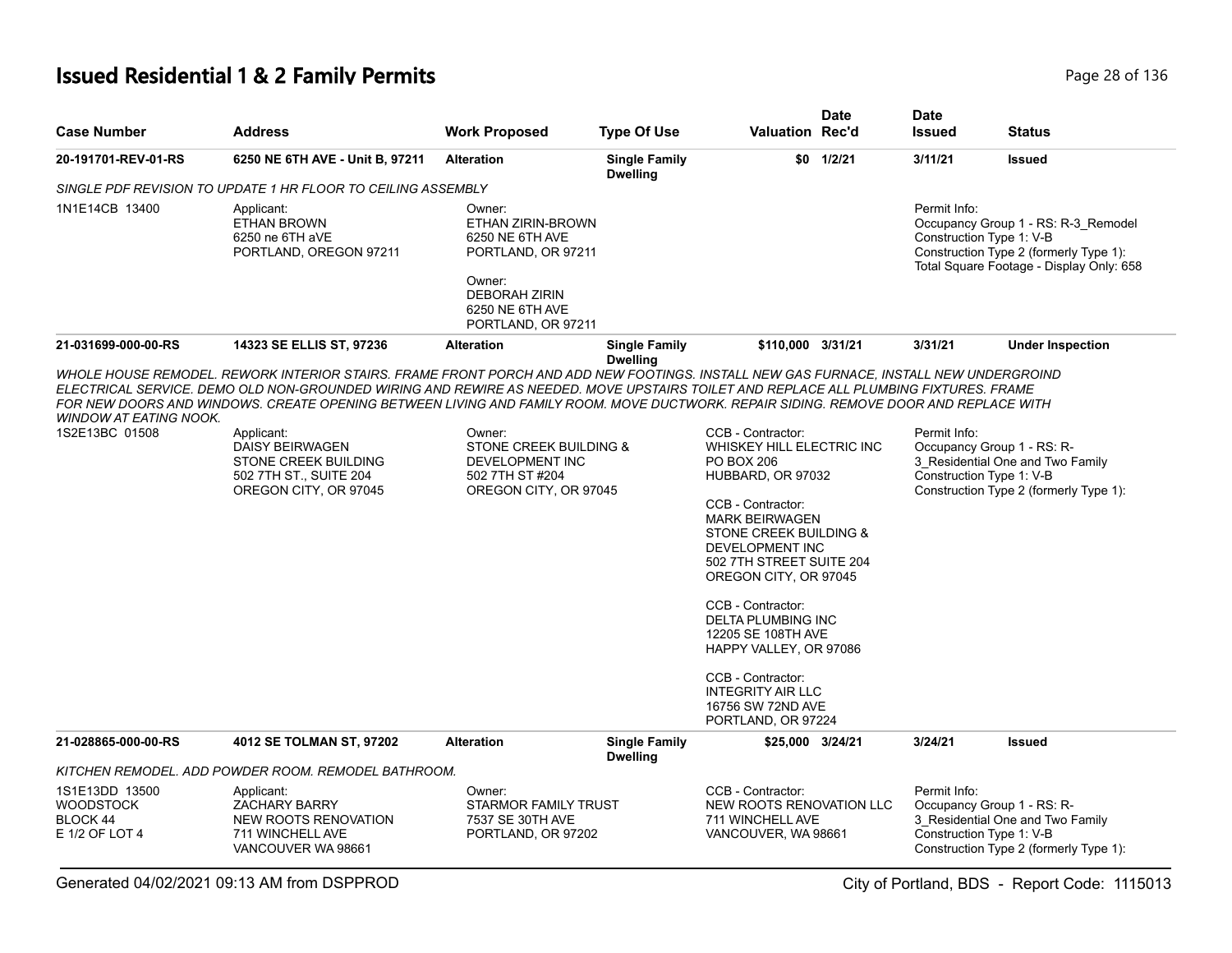## **Issued Residential 1 & 2 Family Permits Page 136** 29 of 136

| <b>Case Number</b>                                                                                                                                                                                                       | <b>Address</b>                                                                                                                           | <b>Work Proposed</b>                                                                                                                               | <b>Type Of Use</b>                      | <b>Valuation Rec'd</b>                                                                                     | <b>Date</b> | <b>Date</b><br><b>Issued</b> | <b>Status</b>                                                                                                                                         |
|--------------------------------------------------------------------------------------------------------------------------------------------------------------------------------------------------------------------------|------------------------------------------------------------------------------------------------------------------------------------------|----------------------------------------------------------------------------------------------------------------------------------------------------|-----------------------------------------|------------------------------------------------------------------------------------------------------------|-------------|------------------------------|-------------------------------------------------------------------------------------------------------------------------------------------------------|
| 21-004467-000-00-RS                                                                                                                                                                                                      | 7555 N WASHBURNE AVE,<br>97217                                                                                                           | <b>Alteration</b>                                                                                                                                  | <b>Single Family</b><br><b>Dwelling</b> | \$18,165 1/31/21                                                                                           |             | 3/8/21                       | <b>Under Inspection</b>                                                                                                                               |
| <b>SEPARATE</b>                                                                                                                                                                                                          | SINGLE PDF - BASEMENT CONVERSION TO HABITABLE SPACE W/ BATHROOM. NEW LIBRARY, BATHROOM TO BE MOVED TO NEW LOCATION IN BASEMENT*** TRADES |                                                                                                                                                    |                                         |                                                                                                            |             |                              |                                                                                                                                                       |
| 1N1E08DD 10600<br><b>SCENIC PL</b><br><b>BLOCK 5</b><br>LOT <sub>7</sub>                                                                                                                                                 | Applicant:<br><b>ROBERT STOUT</b><br>7555 N. Washburne Ave<br>Portland, OR 97217                                                         | Owner:<br><b>ROBERT STOUT</b><br>7555 N WASHBURNE AVE<br>PORTLAND, OR 97217-5940                                                                   |                                         |                                                                                                            |             | Permit Info:                 | Occupancy Group 1 - RS: R-3_Remodel<br>Construction Type 1: V-B<br>Construction Type 2 (formerly Type 1):<br>Total Square Footage - Display Only: 445 |
|                                                                                                                                                                                                                          |                                                                                                                                          | Owner:<br><b>MELISSA STOUT</b><br>7555 N WASHBURNE AVE<br>PORTLAND, OR 97217-5940                                                                  |                                         |                                                                                                            |             |                              |                                                                                                                                                       |
| 21-011247-000-00-RS                                                                                                                                                                                                      | 2422 NE WASCO ST, 97232                                                                                                                  | <b>Alteration</b>                                                                                                                                  | <b>Single Family</b><br><b>Dwelling</b> | \$27,145 2/4/21                                                                                            |             | 3/15/21                      | <b>Under Inspection</b>                                                                                                                               |
|                                                                                                                                                                                                                          | SINGLE PDF - CONVERT PORTION OF BASEMENT TO HABITABLE SPACE FOR A NEW BATHROOM, TV ROOM, AND OFFICE. *** TRADES SEPARATE                 |                                                                                                                                                    |                                         |                                                                                                            |             |                              |                                                                                                                                                       |
| 1N1E36BB 10500<br><b>HOLLADAY PK &amp; 1ST ADD</b><br>BLOCK 17<br>LOT <sub>13</sub>                                                                                                                                      | Applicant:<br>MELANIE GRASLE<br>2422 NE Wasco St<br>PORTLAND, OR 97232                                                                   | Owner:<br><b>DAVID GRASLE</b><br>2422 NE WASCO ST<br>PORTLAND, OR 97232-1737                                                                       |                                         |                                                                                                            |             | Permit Info:                 | Occupancy Group 1 - RS: R-3_Remodel<br>Construction Type 1: V-B<br>Construction Type 2 (formerly Type 1):<br>Total Square Footage - Display Only: 665 |
|                                                                                                                                                                                                                          |                                                                                                                                          | Owner:<br><b>MELANIE GRASLE</b><br>2422 NE WASCO ST<br>PORTLAND, OR 97232-1737                                                                     |                                         |                                                                                                            |             |                              |                                                                                                                                                       |
| 21-022741-000-00-RS                                                                                                                                                                                                      | 7234 N DENVER AVE - UNIT A,<br>97217                                                                                                     | <b>Alteration</b>                                                                                                                                  | <b>Single Family</b><br><b>Dwelling</b> | \$3,500 3/8/21                                                                                             |             | 3/8/21                       | Final                                                                                                                                                 |
| SINGLE PDF CONSTRUCT NEW ESCAPE WELL IN BASEMENT, INSTALL NEW ESCAPE WINDOW. BASEMENT IS CURRENTLY STORAGE/UTILITY, NOT A CONVERSION.<br>1N1E16AA 09300<br><b>WORLDS FAIR ADD</b><br><b>BLOCK 5</b><br>LOT <sub>16</sub> | Applicant:<br><b>MEGAN BEAVER</b><br>EIGHT PENNY NAIL LLC<br>3426 NE 13TH AVE<br>PORTLAND, OR 97212                                      | Owner:<br><b>CHARLES LAKINS</b><br>7234 N DENVER AVE<br>PORTLAND, OR 97217<br>Owner:<br>KATHLEEN LAKINS<br>7234 N DENVER AVE<br>PORTLAND, OR 97217 |                                         | CCB - Contractor:<br><b>MEGAN BEAVER</b><br>EIGHT PENNY NAIL LLC<br>3426 NE 13TH AVE<br>PORTLAND, OR 97212 |             | Permit Info:                 | Occupancy Group 1 - RS: R-<br>3 Residential One and Two Family<br>Construction Type 1: V-B<br>Construction Type 2 (formerly Type 1):                  |
|                                                                                                                                                                                                                          |                                                                                                                                          | Owner:<br>SUMMER OLSSON<br>7234 N DENVER AVE<br>PORTLAND, OR 97217                                                                                 |                                         |                                                                                                            |             |                              |                                                                                                                                                       |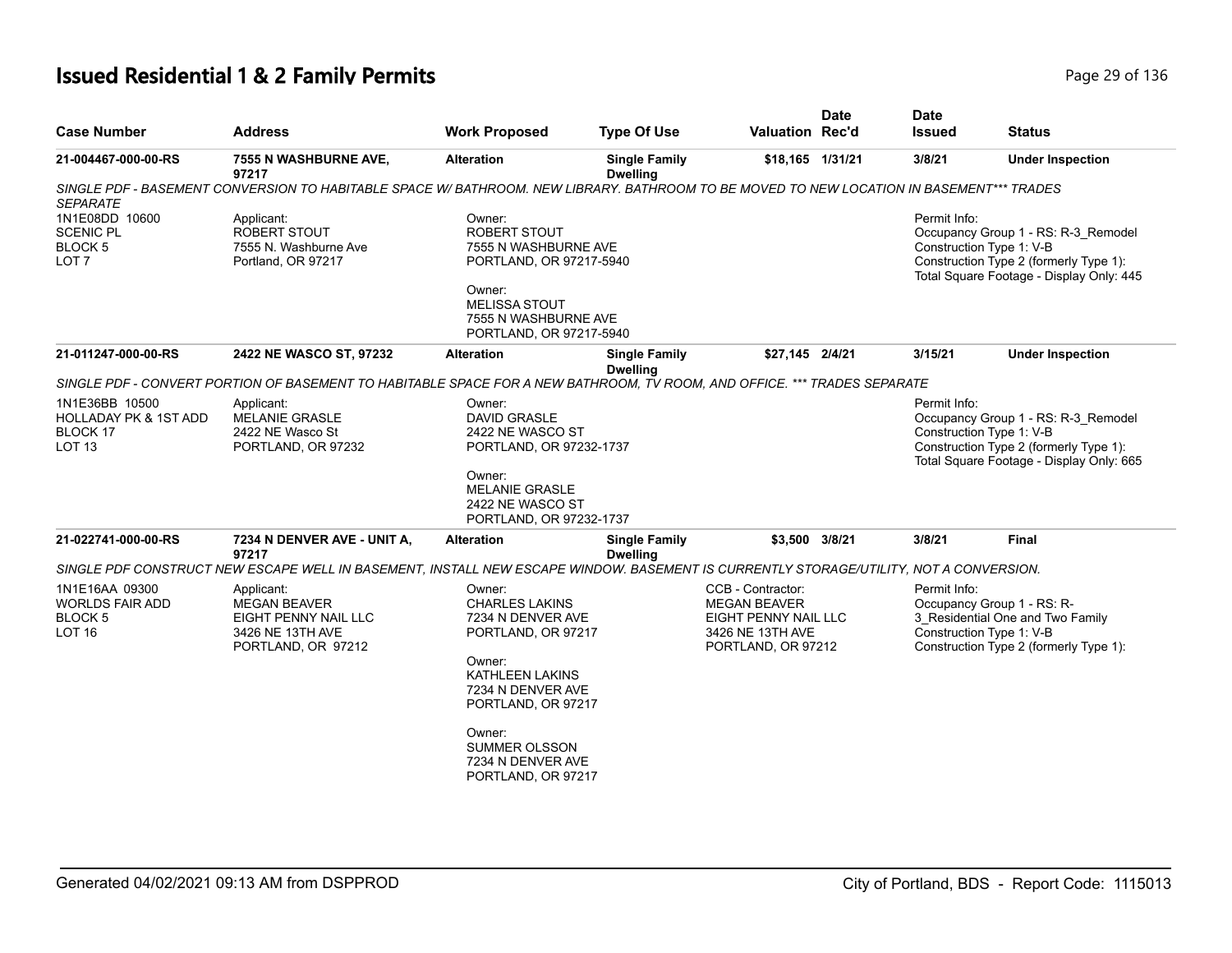# **Issued Residential 1 & 2 Family Permits Page 10 01 136** Page 30 of 136

| <b>Case Number</b>                                             | <b>Address</b>                                                                                                                                                                                                                | <b>Work Proposed</b>                                                                                                                             | <b>Type Of Use</b>                      | <b>Valuation Rec'd</b>                                                                                       | <b>Date</b>                                                                                                                                                                           | <b>Date</b><br><b>Issued</b>             | <b>Status</b>                                                                                            |
|----------------------------------------------------------------|-------------------------------------------------------------------------------------------------------------------------------------------------------------------------------------------------------------------------------|--------------------------------------------------------------------------------------------------------------------------------------------------|-----------------------------------------|--------------------------------------------------------------------------------------------------------------|---------------------------------------------------------------------------------------------------------------------------------------------------------------------------------------|------------------------------------------|----------------------------------------------------------------------------------------------------------|
| 21-027579-000-00-RS                                            | 6339 NE 33RD AVE, 97211                                                                                                                                                                                                       | <b>Alteration</b>                                                                                                                                | <b>Single Family</b><br><b>Dwelling</b> | \$18,000 3/21/21                                                                                             |                                                                                                                                                                                       | 3/22/21                                  | <b>Issued</b>                                                                                            |
|                                                                | SINGLE PDF REBUILD EXISTING FRONT PORCH LIKE FOR LIKE IN SAME FOOTPRINT. STRUCTURAL WORK ONLY.                                                                                                                                |                                                                                                                                                  |                                         |                                                                                                              |                                                                                                                                                                                       |                                          |                                                                                                          |
| 1N1E13CA 00800<br><b>IRVINGTON PK</b><br>BLOCK 51<br>LOT 16&18 | Applicant:<br><b>Ashley Fleschner</b><br><b>FLESCHNER CONSTRUCTION</b><br><b>LLC</b><br>7416 SW 33RD AVE<br>PORTLAND, OR 97219                                                                                                | Owner:<br><b>DEAH PARTAK</b><br>6339 NE 33RD AVE<br>PORTLAND, OR 97211<br>Owner:<br><b>JAMES MAYER</b><br>6339 NE 33RD AVE<br>PORTLAND, OR 97211 |                                         | CCB - Contractor:<br><b>Ashley Fleschner</b><br><b>LLC</b><br>7416 SW 33RD AVE<br>PORTLAND, OR 97219         | Permit Info:<br>Occupancy Group 1 - RS: R-<br>3_Residential One and Two Family<br><b>FLESCHNER CONSTRUCTION</b><br>Construction Type 1: V-B<br>Construction Type 2 (formerly Type 1): |                                          |                                                                                                          |
| 21-011026-000-00-RS                                            | 7326 SE 30TH AVE, 97202                                                                                                                                                                                                       | <b>Alteration</b>                                                                                                                                | <b>Single Family</b><br><b>Dwelling</b> | \$27,000 2/8/21                                                                                              |                                                                                                                                                                                       | 3/25/21                                  | <b>Issued</b>                                                                                            |
|                                                                | SINGLE PDF - CONVERT BASEMENT TO HABITABLE SPACE, INCLUDING RETROACTIVE PERMITTING. ONE NEW BEDROOM W/ NEW EGRESS WINDOW AND WELL. NEW<br>BATHROOM (4 TOTAL). NEW LAUNDRY ROOM W/ ACCESSORY SINK. *** TRADES SEPARATE         |                                                                                                                                                  |                                         |                                                                                                              |                                                                                                                                                                                       |                                          |                                                                                                          |
| 1S1E24BD 06200                                                 | Applicant:                                                                                                                                                                                                                    | Owner:                                                                                                                                           |                                         | CCB - Contractor:                                                                                            |                                                                                                                                                                                       | Permit Info:                             |                                                                                                          |
| <b>EASTMORELAND</b>                                            | <b>STEVE PURVES</b>                                                                                                                                                                                                           | TERESA MICHELLE PEREZ GARCIA                                                                                                                     |                                         | OUR HOUSE CONTRACTING                                                                                        |                                                                                                                                                                                       |                                          | Occupancy Group 1 - RS: R-3_Remodel                                                                      |
| BLOCK 16                                                       | OUR HOUSE CONTRACTING                                                                                                                                                                                                         | <b>REV TR</b>                                                                                                                                    |                                         | LLC.                                                                                                         |                                                                                                                                                                                       | Construction Type 1: V-B                 |                                                                                                          |
| LOT <sub>3</sub>                                               | 11125 SW 106TH AVE<br><b>TIGARD, OR 97223</b>                                                                                                                                                                                 | 7326 SE 30TH AVE<br>PORTLAND, OR 97202                                                                                                           |                                         | 13220 SW 6TH ST<br>BEAVERTON, OR 97005                                                                       |                                                                                                                                                                                       |                                          | Construction Type 2 (formerly Type 1):<br>Total Square Footage - Display Only: 780                       |
|                                                                |                                                                                                                                                                                                                               | Owner:<br><b>GREGORY PAUL GARCIA REV TR</b><br>7326 SE 30TH AVE<br>PORTLAND, OR 97202                                                            |                                         |                                                                                                              |                                                                                                                                                                                       |                                          |                                                                                                          |
| 20-227214-000-00-RS                                            | 7915 N EXETER AVE, 97203                                                                                                                                                                                                      | <b>Alteration</b>                                                                                                                                | <b>Single Family</b><br><b>Dwelling</b> |                                                                                                              | \$9,389 1/12/21                                                                                                                                                                       | 3/8/21                                   | <b>Issued</b>                                                                                            |
|                                                                | SINGLE PDF - LEGALIZE GARAGE CONVERSION, INCLUDING: REMOVAL OF GARAGE DOOR - REPLACE W/ STANDARD EXTERIOR DOOR AND NEW EXTERIOR WALL,<br>NEW BEDROOM AND BATHROOM. (2 TOILETS TOTAL) *** TRADES SEPARATE *** SEE 20-144963-HS |                                                                                                                                                  |                                         |                                                                                                              |                                                                                                                                                                                       |                                          |                                                                                                          |
| 1N1E07AD 22000                                                 | Applicant:                                                                                                                                                                                                                    | Owner:                                                                                                                                           |                                         | CCB - Contractor:                                                                                            |                                                                                                                                                                                       | Permit Info:                             |                                                                                                          |
| PORTSMOUTH VILLA                                               | <b>CLIFTON PAGE</b>                                                                                                                                                                                                           | AMIN VIJAN                                                                                                                                       |                                         | <b>CLIFTON PAGE</b>                                                                                          |                                                                                                                                                                                       |                                          | Occupancy Group 1 - RS: R-3_Remodel                                                                      |
| <b>EXTD</b>                                                    | <b>CLIFTON PAGE CONSTRUCTION</b>                                                                                                                                                                                              | 6010 E SONORAN TRAIL                                                                                                                             |                                         | 16620 SE BUSH ST                                                                                             |                                                                                                                                                                                       | Construction Type 1: V-B                 |                                                                                                          |
| <b>BLOCK D</b><br>LOT <sub>18</sub>                            | <b>16620 SE BUSH ST</b><br>PORTLAND, OR 97236                                                                                                                                                                                 | SCOTTSDALE, AZ 85262                                                                                                                             |                                         | PORTLAND, OR 97236                                                                                           |                                                                                                                                                                                       |                                          | Construction Type 2 (formerly Type 1):<br>Total Square Footage - Display Only: 230                       |
| 20-194935-000-00-RS                                            | 7917 SE BYBEE BLVD, 97206                                                                                                                                                                                                     | <b>Alteration</b>                                                                                                                                | <b>Single Family</b><br><b>Dwelling</b> |                                                                                                              | \$6,750 10/16/20                                                                                                                                                                      | 3/8/21                                   | <b>Under Inspection</b>                                                                                  |
|                                                                | SINGLE PDF - SOLAR 5.44KW ROOF TOP MOUNTED PV SYSTEM: ENGINEERED                                                                                                                                                              |                                                                                                                                                  |                                         |                                                                                                              |                                                                                                                                                                                       |                                          |                                                                                                          |
| 1S2E20AA 10400<br>SECTION 20 1S 2E<br>TL 10400 0.16 ACRES      | Applicant:<br><b>TAMARA MANZO</b><br>PRESTIGE POWER SYSTEMS<br><b>LLC</b><br>13479 SE ROLLING MEADOWS                                                                                                                         | Owner:<br>ELIZABETH THOMPSON<br>7917 SE BYBEE BLVD<br>PORTLAND, OR 97206                                                                         |                                         | CCB - Contractor:<br><b>TAMARA MANZO</b><br>PRESTIGE POWER SYSTEMS<br><b>LLC</b><br>13479 SE ROLLING MEADOWS |                                                                                                                                                                                       | Permit Info:<br>Construction Type 1: V-B | Occupancy Group 1 - RS: R-<br>3 Residential One and Two Family<br>Construction Type 2 (formerly Type 1): |
|                                                                | DR.<br>HAPPY VALLEY OR 97086                                                                                                                                                                                                  |                                                                                                                                                  |                                         | DR.<br>HAPPY VALLEY, OR 97086                                                                                |                                                                                                                                                                                       |                                          |                                                                                                          |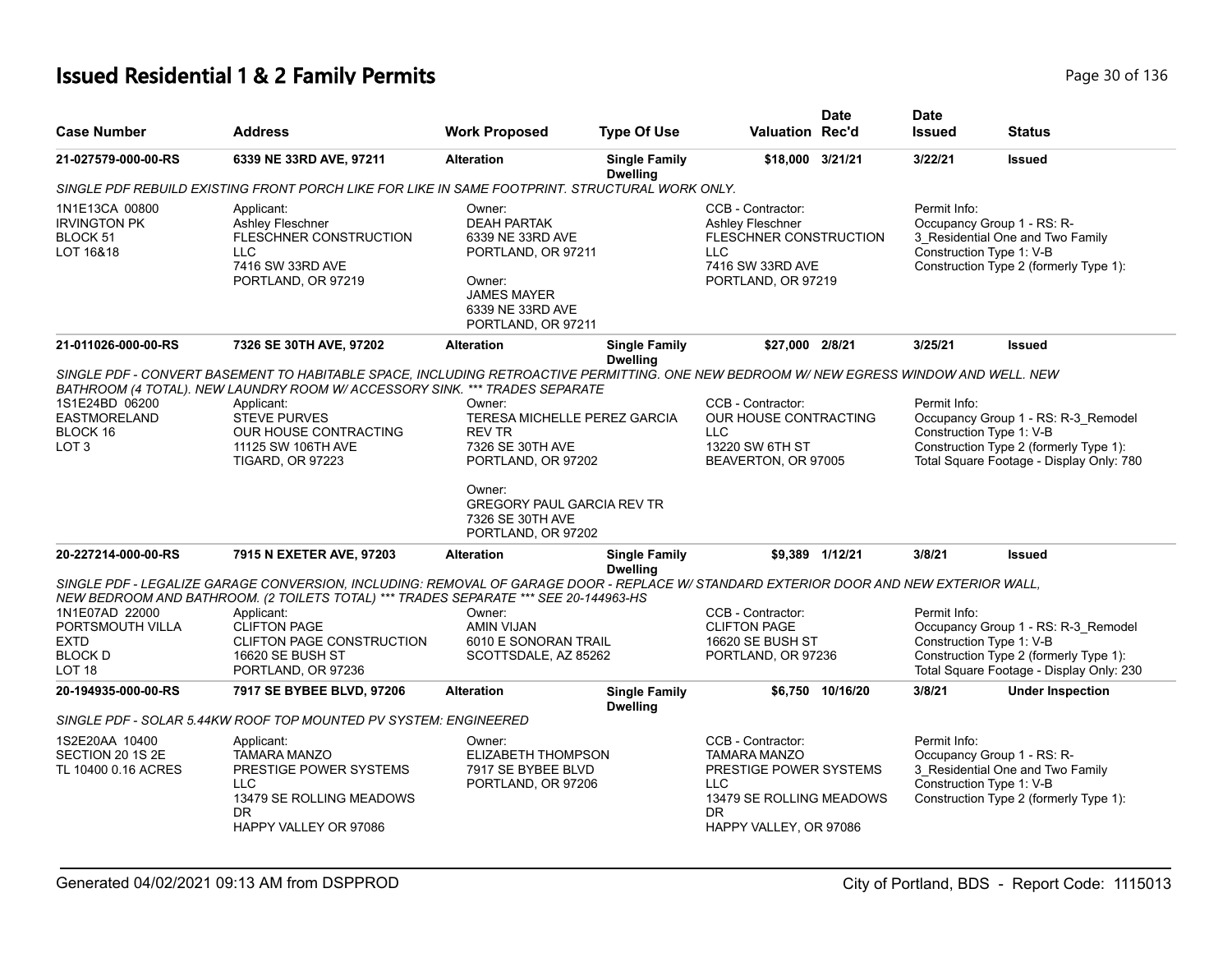## **Issued Residential 1 & 2 Family Permits Page 11 of 136 and 20 and 20 and 20 and 20 and 20 and 21 and 21 and 21 of 136 and 21 of 136 and 21 of 136 and 21 of 136 and 21 of 136 and 21 of 136 and 21 of 136 and 21 of 136 and**

|                                                                                    |                                                                                                                                                                                                                                                                                  |                                                                                                                                                         |                                         |                                                                                                              | <b>Date</b>      | <b>Date</b>   |                                                                                                                                                                                 |
|------------------------------------------------------------------------------------|----------------------------------------------------------------------------------------------------------------------------------------------------------------------------------------------------------------------------------------------------------------------------------|---------------------------------------------------------------------------------------------------------------------------------------------------------|-----------------------------------------|--------------------------------------------------------------------------------------------------------------|------------------|---------------|---------------------------------------------------------------------------------------------------------------------------------------------------------------------------------|
| <b>Case Number</b>                                                                 | <b>Address</b>                                                                                                                                                                                                                                                                   | <b>Work Proposed</b>                                                                                                                                    | <b>Type Of Use</b>                      | <b>Valuation Rec'd</b>                                                                                       |                  | <b>Issued</b> | <b>Status</b>                                                                                                                                                                   |
| 20-190715-000-00-RS                                                                | 8009 SE 144TH DR, 97236                                                                                                                                                                                                                                                          | <b>Alteration</b>                                                                                                                                       | <b>Single Family</b><br><b>Dwelling</b> |                                                                                                              | \$6,750 9/16/20  | 3/17/21       | Final                                                                                                                                                                           |
|                                                                                    | SINGLE PDF - SOLAR INSTALLATION- 5.59 KW PV ARRAY ON ROOF - NON-PRESCRIPTIVE                                                                                                                                                                                                     |                                                                                                                                                         |                                         |                                                                                                              |                  |               |                                                                                                                                                                                 |
| 1S2E24CB 01300<br><b>FOOTHILLS VIEW</b><br>LOT 24 UND INT TRACTS<br>A&B&D&E        | Applicant:<br><b>CHRISTINE STAMPER</b><br><b>ELEMENTAL ENERGY</b><br>1339 SE 8TH AVE, SUITE B<br>PORTLAND, OR 97214                                                                                                                                                              | Owner:<br><b>WENDY BLUM</b><br>8009 SE 144TH DR<br>PORTLAND, OR 97236<br>Owner:<br><b>EDWARD HURTLEY</b>                                                |                                         | CCB - Contractor:<br>ELEMENTAL ENERGY LLC<br>1339 SE 8TH AVE #B<br>PORTLAND, OR 97214                        |                  | Permit Info:  | Occupancy Group 1 - RS: R-3_Remodel<br>Construction Type 1: V-B<br>Construction Type 2 (formerly Type 1):                                                                       |
|                                                                                    |                                                                                                                                                                                                                                                                                  | 8009 SE 144TH DR<br>PORTLAND, OR 97236                                                                                                                  |                                         |                                                                                                              |                  |               |                                                                                                                                                                                 |
| 20-223602-000-00-RS                                                                | 1805 SW JOSHUA ST, 97219                                                                                                                                                                                                                                                         | <b>Alteration</b>                                                                                                                                       | <b>Single Family</b><br><b>Dwelling</b> |                                                                                                              | \$8,453 12/30/20 | 3/18/21       | <b>Issued</b>                                                                                                                                                                   |
|                                                                                    | SINGLE PDF - REMOVE AND REPLACE 2ND STORY DECK, LANDING AND STAIRS.                                                                                                                                                                                                              |                                                                                                                                                         |                                         |                                                                                                              |                  |               |                                                                                                                                                                                 |
| 1S1E33CA 04317<br>SQUIRE CREST<br>LOT <sub>16</sub><br>INC UND INT TRACTS<br>A&B&C | Applicant:<br><b>MADDY IRWIN</b><br><b>VULCAN DC</b><br>351 GRAND BLVD<br>VANCOUVER, WA 98661                                                                                                                                                                                    | Owner:<br>ERIC J TAXER & HUDSON TAXER<br><b>REV TR</b><br>1805 SW JOSHUA ST<br>PORTLAND, OR 97219                                                       |                                         | CCB - Contractor:<br><b>VULCAN DESIGN &amp;</b><br>CONSTRUCTION INC<br>351 GRAND BLVD<br>VANCOUVER, WA 98661 |                  | Permit Info:  | Occupancy Group 1 - RS: U_Decks,<br>Patios, Porches, Carports<br>Construction Type 1: V-B<br>Construction Type 2 (formerly Type 1):<br>Total Square Footage - Display Only: 350 |
| 21-012974-000-00-RS                                                                | 8708 NE HALSEY ST, 97220                                                                                                                                                                                                                                                         | <b>Alteration</b>                                                                                                                                       | <b>Single Family</b><br><b>Dwelling</b> | \$16,000 3/17/21                                                                                             |                  | 3/17/21       | <b>Issued</b>                                                                                                                                                                   |
| <b>PERMITS SEPARATE</b>                                                            | SINGLE PDF - KITCHEN ALTERATIONS TO REMOVE CLOSET WALL AND INSTALL NEW BEAM; RECONFIGURE KITCHEN LAYOUT; INCREASE SIZE OF EXISTING WINDOW<br>OPENING OVER PROPOSED KITCHEN SINK AND RELOCATE EXTERIOR DOOR.; NEW EXTERIOR WALL SHEATHING*** MECHANCIAL, ELECTRICAL, AND PLUMBING |                                                                                                                                                         |                                         |                                                                                                              |                  |               |                                                                                                                                                                                 |
| 1N2E33BA 02300<br><b>HAZELDELL</b><br><b>BLOCK2</b><br>LOT 7&8                     | Applicant:<br>Kiera Brinkley<br>8708 NE HALSEY ST<br>PORTLAND, OR 97220                                                                                                                                                                                                          | Owner:<br><b>KIERA BRINKLEY</b><br>8708 NE HALSEY ST<br>PORTLAND, OR 97220                                                                              |                                         |                                                                                                              |                  | Permit Info:  | Occupancy Group 1 - RS: R-3_Remodel<br>Construction Type 1: V-B<br>Construction Type 2 (formerly Type 1):<br>Total Square Footage - Display Only: 138                           |
| 21-017184-000-00-RS                                                                | 2427 NE 148TH AVE, 97230                                                                                                                                                                                                                                                         | <b>Alteration</b>                                                                                                                                       | <b>Single Family</b><br><b>Dwelling</b> |                                                                                                              | \$500 3/23/21    | 3/23/21       | <b>Issued</b>                                                                                                                                                                   |
|                                                                                    | SINGLE PDF - SOLAR 7.5KW ROOF TOP PV SYSTEM: PRESCRIPTIVE**ET SEPARATE**                                                                                                                                                                                                         |                                                                                                                                                         |                                         |                                                                                                              |                  |               |                                                                                                                                                                                 |
| 1N2E25CA 13100<br>SECTION 25 1N 2E<br>TL 13100 0.27 ACRES                          | Applicant:<br>MARIELA GONZALEZ<br>DUIT LEVEL TOOL CO.<br>19461 SW 89th Ave<br>Tualatin<br>Oregon<br>97062                                                                                                                                                                        | Owner:<br><b>JUANITO SANCHEZ</b><br>3135 SE 160TH AVE<br>PORTLAND, OR 97236<br>Owner:<br><b>GESELLE IBAY</b><br>3135 SE 160TH AVE<br>PORTLAND, OR 97236 |                                         | CCB - Contractor:<br>DUIT LEVEL TOOL CO<br>19461 SW 89TH AVE<br>TUALATIN, OR 97062                           |                  | Permit Info:  | Occupancy Group 1 - RS: R-<br>3 Residential One and Two Family<br>Construction Type 1: V-B<br>Construction Type 2 (formerly Type 1):                                            |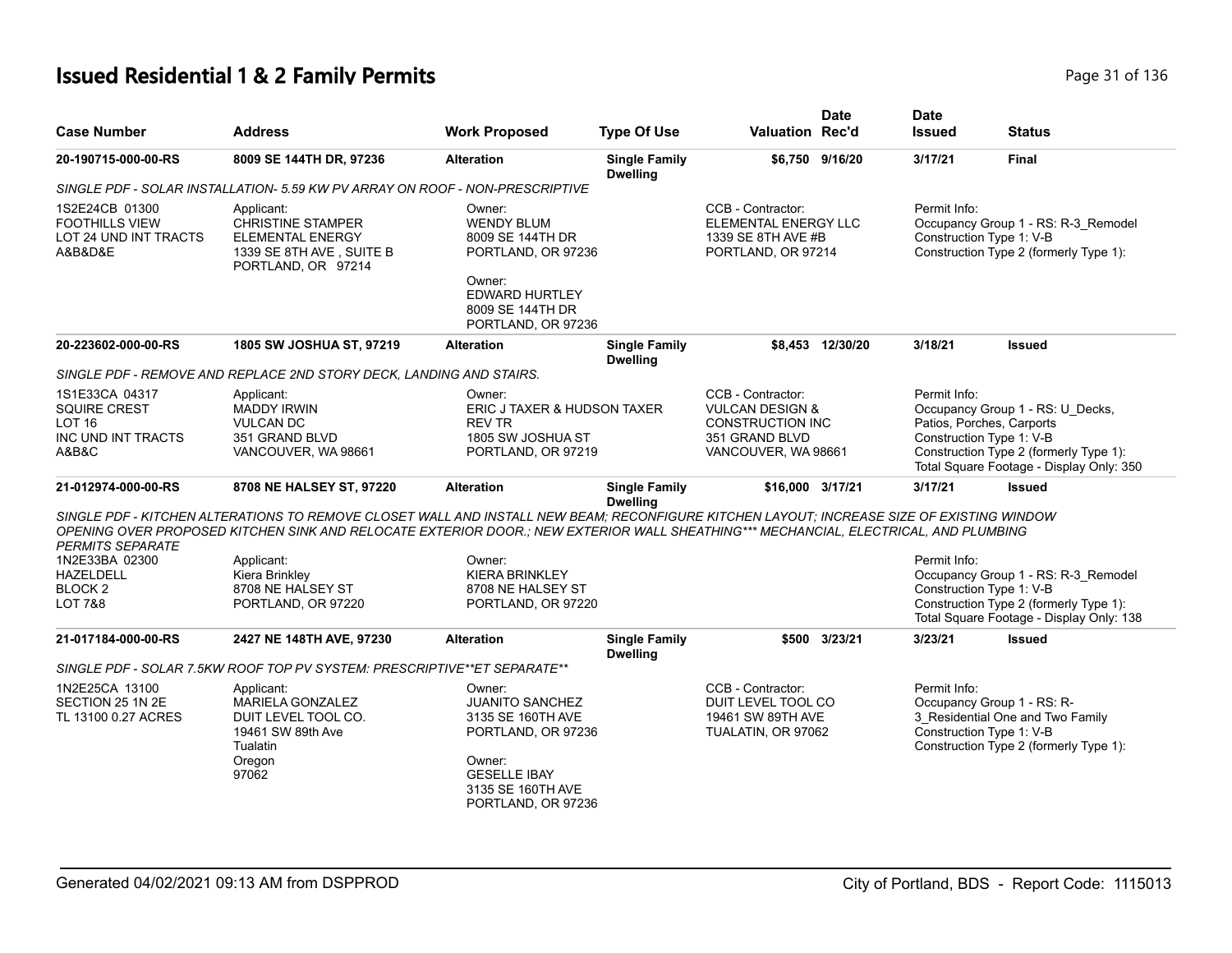# **Issued Residential 1 & 2 Family Permits Page 12 of 136** Page 32 of 136

| <b>Case Number</b>                                                            | <b>Address</b>                                                                                                            | <b>Work Proposed</b>                                                                                                                                            | <b>Type Of Use</b>                      | <b>Valuation Rec'd</b>                                                                                    | <b>Date</b>     | <b>Date</b><br><b>Issued</b> | <b>Status</b>                                                                                                                                                           |
|-------------------------------------------------------------------------------|---------------------------------------------------------------------------------------------------------------------------|-----------------------------------------------------------------------------------------------------------------------------------------------------------------|-----------------------------------------|-----------------------------------------------------------------------------------------------------------|-----------------|------------------------------|-------------------------------------------------------------------------------------------------------------------------------------------------------------------------|
| 21-001248-000-00-RS                                                           | 5044 NE 34TH AVE, 97211                                                                                                   | <b>Alteration</b>                                                                                                                                               | <b>Single Family</b><br><b>Dwelling</b> | \$30,000 1/12/21                                                                                          |                 | 3/11/21                      | <b>Under Inspection</b>                                                                                                                                                 |
|                                                                               | SINGLE PDF CREATE HABITABLE SPACE IN BASEMENT; BEDROOM; WINDOW WELLS; LAUNDRY ROOM *ET, PT, MT SEPARATE                   |                                                                                                                                                                 |                                         |                                                                                                           |                 |                              |                                                                                                                                                                         |
| 1N1E24AB 20100<br><b>WILLAMETTE ADD</b><br>BLOCK 17<br><b>LOT 1&amp;2</b>     | Applicant:<br><b>KOLE MOGEL</b><br>10905 SE 105TH AVE<br>HAPPY VALLEY OR 97086                                            | Owner:<br><b>ROBERT K III TERHUNE</b><br>5044 NE 34TH AVE<br>PORTLAND, OR 97211<br>Owner:<br><b>KELLI TERHUNE</b><br>5044 NE 34TH AVE<br>PORTLAND, OR 97211     |                                         | CCB - Contractor:<br><b>BSPOKE HOMES LLC</b><br>10905 SE 105TH AVENUE<br>HAPPY VALLEY, OR 97086           |                 | Permit Info:                 | Occupancy Group 1 - RS: R-3 Remodel<br>Construction Type 1: V-B<br>Construction Type 2 (formerly Type 1):<br>Total Square Footage - Display Only: 700                   |
| 21-020585-000-00-RS                                                           | 4136 NE 32ND AVE, 97211                                                                                                   | <b>Alteration</b>                                                                                                                                               | <b>Single Family</b><br><b>Dwelling</b> | \$21,225 3/3/21                                                                                           |                 | 3/3/21                       | <b>Final</b>                                                                                                                                                            |
|                                                                               | *single PDF* 8.9kw solar roof mount system as per prescriptive                                                            |                                                                                                                                                                 |                                         |                                                                                                           |                 |                              |                                                                                                                                                                         |
| 1N1E24CA 12400<br><b>ALAMEDA PARK</b><br>BLOCK <sub>29</sub><br><b>LOT 15</b> | Applicant:<br>ZANE GOFF<br>NEIL KELLY CO INC<br>804 N ALBERTA ST<br>PORTLAND, OR 97217-2639                               | Owner:<br><b>DONALD HENDRICKSON</b><br>4136 NE 32ND AVE<br>PORTLAND, OR 97211<br>Owner:<br><b>CAROLE SOUVENIR</b><br>4136 NE 32ND AVE<br>PORTLAND, OR 97211     |                                         | CCB - Contractor:<br><b>ZANE GOFF</b><br>NEIL KELLY CO INC<br>804 N ALBERTA ST<br>PORTLAND, OR 97217-2693 |                 | Permit Info:                 | Occupancy Group 1 - RS: R-<br>3_Residential One and Two Family<br>Construction Type 1: V-B<br>Construction Type 2 (formerly Type 1):<br>Number of New Dwelling Units: 1 |
| 21-003317-000-00-RS                                                           | 12345 SE BYBEE BLVD, 97236                                                                                                | <b>Alteration</b>                                                                                                                                               | <b>Single Family</b><br><b>Dwelling</b> |                                                                                                           | \$9,000 1/19/21 | 3/4/21                       | <b>Under Inspection</b>                                                                                                                                                 |
|                                                                               | SINGLE PDF: REMOVAL OF WALL IN LIVING ROOM: LEGALIZE BEDROOM IN BASEMENT, EXISITNG HABILTABLE SPACE. *ET, MT, PT SEPARATE |                                                                                                                                                                 |                                         |                                                                                                           |                 |                              |                                                                                                                                                                         |
| 1S2E23BB 03400<br>SECTION 23 1S 2E<br>TL 3400 0.63 ACRES                      | Applicant:<br>Stephen Lothrop<br><b>BLACK LAB BUILDS LLC</b><br>11739 SE Reedway St                                       | Owner:<br><b>FELICE PIERCE</b><br>12345 SE BYBEE BLVD<br>PORTLAND, OR 97236<br>Owner:<br><b>CHRISTOPHER PIERCE</b><br>12345 SE BYBEE BLVD<br>PORTLAND, OR 97236 |                                         | CCB - Contractor:<br><b>BLACK LAB BUILDS LLC</b><br>11739 SE REEDWAY ST<br>PORTLAND, OR 97266             |                 | Permit Info:                 | Occupancy Group 1 - RS: R-3 Remodel<br>Construction Type 1: V-B<br>Construction Type 2 (formerly Type 1):<br>Total Square Footage - Display Only: 222                   |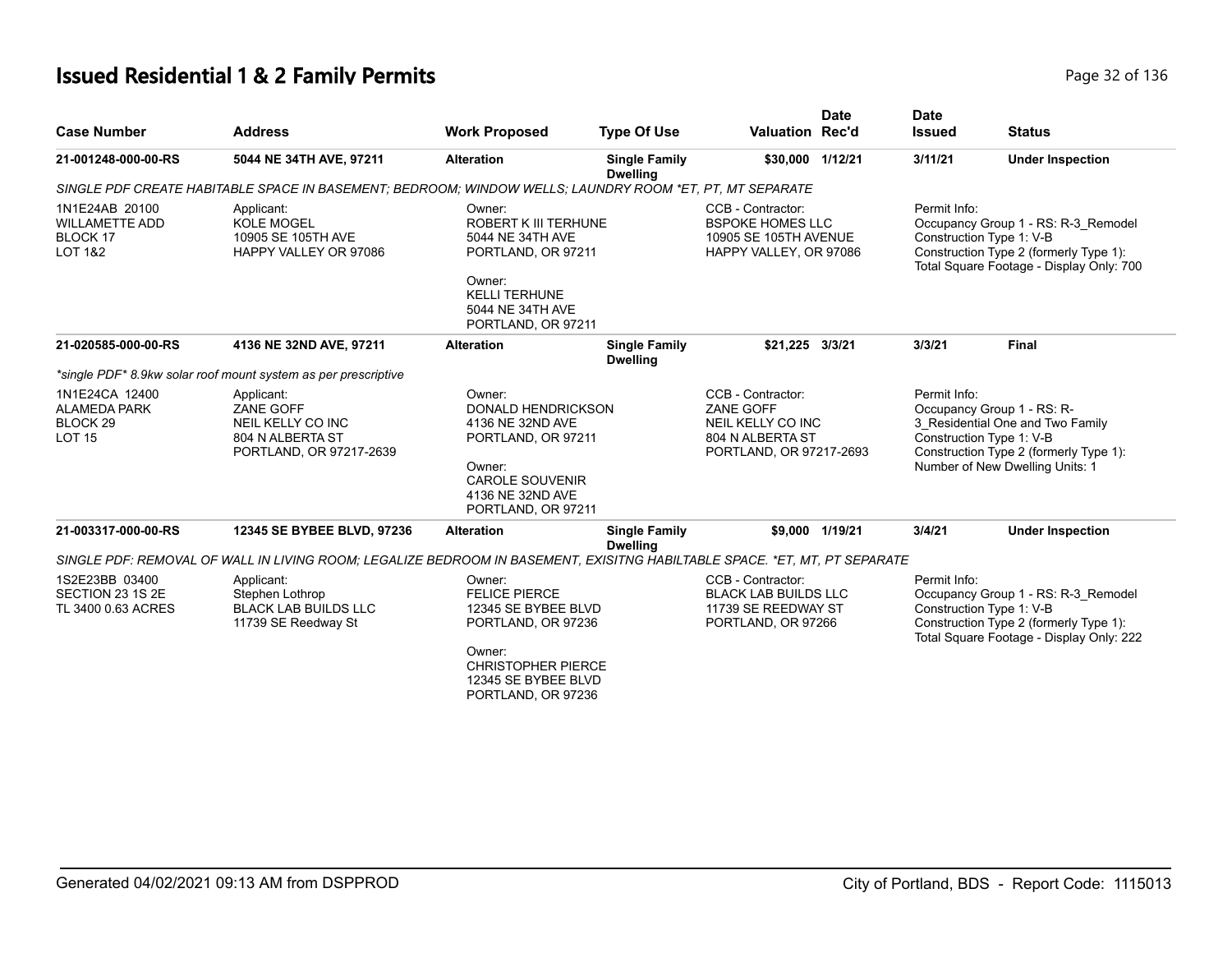# **Issued Residential 1 & 2 Family Permits Page 130 and 2012 136 and 2013 136 and 2013 136 and 2013 136 and 2013 136**

| <b>Case Number</b>                                                                      | <b>Address</b>                                                                                                                   | <b>Work Proposed</b>                                                                                                                               | <b>Type Of Use</b>                      | <b>Valuation Rec'd</b>                                                                                                    | <b>Date</b>     | <b>Date</b><br><b>Issued</b>             | <b>Status</b>                                                                                            |
|-----------------------------------------------------------------------------------------|----------------------------------------------------------------------------------------------------------------------------------|----------------------------------------------------------------------------------------------------------------------------------------------------|-----------------------------------------|---------------------------------------------------------------------------------------------------------------------------|-----------------|------------------------------------------|----------------------------------------------------------------------------------------------------------|
| 21-010847-000-00-RS                                                                     | 3830 SE 62ND AVE, 97206                                                                                                          | <b>Alteration</b>                                                                                                                                  | <b>Single Family</b><br><b>Dwelling</b> |                                                                                                                           | \$500 3/11/21   | 3/11/21                                  | <b>Issued</b>                                                                                            |
|                                                                                         | SINGLE PDF - SOLAR 5.11KW ROOF TOP MOUNTED SOLAR PV SYSTEM: PRESCRIPTIVE                                                         |                                                                                                                                                    |                                         |                                                                                                                           |                 |                                          |                                                                                                          |
| 1S2E08CB 12200<br>LAURELWOOD PK<br>BLOCK 10<br>LOT 10&11                                | Applicant:<br><b>SEAN FLORES</b><br><b>SUNLIGHT SOLAR</b><br>7935 East Burnside Street<br>Portland, OR 97215                     | Owner:<br><b>JOHN TELFORD</b><br>3830 SE 62ND AVE<br>PORTLAND, OR 97206<br>Owner:<br><b>ERIN TELFORD</b><br>3830 SE 62ND AVE<br>PORTLAND, OR 97206 |                                         | CCB - Contractor:<br>SUNLIGHT SOLAR ENERGY INC<br>50 SE SCOTT STREET 13<br><b>BEND, OR 97702</b>                          |                 | Permit Info:<br>Construction Type 1: V-B | Occupancy Group 1 - RS: R-3_Remodel<br>Construction Type 2 (formerly Type 1):                            |
| 21-015225-000-00-RS                                                                     | 2815 NE 32ND PL, 97212                                                                                                           | <b>Alteration</b>                                                                                                                                  | <b>Single Family</b><br><b>Dwelling</b> |                                                                                                                           | \$1.500 2/17/21 | 3/1/21                                   | Final                                                                                                    |
| *SINGLE PDF* VOLUNTARY SEISMIC RETROFIT                                                 |                                                                                                                                  |                                                                                                                                                    |                                         |                                                                                                                           |                 |                                          |                                                                                                          |
| 1N1E25BD 15200<br>WAYNEWOOD<br>LOT O                                                    | Applicant:<br><b>EMILY SINGLETON</b><br><b>TERRAFIRMA FOUNDATION</b><br><b>SYSTEMS</b><br>7910 SW HUNZIKER ST<br>TIGARD OR 97223 | Owner:<br><b>ALLISON SHANHOLT</b><br>2815 NE 32ND PL<br>PORTLAND, OR 97212<br>Owner:<br><b>ERIC HOEST</b><br>2815 NE 32ND PL<br>PORTLAND, OR 97212 |                                         | CCB - Contractor:<br><b>TERRAFIRMA FOUNDATION</b><br><b>REPAIR INC</b><br>761 NE GARDEN VALLEY BLVD<br>ROSEBURG, OR 97470 |                 | Permit Info:<br>Construction Type 1: V-B | Occupancy Group 1 - RS: R-<br>3 Residential One and Two Family<br>Construction Type 2 (formerly Type 1): |
| 21-025511-000-00-RS                                                                     | 2815 SE 66TH AVE, 97206                                                                                                          | <b>Alteration</b>                                                                                                                                  | <b>Single Family</b><br><b>Dwelling</b> | \$24,650 3/16/21                                                                                                          |                 | 3/16/21                                  | <b>Issued</b>                                                                                            |
| Install 12.2kw roof mounted solar system                                                |                                                                                                                                  |                                                                                                                                                    |                                         |                                                                                                                           |                 |                                          |                                                                                                          |
| 1S2E08BB 14600<br><b>BONADAIR</b><br><b>BLOCK7</b><br>N 29.5' OF LOT 9<br><b>LOT 10</b> | Applicant:<br><b>ZANE GOFF</b><br>NEIL KELLY CO INC<br>804 N ALBERTA ST<br>PORTLAND, OR 97217-2639                               | Owner:<br><b>DAVID RACK</b><br>2815 SE 66TH AVE<br>PORTLAND, OR 97206                                                                              |                                         | CCB - Contractor:<br>ZANE GOFF<br>NEIL KELLY CO INC<br>804 N ALBERTA ST<br>PORTLAND, OR 97217-2693                        |                 | Permit Info:<br>Construction Type 1: V-B | Occupancy Group 1 - RS: R-<br>3_Residential One and Two Family<br>Construction Type 2 (formerly Type 1): |
| 21-013305-000-00-RS                                                                     | 7026 N SWIFT ST, 97203                                                                                                           | <b>Alteration</b>                                                                                                                                  | <b>Single Family</b><br><b>Dwelling</b> |                                                                                                                           | \$3,000 2/25/21 | 3/29/21                                  | <b>Under Inspection</b>                                                                                  |
|                                                                                         | SINGLE PDF - ADD NEW BATHROOM TO FINISHED BASEMENT. RETROACTIVE PERMITTING FOR BASEMENT BEDROOM. *** TRADES SEPARATE             |                                                                                                                                                    |                                         |                                                                                                                           |                 |                                          |                                                                                                          |
| 1N1E06CA 06400<br><b>EAST ST JOHNS</b><br>BLOCK 30<br>LOT 16&17                         | Applicant:<br><b>GERALD WOOD</b><br>7026 N SWIFT ST<br>PORTLAND, OR 97203                                                        | Owner:<br><b>GERALD WOOD</b><br>7026 N SWIFT ST<br>PORTLAND, OR 97203-1367                                                                         |                                         |                                                                                                                           |                 | Permit Info:<br>Construction Type 1: V-B | Occupancy Group 1 - RS: R-<br>3 Residential One and Two Family<br>Construction Type 2 (formerly Type 1): |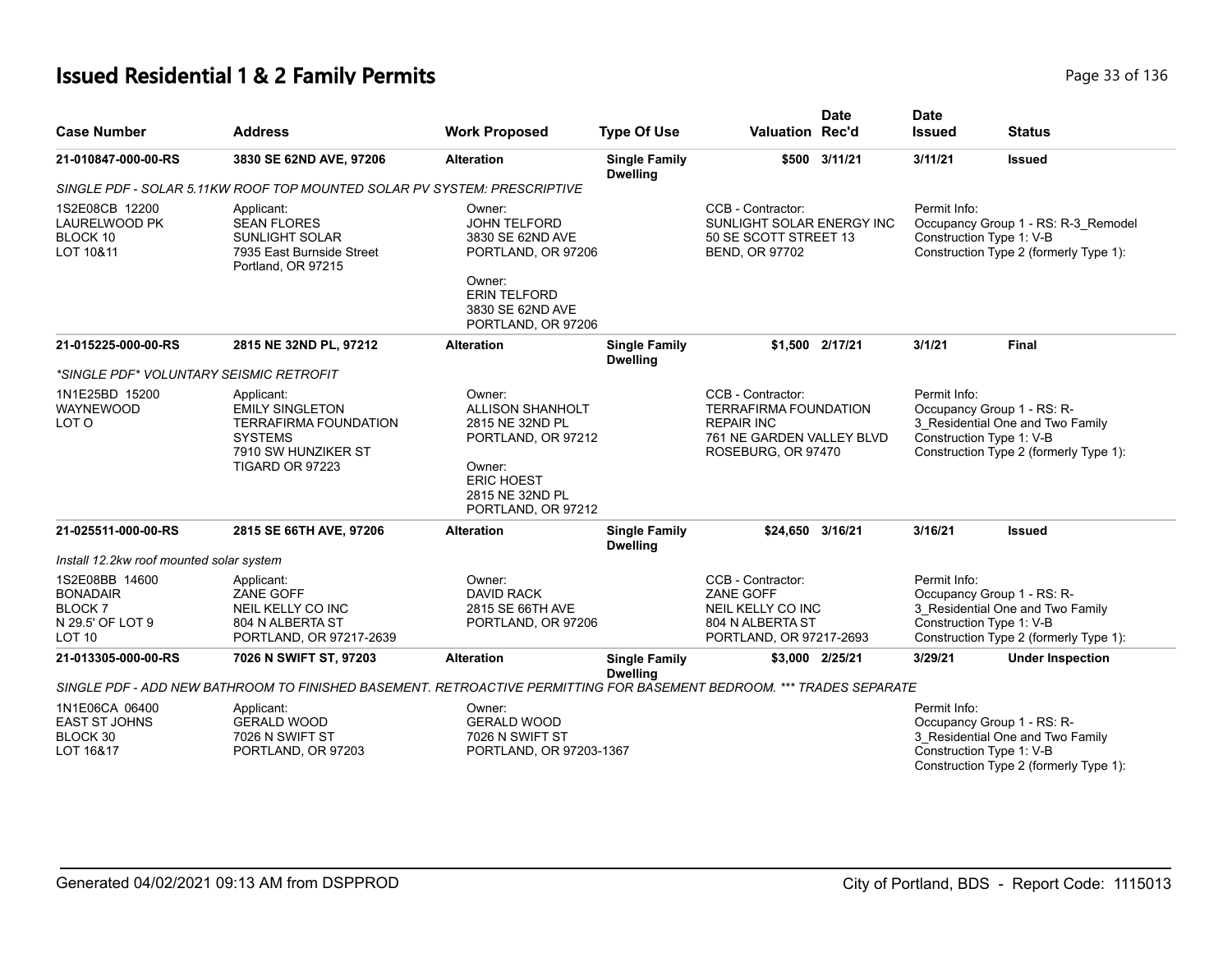# **Issued Residential 1 & 2 Family Permits Page 14 of 136** Page 34 of 136

| <b>Case Number</b>                                                      | <b>Address</b>                                                                                                                   | <b>Work Proposed</b>                                                                                                                                       | <b>Type Of Use</b>                      | <b>Date</b><br><b>Valuation Rec'd</b>                                                                                     | <b>Date</b><br><b>Issued</b> | <b>Status</b>                                                                                                                                        |
|-------------------------------------------------------------------------|----------------------------------------------------------------------------------------------------------------------------------|------------------------------------------------------------------------------------------------------------------------------------------------------------|-----------------------------------------|---------------------------------------------------------------------------------------------------------------------------|------------------------------|------------------------------------------------------------------------------------------------------------------------------------------------------|
| 21-015016-000-00-RS                                                     | 2524 NW PETTYGROVE ST.<br>97210                                                                                                  | <b>Alteration</b>                                                                                                                                          | <b>Single Family</b><br><b>Dwelling</b> | \$1.000 2/26/21                                                                                                           | 3/2/21                       | <b>Issued</b>                                                                                                                                        |
|                                                                         | SINGLE PDF - INCREASE SIZE OF EXISTING 2ND FLOOR BATHROOM WINDOW                                                                 |                                                                                                                                                            |                                         |                                                                                                                           |                              |                                                                                                                                                      |
| 1N1E32AA 06800<br><b>GOLDSMITHS ADD</b><br>BLOCK 18<br>LOT <sub>5</sub> | Applicant:<br><b>DANIEL BRAMSKE</b><br>3145 SE 151ST AVE<br>PORTLAND, OR 97236                                                   | Owner:<br>NORMAN B JR DUFFETT<br>2524 NW PETTYGROVE ST<br>PORTLAND, OR 97210<br>Owner:<br>ELIZABETH DUFFETT<br>2524 NW PETTYGROVE ST<br>PORTLAND, OR 97210 |                                         | CCB - Contractor:<br><b>JOHN BEAL</b><br><b>J BEALS CONSTRUCTION LLC</b><br>1635 NE 53RD AVE<br>PORTLAND, OR 97213        | Permit Info:                 | Occupancy Group 1 - RS: R-3 Remodel<br>Construction Type 1: V-B<br>Construction Type 2 (formerly Type 1):<br>Total Square Footage - Display Only: 10 |
| 21-015512-000-00-RS                                                     | 4545 NE 64TH AVE, 97218                                                                                                          | <b>Alteration</b>                                                                                                                                          | <b>Single Family</b><br><b>Dwelling</b> | 3/18/21<br>\$500                                                                                                          | 3/18/21                      | <b>Issued</b>                                                                                                                                        |
|                                                                         | SINGLE PDF SOLAR 4.33 KW ROOF TOP MOUNTED PV SYSTEM PRESCRIPTIVE                                                                 |                                                                                                                                                            |                                         |                                                                                                                           |                              |                                                                                                                                                      |
| 1N2E20BC 10300<br>PADDOCK AC<br><b>BLOCK1</b><br>S 65' OF LOT 5&6       | Applicant:<br><b>CHRISTINE STAMPER</b><br><b>ELEMENTAL ENERGY</b><br>1339 SE 8TH AVE, SUITE B<br>PORTLAND, OR 97214              | Owner:<br><b>DIANE MULCH</b><br>4545 NE 64TH AVE<br>PORTLAND, OR 97218-3261                                                                                |                                         | CCB - Contractor:<br>ELEMENTAL ENERGY LLC<br>1339 SE 8TH AVE #B<br>PORTLAND, OR 97214                                     | Permit Info:                 | Occupancy Group 1 - RS: R-<br>3 Residential One and Two Family<br>Construction Type 1: V-B<br>Construction Type 2 (formerly Type 1):                 |
| 21-001081-000-00-RS                                                     | 9512 NE SACRAMENTO ST,<br>97220                                                                                                  | <b>Alteration</b>                                                                                                                                          | <b>Single Family</b><br><b>Dwelling</b> | \$13.656 1/6/21                                                                                                           | 3/1/21                       | <b>Issued</b>                                                                                                                                        |
|                                                                         | *SINGLE PDF* VOLUNTARY UNDERPINNING USING 6 PUSH PIERS                                                                           |                                                                                                                                                            |                                         |                                                                                                                           |                              |                                                                                                                                                      |
| 1N2E28DB 03400<br>SECTION 28 1N 2E<br>TL 3400 0.21 ACRES                | Applicant:<br><b>EMILY SINGLETON</b><br><b>TERRAFIRMA FOUNDATION</b><br><b>SYSTEMS</b><br>7910 SW HUNZIKER ST<br>TIGARD OR 97223 | Owner:<br><b>HARBISON WRIGHT TR</b><br>9512 NE SACRAMENTO ST<br>PORTLAND, OR 97220                                                                         |                                         | CCB - Contractor:<br><b>TERRAFIRMA FOUNDATION</b><br><b>REPAIR INC</b><br>761 NE GARDEN VALLEY BLVD<br>ROSEBURG, OR 97470 | Permit Info:                 | Occupancy Group 1 - RS: R-<br>3 Residential One and Two Family<br>Construction Type 1: V-B<br>Construction Type 2 (formerly Type 1):                 |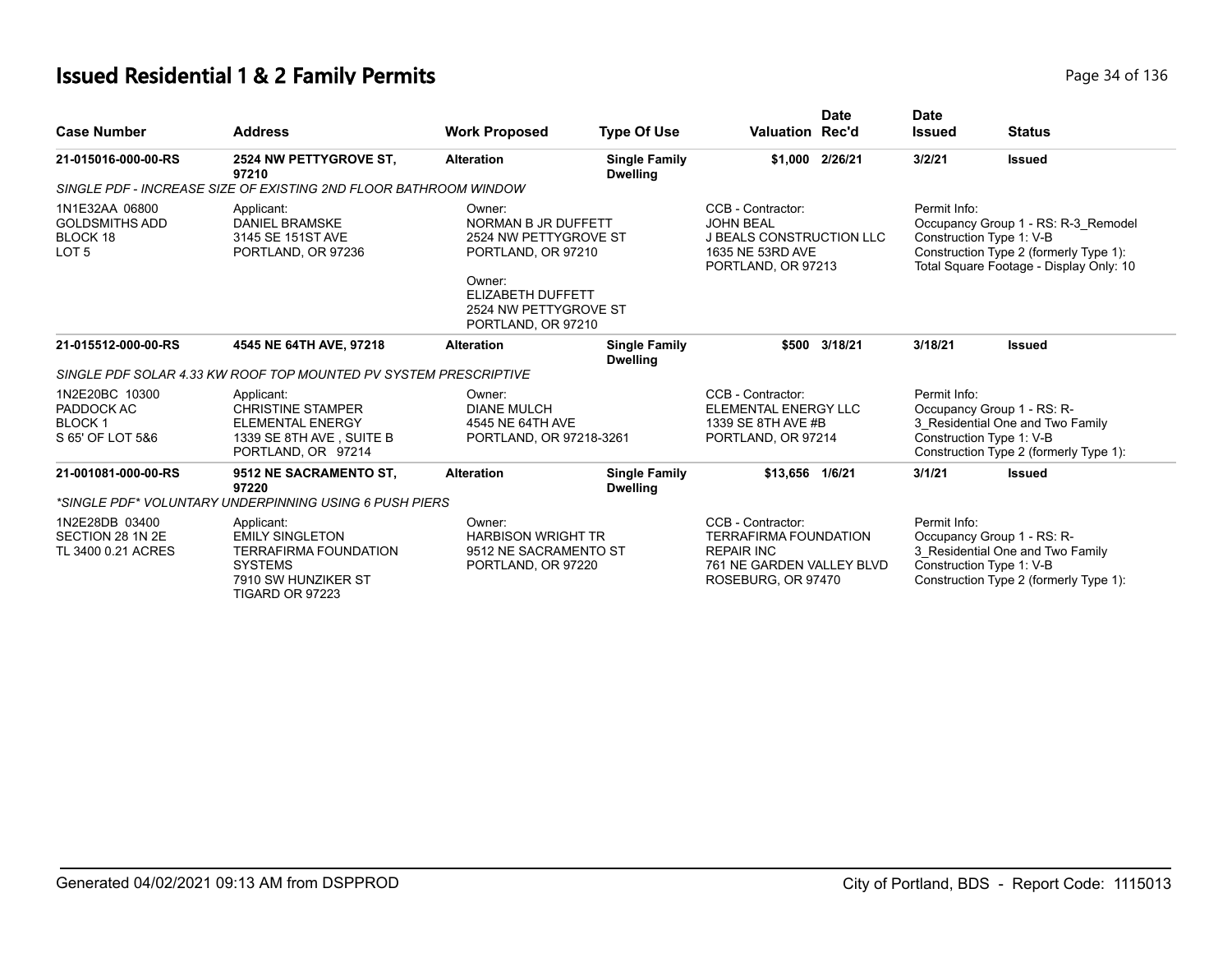## **Issued Residential 1 & 2 Family Permits Page 15 of 136** Page 35 of 136

| <b>Case Number</b>                                                          | <b>Address</b>                                                                                                                        | <b>Work Proposed</b>                                                                                                                                                              | <b>Type Of Use</b>                      | <b>Valuation Rec'd</b>                                                                                                                                                                           | <b>Date</b> | <b>Date</b><br><b>Issued</b> | <b>Status</b>                                                                                                                                         |
|-----------------------------------------------------------------------------|---------------------------------------------------------------------------------------------------------------------------------------|-----------------------------------------------------------------------------------------------------------------------------------------------------------------------------------|-----------------------------------------|--------------------------------------------------------------------------------------------------------------------------------------------------------------------------------------------------|-------------|------------------------------|-------------------------------------------------------------------------------------------------------------------------------------------------------|
| 21-021938-000-00-RS                                                         | 7036 N CONCORD AVE, 97217                                                                                                             | <b>Alteration</b>                                                                                                                                                                 | <b>Single Family</b><br><b>Dwelling</b> | \$22,000 3/5/21                                                                                                                                                                                  |             | 3/30/21                      | <b>Under Inspection</b>                                                                                                                               |
|                                                                             | REMODEL EXISTING FINISHED BASEMENT. ADD EGRESS WINDOW AND CREATE A NEW BASEMENT BEDROOM. ENLARGE ONE ADDITIONAL BASMENT WINDOW        |                                                                                                                                                                                   |                                         |                                                                                                                                                                                                  |             |                              |                                                                                                                                                       |
| OPENING TO ADD LIGHT AND VENTILATION.                                       |                                                                                                                                       |                                                                                                                                                                                   |                                         |                                                                                                                                                                                                  |             |                              |                                                                                                                                                       |
| 1N1E16AA 17700<br><b>MASTERS ADD</b><br>BLOCK <sub>2</sub><br><b>LOT 16</b> | Applicant:<br><b>BO JACOBSON</b><br>BO JACOBSON CONSTRUCTION<br><b>LLC</b><br>2821 NE KNOTT ST<br>PORTLAND OR 97212                   | Owner:<br>ELIZABETH HARLAN-FERLO<br>7036 N CONCORD AVE<br>PORTLAND, OR 97217<br>Owner:<br>ROGER FERLO<br>7036 N CONCORD AVE<br>PORTLAND, OR 97217<br>Owner:<br><b>ANNE HARLAN</b> |                                         | CCB - Contractor:<br><b>COWGER ELECTRIC LLC</b><br>3418 KNOLL DR<br>NEWBERG, OR 97132<br>CCB - Contractor:<br>BO JACOBSON CONSTRUCTION<br><b>LLC</b><br>3466 NE LOMBARD CT<br>PORTLAND, OR 97211 |             | Permit Info:                 | Occupancy Group 1 - RS: R-<br>3_Residential One and Two Family<br>Construction Type 1: V-B<br>Construction Type 2 (formerly Type 1):                  |
|                                                                             |                                                                                                                                       | 7036 N CONCORD AVE<br>PORTLAND, OR 97217                                                                                                                                          |                                         |                                                                                                                                                                                                  |             |                              |                                                                                                                                                       |
| 21-028552-000-00-RS                                                         | 8324 SE 11TH AVE - UNIT A,<br>97202                                                                                                   | <b>Alteration</b>                                                                                                                                                                 | <b>Single Family</b><br><b>Dwelling</b> | \$12,000 3/23/21                                                                                                                                                                                 |             | 3/23/21                      | <b>Issued</b>                                                                                                                                         |
| AND FRAMING WHERE REQUIRED.                                                 | REPLACE ROOF ON BACK SUNROOM AND BATHROOM, BUILD NEW HIP ROOF TO MATCH HOUSE, KEEP SKYLIGHTS, REMOVE AND REPLACE DAMAGED DRY WALL     |                                                                                                                                                                                   |                                         |                                                                                                                                                                                                  |             |                              |                                                                                                                                                       |
| 1S1E23CD 10100<br><b>SELLWOOD</b><br>BLOCK 47<br>LOT 11                     | Applicant:<br>EDWIN HOOKER<br>ECOCRAFT LLC<br>4408 NE 38TH AVENUE<br>PORTLAND, OR 97211                                               | Owner:<br>ANDREA M GATOV FAMILY TR<br>87071 NORTH BANK LN<br>COQUILLE, OR 97423-8614                                                                                              |                                         | CCB - Contractor:<br>ECOCRAFT LLC<br>4408 NE 38TH AVE<br>PORTLAND, OR 97211                                                                                                                      |             | Permit Info:                 | Occupancy Group 1 - RS: R-<br>3 Residential One and Two Family<br>Construction Type 1: V-B<br>Construction Type 2 (formerly Type 1):                  |
| 21-001407-000-00-RS                                                         | 5837 SW DICKINSON ST, 97219                                                                                                           | <b>Alteration</b>                                                                                                                                                                 | <b>Single Family</b><br><b>Dwelling</b> | \$28,574 1/26/21                                                                                                                                                                                 |             | 3/3/21                       | <b>Under Inspection</b>                                                                                                                               |
| TOTAL) *** TRADES SEPARATE                                                  | SINGLE PDF - ALTERATION TO RECONFIGURE WALL LAYOUT AROUND FAMILY ROOM, INCLUDING: RELOCATE BEDROOM, AND ADD A NEW BATHROOM (3 TOILETS |                                                                                                                                                                                   |                                         |                                                                                                                                                                                                  |             |                              |                                                                                                                                                       |
| 1S1E30CD 05200<br>SOUTHWEST OUTLOOK<br>BLOCK <sub>2</sub><br><b>LOT 11</b>  | Applicant:<br>ZAC HORTON<br><b>FASTER PERMITS</b><br>2000 SW 1ST AVE SUITE 420<br>PORTLAND, OR 97201                                  | Owner:<br><b>JOEL MORENO</b><br>5837 SW DICKINSON ST<br>PORTLAND, OR 97219                                                                                                        |                                         |                                                                                                                                                                                                  |             | Permit Info:                 | Occupancy Group 1 - RS: R-3_Remodel<br>Construction Type 1: V-B<br>Construction Type 2 (formerly Type 1):<br>Total Square Footage - Display Only: 700 |
| 21-020654-000-00-RS                                                         | <b>3506 SE LINCOLN ST, 97214</b>                                                                                                      | <b>Alteration</b>                                                                                                                                                                 | <b>Single Family</b><br><b>Dwelling</b> | \$34,000 3/3/21                                                                                                                                                                                  |             | 3/3/21                       | <b>Issued</b>                                                                                                                                         |
| <b>KITCHEN REMODEL.</b>                                                     |                                                                                                                                       |                                                                                                                                                                                   |                                         |                                                                                                                                                                                                  |             |                              |                                                                                                                                                       |
| 1S1E01DC 19200<br>PARK VIEW RPLT & EXTD<br>BLOCK 10<br><b>LOT 17</b>        | Applicant:<br><b>ISAAC WALKER</b><br><b>WALKER HOME IMPROVEMENT</b><br><b>INC</b><br>3027 NE ALAMEDA ST<br>PORTLAND, OR 97212         | Owner:<br><b>GARY RUBALCAVA</b><br>3506 SE LINCOLN ST<br>PORTLAND, OR 97214                                                                                                       |                                         | CCB - Contractor:<br><b>WALKER HOME IMPROVEMENT</b><br>INC.<br>3027 NE ALAMEDA ST<br>PORTLAND, OR 97212                                                                                          |             | Permit Info:                 | Occupancy Group 1 - RS: R-<br>3_Residential One and Two Family<br>Construction Type 1: V-B<br>Construction Type 2 (formerly Type 1):                  |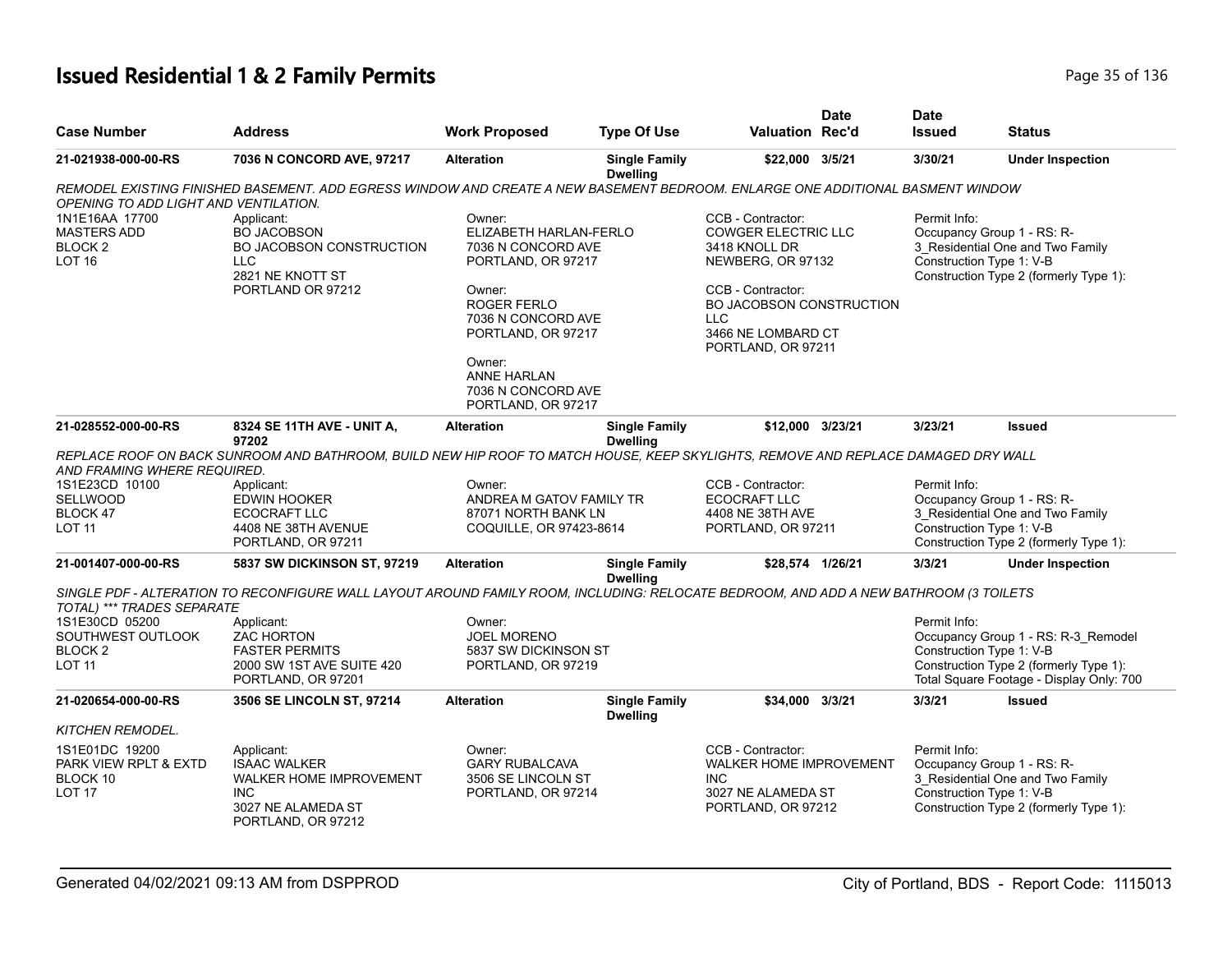# **Issued Residential 1 & 2 Family Permits Page 10 and 20 and 20 and 20 and 20 and 20 and 20 and 20 and 20 and 20 and 20 and 20 and 20 and 20 and 20 and 20 and 20 and 20 and 20 and 20 and 20 and 20 and 20 and 20 and 20 and**

| <b>Case Number</b>                                                                 | <b>Address</b>                                                                                                                        | <b>Work Proposed</b>                                                                                                                         | <b>Type Of Use</b>                      | <b>Valuation Rec'd</b>                                                                                                                        | <b>Date</b> | <b>Date</b><br><b>Issued</b>                                          | <b>Status</b>                                                                                                             |
|------------------------------------------------------------------------------------|---------------------------------------------------------------------------------------------------------------------------------------|----------------------------------------------------------------------------------------------------------------------------------------------|-----------------------------------------|-----------------------------------------------------------------------------------------------------------------------------------------------|-------------|-----------------------------------------------------------------------|---------------------------------------------------------------------------------------------------------------------------|
| 21-025332-000-00-RS                                                                | 3830 SW 52ND PL, 97221                                                                                                                | <b>Alteration</b>                                                                                                                            | <b>Single Family</b><br><b>Dwelling</b> | \$52,455 3/15/21                                                                                                                              |             | 3/15/21                                                               | <b>Issued</b>                                                                                                             |
|                                                                                    | RECONFIGURE KITCHEN, LIVING ROOM AND DINING ROOM BY TAKING OUT WALLS AND INSTALLING BEAMS.                                            |                                                                                                                                              |                                         |                                                                                                                                               |             |                                                                       |                                                                                                                           |
| 1S1E07DB 00700<br><b>WILCOX ESTATES</b><br>BLOCK 10<br><b>LOT 14</b>               | Applicant:<br><b>ANDY SINGER</b><br><b>SEYMOUR GENERAL</b><br>CONTRACTING INC.<br>3825 SW SCHOLLS FERRY ROAD<br>PORTLAND OREGON 97221 | Owner:<br><b>MARY DOHERTY</b><br>3830 SW 52ND PL<br>PORTLAND, OR 97221<br>Owner:<br>MICHAEL DOHERTY<br>3830 SW 52ND PL<br>PORTLAND, OR 97221 |                                         | CCB - Contractor:<br><b>ANDY SINGER</b><br><b>SEYMOUR GENERAL</b><br><b>CONTRACTING INC</b><br>3825 SW SCHOLLS FERRY RD<br>PORTLAND, OR 97221 |             | Permit Info:<br>Construction Type 1: V-B                              | Occupancy Group 1 - RS: R-<br>3_Residential One and Two Family<br>Construction Type 2 (formerly Type 1):                  |
| 21-023026-000-00-RS                                                                | 4354 NE 92ND AVE, 97220                                                                                                               | <b>Alteration</b>                                                                                                                            | <b>Single Family</b><br><b>Dwelling</b> | \$20,000 3/9/21                                                                                                                               |             | 3/11/21                                                               | <b>Under Inspection</b>                                                                                                   |
|                                                                                    | MAYWOOD PARK PERMIT TRANSFER - REPAIRS FROM FIRE DAMAGE                                                                               |                                                                                                                                              |                                         |                                                                                                                                               |             |                                                                       |                                                                                                                           |
| 1N2E21DB 06600<br>MAYWOOD PK & PLATS<br>28384<br><b>BLOCK1</b><br>LOT <sub>6</sub> |                                                                                                                                       | Owner:<br><b>STEVE REIDLINGER</b><br>4354 NE 92ND AVE<br>PORTLAND, OR 97220-5042<br>Owner:<br><b>LEANNE REIDLINGER</b><br>4354 NE 92ND AVE   |                                         |                                                                                                                                               |             | Permit Info:<br>Construction Type 1: V-B                              | Occupancy Group 1 - RS: R-<br>3 Residential One and Two Family<br>Construction Type 2 (formerly Type 1):                  |
| 21-007121-000-00-RS                                                                | 3927 SE FLAVEL ST, 97202                                                                                                              | PORTLAND, OR 97220-5042<br><b>Alteration</b>                                                                                                 | <b>Single Family</b>                    | \$25,227 1/27/21                                                                                                                              |             | 3/29/21                                                               | <b>Issued</b>                                                                                                             |
|                                                                                    | SINGLE PDF CREATE NEW BATHROOM (2 TOILETS TOTAL) AND CLOSET ON FIRST FLOOR *ET, PT, MT SEPARATE                                       |                                                                                                                                              | <b>Dwelling</b>                         |                                                                                                                                               |             |                                                                       |                                                                                                                           |
| 1S1E24AD 08000<br><b>BERKELEY</b><br>BLOCK 18<br>LOT 20&21                         | Applicant:<br><b>JON GUSTAFSON</b><br>TM BEALS CONSTRCUTION<br>16428 BONAIRE AVE<br>LAKE OSWEGO, OR 97034                             | Owner:<br>ROBERT SOKOL<br>3927 SE FLAVEL ST<br>PORTLAND, OR 97202<br>Owner:<br>ANDREA BACHHUBER<br>3927 SE FLAVEL ST<br>PORTLAND, OR 97202   |                                         | CCB - Contractor:<br><b>JON GUSTAFSON</b><br>TIM BEALS CONSTRUCTION INC<br>16428 BONAIRE AVE<br>LAKE OSWEGO, OR 97035                         |             | Permit Info:<br>Construction Type 1: V-B                              | Occupancy Group 1 - RS: R-3_Remodel<br>Construction Type 2 (formerly Type 1):<br>Total Square Footage - Display Only: 618 |
| 21-004530-000-00-RS                                                                | 6835 N BANK ST, 97203                                                                                                                 | <b>Alteration</b>                                                                                                                            | <b>Single Family</b><br><b>Dwelling</b> | \$5,540 2/1/21                                                                                                                                |             | 3/12/21                                                               | <b>Final</b>                                                                                                              |
|                                                                                    | SINGLE PDF - REMOVE ATTACHED LEAD-CONTAMINATED PATIO COVER AND CONCRETE SLAB.                                                         |                                                                                                                                              |                                         |                                                                                                                                               |             |                                                                       |                                                                                                                           |
| 1N1E06DB 11100<br><b>EAST ST JOHNS</b><br>BLOCK <sub>29</sub><br>LOT 37&38         | Applicant:<br><b>JEREMY LADEN</b><br>LOVETT DECONSTRUCTION<br>2034 NE SANDY BLVD<br>PORTLAND OR 97232                                 | Owner:<br>Jesse Cheng<br>West Delta Properties LLC<br>6835 N. Bank St.<br>Portland, Or 97203                                                 |                                         | CCB - Contractor:<br>LOVETT DECONSTRUCTION INC<br>2522 SE 16TH AVE<br>PORTLAND, OR 97202                                                      |             | Permit Info:<br>Patios, Porches, Carports<br>Construction Type 1: V-B | Occupancy Group 1 - RS: U_Decks,<br>Construction Type 2 (formerly Type 1):<br>Total Square Footage - Display Only: 340    |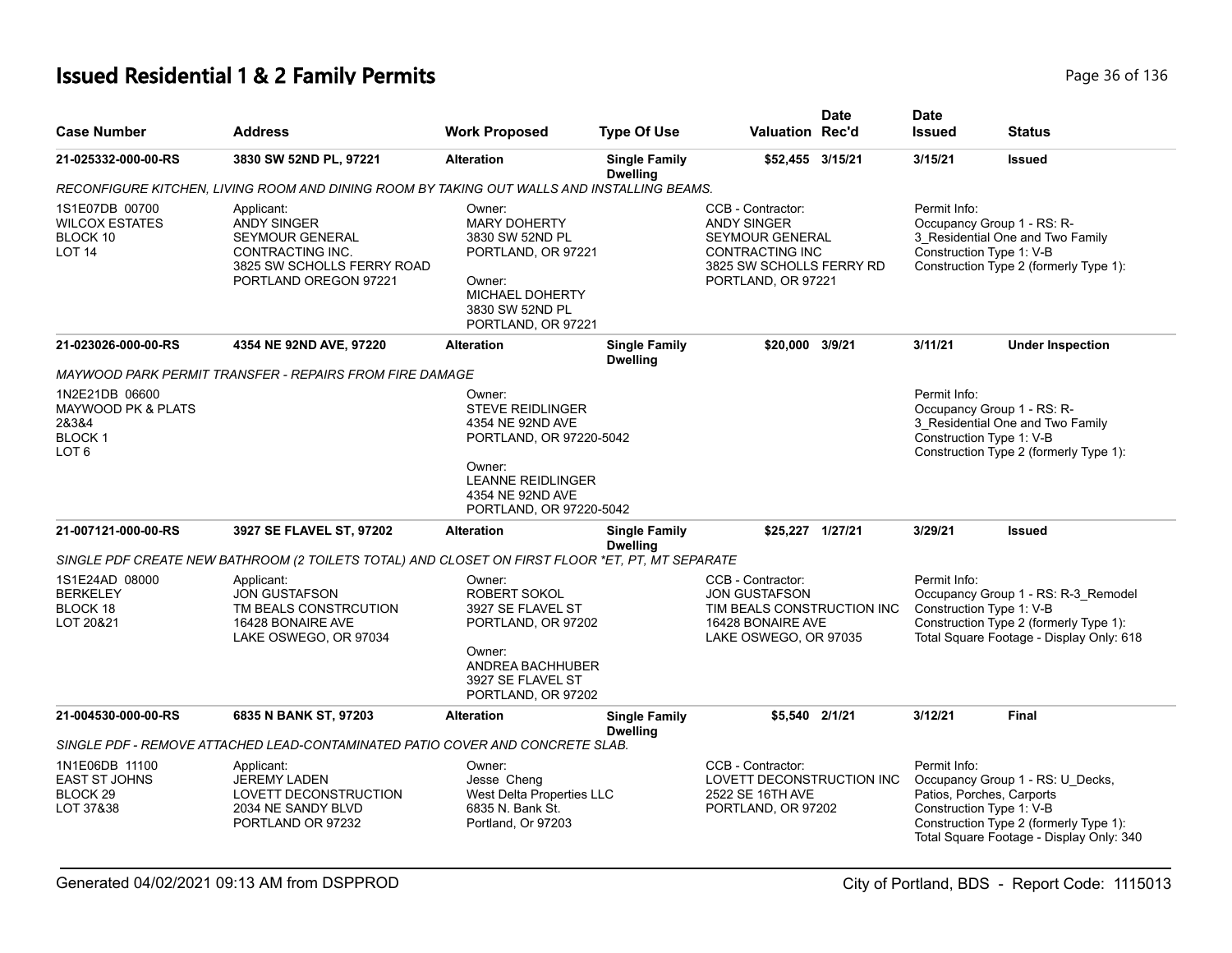# **Issued Residential 1 & 2 Family Permits Page 17 of 136** Page 37 of 136

| <b>Case Number</b>                                                         | <b>Address</b>                                                                                                                                                                                                                                  | <b>Work Proposed</b>                                                                                                                                             | <b>Type Of Use</b>                      | <b>Valuation Rec'd</b>                                                                                      | <b>Date</b>  | <b>Date</b><br><b>Issued</b> | <b>Status</b>                                                                                                                        |
|----------------------------------------------------------------------------|-------------------------------------------------------------------------------------------------------------------------------------------------------------------------------------------------------------------------------------------------|------------------------------------------------------------------------------------------------------------------------------------------------------------------|-----------------------------------------|-------------------------------------------------------------------------------------------------------------|--------------|------------------------------|--------------------------------------------------------------------------------------------------------------------------------------|
| 21-005344-000-00-RS                                                        | 3559 SE 166TH PL, 97236                                                                                                                                                                                                                         | <b>Alteration</b>                                                                                                                                                | <b>Single Family</b><br><b>Dwelling</b> |                                                                                                             | \$500 2/1/21 | 3/4/21                       | <b>Final</b>                                                                                                                         |
|                                                                            | SINGLE PDF - 6.00KW ROOF TOP MOUNTED SOLAR: PRESCRIPTIVE                                                                                                                                                                                        |                                                                                                                                                                  |                                         |                                                                                                             |              |                              |                                                                                                                                      |
| 1S3E07CB 04200<br><b>SUN BOW VALLEY</b><br>BLOCK 12<br>LOT <sub>5</sub>    | Applicant:<br><b>CHRISTINE STAMPER</b><br><b>ELEMENTAL ENERGY</b><br>1339 SE 8TH AVE, SUITE B<br>PORTLAND, OR 97214                                                                                                                             | Owner:<br>STEPHEN COOK<br>3559 SE 166TH PL<br>PORTLAND, OR 97236<br>Owner:                                                                                       |                                         | CCB - Contractor:<br>ELEMENTAL ENERGY LLC<br>1339 SE 8TH AVE #B<br>PORTLAND, OR 97214                       |              | Permit Info:                 | Occupancy Group 1 - RS: R-3_Remodel<br>Construction Type 1: V-B<br>Construction Type 2 (formerly Type 1):                            |
|                                                                            |                                                                                                                                                                                                                                                 | NANCY MENIKETTI-COOK<br>3559 SE 166TH PL<br>PORTLAND, OR 97236                                                                                                   |                                         |                                                                                                             |              |                              |                                                                                                                                      |
| 21-010287-000-00-RS                                                        | 6949 N MISSOURI AVE, 97217                                                                                                                                                                                                                      | <b>Alteration</b>                                                                                                                                                | <b>Single Family</b><br><b>Dwelling</b> | \$10,000 2/5/21                                                                                             |              | 3/29/21                      | <b>Issued</b>                                                                                                                        |
|                                                                            | SINGLE PDF. MODIFY FRONT AND SIDE PORCH RAILINGS TO MEET CODE                                                                                                                                                                                   |                                                                                                                                                                  |                                         |                                                                                                             |              |                              |                                                                                                                                      |
| 1N1E15BC 02500<br><b>PARKWAY</b><br>BLOCK <sub>3</sub><br>LOT <sub>1</sub> | Applicant:<br><b>WADE SAWYER</b><br>CATAMOUNT PROPERTIES 2018<br>LLC.<br>PORTLAND OR<br><b>USA</b>                                                                                                                                              | Owner:<br>CATAMOUNT PROPERTIES 2018<br><b>LLC</b><br>2015 MANHATTAN BEACH BLVD<br>#100<br>REDONDO BEACH, CA 90278-1230                                           |                                         | CCB - Contractor:<br>BENZINA CONSTRUCTION LLC<br>9701 NE 227TH AVE<br>VANCOUVER, WA 98682                   |              | Permit Info:                 | Occupancy Group 1 - RS: R-<br>3 Residential One and Two Family<br>Construction Type 1: V-B<br>Construction Type 2 (formerly Type 1): |
| 21-010418-000-00-RS                                                        | 2648 NE 107TH AVE, 97220                                                                                                                                                                                                                        | <b>Alteration</b>                                                                                                                                                | <b>Single Family</b><br><b>Dwelling</b> | \$75,000 2/3/21                                                                                             |              | 3/12/21                      | <b>Issued</b>                                                                                                                        |
|                                                                            | SINGLE PDF - REPAIR FIRE DAMAGE, REPLACING ALL ROOF FRAMING. ADD TOILET ROOM TO UTILITY ROOM (2 TOILETS TOTAL) REMOVING AND IN-FILLING<br>EXTERIOR DOOR. REMOVE FIREPLACE IN FAMILY ROOM AND IN-FILL WALL. DFS ROOF TRUSSES *** TRADES SEPARATE |                                                                                                                                                                  |                                         |                                                                                                             |              |                              |                                                                                                                                      |
| 1N2E27BD 10600<br><b>PARKROSE HTS</b><br>BLOCK 12<br>S 1/2 OF LOT 1        | Applicant:<br>RALPH TURNBAUGH<br>TM RIPPEY CONSULTING<br><b>ENGINEERS</b><br>7650 SW BEVELAND ST., STE 100<br>TIGARD OR 97223                                                                                                                   | Owner:<br>JENSEN, A FERN TR<br>2648 NE 107TH AVE<br>PORTLAND, OR 97220-2821<br>Owner:<br>HOLMGREN, CHARLENE F TR<br>2648 NE 107TH AVE<br>PORTLAND, OR 97220-2821 |                                         | CCB - Contractor:<br>OREGON HOME IMPROVEMENT<br>CO INC<br>17255 PILKINGTON RD<br>LAKE OSWEGO, OR 97035-8595 |              | Permit Info:                 | Occupancy Group 1 - RS: R-3 Remodel<br>Construction Type 1: V-B<br>Construction Type 2 (formerly Type 1):                            |
|                                                                            |                                                                                                                                                                                                                                                 | Owner:<br>FRANK, GAIL L TR<br>2648 NE 107TH AVE<br>PORTLAND, OR 97220-2821                                                                                       |                                         |                                                                                                             |              |                              |                                                                                                                                      |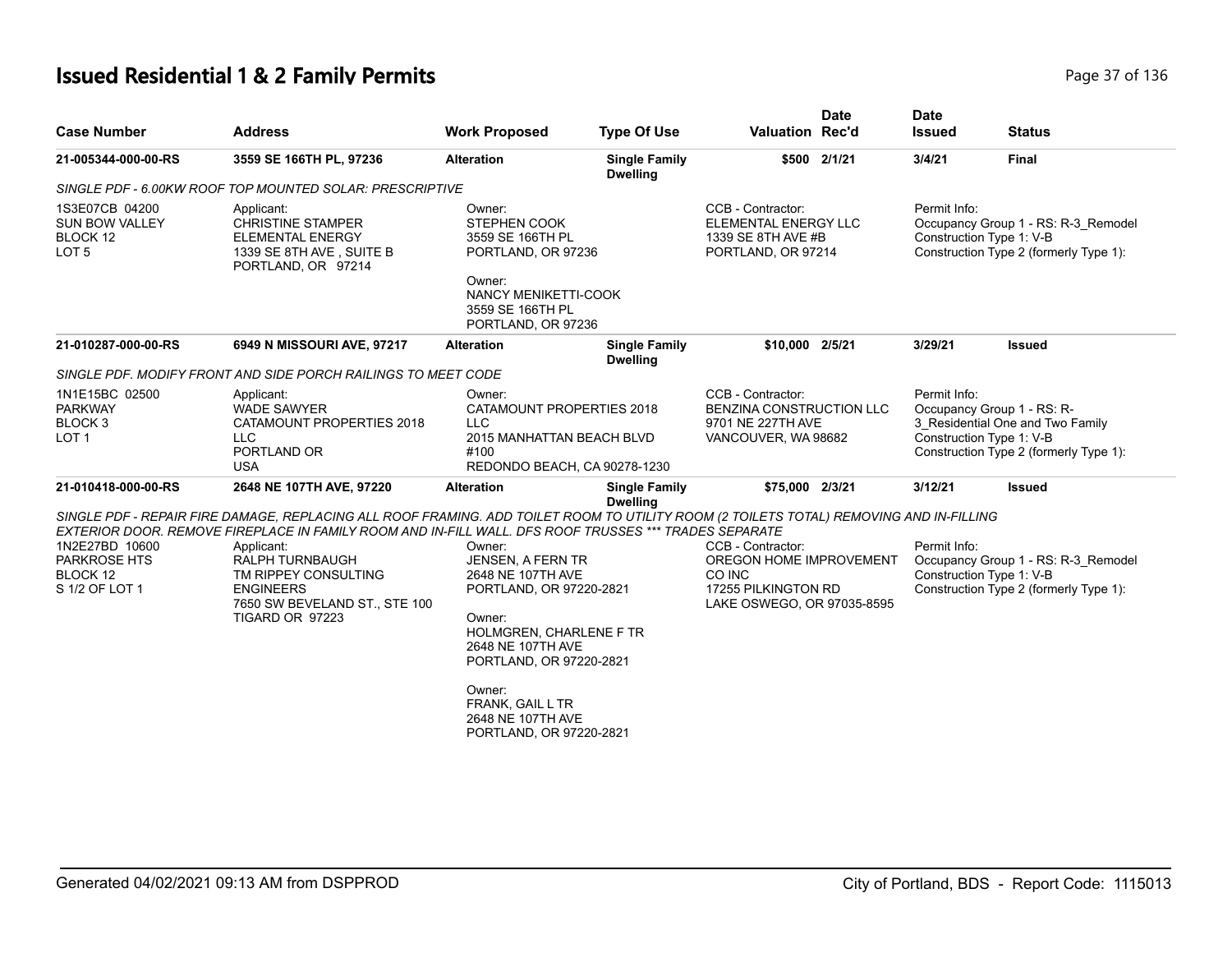# **Issued Residential 1 & 2 Family Permits Page 18 of 136** Page 38 of 136

|                                                                            |                                                                                                                                   |                                                                                |                                         | <b>Valuation Rec'd</b>                                                                                                                                                                                                                                                                                                                                                                                                                                                                                                                                            | <b>Date</b> | <b>Date</b>                                                            |                                                                            |
|----------------------------------------------------------------------------|-----------------------------------------------------------------------------------------------------------------------------------|--------------------------------------------------------------------------------|-----------------------------------------|-------------------------------------------------------------------------------------------------------------------------------------------------------------------------------------------------------------------------------------------------------------------------------------------------------------------------------------------------------------------------------------------------------------------------------------------------------------------------------------------------------------------------------------------------------------------|-------------|------------------------------------------------------------------------|----------------------------------------------------------------------------|
| <b>Case Number</b>                                                         | <b>Address</b>                                                                                                                    | <b>Work Proposed</b>                                                           | <b>Type Of Use</b>                      |                                                                                                                                                                                                                                                                                                                                                                                                                                                                                                                                                                   |             | <b>Issued</b>                                                          | <b>Status</b>                                                              |
| 21-026176-000-00-RS                                                        | 4318 NE 35TH AVE, 97211                                                                                                           | <b>Alteration</b>                                                              | <b>Single Family</b><br><b>Dwelling</b> | \$50,000 3/17/21                                                                                                                                                                                                                                                                                                                                                                                                                                                                                                                                                  |             | 3/17/21                                                                | Issued                                                                     |
|                                                                            | KITCEHN REMODEL, REMOVE LOAD BARRING WALL, ADD FTG AND BEAMS                                                                      |                                                                                |                                         |                                                                                                                                                                                                                                                                                                                                                                                                                                                                                                                                                                   |             |                                                                        |                                                                            |
| 1N1E24DB 05700<br><b>WILLAMETTE ADD</b><br>BLOCK <sub>3</sub><br>LOT 16-18 | Applicant:<br><b>ANDREW PARIS</b><br><b>PARIS BROTHERS</b><br><b>CONSTRUCTION</b><br>4120 SW ALFRED ST<br>PORTLAND, OR 97219-6923 | Owner:<br><b>LAWLER FAMILY TRUST</b><br>4318 NE 35TH AVE<br>PORTLAND, OR 97211 |                                         | CCB - Contractor:<br><b>VIKING ELECTRIC INC</b><br>4326 SE WOODSTOCK BLVD<br><b>STE 518</b><br>PORTLAND, OR 97206-6270<br>CCB - Contractor:<br><b>RANDY KRUEGER</b><br>AMERICAN CONTRACTING<br><b>ENGINEERING &amp;</b><br><b>DEVELOPMENT INC</b><br>18469 SW BROOKMAN RD<br>SHERWOOD, OR 97140<br>CCB - Contractor:<br><b>PARIS BROTHERS</b><br><b>CONSTRUCTION LLC</b><br>4120 SW ALFRED ST<br>PORTLAND, OR 97219<br>CCB - Contractor:<br>MY PLUMBER LLC A LIMITED<br>LIABILITY COMPANY OF<br><b>WASHINGTON</b><br>14604 NE 129TH ST<br>BRUSH PRAIRIE, WA 98606 |             | Permit Info:<br>Occupancy Group 1 - RS: R-<br>Construction Type 1: V-B | 3_Residential One and Two Family<br>Construction Type 2 (formerly Type 1): |
| 21-027555-000-00-RS                                                        | 4005 SW NEHALEM CT, 97239                                                                                                         | <b>Alteration</b>                                                              | <b>Single Family</b>                    | \$15,920 3/21/21                                                                                                                                                                                                                                                                                                                                                                                                                                                                                                                                                  |             | 3/21/21                                                                | <b>Issued</b>                                                              |
|                                                                            | WHOLE HOUSE REMODEL, 130 SF ENTRY ADDITION UNDER EXISTING ROOF LINE AND OVER EXISTING SLAB, REPLACE EXISTING DECK. NO ADDITIONAL  |                                                                                | <b>Dwelling</b>                         |                                                                                                                                                                                                                                                                                                                                                                                                                                                                                                                                                                   |             |                                                                        |                                                                            |
| BATHROOMS. DEVELOPMENT NOT IN TREE RPZ.<br>1S1E09CB 08900                  |                                                                                                                                   | Owner:                                                                         |                                         | CCB - Contractor:                                                                                                                                                                                                                                                                                                                                                                                                                                                                                                                                                 |             | Permit Info:                                                           |                                                                            |
| <b>COUNCIL CREST PK</b>                                                    |                                                                                                                                   | <b>DINA GLASSMAN</b>                                                           |                                         | <b>CLARKBUILT INC</b>                                                                                                                                                                                                                                                                                                                                                                                                                                                                                                                                             |             | Occupancy Group 1 - RS: R-                                             |                                                                            |
| BLOCK 19                                                                   |                                                                                                                                   | 4005 SW NEHALEM CT                                                             |                                         | 1129 SE MARKET ST                                                                                                                                                                                                                                                                                                                                                                                                                                                                                                                                                 |             |                                                                        | 3_Residential One and Two Family                                           |
| LOT 10&11                                                                  |                                                                                                                                   | PORTLAND, OR 97239                                                             |                                         | PORTLAND, OR 97214                                                                                                                                                                                                                                                                                                                                                                                                                                                                                                                                                |             | Construction Type 1: V-B                                               |                                                                            |
|                                                                            |                                                                                                                                   |                                                                                |                                         |                                                                                                                                                                                                                                                                                                                                                                                                                                                                                                                                                                   |             |                                                                        | Construction Type 2 (formerly Type 1):                                     |
|                                                                            |                                                                                                                                   | Owner:                                                                         |                                         |                                                                                                                                                                                                                                                                                                                                                                                                                                                                                                                                                                   |             |                                                                        | Total Square Footage - Display Only: 130                                   |
|                                                                            |                                                                                                                                   | <b>DARREN GLASSMAN</b>                                                         |                                         |                                                                                                                                                                                                                                                                                                                                                                                                                                                                                                                                                                   |             |                                                                        |                                                                            |
|                                                                            |                                                                                                                                   | 4005 SW NEHALEM CT                                                             |                                         |                                                                                                                                                                                                                                                                                                                                                                                                                                                                                                                                                                   |             |                                                                        |                                                                            |
|                                                                            |                                                                                                                                   | PORTLAND, OR 97239                                                             |                                         |                                                                                                                                                                                                                                                                                                                                                                                                                                                                                                                                                                   |             |                                                                        |                                                                            |
|                                                                            |                                                                                                                                   |                                                                                |                                         |                                                                                                                                                                                                                                                                                                                                                                                                                                                                                                                                                                   |             |                                                                        |                                                                            |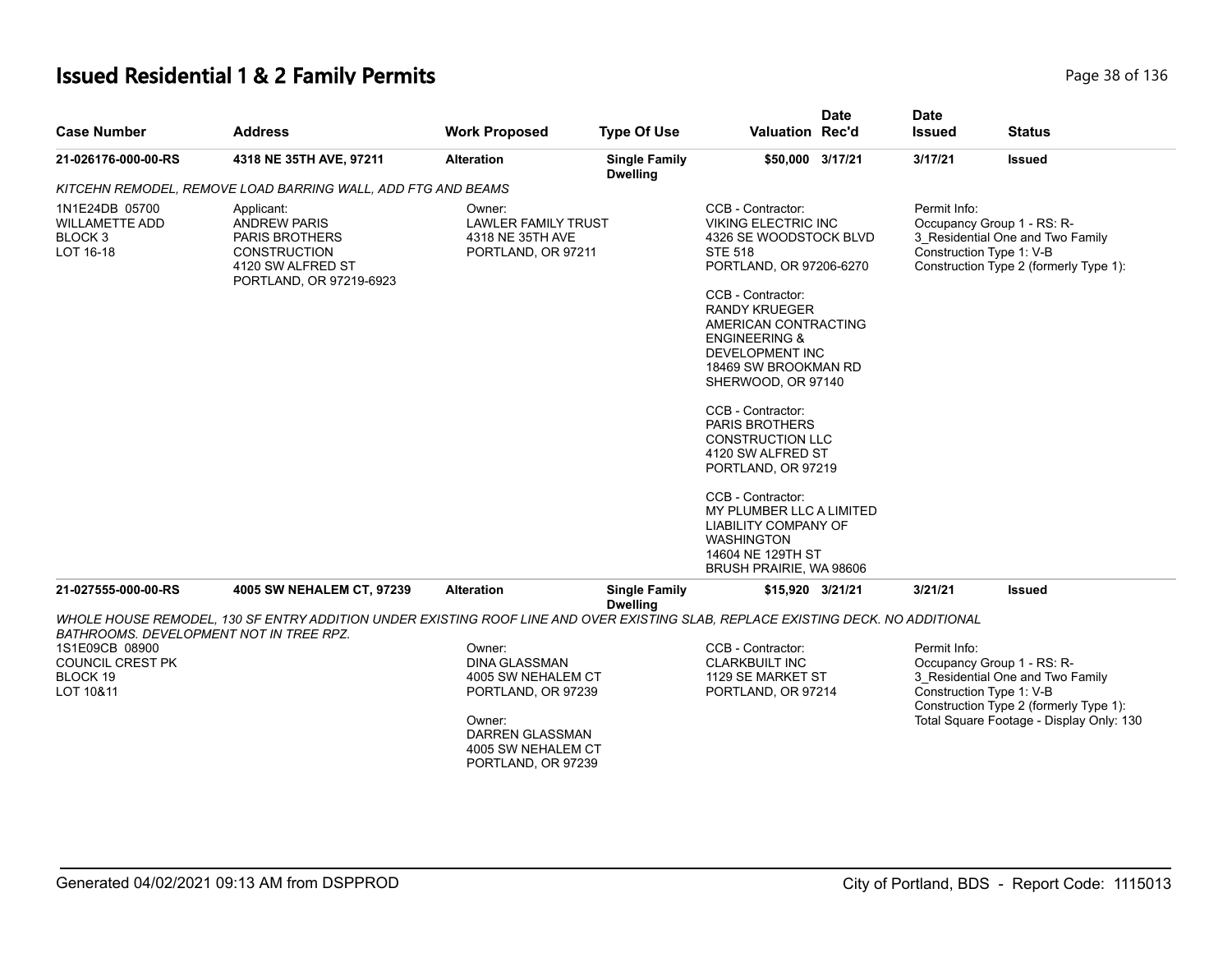# **Issued Residential 1 & 2 Family Permits Page 116 and 20 and 20 and 20 and 20 and 20 and 20 and 20 and 20 and 20 and 20 and 20 and 20 and 20 and 20 and 20 and 20 and 20 and 20 and 20 and 20 and 20 and 20 and 20 and 20 an**

| <b>Case Number</b>                                                      | <b>Address</b>                                                                                                                          | <b>Work Proposed</b>                                                                                                                                      | <b>Type Of Use</b>                      | Valuation Rec'd                                                                                                              | <b>Date</b> | <b>Date</b><br><b>Issued</b> | <b>Status</b>                                                                                                                                         |
|-------------------------------------------------------------------------|-----------------------------------------------------------------------------------------------------------------------------------------|-----------------------------------------------------------------------------------------------------------------------------------------------------------|-----------------------------------------|------------------------------------------------------------------------------------------------------------------------------|-------------|------------------------------|-------------------------------------------------------------------------------------------------------------------------------------------------------|
|                                                                         |                                                                                                                                         |                                                                                                                                                           |                                         |                                                                                                                              |             |                              |                                                                                                                                                       |
| 21-025866-000-00-RS                                                     | 4602 NE 29TH AVE, 97211                                                                                                                 | <b>Alteration</b>                                                                                                                                         | <b>Single Family</b><br><b>Dwelling</b> | \$30,000 3/16/21                                                                                                             |             | 3/16/21                      | <b>Issued</b>                                                                                                                                         |
| <b>EGRESS WINDOW.</b>                                                   | CONVERT BASEMENT SPACE TO LIVING SPACE. TO INCLUDE 1 BEDROOM, 1 BATHROOM AND LIVING AREA. NEW STAIRS BETWEEN MAIN FLOOR AND BASEMENT. 1 |                                                                                                                                                           |                                         |                                                                                                                              |             |                              |                                                                                                                                                       |
| 1N1E24BD 11500<br><b>ELBERTA</b><br>BLOCK 13<br><b>LOT 11</b>           | Applicant:<br><b>COREY OMEY</b><br><b>EMA ARCHITECTURE, LLC</b><br>721 NW 9TH AVE, STE 280<br>PORTLAND, OR 97209                        | Owner:<br><b>KYRA ROUTON-MICHELINIE</b><br>4602 NE 29TH AVE<br>PORTLAND, OR 97211<br>Owner:<br>JAMES MICHELINIE<br>4602 NE 29TH AVE<br>PORTLAND, OR 97211 |                                         |                                                                                                                              |             | Permit Info:                 | Occupancy Group 1 - RS: R-<br>3_Residential One and Two Family<br>Construction Type 1: V-B<br>Construction Type 2 (formerly Type 1):                  |
| 21-022793-000-00-RS                                                     | 3153 SW VIEW PL, 97205                                                                                                                  | <b>Alteration</b>                                                                                                                                         | <b>Single Family</b><br><b>Dwelling</b> | \$60,000 3/8/21                                                                                                              |             | 3/9/21                       | <b>Issued</b>                                                                                                                                         |
| <b>FIR Program Registration</b>                                         |                                                                                                                                         |                                                                                                                                                           |                                         |                                                                                                                              |             |                              |                                                                                                                                                       |
| 1N1E32CD 03200<br>ARLINGTON HTS & RPLT<br>BLOCK 16<br>LOT 21-23 TL 3200 | Applicant:<br>Adam Reed<br><b>CASCADE CONTRACTING</b><br>7410 SW MACADAM AVE<br>PORTLAND OR 97219                                       | Owner:<br><b>JEFFREY GUGGENHEIM</b><br>3153 SW VIEW PL<br>PORTLAND, OR 97205<br>Owner:                                                                    |                                         | CCB - Contractor:<br><b>ADAM REED</b><br>CASCADE CONTRACTING LLC<br>7410 S MACADAM AVE<br>PORTLAND, OR 97219                 |             | Permit Info:                 | Occupancy Group 1 - RS: R-<br>3 Residential One and Two Family<br>Construction Type 1: V-B<br>Construction Type 2 (formerly Type 1):                  |
|                                                                         |                                                                                                                                         | <b>JENNIFER GUGGENHEIM</b><br>3153 SW VIEW PL<br>PORTLAND, OR 97205                                                                                       |                                         |                                                                                                                              |             |                              |                                                                                                                                                       |
| 21-003333-000-00-RS                                                     | 3404 NE US GRANT PL, 97212                                                                                                              | <b>Alteration</b>                                                                                                                                         | <b>Single Family</b><br><b>Dwelling</b> | \$15,500 2/9/21                                                                                                              |             | 3/31/21                      | <b>Issued</b>                                                                                                                                         |
|                                                                         | SINGLE PDF- BASEMENT CONVERSION TO LIVING SPACE, NEW STAIRS, KITCHEN REMODEL** TRADE PERMITS SEPARATE**                                 |                                                                                                                                                           |                                         |                                                                                                                              |             |                              |                                                                                                                                                       |
| 1N1E25DB 03000<br>U S GRANT ADD<br>E 49' OF LOT 38                      | Applicant:<br><b>RICK CARLSON</b><br><b>RICHARD CARLSON ARCHITECT</b><br><b>250 FURNACE ST</b><br>LAKE OSWEGO, OREGON 97034             | Owner:<br><b>DOUGLAS MC MAHON</b><br>3404 NE US GRANT PL<br>PORTLAND, OR 97212<br>Owner:<br>ANGELA MC MAHON                                               |                                         | CCB - Contractor:<br><b>SCOTT BOWLUS CHAUNCEY</b><br><b>SCOTT BOWLUS CHAUNCEY</b><br>9825 NW KAISER RD<br>PORTLAND, OR 97231 |             | Permit Info:                 | Occupancy Group 1 - RS: R-3_Remodel<br>Construction Type 1: V-B<br>Construction Type 2 (formerly Type 1):<br>Total Square Footage - Display Only: 396 |
|                                                                         |                                                                                                                                         | 3404 NE US GRANT PL<br>PORTLAND, OR 97212                                                                                                                 |                                         |                                                                                                                              |             |                              |                                                                                                                                                       |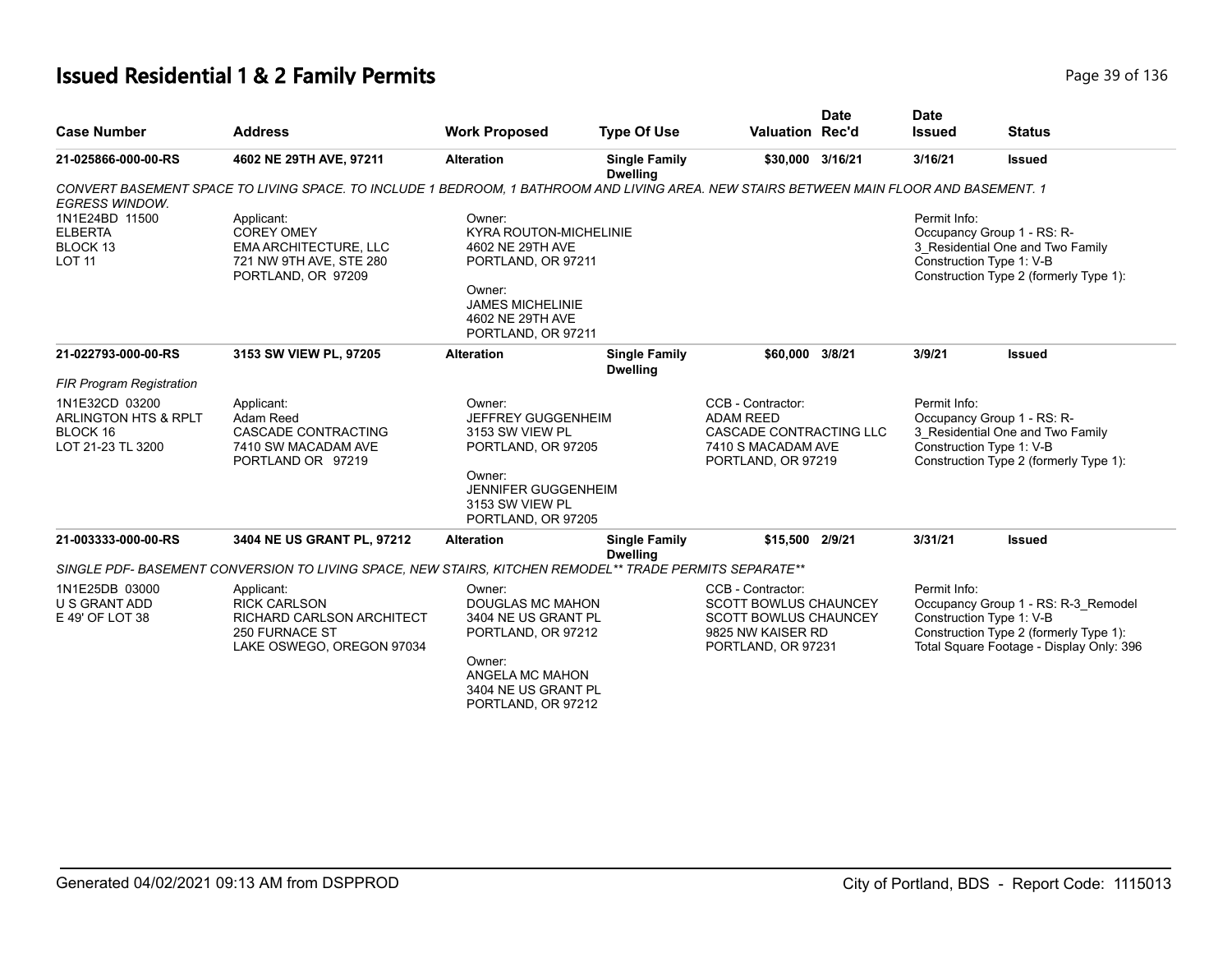# **Issued Residential 1 & 2 Family Permits Page 10 of 136** Page 40 of 136

| <b>Case Number</b>                                         | <b>Address</b>                                                                                                                       | <b>Work Proposed</b>                                                                                                                                  | <b>Type Of Use</b>                      | <b>Valuation Rec'd</b>                                                                            | <b>Date</b>     | <b>Date</b><br><b>Issued</b>             | <b>Status</b>                                                                                            |
|------------------------------------------------------------|--------------------------------------------------------------------------------------------------------------------------------------|-------------------------------------------------------------------------------------------------------------------------------------------------------|-----------------------------------------|---------------------------------------------------------------------------------------------------|-----------------|------------------------------------------|----------------------------------------------------------------------------------------------------------|
| 21-011256-000-00-RS                                        | 3114 SE 161ST AVE, 97236                                                                                                             | <b>Alteration</b>                                                                                                                                     | <b>Single Family</b><br><b>Dwelling</b> |                                                                                                   | \$9,295 2/23/21 | 3/5/21                                   | <b>Final</b>                                                                                             |
|                                                            | SINGLE PDF. ALTERATION TO REPAIR ROOF TRUSSES LIKE FOR LIKE DUE TO FALLEN TREE                                                       |                                                                                                                                                       |                                         |                                                                                                   |                 |                                          |                                                                                                          |
| 1S2E12AD 01100<br><b>EUNICE'S PARK</b><br>LOT <sub>8</sub> | Applicant:<br><b>MANUEL CASAS</b><br><b>MANNY CASAS CONSTRUCTION</b><br>LLC<br>PORTLAND OR<br><b>USA</b>                             | Owner:<br>MARIA CORNEJO-MONROY<br>3114 SE 161ST AVE<br>PORTLAND, OR 97236<br>Owner:<br>YESENIA MONROY-MOTA<br>3114 SE 161ST AVE<br>PORTLAND, OR 97236 |                                         | CCB - Contractor:<br>MANNY CASAS CONSTRUCTION<br>LLC<br>17032 SE MCKINLEY RD<br>GRESHAM, OR 97080 |                 | Permit Info:<br>Construction Type 1: V-B | Occupancy Group 1 - RS: R-<br>3 Residential One and Two Family<br>Construction Type 2 (formerly Type 1): |
| 21-026374-000-00-RS                                        | 5114 SE MITCHELL ST, 97206                                                                                                           | <b>Alteration</b>                                                                                                                                     | <b>Single Family</b>                    | \$20,000 3/17/21                                                                                  |                 | 3/20/21                                  | <b>Issued</b>                                                                                            |
|                                                            |                                                                                                                                      |                                                                                                                                                       | <b>Dwelling</b>                         |                                                                                                   |                 |                                          |                                                                                                          |
| STORAGE SPACE TO AN OFFICE.                                | REMOVE EXISTING SOLARIUM AT REAR OF DWELLING. AND REPLACE WITH WOOD FRAMED WALLS AND ROOF ONTO EXISTING FOUNDATION. CONVERT BASEMENT |                                                                                                                                                       |                                         |                                                                                                   |                 |                                          |                                                                                                          |
| 1S2E18BD 05200                                             | Applicant:                                                                                                                           | Owner:                                                                                                                                                |                                         | CCB - Contractor:                                                                                 |                 | Permit Info:                             |                                                                                                          |
| SECTION 18 1S 2E                                           | <b>MATT GREER</b>                                                                                                                    | <b>SLAYDE DAPPEN</b>                                                                                                                                  |                                         | <b>MATT GREER</b>                                                                                 |                 |                                          | Occupancy Group 1 - RS: R-                                                                               |
| TL 5200 0.23 ACRES                                         | WINDWARD CONSTRUCTION LLC                                                                                                            | 5114 SE MITCHELL ST                                                                                                                                   |                                         | WINDWARD CONSTRUCTION                                                                             |                 |                                          | 3_Residential One and Two Family                                                                         |
|                                                            | PO BOX 10463                                                                                                                         | PORTLAND, OR 97206                                                                                                                                    |                                         | <b>LLC</b>                                                                                        |                 | Construction Type 1: V-B                 |                                                                                                          |
|                                                            | PORTLAND, OR 97296                                                                                                                   |                                                                                                                                                       |                                         | PO BOX 10463                                                                                      |                 |                                          | Construction Type 2 (formerly Type 1):                                                                   |
|                                                            |                                                                                                                                      | Owner:<br><b>BENJAMIN DAPPEN</b><br>5114 SE MITCHELL ST<br>PORTLAND, OR 97206                                                                         |                                         | PORTLAND, OR 97296                                                                                |                 |                                          |                                                                                                          |
| 21-004471-000-00-RS                                        | <b>3515 SE FRANKLIN ST, 97202</b>                                                                                                    | <b>Alteration</b>                                                                                                                                     | <b>Single Family</b>                    | \$12,164 3/18/21                                                                                  |                 | 3/18/21                                  | <b>Issued</b>                                                                                            |
|                                                            |                                                                                                                                      |                                                                                                                                                       | <b>Dwelling</b>                         |                                                                                                   |                 |                                          |                                                                                                          |
|                                                            | Single PDF - REMODEL KITCHEN. REMOVING A WALL AND ADDING TWO POSTS AND A LEDGER***TRADE PERMITS SEPARATE***                          |                                                                                                                                                       |                                         |                                                                                                   |                 |                                          |                                                                                                          |
| 1S1E12AC 06000                                             | Applicant:                                                                                                                           | Owner:                                                                                                                                                |                                         |                                                                                                   |                 | Permit Info:                             |                                                                                                          |
| WAVERLEIGH HTS                                             | ANNE ZUERCHER                                                                                                                        | <b>STEPHEN MATHRAS</b>                                                                                                                                |                                         |                                                                                                   |                 |                                          | Occupancy Group 1 - RS: R-3_Remodel                                                                      |
| BLOCK 39                                                   | PORTLAND OR                                                                                                                          | 3515 SE FRANKLIN ST                                                                                                                                   |                                         |                                                                                                   |                 | Construction Type 1: V-B                 |                                                                                                          |
| E 1/2 OF LOT 2                                             | <b>USA</b>                                                                                                                           | PORTLAND, OR 97202-1828                                                                                                                               |                                         |                                                                                                   |                 |                                          | Construction Type 2 (formerly Type 1):                                                                   |
| LOT <sub>3</sub>                                           |                                                                                                                                      |                                                                                                                                                       |                                         |                                                                                                   |                 |                                          | Total Square Footage - Display Only: 298                                                                 |
| 21-015456-000-00-RS                                        | 3958 SW HAMILTON ST, 97221                                                                                                           | <b>Alteration</b>                                                                                                                                     | <b>Single Family</b>                    | \$9,000 3/3/21                                                                                    |                 | 3/10/21                                  | <b>Issued</b>                                                                                            |
|                                                            | SINGLE PDF - RECONFIGURE LOWER LEVEL LAYOUT AND ADD NEW WALLS TO CREATE A NEW BEDROOM WITH NEW EGRESS WINDOW. *** TRADES SEPARATE    |                                                                                                                                                       | <b>Dwelling</b>                         |                                                                                                   |                 |                                          |                                                                                                          |
|                                                            |                                                                                                                                      |                                                                                                                                                       |                                         |                                                                                                   |                 |                                          |                                                                                                          |
| 1S1E17BA 03900                                             | Applicant:                                                                                                                           | Owner:                                                                                                                                                |                                         | CCB - Contractor:                                                                                 |                 | Permit Info:                             |                                                                                                          |
| <b>HOMESDALE</b>                                           | <b>GAGE BAKER</b>                                                                                                                    | <b>NICK HERSHMAN</b>                                                                                                                                  |                                         | MY GUY MAINTENANCE AND                                                                            |                 |                                          | Occupancy Group 1 - RS: R-3_Remodel                                                                      |
| LOT 19&20 TL 3900                                          | MY GUY MAINTENANCE AND<br><b>CONSTRUCTION</b>                                                                                        | 3958 SW HAMILTON ST<br>PORTLAND, OR 97221-3606                                                                                                        |                                         | <b>CONSTRUCTION LLC</b><br>12435 SW FOOTHILL DR                                                   |                 | Construction Type 1: V-B                 | Construction Type 2 (formerly Type 1):                                                                   |
|                                                            | 12650 SW BOWMONT                                                                                                                     |                                                                                                                                                       |                                         |                                                                                                   |                 |                                          | Total Square Footage - Display Only: 99                                                                  |
|                                                            | PORTLAND, OR 97225                                                                                                                   | Owner:                                                                                                                                                |                                         | PORTLAND, OR 97225                                                                                |                 |                                          |                                                                                                          |
|                                                            |                                                                                                                                      | MAEGAN LOBO-BERG                                                                                                                                      |                                         |                                                                                                   |                 |                                          |                                                                                                          |
|                                                            |                                                                                                                                      | 3958 SW HAMILTON ST                                                                                                                                   |                                         |                                                                                                   |                 |                                          |                                                                                                          |
|                                                            |                                                                                                                                      | PORTLAND, OR 97221-3606                                                                                                                               |                                         |                                                                                                   |                 |                                          |                                                                                                          |
|                                                            |                                                                                                                                      |                                                                                                                                                       |                                         |                                                                                                   |                 |                                          |                                                                                                          |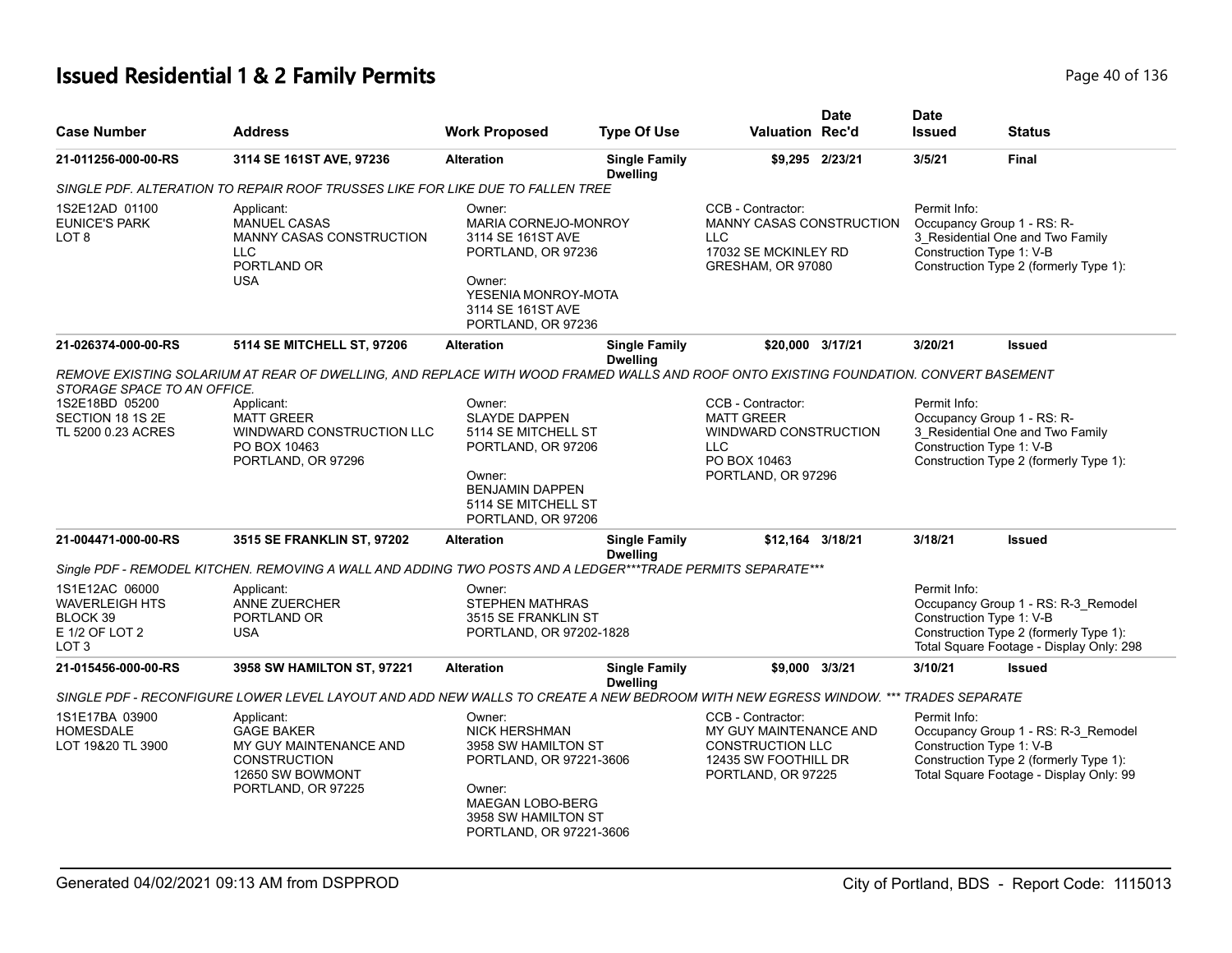# **Issued Residential 1 & 2 Family Permits Page 11 of 136** Page 41 of 136

| <b>Case Number</b>                                                           | <b>Address</b>                                                                                                                                                                                             | <b>Work Proposed</b>                                                                                                                                                   | <b>Type Of Use</b>                      | <b>Valuation Rec'd</b>                                                                                    | <b>Date</b>     | <b>Date</b><br><b>Issued</b>             | <b>Status</b>                                                                                                            |
|------------------------------------------------------------------------------|------------------------------------------------------------------------------------------------------------------------------------------------------------------------------------------------------------|------------------------------------------------------------------------------------------------------------------------------------------------------------------------|-----------------------------------------|-----------------------------------------------------------------------------------------------------------|-----------------|------------------------------------------|--------------------------------------------------------------------------------------------------------------------------|
| 21-003214-000-00-RS                                                          | 2534 SE 28TH PL, 97202                                                                                                                                                                                     | <b>Alteration</b>                                                                                                                                                      | <b>Single Family</b><br><b>Dwelling</b> | \$45,500 2/23/21                                                                                          |                 | 3/11/21                                  | <b>Issued</b>                                                                                                            |
|                                                                              | SINGLE PDF- CONVERT BASEMENT INTO LIVING SPACE. ADD BATHROOM W/ SHOWER. ** TRADE PERMITS SEPARATE**                                                                                                        |                                                                                                                                                                        |                                         |                                                                                                           |                 |                                          |                                                                                                                          |
| 1S1E12BB 01100<br><b>EAST PORTLAND HTS</b><br><b>BLOCK4</b><br><b>LOT 15</b> | Applicant:<br><b>GRANT EBRIGHT</b><br>PORTLAND OR<br><b>USA</b>                                                                                                                                            | Owner:<br>PHOEBE EBRIGHT<br>2534 SE 28TH PL<br>PORTLAND, OR 97202-1319<br>Owner:<br><b>GRANT EBRIGHT</b><br>2534 SE 28TH PL<br>PORTLAND, OR 97202-1319                 |                                         |                                                                                                           |                 | Permit Info:<br>Construction Type 1: V-B | Occupancy Group 1 - RS: R-<br>3_Residential One and Two Family<br>Construction Type 2 (formerly Type 1):                 |
| 21-013591-000-00-RS                                                          | 3290 NW BLUE SKY LN, 97229                                                                                                                                                                                 | <b>Alteration</b>                                                                                                                                                      | <b>Single Family</b><br><b>Dwelling</b> |                                                                                                           | \$500 3/9/21    | 3/11/21                                  | <b>Issued</b>                                                                                                            |
|                                                                              | SINGLE PDF - SOLAR 9.18 ROOF TOP MOUNTED PV SYSTEM WITH 4 POWERWALLS (ESS): PRESCRIPTIVE                                                                                                                   |                                                                                                                                                                        |                                         |                                                                                                           |                 |                                          |                                                                                                                          |
| 1N1W26AB 06704<br><b>WESTRIDGE ESTATES</b><br>LOT <sub>1</sub>               | Applicant:<br><b>MELISSA FARIAS</b><br><b>TESLA</b><br>6132 NE 112TH AVE<br>PORTLAND, OR 97220                                                                                                             | Owner:<br>YULIA TELL<br>111 N RENGSTORFF AVE #178<br>MOUNTAIN VIEW, CA 94043-4237<br>Owner:<br>PETER WINS<br>111 N RENGSTORFF AVE #178<br>MOUNTAIN VIEW, CA 94043-4237 |                                         | CCB - Contractor:<br><b>TESLA ENERGY OPERATIONS</b><br><b>INC</b><br>901 PAGE AVENUE<br>FREMONT, CA 94538 |                 | Permit Info:<br>Construction Type 1: V-B | Occupancy Group 1 - RS: R-<br>3 Residential One and Two Family<br>Construction Type 2 (formerly Type 1):                 |
| 21-028707-000-00-RS                                                          | 8636 NW HAZELTINE ST, 97229                                                                                                                                                                                | <b>Alteration</b>                                                                                                                                                      | <b>Single Family</b><br><b>Dwelling</b> |                                                                                                           | \$3,500 3/30/21 | 3/30/21                                  | <b>Issued</b>                                                                                                            |
|                                                                              | SINGLE PDF - CONVERT DEN TO BEDROOM: REMODEL HALF BATH TO ADD SHOWER *** TRADES SEPARATE                                                                                                                   |                                                                                                                                                                        |                                         |                                                                                                           |                 |                                          |                                                                                                                          |
| 1N1W26DD 05000<br><b>RIDGELINE</b><br>BLOCK <sub>2</sub><br>LOT 8            | Applicant:<br><b>ELVIRA COREY</b><br>8636 NW HAZELTINE ST<br>PORTLAND, OR 97229                                                                                                                            | Owner:<br><b>ELVIRA COREY</b><br>8636 NW HAZELTINE ST<br>PORTLAND, OR 97229                                                                                            |                                         |                                                                                                           |                 | Permit Info:<br>Construction Type 1: V-B | Occupancy Group 1 - RS: R-3_Remodel<br>Construction Type 2 (formerly Type 1):<br>Total Square Footage - Display Only: 50 |
| 21-005039-000-00-RS                                                          | 16721 SE POWELL BLVD, 97236                                                                                                                                                                                | <b>Alteration</b>                                                                                                                                                      | <b>Single Family</b><br><b>Dwelling</b> | \$15,000 3/3/21                                                                                           |                 | 3/4/21                                   | <b>Under Inspection</b>                                                                                                  |
|                                                                              | SINGLE PDF ALTERATION TO REPAIR/REPLACE FIRE DAMAGED TRUSSES, REMOVE FINISH AND SCRAPE AND SEAL SMOKE. REPLACE FINISHES, KITCHEN AND<br>BATHROOM FIXTURES*****TRADE PERMITS TO BE OBTAINED SEPARATELY***** |                                                                                                                                                                        |                                         |                                                                                                           |                 |                                          |                                                                                                                          |
| 1S3E07CA 14500<br>SECTION 07 1S 3E<br>TL 14500 0.17 ACRES                    | Applicant:<br><b>ANDY STEMBER</b><br><b>JAS ENGINEERING</b><br>1419 WASHINGTON ST #100<br>OREGON CITY, OR 97045                                                                                            | Owner:<br>DAVID COKER<br>16721 SE POWELL BLVD<br>PORTLAND, OR 97236-1748                                                                                               |                                         | CCB - Contractor:<br>CHINOOK RESTORATION INC<br>11010 NE 37TH CIRCLE SUITE<br>110<br>VANCOUVER, WA 98682  |                 | Permit Info:<br>Construction Type 1: V-B | Occupancy Group 1 - RS: R-<br>3 Residential One and Two Family<br>Construction Type 2 (formerly Type 1):                 |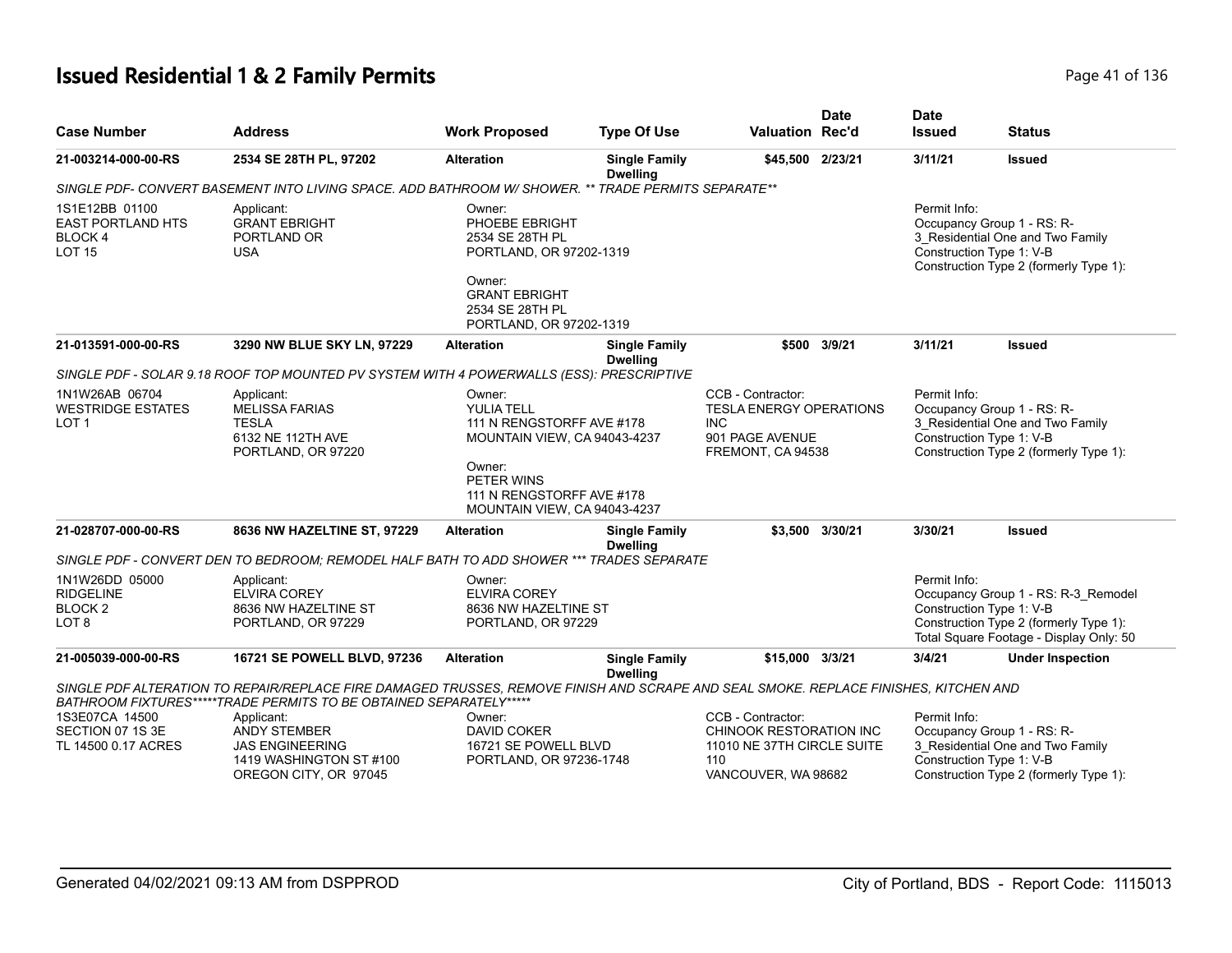# **Issued Residential 1 & 2 Family Permits Page 12 of 136** Page 42 of 136

| <b>Case Number</b>                                                       | <b>Address</b>                                                                                                     | <b>Work Proposed</b>                                                                                                                                            | <b>Type Of Use</b>                      | <b>Date</b><br>Valuation Rec'd                                                                               | <b>Date</b><br><b>Issued</b>             | <b>Status</b>                                                                                            |
|--------------------------------------------------------------------------|--------------------------------------------------------------------------------------------------------------------|-----------------------------------------------------------------------------------------------------------------------------------------------------------------|-----------------------------------------|--------------------------------------------------------------------------------------------------------------|------------------------------------------|----------------------------------------------------------------------------------------------------------|
| 21-028180-000-00-RS                                                      | 1740 SW ELIZABETH ST, 97201                                                                                        | <b>Alteration</b>                                                                                                                                               | <b>Single Family</b><br><b>Dwelling</b> | \$100,000 3/23/21                                                                                            | 3/26/21                                  | <b>Issued</b>                                                                                            |
|                                                                          | remodel basement, add bathroom to second floor by cantilevering the wall (bump out).                               |                                                                                                                                                                 |                                         |                                                                                                              |                                          |                                                                                                          |
| 1S1E04CC 00100<br><b>GROVERS ADD</b><br>BLOCK 111<br><b>LOT 2 TL 100</b> | Applicant:<br><b>GARZA CONSTRUCTION INC</b><br>8835 SW CANYON LANE SUITE<br>303<br>PORTLAND, OR 97225              | Owner:<br><b>MATTHEW LOUDER</b><br>1740 SW ELIZABETH ST<br>PORTLAND, OR 97201<br>Owner:<br><b>KIMBERLY LOUDER</b><br>1740 SW ELIZABETH ST<br>PORTLAND, OR 97201 |                                         | CCB - Contractor:<br><b>GARZA CONSTRUCTION INC</b><br>8835 SW CANYON LANE SUITE<br>303<br>PORTLAND, OR 97225 | Permit Info:<br>Construction Type 1: V-B | Occupancy Group 1 - RS: R-<br>3_Residential One and Two Family<br>Construction Type 2 (formerly Type 1): |
| 20-227652-000-00-RS                                                      | 4324 SE 76TH AVE, 97206                                                                                            | <b>Alteration</b>                                                                                                                                               | <b>Single Family</b><br><b>Dwelling</b> | \$130.000 12/29/20                                                                                           | 3/25/21                                  | <b>Issued</b>                                                                                            |
| <b>BASEMENT CONVERSION TO LIVING SPACE.</b>                              |                                                                                                                    |                                                                                                                                                                 |                                         |                                                                                                              |                                          |                                                                                                          |
| 1S2E08DC 02700<br>KENT<br>LOT 14 TL 2700                                 | Applicant:<br><b>RAMON LOPEZ</b><br>NW CASCADE PAINTING LLC<br>6221 SE 46TH AVE<br>PORTLAND OR 97220               | Owner:<br>CASCADE NW PROPERTIES LLC<br>6221 SE 46TH AVE<br>PORTLAND, OR 97206                                                                                   |                                         | CCB - Contractor:<br>NW CASCADE PAINTING LLC<br>6221 SE 46TH AE<br>PORTLAND, OR 97206                        | Permit Info:<br>Construction Type 1: V-B | Occupancy Group 1 - RS: R-<br>3_Residential One and Two Family<br>Construction Type 2 (formerly Type 1): |
| 20-177286-000-00-RS                                                      | 7909 N SMITH ST, 97203                                                                                             | <b>Alteration</b>                                                                                                                                               | <b>Single Family</b><br><b>Dwelling</b> | \$6,750 9/1/20                                                                                               | 3/16/21                                  | <b>Issued</b>                                                                                            |
|                                                                          | SINGLE PDF - SOLAR - 3.6 KW PV ARRAY ON ROOF - ENGINEERED                                                          |                                                                                                                                                                 |                                         |                                                                                                              |                                          |                                                                                                          |
| 1N1W01DD 07200<br>POINT VIEW<br><b>BLOCK 15</b><br>LOT 19&20             | Applicant:<br><b>FELISHA ABBOTT</b><br><b>BLUE SKY SOLAR, LLC</b><br>1550 W GORDON AVE SUITE 3<br>LAYTON, UT 84041 | Owner:<br><b>SARAH SAVELL</b><br>7909 N SMITH ST<br>PORTLAND, OR 97203<br>Owner:<br><b>DAVID HARRIS</b><br>7909 N SMITH ST<br>PORTLAND, OR 97203                |                                         | CCB - Contractor:<br><b>TURN 2 SOLAR LLC</b><br>1339 WAGON WHEEL CT<br>SILVERTON, OR 97381                   | Permit Info:<br>Construction Type 1: V-B | Occupancy Group 1 - RS: R-<br>3_Residential One and Two Family<br>Construction Type 2 (formerly Type 1): |
| 20-176899-000-00-RS                                                      | 3270 SW PALATINE ST, 97219                                                                                         | <b>Alteration</b>                                                                                                                                               | <b>Single Family</b><br><b>Dwelling</b> | \$6,750 8/19/20                                                                                              | 3/24/21                                  | <b>Issued</b>                                                                                            |
|                                                                          | SINGLE PDF - SOLAR INSTALLATION- 4.08 Kw PV ROOF MOUNT ENGINEERED                                                  |                                                                                                                                                                 |                                         |                                                                                                              |                                          |                                                                                                          |
| 1S1E32AC 00800<br><b>FOREST BROOKS</b><br>LOT 9&10 TL 800                | Applicant:<br>MELISSA FARIAS<br><b>TESLA</b><br>6132 NE 112TH AVE<br>PORTLAND, OR 97220                            | Owner:<br><b>NATHAN KLAUER</b><br>3270 SW PALATINE ST<br>PORTLAND, OR 97219                                                                                     |                                         | CCB - Contractor:<br><b>TESLA ENERGY OPERATIONS</b><br><b>INC</b><br>901 PAGE AVENUE<br>FREMONT, CA 94538    | Permit Info:<br>Construction Type 1: V-B | Occupancy Group 1 - RS: R-<br>3_Residential One and Two Family<br>Construction Type 2 (formerly Type 1): |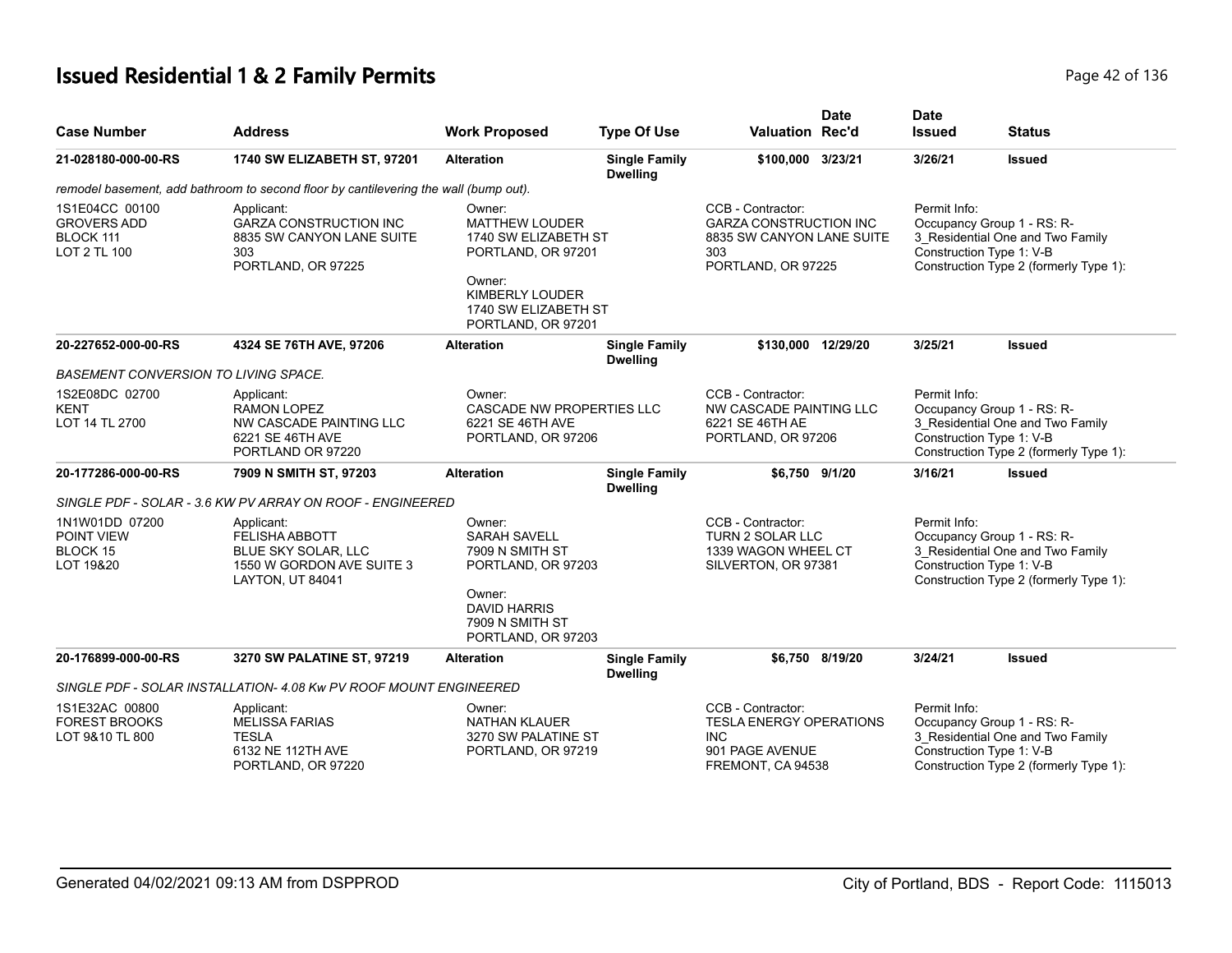# **Issued Residential 1 & 2 Family Permits Page 136** 2 **Page 43 of 136**

| <b>Case Number</b>                                                                          | <b>Address</b>                                                                                                                                                                                                                                                                        | <b>Work Proposed</b>                                                                                                                                            | <b>Type Of Use</b>                      | <b>Valuation Rec'd</b>                                                                                                      | <b>Date</b>       | <b>Date</b><br><b>Issued</b>             | <b>Status</b>                                                                                                             |
|---------------------------------------------------------------------------------------------|---------------------------------------------------------------------------------------------------------------------------------------------------------------------------------------------------------------------------------------------------------------------------------------|-----------------------------------------------------------------------------------------------------------------------------------------------------------------|-----------------------------------------|-----------------------------------------------------------------------------------------------------------------------------|-------------------|------------------------------------------|---------------------------------------------------------------------------------------------------------------------------|
| 20-180998-000-00-RS                                                                         | 1121 SW RIVINGTON DR - Unit<br>B. 97201                                                                                                                                                                                                                                               | <b>Alteration</b>                                                                                                                                               | <b>Single Family</b><br><b>Dwelling</b> | \$40,000 8/20/20                                                                                                            |                   | 3/15/21                                  | <b>Issued</b>                                                                                                             |
| PERMITS TO BE OBTAINED SEPARATELY***                                                        | SINGLE PDF - REMODEL OF LIVING SPACE ON LOWER FLOOR, ADDITION OF SECOND BATHROOM, KITCHEN, TWO NEW WINDOWS AT KITCHEN AREA. ***ALL TRADE                                                                                                                                              |                                                                                                                                                                 |                                         |                                                                                                                             |                   |                                          |                                                                                                                           |
| 1S1E04DB 03400                                                                              | Applicant:<br><b>CYNTHIA MOSBY</b><br><b>CYNTHIA MOSBY DESIGN</b><br>2137 NE 38TH AVE<br>PORTLAND OR 97212                                                                                                                                                                            | Owner:<br><b>TIM MORIARTY</b><br>1121 SW RIVINGTON DR<br>PORTLAND, OR 97201-3150<br>Owner:<br><b>MARGUERITE MORIARTY</b><br>1121 SW RIVINGTON DR                |                                         | CCB - Contractor:<br>CHORUBY CONSTRUCTION LLC<br>12520 SW 68TH AVE SUITE A<br><b>TIGARD, OR 97223</b>                       |                   | Permit Info:<br>Construction Type 1: V-B | Occupancy Group 1 - RS: R-3_Remodel<br>Construction Type 2 (formerly Type 1):<br>Total Square Footage - Display Only: 520 |
| 20-142574-000-00-RS                                                                         | 5941 S CORBETT AVE, 97239                                                                                                                                                                                                                                                             | PORTLAND, OR 97201-3150<br><b>Alteration</b>                                                                                                                    | <b>Single Family</b><br><b>Dwelling</b> |                                                                                                                             | \$36,738 11/24/20 | 3/25/21                                  | <b>Issued</b>                                                                                                             |
| 1S1E15CB 03200<br><b>SOUTHPORT</b><br>BLOCK <sub>5</sub><br>LOT 6                           | SINGLEPDF. REDESIGN MAIN FLOOR. MOVE STAIRS TO SECOND FLOOR FROM SOUTH SIDE TO NORTH SIDE OF THE HOUSE. REMOVE WALLS BETWEEN SITTING<br>ROOM AND FAMILY ROOM. ON 2ND FLOOR, REMOVE BEDROOM #3 FOR NEW STAIRCASE ENTRY.<br>Applicant:<br><b>JOHN BULL</b><br>PORTLAND OR<br><b>USA</b> | Owner:<br><b>JOHN BULL</b><br>5941 S CORBETT AVE<br>PORTLAND, OR 97239-3709                                                                                     |                                         | CCB - Contractor:<br><b>JASON GAINES</b><br><b>CONSTRUCTION LLC</b><br>11960 ALEXA ROSE LANE<br>HAPPY VALLEY, OR 97086-6571 |                   | Permit Info:<br>Construction Type 1: V-B | Occupancy Group 1 - RS: R-3_Remodel<br>Construction Type 2 (formerly Type 1):<br>Total Square Footage - Display Only: 900 |
| 20-175716-000-00-RS                                                                         | 2922 NW THURMAN ST, 97210                                                                                                                                                                                                                                                             | <b>Alteration</b>                                                                                                                                               | <b>Single Family</b><br><b>Dwelling</b> |                                                                                                                             | \$8.205 8/12/20   | 3/31/21                                  | <b>Issued</b>                                                                                                             |
| <b>BATHROOM</b>                                                                             | SINGLE PDF - CONVERT DUPLEX TO SINGLE FAMILY RESIDENCE, INCLUDING REMOVING EXISTING 2ND FLOOR KITCHENETTE, AND REPLACING WITH A MASTER                                                                                                                                                |                                                                                                                                                                 |                                         |                                                                                                                             |                   |                                          |                                                                                                                           |
| 1N1E29DC 07000<br><b>WILLAMETTE HTS ADD</b><br>BLOCK 6<br>LOT <sub>6</sub><br>E 2' OF LOT 7 | Applicant:<br><b>TREVOR GOBEL</b><br><b>GOBEL CONSTRUCTION</b><br>7219 N CHASE AVE<br>PORTLAND, OR                                                                                                                                                                                    | Owner:<br><b>THOMAS NEBEL</b><br>2922 NW THURMAN ST<br>PORTLAND, OR 97210-1941<br>Owner:<br><b>LIESL NEBEL</b><br>2922 NW THURMAN ST<br>PORTLAND, OR 97210-1941 |                                         | CCB - Contractor:<br>GOBEL CONSTRUCTION LLC<br>7219 N CHASE AVE<br>PORTLAND, OR 97217                                       |                   | Permit Info:<br>Construction Type 1: V-B | Occupancy Group 1 - RS: R-3_Remodel<br>Construction Type 2 (formerly Type 1):<br>Total Square Footage - Display Only: 201 |
| 20-194332-000-00-RS                                                                         | 5515 N WILLIAMS AVE - Unit B,<br>97217                                                                                                                                                                                                                                                | <b>Alteration</b>                                                                                                                                               | <b>Single Family</b><br><b>Dwelling</b> | \$50,000 9/30/20                                                                                                            |                   | 3/24/21                                  | Issued                                                                                                                    |
| 1N1E15DC 13300                                                                              | SINGLE PDF - ADU IN BASEMENT TO INCLUDE COMMON AREA, COMMON AREA TO INCLUDE LAUNDRY AND MECHANICAL, ADU TO INCLUDE 2 BEDROOMS WITH NEW<br>EGRESS WINDOWS, 1 FULL BATH. *** TRADE PERMITS TO BE OBTAINED SEPARATELY***<br>Applicant:<br><b>ALEC PEMBERTON</b><br>4772 N LOMBARD ST     | Owner:<br><b>EMILY RUFF</b><br>5515 N WILLIAMS AVE                                                                                                              |                                         | CCB - Contractor:<br>ALEC PEMBERTON LLC<br>4772 N LOMBARD ST                                                                |                   | Permit Info:<br>Construction Type 1: V-B | Occupancy Group 1 - RS: R-3_Remodel                                                                                       |
|                                                                                             | PORTLAND OR 97203                                                                                                                                                                                                                                                                     | PORTLAND, OR 97217                                                                                                                                              |                                         | PORTLAND, OR 97203                                                                                                          |                   | 1024                                     | Construction Type 2 (formerly Type 1):<br>Total Square Footage - Display Only:<br>Number of New Dwelling Units: 1         |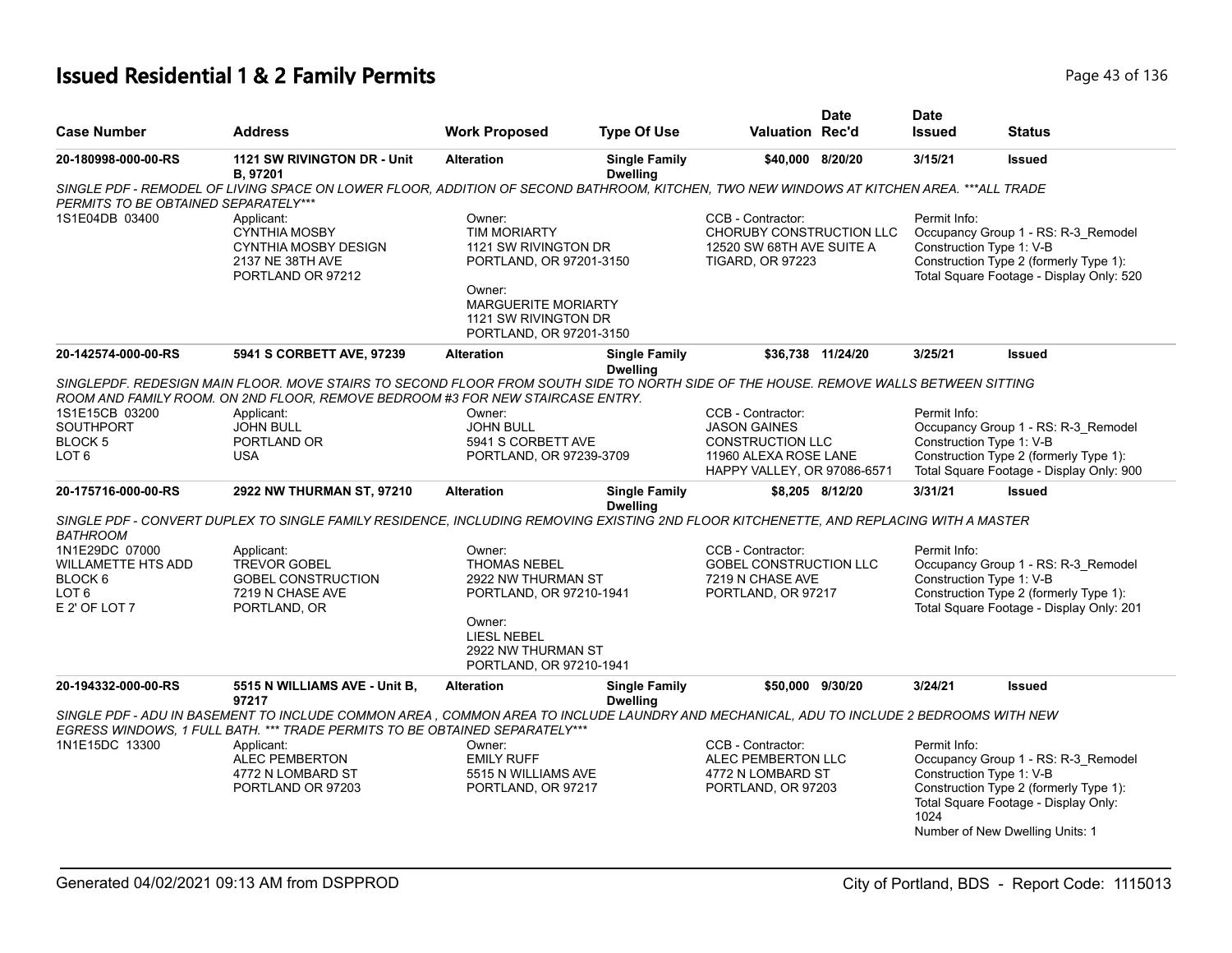# **Issued Residential 1 & 2 Family Permits Page 14 of 136** Page 44 of 136

|                                        |                                                                                                                                           |                                                   |                                         |                                    | <b>Date</b>      | <b>Date</b>                |                                                                                    |
|----------------------------------------|-------------------------------------------------------------------------------------------------------------------------------------------|---------------------------------------------------|-----------------------------------------|------------------------------------|------------------|----------------------------|------------------------------------------------------------------------------------|
| <b>Case Number</b>                     | <b>Address</b>                                                                                                                            | <b>Work Proposed</b>                              | <b>Type Of Use</b>                      | <b>Valuation Rec'd</b>             |                  | <b>Issued</b>              | <b>Status</b>                                                                      |
| 20-176079-000-00-RS                    | 12433 SE HOLGATE BLVD,<br>97236                                                                                                           | <b>Alteration</b>                                 | <b>Single Family</b><br><b>Dwelling</b> | \$27,064 8/11/20                   |                  | 3/4/21                     | <b>Under Inspection</b>                                                            |
|                                        | SINGLE PDF ALTERATION TO SFR: BASEMENT - ADD BEDROOM, BATHROOM,FAMILY ROOM, LAUNDRY ROOM AND EGRESS WINDOW. MAIN FLOOR - MODIFY WALLS     |                                                   |                                         |                                    |                  |                            |                                                                                    |
|                                        | TO CREATE NEW PANTRY, REMODEL KITCHEN, CONVERT BEDROOM TO OFFICE, ADD FRENCH DOOR ON BACKDOOR****TRADES TO BE OBTAINED SEPERATELY*****    |                                                   |                                         |                                    |                  |                            |                                                                                    |
| 1S2E11CC 08401                         | Applicant:                                                                                                                                | Owner:                                            |                                         | CCB - Contractor:                  |                  | Permit Info:               |                                                                                    |
| <b>CABOS CORNER</b>                    | SASHA BECKWITH                                                                                                                            | MBT PARTNERS LLC                                  |                                         | RIVERCAST CUSTOM                   |                  |                            | Occupancy Group 1 - RS: R-3 Remodel                                                |
| LOT <sub>1</sub>                       | SAB DESIGN & DRAFTING LLC                                                                                                                 | 12433 SE HOLGATE BLVD                             |                                         | <b>REMODELING LLC</b>              |                  | Construction Type 1: V-B   |                                                                                    |
|                                        | 7115 SW Garden Home Rd #28<br>Portland OR 97223                                                                                           | PORTLAND, OR 97236                                |                                         | PO BOX 1001<br>CLACKAMAS, OR 97015 |                  |                            | Construction Type 2 (formerly Type 1):<br>Total Square Footage - Display Only: 663 |
| 20-187318-000-00-RS                    | <b>1634 SE NEHALEM ST, 97202</b>                                                                                                          | <b>Alteration</b>                                 | <b>Single Family</b><br><b>Dwelling</b> | \$96.500 9/3/20                    |                  | 3/29/21                    | <b>Issued</b>                                                                      |
|                                        | COMPLETE INTERIOR REMODEL. REARRANGE INTERIOR LAYOUT OF MAIN FLOOR. BASEMENT CONVERSION TO LIVING SPACE. NEW SPACE IN BASEMENT TO         |                                                   |                                         |                                    |                  |                            |                                                                                    |
| UTILITIES. VARIOUS WINDOW REPLACEMENTS | INCLUDE 2 BEDROOMS, 2 BATHROOMS AND FAMILY ROOM. ATTIC CONVERSION TO LIVING SPACE, NEW MASTER SUITE. COMPLETE REPLACEMENT OF ALL          |                                                   |                                         |                                    |                  |                            |                                                                                    |
| 1S1E23DB 07500                         | Applicant:                                                                                                                                | Owner:                                            |                                         | CCB - Contractor:                  |                  | Permit Info:               |                                                                                    |
| <b>SELLWOOD</b>                        | ALEX D FLIKEMMA                                                                                                                           | OLESON ROAD INVESTING LLC                         |                                         | <b>NW EXECUTIVE HOMES &amp;</b>    |                  | Occupancy Group 1 - RS: R- |                                                                                    |
| BLOCK 74                               | NW Executive Homes &                                                                                                                      | PO BOX 23461                                      |                                         | DEVELOPMENT LLC                    |                  |                            | 3 Residential One and Two Family                                                   |
| <b>LOT 15</b>                          | Development LLC                                                                                                                           | <b>TIGARD, OR 97281</b>                           |                                         | <b>PO BOX 818</b>                  |                  | Construction Type 1: V-B   |                                                                                    |
|                                        | PO BOX 818<br><b>BORING, OR 97009</b>                                                                                                     |                                                   |                                         | <b>BORING, OR 97009</b>            |                  |                            | Construction Type 2 (formerly Type 1):                                             |
| 20-194007-000-00-RS                    | <b>331 NE KNOTT ST - UNIT A,</b><br>97212                                                                                                 | <b>Alteration</b>                                 | <b>Single Family</b><br><b>Dwelling</b> | \$41,000 9/29/20                   |                  | 3/15/21                    | <b>Under Inspection</b>                                                            |
|                                        | SINGLE PDF - ALTERATION TO SFR - CONVERT EXISTING UNFINISHED BASEMENT TO ACCESSORY DWELLING UNIT. TO INCLUDE: KITCHEN, BEDROOM, BATHROOM, |                                                   |                                         |                                    |                  |                            |                                                                                    |
|                                        | DINING/LIVING ROOM, AND LAUNDRY. REMOVE STAIRS FROM MAIN FLOOR TO BASEMENT, ADD NEW MAN DOOR FOR ACCESS. 2nd FLOOR TO INCLUDE:            |                                                   |                                         |                                    |                  |                            |                                                                                    |
|                                        | RECONFIGURE CLOSETS TO BEDROOMS, IN FILL AND CREATE NEW OPENINGS FOR CLOSET DOORS. EXCAVATE UNDER FRONT PORCH TO CREATE                   |                                                   |                                         |                                    |                  |                            |                                                                                    |
|                                        | UNCONDITIONED ENCLOSED STORAGE AREA. LEGALIZE EXCAVATION OF DRIVEWAY SHARED ACCESS WITH ADJACENT PROPERTY. SEE 20-192746-RS. ***TRADE     |                                                   |                                         |                                    |                  |                            |                                                                                    |
| PERMITS TO BE OBTAINED SEPARATELY***   |                                                                                                                                           |                                                   |                                         |                                    |                  |                            |                                                                                    |
| 1N1E27AD 14500                         | Applicant:                                                                                                                                | Owner:                                            |                                         |                                    |                  | Permit Info:               | Occupancy Group 1 - RS: R-3_Remodel                                                |
| <b>ALBINA</b><br>BLOCK 16              | <b>DEANNA REED</b><br>LYNN STORIE                                                                                                         | <b>EMJ PROPERTIES LLC</b><br>7503 SE HOLGATE BLVD |                                         |                                    |                  | Construction Type 1: V-B   |                                                                                    |
| E 37.5' OF W 75' OF LOT                | PORTLAND OR                                                                                                                               | PORTLAND, OR 97206-3359                           |                                         |                                    |                  |                            | Construction Type 2 (formerly Type 1): V-                                          |
| 14&15                                  | <b>USA</b>                                                                                                                                |                                                   |                                         |                                    |                  | B                          |                                                                                    |
|                                        |                                                                                                                                           |                                                   |                                         |                                    |                  |                            | Total Square Footage - Display Only: 842                                           |
|                                        |                                                                                                                                           |                                                   |                                         |                                    |                  |                            | Number of New Dwelling Units: 1                                                    |
| 20-208359-000-00-RS                    | 7148 S LAVIEW DR - Unit B,<br>97219                                                                                                       | <b>Alteration</b>                                 | <b>Single Family</b><br><b>Dwelling</b> |                                    | \$8,613 10/28/20 | 3/4/21                     | <b>Issued</b>                                                                      |
|                                        | SINGLE PDF - LEGALIZE BASEMENT AS AN ACCESSORY DWELLING UNIT: INCLUDES LEGALIZING KITCHEN AND BATHROOM; NEW WALLS IN HABITABLE BASEMENT   |                                                   |                                         |                                    |                  |                            |                                                                                    |
|                                        | TO CREATE A NEW BEDROOM. WORK ON LOWER LEVEL INCLUDES: REMOVAL OF INTERIOR WALL AND BATHTUB AND REPLACE WITH SHOWER IN BATHROOM; TWO      |                                                   |                                         |                                    |                  |                            |                                                                                    |
|                                        | 20 MINUTE FIRE-RATED DOORS AT COMMON LAUNDRY ROOM. *** MECHANICAL, ELECTRICAL, AND PLUMBING PERMITS SEPARATE                              |                                                   |                                         |                                    |                  |                            |                                                                                    |
| 1S1E22BA 13200                         | Applicant:                                                                                                                                | Owner:                                            |                                         |                                    |                  | Permit Info:               |                                                                                    |
|                                        | <b>TAN SARIHAN</b>                                                                                                                        | <b>TAN SARIHAN</b>                                |                                         |                                    |                  |                            | Occupancy Group 1 - RS: R-3_Remodel                                                |
|                                        | 7148 SW LA VIEW DR                                                                                                                        | 7148 S LAVIEW DR                                  |                                         |                                    |                  | Construction Type 1: V-B   |                                                                                    |
|                                        | PORTLAND OR 97219                                                                                                                         | PORTLAND, OR 97219                                |                                         |                                    |                  |                            | Construction Type 2 (formerly Type 1):                                             |
|                                        |                                                                                                                                           |                                                   |                                         |                                    |                  |                            | Total Square Footage - Display Only: 211                                           |
|                                        |                                                                                                                                           |                                                   |                                         |                                    |                  |                            | Number of New Dwelling Units: 1                                                    |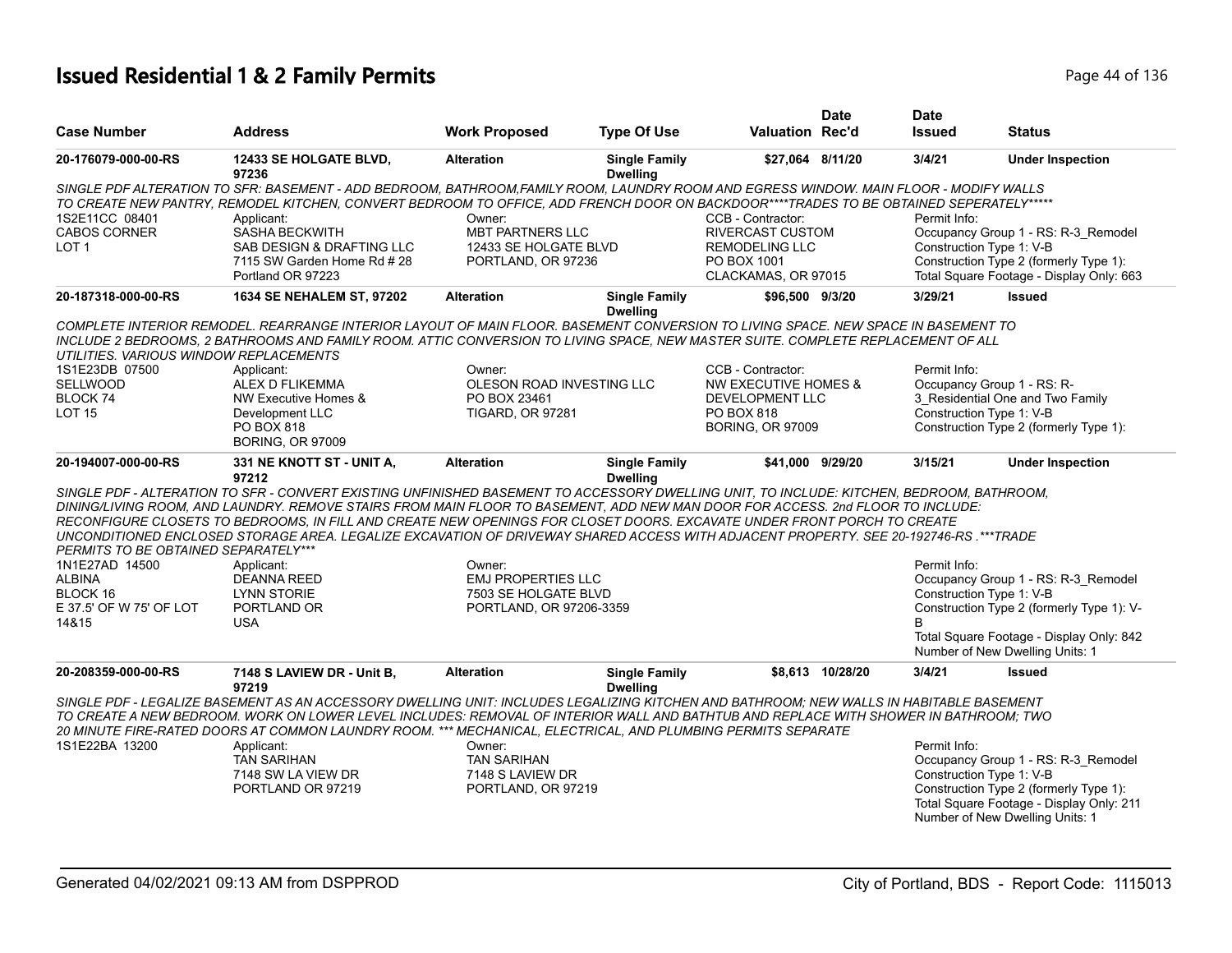# **Issued Residential 1 & 2 Family Permits Page 15 of 136** Page 45 of 136

| <b>Case Number</b>                                                                      | <b>Address</b>                                                                                                                                                                                                                                                                                                                                                                                             | <b>Work Proposed</b>                                                                                                                          | <b>Type Of Use</b>                      | <b>Valuation Rec'd</b>                                                                | <b>Date</b>       | <b>Date</b><br><b>Issued</b>             | <b>Status</b>                                                                                                                                                   |
|-----------------------------------------------------------------------------------------|------------------------------------------------------------------------------------------------------------------------------------------------------------------------------------------------------------------------------------------------------------------------------------------------------------------------------------------------------------------------------------------------------------|-----------------------------------------------------------------------------------------------------------------------------------------------|-----------------------------------------|---------------------------------------------------------------------------------------|-------------------|------------------------------------------|-----------------------------------------------------------------------------------------------------------------------------------------------------------------|
| 20-210462-000-00-RS                                                                     | 1015 N WATTS ST, 97217                                                                                                                                                                                                                                                                                                                                                                                     | <b>Alteration</b>                                                                                                                             | <b>Single Family</b><br><b>Dwelling</b> |                                                                                       | \$6,750 11/17/20  | 3/10/21                                  | <b>Under Inspection</b>                                                                                                                                         |
|                                                                                         | SINGLE PDF - SOLAR 6.0KW ROOF TOP MOUNTED PV SYSTEM WITH STANDBY GENERATOR: NON-PRESCRIPTIVE                                                                                                                                                                                                                                                                                                               |                                                                                                                                               |                                         |                                                                                       |                   |                                          |                                                                                                                                                                 |
| 1N1E10CB 01300<br><b>FAIRPORT</b><br>BLOCK <sub>8</sub><br>E 10' OF LOT 13<br>LOT 14&15 | Applicant:<br><b>CHRISTINE STAMPER</b><br>ELEMENTAL ENERGY<br>1339 SE 8TH AVE, SUITE B<br>PORTLAND, OR 97214                                                                                                                                                                                                                                                                                               | Owner:<br><b>TAMI FULK</b><br>1015 N WATTS ST<br>PORTLAND, OR 97217<br>Owner:<br><b>MICHAEL FULK</b><br>1015 N WATTS ST<br>PORTLAND, OR 97217 |                                         | CCB - Contractor:<br>ELEMENTAL ENERGY LLC<br>1339 SE 8TH AVE #B<br>PORTLAND, OR 97214 |                   | Permit Info:<br>Construction Type 1: V-B | Occupancy Group 1 - RS: R-<br>3_Residential One and Two Family<br>Construction Type 2 (formerly Type 1):                                                        |
| 20-211846-000-00-RS                                                                     | 6825 SW 10TH AVE, 97219                                                                                                                                                                                                                                                                                                                                                                                    | <b>Alteration</b>                                                                                                                             | <b>Single Family</b><br><b>Dwelling</b> |                                                                                       | \$6.750 11/9/20   | 3/4/21                                   | <b>Final</b>                                                                                                                                                    |
|                                                                                         | SINGLE PDF - 3.8KW SOLAR ROOF TOP MOUNTED PV SYSTEM: NON-PRESCRIPTIVE                                                                                                                                                                                                                                                                                                                                      |                                                                                                                                               |                                         |                                                                                       |                   |                                          |                                                                                                                                                                 |
| 1S1E21AB 05800<br>WOODROW WILSON PK<br>BLOCK <sub>8</sub><br><b>LOT 23</b>              | Applicant:<br><b>CHRISTINE STAMPER</b><br><b>ELEMENTAL ENERGY</b><br>1339 SE 8TH AVE, SUITE B<br>PORTLAND, OR 97214                                                                                                                                                                                                                                                                                        | Owner:<br><b>JOHN HUGHART</b><br>6825 SW 10TH AVE<br>PORTLAND, OR 97219-2118<br>Owner:                                                        |                                         | CCB - Contractor:<br>ELEMENTAL ENERGY LLC<br>1339 SE 8TH AVE #B<br>PORTLAND, OR 97214 |                   | Permit Info:<br>Construction Type 1: V-B | Occupancy Group 1 - RS: R-3_Remodel<br>Construction Type 2 (formerly Type 1):                                                                                   |
|                                                                                         |                                                                                                                                                                                                                                                                                                                                                                                                            | <b>HELENE HUGHART</b><br>6825 SW 10TH AVE<br>PORTLAND, OR 97219-2118                                                                          |                                         |                                                                                       |                   |                                          |                                                                                                                                                                 |
| 20-217713-000-00-RS                                                                     | 4814 NE 32ND PL - Unit B, 97211                                                                                                                                                                                                                                                                                                                                                                            | <b>Alteration</b>                                                                                                                             | <b>Single Family</b>                    |                                                                                       | \$19,960 12/15/20 | 3/11/21                                  | <b>Issued</b>                                                                                                                                                   |
| 1N1E24BD 01200                                                                          | SINGLE PDF - ADU: CONVERT EXISTING BASEMENT TO HABITABLE SPACE FOR ACCESSORY DWELLING UNIT. TO INCLUDE: LIVING ROOM, BEDROOM W/ EGRESS<br>WINDOW AND WALK-IN CLOSET, LAUNDRY, AND KITCHEN<br>Applicant:<br><b>ERIC POCIASK</b><br>4814 NE 32nd Place<br>PORTLAND, OR 97211                                                                                                                                 | Owner:<br><b>ERIC POCIASK</b><br>4814 NE 32ND PL<br>PORTLAND, OR 97211                                                                        | <b>Dwelling</b>                         |                                                                                       |                   | Permit Info:<br>Construction Type 1: V-B | Occupancy Group 1 - RS: R-3_Remodel<br>Construction Type 2 (formerly Type 1):<br>Total Square Footage - Display Only: 484<br>Number of New Dwelling Units: 1    |
| 20-192746-000-00-RS                                                                     | 321 NE KNOTT ST - Unit B,<br>97212                                                                                                                                                                                                                                                                                                                                                                         | <b>Alteration</b>                                                                                                                             | <b>Single Family</b><br><b>Dwelling</b> | \$40,249 9/21/20                                                                      |                   | 3/15/21                                  | <b>Under Inspection</b>                                                                                                                                         |
| 194007-RS **** TRADES SEPARATE                                                          | SINGLE PDF - CONVERT EXISTING UNFINISHED BASEMENT TO ACCESSORY DWELLING UNIT, TO INCLUDE NEW: KITCHEN, BEDROOM, BEDROOM WINDOW IN<br>MODIFIED OPENING. DINING/LIVING ROOM. AND LAUNDRY. SECOND FLOOR ALTERATIONS INCLUDE A NEW WINDOW OPENING. AND CONVERSION OF THE<br>BATHROOM CLOSET TO A LAUNDRY ROOM WITH WATER HEATER. LEGALIZE EXCAVATION OF DRIVEWAY SHARED ACCESS WITH ADJACENT PROPERTY. SEE 20- |                                                                                                                                               |                                         |                                                                                       |                   |                                          |                                                                                                                                                                 |
| 1N1E27AD 14400                                                                          | Applicant:<br><b>DEANNA REED</b><br>LYNN STORIE<br>PORTLAND OR<br><b>USA</b>                                                                                                                                                                                                                                                                                                                               | Owner:<br><b>EMJ PROPERTIES LLC</b><br>7503 SE HOLGATE BLVD<br>PORTLAND, OR 97206-3359                                                        |                                         |                                                                                       |                   | Permit Info:<br>Construction Type 1: V-B | Occupancy Group 1 - RS: R-3_Remodel<br>Construction Type 2 (formerly Type 1): V-<br>Total Square Footage - Display Only: 762<br>Number of New Dwelling Units: 1 |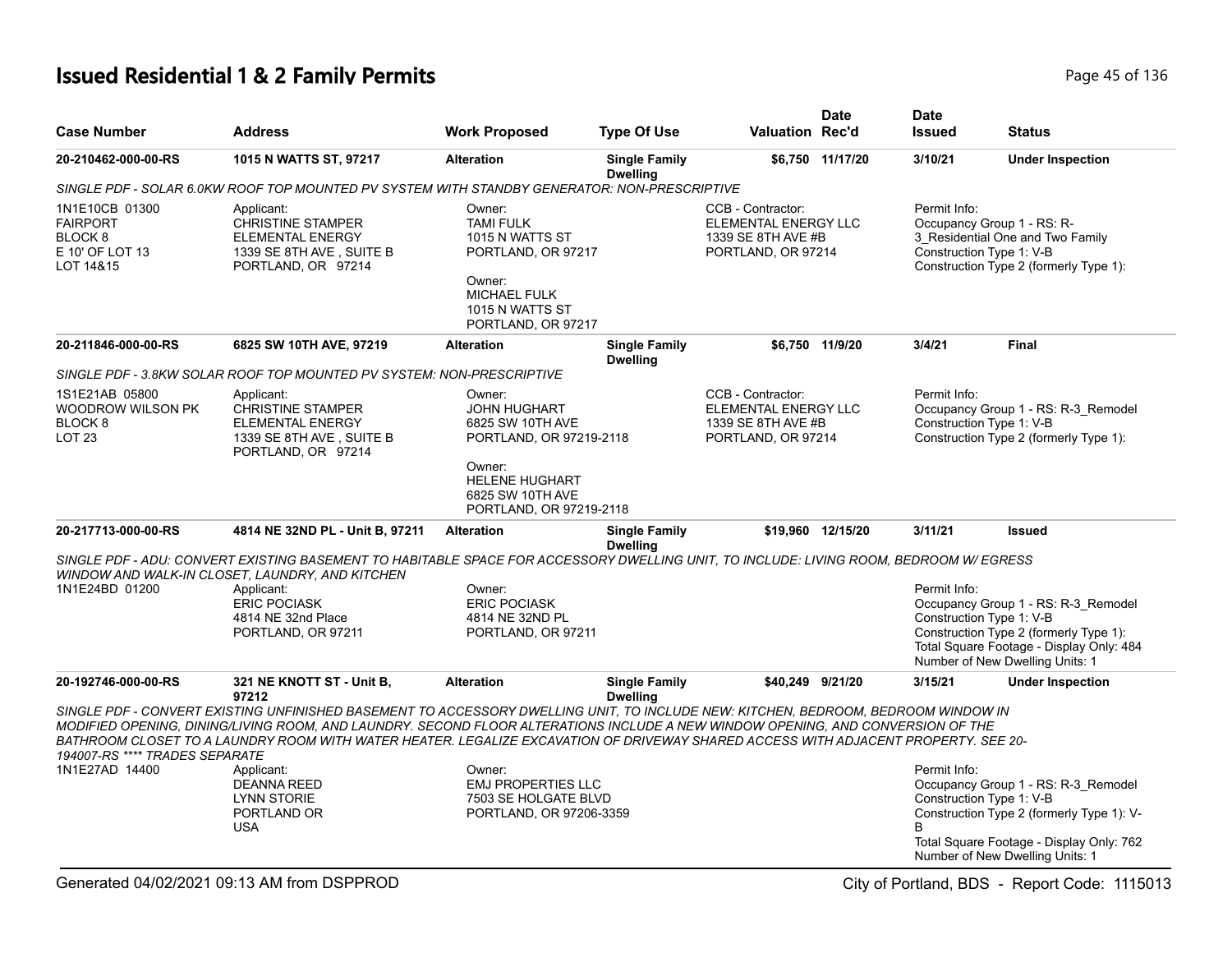# **Issued Residential 1 & 2 Family Permits Page 16 of 136** Page 46 of 136

| <b>Case Number</b>                                                                        | <b>Address</b>                                                                                                                                                                                     | <b>Work Proposed</b>                                                                                                                                           | <b>Type Of Use</b>                      | <b>Valuation Rec'd</b>                                                                                      | <b>Date</b>       | <b>Date</b><br><b>Issued</b> | <b>Status</b>                                                                                                                                            |
|-------------------------------------------------------------------------------------------|----------------------------------------------------------------------------------------------------------------------------------------------------------------------------------------------------|----------------------------------------------------------------------------------------------------------------------------------------------------------------|-----------------------------------------|-------------------------------------------------------------------------------------------------------------|-------------------|------------------------------|----------------------------------------------------------------------------------------------------------------------------------------------------------|
| 20-203752-000-00-RS                                                                       | 1543 SE 36TH AVE, 97214                                                                                                                                                                            | <b>Alteration</b>                                                                                                                                              | <b>Single Family</b><br><b>Dwelling</b> |                                                                                                             | \$15.000 10/20/20 | 3/2/21                       | <b>Issued</b>                                                                                                                                            |
|                                                                                           | SINGLE PDF CREATE HALF BATH IN ATTIC *ET, PT, MT SEPARATE                                                                                                                                          |                                                                                                                                                                |                                         |                                                                                                             |                   |                              |                                                                                                                                                          |
| 1S1E01DB 07100<br>SECTION 01 1S 1E<br>TL 7100 0.08 ACRES                                  | Applicant:<br><b>MORGAN ODLAND</b><br>1543 SE 36TH AVE<br>PORTLAND OR 97214                                                                                                                        | Owner:<br><b>MARGARET YOVAN</b><br>1543 SE 36TH AVE<br>PORTLAND, OR 97214-5121<br>Owner:                                                                       |                                         |                                                                                                             |                   | Permit Info:                 | Occupancy Group 1 - RS: R-3 Remodel<br>Construction Type 1: V-B<br>Construction Type 2 (formerly Type 1):<br>Total Square Footage - Display Only: 40     |
|                                                                                           |                                                                                                                                                                                                    | <b>MORGAN ODLAND</b><br>1543 SE 36TH AVE<br>PORTLAND, OR 97214-5121                                                                                            |                                         |                                                                                                             |                   |                              |                                                                                                                                                          |
| 20-222193-000-00-RS                                                                       | 4112 SW CONDOR AVE, 97239                                                                                                                                                                          | <b>Alteration</b>                                                                                                                                              | <b>Single Family</b><br><b>Dwelling</b> |                                                                                                             | \$6,750 12/10/20  | 3/29/21                      | <b>Issued</b>                                                                                                                                            |
|                                                                                           | SINGLE PDF - 7.70KW SOLAR ROOF TOP MOUNTED PV SYSTEM: ENGINEERED******REPLACES 20-198839 RS*****                                                                                                   |                                                                                                                                                                |                                         |                                                                                                             |                   |                              |                                                                                                                                                          |
| 1S1E10CC 02500<br>PORTLAND HMSTD<br><b>BLOCK7</b><br>N 60' OF S 180' OF LOT 4             | Applicant:<br><b>AARON EDDY</b><br>EARTHLIGHT TECHNOLOGIES<br>PORTLAND OR<br><b>USA</b>                                                                                                            | Owner:<br><b>LAURANCE JOHNSON</b><br>4112 SW CONDOR AVE<br>PORTLAND, OR 97239<br>Owner:                                                                        |                                         | CCB - Contractor:<br><b>EARTHLIGHT TECHNOLOGIES</b><br><b>LLC</b><br>92 WEST RD<br>ELLINGTON, CT 06029      |                   | Permit Info:                 | Occupancy Group 1 - RS: R-<br>3 Residential One and Two Family<br>Construction Type 1: V-B<br>Construction Type 2 (formerly Type 1):                     |
|                                                                                           |                                                                                                                                                                                                    | <b>CHRISTINE JOHNSON</b><br>4112 SW CONDOR AVE<br>PORTLAND, OR 97239                                                                                           |                                         |                                                                                                             |                   |                              |                                                                                                                                                          |
| 20-163248-REV-01-RS                                                                       | 5018 NE 35TH AVE, 97211                                                                                                                                                                            | <b>Alteration</b>                                                                                                                                              | <b>Single Family</b><br><b>Dwelling</b> |                                                                                                             | \$15,000 11/10/20 | 3/17/21                      | <b>Issued</b>                                                                                                                                            |
|                                                                                           | SINGLE PDF - VALUE ADDED REVISION TO ENLARGE LANDING AND STAIRS AT REAR OF PROPERTY: RECONFIGURE MAIN FLOOR BATHROOM: REMOVE SKYLIGHT:<br>UPDATE STRUCTURAL (WORK ON GARAGE TO BE SEPARATE PERMIT) |                                                                                                                                                                |                                         |                                                                                                             |                   |                              |                                                                                                                                                          |
| 1N1E24AB 19000<br><b>WILLAMETTE ADD</b><br>BLOCK 18<br>S 1/2 OF LOT 6<br>LOT <sub>7</sub> | Applicant:<br><b>SASHA BECKWITH</b><br>SAB DESIGN AND DRAFTING LLC<br>7115 SW GARDEN HOME RD #28<br>PORTLAND, OR 97223                                                                             | Owner:<br><b>LAUREN ALAMEDA-REDDELL</b><br>5018 NE 35TH AVE<br>PORTLAND, OR 97211<br>Owner:<br><b>JASON WAHLBERG</b><br>5018 NE 35TH AVE<br>PORTLAND, OR 97211 |                                         | CCB - Contractor:<br><b>PURDYS PACIFIC</b><br><b>CONSTRUCTION LLC</b><br>PO BOX 5473<br>BEAVERTON, OR 97006 |                   | Permit Info:<br>B            | Occupancy Group 1 - RS: R-3 Remodel<br>Construction Type 1: V-B<br>Construction Type 2 (formerly Type 1): V-<br>Total Square Footage - Display Only: 429 |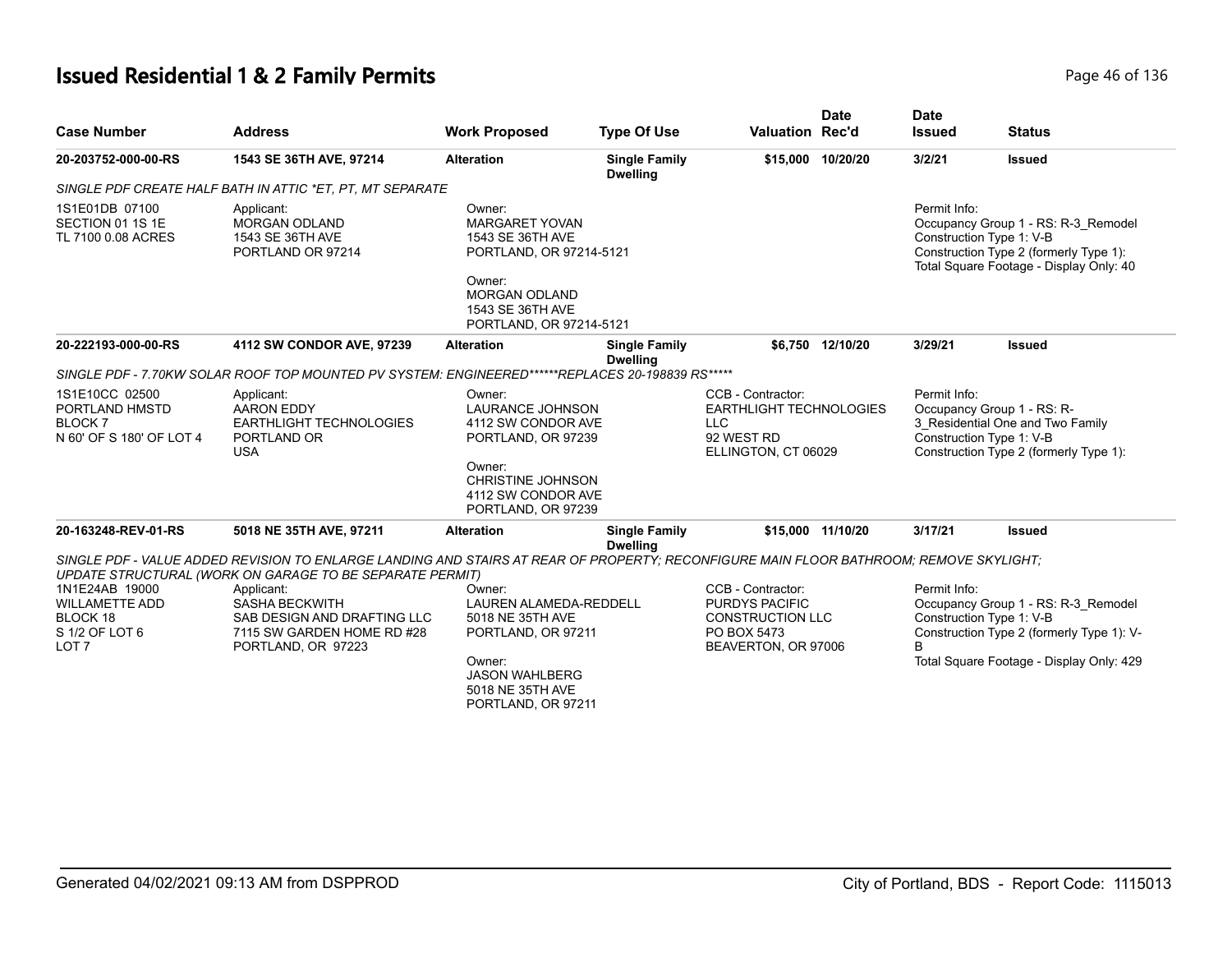# **Issued Residential 1 & 2 Family Permits Page 17 of 136** Page 47 of 136

| <b>Case Number</b>                                                          | <b>Address</b>                                                                                                                         | <b>Work Proposed</b>                                                                                                                                        | <b>Type Of Use</b>                      | <b>Valuation Rec'd</b>                                                                                          | <b>Date</b>      | <b>Date</b><br><b>Issued</b>             | <b>Status</b>                                                                                                                                              |
|-----------------------------------------------------------------------------|----------------------------------------------------------------------------------------------------------------------------------------|-------------------------------------------------------------------------------------------------------------------------------------------------------------|-----------------------------------------|-----------------------------------------------------------------------------------------------------------------|------------------|------------------------------------------|------------------------------------------------------------------------------------------------------------------------------------------------------------|
| 20-221989-000-00-RS                                                         | 1913 NW 24TH AVE, 97210                                                                                                                | <b>Alteration</b>                                                                                                                                           | <b>Single Family</b><br><b>Dwelling</b> |                                                                                                                 | \$6,750 12/18/20 | 3/19/21                                  | <b>Under Inspection</b>                                                                                                                                    |
|                                                                             | SINGLE PDF - SOLAR 3.84KW ROOF TOP MOUNTED PV SYSTEM: NON-PRESCRIPTIVE                                                                 |                                                                                                                                                             |                                         |                                                                                                                 |                  |                                          |                                                                                                                                                            |
| 1N1E28CC 03600<br><b>WILSONS ADD</b><br><b>BLOCK5</b><br>S 27' 4" OF LOT 12 | Applicant:<br><b>CHRISTINE STAMPER</b><br><b>ELEMENTAL ENERGY</b><br>1339 SE 8TH AVE, SUITE B<br>PORTLAND, OR 97214                    | Owner:<br><b>KATHARINE CAHN</b><br>1913 NW 24TH AVE<br>PORTLAND, OR 97210-2539<br>Owner:<br><b>ALAN CAHN</b><br>1913 NW 24TH AVE<br>PORTLAND, OR 97210-2539 |                                         | CCB - Contractor:<br>ELEMENTAL ENERGY LLC<br>1339 SE 8TH AVE #B<br>PORTLAND, OR 97214                           |                  | Permit Info:<br>Construction Type 1: V-B | Occupancy Group 1 - RS: R-<br>3_Residential One and Two Family<br>Construction Type 2 (formerly Type 1):                                                   |
| 20-214908-000-00-RS                                                         | 625 SE 61ST AVE - Unit B, 97215                                                                                                        | <b>Alteration</b>                                                                                                                                           | <b>Single Family</b><br><b>Dwelling</b> |                                                                                                                 | \$5,000 11/18/20 | 3/19/21                                  | <b>Issued</b>                                                                                                                                              |
| AND PLUMBING PERMITS TO BE SEPARATE.***                                     | SINGLE PDF - CONVERSION OF STUDIO TO ADU: INCLUDES CHANGE OF USE FROM OFFICE TO BEDROOM. COVENANT ATTACHED. ***MECHANICAL, ELECTRICAL, |                                                                                                                                                             |                                         |                                                                                                                 |                  |                                          |                                                                                                                                                            |
| 1S2E06AA 04700                                                              | Applicant:<br>KARI LLOYD-JONES<br><b>WEITZER COMPANY</b><br>3909 SE LINCOLN STREET<br>PORTLAND OR 97214                                | Owner:<br><b>JONATHAN REED</b><br>625 SE 61ST AVE<br>PORTLAND, OR 97215                                                                                     |                                         | CCB - Contractor:<br>NWC NICK WEITZER CO LLC<br>3909 SE LINCOLN ST<br>PORTLAND, OR 97214                        |                  | Permit Info:<br>Construction Type 1: V-B | Occupancy Group 1 - RS: R-3_Remodel<br>Construction Type 2 (formerly Type 1):<br>Total Square Footage - Display Only: 1<br>Number of New Dwelling Units: 1 |
| 20-203208-000-00-RS                                                         | 1334 SE 43RD AVE, 97215                                                                                                                | <b>Alteration</b>                                                                                                                                           | <b>Single Family</b><br><b>Dwelling</b> |                                                                                                                 | \$500 10/16/20   | 3/15/21                                  | <b>Issued</b>                                                                                                                                              |
|                                                                             | SINGLE PDF - SOLAR 10.2KW ROOF TOP MOUNTED PV SYSTEM: PRESCRIPTIVE                                                                     |                                                                                                                                                             |                                         |                                                                                                                 |                  |                                          |                                                                                                                                                            |
| 1S2E06BC 17500<br>POWERS TR<br><b>BLOCK4</b><br>LOT <sub>4</sub>            | Applicant:<br><b>MELISSA FARIAS</b><br><b>TESLA</b><br>6132 NE 112TH AVE<br>PORTLAND, OR 97220                                         | Owner:<br><b>MICHAEL YAMARTINO</b><br>1334 SE 43RD AVE<br>PORTLAND, OR 97215                                                                                |                                         | CCB - Contractor:<br><b>TESLA ENERGY OPERATIONS</b><br><b>INC</b><br>901 PAGE AVENUE<br>FREMONT, CA 94538       |                  | Permit Info:<br>Construction Type 1: V-B | Occupancy Group 1 - RS: R-3_Remodel<br>Construction Type 2 (formerly Type 1):                                                                              |
| 20-224952-000-00-RS                                                         | 3425 NE 58TH AVE, 97213                                                                                                                | <b>Alteration</b>                                                                                                                                           | <b>Single Family</b>                    |                                                                                                                 | \$3,600 12/17/20 | 3/29/21                                  | <b>Issued</b>                                                                                                                                              |
| ADD A PATIO COVER TO THE BACK PATIO.                                        |                                                                                                                                        |                                                                                                                                                             | <b>Dwelling</b>                         |                                                                                                                 |                  |                                          |                                                                                                                                                            |
| 1N2E30AA 07000<br><b>ROSE CITY PK</b><br>BLOCK 123<br>LOT <sub>2</sub>      | Applicant:<br>CATALYST CONSTRUCTION &<br><b>REMODELING LLC</b><br>1031 NE 76TH AVE<br>PORTLAND, OR 97213                               | Owner:<br>JAMES POLLOCK<br>3425 NE 58TH AVE<br>PORTLAND, OR 97213-3363<br>Owner:<br>ALICIA KATZ-POLLOCK<br>3425 NE 58TH AVE<br>PORTLAND, OR 97213-3363      |                                         | CCB - Contractor:<br>CATALYST CONSTRUCTION &<br><b>REMODELING LLC</b><br>1031 NE 76TH AVE<br>PORTLAND, OR 97213 |                  | Permit Info:<br>Construction Type 1: V-B | Occupancy Group 1 - RS: R-<br>3 Residential One and Two Family<br>Construction Type 2 (formerly Type 1):                                                   |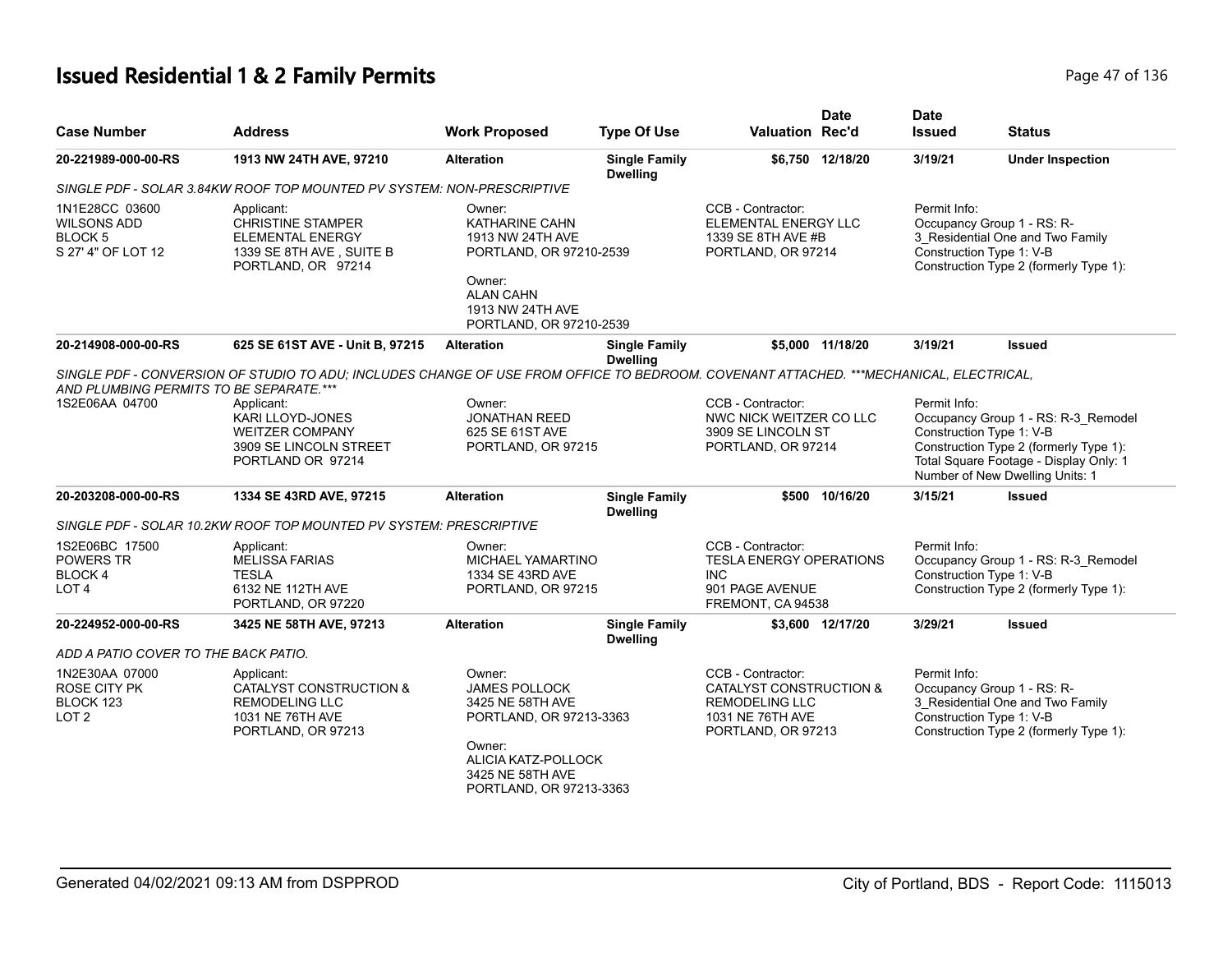# **Issued Residential 1 & 2 Family Permits Page 18 of 136** Page 48 of 136

| <b>Case Number</b>                                                       | <b>Address</b>                                                                                                       | <b>Work Proposed</b>                                                                                                                                                           | <b>Type Of Use</b>                      | Valuation Rec'd                                                                                                  | <b>Date</b>     | <b>Date</b><br><b>Issued</b>             | <b>Status</b>                                                                                                             |
|--------------------------------------------------------------------------|----------------------------------------------------------------------------------------------------------------------|--------------------------------------------------------------------------------------------------------------------------------------------------------------------------------|-----------------------------------------|------------------------------------------------------------------------------------------------------------------|-----------------|------------------------------------------|---------------------------------------------------------------------------------------------------------------------------|
| 20-224981-000-00-RS                                                      | 2800 SW SCHOLLS FERRY RD,<br>97221                                                                                   | <b>Alteration</b>                                                                                                                                                              | <b>Single Family</b><br><b>Dwelling</b> |                                                                                                                  | \$500 12/21/20  | 3/26/21                                  | <b>Under Inspection</b>                                                                                                   |
|                                                                          | SINGLE PDF - 24.82KW SOLAR ROOF TOP MOUNTED PV SYSTEM: PRESCRIPTIVE. *** ET SEPARATE (20-225821-ET)**                |                                                                                                                                                                                |                                         |                                                                                                                  |                 |                                          |                                                                                                                           |
| 1S1E07BA 01900<br><b>BEJA'S AC</b><br>LOT <sub>2</sub>                   | Applicant:<br><b>GARRETT HARTWELL</b><br>POWER NORTHWEST<br>11393 NW ANDERSON<br>PORTLAND OR 97229                   | Owner:<br><b>ADDISON GRONQUIST</b><br>2800 SW SCHOLLS FERRY RD<br>PORTLAND, OR 97221-1319<br>Owner:<br><b>MINNA YOO</b><br>2800 SW SCHOLLS FERRY RD<br>PORTLAND, OR 97221-1319 |                                         | CCB - Contractor:<br><b>POWER NORTHWEST</b><br><b>INCORPORATED</b><br>11393 NW ANDERSON ST<br>PORTLAND, OR 97229 |                 | Permit Info:<br>Construction Type 1: V-B | Occupancy Group 1 - RS: R-<br>3 Residential One and Two Family<br>Construction Type 2 (formerly Type 1):                  |
| 20-223235-000-00-RS                                                      | 4255 SE 117TH AVE, 97266                                                                                             | <b>Alteration</b>                                                                                                                                                              | <b>Single Family</b><br><b>Dwelling</b> | \$37,228 3/3/21                                                                                                  |                 | 3/3/21                                   | <b>Under Inspection</b>                                                                                                   |
|                                                                          | Paper - ADD INTERIOR WALLS TO GARAGE TO CONVERT TO 2 BEDROOMS: ADD NTERIOR WALLS IN SOCIAL ROOM TO CREATE 2 BEDROOMS |                                                                                                                                                                                |                                         |                                                                                                                  |                 |                                          |                                                                                                                           |
| 1S2E10DD 03000<br><b>MINDORO PK</b><br><b>BLOCK1</b><br>LOT <sub>5</sub> | Applicant:<br>ANDREW WAYNE MUSICK<br>1144 SE 85TH AVE<br>PORTLAND, OR 97216                                          | Owner:<br><b>MARTHA MWERU</b><br>4255 SE 117TH AVE<br>PORTLAND, OR 97266                                                                                                       |                                         | CCB - Contractor:<br>ANDREW WAYNE MUSICK<br>1144 SE 85TH AVE<br>PORTLAND, OR 97216                               |                 | Permit Info:<br>Construction Type 1: V-B | Occupancy Group 1 - RS: R-3_Remodel<br>Construction Type 2 (formerly Type 1):<br>Total Square Footage - Display Only: 912 |
| 20-141283-REV-01-RS                                                      | 6009 SW PENDLETON CT, 97221                                                                                          | <b>Alteration</b>                                                                                                                                                              | <b>Single Family</b><br><b>Dwelling</b> |                                                                                                                  | \$500 11/27/20  | 3/24/21                                  | <b>Issued</b>                                                                                                             |
|                                                                          | SINGLE PDF - VALUE ADDED REVISION TO REMOVE ADDITIONAL POST AND REPLACE WITH BEAM                                    |                                                                                                                                                                                |                                         |                                                                                                                  |                 |                                          |                                                                                                                           |
| 1S1E18CA 06800<br><b>SHATTUCK</b><br>LOT 12-14 TL 6800                   | Applicant:<br><b>JULIANN RICHLING</b><br>6009 SW PENDLETON CT<br>PORTLAND, OR 97221                                  | Owner:<br><b>JULIANN RICHLING</b><br>6009 SW PENDLETON CT<br>PORTLAND, OR 97221<br>Owner:                                                                                      |                                         |                                                                                                                  |                 | Permit Info:<br>Construction Type 1: V-B | Occupancy Group 1 - RS: R-3_Remodel<br>Construction Type 2 (formerly Type 1):<br>Total Square Footage - Display Only: 350 |
|                                                                          |                                                                                                                      | <b>CHRISTOPHER RICHLING</b><br>6009 SW PENDLETON CT<br>PORTLAND, OR 97221                                                                                                      |                                         |                                                                                                                  |                 |                                          |                                                                                                                           |
| 20-192135-000-00-RS                                                      | 1225 SE OAK ST, 97214                                                                                                | <b>Alteration</b>                                                                                                                                                              | <b>Single Family</b><br><b>Dwelling</b> |                                                                                                                  | \$1.600 9/19/20 | 3/19/21                                  | <b>Under Inspection</b>                                                                                                   |
|                                                                          | SINGLE PDF ALTERATION TO INSTALL EXTERIOR DOOR AT REAR OF HOUSE WITH STEPS TO GROUND                                 |                                                                                                                                                                                |                                         |                                                                                                                  |                 |                                          |                                                                                                                           |
| 1N1E35CD 09300<br><b>AIKENS</b><br>BLOCK 263<br>W 45' OF LOT 5           | Applicant:<br>NICHOLAS LOCKE<br>ONE TO ONE WORKS<br>2645 NE 7TH AVE<br>PORTLAND OR 97212                             | Owner:<br>NICHOLAS GURNON<br>1225 SE OAK ST<br>PORTLAND, OR 97214<br>Owner:<br><b>LAUREN NICHOLS</b><br>1225 SE OAK ST<br>PORTLAND, OR 97214                                   |                                         |                                                                                                                  |                 | Permit Info:<br>Construction Type 1: V-B | Occupancy Group 1 - RS: R-3_Remodel<br>Construction Type 2 (formerly Type 1):<br>Total Square Footage - Display Only: 25  |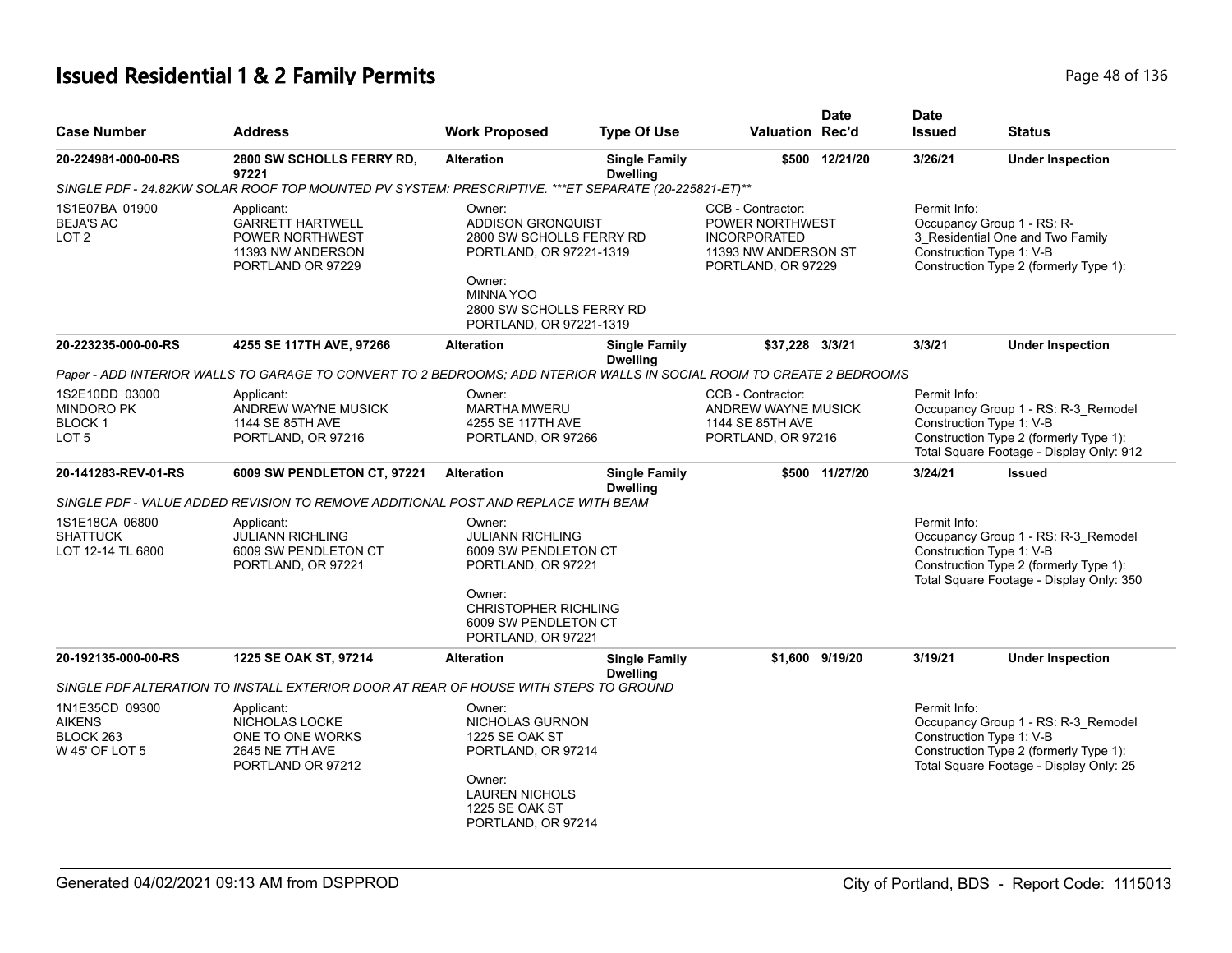# **Issued Residential 1 & 2 Family Permits Page 19 of 136** Page 49 of 136

| <b>Case Number</b>                                                                  | <b>Address</b>                                                                                                                                                                                               | <b>Work Proposed</b>                                                                                                                                                | <b>Type Of Use</b>                      | <b>Valuation Rec'd</b>                                                                                                    | <b>Date</b>       | <b>Date</b><br><b>Issued</b>             | <b>Status</b>                                                                                                             |
|-------------------------------------------------------------------------------------|--------------------------------------------------------------------------------------------------------------------------------------------------------------------------------------------------------------|---------------------------------------------------------------------------------------------------------------------------------------------------------------------|-----------------------------------------|---------------------------------------------------------------------------------------------------------------------------|-------------------|------------------------------------------|---------------------------------------------------------------------------------------------------------------------------|
| 20-222482-000-00-RS                                                                 | 7106 SW 31ST AVE, 97219                                                                                                                                                                                      | <b>Alteration</b>                                                                                                                                                   | <b>Single Family</b><br><b>Dwelling</b> | \$20,410 1/6/21                                                                                                           |                   | 3/12/21                                  | <b>Issued</b>                                                                                                             |
|                                                                                     | SINGLE PDF - CONVERSION OF EXISTING ROOM TO BEDROOM                                                                                                                                                          |                                                                                                                                                                     |                                         |                                                                                                                           |                   |                                          |                                                                                                                           |
| 1S1E20AB 12800<br><b>LAUDENKREST</b><br>LOT 2 EXC N 65.40' OF W<br>84.5'            | Applicant:<br><b>SHAWN MCEUEN</b><br>7106 SW 31ST<br>PORTLAND OREGON 97219                                                                                                                                   | Owner:<br><b>SHAWN MCEUEN</b><br>7106 SW 31ST AVE<br>PORTLAND, OR 97219                                                                                             |                                         |                                                                                                                           |                   | Permit Info:<br>Construction Type 1: V-B | Occupancy Group 1 - RS: R-3_Remodel<br>Construction Type 2 (formerly Type 1):<br>Total Square Footage - Display Only: 500 |
| 20-205502-000-00-RS                                                                 | 1704 NE BRYANT ST, 97211                                                                                                                                                                                     | <b>Alteration</b>                                                                                                                                                   | <b>Single Family</b><br><b>Dwelling</b> |                                                                                                                           | \$21,590 10/22/20 | 3/11/21                                  | <b>Issued</b>                                                                                                             |
| 1N1E14AC 09300<br><b>LOWELL ADD</b><br>BLOCK 4<br>LOT <sub>1</sub><br>W 3' OF LOT 2 | LAUNDRY, MECH AND STORAGE ROOMS. ***PLUMBING, ELECTRICAL AND MECHANICAL PERMITS TO BE OBTAINED SEPARATELY***<br>Applicant:<br>Sam Brookham<br>1704 NE Bryant St<br>Portland, OR 97211                        | Owner:<br>SAM A J BROOKHAM<br>1704 NE BRYANT ST<br>PORTLAND, OR 97211-4714<br>Owner:<br><b>LUCY BROOKHAM</b><br>1704 NE BRYANT ST<br>PORTLAND, OR 97211-4714        |                                         | CCB - Contractor:<br><b>RENE LEE BAGLEY</b><br>931 SE 69TH AVE<br>PORTLAND, OR 97215                                      |                   | Permit Info:<br>Construction Type 1: V-B | Occupancy Group 1 - RS: R-3_Remodel<br>Construction Type 2 (formerly Type 1):<br>Total Square Footage - Display Only: 529 |
| 20-223330-000-00-RS                                                                 | 4826 NE 109TH AVE, 97220                                                                                                                                                                                     | <b>Alteration</b>                                                                                                                                                   | <b>Single Family</b><br><b>Dwelling</b> | \$25,839 1/5/21                                                                                                           |                   | 3/2/21                                   | <b>Under Inspection</b>                                                                                                   |
|                                                                                     | SINGLE PDF - CONVERT BASEMENT TO LIVING SPACE, TO INCLUDE A MASTER BEDROOM SUITE W/ NEW EGRESS WINDOW WELL, FINISHED LAUNDRY ROOM, AND<br>STORAGE. MAIN FLOOR BATHROOM REMODEL TO INCLUDE NEW EXTERIOR WALL. |                                                                                                                                                                     |                                         |                                                                                                                           |                   |                                          |                                                                                                                           |
| 1N2E22BD 03300<br>PARKROSE & RPLT<br>BLOCK <sub>3</sub><br>N 44' OF LOT 5           | Applicant:<br><b>MIKE MONTGOMERY</b><br>SIMPL HOME DESIGNS<br>4931 SW 76TH AVE, PMB 211<br>PORTLAND, OR 97225                                                                                                | Owner:<br>NORTHWEST REALTY<br><b>DEVELOPMENT LLC</b><br>4207 NW SIERRA DR<br>CAMAS, WA 98607                                                                        |                                         | CCB - Contractor:<br><b>WILLIAM DAVIS</b><br>TRUE BREAD PROPERTIES INC<br>1425 NE COCHRAN DRIVE<br>GRESHAM, OR 97030-4419 |                   | Permit Info:<br>Construction Type 1: V-B | Occupancy Group 1 - RS: R-3_Remodel<br>Construction Type 2 (formerly Type 1):<br>Total Square Footage - Display Only: 633 |
| 20-162031-REV-01-RS                                                                 | 4025 N OVERLOOK BLVD - Unit<br>B, 97227                                                                                                                                                                      | <b>Alteration</b>                                                                                                                                                   | <b>Single Family</b><br><b>Dwelling</b> |                                                                                                                           | \$7.000 12/14/20  | 3/4/21                                   | <b>Issued</b>                                                                                                             |
|                                                                                     | SINGLE PDF VALUE ADDED REVISION TO BASEMENT ADU BACKWALL TO WIDEN LIVING ROOM WINDOWS AND UPGRADE WALL STRUCTURE                                                                                             |                                                                                                                                                                     |                                         |                                                                                                                           |                   |                                          |                                                                                                                           |
| 1N1E21DA 23100                                                                      | Applicant:<br><b>KEYAN MIZANI</b><br><b>EMZED ARCHITECTURE LLC</b><br>1644 SE 52ND AVE<br>PORTLAND, OR 97215                                                                                                 | Owner:<br><b>EDWARD FITZGERALD</b><br>4025 N OVERLOOK BLVD<br>PORTLAND, OR 97227-1050<br>Owner:<br>ANGELA MAURER<br>4025 N OVERLOOK BLVD<br>PORTLAND, OR 97227-1050 |                                         | CCB - Contractor:<br><b>BOWERSOX BUILDING INC</b><br>1125 SE DIVISION ST STE 210<br>PORTLAND, OR 97202                    |                   | Permit Info:<br>Construction Type 1: V-B | Occupancy Group 1 - RS: R-3_Remodel<br>Construction Type 2 (formerly Type 1):<br>Total Square Footage - Display Only: 718 |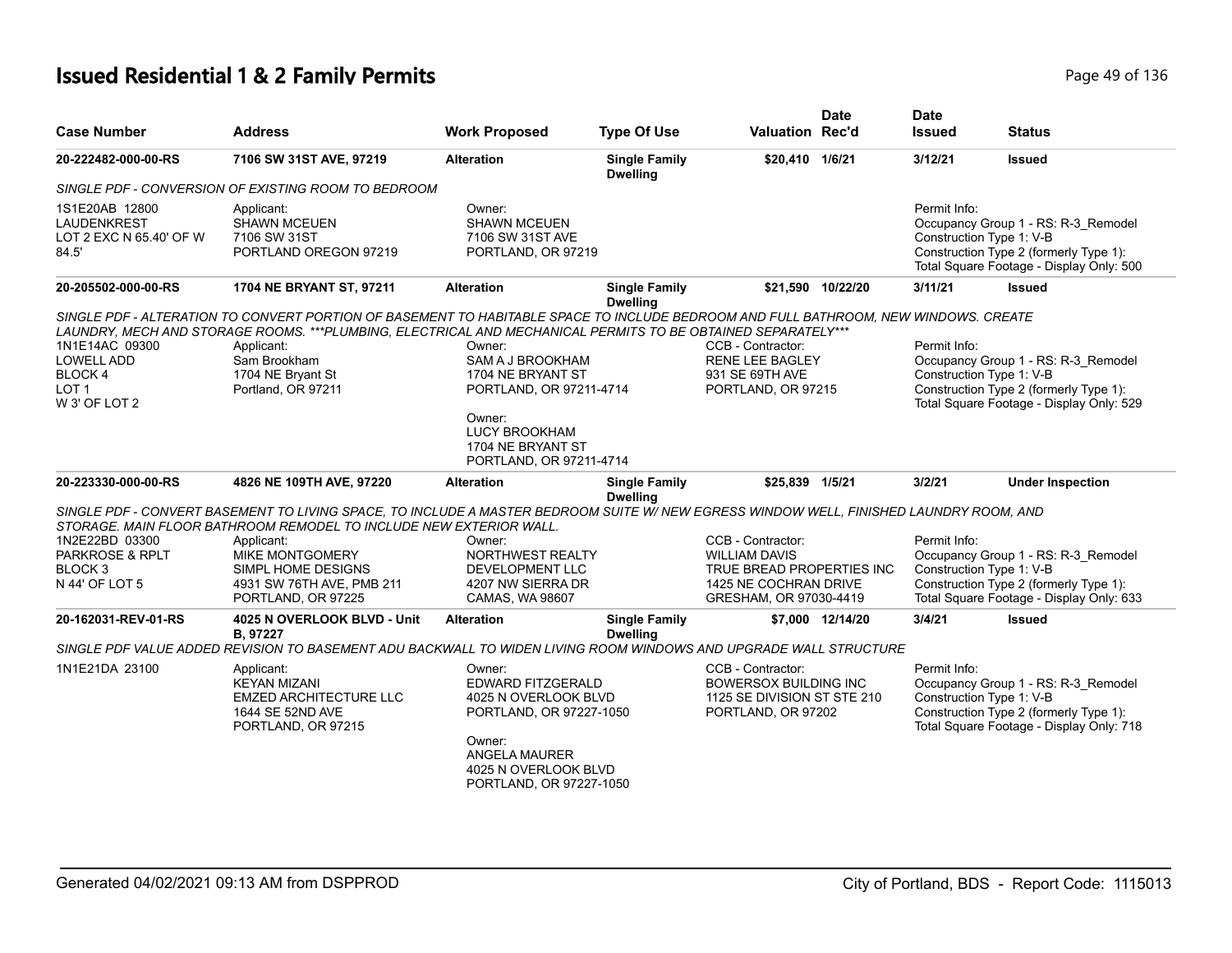# **Issued Residential 1 & 2 Family Permits Page 10 01 136** Page 50 of 136

| <b>Case Number</b>                                                               | <b>Address</b>                                                                                                                                                                                                                                                               | <b>Work Proposed</b>                                                                                                                                                 | <b>Type Of Use</b>                      | <b>Valuation Rec'd</b>                                                                              | <b>Date</b>    | <b>Date</b><br><b>Issued</b> | <b>Status</b>                                                                                                                        |
|----------------------------------------------------------------------------------|------------------------------------------------------------------------------------------------------------------------------------------------------------------------------------------------------------------------------------------------------------------------------|----------------------------------------------------------------------------------------------------------------------------------------------------------------------|-----------------------------------------|-----------------------------------------------------------------------------------------------------|----------------|------------------------------|--------------------------------------------------------------------------------------------------------------------------------------|
| 20-202480-000-00-RS                                                              | 8257 SE 32ND AVE, 97202                                                                                                                                                                                                                                                      | <b>Alteration</b>                                                                                                                                                    | <b>Single Family</b><br><b>Dwelling</b> |                                                                                                     | \$500 10/16/20 | 3/2/21                       | Issued                                                                                                                               |
|                                                                                  | SINGLE PDF - SOLAR 2.83 ROOF TOP MOUNTED PV SYSTEM: PRESCRIPTIVE                                                                                                                                                                                                             |                                                                                                                                                                      |                                         |                                                                                                     |                |                              |                                                                                                                                      |
| 1S1E24DC 02900<br>SECTION 24 1S 1E<br>TL 2900 0.13 ACRES                         | Applicant:<br><b>JEFFREY LEE</b><br><b>BLUE RAVEN SOLAR</b><br>1403 N RESEARCH WAY<br><b>OREM, UT 84097</b>                                                                                                                                                                  | Owner:<br><b>ROBERT ADAMS</b><br>8257 SE 32ND AVE<br>PORTLAND, OR 97202-8949                                                                                         |                                         | CCB - Contractor:<br>BRS FIELD OPS LLC<br>1403 NORTH RESEARCH WAY<br>OREM, UT 84097                 |                | Permit Info:                 | Occupancy Group 1 - RS: R-<br>3 Residential One and Two Family<br>Construction Type 1: V-B<br>Construction Type 2 (formerly Type 1): |
| 20-221728-000-00-RS                                                              | 3122 NE 117TH AVE, 97220                                                                                                                                                                                                                                                     | <b>Alteration</b>                                                                                                                                                    | <b>Single Family</b><br><b>Dwelling</b> |                                                                                                     | \$500 12/8/20  | 3/2/21                       | <b>Final</b>                                                                                                                         |
|                                                                                  | SINGLE PDF - SOLAR 10.24KW ROOF TOP MOUNTED PV SYSTEM: PRESCRIPTIVE                                                                                                                                                                                                          |                                                                                                                                                                      |                                         |                                                                                                     |                |                              |                                                                                                                                      |
| 1N2E27AA 07600<br><b>SEYMORR TERR</b><br>BLOCK <sub>3</sub><br>LOT <sub>13</sub> | Applicant:<br><b>JUSTIN LEE</b><br>SYNCHRO SOLAR<br>2870 NE HOGAN DR<br>GRESHAM, OR 97030                                                                                                                                                                                    | Owner:<br><b>MICHAEL HILL</b><br>3122 NE 117TH AVE<br>PORTLAND, OR 97220                                                                                             |                                         | CCB - Contractor:<br><b>SYNCHRO SOLAR LLC</b><br>2870 NE HOGAN DR SUITE E240<br>GRESHAM, OR 97030   |                | Permit Info:                 | Occupancy Group 1 - RS: R-<br>3_Residential One and Two Family<br>Construction Type 1: V-B<br>Construction Type 2 (formerly Type 1): |
| 20-225822-000-00-RS                                                              | 2839 SW CHAMPLAIN DR, 97205                                                                                                                                                                                                                                                  | <b>Alteration</b>                                                                                                                                                    | <b>Single Family</b><br><b>Dwelling</b> |                                                                                                     | \$500 12/21/20 | 3/18/21                      | <b>Issued</b>                                                                                                                        |
|                                                                                  | SINGLE PDF - 6.875KW SOLAR ROOF TOP PV SYSTEM: PRESCRIPTIVE                                                                                                                                                                                                                  |                                                                                                                                                                      |                                         |                                                                                                     |                |                              |                                                                                                                                      |
| 1N1E32DC 02000<br>ARLINGTON HTS & RPLT<br>BLOCK 12<br>LOT <sub>2</sub>           | Applicant:<br><b>BOB RATHBONE</b><br>PREMIER SOLAR NW<br>12399 NW WAKER DR<br>PORTLAND OR 97229                                                                                                                                                                              | Owner:<br><b>RYAN BLEDSOE</b><br>2839 SW CHAMPLAIN DR<br>PORTLAND, OR 97205-5833<br>Owner:<br><b>LESLIE WELLS</b><br>2839 SW CHAMPLAIN DR<br>PORTLAND, OR 97205-5833 |                                         | CCB - Contractor:<br><b>C&amp;B RENEWABLE ENERGY LLC</b><br>12399 NW WAKER DR<br>PORTLAND, OR 97229 |                | Permit Info:                 | Occupancy Group 1 - RS: R-<br>3_Residential One and Two Family<br>Construction Type 1: V-B<br>Construction Type 2 (formerly Type 1): |
| 20-224340-000-00-RS                                                              | 9272 SW 7TH AVE, 97219                                                                                                                                                                                                                                                       | <b>Alteration</b>                                                                                                                                                    | <b>Single Family</b><br><b>Dwelling</b> | \$71,843 12/28/20                                                                                   |                | 3/17/21                      | Issued                                                                                                                               |
| PERMITS TO BE SEPARATE.***                                                       | SINGLE PDF- MAIN FLOOR - REMOVE WALLS BETWEEN KITCHEN/DINING AND LIVING. REMOVE FIREPLACE AND CHIMINEY. ENLARGE WINDOWS. REPLACE DOOR<br>WITH WINDOW. LOWER LEVEL, ADD MASTER BATH AND WIC, AND LIVING AREAS, ENLARGE STAIRS TO CODE ADD COVER OVER FRONT ENTRANCE. ***TRADE |                                                                                                                                                                      |                                         |                                                                                                     |                |                              |                                                                                                                                      |
| 1S1E28AD 10400                                                                   | Applicant:                                                                                                                                                                                                                                                                   | Owner:                                                                                                                                                               |                                         | CCB - Contractor:                                                                                   |                | Permit Info:                 |                                                                                                                                      |
| <b>KILPATRICK COLLINS</b>                                                        | <b>MAX SUMCHENKO</b>                                                                                                                                                                                                                                                         | ZORYANA SUMCHENKO                                                                                                                                                    |                                         | ROSE CITY HOMES LLC                                                                                 |                |                              | Occupancy Group 1 - RS: R-3_Remodel                                                                                                  |
| <b>TRACT</b><br>BLOCK 12<br>W 1/2 OF LOT 6                                       | PORTLAND OR<br><b>USA</b>                                                                                                                                                                                                                                                    | 9272 SW 7TH AVE<br>PORTLAND, OR 97219                                                                                                                                |                                         | 1813 SE 43RD WAY<br>BRUSH PRAIRIE, WA 98606                                                         |                |                              | Construction Type 1: V-B<br>Construction Type 2 (formerly Type 1):<br>Total Square Footage - Display Only:                           |
|                                                                                  |                                                                                                                                                                                                                                                                              | Owner:<br><b>OLGA GURNIK</b><br>9272 SW 7TH AVE<br>PORTLAND, OR 97219                                                                                                |                                         |                                                                                                     |                | 1760                         |                                                                                                                                      |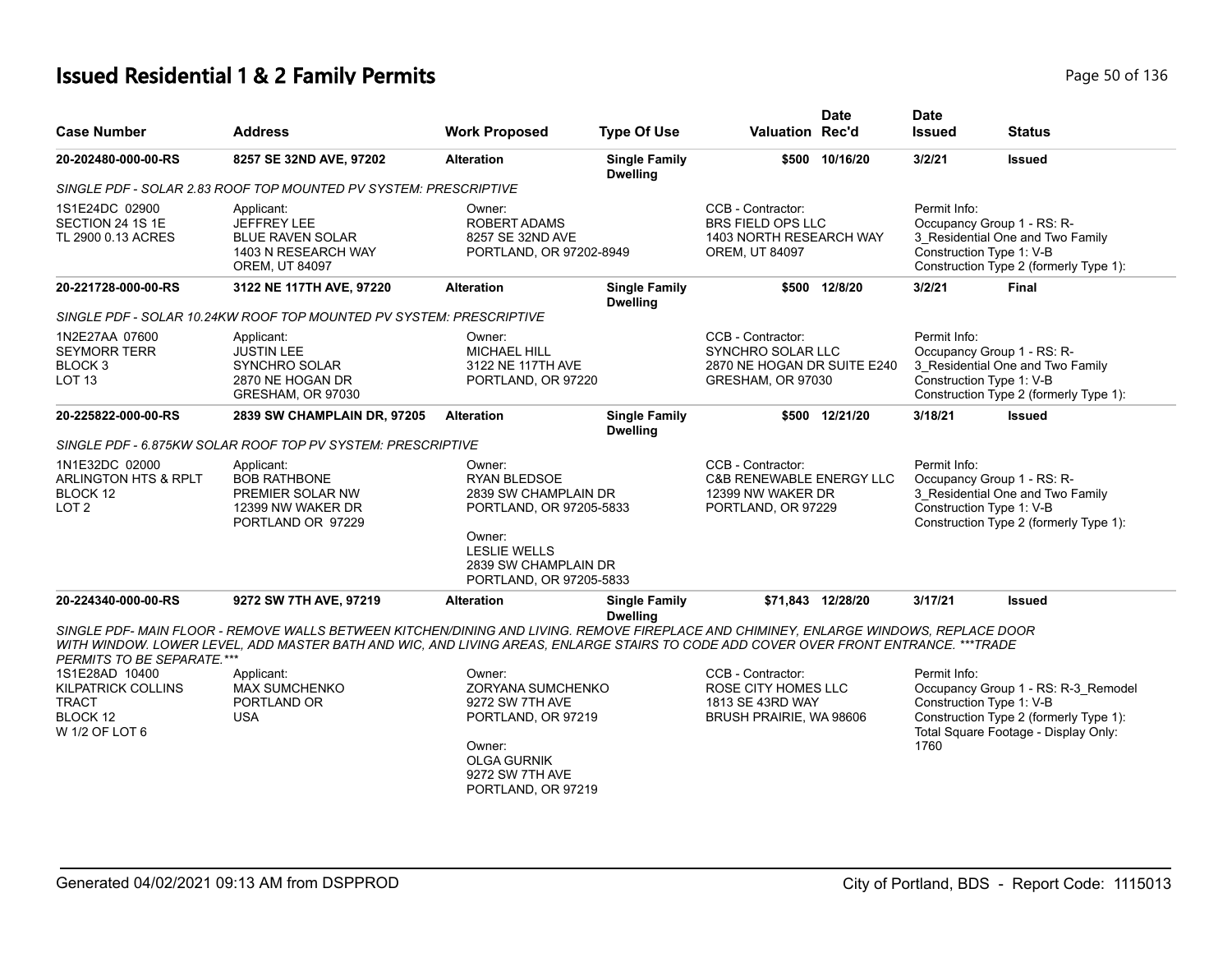# **Issued Residential 1 & 2 Family Permits Page 11 01 136** Page 51 of 136

| <b>Case Number</b>                                                         | <b>Address</b>                                                                                                                              | <b>Work Proposed</b>                                                                    | <b>Type Of Use</b>                      | <b>Valuation Rec'd</b>                                                                                                    | Date            | Date<br><b>Issued</b>                                            | <b>Status</b>                                                                                                                                                                           |
|----------------------------------------------------------------------------|---------------------------------------------------------------------------------------------------------------------------------------------|-----------------------------------------------------------------------------------------|-----------------------------------------|---------------------------------------------------------------------------------------------------------------------------|-----------------|------------------------------------------------------------------|-----------------------------------------------------------------------------------------------------------------------------------------------------------------------------------------|
| 20-222246-000-00-RS                                                        | 14151 NE SAN RAFAEL ST,<br>97230                                                                                                            | <b>Alteration</b>                                                                       | <b>Single Family</b><br><b>Dwelling</b> | \$50,307 12/9/20                                                                                                          |                 | 3/26/21                                                          | <b>Issued</b>                                                                                                                                                                           |
|                                                                            | SINGLE PDF: CHANGE OF OCCUPANCY FROM OFFICE TO SINGLE FAMILY DWELLING *ET, PT, MT SEPARATE                                                  |                                                                                         |                                         |                                                                                                                           |                 |                                                                  |                                                                                                                                                                                         |
| 1N2E26DA 07000<br><b>RICHLAND</b><br>LOT 7 TL 7000                         | Applicant:<br><b>ZAC HORTON</b><br><b>FASTER PERMITS</b><br>2000 SW 1ST AVE, STE 420<br>PORTLAND OR 97201                                   | Owner:<br>NOVA DEVELOPMENT INC<br>11439 NE MORRIS ST<br>PORTLAND, OR 97220              |                                         | CCB - Contractor:<br>NOVA CABINETRY LLC<br>11439 NE MORRIS ST<br>PORTLAND, OR 97220                                       |                 | Permit Info:<br>1180                                             | Occupancy Group 1 - RS: R-3_Remodel<br>Construction Type 1: V-B<br>Construction Type 2 (formerly Type 1): V-<br>Total Square Footage - Display Only:<br>Number of New Dwelling Units: 1 |
| 20-143054-000-00-RS                                                        | 4809 N KERBY AVE, 97217                                                                                                                     | <b>Alteration</b>                                                                       | Townhouse (2<br>Units)                  | \$77,500 6/9/20                                                                                                           |                 | 3/19/21                                                          | <b>Issued</b>                                                                                                                                                                           |
| WELLS. UNIT 1 OF 2.**WITH 20-159440-RS**                                   | SINGLE PDF - CONVERT EXISTING DUPLEX INTO (2) UNIT TOWNHOUSE. INSTALL FIREWALL, REMOVE CHIMNEY, REVISE FLOOR PLAN. NEW EGRESS WINDOW        |                                                                                         |                                         |                                                                                                                           |                 |                                                                  |                                                                                                                                                                                         |
| 1N1E22BD 03900                                                             | Applicant:<br><b>RYAN PICKREL</b><br><b>FASTER PERMITS</b><br>2000 SW 1ST AVE #420<br>PORTLAND OR 97201                                     | Owner:<br>OREGON HOMEWORKS LLC<br>10200 SW EASTRIDGE ST #200<br>PORTLAND, OR 97225-5032 |                                         | CCB - Contractor:<br>OREGON HOMEWORKS LLC<br>10200 SW EASTRIDGE STREET<br><b>STE 200</b><br>PORTLAND, OR 97225            |                 | Permit Info:<br>1300                                             | Occupancy Group 1 - RS: R-3_Remodel<br>Construction Type 1: V-B<br>Construction Type 2 (formerly Type 1):<br>Total Square Footage - Display Only:                                       |
| 20-159440-000-00-RS                                                        | 4815 N KERBY AVE, 97217                                                                                                                     | <b>Alteration</b>                                                                       | Townhouse (2<br>Units)                  | \$77,500 3/19/21                                                                                                          |                 | 3/19/21                                                          | Issued                                                                                                                                                                                  |
| UNIT 2 OF 2. ** WITH 20-143054-RS**                                        | Single PDF - CONVERT EXISTING DUPLEX INTO (2) UNIT TOWNHOUSE. INSTALL FIREWALL, REMOVE CHIMNEY, REVISE FLOOR PLAN. NEW EGRESS WINDOW WELLS. |                                                                                         |                                         |                                                                                                                           |                 |                                                                  |                                                                                                                                                                                         |
| 1N1E22BD 03900<br><b>CLIFFORD ADD</b><br>BLOCK 13<br><b>LOT 7&amp;8</b>    | Applicant:<br><b>RYAN PICKREL</b><br><b>FASTER PERMITS</b><br>2000 SW 1ST AVE #420<br>PORTLAND OR 97201                                     |                                                                                         |                                         | CCB - Contractor:<br>OREGON HOMEWORKS LLC<br>10200 SW EASTRIDGE STREET<br><b>STE 200</b><br>PORTLAND, OR 97225            |                 | Permit Info:<br>Construction Type 1: V-B<br>1300                 | Occupancy Group 1 - RS: R-3_Remodel<br>Construction Type 2 (formerly Type 1):<br>Total Square Footage - Display Only:                                                                   |
| Total # of RS Alteration permits issued: 132                               |                                                                                                                                             |                                                                                         |                                         |                                                                                                                           |                 |                                                                  | Total valuation of RS Alteration permits issued: \$2,979,825                                                                                                                            |
| 20-199368-000-00-RS                                                        | 2047 NE DAVIS ST, 97232                                                                                                                     | <b>Demolition</b>                                                                       | <b>Accessory</b><br><b>Structure</b>    |                                                                                                                           | \$6,000 10/9/20 | 3/9/21                                                           | <b>Under Inspection</b>                                                                                                                                                                 |
|                                                                            | SINGLE PDF - SB871: DEMOLISH 609 SQ FT SHED/GARAGE IN BACK YARD. REMOVE ALL DEBRIS.                                                         |                                                                                         |                                         |                                                                                                                           |                 |                                                                  |                                                                                                                                                                                         |
| 1N1E35DA 10000<br><b>DUNNS ADD</b><br>BLOCK <sub>8</sub><br>LOT 6 EXC E 3' | Applicant:<br><b>ELSON NGUYEN</b><br>HM GROUP LLC<br>3036 SE 131ST AVE<br>PORTLAND OR 97236                                                 | Owner:<br><b>JASMINE INVESTMENTS LLC</b><br>636 SW ARBORETUM CIR<br>PORTLAND, OR 97221  |                                         | CCB - Contractor:<br><b>NORTHWEST</b><br>DECONSTRUCTION SERVICES<br><b>LLC</b><br>7639 SE FOSTER RD<br>PORTLAND, OR 97206 |                 | Permit Info:<br>Garage\Utility Misc.<br>Construction Type 1: V-B | Occupancy Group 1 - RS: U_Private<br>Construction Type 2 (formerly Type 1):                                                                                                             |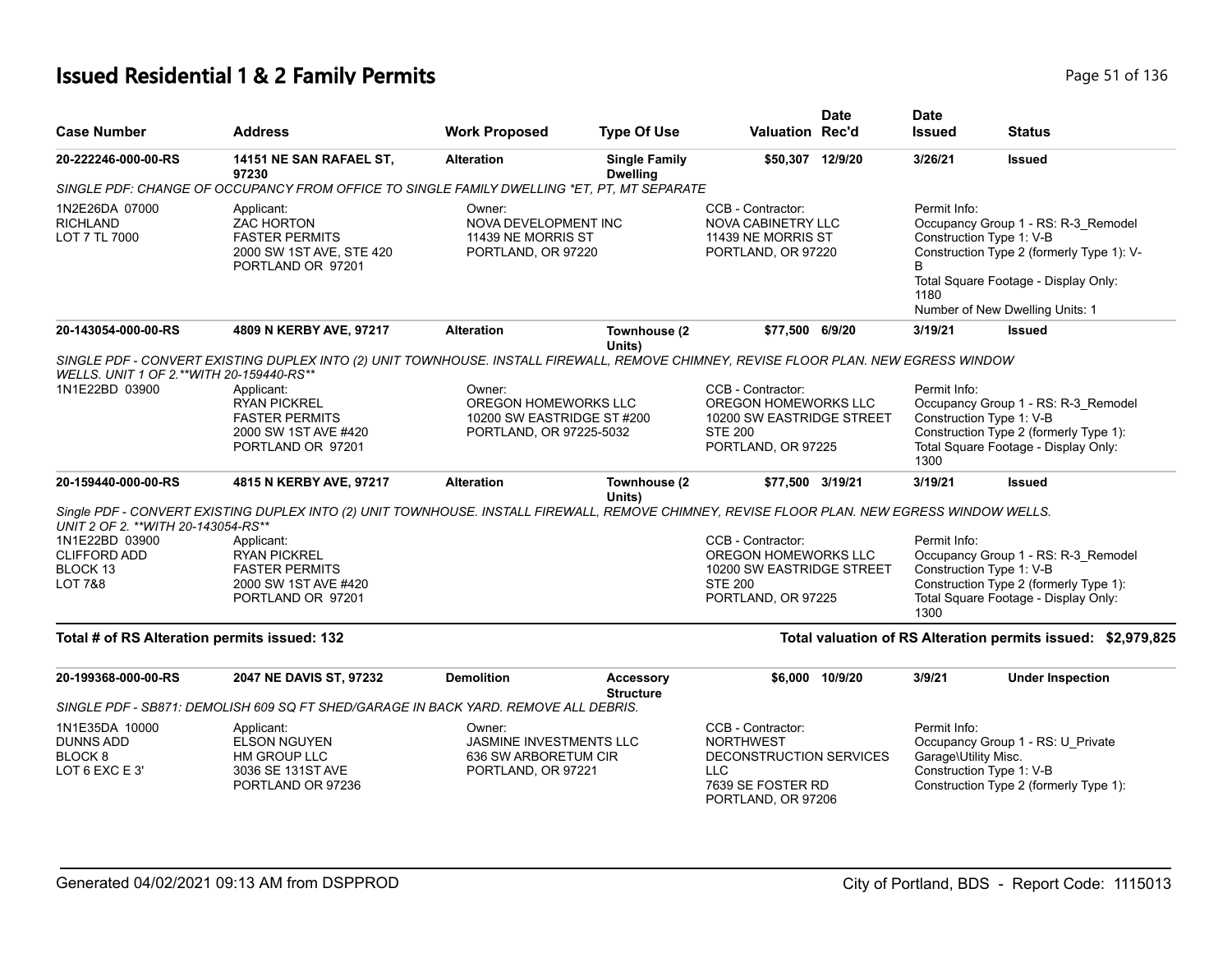# **Issued Residential 1 & 2 Family Permits Page 136** 2 2 2 36 136

| <b>Case Number</b>                                                                                  | <b>Address</b>                                                                                                                                                                                                                                                                                                                                                                            | <b>Work Proposed</b>                                                                                                                                           | <b>Type Of Use</b>                   | Valuation Rec'd                                                                                                    | <b>Date</b>   | <b>Date</b><br><b>Issued</b>                                     | <b>Status</b>                                                                                            |
|-----------------------------------------------------------------------------------------------------|-------------------------------------------------------------------------------------------------------------------------------------------------------------------------------------------------------------------------------------------------------------------------------------------------------------------------------------------------------------------------------------------|----------------------------------------------------------------------------------------------------------------------------------------------------------------|--------------------------------------|--------------------------------------------------------------------------------------------------------------------|---------------|------------------------------------------------------------------|----------------------------------------------------------------------------------------------------------|
| 21-004929-000-00-RS                                                                                 | 6835 NE STANTON ST, 97213                                                                                                                                                                                                                                                                                                                                                                 | <b>Demolition</b>                                                                                                                                              | <b>Accessory</b><br><b>Structure</b> |                                                                                                                    | \$500 1/26/21 | 3/23/21                                                          | <b>Final</b>                                                                                             |
|                                                                                                     | SINGLE PDF - SB871: DEMOLISH DETACHED ACCESSORY STRUCTURE. REMOVE ALL DEBRIS.                                                                                                                                                                                                                                                                                                             |                                                                                                                                                                |                                      |                                                                                                                    |               |                                                                  |                                                                                                          |
| 1N2E29BD 03500<br><b>HOSBORNES ADD</b><br>LOT <sub>22</sub>                                         | Applicant:<br><b>RICHARD ADAMS</b><br><b>FASTER PERMITS</b><br>2000 SW 1ST AVENUE SUITE 420<br>PORTLAND, OR 97201                                                                                                                                                                                                                                                                         | Owner:<br><b>WILLAMETTE INVESTMENT</b><br><b>GROUP</b><br>1716 NE 33RD WAY<br>CAMAS, WA 98607                                                                  |                                      |                                                                                                                    |               | Permit Info:<br>Garage\Utility Misc.<br>Construction Type 1: V-B | Occupancy Group 1 - RS: U Private<br>Construction Type 2 (formerly Type 1):                              |
| 20-223096-000-00-RS                                                                                 | 5630 SE 52ND AVE, 97206                                                                                                                                                                                                                                                                                                                                                                   | <b>Demolition</b>                                                                                                                                              | <b>Accessory</b><br><b>Structure</b> | \$1.000 2/5/21                                                                                                     |               | 3/18/21                                                          | <b>Under Inspection</b>                                                                                  |
|                                                                                                     | SINGLE PDF- DEMOLISH DETACHED CARPORT. REMOVE ALL DEBRIS.                                                                                                                                                                                                                                                                                                                                 |                                                                                                                                                                |                                      |                                                                                                                    |               |                                                                  |                                                                                                          |
| 1S2E18DB 03800<br><b>TREMONT PK</b><br>BLOCK 1<br><b>LOT 10</b>                                     | Applicant:<br><b>NATHAN ARNOLD</b><br><b>FASTER PERMITS</b><br>2000 SW 1ST AVE SUITE 420<br>PORTLAND OR 97201                                                                                                                                                                                                                                                                             | Owner:<br><b>MICHAEL GILL</b><br>5630 SE 52ND AVE<br>PORTLAND, OR 97206<br>Owner:<br><b>JILL TRUSKOLASKI</b><br>5630 SE 52ND AVE<br>PORTLAND, OR 97206         |                                      | CCB - Contractor:<br><b>GIRAUD ENTERPRISES LLC</b><br>11575 SW PACIFIC HWY SUITE<br>219<br><b>TIGARD, OR 97223</b> |               | Permit Info:<br>Construction Type 1: V-B                         | Occupancy Group 1 - RS: U Decks,<br>Patios, Porches, Carports<br>Construction Type 2 (formerly Type 1):  |
| 20-223080-000-00-RS                                                                                 | N AMHERST ST, 97203                                                                                                                                                                                                                                                                                                                                                                       | <b>Demolition</b>                                                                                                                                              | <b>Accessory</b><br><b>Structure</b> | \$500                                                                                                              | 12/21/20      | 3/17/21                                                          | <b>Under Inspection</b>                                                                                  |
|                                                                                                     | SINGLE PDF - SB871: DEMOLISH DETACHED CARPORT: REMOVE ALL DEBRIS                                                                                                                                                                                                                                                                                                                          |                                                                                                                                                                |                                      |                                                                                                                    |               |                                                                  |                                                                                                          |
| 1N1E07DD 04800<br>UNIVERSITY PK<br>BLOCK 45<br>NE 1/2 OF SE 1/2 OF LOT<br>11<br>NE 1/2 OF LOT 12&13 | Applicant:<br><b>TYSON OKELY</b><br><b>DEZ DEVELOPMENT</b><br>10117 SE SUNNYSIDE RD #F1123<br>CLACKAMAS OR 97015<br><b>USA</b>                                                                                                                                                                                                                                                            | Owner:<br><b>STERLING MACK</b><br>2234 NE 38TH AVE<br>PORTLAND, OR 97212<br>Owner:<br><b>CLARA R-LE NORDBERG</b><br>2234 NE 38TH AVE<br>PORTLAND, OR 97212     |                                      | CCB - Contractor:<br><b>ECO EMERGENCY RESPONSE</b><br><b>LLC</b><br>539 DEPOT ST<br>FAIRVIEW, OR 97024             |               | Permit Info:<br>Garage\Utility Misc.<br>Construction Type 1: V-B | Occupancy Group 1 - RS: U_Private<br>Construction Type 2 (formerly Type 1):                              |
| 20-185702-000-00-RS                                                                                 | 2933 SE DIVISION ST, 97202<br>SINGLE PDF - SB871: DECONSTRUCT DUPLEX WITH BASEMENT. CAVITY TO BE FILLED WITH 20-185720-RS. CAP SEWER REMOVE ALL DEBRIS. SPECIAL INSPECTION<br>REQUIRED FOR BASEMENT FILL. *** NOT SUBJECT TO 35-DAY DEMO DELAY - NON-RESIDENTIAL COMP PLAN DESIGNATION ***SEPTIC DECOMMISSIONING<br>REQUIRED*** Septic Decommissioning Required. Call for Inspection 842. | <b>Demolition</b>                                                                                                                                              | <b>Duplex</b>                        | \$1,000 9/2/20                                                                                                     |               | 3/9/21                                                           | <b>Under Inspection</b>                                                                                  |
| 1S1E01CD 09500<br>LINNWOOD<br><b>BLOCK 1</b><br>LOT 1 EXC PT IN ST                                  | Applicant:<br><b>DAN WILLIAMS</b><br><b>FASTER PERMITS</b><br>2000 SW 1ST AVE SUITE 420<br>PORTLAND OR 97201                                                                                                                                                                                                                                                                              | Owner:<br><b>MARCIA GARLAND</b><br>7464 SW 48TH AVE<br>PORTLAND, OR 97219-1404<br>Owner:<br><b>DAVID MOESER</b><br>7464 SW 48TH AVE<br>PORTLAND, OR 97219-1404 |                                      | CCB - Contractor:<br><b>LCD EXCAVATION LLC</b><br>13625 SW FARMINGTON RD<br>BEAVERTON, OR 97005                    |               | Permit Info:<br>Construction Type 1: V-B                         | Occupancy Group 1 - RS: R-<br>3_Residential One and Two Family<br>Construction Type 2 (formerly Type 1): |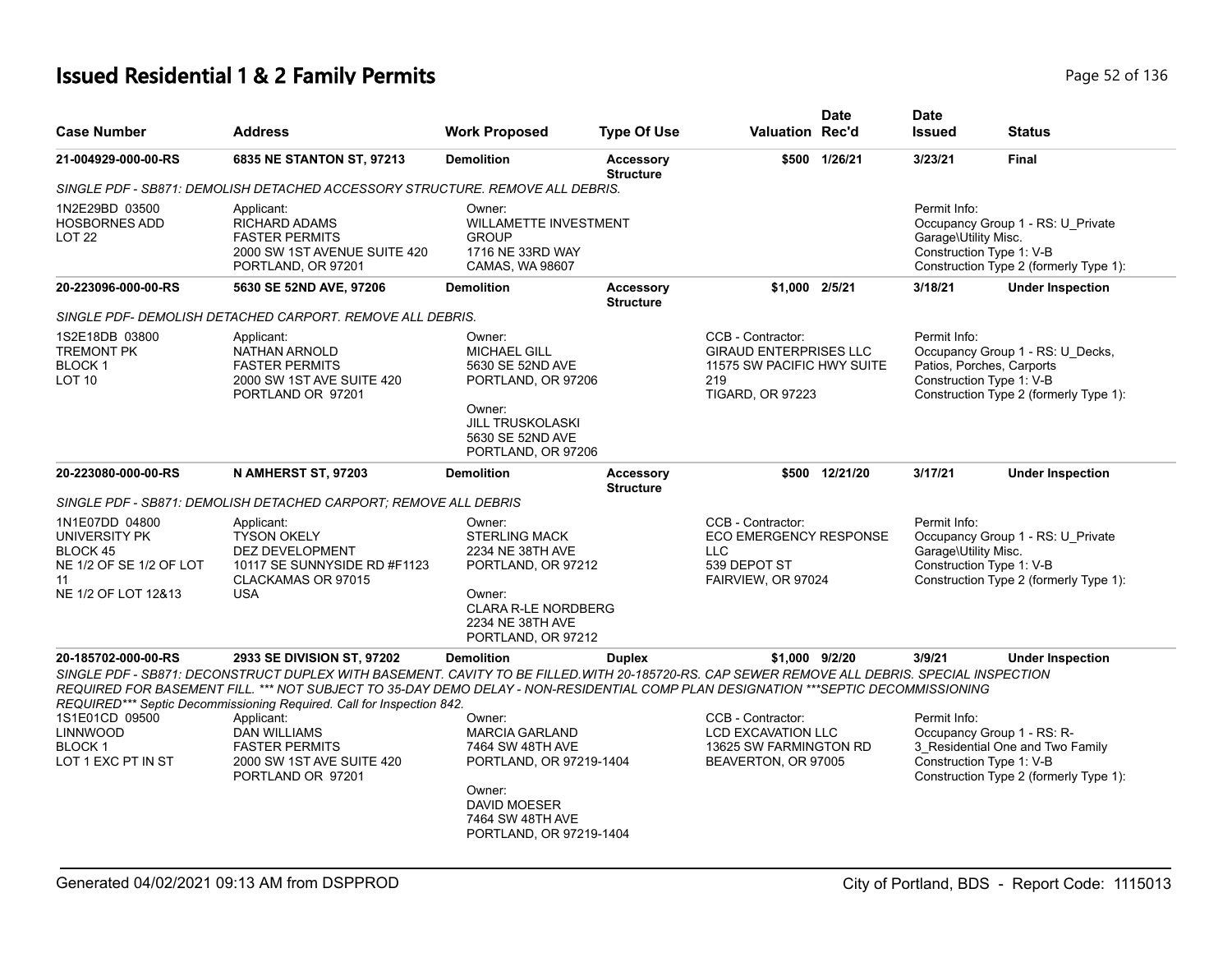# **Issued Residential 1 & 2 Family Permits Page 130 and 2012 136 and 2013 136 and 2013 136 and 2013 136 and 2013 136**

| <b>Case Number</b>                                                                                      | <b>Address</b>                                                                                                                                                                                                                                                                                                                                                                                                                                                                                                                                                                 | <b>Work Proposed</b>                                                                                                                                           | <b>Type Of Use</b> | <b>Valuation Rec'd</b>                                                                                                      | <b>Date</b>     | <b>Date</b><br><b>Issued</b>         | <b>Status</b>                                                                                                                        |
|---------------------------------------------------------------------------------------------------------|--------------------------------------------------------------------------------------------------------------------------------------------------------------------------------------------------------------------------------------------------------------------------------------------------------------------------------------------------------------------------------------------------------------------------------------------------------------------------------------------------------------------------------------------------------------------------------|----------------------------------------------------------------------------------------------------------------------------------------------------------------|--------------------|-----------------------------------------------------------------------------------------------------------------------------|-----------------|--------------------------------------|--------------------------------------------------------------------------------------------------------------------------------------|
| 20-219957-000-00-RS                                                                                     | 3110 SW 12TH AVE, 97239                                                                                                                                                                                                                                                                                                                                                                                                                                                                                                                                                        | <b>Demolition</b>                                                                                                                                              | <b>Duplex</b>      |                                                                                                                             | \$4,000 12/7/20 | 3/22/21                              | <b>Issued</b>                                                                                                                        |
|                                                                                                         | SINGLE PDF - SB871: DECONSTRUCT DUPLEX, NO BASEMENT. CAP SEWER. REMOVE ALL DEBRIS. DRIVEWAY TO REMAIN. *** SUBJECT TO 35-DAY DEMO DELAY<br>***DEMOLITION DELAY 35-DAY APPEAL PERIOD UNTIL 4:30 PM, Monday, January 11, 2021.                                                                                                                                                                                                                                                                                                                                                   |                                                                                                                                                                |                    |                                                                                                                             |                 |                                      |                                                                                                                                      |
| 1S1E09AC 01600<br>PORTLAND CITY HMSTD<br>BLOCK <sub>91</sub><br>LOT <sub>7</sub><br>INC PT VAC ST LOT 8 | Applicant:<br><b>AUSTIN EMAMI</b><br>ACE CONSTRUCTION &<br><b>MECHANICAL</b><br>18840 SW BOONES FERRY RD.<br><b>STE 216</b><br>TUALATIN, OR 97062                                                                                                                                                                                                                                                                                                                                                                                                                              | Owner:<br><b>WEST HILL HEIGHTS LLC</b><br>3380 BARRINGTON DR<br>WEST LINN, OR 97068                                                                            |                    | CCB - Contractor:<br>ACE CONSTRUCTION &<br><b>MECHANICAL INC</b><br>18840 SW BOONES FERRY RD #<br>216<br>TUALATIN, OR 97062 |                 | Permit Info:                         | Occupancy Group 1 - RS: R-<br>3_Residential One and Two Family<br>Construction Type 1: V-B<br>Construction Type 2 (formerly Type 1): |
| 21-005443-000-00-RS                                                                                     | 649 SW SHERMAN ST, 97201                                                                                                                                                                                                                                                                                                                                                                                                                                                                                                                                                       | <b>Demolition</b>                                                                                                                                              | <b>Duplex</b>      |                                                                                                                             | \$1,000 1/20/21 | 3/8/21                               | <b>Under Inspection</b>                                                                                                              |
| 1S1E04DD 06500<br><b>CARUTHERS ADD</b><br>BLOCK 36<br>E 50' OF LOT 3&4                                  | ***This structure is severely damaged by fire and likely to collapse. This could impact adjacent properties. Please expedite. BI Jeff Gauba***SINGLE PDF - DECONSTRUCT FIRE<br>DAMAGED DUPLEX WITH BASEMENT. CAVITY TO BE FILLED. CAP SEWER. REMOVE ALL DEBRIS. SPECIAL INSPECTION REQUIRED FOR BASEMENT FILL. *** SUBJECT<br>TO 35-DAY DEMO DELAY *** SEE 20-208606-DB *** DEMOLITION DELAY 35-DAY APPEAL PERIOD UNTIL 4:30 PM, Wednesday, February 24, 2021.<br>Applicant:<br><b>DAN WILLIAMS</b><br><b>FASTER PERMITS</b><br>2000 SW 1ST AVE SUITE 420<br>PORTLAND OR 97201 | Owner:<br>SHERMAN DUPLEX LLC<br>10175 SW BARBUR BLVD #214B<br>PORTLAND, OR 97219                                                                               |                    | CCB - Contractor:<br><b>KEVIN R BENGEL</b><br>7909 NE 156TH PLACE<br>VANCOUVER, WA 98682                                    |                 | Permit Info:                         | Occupancy Group 1 - RS: R-<br>3_Residential One and Two Family<br>Construction Type 1: V-B<br>Construction Type 2 (formerly Type 1): |
| 21-000416-000-00-RS                                                                                     | 6825 NE 6TH AVE, 97211<br>SINGLE PDF - SB871: DECONSTRUCT DETACHED GARAGE. CONCRETE SLAB TO REMAIN. REMOVE ALL DEBRIS.                                                                                                                                                                                                                                                                                                                                                                                                                                                         | <b>Demolition</b>                                                                                                                                              | Garage/Carport     |                                                                                                                             | \$6,200 3/18/21 | 3/29/21                              | <b>Issued</b>                                                                                                                        |
| 1N1E14BC 03100<br><b>WOODLAWN</b><br>BLOCK 38<br>LOT <sub>14</sub>                                      | Applicant:<br><b>JEREMY LADEN</b><br>LOVETT DECONSTRUCTION<br>2034 NE SANDY BLVD<br>PORTLAND OR 97232                                                                                                                                                                                                                                                                                                                                                                                                                                                                          | Owner:<br>SHERRY WADE<br>6825 NE 6TH AVE<br>PORTLAND, OR 97211                                                                                                 |                    | CCB - Contractor:<br>LOVETT DECONSTRUCTION INC<br>2522 SE 16TH AVE<br>PORTLAND, OR 97202                                    |                 | Permit Info:<br>Garage\Utility Misc. | Occupancy Group 1 - RS: U_Private<br>Construction Type 1: V-B<br>Construction Type 2 (formerly Type 1):                              |
| 20-185720-000-00-RS                                                                                     | 2933 SE DIVISION ST, 97202<br>SINGLE PDF - SB871: DEMO DETACHED GARAGE *** WITH 20-185702-RS                                                                                                                                                                                                                                                                                                                                                                                                                                                                                   | <b>Demolition</b>                                                                                                                                              | Garage/Carport     | \$1,000 9/2/20                                                                                                              |                 | 3/9/21                               | <b>Under Inspection</b>                                                                                                              |
| 1S1E01CD 09500<br><b>LINNWOOD</b><br><b>BLOCK1</b><br>LOT 1 EXC PT IN ST                                | Applicant:<br><b>DAN WILLIAMS</b><br><b>FASTER PERMITS</b><br>2000 SW 1ST AVE SUITE 420<br>PORTLAND OR 97201                                                                                                                                                                                                                                                                                                                                                                                                                                                                   | Owner:<br><b>MARCIA GARLAND</b><br>7464 SW 48TH AVE<br>PORTLAND, OR 97219-1404<br>Owner:<br><b>DAVID MOESER</b><br>7464 SW 48TH AVE<br>PORTLAND, OR 97219-1404 |                    | CCB - Contractor:<br><b>LCD EXCAVATION LLC</b><br>13625 SW FARMINGTON RD<br>BEAVERTON, OR 97005                             |                 | Permit Info:                         | Occupancy Group 1 - RS: R-<br>3 Residential One and Two Family<br>Construction Type 1: V-B<br>Construction Type 2 (formerly Type 1): |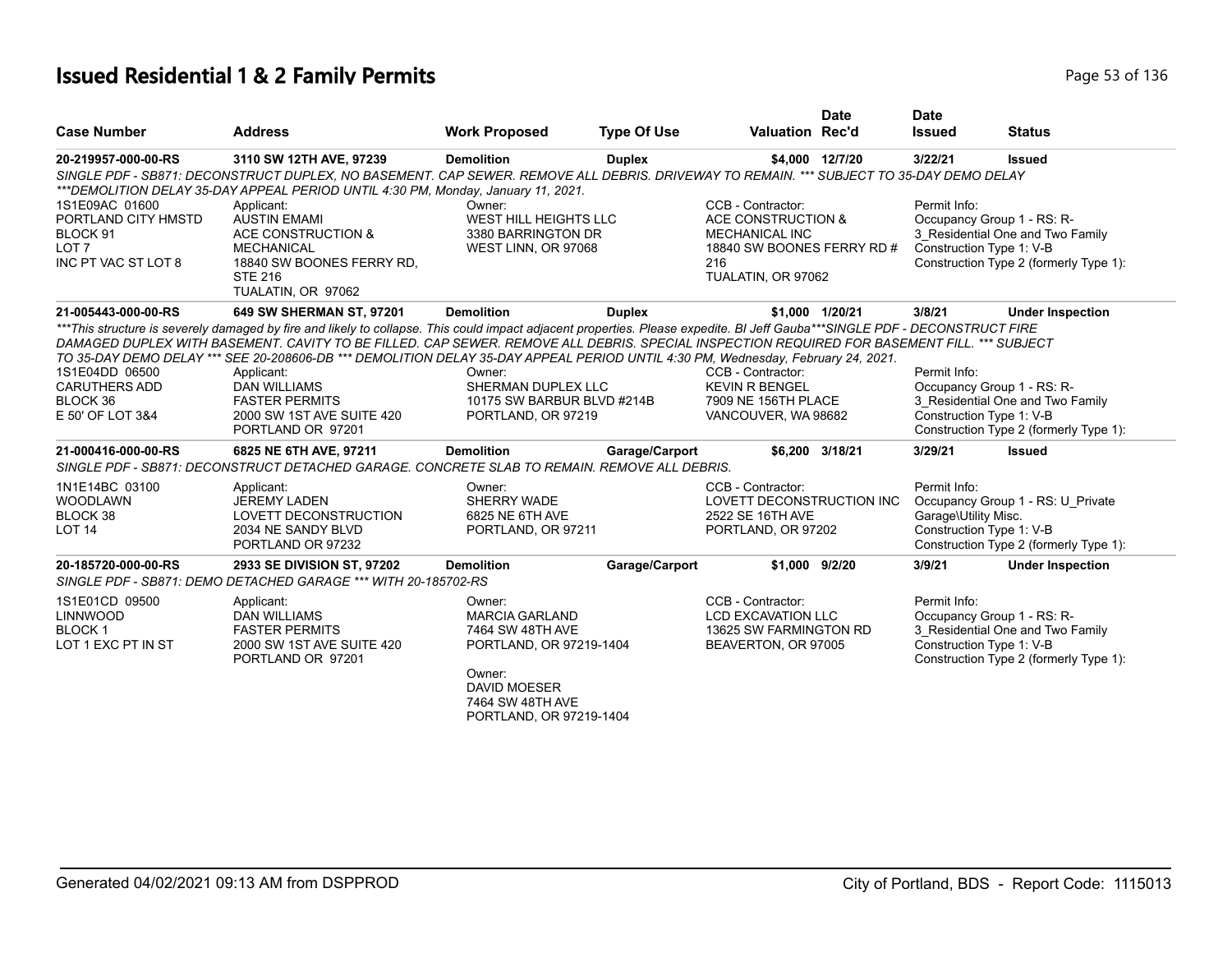# **Issued Residential 1 & 2 Family Permits Page 14 of 136** Page 54 of 136

| <b>Case Number</b>                                                                    | <b>Address</b>                                                                                                                                                                                                                                                                                                                                                                                      | <b>Work Proposed</b>                                                                                                                                              | <b>Type Of Use</b>                      | <b>Valuation Rec'd</b>                                                                                                                          | <b>Date</b>      | <b>Date</b><br><b>Issued</b>                                     | <b>Status</b>                                                                   |
|---------------------------------------------------------------------------------------|-----------------------------------------------------------------------------------------------------------------------------------------------------------------------------------------------------------------------------------------------------------------------------------------------------------------------------------------------------------------------------------------------------|-------------------------------------------------------------------------------------------------------------------------------------------------------------------|-----------------------------------------|-------------------------------------------------------------------------------------------------------------------------------------------------|------------------|------------------------------------------------------------------|---------------------------------------------------------------------------------|
| 20-219354-000-00-RS                                                                   | 3207 NE 30TH AVE, 97212<br>SINGLE PDF - SB871: DECONSTRUCT DETACHED GARAGE. REMOVE ALL DEBRIS. *** W/20-219350-RS (HOUSE)                                                                                                                                                                                                                                                                           | <b>Demolition</b>                                                                                                                                                 | Garage/Carport                          |                                                                                                                                                 | \$4,000 12/23/20 | 3/1/21                                                           | <b>Issued</b>                                                                   |
| 1N1E25BA 11800<br><b>DUNSMEADE</b><br><b>BLOCK1</b><br>LOT <sub>4</sub>               | Applicant:<br><b>RHETT BUTLER</b><br><b>BUTLER REDEVELOPMENT</b><br>3306 NE 49TH AVE<br>PORTLAND, OR 97213                                                                                                                                                                                                                                                                                          | Owner:<br>Shane Hubbell<br>3425 NE 35TH PL<br>Portland OR 97212<br>Owner:<br><b>KELLY HUBBELL</b><br>3425 NE 30TH AVE<br>PORTLAND OR                              |                                         | CCB - Contractor:<br><b>NORTHWEST</b><br><b>DECONSTRUCTION SERVICES</b><br><b>LLC</b><br>7639 SE FOSTER RD<br>PORTLAND, OR 97206                |                  | Permit Info:<br>Garage\Utility Misc.<br>Construction Type 1: V-B | Occupancy Group 1 - RS: U_Private<br>Construction Type 2 (formerly Type 1):     |
| 20-155429-REV-01-RS<br>Single PDF - REVISION TO UPDATE DEMO PLAN                      | <b>1111 NE AINSWORTH ST, 97211</b>                                                                                                                                                                                                                                                                                                                                                                  | <b>Demolition</b>                                                                                                                                                 | Garage/Carport                          |                                                                                                                                                 | \$0 3/23/21      | 3/31/21                                                          | <b>Issued</b>                                                                   |
| 1N1E14CA 15800<br><b>HIGHLAND PK</b><br>BLOCK <sub>3</sub><br>LOT <sub>23</sub>       | Applicant:<br><b>JASON KENT</b><br>1111 NE AINSWORTH<br>PORTLAND OR 97211                                                                                                                                                                                                                                                                                                                           | Owner:<br><b>JULIE LEWIS</b><br>1111 NE AINSWORTH ST<br>PORTLAND, OR 97211-4248<br>Owner:<br><b>JASON KENT</b><br>1111 NE AINSWORTH ST<br>PORTLAND, OR 97211-4248 |                                         | CCB - Contractor:<br>GOOD WOOD<br>DECONSTRUCTION AND<br><b>SALVAGE LLC</b><br>6326 NE 8TH AVE<br>PORTLAND, OR 97211                             |                  | Permit Info:<br>Garage\Utility Misc.<br>Construction Type 1: V-B | Occupancy Group 1 - RS: U Private<br>Construction Type 2 (formerly Type 1):     |
| 20-137673-000-00-RS<br>1S1E23CD 13200<br><b>SELLWOOD</b><br>BLOCK 49<br><b>LOT 10</b> | 8134 SE 11TH AVE, 97202<br>PDOX LTD - SB871: DECONSTRUCT SINGLE FAMILY RESIDENCE. CAP SEWER. REMOVE ALL DEBRIS***NON-RESIDENTIAL ZONE/COMP PLAN - NOT SUBJECT TO 35<br>DAY DEMO DELAY******SEPTIC DECOMMISSIONING REQUIRED. CALL FOR INSPECTION 842*** Septic Decommissioning Required. Call for Inspection 842.<br>Applicant:<br><b>GENE PAVLENKO</b><br>ANAMIC CONSTRUCTION<br>12808 SE Cooper St | <b>Demolition</b><br>Owner:<br>ANAMIC CONSTRUCTION INC<br>12808 SE COOPER ST<br>PORTLAND, OR 97236-4979                                                           | <b>Single Family</b><br><b>Dwelling</b> | CCB - Contractor:<br><b>GENE PAVLENKO</b><br>ANAMIC CONSTRUCTION INC<br>12808 SE COOPER ST                                                      | \$1,000 4/21/20  | 3/2/21<br>Permit Info:<br>Construction Type 1: V-B               | <b>Issued</b><br>Occupancy Group 1 - RS: R-<br>3_Residential One and Two Family |
|                                                                                       | Portland, OR 97236                                                                                                                                                                                                                                                                                                                                                                                  |                                                                                                                                                                   |                                         | PORTLAND, OR 97236<br>CCB - Contractor:<br><b>NORTHWEST</b><br>DECONSTRUCTION SERVICES<br><b>LLC</b><br>7639 SE FOSTER RD<br>PORTLAND, OR 97206 |                  |                                                                  | Construction Type 2 (formerly Type 1):                                          |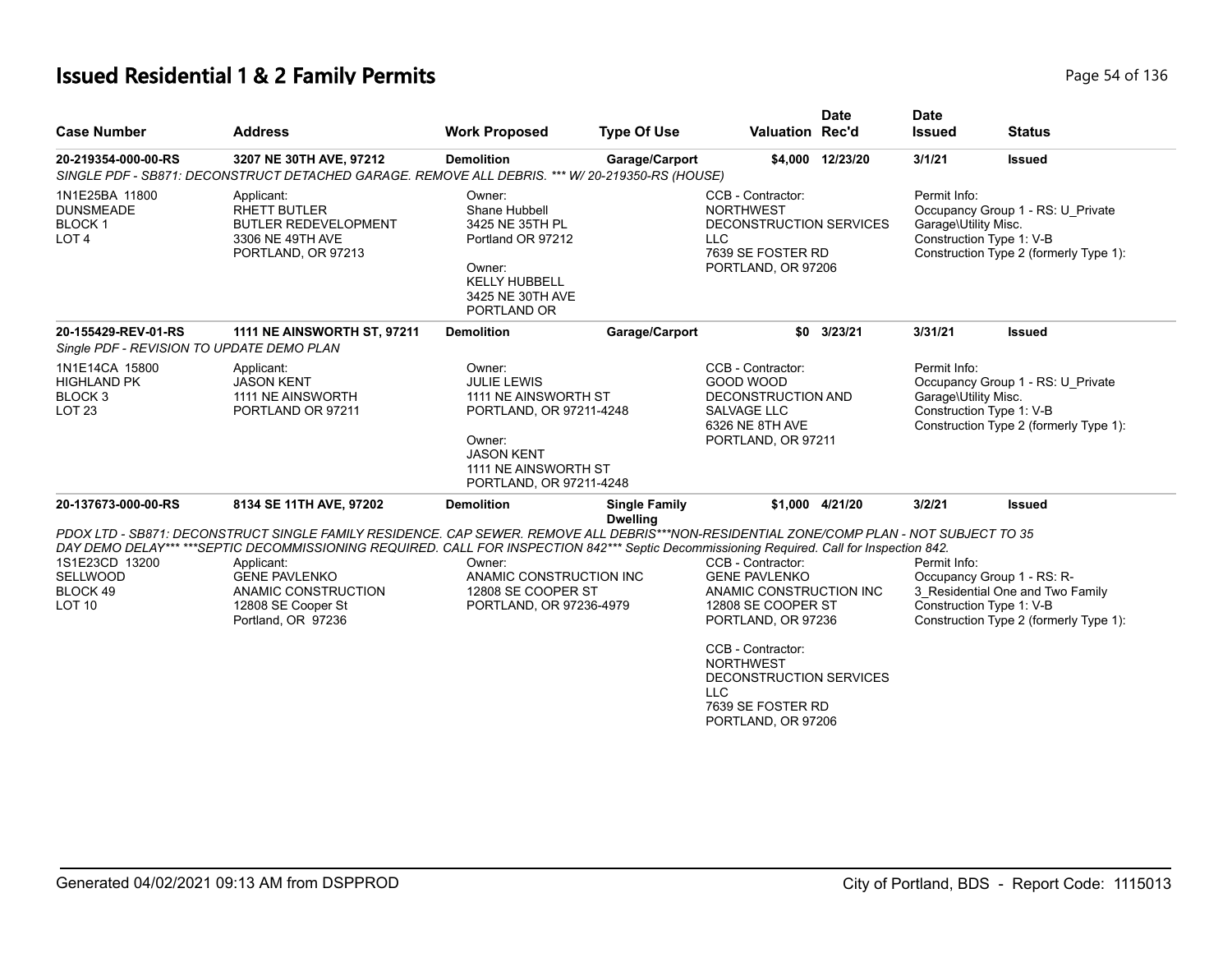# **Issued Residential 1 & 2 Family Permits Page 1136** 2 **Page 55 of 136**

| <b>Case Number</b>                                                    | <b>Address</b>                                                                                                                                                                                                                                                                                                                                                                                           | <b>Work Proposed</b>                                                                    | <b>Type Of Use</b>                      | <b>Valuation Rec'd</b>                                                                                                                                                            | <b>Date</b>     | <b>Date</b><br><b>Issued</b>             | <b>Status</b>                                                                                            |
|-----------------------------------------------------------------------|----------------------------------------------------------------------------------------------------------------------------------------------------------------------------------------------------------------------------------------------------------------------------------------------------------------------------------------------------------------------------------------------------------|-----------------------------------------------------------------------------------------|-----------------------------------------|-----------------------------------------------------------------------------------------------------------------------------------------------------------------------------------|-----------------|------------------------------------------|----------------------------------------------------------------------------------------------------------|
| 20-138292-000-00-RS                                                   | 1208 SE BOISE ST, 97202                                                                                                                                                                                                                                                                                                                                                                                  | <b>Demolition</b>                                                                       | <b>Single Family</b><br><b>Dwelling</b> | \$25,000 4/23/20                                                                                                                                                                  |                 | 3/30/21                                  | <b>Issued</b>                                                                                            |
| 20-203067/76-CO                                                       | SB871: Deconstruct single family residence, retain basement for future development - cap sewer - remove all debris **subject to 35 day delay** W/20-138278/87-CO, 20-138290-RS,                                                                                                                                                                                                                          |                                                                                         |                                         |                                                                                                                                                                                   |                 |                                          |                                                                                                          |
| 1S1E11CD 04900<br><b>GOODWOOD</b><br><b>BLOCK1</b><br>W 75' OF LOT 10 | Applicant:<br>Dan DeVeau<br><b>Hacker Architects</b><br>1615 SE 6TH AVE, 5TH FLOOR<br>PORTLAND OR 97214                                                                                                                                                                                                                                                                                                  | Owner:<br><b>THOMAS MILWAUKIE LLC</b><br>5122 NE WISTARIA DR<br>PORTLAND, OR 97213-2557 |                                         | CCB - Contractor:<br>R & H CONSTRUCTION CO<br>2019 NW WILSON ST<br>PORTLAND, OR 97209<br>CCB - Contractor:<br>LOVETT DECONSTRUCTION INC<br>2522 SE 16TH AVE<br>PORTLAND, OR 97202 |                 | Permit Info:<br>Construction Type 1: V-B | Occupancy Group 1 - RS: R-<br>3 Residential One and Two Family<br>Construction Type 2 (formerly Type 1): |
| 20-178740-000-00-RS                                                   | 1414 NE GOING ST, 97211                                                                                                                                                                                                                                                                                                                                                                                  | <b>Demolition</b>                                                                       | <b>Single Family</b><br><b>Dwelling</b> |                                                                                                                                                                                   | \$1,160 8/17/20 | 3/16/21                                  | <b>Issued</b>                                                                                            |
| 1N1E23BD 23700                                                        | Single PDF - SB871: DECONSTRUCT SINGLE FAMILY RESIDENCE (NO BASEMENT), CAP SEWER, REMOVE ALL DEBRIS ***SUBJECT TO 35 DAY DEMO DELAY***<br>DEMOLITION DELAY 35-DAY APPEAL PERIOD UNTIL 4:30 PM, Monday, September 21, 2020.<br>Applicant:                                                                                                                                                                 | Owner:                                                                                  |                                         | CCB - Contractor:                                                                                                                                                                 |                 | Permit Info:                             |                                                                                                          |
| <b>HIGHLAND</b><br>BLOCK 12<br>E 1/2 OF LOT 1&2                       | David Greenhill<br>Good Wood Deconstruction and<br>Salvage LLC<br>6326 NE 8th Ave<br>Portland, OR 97211                                                                                                                                                                                                                                                                                                  | FIRENZE DEVELOPMENT INC<br>7110 SW OLD WILSONVILLE RD<br>WILSONVILLE, OR 97070-7857     |                                         | GOOD WOOD<br>DECONSTRUCTION AND<br>SALVAGE LLC<br>6326 NE 8TH AVE<br>PORTLAND, OR 97211                                                                                           |                 | Construction Type 1: V-B                 | Occupancy Group 1 - RS: R-<br>3_Residential One and Two Family<br>Construction Type 2 (formerly Type 1): |
| 20-195694-000-00-RS                                                   | 5537 N GREELEY AVE, 97217                                                                                                                                                                                                                                                                                                                                                                                | <b>Demolition</b>                                                                       | <b>Single Family</b><br><b>Dwelling</b> |                                                                                                                                                                                   | \$5,000 10/7/20 | 3/17/21                                  | <b>Issued</b>                                                                                            |
| 1N1E16CD 13900<br><b>WILLAMETTE</b><br>BLOCK 13<br>LOT 9              | SINGLE PDF - SB871: DEMOLISH SINGLE FAMILY RESIDENCE WITH BASEMENT. CAVITY TO BE FILLED. CAP SEWER REMOVE ALL DEBRIS. SPECIAL INSPECTION<br>REQUIRED FOR BASEMENT FILL. ***SUBJECT TO 35 DAY DEMO DELAY***DEMOLITION DELAY 35-DAY APPEAL PERIOD UNTIL 4:30 PM, Thursday, November 12, 2020***<br>Applicant:<br><b>RYAN PICKREL</b><br><b>FASTER PERMITS</b><br>2000 SW 1ST AVE #420<br>PORTLAND OR 97201 | Owner:<br><b>KEITH TYSON</b><br>5537 N GREELEY AVE<br>PORTLAND, OR 97217                |                                         | CCB - Contractor:<br><b>Scott Elliott</b><br>ELLIOTT PROPERTIES INC<br>2233 NW 23RD SUITE 100<br>PORTLAND, OR 97210                                                               |                 | Permit Info:<br>Construction Type 1: V-B | Occupancy Group 1 - RS: R-<br>3_Residential One and Two Family<br>Construction Type 2 (formerly Type 1): |
|                                                                       |                                                                                                                                                                                                                                                                                                                                                                                                          | Owner:<br><b>KATRINA SHANK</b><br>5537 N GREELEY AVE<br>PORTLAND, OR 97217              |                                         | CCB - Contractor:<br>NORTHWEST ABATEMENT<br><b>CORPORATION</b><br>PO BOX 1681<br><b>BORING, OR 97009</b>                                                                          |                 |                                          |                                                                                                          |
| 20-195723-000-00-RS                                                   | 5804 N GREELEY AVE, 97217                                                                                                                                                                                                                                                                                                                                                                                | <b>Demolition</b>                                                                       | <b>Single Family</b><br><b>Dwelling</b> |                                                                                                                                                                                   | \$5,000 10/7/20 | 3/17/21                                  | <b>Under Inspection</b>                                                                                  |
| 1N1E16CD 06000<br><b>WILLAMETTE</b><br><b>BLOCK 11</b><br>LOT 17      | SINGLE PDF - SB871: DEMOLISH SINGLE FAMILY RESIDENCE WITH BASEMENT. CAVITY TO BE FILLED. CAP SEWER REMOVE ALL DEBRIS. SPECIAL INSPECTION<br>REQUIRED FOR BASEMENT FILL. ***NON-RESIDENTIAL COMPREHENSIVE PLAN DESIGNATION. NOT SUBJECT TO 35-DAY DEMOLITION DELAY.*** W/ 20-196558-CO<br>Applicant:<br><b>RYAN PICKREL</b><br><b>FASTER PERMITS</b><br>2000 SW 1ST AVE #420                              | Owner:<br><b>GREG MARTIN</b><br>18143 NW REEDER RD<br>PORTLAND, OR 97231-1400           |                                         | CCB - Contractor:<br><b>Scott Elliott</b><br>ELLIOTT PROPERTIES INC<br>2233 NW 23RD SUITE 100                                                                                     |                 | Permit Info:<br>Construction Type 1: V-B | Occupancy Group 1 - RS: R-<br>3 Residential One and Two Family                                           |
|                                                                       | PORTLAND OR 97201                                                                                                                                                                                                                                                                                                                                                                                        |                                                                                         |                                         | PORTLAND, OR 97210                                                                                                                                                                |                 |                                          | Construction Type 2 (formerly Type 1):                                                                   |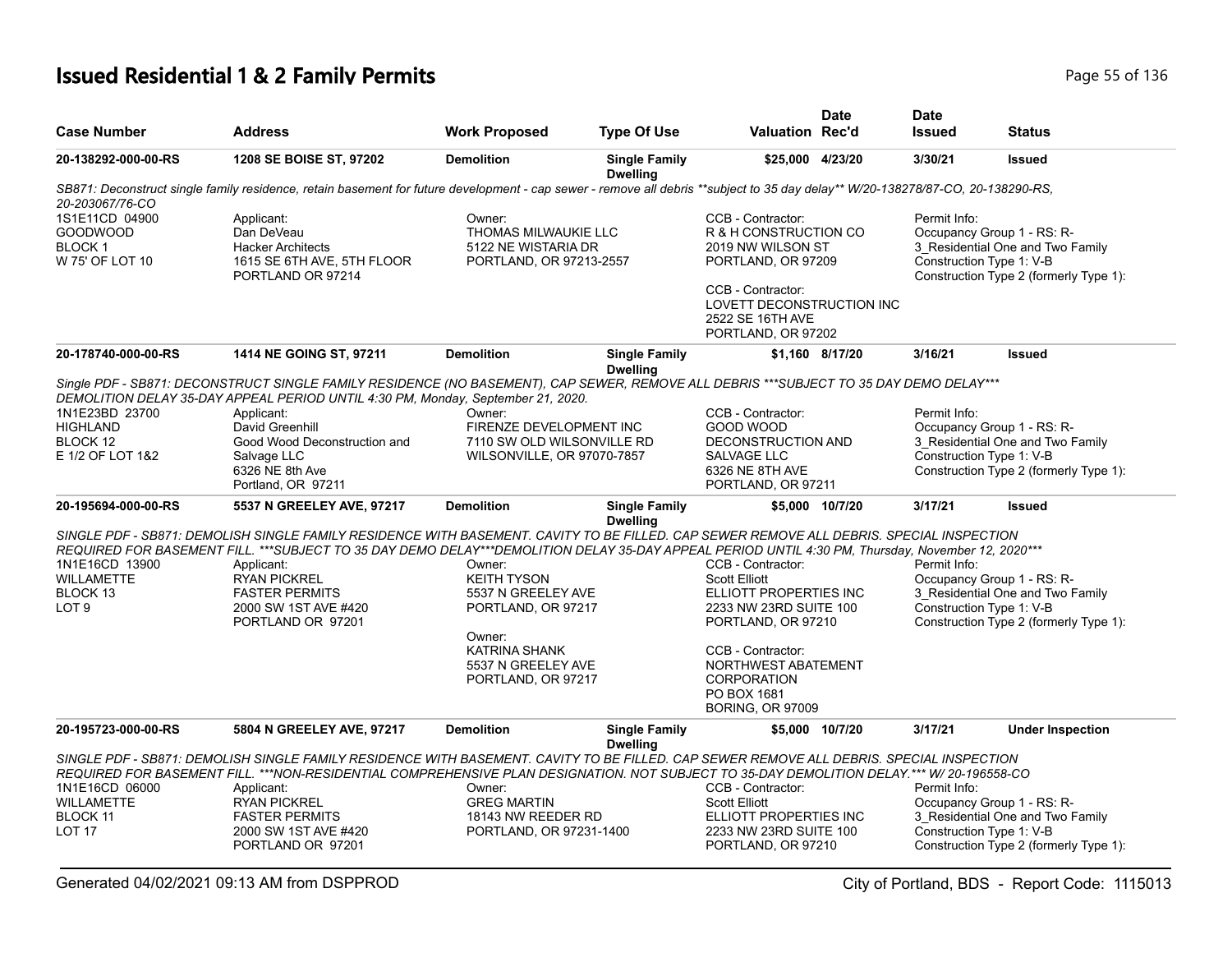# **Issued Residential 1 & 2 Family Permits Page 10 and 20 and 20 and 20 and 20 and 20 and 20 and 20 and 20 and 20 and 20 and 20 and 20 and 20 and 20 and 20 and 20 and 20 and 20 and 20 and 20 and 20 and 20 and 20 and 20 and**

| <b>Case Number</b>                                                                                                              | <b>Address</b>                                                                                                                                   | <b>Work Proposed</b>    | <b>Type Of Use</b>                      | <b>Valuation Rec'd</b>                               | <b>Date</b>      | <b>Date</b><br><b>Issued</b> | <b>Status</b>                                                      |
|---------------------------------------------------------------------------------------------------------------------------------|--------------------------------------------------------------------------------------------------------------------------------------------------|-------------------------|-----------------------------------------|------------------------------------------------------|------------------|------------------------------|--------------------------------------------------------------------|
|                                                                                                                                 |                                                                                                                                                  |                         |                                         |                                                      |                  |                              |                                                                    |
| 20-216339-000-00-RS                                                                                                             | 5225 NE 35TH AVE, 97211                                                                                                                          | <b>Demolition</b>       | <b>Single Family</b><br><b>Dwelling</b> |                                                      | \$4.000 11/23/20 | 3/10/21                      | <b>Final</b>                                                       |
|                                                                                                                                 | SINGLE PDF - SB871: DEMOLISH SINGLE FAMILY RESIDENCE (NO BASEMENT). CAP SEWER. REMOVE ALL DEBRIS. *** SUBJECT TO 35-DAY DEMO DELAY - RESIENTIAL  |                         |                                         |                                                      |                  |                              |                                                                    |
|                                                                                                                                 | COMPREHENSIVE PLAN DESIGNATION***DEMOLITION DELAY 35-DAY APPEAL PERIOD UNTIL 4:30 PM, Monday, December 28, 2020.                                 |                         |                                         |                                                      |                  |                              |                                                                    |
| 1N1E24AB 11100                                                                                                                  | Applicant:                                                                                                                                       | Owner:                  |                                         | CCB - Contractor:                                    |                  | Permit Info:                 |                                                                    |
| <b>WILLAMETTE ADD</b>                                                                                                           | <b>KEVIN PARTAIN</b>                                                                                                                             | <b>TERESA THOMAS</b>    |                                         | <b>RENAISSANCE CUSTOM</b>                            |                  |                              | Occupancy Group 1 - RS: R-                                         |
| BLOCK 24                                                                                                                        | <b>URBAN VISIONS</b>                                                                                                                             | 5225 NE 35TH AVE        |                                         | <b>HOMES LLC</b>                                     |                  |                              | 3 Residential One and Two Family                                   |
| LOT 35&36                                                                                                                       | 223 NE 56TH AVENUE                                                                                                                               | PORTLAND, OR 97211      |                                         | 16771 BOONES FERRY RD                                |                  |                              | Construction Type 1: V-B                                           |
|                                                                                                                                 | PORTLAND, OR 97213                                                                                                                               |                         |                                         | LAKE OSWEGO, OR 97035                                |                  |                              | Construction Type 2 (formerly Type 1):                             |
|                                                                                                                                 |                                                                                                                                                  | Owner:                  |                                         |                                                      |                  |                              |                                                                    |
|                                                                                                                                 |                                                                                                                                                  | <b>JOHN HOLT</b>        |                                         |                                                      |                  |                              |                                                                    |
|                                                                                                                                 |                                                                                                                                                  | 5225 NE 35TH AVE        |                                         |                                                      |                  |                              |                                                                    |
|                                                                                                                                 |                                                                                                                                                  | PORTLAND, OR 97211      |                                         |                                                      |                  |                              |                                                                    |
|                                                                                                                                 |                                                                                                                                                  |                         |                                         | \$31.400 11/9/20                                     |                  | 3/9/21                       | <b>Under Inspection</b>                                            |
|                                                                                                                                 | 114 N ALBERTA ST, 97217                                                                                                                          | <b>Demolition</b>       | <b>Single Family</b>                    |                                                      |                  |                              |                                                                    |
|                                                                                                                                 |                                                                                                                                                  |                         | <b>Dwelling</b>                         |                                                      |                  |                              |                                                                    |
|                                                                                                                                 | SINGLE PDF - SB871: DECONSTRUCT SINGLE FAMILY RESIDENCE WITH BASEMENT. CAVITY TO BE FILLED. CAP SEWER, REMOVE ALL DEBRIS, SPECIAL INSPECTION     |                         |                                         |                                                      |                  |                              |                                                                    |
|                                                                                                                                 | REQUIRED FOR BASEMENT FILL. *** NON-RESIDENTIAL COMPREHENSIVE PLAN DESIGNATION. NOT SUBJECT TO 35-DAY DEMOLITION DELAY. ***CESSPOOL              |                         |                                         |                                                      |                  |                              |                                                                    |
|                                                                                                                                 | DECOMMOSSIONING REQUIRED IVR 842*** Septic Decommissioning Required. Call for Inspection 842.                                                    | Owner:                  |                                         |                                                      |                  | Permit Info:                 |                                                                    |
|                                                                                                                                 | Applicant:<br><b>DOUG LICHTER</b>                                                                                                                | PORTLAND CITY OF        |                                         | CCB - Contractor:<br><b>COR CONTRACTING SERVICES</b> |                  |                              |                                                                    |
|                                                                                                                                 | CITY OF ROSES DISPOSAL &                                                                                                                         | 421 SW 6TH AVE #500     |                                         | <b>LLC</b>                                           |                  |                              | Occupancy Group 1 - RS: R-                                         |
|                                                                                                                                 | <b>RECYCLING</b>                                                                                                                                 | PORTLAND, OR 97204      |                                         | PO BOX 310427                                        |                  |                              | 3 Residential One and Two Family<br>Construction Type 1: V-B       |
|                                                                                                                                 | 4530 NE 138TH AVE                                                                                                                                |                         |                                         | PORTLAND, OR 97294                                   |                  |                              | Construction Type 2 (formerly Type 1):                             |
|                                                                                                                                 | PORTLAND, OR 97230                                                                                                                               |                         |                                         |                                                      |                  |                              |                                                                    |
| 20-211465-000-00-RS<br>1N1E22AC 01200<br><b>WILLIAMS AVE ADD 2</b><br><b>BLOCK1</b><br>LOT <sub>18</sub><br>20-195614-000-00-RS | 5527 N GREELEY AVE, 97217                                                                                                                        | <b>Demolition</b>       | <b>Single Family</b>                    |                                                      | \$5,000 10/7/20  | 3/17/21                      | <b>Issued</b>                                                      |
|                                                                                                                                 |                                                                                                                                                  |                         | <b>Dwelling</b>                         |                                                      |                  |                              |                                                                    |
|                                                                                                                                 | SINGLE PDF - SB871: DECONSTRUCT SINGLE FAMILY RESIDENCE WITH BASEMENT. CAVITY TO BE FILLED. CAP SEWER REMOVE ALL DEBRIS. SPECIAL INSPECTION      |                         |                                         |                                                      |                  |                              |                                                                    |
|                                                                                                                                 | REQUIRED FOR BASEMENT FILL. ***SUBJECT TO 35-DAY DEMO DELAY*** DEMOLITION DELAY 35-DAY APPEAL PERIOD UNTIL 4:30 PM, Thursday, November 12, 2020. |                         |                                         |                                                      |                  |                              |                                                                    |
|                                                                                                                                 | **Cesspool decommissioning required, call inspection #842** Septic Decommissioning Required. Call for Inspection 842.                            | Owner:                  |                                         | CCB - Contractor:                                    |                  | Permit Info:                 |                                                                    |
|                                                                                                                                 | Applicant:                                                                                                                                       | <b>MARC ZOLTON</b>      |                                         | <b>Scott Elliott</b>                                 |                  |                              |                                                                    |
|                                                                                                                                 | <b>RYAN PICKREL</b><br><b>FASTER PERMITS</b>                                                                                                     | 26424 KINGSVIEW LOOP NE |                                         | ELLIOTT PROPERTIES INC                               |                  |                              | Occupancy Group 1 - RS: R-3_Remodel                                |
| 1N1E16CD 13800<br><b>WILLAMETTE</b><br>BLOCK <sub>13</sub><br>LOT 9&10                                                          | 2000 SW 1ST AVE #420                                                                                                                             | KINGSTON, WA98346       |                                         | 2233 NW 23RD SUITE 100                               |                  |                              | Construction Type 1: V-B<br>Construction Type 2 (formerly Type 1): |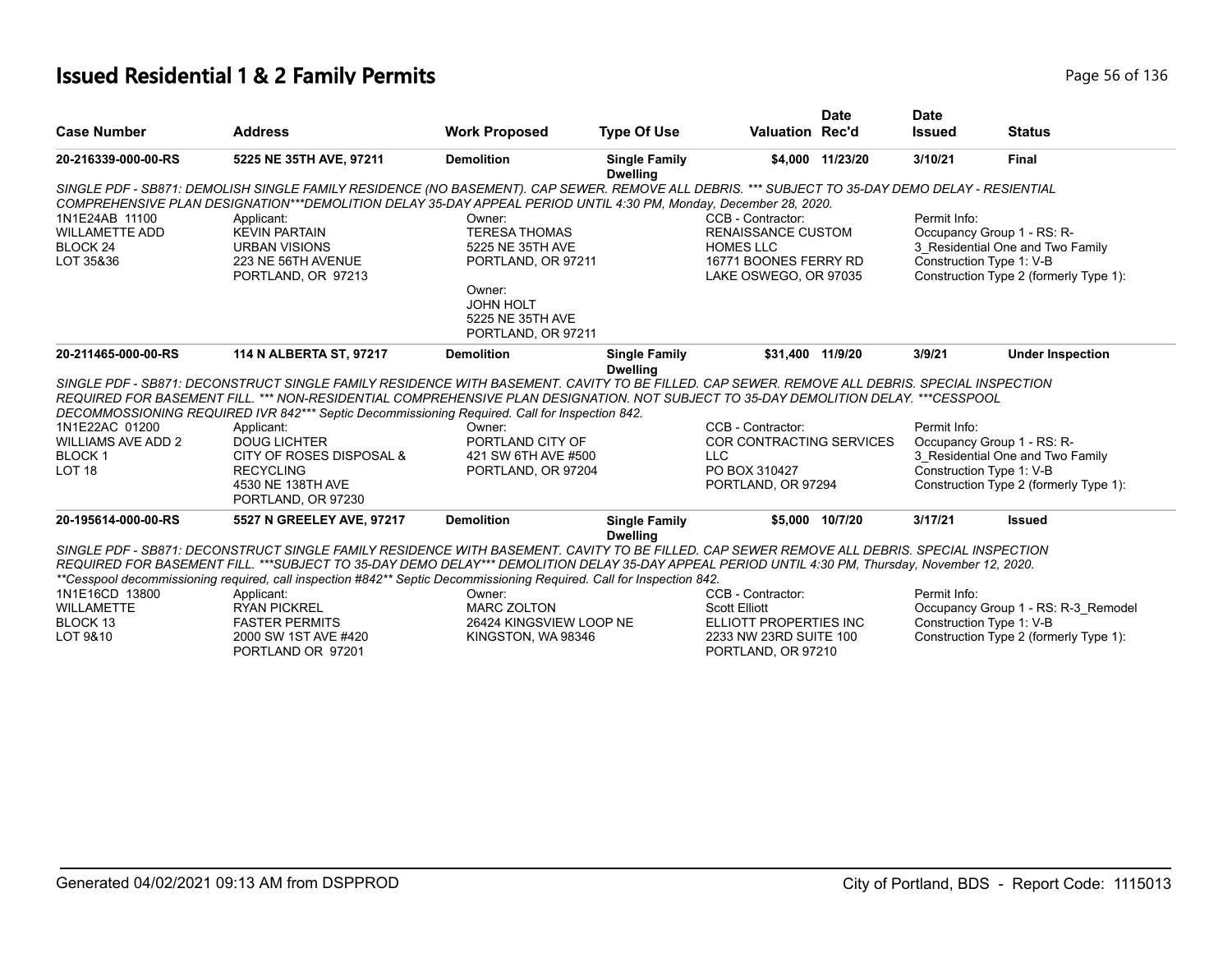# **Issued Residential 1 & 2 Family Permits Page 17 of 136** Page 57 of 136

| <b>Case Number</b>                                                                                             | <b>Address</b>                                                                                                                                                                                                                                                                                                                                                                                                                                                                                                                     | <b>Work Proposed</b>                                                                                                                                                         | <b>Type Of Use</b>                      | <b>Valuation Rec'd</b>                                                                                                                                                                                                   | <b>Date</b>      | <b>Date</b><br><b>Issued</b>                                           | <b>Status</b>                                                                                            |
|----------------------------------------------------------------------------------------------------------------|------------------------------------------------------------------------------------------------------------------------------------------------------------------------------------------------------------------------------------------------------------------------------------------------------------------------------------------------------------------------------------------------------------------------------------------------------------------------------------------------------------------------------------|------------------------------------------------------------------------------------------------------------------------------------------------------------------------------|-----------------------------------------|--------------------------------------------------------------------------------------------------------------------------------------------------------------------------------------------------------------------------|------------------|------------------------------------------------------------------------|----------------------------------------------------------------------------------------------------------|
| 20-200950-000-00-RS                                                                                            | 14627 E BURNSIDE ST, 97233                                                                                                                                                                                                                                                                                                                                                                                                                                                                                                         | <b>Demolition</b>                                                                                                                                                            | <b>Single Family</b><br><b>Dwelling</b> |                                                                                                                                                                                                                          | \$1,000 10/16/20 | 3/12/21                                                                | <b>Under Inspection</b>                                                                                  |
| Septic Decommissioning Required. Call for Inspection 842.<br>1N2E36CB 02700<br>ASCOT AC<br>LOT 207&208 TL 2700 | SINGLE PDF DEMOLISH SINGLE FAMILY NO BASEMENT; CAP SEWER; REMOVE ALL DEBRIS; SUBJECT TO 35-DAY DEMOLITION DELAY - ALSO APPLIES TO SITE SHED<br>LESS THAN 200 SF. *** DEMOLITION DELAY 35-DAY APPEAL PERIOD UNTIL 4:30 PM, Friday, November 20, 2020.*** RESIDENTIAL COMPREHENSIVE PLAN DESIGNATION.<br>Applicant:<br><b>SHAR CIPRIANO</b><br><b>CIPRIANO CONSTRUCTION</b><br><b>COMPANY</b><br>9795 SE 242ND AVE<br>DAMASCUS, OR 97089                                                                                             | Owner:<br>AHN-E 146TH LLC<br>412 NW COUCH ST #220<br>PORTLAND, OR 97209-3880<br>Owner:<br>Rob Justus<br>AHN-E 146th LLC<br>866 N Columbia Blvd Ste A25<br>Portland, OR 97217 |                                         | CCB - Contractor:<br><b>SHAR</b><br>CIPRIANO CONSTRUCTION CO<br>9795 SE 242 AVE<br>DAMASCUS, OR 97089-6579                                                                                                               |                  | Permit Info:<br>Construction Type 1: V-B                               | Occupancy Group 1 - RS: R-<br>3_Residential One and Two Family<br>Construction Type 2 (formerly Type 1): |
| 20-219350-000-00-RS                                                                                            | 3207 NE 30TH AVE, 97212                                                                                                                                                                                                                                                                                                                                                                                                                                                                                                            | <b>Demolition</b>                                                                                                                                                            | <b>Single Family</b><br><b>Dwelling</b> | \$15,000 12/24/20                                                                                                                                                                                                        |                  | 3/1/21                                                                 | <b>Issued</b>                                                                                            |
| 1N1E25BA 11800<br><b>DUNSMEADE</b><br>BLOCK 1<br>LOT <sub>4</sub>                                              | SINGLE PDF - SB871: DECONSTRUCT SINGLE FAMILY RESIDENCE WITH BASEMENT TO BE RETAINED FOR FUTURE RESIDENCE. W/20-219354-RS (GARAGE). CAP<br>SEWER. REMOVE ALL DEBRIS. *** SUBJECT TO 35-DAY DEMO DELAY ***DEMOLITION DELAY 35-DAY APPEAL PERIOD UNTIL 4:30 PM, Thursday, January 28, 2021 ***<br>Applicant:<br>RHETT BUTLER<br>BUTLER REDEVELOPMENT<br>3306 NE 49TH AVE<br>PORTLAND, OR 97213                                                                                                                                       | Owner:<br>Shane Hubbell<br>3425 NE 35TH PL<br>Portland OR 97212<br>Owner:<br><b>KELLY HUBBELL</b><br>3425 NE 30TH AVE<br>PORTLAND OR                                         |                                         | CCB - Contractor:<br><b>NORTHWEST</b><br>DECONSTRUCTION SERVICES<br>LLC.<br>7639 SE FOSTER RD<br>PORTLAND, OR 97206                                                                                                      |                  | Permit Info:<br>Construction Type 1: V-B                               | Occupancy Group 1 - RS: R-<br>3_Residential One and Two Family<br>Construction Type 2 (formerly Type 1): |
| 20-201559-000-00-RS                                                                                            | 3809 SE TENINO ST, 97202                                                                                                                                                                                                                                                                                                                                                                                                                                                                                                           | <b>Demolition</b>                                                                                                                                                            | <b>Single Family</b><br><b>Dwelling</b> | \$20,000 3/18/21                                                                                                                                                                                                         |                  | 3/18/21                                                                | <b>Under Inspection</b>                                                                                  |
| 1S1E24DD 04800<br><b>BERKELEY</b><br>BLOCK 38<br>LOT 26&27                                                     | SINGLE PDF - SB871: DECONSTRUCT SINGLE FAMILY RESIDENCE WITH BASEMENT. CAVITY TO BE FILLED. CAP SEWER REMOVE ALL DEBRIS. SPECIAL INSPECTION<br>REQUIRED FOR BASEMENT FILL. ***RESIDENTIAL COMPREHENSIVE PLAN DESIGNATION - SUBJECT TO 35-DAY DEMO DELAY*** DEMOLITION DELAY 35-DAY APPEAL<br>PERIOD UNTIL 4:30 PM, Tuesday, Wednesday, March 17, 2021. Septic Decommissioning Required. Call for Inspection 842.<br>Applicant:<br><b>BRADLEE HERSEY</b><br><b>FASTER PERMITS</b><br>2000 SW 1ST AVE SUITE 420<br>PORTLAND OR 97201 | Owner:<br>DBS GROUP LLC<br>PORTLAND OR<br><b>USA</b>                                                                                                                         |                                         | CCB - Contractor:<br>CAFFALL CONSTRUCTION CO<br><b>INC</b><br>8575 SW SAGERT ST<br>TUALATIN, OR 97062<br>CCB - Contractor:<br><b>DAN RIEHL</b><br>DAN RIEHL EXCAVATING INC<br>24801 SE HOFFMEISTER<br>DAMASCUS, OR 97089 |                  | Permit Info:<br>Occupancy Group 1 - RS: R-<br>Construction Type 1: V-B | 3 Residential One and Two Family<br>Construction Type 2 (formerly Type 1):                               |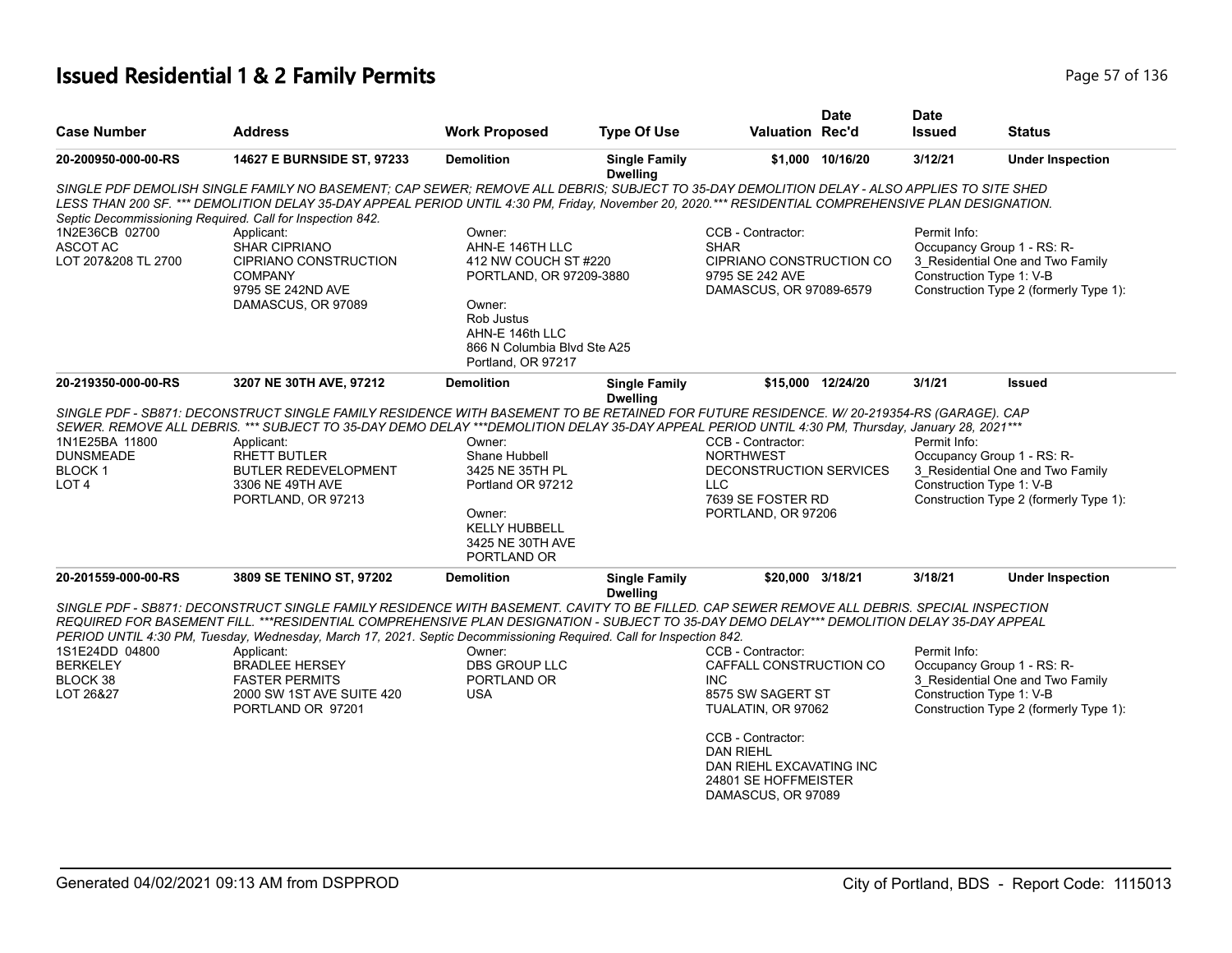# **Issued Residential 1 & 2 Family Permits Page 136** and **Page 136** and Page 58 of 136

|                                                                  |                                                                                                                                                                                                                                           |                                                                                |                                                                                                                         | <b>Date</b>                                                              | <b>Date</b>                                                                                                                                                                                                                                                                                                                       |                                                                                                                                                                                                                                                                                                                                                                                                                                                                                                                                                                                                                                                                                                                                                                                                                                                                                                                                                                                                                                                              |
|------------------------------------------------------------------|-------------------------------------------------------------------------------------------------------------------------------------------------------------------------------------------------------------------------------------------|--------------------------------------------------------------------------------|-------------------------------------------------------------------------------------------------------------------------|--------------------------------------------------------------------------|-----------------------------------------------------------------------------------------------------------------------------------------------------------------------------------------------------------------------------------------------------------------------------------------------------------------------------------|--------------------------------------------------------------------------------------------------------------------------------------------------------------------------------------------------------------------------------------------------------------------------------------------------------------------------------------------------------------------------------------------------------------------------------------------------------------------------------------------------------------------------------------------------------------------------------------------------------------------------------------------------------------------------------------------------------------------------------------------------------------------------------------------------------------------------------------------------------------------------------------------------------------------------------------------------------------------------------------------------------------------------------------------------------------|
| <b>Address</b>                                                   | <b>Work Proposed</b>                                                                                                                                                                                                                      | <b>Type Of Use</b>                                                             |                                                                                                                         |                                                                          | <b>Issued</b>                                                                                                                                                                                                                                                                                                                     | <b>Status</b>                                                                                                                                                                                                                                                                                                                                                                                                                                                                                                                                                                                                                                                                                                                                                                                                                                                                                                                                                                                                                                                |
| 4311 SE SALMON ST, 97215                                         | <b>Demolition</b>                                                                                                                                                                                                                         | <b>Single Family</b><br><b>Dwelling</b>                                        |                                                                                                                         |                                                                          | 3/18/21                                                                                                                                                                                                                                                                                                                           | <b>Issued</b>                                                                                                                                                                                                                                                                                                                                                                                                                                                                                                                                                                                                                                                                                                                                                                                                                                                                                                                                                                                                                                                |
|                                                                  |                                                                                                                                                                                                                                           |                                                                                |                                                                                                                         |                                                                          |                                                                                                                                                                                                                                                                                                                                   |                                                                                                                                                                                                                                                                                                                                                                                                                                                                                                                                                                                                                                                                                                                                                                                                                                                                                                                                                                                                                                                              |
|                                                                  |                                                                                                                                                                                                                                           |                                                                                |                                                                                                                         |                                                                          |                                                                                                                                                                                                                                                                                                                                   |                                                                                                                                                                                                                                                                                                                                                                                                                                                                                                                                                                                                                                                                                                                                                                                                                                                                                                                                                                                                                                                              |
|                                                                  |                                                                                                                                                                                                                                           |                                                                                | GOOD WOOD                                                                                                               |                                                                          |                                                                                                                                                                                                                                                                                                                                   | Occupancy Group 1 - RS: R-3 Remodel                                                                                                                                                                                                                                                                                                                                                                                                                                                                                                                                                                                                                                                                                                                                                                                                                                                                                                                                                                                                                          |
| DEZ DEVELOPMENT                                                  | PORTLAND OR                                                                                                                                                                                                                               |                                                                                |                                                                                                                         |                                                                          |                                                                                                                                                                                                                                                                                                                                   |                                                                                                                                                                                                                                                                                                                                                                                                                                                                                                                                                                                                                                                                                                                                                                                                                                                                                                                                                                                                                                                              |
| 10117 SE SUNNYSIDE RD #F1123<br>CLACKAMAS OR 97015<br><b>USA</b> | <b>USA</b>                                                                                                                                                                                                                                |                                                                                | <b>SALVAGE LLC</b><br>6326 NE 8TH AVE                                                                                   |                                                                          |                                                                                                                                                                                                                                                                                                                                   | Construction Type 2 (formerly Type 1):                                                                                                                                                                                                                                                                                                                                                                                                                                                                                                                                                                                                                                                                                                                                                                                                                                                                                                                                                                                                                       |
| 12436 SW BOONES FERRY RD,<br>97035                               | <b>Demolition</b>                                                                                                                                                                                                                         | <b>Single Family</b><br><b>Dwelling</b>                                        |                                                                                                                         |                                                                          | 3/17/21                                                                                                                                                                                                                                                                                                                           | <b>Issued</b>                                                                                                                                                                                                                                                                                                                                                                                                                                                                                                                                                                                                                                                                                                                                                                                                                                                                                                                                                                                                                                                |
|                                                                  |                                                                                                                                                                                                                                           |                                                                                |                                                                                                                         |                                                                          |                                                                                                                                                                                                                                                                                                                                   |                                                                                                                                                                                                                                                                                                                                                                                                                                                                                                                                                                                                                                                                                                                                                                                                                                                                                                                                                                                                                                                              |
| Applicant:                                                       | Owner:                                                                                                                                                                                                                                    |                                                                                | CCB - Contractor:                                                                                                       |                                                                          | Permit Info:                                                                                                                                                                                                                                                                                                                      |                                                                                                                                                                                                                                                                                                                                                                                                                                                                                                                                                                                                                                                                                                                                                                                                                                                                                                                                                                                                                                                              |
| MICHELLE JERESEK                                                 | <b>RNR HOMES LLC</b>                                                                                                                                                                                                                      |                                                                                | <b>JEFF ELDER</b>                                                                                                       |                                                                          |                                                                                                                                                                                                                                                                                                                                   | Occupancy Group 1 - RS: R-                                                                                                                                                                                                                                                                                                                                                                                                                                                                                                                                                                                                                                                                                                                                                                                                                                                                                                                                                                                                                                   |
|                                                                  |                                                                                                                                                                                                                                           |                                                                                |                                                                                                                         |                                                                          |                                                                                                                                                                                                                                                                                                                                   | 3_Residential One and Two Family                                                                                                                                                                                                                                                                                                                                                                                                                                                                                                                                                                                                                                                                                                                                                                                                                                                                                                                                                                                                                             |
| PORTLAND, OR 97214                                               |                                                                                                                                                                                                                                           |                                                                                |                                                                                                                         |                                                                          |                                                                                                                                                                                                                                                                                                                                   | Construction Type 2 (formerly Type 1):                                                                                                                                                                                                                                                                                                                                                                                                                                                                                                                                                                                                                                                                                                                                                                                                                                                                                                                                                                                                                       |
| 6318 SE 87TH AVE, 97266                                          | <b>Demolition</b>                                                                                                                                                                                                                         | <b>Single Family</b><br><b>Dwelling</b>                                        |                                                                                                                         |                                                                          | 3/8/21                                                                                                                                                                                                                                                                                                                            | <b>Issued</b>                                                                                                                                                                                                                                                                                                                                                                                                                                                                                                                                                                                                                                                                                                                                                                                                                                                                                                                                                                                                                                                |
|                                                                  |                                                                                                                                                                                                                                           |                                                                                |                                                                                                                         |                                                                          |                                                                                                                                                                                                                                                                                                                                   |                                                                                                                                                                                                                                                                                                                                                                                                                                                                                                                                                                                                                                                                                                                                                                                                                                                                                                                                                                                                                                                              |
|                                                                  |                                                                                                                                                                                                                                           |                                                                                |                                                                                                                         |                                                                          |                                                                                                                                                                                                                                                                                                                                   |                                                                                                                                                                                                                                                                                                                                                                                                                                                                                                                                                                                                                                                                                                                                                                                                                                                                                                                                                                                                                                                              |
|                                                                  |                                                                                                                                                                                                                                           |                                                                                |                                                                                                                         |                                                                          |                                                                                                                                                                                                                                                                                                                                   |                                                                                                                                                                                                                                                                                                                                                                                                                                                                                                                                                                                                                                                                                                                                                                                                                                                                                                                                                                                                                                                              |
|                                                                  |                                                                                                                                                                                                                                           |                                                                                |                                                                                                                         |                                                                          |                                                                                                                                                                                                                                                                                                                                   |                                                                                                                                                                                                                                                                                                                                                                                                                                                                                                                                                                                                                                                                                                                                                                                                                                                                                                                                                                                                                                                              |
|                                                                  |                                                                                                                                                                                                                                           |                                                                                |                                                                                                                         |                                                                          |                                                                                                                                                                                                                                                                                                                                   | 3 Residential One and Two Family                                                                                                                                                                                                                                                                                                                                                                                                                                                                                                                                                                                                                                                                                                                                                                                                                                                                                                                                                                                                                             |
|                                                                  |                                                                                                                                                                                                                                           |                                                                                |                                                                                                                         |                                                                          |                                                                                                                                                                                                                                                                                                                                   |                                                                                                                                                                                                                                                                                                                                                                                                                                                                                                                                                                                                                                                                                                                                                                                                                                                                                                                                                                                                                                                              |
| PORTLAND, OR 97213                                               |                                                                                                                                                                                                                                           |                                                                                |                                                                                                                         |                                                                          |                                                                                                                                                                                                                                                                                                                                   | Construction Type 2 (formerly Type 1):                                                                                                                                                                                                                                                                                                                                                                                                                                                                                                                                                                                                                                                                                                                                                                                                                                                                                                                                                                                                                       |
| 14627 E BURNSIDE ST, 97233                                       | <b>Demolition</b>                                                                                                                                                                                                                         | <b>Single Family</b><br><b>Dwelling</b>                                        |                                                                                                                         |                                                                          | 3/22/21                                                                                                                                                                                                                                                                                                                           | <b>Issued</b>                                                                                                                                                                                                                                                                                                                                                                                                                                                                                                                                                                                                                                                                                                                                                                                                                                                                                                                                                                                                                                                |
| REVISION TO REMOVE TWO TREES DAMAGED DUE TO FIRE                 |                                                                                                                                                                                                                                           |                                                                                |                                                                                                                         |                                                                          |                                                                                                                                                                                                                                                                                                                                   |                                                                                                                                                                                                                                                                                                                                                                                                                                                                                                                                                                                                                                                                                                                                                                                                                                                                                                                                                                                                                                                              |
|                                                                  | Owner:                                                                                                                                                                                                                                    |                                                                                | CCB - Contractor:                                                                                                       |                                                                          | Permit Info:                                                                                                                                                                                                                                                                                                                      |                                                                                                                                                                                                                                                                                                                                                                                                                                                                                                                                                                                                                                                                                                                                                                                                                                                                                                                                                                                                                                                              |
| SHAR CIPRIANO                                                    | AHN-E 146TH LLC                                                                                                                                                                                                                           |                                                                                | <b>SHAR</b>                                                                                                             |                                                                          |                                                                                                                                                                                                                                                                                                                                   | Occupancy Group 1 - RS: R-                                                                                                                                                                                                                                                                                                                                                                                                                                                                                                                                                                                                                                                                                                                                                                                                                                                                                                                                                                                                                                   |
| <b>CIPRIANO CONSTRUCTION</b>                                     |                                                                                                                                                                                                                                           |                                                                                |                                                                                                                         |                                                                          |                                                                                                                                                                                                                                                                                                                                   | 3_Residential One and Two Family                                                                                                                                                                                                                                                                                                                                                                                                                                                                                                                                                                                                                                                                                                                                                                                                                                                                                                                                                                                                                             |
| <b>COMPANY</b>                                                   |                                                                                                                                                                                                                                           |                                                                                | 9795 SE 242 AVE                                                                                                         |                                                                          |                                                                                                                                                                                                                                                                                                                                   |                                                                                                                                                                                                                                                                                                                                                                                                                                                                                                                                                                                                                                                                                                                                                                                                                                                                                                                                                                                                                                                              |
| 9795 SE 242ND AVE<br>DAMASCUS, OR 97089                          |                                                                                                                                                                                                                                           |                                                                                |                                                                                                                         |                                                                          |                                                                                                                                                                                                                                                                                                                                   | Construction Type 2 (formerly Type 1):                                                                                                                                                                                                                                                                                                                                                                                                                                                                                                                                                                                                                                                                                                                                                                                                                                                                                                                                                                                                                       |
|                                                                  | Applicant:<br><b>TYSON OKELY</b><br><b>IVON STREET STUDIO</b><br>1028 SE WATER AVE #260<br>PERIOD UNTIL 4:30 PM, Tuesday, March 2, 2021<br>Applicant:<br><b>KEVIN PARTAIN</b><br><b>URBAN VISIONS</b><br>223 NE 56TH AVENUE<br>Applicant: | Owner:<br><b>PO BOX 752</b><br>Owner:<br><b>FX HOMES</b><br>22060 SE 442ND AVE | DEZ DEVELOPMENT LLC<br>WILSONVILLE, OR 97070<br>SANDY, OR 97055-8443<br>412 NW COUCH ST #220<br>PORTLAND, OR 97209-3880 | CCB - Contractor:<br>CCB - Contractor:<br><b>SHAR</b><br>9795 SE 242 AVE | <b>Valuation Rec'd</b><br>\$10,000 12/4/20<br>DECONSTRUCTION AND<br>PORTLAND, OR 97211<br>$$0$ 3/17/21<br>ELDER DEMOLITION INC<br>6400 SE 101ST AVE STE 201<br>PORTLAND, OR 97266<br>\$4.000 1/26/21<br>CIPRIANO CONSTRUCTION CO<br>DAMASCUS, OR 97089-6579<br>\$0 3/19/21<br>CIPRIANO CONSTRUCTION CO<br>DAMASCUS, OR 97089-6579 | SINGLE PDF - SB871: DECONSTRUCT SINGLE FAMILY RESIDENCE WITH BASEMENT. CAVITY TO BE FILLED. CAP SEWER, REMOVE ALL DEBRIS, SPECIAL INSPECTION<br>REQUIRED FOR BASEMENT FILL. DRIVEWAY TO REMAIN. *** SUBJECT TO 35-DAY DEMOLITION DELAY. RESIDENTIAL COMPREHENSIVE PLAN DESIGNATION. ***<br>DEMOLITION DELAY 35-DAY APPEAL PERIOD UNTIL 4:30 PM, Tuesday, Wednesday, March 17, 2021. Septic Decommissioning Required. Call for Inspection 842.<br>Permit Info:<br>Construction Type 1: V-B<br>SINGLE PDF - REVISION TO REMOVE TREES 1, 2, 6 AND 8 (AS APPROVED IN LU 18-218364-LDP). REVISE TREE PROTECTION FENCING FOR TREE 3<br>Construction Type 1: V-B<br>SINGLE PDF - SB871: DEMOLISH SINGLE FAMILY RESIDENCE WITH BASEMENT. CAVITY TO BE FILLED. CAP SEWER. REMOVE ALL DEBRIS. SPECIAL INSPECTION<br>REQUIRED FOR BASEMENT FILL. *** SUBJECT TO 35-DAY DEMO DELAY. RESIDENTIAL COMPREHENSIVE PLAN DESIGNATION. *** DEMOLITION DELAY 35-DAY APPEAL<br>Permit Info:<br>Occupancy Group 1 - RS: R-<br>Construction Type 1: V-B<br>Construction Type 1: V-B |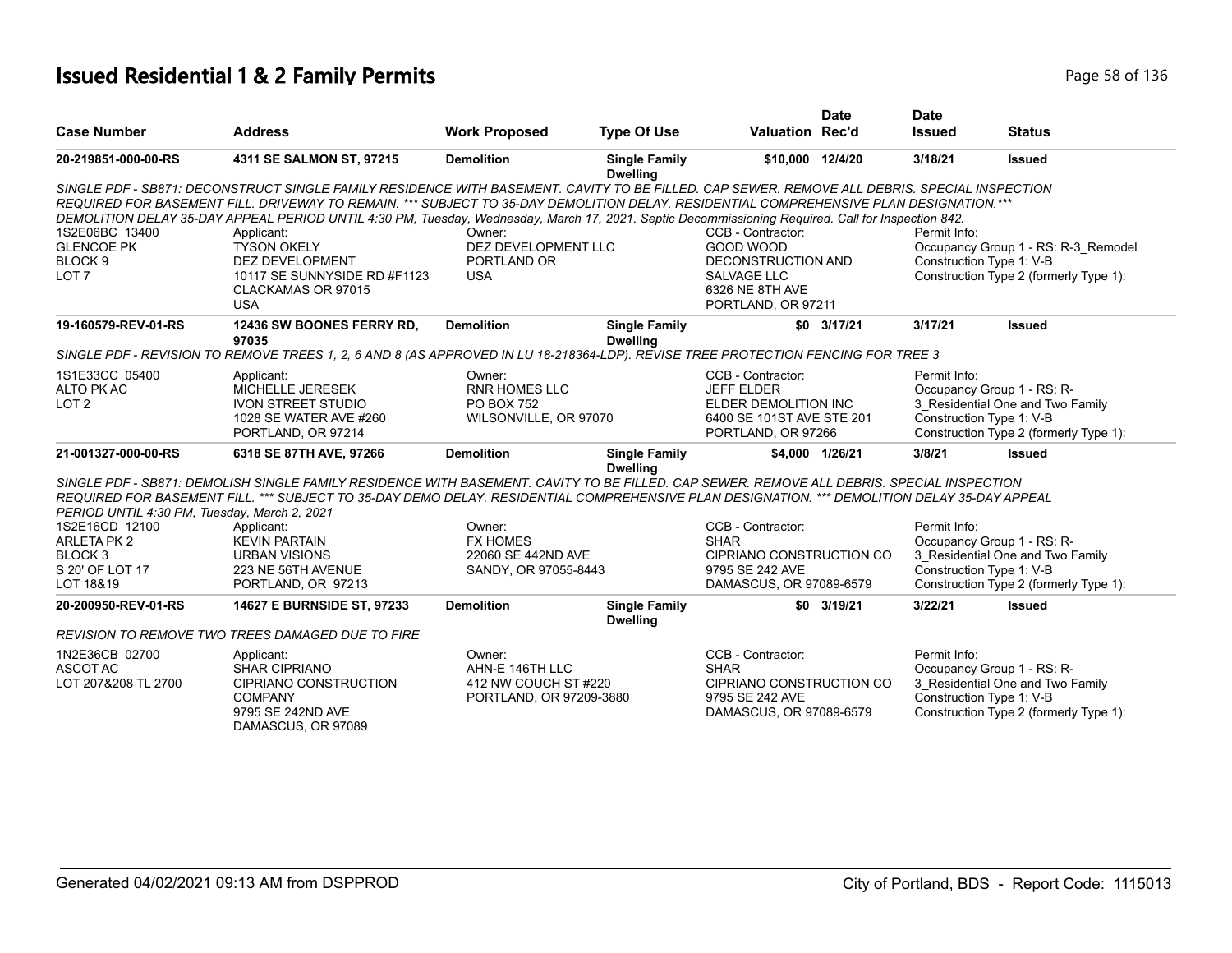# **Issued Residential 1 & 2 Family Permits Page 136** 2 **Page 59 of 136**

| <b>Case Number</b>                                                                       | <b>Address</b>                                                                                                                                 | <b>Work Proposed</b>                                                                                                                                            | <b>Type Of Use</b>                      | <b>Valuation Rec'd</b>                                                                                             | <b>Date</b>     | <b>Date</b><br><b>Issued</b>                                     | <b>Status</b>                                                                                            |
|------------------------------------------------------------------------------------------|------------------------------------------------------------------------------------------------------------------------------------------------|-----------------------------------------------------------------------------------------------------------------------------------------------------------------|-----------------------------------------|--------------------------------------------------------------------------------------------------------------------|-----------------|------------------------------------------------------------------|----------------------------------------------------------------------------------------------------------|
| 21-017128-000-00-RS                                                                      | 5123 NE 112TH AVE, 97220                                                                                                                       | <b>Demolition</b>                                                                                                                                               | <b>Single Family</b><br><b>Dwelling</b> |                                                                                                                    | \$900 3/1/21    | 3/19/21                                                          | <b>Issued</b>                                                                                            |
| DECOMMISSIONING UNDER 21-025286-SE                                                       | SINGLE PDF - SB871: DEMOLISH SINGLE FAMILY RESIDENCE (NO BASEMENT). CAP SEWER. REMOVE ALL DEBRIS.***35-DAY DEMO DELAY DOES NOT APPLY*** SEPTIC |                                                                                                                                                                 |                                         |                                                                                                                    |                 |                                                                  |                                                                                                          |
| 1N2E22BA 00800<br>PARKROSE & RPLT<br>BLOCK 100<br>LOT 3 TL 800                           | Applicant:<br><b>TANNER WINGFIELD</b><br>KONELL CONSTRUCTION &<br><b>DEMOLITION</b><br>36000 INDUSTRIAL WAY<br><b>SANDY OR 97055</b>           | Owner:<br><b>WALSH HOLDINGS LLC</b><br>PORTLAND OR<br><b>USA</b>                                                                                                |                                         | CCB - Contractor:<br>KONELL CONSTRUCTION &<br><b>DEMOLITION CORP</b><br>36000 SE INDUSTRIAL WAY<br>SANDY, OR 97055 |                 | Permit Info:<br>Construction Type 1: V-B                         | Occupancy Group 1 - RS: R-<br>3_Residential One and Two Family<br>Construction Type 2 (formerly Type 1): |
| Total # of RS Demolition permits issued: 27                                              |                                                                                                                                                |                                                                                                                                                                 |                                         |                                                                                                                    |                 |                                                                  | Total valuation of RS Demolition permits issued: \$153,660                                               |
| 21-030626-000-00-RS                                                                      | 18620 NW GILLIHAN RD, 97231<br>NEW WIRING IN EXISTING DETACHED GARAGE. TRADE WORK ONLY-NO PLANS REQUIRED.                                      | <b>Interior Alteration Only</b>                                                                                                                                 | Garage/Carport                          |                                                                                                                    | \$5,000 3/30/21 | 3/30/21                                                          | <b>Issued</b>                                                                                            |
| 2N1W14A 00500<br>SECTION 14 2N 1W<br>TL 500 2.82 ACRES                                   | Applicant:<br>Don Young<br>DON YOUNG & ASSOCIATES, INC.<br>P.O. BOX 10857<br>Portland, OR 97296                                                | Owner:<br>TONI JO SPENCER STEVENS TR<br>18900 NW GILLIHAN RD<br>PORTLAND, OR 97231<br>Owner:<br>JOHN C STEVENS TR<br>18900 NW GILLIHAN RD<br>PORTLAND, OR 97231 |                                         | CCB - Contractor:<br>DON YOUNG & ASSOCIATES INC<br>PO BOX 10857<br>PORTLAND, OR 97296-0857                         |                 | Permit Info:<br>Garage\Utility Misc.<br>Construction Type 1: V-B | Occupancy Group 1 - RS: U_Private<br>Construction Type 2 (formerly Type 1):                              |
| 21-022999-000-00-RS                                                                      | 2232 NW IRVING ST, 97210                                                                                                                       | <b>Interior Alteration Only</b>                                                                                                                                 | <b>Single Family</b><br><b>Dwelling</b> | \$19,000 3/9/21                                                                                                    |                 | 3/12/21                                                          | <b>Issued</b>                                                                                            |
|                                                                                          | 1st floor Bathroom remodel includes floor joist modification for flush, no-curb shower floor.                                                  |                                                                                                                                                                 |                                         |                                                                                                                    |                 |                                                                  |                                                                                                          |
| 1N1E33BD 16200<br>KINGS 2ND ADD<br>BLOCK 12<br>E 39' OF LOT 7                            | Applicant:<br>ZANE GOFF<br>NEIL KELLY CO INC<br>804 N ALBERTA ST<br>PORTLAND, OR 97217-2639                                                    | Owner:<br>THOMAS & HOPE LASSETER TR<br>2232 NW IRVING ST<br>PORTLAND, OR 97210                                                                                  |                                         | CCB - Contractor:<br>ZANE GOFF<br>NEIL KELLY CO INC<br>804 N ALBERTA ST<br>PORTLAND, OR 97217-2693                 |                 | Permit Info:<br>Construction Type 1: V-B                         | Occupancy Group 1 - RS: R-<br>3 Residential One and Two Family<br>Construction Type 2 (formerly Type 1): |
| 21-025198-000-00-RS                                                                      | 9941 NE SKIDMORE ST, 97220                                                                                                                     | <b>Interior Alteration Only</b>                                                                                                                                 | <b>Single Family</b><br><b>Dwelling</b> | \$24,000 3/15/21                                                                                                   |                 | 3/15/21                                                          | <b>Under Inspection</b>                                                                                  |
|                                                                                          | SIMPLE BATHROOM PERMIT - NEW BATHROOM. PLUMBING PERMIT SEPARATE.                                                                               |                                                                                                                                                                 |                                         |                                                                                                                    |                 |                                                                  |                                                                                                          |
| 1N2E21DA 03500<br>MAYWOOD PK & PLATS<br>28384<br>BLOCK <sub>9</sub><br>LOT <sub>17</sub> | Applicant:<br><b>GARY MOYES</b><br>9941 NE SKIDMORE ST<br>PORTLAND, OR 97220                                                                   | Owner:<br><b>GARY MOYES</b><br>9941 NE SKIDMORE ST<br>PORTLAND, OR 97220<br>Owner:<br>KATHERINE BLAZER                                                          |                                         |                                                                                                                    |                 | Permit Info:<br>Construction Type 1: V-B                         | Occupancy Group 1 - RS: R-<br>3_Residential One and Two Family<br>Construction Type 2 (formerly Type 1): |
|                                                                                          |                                                                                                                                                | 9941 NE SKIDMORE ST<br>PORTLAND, OR 97220                                                                                                                       |                                         |                                                                                                                    |                 |                                                                  |                                                                                                          |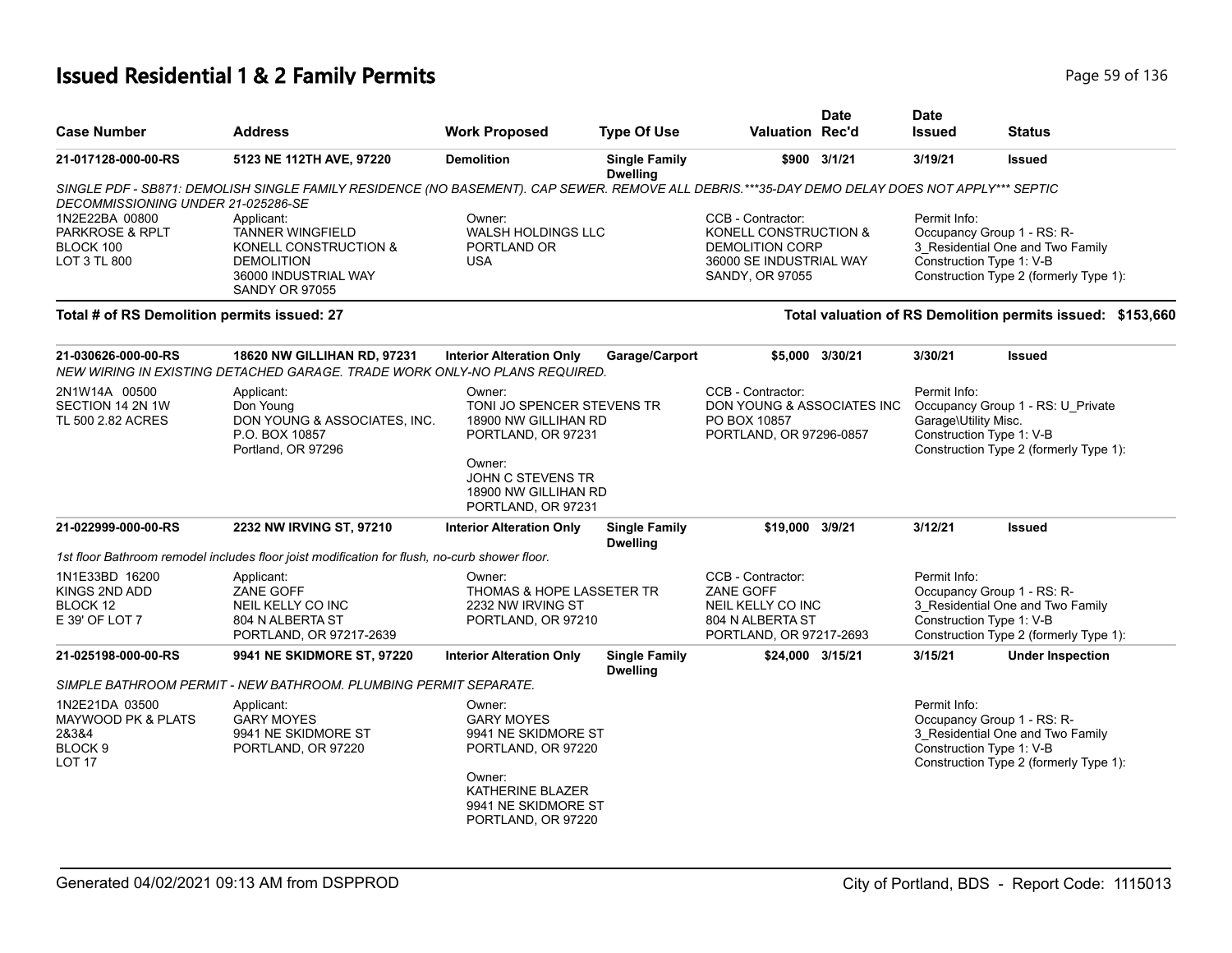# **Issued Residential 1 & 2 Family Permits** Page 60 of 136

| <b>Case Number</b>                                                              | <b>Address</b>                                                                                                  | <b>Work Proposed</b>                                                                                                                                                | <b>Type Of Use</b>                      | <b>Valuation Rec'd</b>                                                                                                                                                                                                                                                                                               | <b>Date</b> | <b>Date</b><br><b>Issued</b>             | Status                                                                                                                               |
|---------------------------------------------------------------------------------|-----------------------------------------------------------------------------------------------------------------|---------------------------------------------------------------------------------------------------------------------------------------------------------------------|-----------------------------------------|----------------------------------------------------------------------------------------------------------------------------------------------------------------------------------------------------------------------------------------------------------------------------------------------------------------------|-------------|------------------------------------------|--------------------------------------------------------------------------------------------------------------------------------------|
| 21-029198-000-00-RS                                                             | 3345 NE 29TH AVE, 97212                                                                                         | <b>Interior Alteration Only</b>                                                                                                                                     | <b>Single Family</b><br><b>Dwelling</b> | \$40,000 3/25/21                                                                                                                                                                                                                                                                                                     |             | 3/25/21                                  | <b>Under Inspection</b>                                                                                                              |
|                                                                                 | COVERT EXISTING POWDER AND CLOSET TO FULL BATHROOM ON 2ND FLOOR                                                 |                                                                                                                                                                     |                                         |                                                                                                                                                                                                                                                                                                                      |             |                                          |                                                                                                                                      |
| 1N1E25BB 00800<br><b>FREMONT ADD</b><br><b>BLOCK1</b><br>LOT 7&15               | Applicant:<br>KROPF CONSTRUCTION WEST<br><b>LLC</b><br>4480 NE AINSWORTH AVE<br>PORTLAND, OR 97218              | Owner:<br>STEPHANIE SODEN<br>3345 NE 29TH AVE<br>PORTLAND, OR 97212<br>Owner:<br><b>ANDREW BACK</b><br>3345 NE 29TH AVE<br>PORTLAND, OR 97212                       |                                         | CCB - Contractor:<br><b>B AYRES PLUMBING AND</b><br><b>CONTRACTING INC</b><br><b>PO BOX 149</b><br>CANBY, OR 97013<br>CCB - Contractor:<br>PRIMARY ELECTRIC LLC<br>371 SE 13TH PLACE<br>CANBY, OR 97013<br>CCB - Contractor:<br>KROPF CONSTRUCTION WEST<br><b>LLC</b><br>4480 NE AINSWORTH AVE<br>PORTLAND, OR 97218 |             | Permit Info:<br>Construction Type 1: V-B | Occupancy Group 1 - RS: R-<br>3_Residential One and Two Family<br>Construction Type 2 (formerly Type 1):                             |
| 21-026106-000-00-RS                                                             | 1623 NW 28TH AVE, 97210                                                                                         | <b>Interior Alteration Only</b>                                                                                                                                     | <b>Single Family</b><br><b>Dwelling</b> | \$30,694 3/17/21                                                                                                                                                                                                                                                                                                     |             | 3/17/21                                  | Final                                                                                                                                |
|                                                                                 | VOLUNTARY INSTALLATION OF CONNECTORS BETWEEN FRAMING AND FOUNDATION OF HOUSE WITH SHEAR ENG. WALLS              |                                                                                                                                                                     |                                         |                                                                                                                                                                                                                                                                                                                      |             |                                          |                                                                                                                                      |
| 1N1E29DC 12200<br><b>WILLAMETTE HTS ADD</b><br><b>BLOCK B</b><br>S 33' OF LOT 3 | Applicant:<br><b>STEVE GEMMELL</b><br><b>GEMMELL CONSTRUCTION LLC</b><br>2310 N KERBY AVE<br>PORTLAND, OR 97227 | Owner:<br>PETER EDBERG<br><b>1669 FAIRMOUNT BLVD</b><br><b>EUGENE, OR 97403</b><br>Owner:<br><b>BRYNA GOODMAN</b><br>1669 FAIRMOUNT BLVD<br><b>EUGENE, OR 97403</b> |                                         | CCB - Contractor:<br><b>STEVE GEMMELL</b><br><b>GEMMELL CONSTRUCTION LLC</b><br>2310 N KERBY AVE<br>PORTLAND, OR 97227                                                                                                                                                                                               |             | Permit Info:                             | Occupancy Group 1 - RS: R-<br>3 Residential One and Two Family<br>Construction Type 1: V-B<br>Construction Type 2 (formerly Type 1): |
| 21-019325-000-00-RS                                                             | 4028 NE 26TH AVE, 97212                                                                                         | <b>Interior Alteration Only</b>                                                                                                                                     | <b>Single Family</b>                    | \$7,395 3/1/21                                                                                                                                                                                                                                                                                                       |             | 3/1/21                                   | <b>Final</b>                                                                                                                         |
|                                                                                 | <b>VOLUNTARY CONNECTION OF FRAMING TO FOUNDATION</b>                                                            |                                                                                                                                                                     | <b>Dwelling</b>                         |                                                                                                                                                                                                                                                                                                                      |             |                                          |                                                                                                                                      |
| 1N1E24CB 20100<br><b>ALAMEDA PARK</b><br>BLOCK 19<br><b>WLY 50' OF LOT 20</b>   | Applicant:<br>Michael Weber<br>NW Seismic Retrofitters<br>P O BOX 18058<br>PORTLAND OR 97212                    | Owner:<br>SARAH MCCONVILLE<br>4028 NE 26TH AVE<br>PORTLAND, OR 97212<br>Owner:<br>ROBERT MCCONVILLE<br>4028 NE 26TH AVE<br>PORTLAND, OR 97212                       |                                         | CCB - Contractor:<br><b>MICHAEL WIEBER</b><br>ELYSIUM CONSTRUCTION LLC<br>PO BOX 18058<br>PORTLAND, OR 97218                                                                                                                                                                                                         |             | Permit Info:<br>Construction Type 1: V-B | Occupancy Group 1 - RS: R-<br>3 Residential One and Two Family<br>Construction Type 2 (formerly Type 1):                             |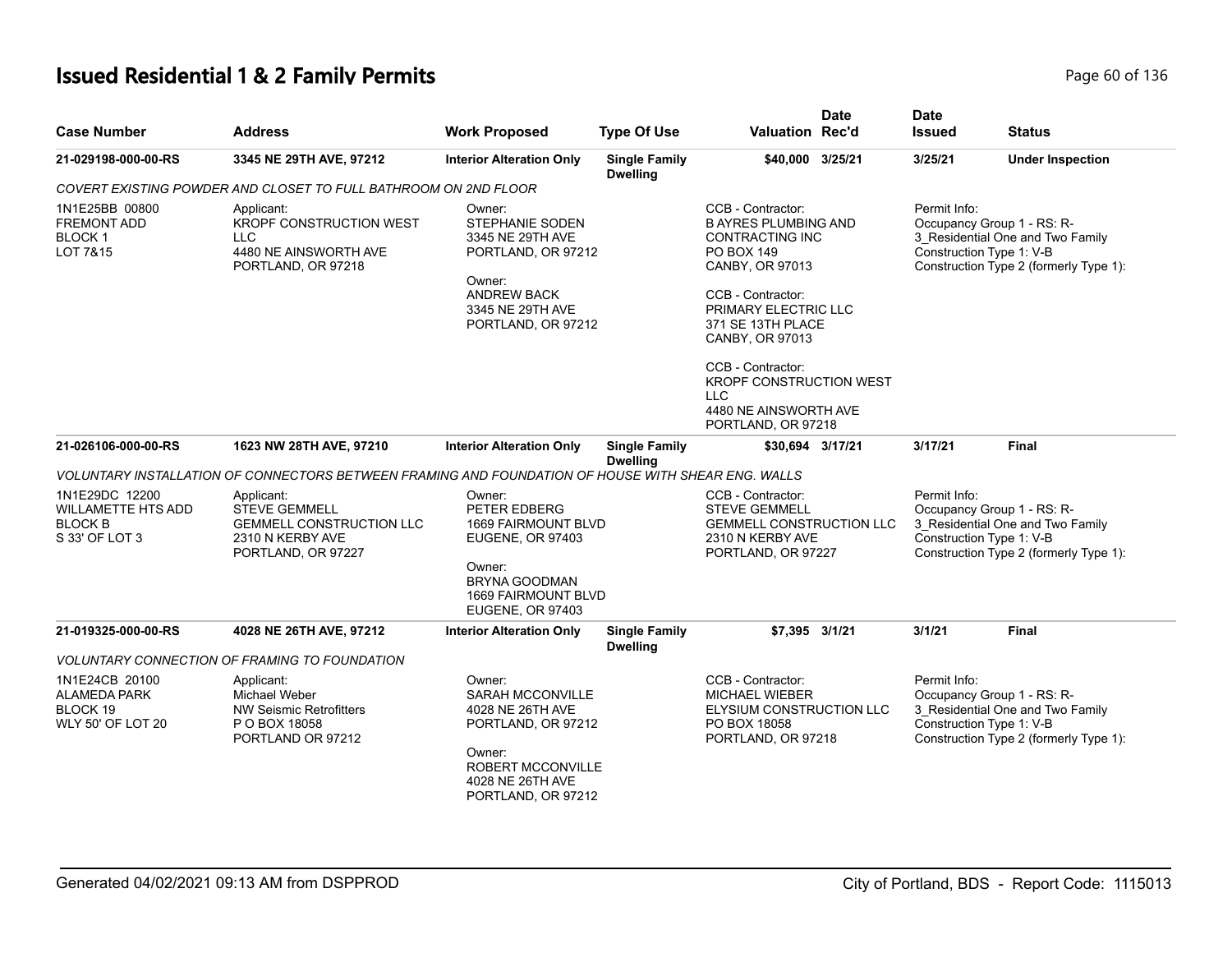# **Issued Residential 1 & 2 Family Permits Page 1 01 136** Page 61 of 136

| <b>Case Number</b>                                                              | <b>Address</b>                                                                                                                                                                                                                                                                                                                  | <b>Work Proposed</b>                                                                                                                                     | <b>Type Of Use</b>                      | <b>Valuation Rec'd</b>                                                                                                                                                                                                                                                                                                                                 | <b>Date</b>     | <b>Date</b><br><b>Issued</b>             | <b>Status</b>                                                                                            |
|---------------------------------------------------------------------------------|---------------------------------------------------------------------------------------------------------------------------------------------------------------------------------------------------------------------------------------------------------------------------------------------------------------------------------|----------------------------------------------------------------------------------------------------------------------------------------------------------|-----------------------------------------|--------------------------------------------------------------------------------------------------------------------------------------------------------------------------------------------------------------------------------------------------------------------------------------------------------------------------------------------------------|-----------------|------------------------------------------|----------------------------------------------------------------------------------------------------------|
| 21-030519-000-00-RS                                                             | 3637 SW 38TH AVE, 97221                                                                                                                                                                                                                                                                                                         | <b>Interior Alteration Only</b>                                                                                                                          | <b>Single Family</b><br><b>Dwelling</b> | \$65,000 3/29/21                                                                                                                                                                                                                                                                                                                                       |                 | 3/29/21                                  | <b>Issued</b>                                                                                            |
| <b>KITCHEN REMODEL.</b>                                                         |                                                                                                                                                                                                                                                                                                                                 |                                                                                                                                                          |                                         |                                                                                                                                                                                                                                                                                                                                                        |                 |                                          |                                                                                                          |
| 1S1E08CA 02400<br>SECTION 08 1S 1E<br>TL 2400 0.23 ACRES                        | Applicant:<br><b>STEVEN R KEM</b><br><b>KEMS WOODWORKS LLC</b><br><b>PO BOX 396</b><br>CORNELIUS, OR 97113                                                                                                                                                                                                                      | Owner:<br><b>KEITH FORMAN</b><br>3637 SW 38TH AVE<br>PORTLAND, OR 97221<br>Owner:<br><b>LAUREN FORMAN</b><br>3637 SW 38TH AVE<br>PORTLAND, OR 97221      |                                         | CCB - Contractor:<br><b>STEVEN R KEM</b><br><b>KEMS WOODWORKS LLC</b><br><b>PO BOX 396</b><br>CORNELIUS, OR 97113                                                                                                                                                                                                                                      |                 | Permit Info:<br>Construction Type 1: V-B | Occupancy Group 1 - RS: R-<br>3_Residential One and Two Family<br>Construction Type 2 (formerly Type 1): |
| 21-024486-000-00-RS                                                             | 3367 SE 13TH AVE, 97202                                                                                                                                                                                                                                                                                                         | <b>Interior Alteration Only</b>                                                                                                                          | <b>Single Family</b><br><b>Dwelling</b> | \$100,000 3/11/21                                                                                                                                                                                                                                                                                                                                      |                 | 3/11/21                                  | <b>Under Inspection</b>                                                                                  |
| 1S1E11BD 07500<br><b>FEURERS ADD</b><br><b>BLOCK1</b><br>LOT <sub>10</sub>      | KITCHEN AND BATHROOM COMPLETE REMODEL, ALL NEW FIXTURES, EXTEND CABINETS IN THE NEW ENCLOSED PORCH WITH NEW FTG REFRAME PORCH, ALL<br>NEW ELECTRICAL, MECHANICAL AND PLUMBING IN KTCHEN AND BATHROOM.<br>Applicant:<br><b>CHRIS HAMLIN</b><br><b>HIGHLAND RIDGE</b><br>DEVELOPMENT CORP<br>PO BOX 1716<br>OREGON CITY, OR 97045 | Owner:<br><b>MATTHEW MESCHER</b><br>3367 SE 13TH AVE<br>PORTLAND, OR 97202<br>Owner:<br><b>MOANA MESCHER</b><br>3367 SE 13TH AVE<br>PORTLAND, OR 97202   |                                         | CCB - Contractor:<br>MARVIN DEE BERGEVIN<br>CONNECTIONS ELECTRIC INC<br>PO BOX 7136<br>SALEM, OR 97303-0026<br>CCB - Contractor:<br><b>CHRIS HAMLIN</b><br><b>HIGHLAND RIDGE</b><br>DEVELOPMENT CORP<br>PO BOX 1716<br>OREGON CITY, OR 97045<br>CCB - Contractor:<br><b>GRAVITY PLUMBING INC</b><br>414 S BEAVERCREEK RD #717<br>OREGON CITY, OR 97045 |                 | Permit Info:<br>Construction Type 1: V-B | Occupancy Group 1 - RS: R-<br>3 Residential One and Two Family<br>Construction Type 2 (formerly Type 1): |
| 21-025437-000-00-RS                                                             | 3034 SW FLOWER TER, 97239                                                                                                                                                                                                                                                                                                       | <b>Interior Alteration Only</b>                                                                                                                          | <b>Single Family</b><br><b>Dwelling</b> |                                                                                                                                                                                                                                                                                                                                                        | \$3,635 3/15/21 | 3/15/21                                  | <b>Final</b>                                                                                             |
|                                                                                 | VOLUNTARY CONNECTION OF FRAMING TO FOUNDATION. INSTALL AUTOMATIC GAS SHUT-OFF VALVE                                                                                                                                                                                                                                             |                                                                                                                                                          |                                         |                                                                                                                                                                                                                                                                                                                                                        |                 |                                          |                                                                                                          |
| 1S1E17DB 03200<br><b>CAMBRIDGE VILLAGE</b><br><b>BLOCK2</b><br>LOT <sub>9</sub> | Applicant:<br>Michael Weber<br><b>NW Seismic Retrofitters</b><br>P O BOX 18058<br>PORTLAND OR 97212                                                                                                                                                                                                                             | Owner:<br>RACHEL L T NYEHOLT<br>3034 SW FLOWER TER<br>PORTLAND, OR 97239<br>Owner:<br><b>JAMESON NYEHOLT</b><br>3034 SW FLOWER TER<br>PORTLAND, OR 97239 |                                         | CCB - Contractor:<br><b>MICHAEL WIEBER</b><br>ELYSIUM CONSTRUCTION LLC<br>PO BOX 18058<br>PORTLAND, OR 97218                                                                                                                                                                                                                                           |                 | Permit Info:<br>Construction Type 1: V-B | Occupancy Group 1 - RS: R-<br>3 Residential One and Two Family<br>Construction Type 2 (formerly Type 1): |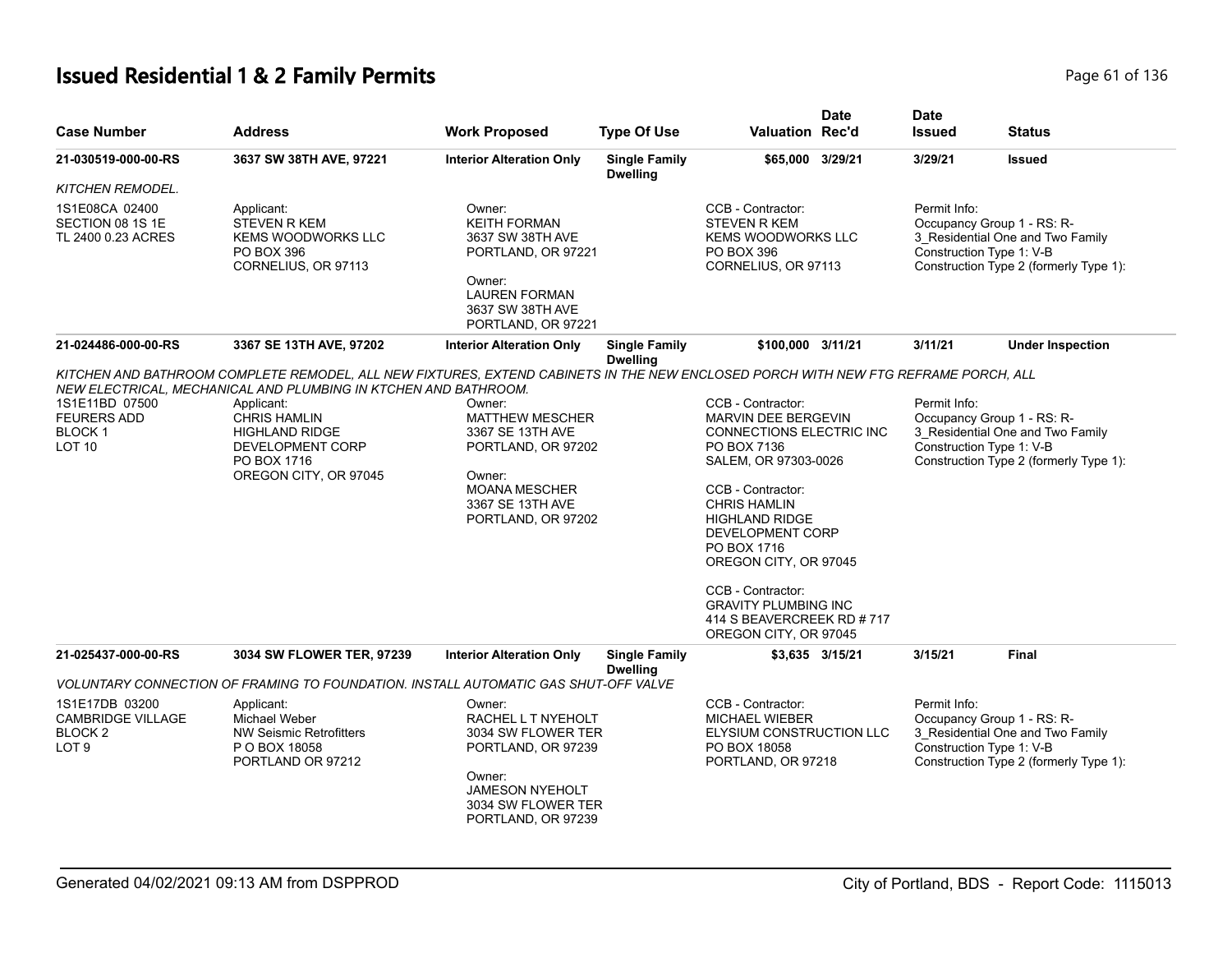# **Issued Residential 1 & 2 Family Permits** Page 62 of 136

| <b>Case Number</b>                                                                                   | <b>Address</b>                                                                                                                                    | <b>Work Proposed</b>                                                                                                                                            | <b>Type Of Use</b>                      | <b>Date</b><br><b>Valuation Rec'd</b>                                                                        | <b>Date</b><br><b>Issued</b> | <b>Status</b>                                                                                                                        |
|------------------------------------------------------------------------------------------------------|---------------------------------------------------------------------------------------------------------------------------------------------------|-----------------------------------------------------------------------------------------------------------------------------------------------------------------|-----------------------------------------|--------------------------------------------------------------------------------------------------------------|------------------------------|--------------------------------------------------------------------------------------------------------------------------------------|
| 21-019973-000-00-RS                                                                                  | 2824 NE 37TH AVE, 97212                                                                                                                           | <b>Interior Alteration Only</b>                                                                                                                                 | <b>Single Family</b><br><b>Dwelling</b> | \$4,745 3/2/21                                                                                               | 3/2/21                       | <b>Final</b>                                                                                                                         |
|                                                                                                      | VOLUNTARY CONNECTION OF FRAMING TO FOUNDATION. INSTALL AUTOMATIC GAS SHUT-OFF VALVE.                                                              |                                                                                                                                                                 |                                         |                                                                                                              |                              |                                                                                                                                      |
| 1N1E25AD 09100<br><b>BEAUMONT</b><br>BLOCK <sub>28</sub><br>LOT <sub>18</sub>                        | Applicant:<br>Michael Weber<br><b>NW Seismic Retrofitters</b><br>P O BOX 18058<br>PORTLAND OR 97212                                               | Owner:<br><b>VIRGINIA KING</b><br>2824 NE 37TH AVE<br>PORTLAND, OR 97212-2842<br>Owner:<br><b>MARK KING</b><br>2824 NE 37TH AVE<br>PORTLAND, OR 97212-2842      |                                         | CCB - Contractor:<br>MICHAEL WIEBER<br><b>ELYSIUM CONSTRUCTION LLC</b><br>PO BOX 18058<br>PORTLAND, OR 97218 | Permit Info:                 | Occupancy Group 1 - RS: R-<br>3_Residential One and Two Family<br>Construction Type 1: V-B<br>Construction Type 2 (formerly Type 1): |
| 21-026071-000-00-RS                                                                                  | 2633 NE ALAMEDA ST, 97212                                                                                                                         | <b>Interior Alteration Only</b>                                                                                                                                 | <b>Single Family</b><br><b>Dwelling</b> | \$15,000 3/17/21                                                                                             | 3/17/21                      | <b>Issued</b>                                                                                                                        |
|                                                                                                      | Remodel remodel second floor master bedroom and bath Phase 1. and open/finish permit 17-197729ET.                                                 |                                                                                                                                                                 |                                         |                                                                                                              |                              |                                                                                                                                      |
| 1N1E24CC 05700<br><b>ALAMEDA PARK</b><br>BLOCK <sub>13</sub><br>ELY 25' OF LOT 3<br>LOT <sub>4</sub> | Applicant:<br>Tom Corvi<br>Right Angle Construction, Inc.<br>P.O. Box 587<br>OREGON CITY OR 97045<br>20126 S. Impala Lane<br>20126 S. Impala Lane | Owner:<br><b>DIANA FITZPATRICK</b><br>2633 NE ALAMEDA ST<br>PORTLAND, OR 97212-1617<br>Owner:<br>PAUL ANDERSON<br>2633 NE ALAMEDA ST<br>PORTLAND, OR 97212-1617 |                                         | CCB - Contractor:<br>RIGHT ANGLE CONSTRUCTION<br>INC.<br>16265 SANDROLL LAND<br>OREGON CITY, OR 97045        | Permit Info:                 | Occupancy Group 1 - RS: R-<br>3 Residential One and Two Family<br>Construction Type 1: V-B<br>Construction Type 2 (formerly Type 1): |
| 21-020595-000-00-RS                                                                                  | 1006 SE NEHALEM ST, 97202                                                                                                                         | <b>Interior Alteration Only</b>                                                                                                                                 | <b>Single Family</b><br><b>Dwelling</b> | \$3,935 3/3/21                                                                                               | 3/3/21                       | <b>Final</b>                                                                                                                         |
|                                                                                                      | VOLUNTARTY CONNECTION OF FRAMING TO FOUNDATION. INSTALL AUTOMATIC GAS SHUT-OFF VALVE                                                              |                                                                                                                                                                 |                                         |                                                                                                              |                              |                                                                                                                                      |
| 1S1E23CA 22800<br><b>SELLWOOD</b><br>BLOCK 34<br>LOT <sub>17</sub>                                   | Applicant:<br>Michael Weber<br><b>NW Seismic Retrofitters</b><br>P O BOX 18058<br>PORTLAND OR 97212                                               | Owner:<br>PETER POR<br>1006 SE NEHALEM ST<br>PORTLAND, OR 97202<br>Owner:<br><b>AMANDA POR</b><br>1006 SE NEHALEM ST<br>PORTLAND, OR 97202                      |                                         | CCB - Contractor:<br><b>MICHAEL WIEBER</b><br>ELYSIUM CONSTRUCTION LLC<br>PO BOX 18058<br>PORTLAND, OR 97218 | Permit Info:                 | Occupancy Group 1 - RS: R-<br>3_Residential One and Two Family<br>Construction Type 1: V-B<br>Construction Type 2 (formerly Type 1): |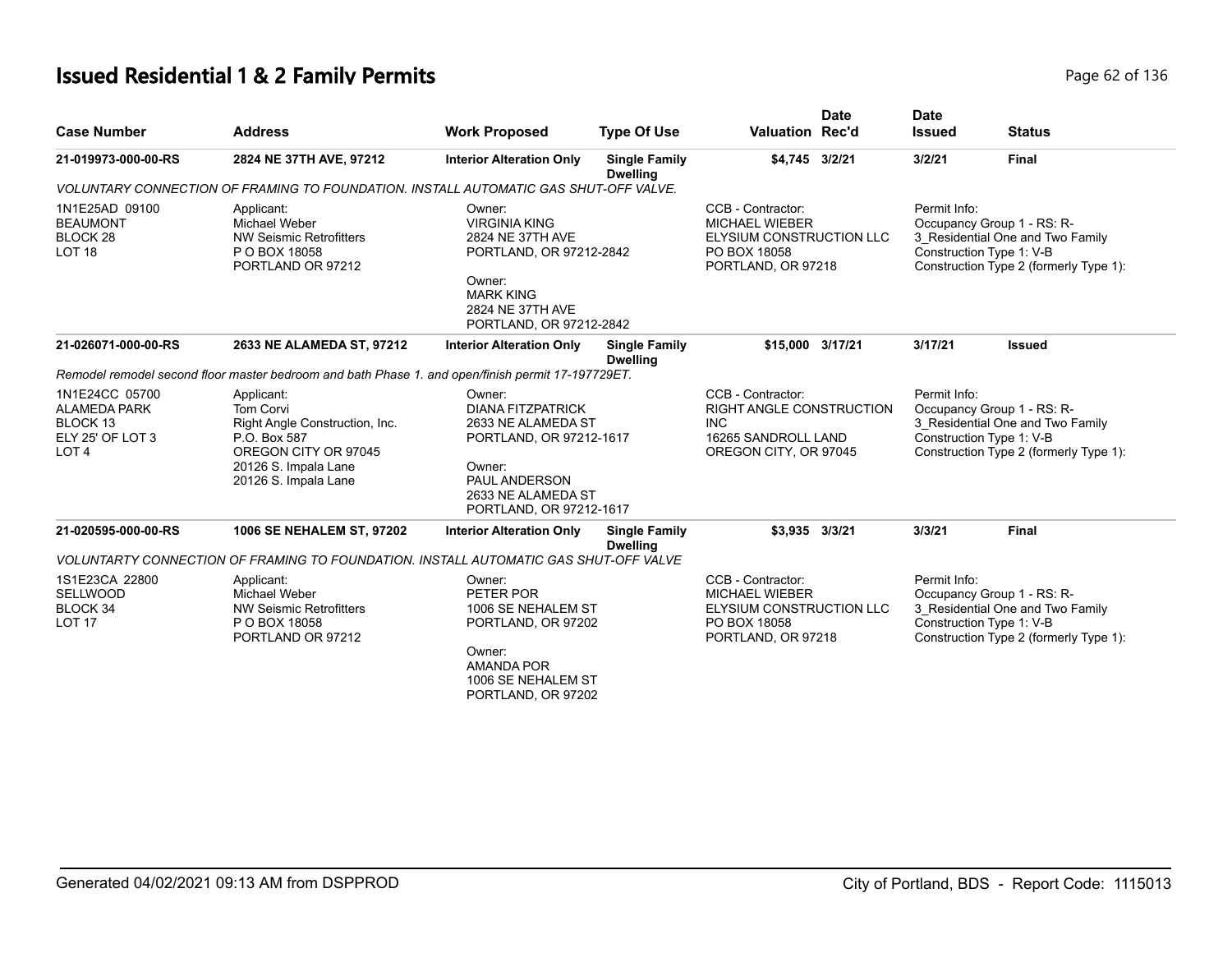# **Issued Residential 1 & 2 Family Permits** Page 63 of 136

| <b>Case Number</b>                                                                             | <b>Address</b>                                                                                       | <b>Work Proposed</b>                                                                                                                                 | <b>Type Of Use</b>                      | Valuation Rec'd                                                                                                      | <b>Date</b>     | <b>Date</b><br><b>Issued</b>             | <b>Status</b>                                                                                            |
|------------------------------------------------------------------------------------------------|------------------------------------------------------------------------------------------------------|------------------------------------------------------------------------------------------------------------------------------------------------------|-----------------------------------------|----------------------------------------------------------------------------------------------------------------------|-----------------|------------------------------------------|----------------------------------------------------------------------------------------------------------|
| 21-025446-000-00-RS                                                                            | 3326 NE ALAMEDA ST, 97212                                                                            | <b>Interior Alteration Only</b>                                                                                                                      | <b>Single Family</b><br><b>Dwelling</b> |                                                                                                                      | \$6,925 3/15/21 | 3/15/21                                  | <b>Issued</b>                                                                                            |
|                                                                                                | VOLUNTARY CONNECTION OF FRAMING TO FOUNDATION. INSTALL AUTOMATIC GAS SHUT-OFF VALVE                  |                                                                                                                                                      |                                         |                                                                                                                      |                 |                                          |                                                                                                          |
| 1N1E24DC 17800<br><b>MANITOU</b><br><b>BLOCK1</b><br>LOT 43&44                                 | Applicant:<br>Michael Weber<br><b>NW Seismic Retrofitters</b><br>P O BOX 18058<br>PORTLAND OR 97212  | Owner:<br>PFEIL LIV TR<br>4334 NE 39TH AVE<br>PORTLAND, OR 97211<br>Owner:<br><b>COSTALIV TR</b><br>4334 NE 39TH AVE<br>PORTLAND, OR 97211           |                                         | CCB - Contractor:<br><b>MICHAEL WIEBER</b><br>ELYSIUM CONSTRUCTION LLC<br>PO BOX 18058<br>PORTLAND, OR 97218         |                 | Permit Info:<br>Construction Type 1: V-B | Occupancy Group 1 - RS: R-<br>3_Residential One and Two Family<br>Construction Type 2 (formerly Type 1): |
| 21-018530-000-00-RS                                                                            | 4221 SE 64TH AVE, 97206                                                                              | <b>Interior Alteration Only</b>                                                                                                                      | <b>Single Family</b><br><b>Dwelling</b> |                                                                                                                      | \$8,300 2/25/21 | 3/2/21                                   | <b>Issued</b>                                                                                            |
|                                                                                                | SIMPLE BATHROOM PERMIT - LEGALIZE EXISTING UPSTAIRS BATHROOM.                                        |                                                                                                                                                      |                                         |                                                                                                                      |                 |                                          |                                                                                                          |
| 1S2E08CC 17800<br><b>LAURELWOOD</b><br>BLOCK <sub>9</sub><br><b>LOT 27</b>                     | Applicant:<br>DANIELLE SOLIS<br>4221 SE 64TH AVE<br>PORTLAND, OR 97206                               | Owner:<br>NATHAN JOJI OTANI<br>4221 SE 64TH AVE<br>PORTLAND, OR 97206<br>Owner:<br><b>DANIELLE SOLIS</b><br>4221 SE 64TH AVE                         |                                         | CCB - Contractor:<br>LIVING OUTSIDE THE LAMP LLC<br>10920 SE VALLEY VIEW<br><b>TERRACE</b><br>HAPPY VALLEY, OR 97086 |                 | Permit Info:<br>Construction Type 1: V-B | Occupancy Group 1 - RS: R-<br>3 Residential One and Two Family<br>Construction Type 2 (formerly Type 1): |
|                                                                                                |                                                                                                      | PORTLAND, OR 97206                                                                                                                                   |                                         |                                                                                                                      |                 |                                          |                                                                                                          |
| 21-030633-000-00-RS                                                                            | 2574 NE 30TH AVE, 97212                                                                              | <b>Interior Alteration Only</b>                                                                                                                      | <b>Single Family</b><br><b>Dwelling</b> |                                                                                                                      | \$5,000 3/30/21 | 3/30/21                                  | <b>Final</b>                                                                                             |
|                                                                                                | <b>VOLUNTARY CONNECTION OF FRAMING TO FOUNDATION</b>                                                 |                                                                                                                                                      |                                         |                                                                                                                      |                 |                                          |                                                                                                          |
| 1N1E25BD 23200<br><b>CHARLESTONS ADD</b><br><b>BLOCK 5</b><br><b>LOT 14</b><br>S 18' OF LOT 15 | Applicant:<br><b>DARYL HARE</b><br>SECURE SEISMIC LLC<br>12751 NE WHITAKER WAY<br>PORTLAND, OR 97230 | Owner:<br>ROSEMARY L DUFFY REV TR<br>2574 NE 30TH AVE<br>PORTLAND, OR 97212                                                                          |                                         | CCB - Contractor:<br>DARYL HARE<br>SECURE SEISMIC LLC<br>12751 NE WHITAKER WAY<br>PORTLAND, OR 97230                 |                 | Permit Info:<br>Construction Type 1: V-B | Occupancy Group 1 - RS: R-<br>3 Residential One and Two Family<br>Construction Type 2 (formerly Type 1): |
| 21-028777-000-00-RS                                                                            | 400 NE 71ST AVE, 97213                                                                               | <b>Interior Alteration Only</b>                                                                                                                      | <b>Single Family</b><br><b>Dwelling</b> |                                                                                                                      | \$5,345 3/24/21 | 3/24/21                                  | <b>Final</b>                                                                                             |
| *SINGLE PDF* VOLUNTARY SEISMIC UPGRADE                                                         |                                                                                                      |                                                                                                                                                      |                                         |                                                                                                                      |                 |                                          |                                                                                                          |
| 1N2E32CA 00600<br><b>JONESMORE</b><br>BLOCK <sub>23</sub><br>LOT <sub>6</sub>                  | Applicant:<br>Michael Weber<br><b>NW Seismic Retrofitters</b><br>P O BOX 18058<br>PORTLAND OR 97212  | Owner:<br><b>MELISSA HAYDEN</b><br>400 NE 71ST AVE<br>PORTLAND, OR 97213<br>Owner:<br><b>AARON RINEHART</b><br>400 NE 71ST AVE<br>PORTLAND, OR 97213 |                                         | CCB - Contractor:<br><b>MICHAEL WIEBER</b><br>ELYSIUM CONSTRUCTION LLC<br>PO BOX 18058<br>PORTLAND, OR 97218         |                 | Permit Info:<br>Construction Type 1: V-B | Occupancy Group 1 - RS: R-<br>3 Residential One and Two Family<br>Construction Type 2 (formerly Type 1): |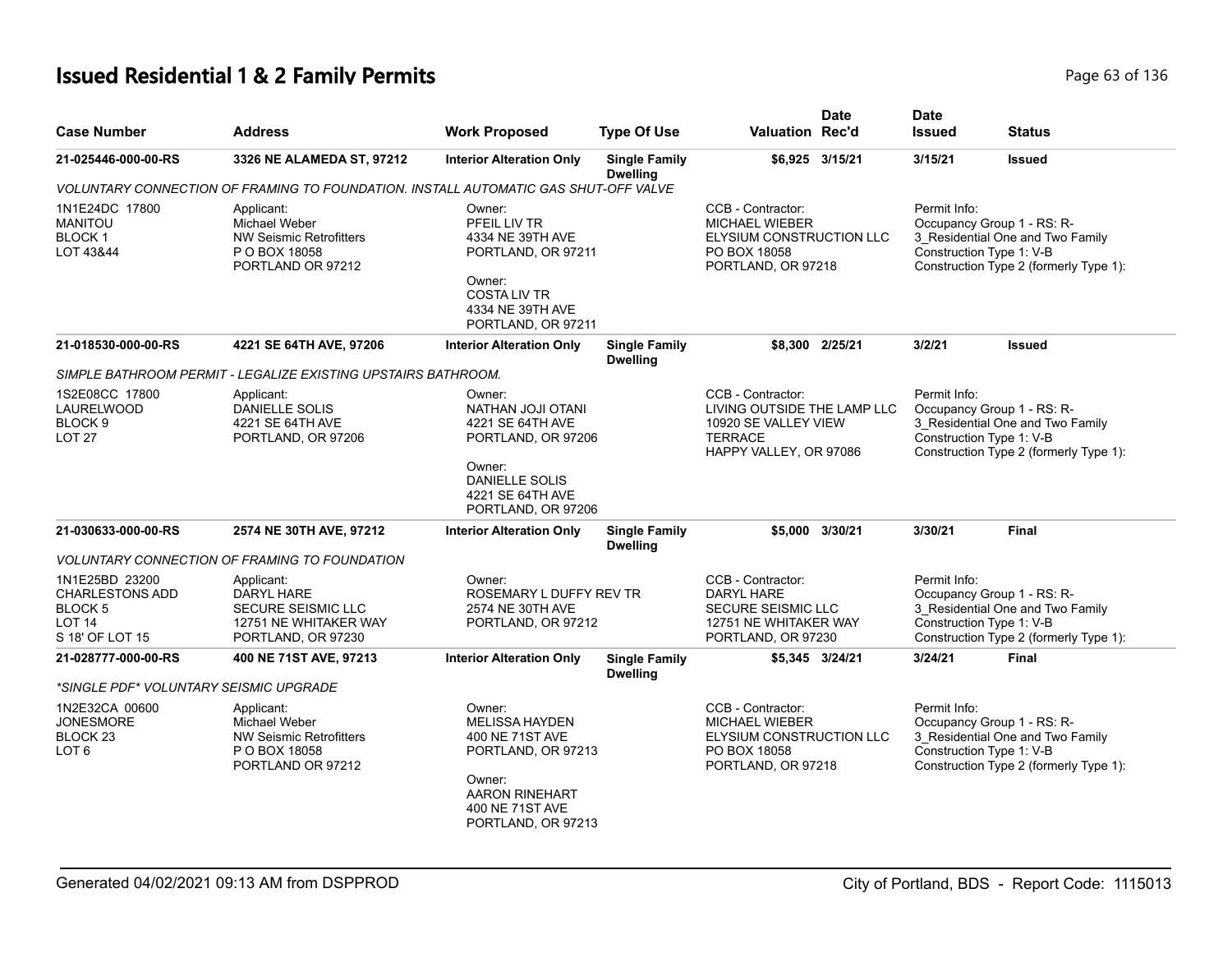# **Issued Residential 1 & 2 Family Permits** Page 64 of 136

| <b>Case Number</b>                                                             | <b>Address</b>                                                                                                   | <b>Work Proposed</b>                                                                                                                                  | <b>Type Of Use</b>                      | <b>Valuation Rec'd</b>                                                                                                   | <b>Date</b>     | <b>Date</b><br><b>Issued</b>             | <b>Status</b>                                                                                            |
|--------------------------------------------------------------------------------|------------------------------------------------------------------------------------------------------------------|-------------------------------------------------------------------------------------------------------------------------------------------------------|-----------------------------------------|--------------------------------------------------------------------------------------------------------------------------|-----------------|------------------------------------------|----------------------------------------------------------------------------------------------------------|
| 21-031642-000-00-RS                                                            | 6600 SE 57TH AVE, 97206                                                                                          | <b>Interior Alteration Only</b>                                                                                                                       | <b>Single Family</b><br><b>Dwelling</b> |                                                                                                                          | \$3,900 3/31/21 | 3/31/21                                  | <b>Under Inspection</b>                                                                                  |
|                                                                                | VOLUNTARY CONNECTION OF FRAMING TO FOUNDATION                                                                    |                                                                                                                                                       |                                         |                                                                                                                          |                 |                                          |                                                                                                          |
| 1S2E19AA 03904<br><b>BEULAH</b><br>LOT <sub>4</sub>                            | Applicant:<br>Michael Weber<br><b>NW Seismic Retrofitters</b><br>P O BOX 18058<br>PORTLAND OR 97212              | Owner:<br>PETER SWINTON<br>6600 SE 57TH AVE<br>PORTLAND, OR 97206<br>Owner:<br><b>JORDAN HAFERBIER</b><br>6600 SE 57TH AVE<br>PORTLAND, OR 97206      |                                         | CCB - Contractor:<br><b>MICHAEL WIEBER</b><br>ELYSIUM CONSTRUCTION LLC<br>PO BOX 18058<br>PORTLAND, OR 97218             |                 | Permit Info:<br>Construction Type 1: V-B | Occupancy Group 1 - RS: R-<br>3_Residential One and Two Family<br>Construction Type 2 (formerly Type 1): |
| 21-028436-000-00-RS                                                            | 256 NW MACLEAY BLVD, 97210                                                                                       | <b>Interior Alteration Only</b>                                                                                                                       | <b>Single Family</b><br><b>Dwelling</b> | \$31.000 3/23/21                                                                                                         |                 | 3/23/21                                  | <b>Under Inspection</b>                                                                                  |
| INSTALL ELEVATOR IN EXISTING ELEVATOR SHAFT.                                   |                                                                                                                  |                                                                                                                                                       |                                         |                                                                                                                          |                 |                                          |                                                                                                          |
| 1N1E32DA 01900<br><b>ST FRANCES HILL</b><br><b>BLOCK5</b><br>LOT 18&19 TL 1900 | Applicant:<br><b>JOE PETRINA</b><br>PETRINA CONSTRUCTION INC.<br>4505 NE TILLAMOOK ST<br>PORTLAND, OR 97213-1319 | Owner:<br><b>LAWRENCE GRANT FAMILY TR</b><br>256 NW MACLEAY BLVD<br>PORTLAND, OR 97210<br>Owner:<br>KRISTIN FINNEGAN FAMILY TR<br>256 NW MACLEAY BLVD |                                         | CCB - Contractor:<br><b>CASEY PETRINA</b><br>PETRINA CONSTRUCTION INC<br>4505 NE TILLAMOOK ST<br>PORTLAND, OR 97213-1319 |                 | Permit Info:<br>Construction Type 1: V-B | Occupancy Group 1 - RS: R-<br>3 Residential One and Two Family<br>Construction Type 2 (formerly Type 1): |
|                                                                                |                                                                                                                  | PORTLAND, OR 97210                                                                                                                                    |                                         |                                                                                                                          |                 |                                          |                                                                                                          |
| 21-009259-000-00-RS                                                            | 1624 SE FLAVEL ST, 97202                                                                                         | <b>Interior Alteration Only</b>                                                                                                                       | <b>Single Family</b><br><b>Dwelling</b> | \$15,000 1/29/21                                                                                                         |                 | 3/31/21                                  | <b>Issued</b>                                                                                            |
|                                                                                | OPEN WALL BETWEEN KITCHEN AND DINING ROOM. RECONFIGURE KITCHEN AND REMODEL.                                      |                                                                                                                                                       |                                         |                                                                                                                          |                 |                                          |                                                                                                          |
| 1S1E23AC 06700<br>CITY VIEW PK ADD & NO 2<br>BLOCK 15<br>LOT <sub>12</sub>     | Applicant:<br><b>CLYDE MANCHESTER</b><br><b>HELP GROUP INC</b><br>10006 SW CANYON RD<br>PORTLAND, OR 97225       | Owner:<br><b>RANDY SCHULMAN</b><br>1624 SE FLAVEL ST<br>PORTLAND, OR 97202<br>Owner:                                                                  |                                         | CCB - Contractor:<br>H E L P HOME ENERGY LIFE<br>PERFORMANCE GROUP INC<br>10006 SW CANYON RD<br>PORTLAND, OR 97225       |                 | Permit Info:<br>Construction Type 1: V-B | Occupancy Group 1 - RS: R-<br>3 Residential One and Two Family<br>Construction Type 2 (formerly Type 1): |
|                                                                                |                                                                                                                  | <b>DELCIE ADAMS</b><br>1624 SE FLAVEL ST<br>PORTLAND, OR 97202                                                                                        |                                         |                                                                                                                          |                 |                                          |                                                                                                          |
| 21-028659-000-00-RS                                                            | 3943 SE 30TH AVE, 97202                                                                                          | <b>Interior Alteration Only</b>                                                                                                                       | <b>Single Family</b><br><b>Dwelling</b> | \$107,339 3/24/21                                                                                                        |                 | 3/26/21                                  | <b>Issued</b>                                                                                            |
| Kitchen and back porch remodel.                                                |                                                                                                                  |                                                                                                                                                       |                                         |                                                                                                                          |                 |                                          |                                                                                                          |
| 1S1E12CA 12700<br><b>KENILWORTH</b><br>BLOCK <sub>5</sub><br><b>LOT 14</b>     | Applicant:<br><b>GARZA CONSTRUCTION INC</b><br>8835 SW CANYON LANE SUITE<br>303<br>PORTLAND, OR 97225            | Owner:<br><b>RUTH ROSENBAUM</b><br>3943 SE 30TH AVE<br>PORTLAND, OR 97202-3531                                                                        |                                         | CCB - Contractor:<br><b>GARZA CONSTRUCTION INC</b><br>8835 SW CANYON LANE SUITE<br>303<br>PORTLAND, OR 97225             |                 | Permit Info:<br>Construction Type 1: V-B | Occupancy Group 1 - RS: R-<br>3 Residential One and Two Family<br>Construction Type 2 (formerly Type 1): |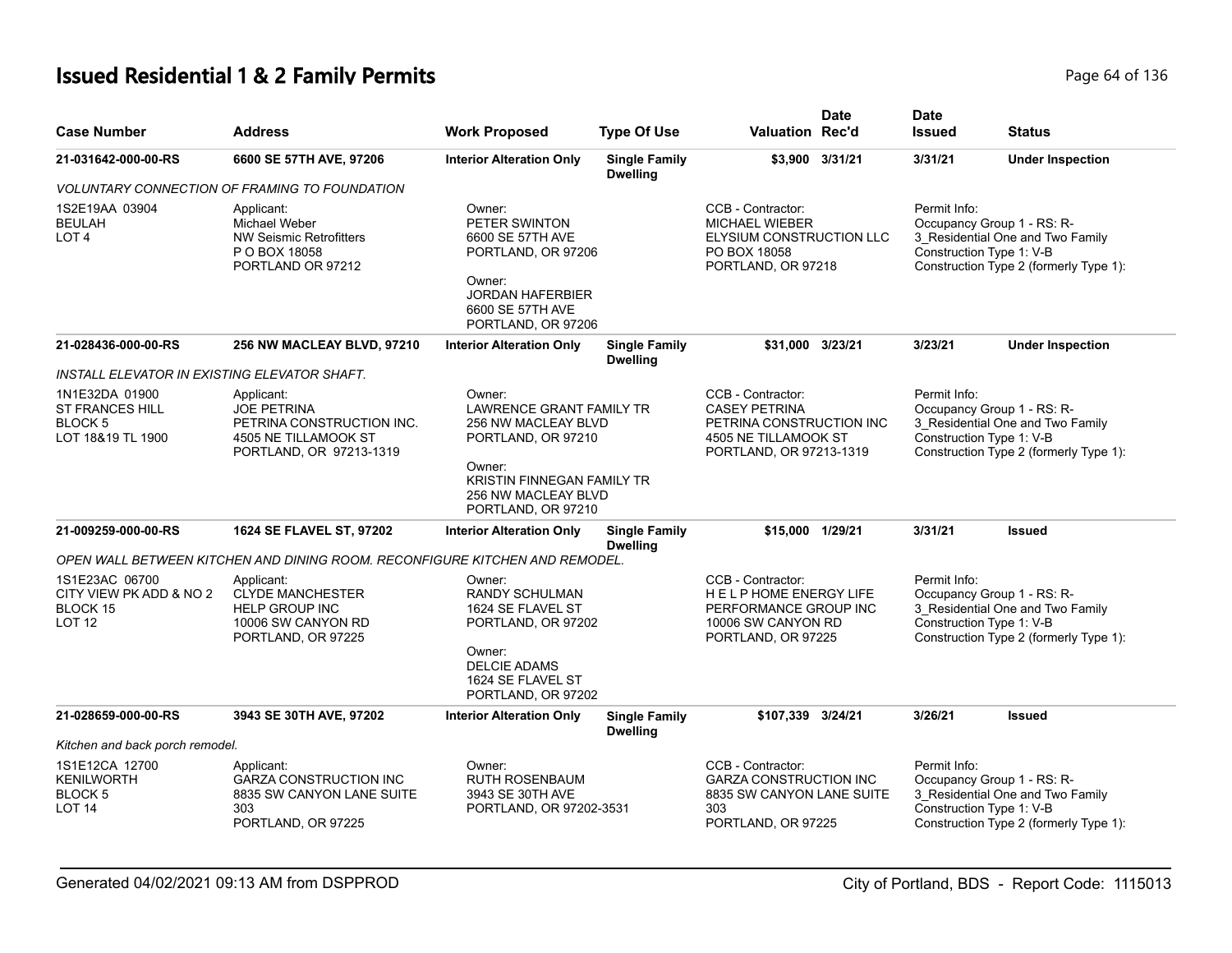# **Issued Residential 1 & 2 Family Permits Page 136** 2 **Page 65 of 136**

| <b>Case Number</b>                                                                                     | <b>Address</b>                                                                                                                      | <b>Work Proposed</b>                                                                                                                                        | <b>Type Of Use</b>                      | <b>Valuation Rec'd</b>                                                                                       | <b>Date</b> | <b>Date</b><br><b>Issued</b> | <b>Status</b>                                                                                                                        |
|--------------------------------------------------------------------------------------------------------|-------------------------------------------------------------------------------------------------------------------------------------|-------------------------------------------------------------------------------------------------------------------------------------------------------------|-----------------------------------------|--------------------------------------------------------------------------------------------------------------|-------------|------------------------------|--------------------------------------------------------------------------------------------------------------------------------------|
| 21-028899-000-00-RS                                                                                    | 3805 SE TAGGART ST, 97202                                                                                                           | <b>Interior Alteration Only</b>                                                                                                                             | <b>Single Family</b><br><b>Dwelling</b> | \$24,000                                                                                                     | 3/24/21     | 3/24/21                      | <b>Under Inspection</b>                                                                                                              |
|                                                                                                        | BASEMENT BATHROOM AND FAMILY ROOM WITH BAR SINK REMODEL. NO ADDITIONAL BATHROOMS. NO GROUND DISTURBANCE. TRADES ONLY                |                                                                                                                                                             |                                         |                                                                                                              |             |                              |                                                                                                                                      |
| 1S1E12AA 14100<br><b>RICHMOND ADD</b><br>BLOCK <sub>7</sub><br>LOT 2 EXC PT IN ST<br>W 16.86' OF LOT 4 |                                                                                                                                     | Owner:<br><b>MOLLY MCCOY</b><br>3805 SE TAGGART ST<br>PORTLAND, OR 97202<br>Owner:<br><b>DAVID MCCOY</b><br>3805 SE TAGGART ST<br>PORTLAND, OR 97202        |                                         | CCB - Contractor:<br><b>CLARKBUILT INC</b><br>1129 SE MARKET ST<br>PORTLAND, OR 97214                        |             | Permit Info:                 | Occupancy Group 1 - RS: R-<br>3_Residential One and Two Family<br>Construction Type 1: V-B<br>Construction Type 2 (formerly Type 1): |
| 21-030629-000-00-RS                                                                                    | 2126 NW MILL POND RD, 97229                                                                                                         | <b>Interior Alteration Only</b>                                                                                                                             | <b>Single Family</b><br><b>Dwelling</b> | \$10.000 3/30/21                                                                                             |             | 3/30/21                      | <b>Issued</b>                                                                                                                        |
| PLANS REQUIRED.                                                                                        | REMODEL EXISTING HALL BATHROOM. ADD NEW RECESSED LIGHTING AND CIRCUIT FOR INFLOOR HEAT MAT. NEW CURBLESS SHOWER. TRADE WORK ONLY-NO |                                                                                                                                                             |                                         |                                                                                                              |             |                              |                                                                                                                                      |
| 1N1W26CB 02700<br><b>MILL POND</b><br>BLOCK <sub>3</sub><br>LOT <sub>3</sub>                           | Applicant:<br>ZANE GOFF<br>NEIL KELLY CO INC<br>804 N ALBERTA ST<br>PORTLAND, OR 97217-2639                                         | Owner:<br><b>MICHAEL WRINN</b><br>2126 NW MILL POND RD<br>PORTLAND, OR 97229<br>Owner:<br><b>VIVIAN WRINN</b><br>2126 NW MILL POND RD<br>PORTLAND, OR 97229 |                                         | CCB - Contractor:<br>ZANE GOFF<br>NEIL KELLY CO INC<br>804 N ALBERTA ST<br>PORTLAND, OR 97217-2693           |             | Permit Info:                 | Occupancy Group 1 - RS: R-<br>3_Residential One and Two Family<br>Construction Type 1: V-B<br>Construction Type 2 (formerly Type 1): |
| 21-022268-000-00-RS                                                                                    | 9525 N KELLOGG ST, 97203                                                                                                            | <b>Interior Alteration Only</b>                                                                                                                             | <b>Single Family</b><br><b>Dwelling</b> | \$6,985 3/5/21                                                                                               |             | 3/5/21                       | <b>Final</b>                                                                                                                         |
|                                                                                                        | <b>VOLUNTARY CONNECTION OF FRAMING TO FOUNDATION</b>                                                                                |                                                                                                                                                             |                                         |                                                                                                              |             |                              |                                                                                                                                      |
| 1N1W01CA 17900<br>ST JOHNS PK ADD<br>BLOCK <sub>2</sub><br>LOT 26&27 TL 17900                          | Applicant:<br>Michael Weber<br><b>NW Seismic Retrofitters</b><br>P O BOX 18058<br>PORTLAND OR 97212                                 | Owner:<br><b>JAIME JAYNES</b><br>9525 N KELLOGG ST<br>PORTLAND, OR 97203<br>Owner:<br><b>SIMON JAYNES</b><br>9525 N KELLOGG ST<br>PORTLAND, OR 97203        |                                         | CCB - Contractor:<br><b>MICHAEL WIEBER</b><br>ELYSIUM CONSTRUCTION LLC<br>PO BOX 18058<br>PORTLAND, OR 97218 |             | Permit Info:                 | Occupancy Group 1 - RS: R-<br>3_Residential One and Two Family<br>Construction Type 1: V-B<br>Construction Type 2 (formerly Type 1): |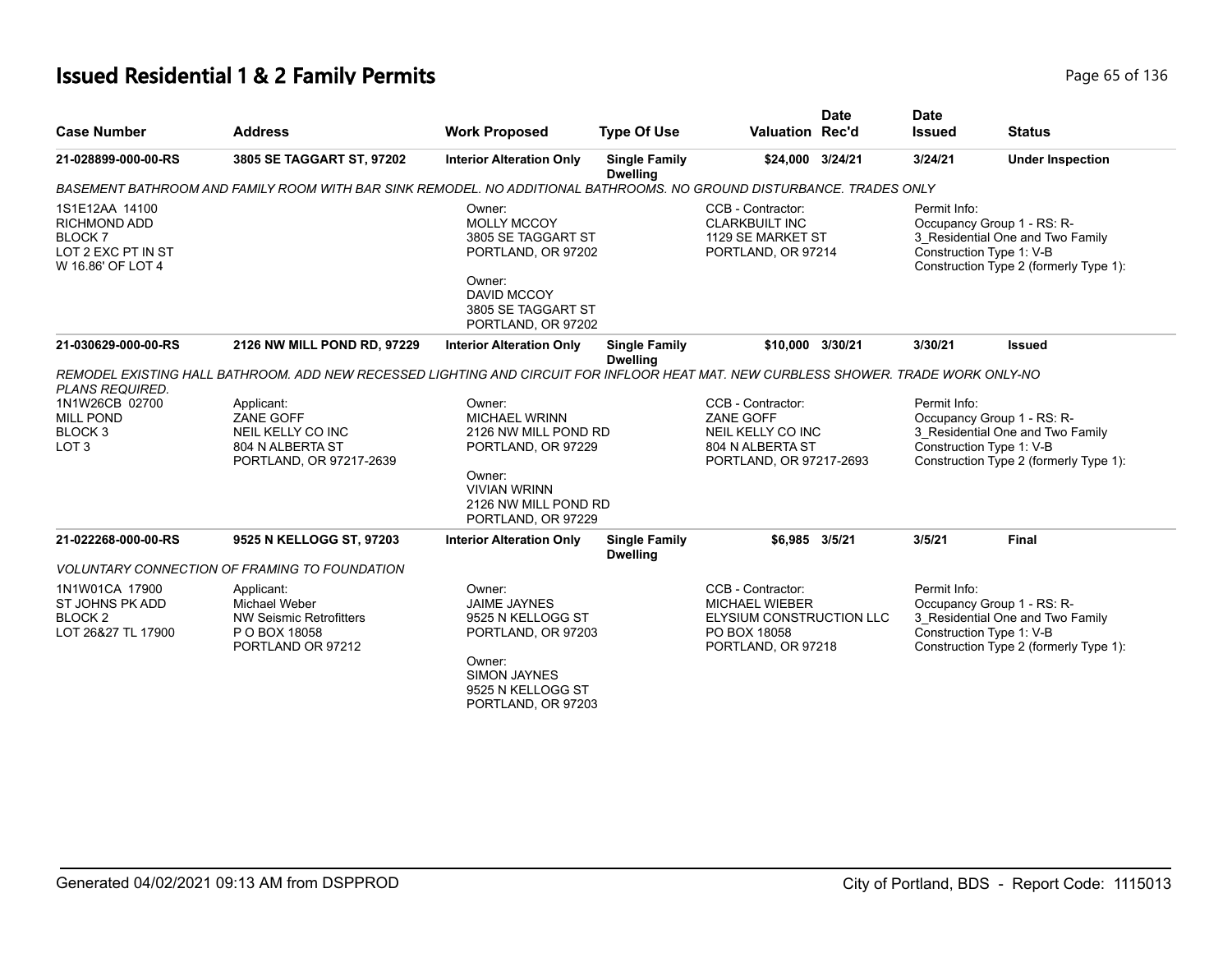# **Issued Residential 1 & 2 Family Permits Page 136** 2 **Page 66 of 136**

| <b>Case Number</b>                                                             | <b>Address</b>                                                                                                                                                                                             | <b>Work Proposed</b>                                                                                                                                                                                                                                                                      | <b>Type Of Use</b>                      | <b>Valuation Rec'd</b>                                                                                                 | <b>Date</b>  | <b>Date</b><br><b>Issued</b>                                                                                                         | <b>Status</b>                                                                                                                        |
|--------------------------------------------------------------------------------|------------------------------------------------------------------------------------------------------------------------------------------------------------------------------------------------------------|-------------------------------------------------------------------------------------------------------------------------------------------------------------------------------------------------------------------------------------------------------------------------------------------|-----------------------------------------|------------------------------------------------------------------------------------------------------------------------|--------------|--------------------------------------------------------------------------------------------------------------------------------------|--------------------------------------------------------------------------------------------------------------------------------------|
| 21-023008-000-00-RS                                                            | 3803 SE SALMON ST, 97214                                                                                                                                                                                   | <b>Interior Alteration Only</b>                                                                                                                                                                                                                                                           | <b>Single Family</b><br><b>Dwelling</b> | \$4,385 3/9/21                                                                                                         |              | 3/9/21                                                                                                                               | <b>Final</b>                                                                                                                         |
|                                                                                | VOLUNTARY INSTALLATION OF CONNECTORS BETWEEN FRAMING AND FOUNDATION OF HOUSE                                                                                                                               |                                                                                                                                                                                                                                                                                           |                                         |                                                                                                                        |              |                                                                                                                                      |                                                                                                                                      |
| 1S1E01AD 09600<br>SECTION 01 1S 1E<br>TL 9600 0.08 ACRES                       | Applicant:<br><b>STEVE GEMMELL</b><br>GEMMELL CONSTRUCTION LLC<br>2310 N KERBY AVE<br>PORTLAND, OR 97227                                                                                                   | Owner:<br><b>EMILY HAUTH</b><br>3803 SE SALMON ST<br>PORTLAND, OR 97214-4339<br>Owner:<br><b>ERIC HOLLSTEIN</b><br>3803 SE SALMON ST<br>PORTLAND, OR 97214-4339                                                                                                                           |                                         | CCB - Contractor:<br><b>STEVE GEMMELL</b><br><b>GEMMELL CONSTRUCTION LLC</b><br>2310 N KERBY AVE<br>PORTLAND, OR 97227 |              | Permit Info:                                                                                                                         | Occupancy Group 1 - RS: R-<br>3_Residential One and Two Family<br>Construction Type 1: V-B<br>Construction Type 2 (formerly Type 1): |
| 21-024044-000-00-RS                                                            | 2824 NE 27TH AVE, 97212                                                                                                                                                                                    | <b>Interior Alteration Only</b>                                                                                                                                                                                                                                                           | <b>Single Family</b><br><b>Dwelling</b> | \$100.000 3/10/21                                                                                                      |              | 3/10/21                                                                                                                              | <b>Under Inspection</b>                                                                                                              |
|                                                                                | *SINGLE PDF* BASEMENT CONVERSION. NO SLEEPING AREAS. ADDING FAMILY ROOM AND BATHROOM. TOTAL 3 BATHROOMS                                                                                                    |                                                                                                                                                                                                                                                                                           |                                         |                                                                                                                        |              |                                                                                                                                      |                                                                                                                                      |
| 1N1E25BC 12500<br><b>GLENEYRIE</b><br><b>BLOCK4</b><br>LOT <sub>1</sub>        | Applicant:<br><b>JOHN MAY</b><br><b>CREEKSTONE DESIGNS</b><br>7100 SW HAMPTEN ST, #221<br><b>TIGARD, OR 97223</b>                                                                                          | CCB - Contractor:<br>Owner:<br><b>RACHEL WORTH</b><br><b>TIM MEEKER</b><br>2824 NE 27TH AVE<br><b>CREEKSTONE DESIGNS LLC</b><br>7100 SW HAMPTON ST STE 221<br>PORTLAND, OR 97212<br><b>TIGARD, OR 97223</b><br>Owner:<br>LAKE OSWEGO OR 97035<br><b>TRISTAN WORTH</b><br>2824 NE 27TH AVE |                                         |                                                                                                                        | Permit Info: | Occupancy Group 1 - RS: R-<br>3 Residential One and Two Family<br>Construction Type 1: V-B<br>Construction Type 2 (formerly Type 1): |                                                                                                                                      |
| 21-024012-000-00-RS                                                            | 7221 SW BRIER PL, 97219                                                                                                                                                                                    | PORTLAND, OR 97212<br><b>Interior Alteration Only</b>                                                                                                                                                                                                                                     | <b>Single Family</b>                    | \$85,000 3/10/21                                                                                                       |              | 3/10/21                                                                                                                              | <b>Issued</b>                                                                                                                        |
|                                                                                | KITCHEN REMODEL, NO CHANGE IN LAYOUT, REMOVE INTEROR KITCHEN WALL TO WIDEN PASS THROUGH, NEW BEAM TO CARRY JOIST. NEW FOOTING IN<br>BASEMENT FOR KITCHEN BEAM, REPLACE DINNING ROOM WINDOWS ADD ONE WINDOW |                                                                                                                                                                                                                                                                                           | <b>Dwelling</b>                         |                                                                                                                        |              |                                                                                                                                      |                                                                                                                                      |
| 1S1E22BC 05200<br><b>CORBETT TERR RPLT</b><br><b>BLOCK1</b><br>LOT 5&6 TL 5200 | Applicant:<br><b>PATRICIA PERKINS</b><br>PI PERKINS WOODWORKING INC<br>2425 NE 43RD<br>PORTLAND, OR 97213                                                                                                  | Owner:<br><b>ELIZABETH MORRIS</b><br>7221 SW BRIER PL<br>PORTLAND, OR 97219-2263<br>Owner:<br><b>RYAN PFEFFER</b><br>7221 SW BRIER PL<br>PORTLAND, OR 97219-2263                                                                                                                          |                                         | CCB - Contractor:<br>PATRICIA PERKINS<br>PI PERKINS WOODWORKING<br><b>INC</b><br>2425 NE 43RD<br>PORTLAND, OR 97213    |              | Permit Info:                                                                                                                         | Occupancy Group 1 - RS: R-<br>3 Residential One and Two Family<br>Construction Type 1: V-B<br>Construction Type 2 (formerly Type 1): |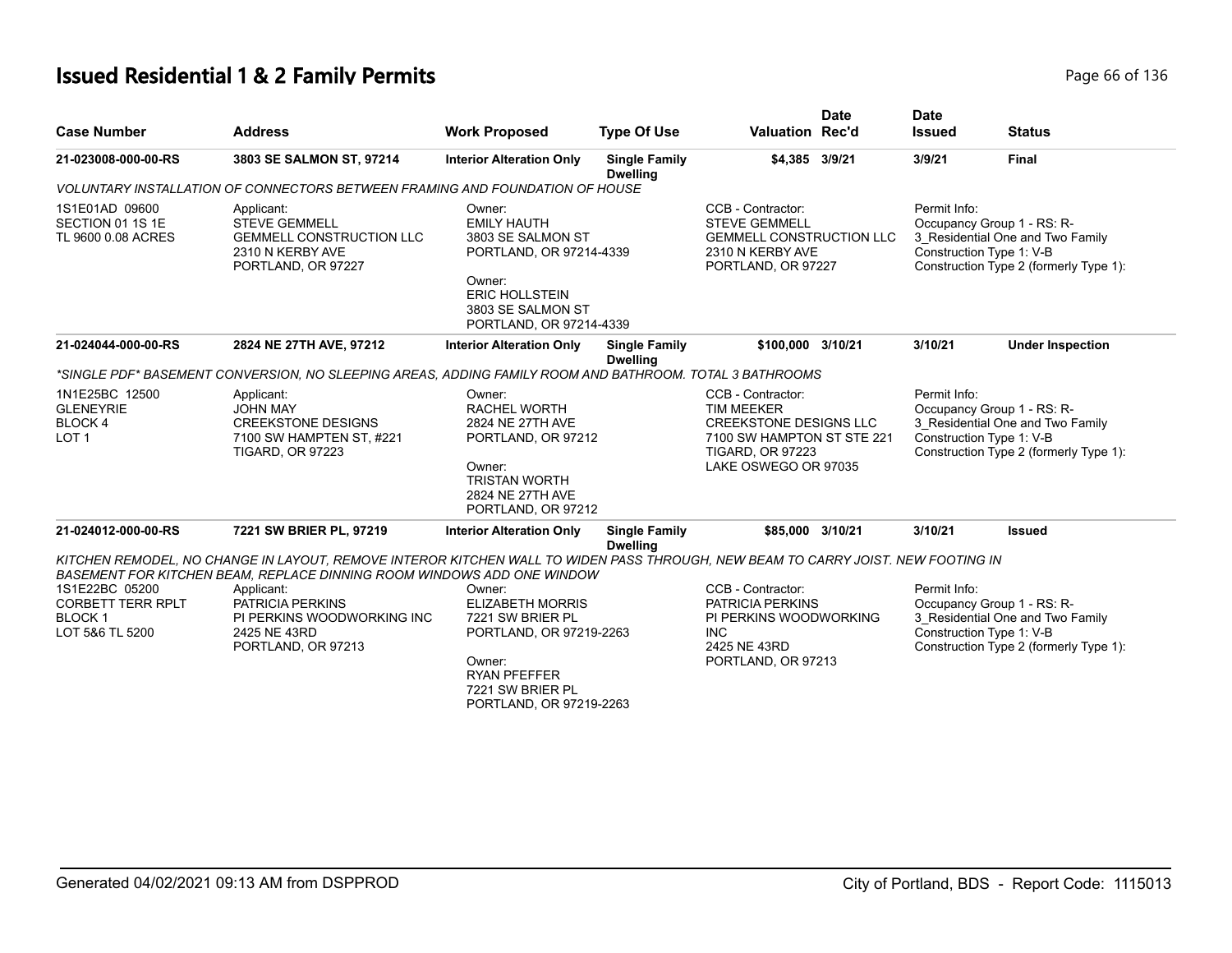# **Issued Residential 1 & 2 Family Permits** Page 67 of 136

| <b>Case Number</b>                                                                                             | <b>Address</b>                                                                                                                 | <b>Work Proposed</b>                                                                                                                                 | <b>Type Of Use</b>                      | <b>Valuation Rec'd</b>                                                                                                                                      | <b>Date</b>     | <b>Date</b><br><b>Issued</b> | <b>Status</b>                                                                                                                        |
|----------------------------------------------------------------------------------------------------------------|--------------------------------------------------------------------------------------------------------------------------------|------------------------------------------------------------------------------------------------------------------------------------------------------|-----------------------------------------|-------------------------------------------------------------------------------------------------------------------------------------------------------------|-----------------|------------------------------|--------------------------------------------------------------------------------------------------------------------------------------|
| 21-028532-000-00-RS                                                                                            | 9753 N JERSEY ST, 97203                                                                                                        | <b>Interior Alteration Only</b>                                                                                                                      | <b>Single Family</b><br><b>Dwelling</b> | \$20,000 3/23/21                                                                                                                                            |                 | 3/24/21                      | <b>Issued</b>                                                                                                                        |
|                                                                                                                | SIMPLE BATHROOM PERMIT - NEW BATHROOM IN BASEMENT. TRADE PERMITS SEPARATE.                                                     |                                                                                                                                                      |                                         |                                                                                                                                                             |                 |                              |                                                                                                                                      |
| 1N1W01CB 07200<br>NORTH ST JOHNS SUB<br><b>BLOCK1</b><br>LOT <sub>6</sub><br>SLY 1/2 OF LOT 14 EXC PT<br>IN ST | Applicant:<br><b>WHITNEY HAYES</b><br>9753 N JERSEY ST<br>PORTLAND, OR 97203                                                   | Owner:<br><b>WHITNEY HAYES</b><br>9753 N JERSEY ST<br>PORTLAND, OR 97203<br>Owner:<br><b>STEFANI HAYES</b><br>9753 N JERSEY ST<br>PORTLAND, OR 97203 |                                         | CCB - Contractor:<br><b>LORAX GENERAL</b><br>CONTRACTING LLC<br>4807 NE AINSWORTH ST<br>PORTLAND, OR 97218                                                  |                 | Permit Info:                 | Occupancy Group 1 - RS: R-<br>3_Residential One and Two Family<br>Construction Type 1: V-B<br>Construction Type 2 (formerly Type 1): |
| 21-028759-000-00-RS                                                                                            | 2745 NE 26TH AVE, 97212                                                                                                        | <b>Interior Alteration Only</b>                                                                                                                      | <b>Single Family</b><br><b>Dwelling</b> |                                                                                                                                                             | \$3.750 3/24/21 | 3/24/21                      | <b>Final</b>                                                                                                                         |
| *SINGLE PDF* VOLUNTARY SEISMIC UPGRADE                                                                         |                                                                                                                                |                                                                                                                                                      |                                         |                                                                                                                                                             |                 |                              |                                                                                                                                      |
| 1N1E25BC 09800<br><b>GLENEYRIE</b><br>BLOCK <sub>2</sub><br>N 1' OF LOT 12<br><b>LOT 13</b>                    | Applicant:<br>Michael Weber<br><b>NW Seismic Retrofitters</b><br>P O BOX 18058<br>PORTLAND OR 97212                            | Owner:<br><b>MERIAM RAHALI</b><br>2745 NE 26TH AVE<br>PORTLAND, OR 97212-3502<br>Owner:<br><b>TIMOTHY SMITH</b>                                      |                                         | CCB - Contractor:<br><b>MICHAEL WIEBER</b><br>ELYSIUM CONSTRUCTION LLC<br>PO BOX 18058<br>PORTLAND, OR 97218                                                |                 | Permit Info:                 | Occupancy Group 1 - RS: R-<br>3_Residential One and Two Family<br>Construction Type 1: V-B<br>Construction Type 2 (formerly Type 1): |
| 21-025576-000-00-RS                                                                                            | 5960 SW SHERIDAN CT, 97221                                                                                                     | 2745 NE 26TH AVE<br>PORTLAND, OR 97212-3502<br><b>Interior Alteration Only</b>                                                                       | <b>Single Family</b>                    |                                                                                                                                                             | \$5,000 3/16/21 | 3/16/21                      | Issued                                                                                                                               |
|                                                                                                                |                                                                                                                                |                                                                                                                                                      | <b>Dwelling</b>                         |                                                                                                                                                             |                 |                              |                                                                                                                                      |
| KITCHEN REMODEL. TRADES ONLY.                                                                                  |                                                                                                                                |                                                                                                                                                      |                                         |                                                                                                                                                             |                 |                              |                                                                                                                                      |
| 1S1E07BA 01200<br><b>FALCON TRACE</b><br>LOT <sub>4</sub><br>INC UND INT TRACT A                               | Applicant:<br><b>CLYDE MANCHESTER</b><br><b>HELP GROUP INC</b><br>10006 SW CANYON RD<br>PORTLAND, OR 97225                     | Owner:<br>LEVANTO SCHACHTER<br>5960 SW SHERIDAN CT<br>PORTLAND, OR 97221-1357                                                                        |                                         | CCB - Contractor:<br>HELPHOME ENERGY LIFE<br>PERFORMANCE GROUP INC<br>10006 SW CANYON RD<br>PORTLAND, OR 97225                                              |                 | Permit Info:                 | Occupancy Group 1 - RS: R-<br>3 Residential One and Two Family<br>Construction Type 1: V-B<br>Construction Type 2 (formerly Type 1): |
| 21-015922-000-00-RS                                                                                            | <b>55 NE MEIKLE PL, 97213</b>                                                                                                  | <b>Interior Alteration Only</b>                                                                                                                      | <b>Single Family</b><br><b>Dwelling</b> | \$79,594 2/19/21                                                                                                                                            |                 | 3/3/21                       | <b>Under Inspection</b>                                                                                                              |
|                                                                                                                | REMODEL KITCHEN AND EXISTING BASEMENT BATHROOM.                                                                                |                                                                                                                                                      |                                         |                                                                                                                                                             |                 |                              |                                                                                                                                      |
| 1N2E31CB 13200<br>LAURELHURST<br>BLOCK 106<br>LOT <sub>13</sub>                                                | Applicant:<br><b>WADE FREITAG</b><br><b>CRAFTSMAN DESIGN AND</b><br><b>RENOVATION</b><br>837 SE 27th Ave<br>PORTLAND, OR 97214 | Owner:<br><b>GREGORY LASHER</b><br>55 NE MEIKLE PL<br>PORTLAND, OR 97213-1649<br>Owner:<br><b>JESSICA LASHER</b><br>55 NE MEIKLE PL                  |                                         | CCB - Contractor:<br>ANCTIL HEATING & COOLING<br><b>INC</b><br>2150 N LEWIS AVE<br>PORTLAND, OR 97227<br>CCB - Contractor:<br><b>CRAFTSMAN DESIGN &amp;</b> |                 | Permit Info:                 | Occupancy Group 1 - RS: R-<br>3 Residential One and Two Family<br>Construction Type 1: V-B<br>Construction Type 2 (formerly Type 1): |
|                                                                                                                |                                                                                                                                | PORTLAND, OR 97213-1649                                                                                                                              |                                         | <b>RENOVATION LLC</b><br>837 SE 27TH<br>PORTLAND, OR 97214                                                                                                  |                 |                              |                                                                                                                                      |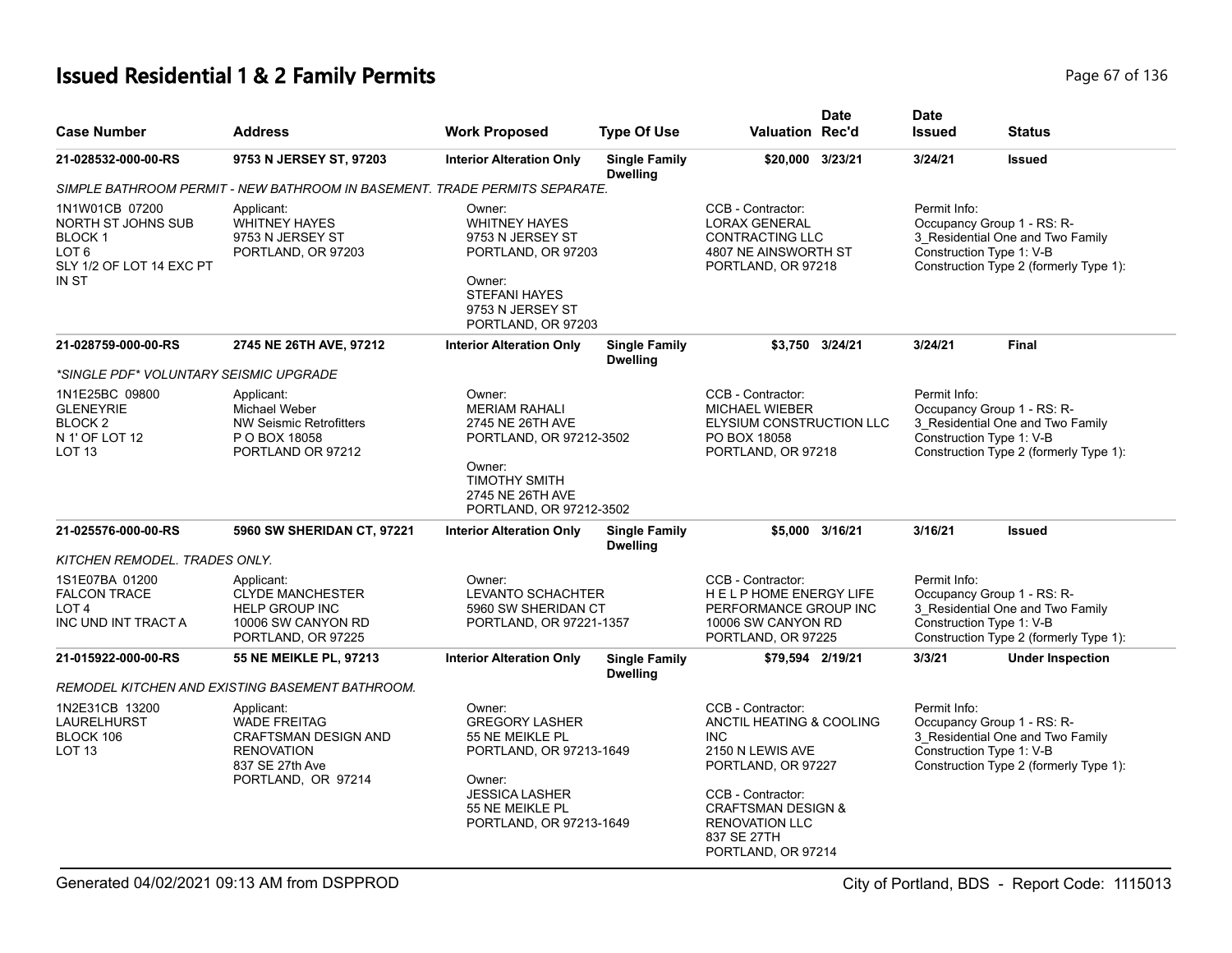# **Issued Residential 1 & 2 Family Permits** Page 68 of 136

| <b>Case Number</b>                                                                 | <b>Address</b>                                                                                          | <b>Work Proposed</b>                                                                                                                                      | <b>Type Of Use</b>                      | <b>Valuation Rec'd</b>                                                                                        | <b>Date</b>     | <b>Date</b><br><b>Issued</b>                                           | <b>Status</b>                                                              |
|------------------------------------------------------------------------------------|---------------------------------------------------------------------------------------------------------|-----------------------------------------------------------------------------------------------------------------------------------------------------------|-----------------------------------------|---------------------------------------------------------------------------------------------------------------|-----------------|------------------------------------------------------------------------|----------------------------------------------------------------------------|
| 21-019433-000-00-RS                                                                | 8818 NE WARD ST, 97220                                                                                  | <b>Interior Alteration Only</b>                                                                                                                           | <b>Single Family</b><br><b>Dwelling</b> | \$3.000 3/1/21                                                                                                |                 | 3/2/21                                                                 | <b>Issued</b>                                                              |
|                                                                                    | SIMPLE BATHROOM PERMIT - ADD BATHROOM IN THIRD BEDROOM.                                                 |                                                                                                                                                           |                                         |                                                                                                               |                 |                                                                        |                                                                            |
| 1N2E21CA 08300<br>ROSEWAY & PLAT 2<br>BLOCK <sub>2</sub><br>LOT <sub>7</sub>       | Applicant:<br><b>DANNY BURNS</b><br>8818 NE WARD ST<br>PORTLAND, OR 97220                               | Owner:<br><b>DANNY BURNS</b><br>8818 NE WARD ST<br>PORTLAND, OR 97220<br>Owner:<br><b>CARYN DERRY</b><br>8818 NE WARD ST<br>PORTLAND, OR 97220            |                                         |                                                                                                               |                 | Permit Info:<br>Occupancy Group 1 - RS: R-<br>Construction Type 1: V-B | 3_Residential One and Two Family<br>Construction Type 2 (formerly Type 1): |
| 21-030644-000-00-RS                                                                | 1202 SE 58TH AVE, 97215                                                                                 | <b>Interior Alteration Only</b>                                                                                                                           | <b>Single Family</b><br><b>Dwelling</b> |                                                                                                               | \$9.455 3/30/21 | 3/30/21                                                                | <b>Final</b>                                                               |
|                                                                                    | <b>VOLUNTARY CONNECTION OF FRAMING TO FOUNDATION</b>                                                    |                                                                                                                                                           |                                         |                                                                                                               |                 |                                                                        |                                                                            |
| 1S2E06AD 05600<br>SECTION 06 1S 2E<br>TL 5600 0.18 ACRES                           | Applicant:<br>Michael Weber<br><b>NW Seismic Retrofitters</b><br>P O BOX 18058<br>PORTLAND OR 97212     | Owner:<br><b>ELLEN RUBINSTEIN</b><br>1202 SE 58TH AVE<br>PORTLAND, OR 97215<br>Owner:<br><b>JOSHUA BAUDHUIN</b><br>1202 SE 58TH AVE<br>PORTLAND, OR 97215 |                                         | CCB - Contractor:<br><b>MICHAEL WIEBER</b><br>ELYSIUM CONSTRUCTION LLC<br>PO BOX 18058<br>PORTLAND, OR 97218  |                 | Permit Info:<br>Occupancy Group 1 - RS: R-<br>Construction Type 1: V-B | 3 Residential One and Two Family<br>Construction Type 2 (formerly Type 1): |
| 21-029675-000-00-RS                                                                | 7711 SE WOODSTOCK BLVD,<br>97206                                                                        | <b>Interior Alteration Only</b>                                                                                                                           | <b>Single Family</b><br><b>Dwelling</b> |                                                                                                               | \$1,500 3/26/21 | 3/31/21                                                                | <b>Issued</b>                                                              |
| Convert existing closet into half bath                                             |                                                                                                         |                                                                                                                                                           |                                         |                                                                                                               |                 |                                                                        |                                                                            |
| 1S2E17DA 11200<br><b>CHICAGO</b><br>BLOCK <sub>9</sub><br><b>LOT 14</b>            | Applicant:<br>MICHAEL GREGORY<br><b>JM ADVANTAGE LLC</b><br>19235 SE DEBORA DRIVE<br>DAMASCUS, OR 97089 | Owner:<br><b>EQUITY WEST LTH POOL III LLC</b><br>1761 3RD ST #103<br>NORCO, CA 92860-2679                                                                 |                                         | CCB - Contractor:<br><b>MICHAEL</b><br><b>JM ADVANTAGE LLC</b><br>19235 SE DEBORA DRIVE<br>DAMASCUS, OR 97089 |                 | Permit Info:<br>Occupancy Group 1 - RS: R-<br>Construction Type 1: V-B | 3 Residential One and Two Family<br>Construction Type 2 (formerly Type 1): |
| 21-019781-000-00-RS                                                                | 1815 SE 34TH AVE, 97214                                                                                 | <b>Interior Alteration Only</b>                                                                                                                           | <b>Single Family</b><br><b>Dwelling</b> | \$12,954 3/1/21                                                                                               |                 | 3/1/21                                                                 | <b>Final</b>                                                               |
|                                                                                    | VOLUNTARY CONNECTION OF FRAMING TO FOUNDATION. INSTALL AUTOMATIC GAS SHUT-OFF VALVE                     |                                                                                                                                                           |                                         |                                                                                                               |                 |                                                                        |                                                                            |
| 1S1E01DB 18900<br><b>SOUTH SUNNYSIDE</b><br>BLOCK <sub>2</sub><br>LOT <sub>6</sub> | Applicant:<br>Michael Weber<br><b>NW Seismic Retrofitters</b><br>P O BOX 18058<br>PORTLAND OR 97212     | Owner:<br><b>DANA KENNIS</b><br>1803 SE 34TH AVE<br>PORTLAND, OR 97214<br>Owner:<br><b>BENJAMIN MENCHER</b><br>1803 SE 34TH AVE<br>PORTLAND, OR 97214     |                                         | CCB - Contractor:<br><b>MICHAEL WIEBER</b><br>ELYSIUM CONSTRUCTION LLC<br>PO BOX 18058<br>PORTLAND, OR 97218  |                 | Permit Info:<br>Occupancy Group 1 - RS: R-<br>Construction Type 1: V-B | 3 Residential One and Two Family<br>Construction Type 2 (formerly Type 1): |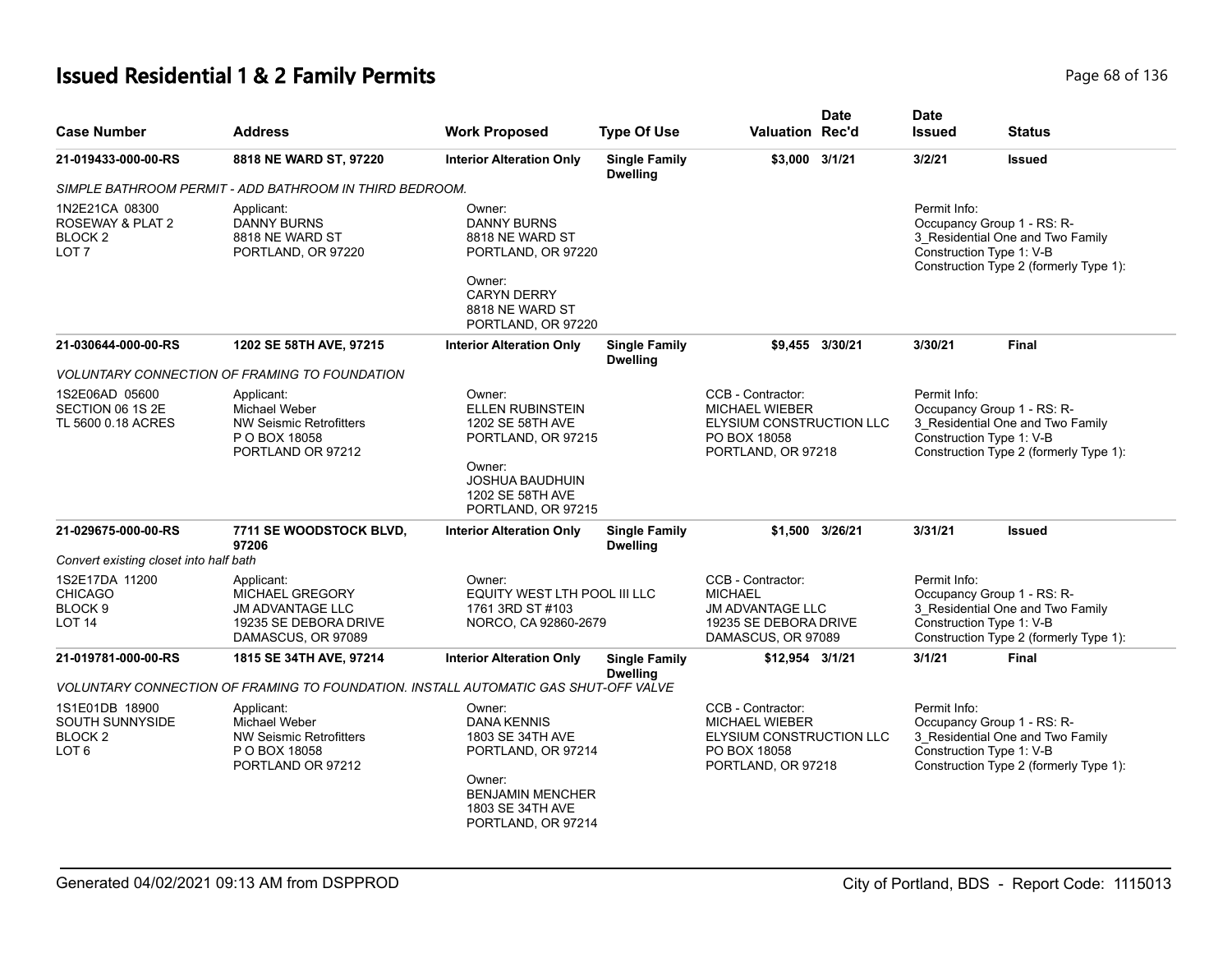# **Issued Residential 1 & 2 Family Permits** Page 69 of 136

| <b>Case Number</b>                                                            | <b>Address</b>                                                                                                       | <b>Work Proposed</b>                                                                                                                                             | <b>Type Of Use</b>                      | <b>Valuation Rec'd</b>                                                                               | <b>Date</b>     | <b>Date</b><br><b>Issued</b> | <b>Status</b>                                                                                                                        |
|-------------------------------------------------------------------------------|----------------------------------------------------------------------------------------------------------------------|------------------------------------------------------------------------------------------------------------------------------------------------------------------|-----------------------------------------|------------------------------------------------------------------------------------------------------|-----------------|------------------------------|--------------------------------------------------------------------------------------------------------------------------------------|
| 21-030636-000-00-RS                                                           | 7906 SE HAROLD ST, 97206                                                                                             | <b>Interior Alteration Only</b>                                                                                                                                  | <b>Single Family</b><br><b>Dwelling</b> |                                                                                                      | \$4,000 3/30/21 | 3/30/21                      | <b>Final</b>                                                                                                                         |
|                                                                               | <b>VOLUNTARY CONNECTION OF FRAMING TO FOUNDATION</b>                                                                 |                                                                                                                                                                  |                                         |                                                                                                      |                 |                              |                                                                                                                                      |
| 1S2E17DA 20800<br><b>CHICAGO</b><br><b>BLOCK1</b><br>LOT <sub>4</sub>         | Applicant:<br>DARYL HARE<br><b>SECURE SEISMIC LLC</b><br>12751 NE WHITAKER WAY<br>PORTLAND, OR 97230                 | Owner:<br><b>MATEO ZACHAI</b><br>7906 SE HAROLD ST<br>PORTLAND, OR 97206<br>Owner:<br><b>MARY BLALOCK</b><br>7906 SE HAROLD ST<br>PORTLAND, OR 97206             |                                         | CCB - Contractor:<br>DARYL HARE<br>SECURE SEISMIC LLC<br>12751 NE WHITAKER WAY<br>PORTLAND, OR 97230 |                 | Permit Info:                 | Occupancy Group 1 - RS: R-<br>3 Residential One and Two Family<br>Construction Type 1: V-B<br>Construction Type 2 (formerly Type 1): |
| 21-022974-000-00-RS                                                           | 5227 SE 67TH AVE, 97206                                                                                              | <b>Interior Alteration Only</b>                                                                                                                                  | <b>Single Family</b><br><b>Dwelling</b> | \$43.000                                                                                             | 3/8/21          | 3/8/21                       | <b>Under Inspection</b>                                                                                                              |
|                                                                               | INTERIOR KITCHEN REMODEL, REMOVE NON BEARING WALL, NO ADDITIONAL BATHROOMS                                           |                                                                                                                                                                  |                                         |                                                                                                      |                 |                              |                                                                                                                                      |
| 1S2E17BC 01100<br>THIRD ELECTRIC ADD<br><b>BLOCK7</b><br>N 1/2 OF LOT 6       | Applicant:<br><b>HAYES BROTHERS LLC</b><br>5423 NE 36TH AVE<br>PORTLAND, OR 97211                                    | Owner:<br><b>BARRY REYNAUD TRUST</b><br>5227 SE 67TH AVE<br>PORTLAND, OR 97206                                                                                   |                                         | CCB - Contractor:<br><b>HAYES BROTHERS LLC</b><br>5423 NE 36TH AVE<br>PORTLAND, OR 97211             |                 | Permit Info:                 | Occupancy Group 1 - RS: R-<br>3 Residential One and Two Family<br>Construction Type 1: V-B<br>Construction Type 2 (formerly Type 1): |
| 21-027074-000-00-RS                                                           | 233 NE 70TH AVE, 97213                                                                                               | <b>Interior Alteration Only</b>                                                                                                                                  | <b>Single Family</b><br><b>Dwelling</b> | \$20,000 3/19/21                                                                                     |                 | 3/23/21                      | <b>Under Inspection</b>                                                                                                              |
|                                                                               | SIMPLE BATHROOM PERMIT - CONVERT BEDROOM IN ATTIC TO BATHROOM.                                                       |                                                                                                                                                                  |                                         |                                                                                                      |                 |                              |                                                                                                                                      |
| 1N2E32CA 12800<br><b>JONESMORE</b><br>BLOCK <sub>25</sub><br>LOT <sub>5</sub> | Applicant:<br><b>ANNALIE JENSEN</b><br>233 NE 70TH AVE<br>PORTLAND, OR 97213-5667                                    | Owner:<br><b>ANNALIE JENSEN</b><br>233 NE 70TH AVE<br>PORTLAND, OR 97213-5667<br>Owner:<br><b>SHAWN JENSEN</b><br>233 NE 70TH AVE<br>PORTLAND, OR 97213-5667     |                                         |                                                                                                      |                 | Permit Info:                 | Occupancy Group 1 - RS: R-<br>3_Residential One and Two Family<br>Construction Type 1: V-B<br>Construction Type 2 (formerly Type 1): |
| 19-212963-000-00-RS                                                           | 3116 NE ROCKY BUTTE LN,                                                                                              | <b>Interior Alteration Only</b>                                                                                                                                  | <b>Single Family</b>                    | \$89,000 8/19/19                                                                                     |                 | 3/25/21                      | <b>Under Inspection</b>                                                                                                              |
|                                                                               | 97220                                                                                                                |                                                                                                                                                                  | <b>Dwelling</b>                         |                                                                                                      |                 |                              |                                                                                                                                      |
|                                                                               | remodel main floor moving wall and master bedroom, kitchen. remodel basement adding one bathroom and second kitchen. |                                                                                                                                                                  |                                         |                                                                                                      |                 |                              |                                                                                                                                      |
| 1N2E28AB 02700<br><b>NORTHSTAR</b><br>LOT <sub>5</sub>                        | Applicant:<br>ZANE GOFF<br>NEIL KELLY CO INC<br>804 N ALBERTA ST<br>PORTLAND, OR 97217-2693                          | Owner:<br><b>SATISH MASTER</b><br>3116 NE ROCKY BUTTE LN<br>PORTLAND, OR 97220<br>Owner:<br><b>VIOLET MASTER</b><br>3116 NE ROCKY BUTTE LN<br>PORTLAND, OR 97220 |                                         | CCB - Contractor:<br>ZANE GOFF<br>NEIL KELLY CO INC<br>804 N ALBERTA ST<br>PORTLAND, OR 97217-2693   |                 | Permit Info:                 | Occupancy Group 1 - RS: R-<br>3 Residential One and Two Family<br>Construction Type 1: V-B<br>Construction Type 2 (formerly Type 1): |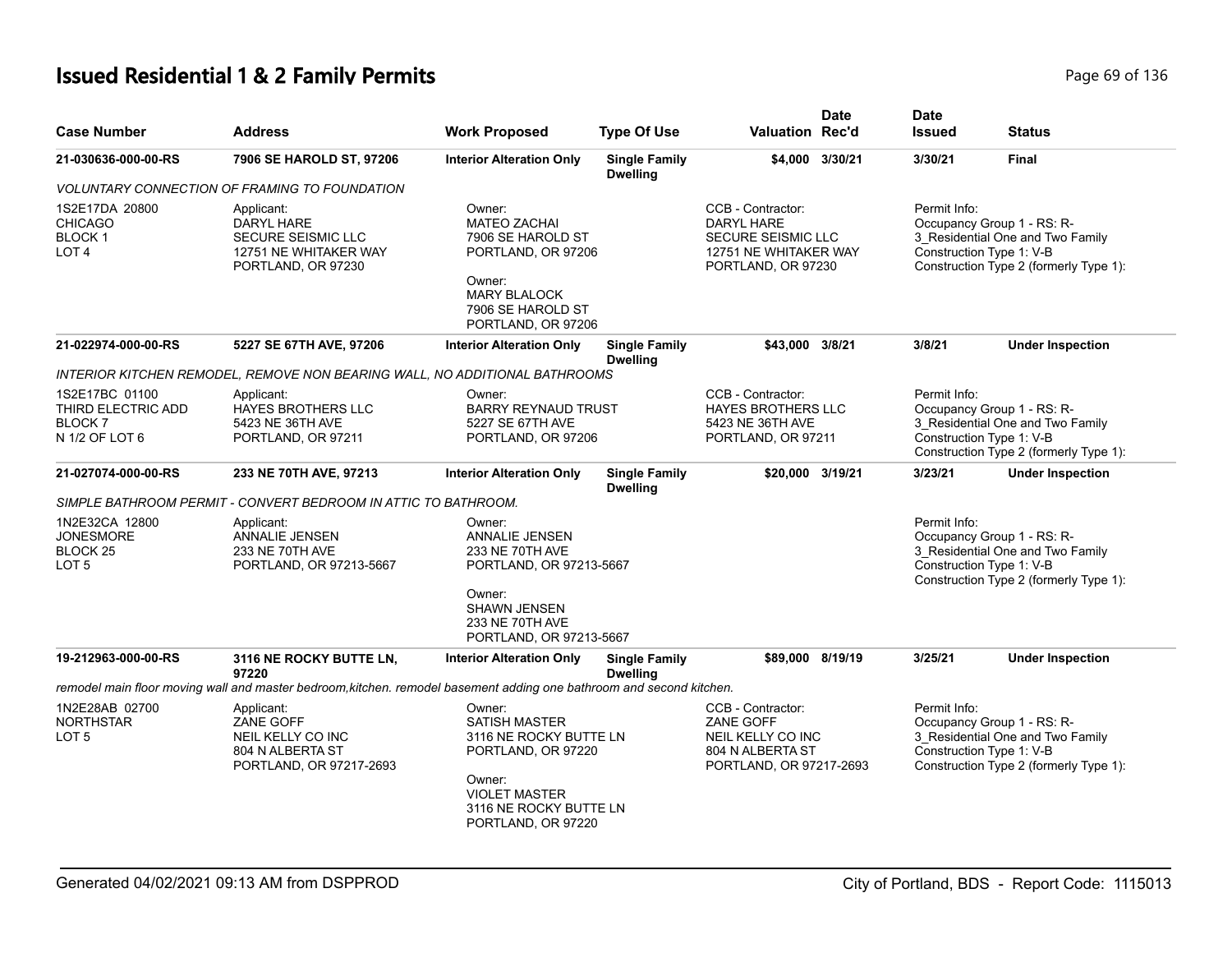# **Issued Residential 1 & 2 Family Permits Page 70 of 136** Page 70 of 136

|                                                                              |                                                                                                                                                                                   |                                                                                                                                                                       |                                         |                                                                                                                                                                                                                                                               | <b>Date</b>       | <b>Date</b>   |                                                                                                                                      |
|------------------------------------------------------------------------------|-----------------------------------------------------------------------------------------------------------------------------------------------------------------------------------|-----------------------------------------------------------------------------------------------------------------------------------------------------------------------|-----------------------------------------|---------------------------------------------------------------------------------------------------------------------------------------------------------------------------------------------------------------------------------------------------------------|-------------------|---------------|--------------------------------------------------------------------------------------------------------------------------------------|
| <b>Case Number</b>                                                           | <b>Address</b>                                                                                                                                                                    | <b>Work Proposed</b>                                                                                                                                                  | <b>Type Of Use</b>                      | <b>Valuation Rec'd</b>                                                                                                                                                                                                                                        |                   | <b>Issued</b> | <b>Status</b>                                                                                                                        |
| 20-132016-000-00-RS                                                          | 1405 SE SHERRETT ST, 97202                                                                                                                                                        | <b>Interior Alteration Only</b>                                                                                                                                       | <b>Single Family</b><br><b>Dwelling</b> | \$20,000 3/24/20                                                                                                                                                                                                                                              |                   | 3/29/21       | <b>Under Inspection</b>                                                                                                              |
|                                                                              | REMODEL KITCHEN. TRADE WORK ONLY-NO PLANS REQUIRED.                                                                                                                               | ***add main floor shear wall for future dormer project.                                                                                                               |                                         |                                                                                                                                                                                                                                                               |                   |               |                                                                                                                                      |
| 1S1E23CD 07000<br><b>SELLWOOD</b><br>BLOCK 59<br>LOT <sub>6</sub>            | Applicant:<br><b>DAVID LIPKIND</b><br>SHELBYVILLE PROPERTIES LLC<br>7216 SE SALMON ST<br>PORTLAND, OR 97215                                                                       | Owner:<br><b>THOMAS KARNES</b><br>1405 SE SHERRETT ST<br>PORTLAND, OR 97202-7133<br>Owner:<br><b>BARRETT KARNES</b><br>1405 SE SHERRETT ST<br>PORTLAND, OR 97202-7133 |                                         | CCB - Contractor:<br><b>GABES HEATING &amp; COOLING</b><br><b>LLC</b><br>14606 SE RACHEL LN<br>PORTLAND, OR 97236<br>PORTLAND, OR 97236<br>CCB - Contractor:<br><b>DAVID LIPKIND</b><br>SHELBYVILLE PROPERTIES LLC<br>7216 SE SALMON ST<br>PORTLAND, OR 97215 |                   | Permit Info:  | Occupancy Group 1 - RS: R-<br>3 Residential One and Two Family<br>Construction Type 1: V-B<br>Construction Type 2 (formerly Type 1): |
| 20-171502-000-00-RS                                                          | 1505 NE 55TH AVE, 97213                                                                                                                                                           | <b>Interior Alteration Only</b>                                                                                                                                       | <b>Single Family</b><br><b>Dwelling</b> | \$10,000 7/29/20                                                                                                                                                                                                                                              |                   | 3/5/21        | <b>Final</b>                                                                                                                         |
|                                                                              | SIMPLE BATHROOM PERMIT - CONVERT BEDROOM INTO BATHROOM. TRADE PERMITS SEPARATE.                                                                                                   |                                                                                                                                                                       |                                         |                                                                                                                                                                                                                                                               |                   |               |                                                                                                                                      |
| 1N2E30DC 19700<br><b>ELMHURST</b><br>BLOCK <sub>24</sub><br>LOT <sub>9</sub> | Applicant:<br><b>KELLY LAVERY</b><br>1505 NE 55TH AVE<br>PORTLAND, OR 97213                                                                                                       | Owner:<br><b>KELLY LAVERY</b><br>1505 NE 55TH AVE<br>PORTLAND, OR 97213                                                                                               |                                         | CCB - Contractor:<br>C COOK LLC<br>4445 SW 91ST AVE<br>PORTLAND, OR 97225                                                                                                                                                                                     |                   | Permit Info:  | Occupancy Group 1 - RS: R-<br>3_Residential One and Two Family<br>Construction Type 1: V-B<br>Construction Type 2 (formerly Type 1): |
| 20-225228-000-00-RS                                                          | 931 SE 32ND AVE, 97214                                                                                                                                                            | <b>Interior Alteration Only</b>                                                                                                                                       | <b>Single Family</b><br><b>Dwelling</b> |                                                                                                                                                                                                                                                               | \$24.999 12/18/20 | 3/1/21        | <b>Under Inspection</b>                                                                                                              |
|                                                                              | *SINGLE PDF* Replace rotten back porch off of doorway, and deck area on main floor level, converting 836 sqft area in basement with new bedroom, bathroom, egress window and      |                                                                                                                                                                       |                                         |                                                                                                                                                                                                                                                               |                   |               |                                                                                                                                      |
| 1S1E01BA 05100<br>SUNNYSIDE & PLAT 2 & 3<br>BLOCK 24<br><b>LOT 17</b>        | new exterior door and kitchenette. Install new 200 amp panel.<br>Applicant:<br><b>AARON GILLE</b><br><b>DELTA SERVICES</b><br>10117 SE SUNNYSIDE RD #702<br>HAPPY VALLEY OR 97015 | Owner:<br><b>MICHELE GILA</b><br>4187 TAHOE VISTA DR<br>ROCKLIN, CA 95765<br>Owner:<br>LINDA L GILA 2016 TR<br>4187 TAHOE VISTA DR<br>ROCKLIN, CA 95765               |                                         | CCB - Contractor:<br><b>DELTA SERVICES INC</b><br>215 SE MORRISON ST STE 2000I<br>PORTLAND, OR 97214                                                                                                                                                          |                   | Permit Info:  | Occupancy Group 1 - RS: R-<br>3_Residential One and Two Family<br>Construction Type 1: V-B<br>Construction Type 2 (formerly Type 1): |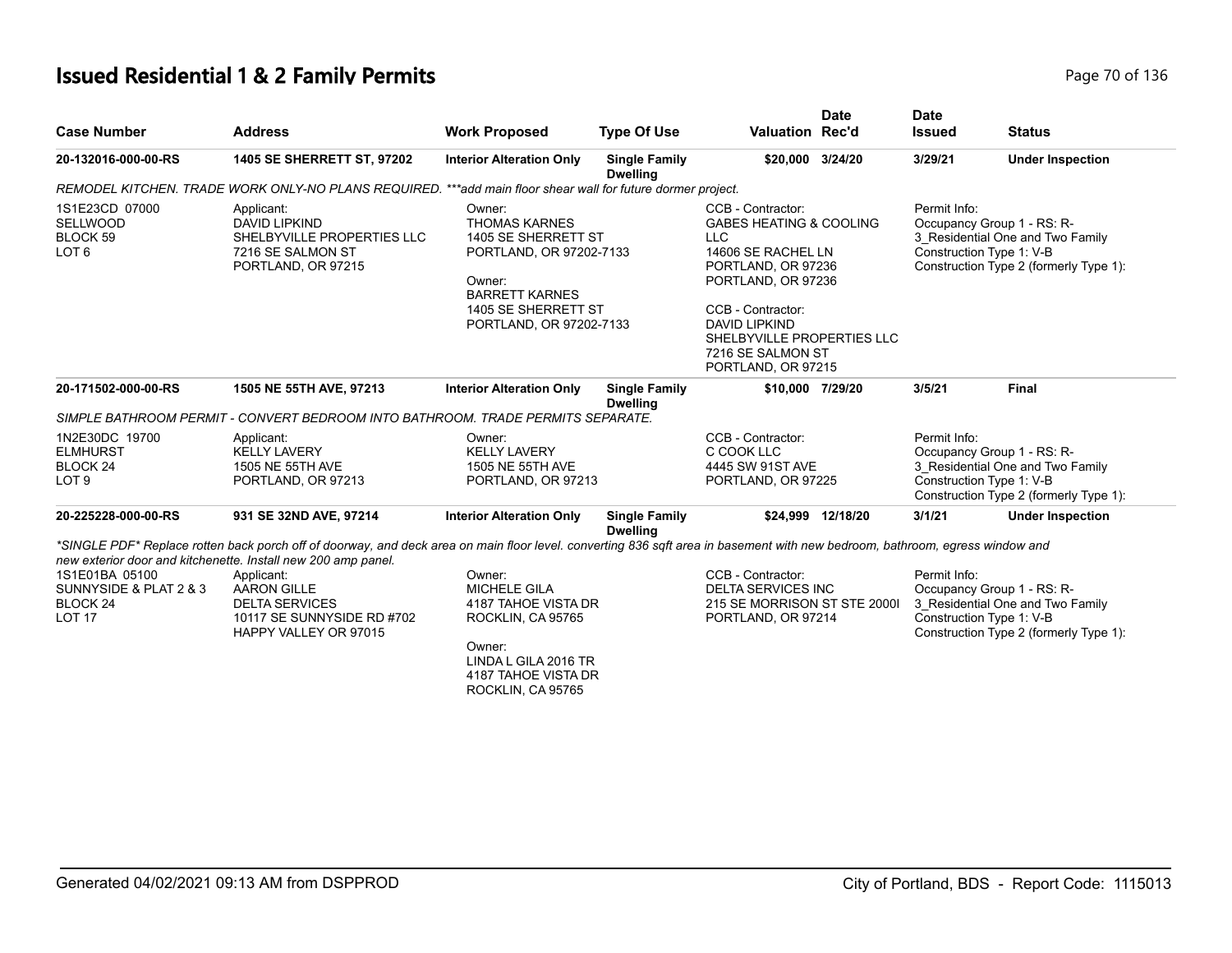# **Issued Residential 1 & 2 Family Permits Page 71 of 136** Page 71 of 136

| <b>Case Number</b>                                                       | Address                                                                                                                    | <b>Work Proposed</b>                                                                                                                                         | <b>Type Of Use</b>                      | <b>Valuation Rec'd</b>                                                                                                              | <b>Date</b>      | <b>Date</b><br><b>Issued</b> | <b>Status</b>                                                                                                                        |
|--------------------------------------------------------------------------|----------------------------------------------------------------------------------------------------------------------------|--------------------------------------------------------------------------------------------------------------------------------------------------------------|-----------------------------------------|-------------------------------------------------------------------------------------------------------------------------------------|------------------|------------------------------|--------------------------------------------------------------------------------------------------------------------------------------|
| 20-223023-000-00-RS                                                      | 1825 SW EVANS ST, 97219                                                                                                    | <b>Interior Alteration Only</b>                                                                                                                              | <b>Single Family</b><br><b>Dwelling</b> |                                                                                                                                     | \$6,000 12/10/20 | 3/16/21                      | <b>Issued</b>                                                                                                                        |
|                                                                          | SIMPLE BATHROOM PERMIT - NEW BATHROOM. TRADE PERMITS SEPARATE.                                                             |                                                                                                                                                              |                                         |                                                                                                                                     |                  |                              |                                                                                                                                      |
| 1S1E21CA 07600<br><b>CAPITOL HILL</b><br>BLOCK 14<br>LOT <sub>17</sub>   | Applicant:<br>ROWHOUSE LLC<br>PO BOX 25472<br>PORTLAND, OR 97298                                                           | Owner:<br>JOHN M EARDLEY TR<br>3170 SW RALEIGHVIEW DR<br>PORTLAND, OR 97225<br>Owner:<br>ELSIE W EARDLEY TR<br>3170 SW RALEIGHVIEW DR<br>PORTLAND, OR 97225  |                                         | CCB - Contractor:<br>ROWHOUSE LLC<br>PO BOX 25472<br>PORTLAND, OR 97298                                                             |                  | Permit Info:                 | Occupancy Group 1 - RS: R-<br>3_Residential One and Two Family<br>Construction Type 1: V-B<br>Construction Type 2 (formerly Type 1): |
| 20-212630-000-00-RS                                                      | 4727 SW VESTA ST, 97219                                                                                                    | <b>Interior Alteration Only</b>                                                                                                                              | <b>Single Family</b><br><b>Dwelling</b> | \$17,500 11/9/20                                                                                                                    |                  | 3/9/21                       | <b>Under Inspection</b>                                                                                                              |
| Remodel bathroom and add powder room                                     |                                                                                                                            |                                                                                                                                                              |                                         |                                                                                                                                     |                  |                              |                                                                                                                                      |
| 1S1E31AD 15500<br><b>WEST PORTLAND PK</b><br>BLOCK 84<br>LOT 27-30       | Applicant:<br><b>PAUL HEGARTY</b><br>PAUL HEGARTY CONSTRUCTION<br><b>INC</b><br>4720 SE 3RD AVE<br>PORTLAND, OR 97202      | Owner:<br><b>MARK MACKENZIE</b><br>4727 SW VESTA ST<br>PORTLAND, OR 97219-7342                                                                               |                                         | CCB - Contractor:<br>PAUL HEGARTY<br>PAUL HEGARTY<br>CONSTRUCTION INC<br>4720 SE 33RD AVE<br>PORTLAND, OR 97202                     |                  | Permit Info:                 | Occupancy Group 1 - RS: R-<br>3 Residential One and Two Family<br>Construction Type 1: V-B<br>Construction Type 2 (formerly Type 1): |
| 21-018485-000-00-RS                                                      | 5660 SW GARDEN HOME RD,<br>97219                                                                                           | <b>Interior Alteration Only</b>                                                                                                                              | <b>Single Family</b><br><b>Dwelling</b> | \$46,300 2/25/21                                                                                                                    |                  | 3/11/21                      | Final                                                                                                                                |
|                                                                          | SIMPLE BATHROOM PERMIT - ADD BATHROOM. TRADE PERMITS SEPARATE.                                                             |                                                                                                                                                              |                                         |                                                                                                                                     |                  |                              |                                                                                                                                      |
| 1S1E19CD 07100<br>SECTION 19 1S 1E<br>TL 7100 0.33 ACRES                 | Applicant:<br><b>GARY NIEUWHOF</b><br>5753 SW APPALOOSE PLACE<br>BEAVERTON OR 97008                                        | Owner:<br>ROBERT W AND KATHRYN M<br><b>DELGATTO FAMILY TR</b><br>5660 SW GARDEN HOME RD<br>PORTLAND, OR 97219-3253                                           |                                         | CCB - Contractor:<br><b>ALEX FREDDI</b><br>ALEX FREDDI CONSTRUCTION<br><b>LLC</b><br>9753 SW APPALOOSA PLACE<br>BEAVERTON, OR 97008 |                  | Permit Info:                 | Occupancy Group 1 - RS: R-<br>3 Residential One and Two Family<br>Construction Type 1: V-B<br>Construction Type 2 (formerly Type 1): |
| 21-019616-000-00-RS                                                      | 1625 NE 48TH AVE, 97213                                                                                                    | <b>Interior Alteration Only</b>                                                                                                                              | <b>Single Family</b><br><b>Dwelling</b> | \$24,000 3/1/21                                                                                                                     |                  | 3/30/21                      | <b>Issued</b>                                                                                                                        |
| Basement remodel, 3 egress windows                                       |                                                                                                                            |                                                                                                                                                              |                                         |                                                                                                                                     |                  |                              |                                                                                                                                      |
| 1N2E30CD 21800<br><b>WIBERG HTS</b><br><b>BLOCK4</b><br>LOT <sub>2</sub> | Applicant:<br><b>JAMES KREIPE</b><br>SQUARE DEAL REMODELING CO<br><b>INC</b><br>8603 SE STARK STREET<br>PORTLAND, OR 97216 | Owner:<br><b>HEATHER LAW</b><br>1625 NE 48TH AVE<br>PORTLAND, OR 97213-2139<br>Owner:<br><b>STEPHEN KORPI</b><br>1625 NE 48TH AVE<br>PORTLAND, OR 97213-2139 |                                         | CCB - Contractor:<br><b>JAMES KREIPE</b><br>SQUARE DEAL REMODELING<br>CO INC<br>8603 SE STARK STREET<br>PORTLAND, OR 97216          |                  | Permit Info:                 | Occupancy Group 1 - RS: R-<br>3 Residential One and Two Family<br>Construction Type 1: V-B<br>Construction Type 2 (formerly Type 1): |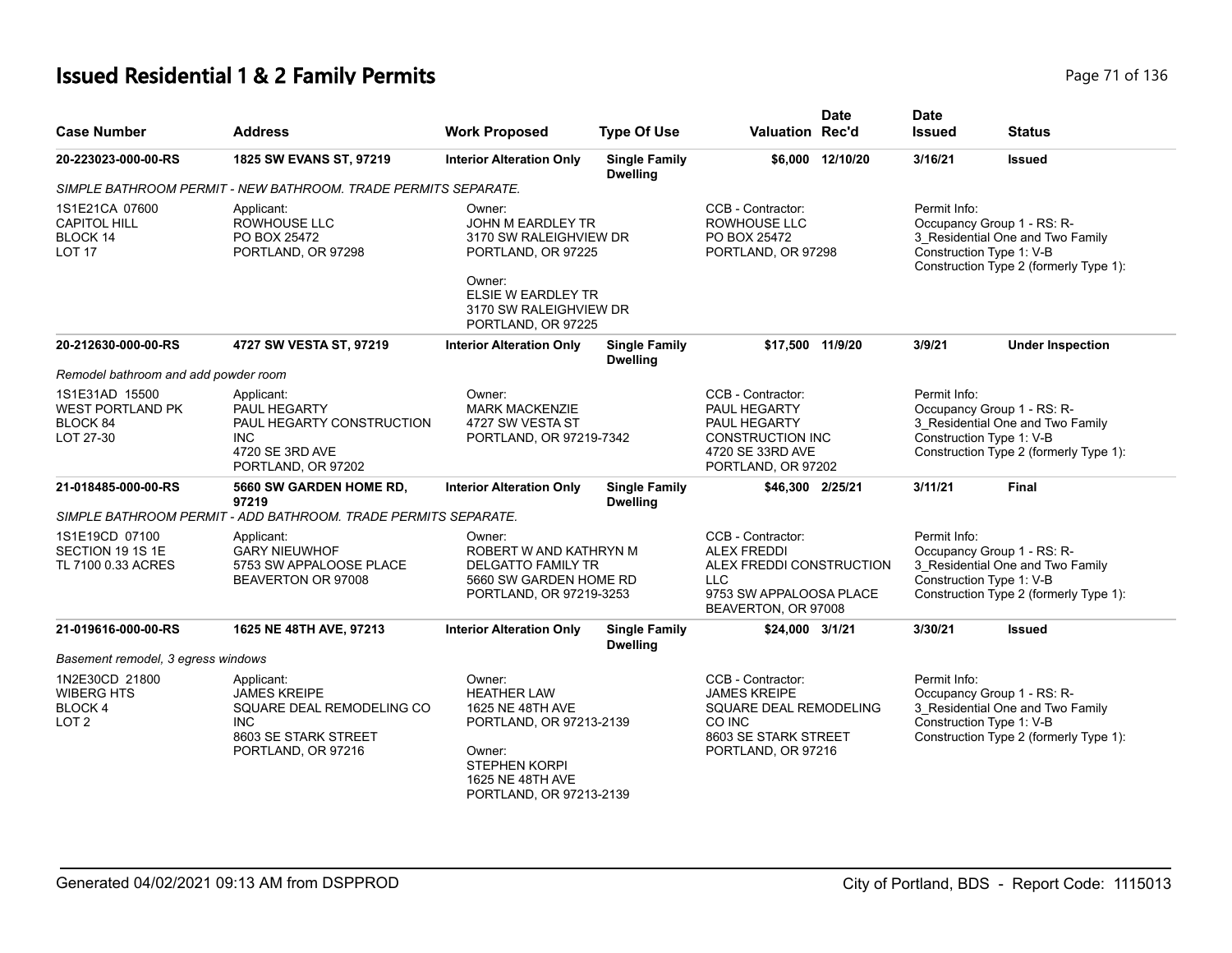# **Issued Residential 1 & 2 Family Permits Page 72 of 136** Page 72 of 136

| <b>Case Number</b>                                                    | <b>Address</b>                                                                                                           | <b>Work Proposed</b>                                                                                                                                           | <b>Type Of Use</b>                      | <b>Valuation Rec'd</b>                                                                                              | <b>Date</b>     | <b>Date</b><br><b>Issued</b> | <b>Status</b>                                                                                                                        |
|-----------------------------------------------------------------------|--------------------------------------------------------------------------------------------------------------------------|----------------------------------------------------------------------------------------------------------------------------------------------------------------|-----------------------------------------|---------------------------------------------------------------------------------------------------------------------|-----------------|------------------------------|--------------------------------------------------------------------------------------------------------------------------------------|
| 21-029205-000-00-RS                                                   | 3918 SW BRIDLEMILE CT, 97221                                                                                             | <b>Interior Alteration Only</b>                                                                                                                                | <b>Single Family</b><br><b>Dwelling</b> |                                                                                                                     | \$2,500 3/25/21 | 3/25/21                      | <b>Issued</b>                                                                                                                        |
|                                                                       | remodel two bathrooms main floor. (trade work only) NO Plans                                                             |                                                                                                                                                                |                                         |                                                                                                                     |                 |                              |                                                                                                                                      |
| 1S1E08CD 02700<br>SECTION 08 1S 1E<br>TL 2700 0.32 ACRES              | Applicant:<br><b>BARB GOODRICH</b><br><b>GOODRICH RENOVATIONS</b><br>12470 SW 9TH ST.<br>BEAVERTON, OR 97005             | Owner:<br><b>JOSEPH PINTER</b><br>3918 SW BRIDLEMILE CT<br>PORTLAND, OR 97221<br>Owner:<br><b>CATHERINE LUM</b><br>3918 SW BRIDLEMILE CT<br>PORTLAND, OR 97221 |                                         | CCB - Contractor:<br><b>GOODRICH RENOVATIONS LLC</b><br>12470 SW 9TH ST<br>BEAVERTON, OR 97005                      |                 | Permit Info:                 | Occupancy Group 1 - RS: R-<br>3_Residential One and Two Family<br>Construction Type 1: V-B<br>Construction Type 2 (formerly Type 1): |
| 21-027653-000-00-RS                                                   | 4620 SE 74TH AVE, 97206                                                                                                  | <b>Interior Alteration Only</b>                                                                                                                                | <b>Single Family</b><br><b>Dwelling</b> | \$12,842 3/22/21                                                                                                    |                 | 3/22/21                      | <b>Under Inspection</b>                                                                                                              |
|                                                                       | SIMPLE BATHROOM PERMIT - NEW BATHROOM ON SECOND FLOOR TO INCLUDE TWO NEW NON-LOAD-BEARING WALLS. TRADE PERMITS SEPARATE. |                                                                                                                                                                |                                         |                                                                                                                     |                 |                              |                                                                                                                                      |
| 1S2E17AB 04600<br><b>FIRLAND</b><br><b>BLOCK1</b><br>LOT <sub>7</sub> | Applicant:<br><b>WENDY KLEIN</b><br>2137 NE PRESCOTT ST<br>PORTLAND, OR 97211                                            | Owner:<br><b>WENDY KLEIN</b><br>2137 NE PRESCOTT ST<br>PORTLAND, OR 97211<br>Owner:                                                                            |                                         |                                                                                                                     |                 | Permit Info:                 | Occupancy Group 1 - RS: R-<br>3_Residential One and Two Family<br>Construction Type 1: V-B<br>Construction Type 2 (formerly Type 1): |
|                                                                       |                                                                                                                          | <b>RYAN PENWELL</b><br>2137 NE PRESCOTT ST<br>PORTLAND, OR 97211                                                                                               |                                         |                                                                                                                     |                 |                              |                                                                                                                                      |
| 21-029772-000-00-RS                                                   | 2835 NE 65TH AVE, 97213                                                                                                  | <b>Interior Alteration Only</b>                                                                                                                                | <b>Single Family</b><br><b>Dwelling</b> |                                                                                                                     | \$3,775 3/26/21 | 3/26/21                      | <b>Under Inspection</b>                                                                                                              |
| *SINGLE PDF * VOLUNTARY SEISMIC UPGRADE                               |                                                                                                                          |                                                                                                                                                                |                                         |                                                                                                                     |                 |                              |                                                                                                                                      |
| 1N2E29BC 10500<br><b>BELLE CREST</b><br>BLOCK 12<br>LOT <sub>2</sub>  | Applicant:<br>Michael Weber<br><b>NW Seismic Retrofitters</b><br>P O BOX 18058<br>PORTLAND OR 97212                      | Owner:<br><b>KYNA ALDERS</b><br>2835 NE 65TH AVE<br>PORTLAND, OR 97213<br>Owner:<br><b>JAMES ALDERS</b><br>2835 NE 65TH AVE<br>PORTLAND, OR 97213              |                                         | CCB - Contractor:<br><b>MICHAEL WIEBER</b><br><b>ELYSIUM CONSTRUCTION LLC</b><br>PO BOX 18058<br>PORTLAND, OR 97218 |                 | Permit Info:                 | Occupancy Group 1 - RS: R-<br>3_Residential One and Two Family<br>Construction Type 1: V-B<br>Construction Type 2 (formerly Type 1): |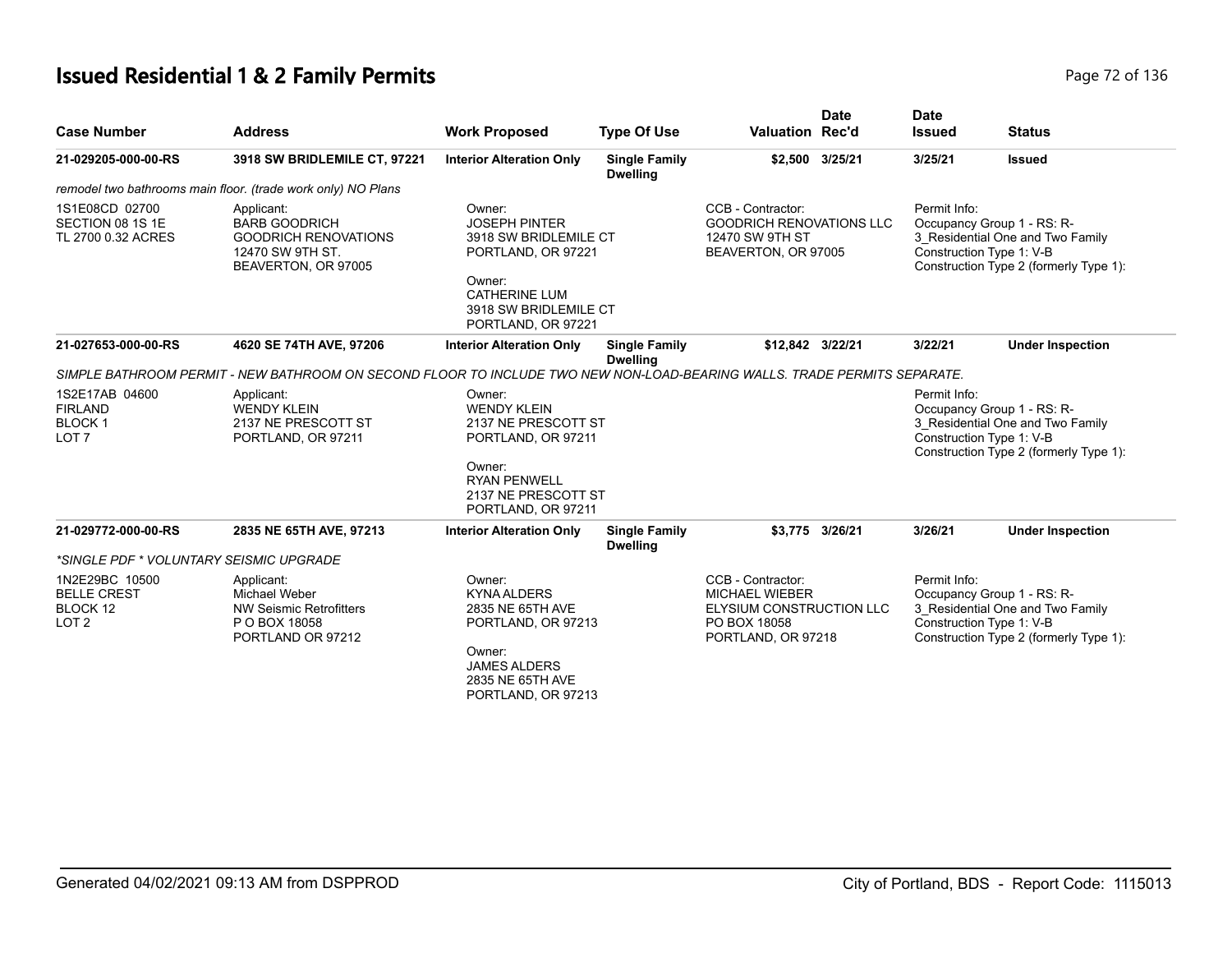# **Issued Residential 1 & 2 Family Permits Page 73 of 136** Page 73 of 136

| <b>Case Number</b>                                                                                | <b>Address</b>                                                                                                                                                                             | <b>Work Proposed</b>                                                                                                                                              | <b>Type Of Use</b>                      | <b>Valuation Rec'd</b>                                                                                             | <b>Date</b>     | <b>Date</b><br><b>Issued</b> | <b>Status</b>                                                                                                                        |
|---------------------------------------------------------------------------------------------------|--------------------------------------------------------------------------------------------------------------------------------------------------------------------------------------------|-------------------------------------------------------------------------------------------------------------------------------------------------------------------|-----------------------------------------|--------------------------------------------------------------------------------------------------------------------|-----------------|------------------------------|--------------------------------------------------------------------------------------------------------------------------------------|
| 21-009291-000-00-RS                                                                               | 2926 NW IMPERIAL TER, 97210                                                                                                                                                                | <b>Interior Alteration Only</b>                                                                                                                                   | <b>Single Family</b><br><b>Dwelling</b> | \$133,728 1/29/21                                                                                                  |                 | 3/19/21                      | <b>Final</b>                                                                                                                         |
| KITCHEN REMODEL. TRADES ONLY.                                                                     |                                                                                                                                                                                            |                                                                                                                                                                   |                                         |                                                                                                                    |                 |                              |                                                                                                                                      |
| 1N1E32DB 10300<br>KINGS HTS & RPLT<br>BLOCK <sub>5</sub><br>LOT <sub>1</sub><br>SWLY 10' OF LOT 2 | Applicant:<br><b>HATA HILL</b><br>CODA CONSTRUCTION LLC<br>3509 SE 166th Ave<br>Portland, OR 97236                                                                                         | Owner:<br><b>WALL, TRACI TR</b><br>2926 NW IMPERIAL TER<br>PORTLAND, OR 97210<br>Owner:<br><b>WALL. THEODORE TR</b><br>2926 NW IMPERIAL TER<br>PORTLAND, OR 97210 |                                         | CCB - Contractor:<br><b>CODA CONSTRUCTION LLC</b><br>4207 SE WOODSTOCK BLVD<br><b>PMB582</b><br>PORTLAND, OR 97206 |                 | Permit Info:                 | Occupancy Group 1 - RS: R-<br>3_Residential One and Two Family<br>Construction Type 1: V-B<br>Construction Type 2 (formerly Type 1): |
| 21-024543-000-00-RS                                                                               | 3139 SW FAIRMOUNT BLVD,<br>97239                                                                                                                                                           | <b>Interior Alteration Only</b>                                                                                                                                   | <b>Single Family</b><br><b>Dwelling</b> | \$10,000 3/12/21                                                                                                   |                 | 3/12/21                      | <b>Issued</b>                                                                                                                        |
| required.                                                                                         | Repair roof. Remove existing skylights. Add new 3/12 roof over existing flat roof and sloped roof to create a new sloped roof to host the replacement skylights. Patch drywall interior as |                                                                                                                                                                   |                                         |                                                                                                                    |                 |                              |                                                                                                                                      |
| 1S1E16BA 02700<br>SLAVINS ADD & PLAT 2<br>BLOCK <sub>3</sub><br>LOT 1&4 TL 2700                   | Applicant:<br><b>WINSTON BISCHOF</b><br><b>SQFT STUDIOS</b><br>929 NE 23RD AVE<br>PORTLAND OR 97232                                                                                        | Owner:<br><b>IDA CAHANA</b><br>3139 SW FAIRMOUNT BLVD<br>PORTLAND, OR 97239<br>Owner:                                                                             |                                         | CCB - Contractor:<br><b>SCHUYLER SILVA</b><br><b>SQFT STUDIOS LLC</b><br>929 NE 23RD AVE<br>PORTLAND, OR 97232     |                 | Permit Info:                 | Occupancy Group 1 - RS: R-<br>3_Residential One and Two Family<br>Construction Type 1: V-B<br>Construction Type 2 (formerly Type 1): |
|                                                                                                   |                                                                                                                                                                                            | MICHAEL CAHANA<br>3139 SW FAIRMOUNT BLVD<br>PORTLAND, OR 97239                                                                                                    |                                         |                                                                                                                    |                 |                              |                                                                                                                                      |
| 21-025826-000-00-RS                                                                               | 2749 SE 51ST AVE, 97206                                                                                                                                                                    | <b>Interior Alteration Only</b>                                                                                                                                   | <b>Single Family</b><br><b>Dwelling</b> |                                                                                                                    | \$6,800 3/16/21 | 3/16/21                      | <b>Under Inspection</b>                                                                                                              |
| SIMPLE BATHROOM PERMIT - NEW BATHROOM.                                                            |                                                                                                                                                                                            |                                                                                                                                                                   |                                         |                                                                                                                    |                 |                              |                                                                                                                                      |
| 1S2E07BA 16300<br><b>LELAND PK</b><br>BLOCK <sub>2</sub><br>LOT <sub>5</sub><br>N 5' OF LOT 6     | Applicant:<br><b>JEAN DODGE</b><br>PO BOX 266<br><b>DUFUR, OR 97021</b>                                                                                                                    | Owner:<br><b>JEAN DODGE</b><br>PO BOX 266<br><b>DUFUR, OR 97021</b><br>Owner:                                                                                     |                                         |                                                                                                                    |                 | Permit Info:                 | Occupancy Group 1 - RS: R-<br>3 Residential One and Two Family<br>Construction Type 1: V-B<br>Construction Type 2 (formerly Type 1): |
|                                                                                                   |                                                                                                                                                                                            | UNDERHILL PROPERTIES LLC<br>PO BOX 266<br><b>DUFUR, OR 97021</b>                                                                                                  |                                         |                                                                                                                    |                 |                              |                                                                                                                                      |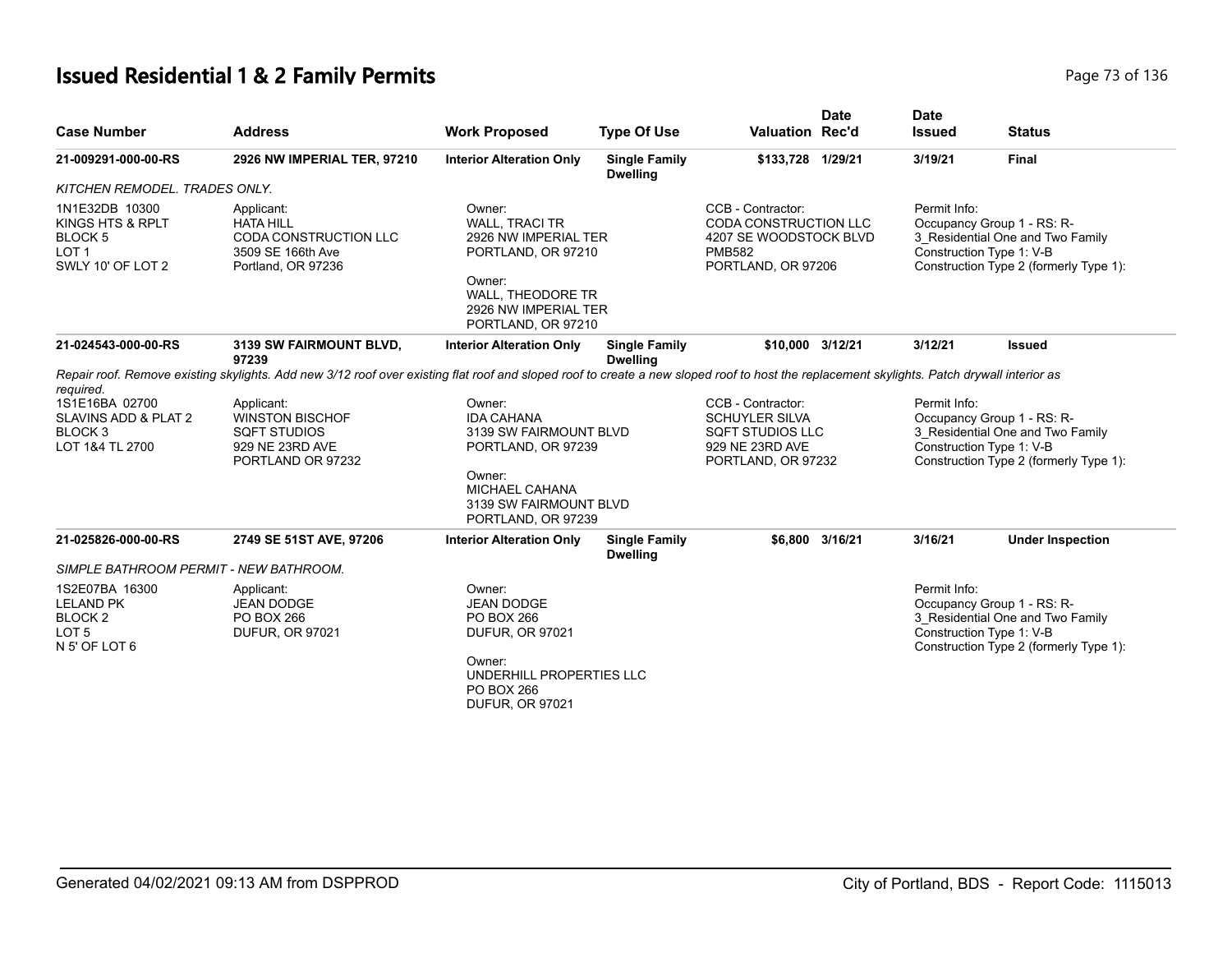# **Issued Residential 1 & 2 Family Permits Page 74 of 136** Page 74 of 136

| <b>Case Number</b>                                                     | <b>Address</b>                                                                                      | <b>Work Proposed</b>                                                                                                                                   | <b>Type Of Use</b>                      | <b>Valuation Rec'd</b>                                                                                             | <b>Date</b>     | <b>Date</b><br><b>Issued</b>                                                                                                                         | <b>Status</b>                                                                                            |
|------------------------------------------------------------------------|-----------------------------------------------------------------------------------------------------|--------------------------------------------------------------------------------------------------------------------------------------------------------|-----------------------------------------|--------------------------------------------------------------------------------------------------------------------|-----------------|------------------------------------------------------------------------------------------------------------------------------------------------------|----------------------------------------------------------------------------------------------------------|
| 21-028801-000-00-RS                                                    | 3243 NE WASCO ST, 97232                                                                             | <b>Interior Alteration Only</b>                                                                                                                        | <b>Single Family</b><br><b>Dwelling</b> | \$10,000 3/24/21                                                                                                   |                 | 3/24/21                                                                                                                                              | <b>Under Inspection</b>                                                                                  |
|                                                                        | SIMPLE BATHROOM PERMIT - NEW BATHROOM. TRADE PERMITS SEPARATE.                                      |                                                                                                                                                        |                                         |                                                                                                                    |                 |                                                                                                                                                      |                                                                                                          |
| 1N1E36BA 01300<br>LAURELHURST<br>BLOCK 39<br>LOT <sub>7</sub>          | Applicant:<br><b>GARETT EVANS CHAPPELL</b><br>2723 SE WOODWARD ST<br>PORTLAND, OR 97202             | Owner:<br><b>JILL GOLATKA</b><br>3243 NE WASCO ST<br>PORTLAND, OR 97232<br>Owner:<br><b>BRIAN GOLATKA</b><br>3243 NE WASCO ST<br>PORTLAND, OR 97232    |                                         | CCB - Contractor:<br><b>GARETT EVANS CHAPPELL</b><br>2723 SE WOODWARD ST<br>PORTLAND, OR 97202<br>\$22,550 3/24/21 |                 | Permit Info:<br>Occupancy Group 1 - RS: R-<br>3_Residential One and Two Family<br>Construction Type 1: V-B<br>Construction Type 2 (formerly Type 1): |                                                                                                          |
| 21-028816-000-00-RS                                                    | 4324 NE 72ND AVE, 97218                                                                             | <b>Interior Alteration Only</b>                                                                                                                        | <b>Single Family</b><br><b>Dwelling</b> |                                                                                                                    |                 | 3/24/21                                                                                                                                              | <b>Under Inspection</b>                                                                                  |
|                                                                        | SIMPLE BATHROOM PERMIT - NEW BATHROOM. TRADE PERMITS SEPARATE.                                      |                                                                                                                                                        |                                         |                                                                                                                    |                 |                                                                                                                                                      |                                                                                                          |
| 1N2E20DB 09000<br>ARGYLE PK<br>BLOCK 1<br>LOT 25&26                    | Applicant:<br>PROBUILD CONTRACTORS LLC<br>6710 N CATLIN AVENUE<br>PORTLAND, OR 97203                | Owner:<br><b>CATALINA OSEGUERA</b><br>4324 NE 72ND AVE<br>PORTLAND, OR 97218-3621                                                                      |                                         | CCB - Contractor:<br>PROBUILD CONTRACTORS LLC<br>6710 N CATLIN AVENUE<br>PORTLAND, OR 97203                        |                 | Permit Info:<br>Construction Type 1: V-B                                                                                                             | Occupancy Group 1 - RS: R-<br>3_Residential One and Two Family<br>Construction Type 2 (formerly Type 1): |
| 21-027638-000-00-RS                                                    | 3225 NE 57TH AVE, 97213                                                                             | <b>Interior Alteration Only</b>                                                                                                                        | <b>Single Family</b><br><b>Dwelling</b> |                                                                                                                    | \$8,250 3/22/21 | 3/22/21                                                                                                                                              | <b>Final</b>                                                                                             |
|                                                                        | VOLUNTARY CONNECTION OF FRAMING TO FOUNDATION. INSTALL AUTOMATIC GAS VALVE SHUTOFF                  |                                                                                                                                                        |                                         |                                                                                                                    |                 |                                                                                                                                                      |                                                                                                          |
| 1N2E30AB 17600<br><b>ROSE CITY PK</b><br>BLOCK 113<br>LOT <sub>3</sub> | Applicant:<br>Michael Weber<br>NW Seismic Retrofitters<br>P O BOX 18058<br>PORTLAND OR 97212        | Owner:<br><b>ADAM NEFF</b><br>3225 NE 57TH AVE<br>PORTLAND, OR 97213<br>Owner:<br><b>MEAGAN NEFF</b><br>3225 NE 57TH AVE<br>PORTLAND, OR 97213         |                                         | CCB - Contractor:<br><b>MICHAEL WIEBER</b><br>ELYSIUM CONSTRUCTION LLC<br>PO BOX 18058<br>PORTLAND, OR 97218       |                 | Permit Info:<br>Construction Type 1: V-B                                                                                                             | Occupancy Group 1 - RS: R-<br>3_Residential One and Two Family<br>Construction Type 2 (formerly Type 1): |
| 21-025452-000-00-RS                                                    | 2632 NE 33RD AVE, 97212                                                                             | <b>Interior Alteration Only</b>                                                                                                                        | <b>Single Family</b><br><b>Dwelling</b> |                                                                                                                    | \$4,100 3/15/21 | 3/15/21                                                                                                                                              | Final                                                                                                    |
|                                                                        | <b>VOLUNTARY CONNECTION OF FRAMING TO FOUNDATION.</b>                                               |                                                                                                                                                        |                                         |                                                                                                                    |                 |                                                                                                                                                      |                                                                                                          |
| 1N1E25AC 23400<br><b>HOLLYROOD</b><br>BLOCK 17<br><b>LOT 12</b>        | Applicant:<br>Michael Weber<br><b>NW Seismic Retrofitters</b><br>P O BOX 18058<br>PORTLAND OR 97212 | Owner:<br><b>VIVIANA DADSON</b><br>2632 NE 33RD AVE<br>PORTLAND, OR 97212<br>Owner:<br><b>BLAKELY DADSON</b><br>2632 NE 33RD AVE<br>PORTLAND, OR 97212 |                                         | CCB - Contractor:<br><b>MICHAEL WIEBER</b><br>ELYSIUM CONSTRUCTION LLC<br>PO BOX 18058<br>PORTLAND, OR 97218       |                 | Permit Info:<br>Construction Type 1: V-B                                                                                                             | Occupancy Group 1 - RS: R-<br>3_Residential One and Two Family<br>Construction Type 2 (formerly Type 1): |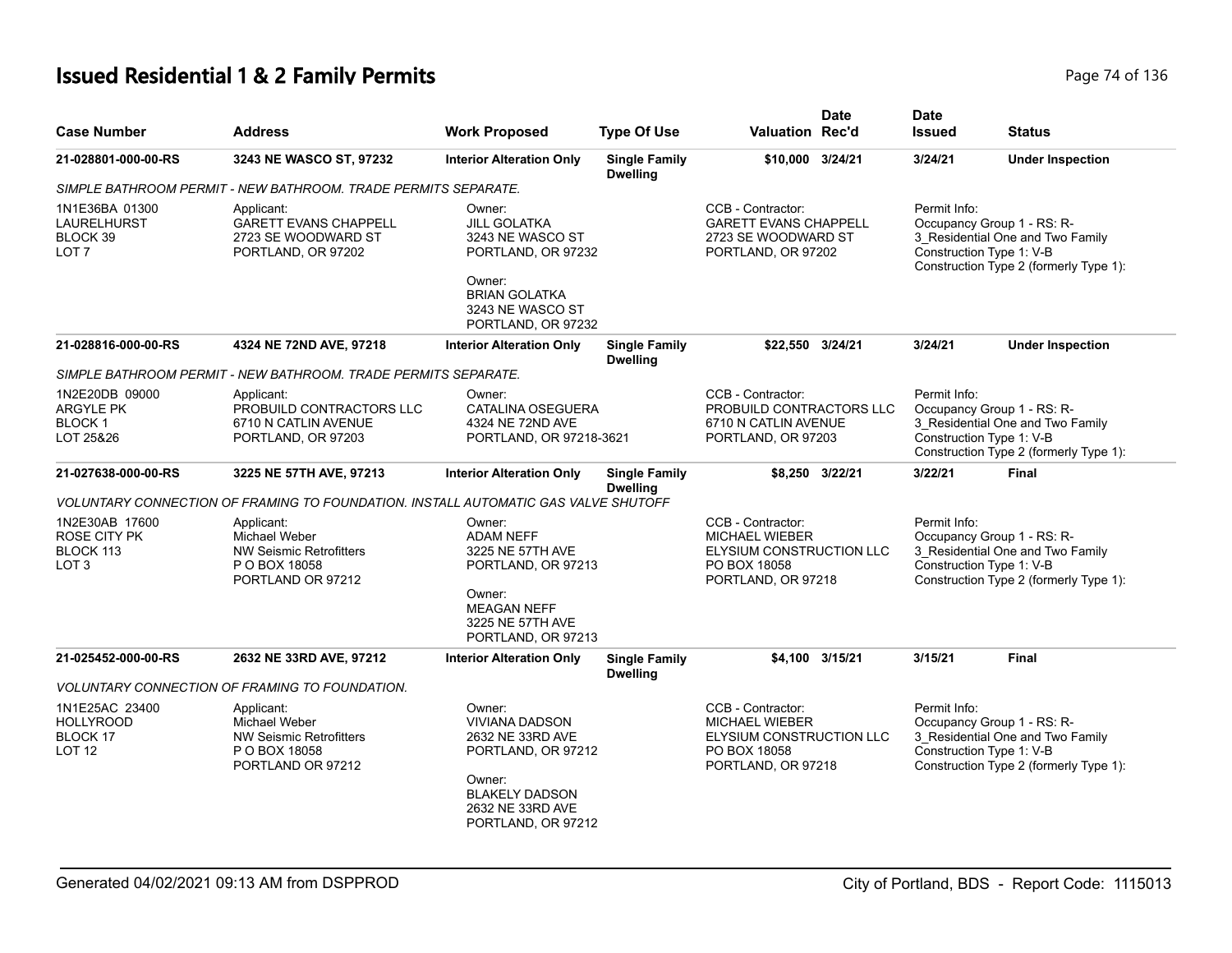# **Issued Residential 1 & 2 Family Permits Page 75 of 136** Page 75 of 136

|                                                                                     |                                                                                                                       |                                                                                                                                                                   |                                         |                                                                                                                            | <b>Date</b>     | <b>Date</b>                                                            |                                                                            |
|-------------------------------------------------------------------------------------|-----------------------------------------------------------------------------------------------------------------------|-------------------------------------------------------------------------------------------------------------------------------------------------------------------|-----------------------------------------|----------------------------------------------------------------------------------------------------------------------------|-----------------|------------------------------------------------------------------------|----------------------------------------------------------------------------|
| <b>Case Number</b>                                                                  | <b>Address</b>                                                                                                        | <b>Work Proposed</b>                                                                                                                                              | <b>Type Of Use</b>                      | <b>Valuation Rec'd</b>                                                                                                     |                 | <b>Issued</b>                                                          | <b>Status</b>                                                              |
| 21-027633-000-00-RS                                                                 | 15738 NE FREMONT ST, 97230                                                                                            | <b>Interior Alteration Only</b>                                                                                                                                   | <b>Single Family</b><br><b>Dwelling</b> | \$25,000 3/22/21                                                                                                           |                 | 3/22/21                                                                | <b>Final</b>                                                               |
| <b>MASTER BATHROOM REMODEL.</b>                                                     |                                                                                                                       |                                                                                                                                                                   |                                         |                                                                                                                            |                 |                                                                        |                                                                            |
| 1N2E25AA 07700<br><b>HOLCOMB HEIGHTS</b><br>BLOCK <sub>7</sub><br>LOT <sub>29</sub> | Applicant:<br>ROBERT WOOD<br>MOUNTAINWOOD HOMES<br>PO BOX 2257<br>PORTLAND, OR 97075                                  | Owner:<br><b>ERIC DEHNERT</b><br>15738 NE FREMONT ST<br>PORTLAND, OR 97230-4436<br>Owner:<br><b>AMY DEHNERT</b><br>15738 NE FREMONT ST<br>PORTLAND, OR 97230-4436 |                                         | CCB - Contractor:<br>MOUNTAINWOOD HOMES INC<br>PO BOX 2257<br>BEAVERTON, OR 97075-2257                                     |                 | Permit Info:<br>Occupancy Group 1 - RS: R-<br>Construction Type 1: V-B | 3_Residential One and Two Family<br>Construction Type 2 (formerly Type 1): |
| 21-012484-000-00-RS                                                                 | 4812 NE 31ST AVE, 97211                                                                                               | <b>Interior Alteration Only</b>                                                                                                                                   | <b>Single Family</b><br><b>Dwelling</b> | \$125,000 2/8/21                                                                                                           |                 | 3/5/21                                                                 | <b>Under Inspection</b>                                                    |
|                                                                                     | INTERIORREMODEL, RECONFIGURE MASTER BED AND BATH, NEW REAR DECK, LAUNDRY AND BATH IN BASEMENT.                        |                                                                                                                                                                   |                                         |                                                                                                                            |                 |                                                                        |                                                                            |
| 1N1E24BD 05600<br><b>ELBERTA</b><br>BLOCK 6<br>LOT <sub>10</sub>                    | Applicant:<br><b>LANE COOPER</b><br>COOPER DESIGN BUILDERS INC<br>720 NE FLANDERS ST, SUITE 200<br>PORTLAND, OR 97232 | Owner:<br>ALBERTA BUNGALOW LLC<br>4812 NE 31ST AVE<br>PORTLAND, OR 97211                                                                                          |                                         | CCB - Contractor:<br><b>LANE COOPER</b><br>COOPER DESIGNBUILDERS INC<br>720 NE FLANDERS ST SUITE 200<br>PORTLAND, OR 97232 |                 | Permit Info:<br>Occupancy Group 1 - RS: R-<br>Construction Type 1: V-B | 3 Residential One and Two Family<br>Construction Type 2 (formerly Type 1): |
| 21-030386-000-00-RS                                                                 | 4418 SE 49TH AVE, 97206                                                                                               | <b>Interior Alteration Only</b>                                                                                                                                   | <b>Single Family</b><br><b>Dwelling</b> |                                                                                                                            | \$6,000 3/29/21 | 3/30/21                                                                | <b>Issued</b>                                                              |
|                                                                                     | SIMPLE BATHROOM PERMIT - CONVERT BEDROOM TO BATHROOM.                                                                 |                                                                                                                                                                   |                                         |                                                                                                                            |                 |                                                                        |                                                                            |
| 1S2E07CD 12500<br><b>LENOX</b><br>BLOCK <sub>3</sub><br><b>LOT 17</b>               | Applicant:<br><b>JAMES ROBBINS</b><br>4418 SE 49TH AVE<br>PORTLAND, OR 97206                                          | Owner:<br><b>JAMES ROBBINS</b><br>4418 SE 49TH AVE<br>PORTLAND, OR 97206                                                                                          |                                         |                                                                                                                            |                 | Permit Info:<br>Occupancy Group 1 - RS: R-<br>Construction Type 1: V-B | 3_Residential One and Two Family<br>Construction Type 2 (formerly Type 1): |
| 21-026118-000-00-RS                                                                 | <b>1646 SE MARION ST, 97202</b>                                                                                       | <b>Interior Alteration Only</b>                                                                                                                                   | <b>Single Family</b><br><b>Dwelling</b> |                                                                                                                            | \$6.555 3/17/21 | 3/17/21                                                                | Final                                                                      |
|                                                                                     | VOLUNTARY INSTALLATION OF CONNECTORS BETWEEN FRAMING AND FOUNDATION OF HOUSE                                          |                                                                                                                                                                   |                                         |                                                                                                                            |                 |                                                                        |                                                                            |
| 1S1E26AB 05700<br>SELLWOOD<br>BLOCK 82<br>LOT <sub>16</sub>                         | Applicant:<br><b>STEVE GEMMELL</b><br><b>GEMMELL CONSTRUCTION LLC</b><br>2310 N KERBY AVE<br>PORTLAND, OR 97227       | Owner:<br><b>MEGAN BOLTON</b><br>1646 SE MARION ST<br>PORTLAND, OR 97202<br>Owner:<br><b>RAN BOLTON</b><br>1646 SE MARION ST<br>PORTLAND, OR 97202                |                                         | CCB - Contractor:<br><b>STEVE GEMMELL</b><br><b>GEMMELL CONSTRUCTION LLC</b><br>2310 N KERBY AVE<br>PORTLAND, OR 97227     |                 | Permit Info:<br>Occupancy Group 1 - RS: R-<br>Construction Type 1: V-B | 3_Residential One and Two Family<br>Construction Type 2 (formerly Type 1): |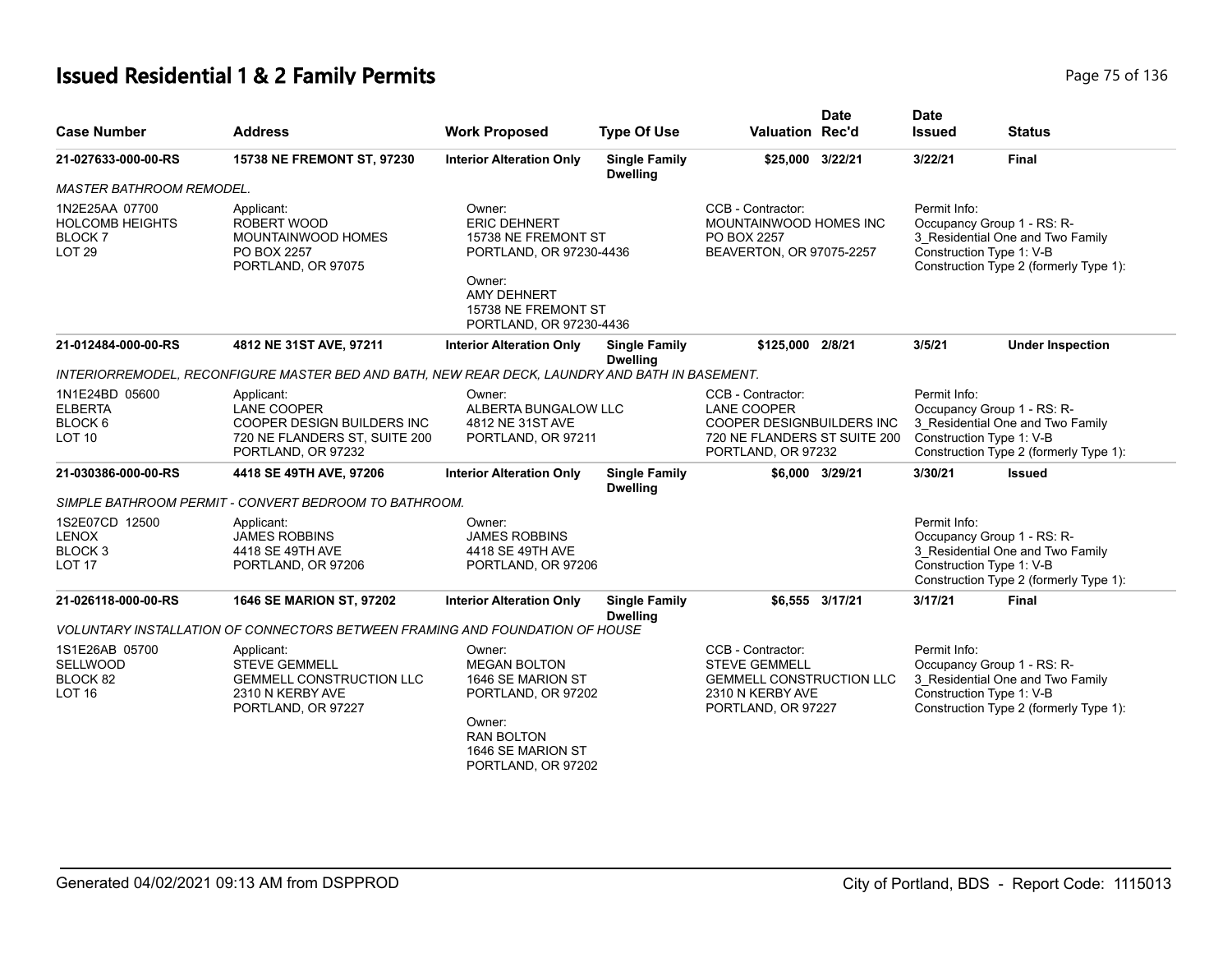# **Issued Residential 1 & 2 Family Permits Page 76 of 136** Page 76 of 136

| <b>Case Number</b>                                                                     | <b>Address</b>                                                                                                     | <b>Work Proposed</b>                                                                                                                                         | <b>Type Of Use</b>                      | <b>Valuation Rec'd</b>                                                                                                    | <b>Date</b>     | <b>Date</b><br><b>Issued</b>                                           | <b>Status</b>                                                              |
|----------------------------------------------------------------------------------------|--------------------------------------------------------------------------------------------------------------------|--------------------------------------------------------------------------------------------------------------------------------------------------------------|-----------------------------------------|---------------------------------------------------------------------------------------------------------------------------|-----------------|------------------------------------------------------------------------|----------------------------------------------------------------------------|
| 21-028766-000-00-RS                                                                    | 7615 SE CLAY ST, 97215                                                                                             | <b>Interior Alteration Only</b>                                                                                                                              | <b>Single Family</b><br><b>Dwelling</b> | \$24,999 3/24/21                                                                                                          |                 | 3/24/21                                                                | <b>Under Inspection</b>                                                    |
|                                                                                        | SIMPLE BATHROOM PERMIT - NEW BATHROOM. TRADE PERMITS SEPARATE.                                                     |                                                                                                                                                              |                                         |                                                                                                                           |                 |                                                                        |                                                                            |
| 1S2E05DB 00500<br><b>TABORSIDE</b><br>BLOCK 10<br>W 10' OF LOT 12<br>LOT <sub>13</sub> | Applicant:<br><b>JOAN GRIMM</b><br>7615 SE CLAY ST<br>PORTLAND, OR 97215                                           | Owner:<br>RITA HABERMAN<br>7615 SE CLAY ST<br>PORTLAND, OR 97215<br>Owner:<br><b>JOAN GRIMM</b><br>7615 SE CLAY ST<br>PORTLAND, OR 97215                     |                                         |                                                                                                                           |                 | Permit Info:<br>Occupancy Group 1 - RS: R-<br>Construction Type 1: V-B | 3_Residential One and Two Family<br>Construction Type 2 (formerly Type 1): |
| 21-026169-000-00-RS                                                                    | 598 SE MANCHESTER PL, 97202                                                                                        | <b>Interior Alteration Only</b>                                                                                                                              | <b>Single Family</b><br><b>Dwelling</b> |                                                                                                                           | \$5,220 3/17/21 | 3/17/21                                                                | <b>Final</b>                                                               |
|                                                                                        | VOLUNTARY INSTALLATION OF CONNECTORS BETWEEN FRAMING AND FOUNDATION OF HOUSE                                       |                                                                                                                                                              |                                         |                                                                                                                           |                 |                                                                        |                                                                            |
| 11E26AB04400                                                                           | Applicant:<br><b>STEVE GEMMELL</b><br><b>GEMMELL CONSTRUCTION LLC</b><br>2310 N KERBY AVE<br>PORTLAND, OR 97227    |                                                                                                                                                              |                                         | CCB - Contractor:<br><b>STEVE GEMMELL</b><br><b>GEMMELL CONSTRUCTION LLC</b><br>2310 N KERBY AVE<br>PORTLAND, OR 97227    |                 | Permit Info:<br>Occupancy Group 1 - RS: R-<br>Construction Type 1: V-B | 3 Residential One and Two Family<br>Construction Type 2 (formerly Type 1): |
| 21-019331-000-00-RS                                                                    | 3545 NE HANCOCK ST, 97212                                                                                          | <b>Interior Alteration Only</b>                                                                                                                              | <b>Single Family</b><br><b>Dwelling</b> | \$5,000 3/1/21                                                                                                            |                 | 3/1/21                                                                 | <b>Final</b>                                                               |
|                                                                                        | VOLUNTARY CONNECTION OF FRAMING TO FOUNDATION. INSTALL AUTOMATIC GAS SHUT-OFF VALVE                                |                                                                                                                                                              |                                         |                                                                                                                           |                 |                                                                        |                                                                            |
| 1N1E25DC 05700<br><b>HANCOCK ST ADD</b><br>BLOCK 4<br><b>LOT 17</b>                    | Applicant:<br>DARYL HARE<br>SECURE SEISMIC LLC<br>12751 NE WHITAKER WAY<br>PORTLAND, OR 97230                      | Owner:<br>ELIZABETH RAMSEY<br>3545 NE HANCOCK ST<br>PORTLAND, OR 97212-5150<br>Owner:<br><b>DONALD RUFF</b><br>3545 NE HANCOCK ST<br>PORTLAND, OR 97212-5150 |                                         | CCB - Contractor:<br><b>DARYL HARE</b><br>SECURE SEISMIC LLC<br>12751 NE WHITAKER WAY<br>PORTLAND, OR 97230               |                 | Permit Info:<br>Occupancy Group 1 - RS: R-<br>Construction Type 1: V-B | 3_Residential One and Two Family<br>Construction Type 2 (formerly Type 1): |
| 21-031194-000-00-RS                                                                    | 1214 SE 60TH AVE, 97215                                                                                            | <b>Interior Alteration Only</b>                                                                                                                              | <b>Single Family</b><br><b>Dwelling</b> | \$43,750 3/31/21                                                                                                          |                 | 3/31/21                                                                | <b>Issued</b>                                                              |
| <b>REWIRE HOLE HOUSE</b>                                                               |                                                                                                                    |                                                                                                                                                              |                                         |                                                                                                                           |                 |                                                                        |                                                                            |
| 1S2E06AD 11700<br><b>WESTDALE</b><br>LOT 1-3&5&21&22 TL 11700                          | Applicant:<br><b>JOHN MCCULLOCH</b><br>MCCULLOCH CONSTRUCTION<br>CORP<br>1729 NE SISKIYOU ST<br>PORTLAND, OR 97212 | Owner:<br><b>GARY MOE</b><br>1214 SE 60TH AVE<br>PORTLAND, OR 97215<br>Owner:<br><b>ERKAN ATALAY</b><br>1214 SE 60TH AVE<br>PORTLAND, OR 97215               |                                         | CCB - Contractor:<br><b>JOHN MCCULLOCH</b><br>MCCULLOCH CONSTRUCTION<br>CORP<br>1729 NE SISKIYOU ST<br>PORTLAND, OR 97212 |                 | Permit Info:<br>Occupancy Group 1 - RS: R-<br>Construction Type 1: V-B | 3_Residential One and Two Family<br>Construction Type 2 (formerly Type 1): |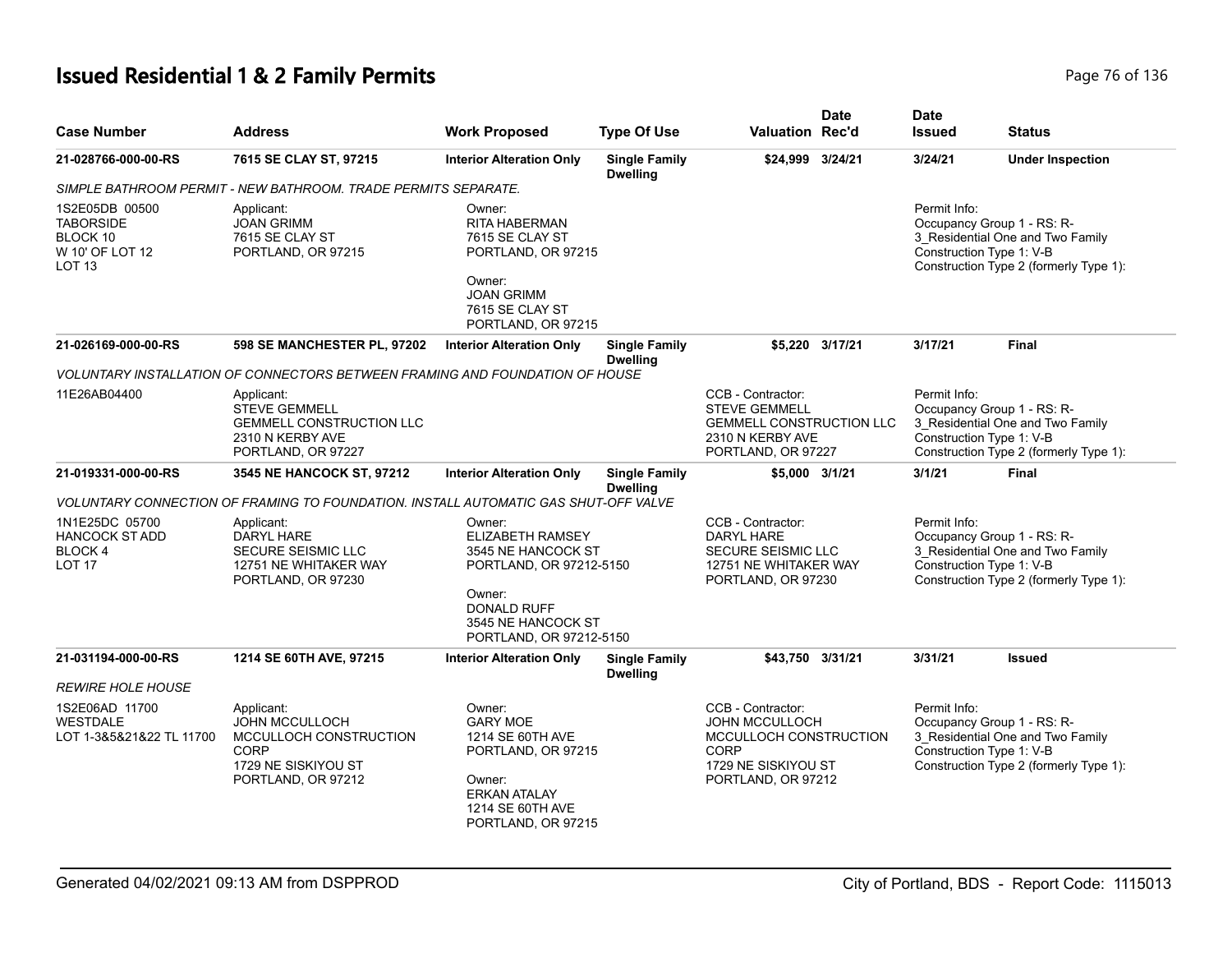# **Issued Residential 1 & 2 Family Permits Page 77 of 136 Page 77 of 136**

| <b>Case Number</b>                                                                   | <b>Address</b>                                                                                                             | <b>Work Proposed</b>                                                                                                                                              | <b>Type Of Use</b>                      | <b>Valuation Rec'd</b>                                                                                                     | <b>Date</b> | <b>Date</b><br><b>Issued</b>             | <b>Status</b>                                                                                            |
|--------------------------------------------------------------------------------------|----------------------------------------------------------------------------------------------------------------------------|-------------------------------------------------------------------------------------------------------------------------------------------------------------------|-----------------------------------------|----------------------------------------------------------------------------------------------------------------------------|-------------|------------------------------------------|----------------------------------------------------------------------------------------------------------|
| 21-027476-000-00-RS                                                                  | 2626 SW SHERWOOD PL, 97201                                                                                                 | <b>Interior Alteration Only</b>                                                                                                                                   | <b>Single Family</b><br><b>Dwelling</b> | \$12,000 3/20/21                                                                                                           |             | 3/20/21                                  | <b>Issued</b>                                                                                            |
|                                                                                      | KITCHEN AND BATHROOM REMODEL. NO STRUCTURAL. TRADES ONLY.                                                                  |                                                                                                                                                                   |                                         |                                                                                                                            |             |                                          |                                                                                                          |
| 1S1E09BA 02100<br>PORTLAND HTS PK<br>LOT <sub>35</sub>                               | Applicant:<br><b>CLYDE MANCHESTER</b><br><b>HELP GROUP INC</b><br>10006 SW CANYON RD<br>PORTLAND, OR 97225                 | Owner:<br><b>CHRISTOPHER BLAZES</b><br>2626 SW SHERWOOD PL<br>PORTLAND, OR 97201                                                                                  |                                         | CCB - Contractor:<br><b>HELPHOME ENERGY LIFE</b><br>PERFORMANCE GROUP INC<br>10006 SW CANYON RD<br>PORTLAND, OR 97225      |             | Permit Info:<br>Construction Type 1: V-B | Occupancy Group 1 - RS: R-<br>3_Residential One and Two Family<br>Construction Type 2 (formerly Type 1): |
| 21-026070-000-00-RS                                                                  | 1616 SE FLAVEL ST, 97202                                                                                                   | <b>Interior Alteration Only</b>                                                                                                                                   | <b>Single Family</b><br><b>Dwelling</b> | \$12.000 3/17/21                                                                                                           |             | 3/29/21                                  | <b>Issued</b>                                                                                            |
|                                                                                      | CREATE A NEW BASEMENT BEDROOM AND FAMILY ROOM IN UNFINISHED PORTION OF BASEMENT. NEW BASEMENT BATHROOM(2nd).               |                                                                                                                                                                   |                                         |                                                                                                                            |             |                                          |                                                                                                          |
| 1S1E23AC 06600<br>CITY VIEW PK ADD & NO 2<br>BLOCK 15<br><b>LOT 11</b>               | Applicant:<br>Seamus Egan<br>SEAMUS EGAN G.C.<br>4842 NE 42nd Ave # 162<br>Portland, OR 97218                              | Owner:<br>BRENDA LINCOLN-WOJTANIK<br>1616 SE FLAVEL ST<br>PORTLAND, OR 97202-6034<br>Owner:<br>RODNEY WOJTANIK<br>1616 SE FLAVEL ST<br>PORTLAND, OR 97202-6034    |                                         | CCB - Contractor:<br><b>SEAMUS EGAN</b><br><b>SEAMUS EGAN</b><br>4824 NE 42ND AVE 162<br>PORTLAND, OR 97218                |             | Permit Info:<br>Construction Type 1: V-B | Occupancy Group 1 - RS: R-<br>3_Residential One and Two Family<br>Construction Type 2 (formerly Type 1): |
| 21-004821-000-00-RS                                                                  | 5518 SE ASH ST, 97215                                                                                                      | <b>Interior Alteration Only</b>                                                                                                                                   | <b>Single Family</b><br><b>Dwelling</b> | \$20,000 1/19/21                                                                                                           |             | 3/3/21                                   | <b>Under Inspection</b>                                                                                  |
| *single PDF* remodel Kitchen                                                         |                                                                                                                            |                                                                                                                                                                   |                                         |                                                                                                                            |             |                                          |                                                                                                          |
| 1N2E31DC 03700<br>MT TABOR PL ADD<br>BLOCK <sub>3</sub><br>LOT 3-5                   | Applicant:<br><b>JAMES KREIPE</b><br>SQUARE DEAL REMODELING CO<br><b>INC</b><br>8603 SE STARK STREET<br>PORTLAND, OR 97216 | Owner:<br>DAVID NIXON<br>5518 SE ASH ST<br>PORTLAND, OR 97215-1247<br>Owner:<br><b>BRIGITTE NIXON</b><br>5518 SE ASH ST<br>PORTLAND, OR 97215-1247                |                                         | CCB - Contractor:<br><b>JAMES KREIPE</b><br>SQUARE DEAL REMODELING<br>CO INC<br>8603 SE STARK STREET<br>PORTLAND, OR 97216 |             | Permit Info:<br>Construction Type 1: V-B | Occupancy Group 1 - RS: R-<br>3_Residential One and Two Family<br>Construction Type 2 (formerly Type 1): |
| 21-004840-000-00-RS                                                                  | 4001 NE SHAVER ST, 97212                                                                                                   | <b>Interior Alteration Only</b>                                                                                                                                   | <b>Single Family</b><br><b>Dwelling</b> | \$10.000 1/19/21                                                                                                           |             | 3/2/21                                   | <b>Under Inspection</b>                                                                                  |
| Existing basement remodel, beam replacement                                          |                                                                                                                            |                                                                                                                                                                   |                                         |                                                                                                                            |             |                                          |                                                                                                          |
| 1N1E24DA 19300<br><b>WILSHIRE</b><br>BLOCK <sub>20</sub><br>S 80' OF LOT 5 EXC E 52' | Applicant:<br><b>JAMES KREIPE</b><br>SQUARE DEAL REMODELING CO<br><b>INC</b><br>8603 SE STARK STREET<br>PORTLAND, OR 97216 | Owner:<br><b>SHANNON STURM</b><br>4001 NE SHAVER ST<br>PORTLAND, OR 97212-1963<br>Owner:<br><b>BRANDON SUAREZ</b><br>4001 NE SHAVER ST<br>PORTLAND, OR 97212-1963 |                                         | CCB - Contractor:<br><b>JAMES KREIPE</b><br>SQUARE DEAL REMODELING<br>CO INC<br>8603 SE STARK STREET<br>PORTLAND, OR 97216 |             | Permit Info:<br>Construction Type 1: V-B | Occupancy Group 1 - RS: R-<br>3_Residential One and Two Family<br>Construction Type 2 (formerly Type 1): |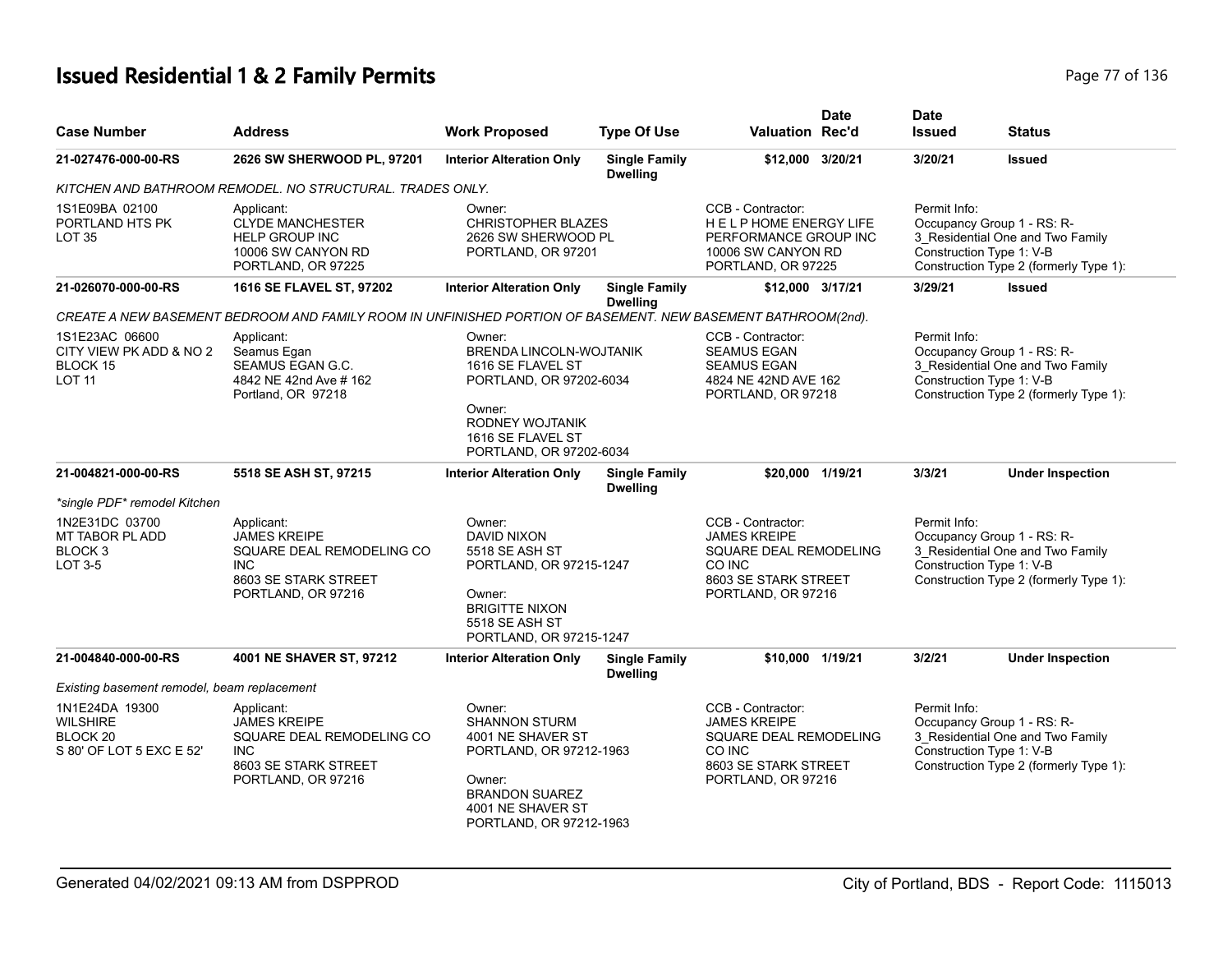# **Issued Residential 1 & 2 Family Permits Page 78 of 136** Page 78 of 136

| <b>Case Number</b>                                                                                                     | <b>Address</b>                                                                                                                                                                       | <b>Work Proposed</b>                                                                                                                                         | <b>Type Of Use</b>                      | <b>Valuation Rec'd</b>                                                                                                                | <b>Date</b> | <b>Date</b><br><b>Issued</b> | <b>Status</b>                                                                                                                        |
|------------------------------------------------------------------------------------------------------------------------|--------------------------------------------------------------------------------------------------------------------------------------------------------------------------------------|--------------------------------------------------------------------------------------------------------------------------------------------------------------|-----------------------------------------|---------------------------------------------------------------------------------------------------------------------------------------|-------------|------------------------------|--------------------------------------------------------------------------------------------------------------------------------------|
| 21-022353-000-00-RS                                                                                                    | 9255 SW 3RD AVE, 97219                                                                                                                                                               | <b>Interior Alteration Only</b>                                                                                                                              | <b>Single Family</b><br><b>Dwelling</b> | \$9,255 3/5/21                                                                                                                        |             | 3/5/21                       | <b>Final</b>                                                                                                                         |
|                                                                                                                        | <i>VOLUNTARY CONNECTION OF FRAMING TO FOUNDATION</i>                                                                                                                                 |                                                                                                                                                              |                                         |                                                                                                                                       |             |                              |                                                                                                                                      |
| 1S1E28AA 01100<br><b>COLLINS VIEW TR</b><br>BLOCK <sub>8</sub><br>LOT <sub>5</sub>                                     | Applicant:<br>Michael Weber<br><b>NW Seismic Retrofitters</b><br>P O BOX 18058<br>PORTLAND OR 97212                                                                                  | Owner:<br><b>JOSEPH S JR MAKUCH</b><br>9255 SW 3RD AVE<br>PORTLAND, OR 97219<br>Owner:<br><b>WENDI MAKUCH</b><br>9255 SW 3RD AVE<br>PORTLAND, OR 97219       |                                         | CCB - Contractor:<br><b>MICHAEL WIEBER</b><br>ELYSIUM CONSTRUCTION LLC<br>PO BOX 18058<br>PORTLAND, OR 97218                          |             | Permit Info:                 | Occupancy Group 1 - RS: R-<br>3_Residential One and Two Family<br>Construction Type 1: V-B<br>Construction Type 2 (formerly Type 1): |
| 21-027645-000-00-RS                                                                                                    | 3118 SE 22ND AVE, 97202                                                                                                                                                              | <b>Interior Alteration Only</b>                                                                                                                              | <b>Single Family</b><br><b>Dwelling</b> | \$34,718 3/22/21                                                                                                                      |             | 3/25/21                      | <b>Under Inspection</b>                                                                                                              |
| only.                                                                                                                  | Kitchen remodel only, replacing existing appliances, plumbing fixtures and cabinets, furring out basement wall with fire blocking installed in walls. Basement is open storage space |                                                                                                                                                              |                                         |                                                                                                                                       |             |                              |                                                                                                                                      |
| 1S1E11AD 11800<br><b>MOULTON &amp; SCOBEYS</b><br><b>SUB</b><br>BLOCK <sub>3</sub><br>S 30' OF LOT 2<br>N 20' OF LOT 3 | Applicant:<br><b>JAMES POGGI</b><br>JAMES POGGI INC<br>1319 SE MLK JR BLVD STE 200<br>PORTLAND, OR 97214                                                                             | Owner:<br>SILKE KLEINHENZ<br>3118 SE 22ND AVE<br>PORTLAND, OR 97202                                                                                          |                                         | CCB - Contractor:<br><b>JAMES POGGI</b><br><b>JAMES POGGI INC</b><br>1319 SE MLK JR BLVD STE 200<br>PORTLAND, OR 97214                |             | Permit Info:                 | Occupancy Group 1 - RS: R-<br>3 Residential One and Two Family<br>Construction Type 1: V-B<br>Construction Type 2 (formerly Type 1): |
| 21-008534-000-00-RS                                                                                                    | 3262 NE EVERETT ST, 97232                                                                                                                                                            | <b>Interior Alteration Only</b>                                                                                                                              | <b>Single Family</b><br><b>Dwelling</b> | \$24,000 1/28/21                                                                                                                      |             | 3/11/21                      | <b>Issued</b>                                                                                                                        |
| main floor.                                                                                                            | Remodel existing kitchen and 1 existing bathrooms. Remove interior walls and add beam to enlarge kitchen, add French doors to rear of kitchen. Remove existing therapy pool on       |                                                                                                                                                              |                                         |                                                                                                                                       |             |                              |                                                                                                                                      |
| 1N1E36DB 07000<br>LAURELHURST<br>BLOCK 76<br>LOT <sub>7</sub>                                                          | Applicant:<br><b>JOE MOONEY</b><br>MOONEY CONSTRUCTION AND<br>DEVELOPMENT LLC<br>3439 NE SANDY BLVD #374<br>PORTLAND, OR 97232                                                       | Owner:<br>FRIES, GREGORY B TR<br>536 NE MIRIMAR PL<br>PORTLAND, OR 97232-2540<br>Owner:<br>FRIES, AMBER C TR<br>536 NE MIRIMAR PL<br>PORTLAND, OR 97232-2540 |                                         | CCB - Contractor:<br><b>JOE MOONEY</b><br>MOONEY CONSTRUCTION AND<br>DEVELOPMENT LLC<br>3439 NE SANDY BLVD #374<br>PORTLAND, OR 97232 |             | Permit Info:                 | Occupancy Group 1 - RS: R-<br>3_Residential One and Two Family<br>Construction Type 1: V-B<br>Construction Type 2 (formerly Type 1): |
| 21-027694-000-00-RS                                                                                                    | 6031 NE ALAMEDA ST, 97213                                                                                                                                                            | <b>Interior Alteration Only</b>                                                                                                                              | <b>Single Family</b><br><b>Dwelling</b> | \$10,000 3/22/21                                                                                                                      |             | 3/24/21                      | <b>Under Inspection</b>                                                                                                              |
|                                                                                                                        | SIMPLE BATHROOM PERMIT - CONVERT PORTION OF BEDROOM TO BATHROOM. TRADE PERMITS SEPARATE.                                                                                             |                                                                                                                                                              |                                         |                                                                                                                                       |             |                              |                                                                                                                                      |
| 1N2E30AD 10500<br><b>ROSE CITY PK</b><br>BLOCK 85<br>LOT <sub>9</sub>                                                  | Applicant:<br>ALL LEVEL CONSTRUCTION LLC<br>311 S FREDERICKSBURG WAY<br>VANCOUVER, WA 98664                                                                                          | Owner:<br><b>JENNIFER RAYNAK</b><br>6031 NE ALAMEDA ST<br>PORTLAND, OR 97213-4035                                                                            |                                         | CCB - Contractor:<br>ALL LEVEL CONSTRUCTION LLC<br>311 S FREDERICKSBURG WAY<br>VANCOUVER, WA 98664                                    |             | Permit Info:                 | Occupancy Group 1 - RS: R-<br>3 Residential One and Two Family<br>Construction Type 1: V-B<br>Construction Type 2 (formerly Type 1): |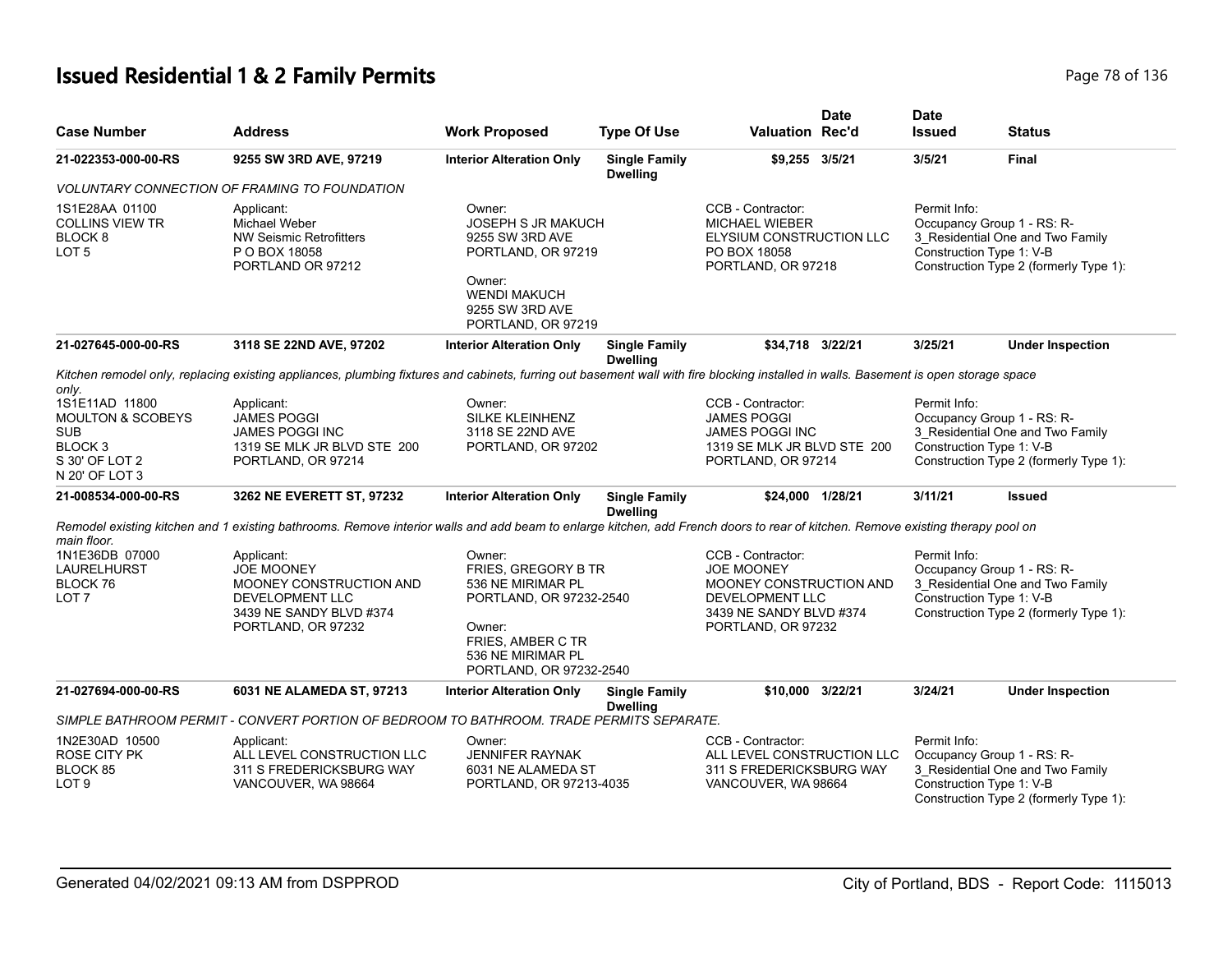# **Issued Residential 1 & 2 Family Permits Page 79 of 136 Page 79 of 136**

| <b>Case Number</b>                                               | <b>Address</b>                                                                                                                                                                                                                                                                                                                                   | <b>Work Proposed</b>                                                                                                                        | <b>Type Of Use</b>                      | <b>Valuation Rec'd</b>                                                                                                                                                                                                                                                                                                                                                                                                                         | <b>Date</b>     | <b>Date</b><br><b>Issued</b>             | <b>Status</b>                                                                                            |
|------------------------------------------------------------------|--------------------------------------------------------------------------------------------------------------------------------------------------------------------------------------------------------------------------------------------------------------------------------------------------------------------------------------------------|---------------------------------------------------------------------------------------------------------------------------------------------|-----------------------------------------|------------------------------------------------------------------------------------------------------------------------------------------------------------------------------------------------------------------------------------------------------------------------------------------------------------------------------------------------------------------------------------------------------------------------------------------------|-----------------|------------------------------------------|----------------------------------------------------------------------------------------------------------|
| 21-024600-000-00-RS                                              | 5011 NE 35TH PL, 97211                                                                                                                                                                                                                                                                                                                           | <b>Interior Alteration Only</b>                                                                                                             | <b>Single Family</b><br><b>Dwelling</b> | \$84,300 3/12/21                                                                                                                                                                                                                                                                                                                                                                                                                               |                 | 3/12/21                                  | <b>Under Inspection</b>                                                                                  |
| 1N1E24AB 18800<br><b>WILLAMETTE ADD</b><br>BLOCK 18<br>LOT 32&33 | BASEMENT CONCERSION TO LIVING SPACE. ADD BATHROOM AND 2 BEDROMS. ADD 2 EMERGENCY ESCAPE AND RESCUE WINDOWS. NEW FURNACE, ELECTRICAL<br>SERVICE, HEAT PUMP, ON DEMAND WATER HEATER. REMOVE FIREPLACE AND CHIMNEY. ADD GAS FIREPLACE<br>Applicant:<br><b>CHARLES CATES</b><br>ROCHA BUILDERS<br>14346 SE VISTA HEIGHTS ST<br>HAPPY VALLEY OR 97086 | Owner:<br><b>EVAN PON</b><br>5011 NE 35TH PL<br>PORTLAND, OR 97211<br>Owner:<br><b>KATHRYN PON</b><br>5011 NE 35TH PL<br>PORTLAND, OR 97211 |                                         | CCB - Contractor:<br>MORGAN HEATING & COOLING<br><b>INC</b><br>PO BOX 630<br>GRESHAM, OR 97030-0160<br>CCB - Contractor:<br><b>CHARLES CATES</b><br>ROCHA BUILDERS LLC<br>14346 SE VISTA HEIGHTS ST<br>HAPPY VALLEY, OR 97086<br>CCB - Contractor:<br><b>BX ELECTRIC LLC</b><br>37460 NW HEYNDERICKX RD<br>CORNELIUS, OR 97113<br>CCB - Contractor:<br>ST HELENS PLUMBING &<br><b>CONSTRUCTION INC</b><br>306 S 14TH ST<br>ST HELENS, OR 97051 |                 | Permit Info:<br>Construction Type 1: V-B | Occupancy Group 1 - RS: R-<br>3 Residential One and Two Family<br>Construction Type 2 (formerly Type 1): |
| 21-024373-000-00-RS                                              | 1205 NE 70TH AVE, 97213                                                                                                                                                                                                                                                                                                                          | <b>Interior Alteration Only</b>                                                                                                             | <b>Single Family</b><br><b>Dwelling</b> |                                                                                                                                                                                                                                                                                                                                                                                                                                                | \$2,000 3/11/21 | 3/12/21                                  | <b>Under Inspection</b>                                                                                  |
|                                                                  | SIMPLE BATHROOM PERMIT - NEW BATHROOM. TRADE PERMITS SEPARATE.                                                                                                                                                                                                                                                                                   |                                                                                                                                             |                                         |                                                                                                                                                                                                                                                                                                                                                                                                                                                |                 |                                          |                                                                                                          |
| 1N2E32BA 04100<br><b>JONESMORE</b><br>BLOCK 4<br>LOT 15&16       | Applicant:<br><b>VITALY SUKHANOV</b><br>Provision Investments<br>1751 SW TURNER RD<br>WEST LINN OR 97068                                                                                                                                                                                                                                         | Owner:<br>PROVISION INVESTMENTS INC<br>1409 BROADWAY ST<br>VANCOUVER, WA 98663-3431                                                         |                                         |                                                                                                                                                                                                                                                                                                                                                                                                                                                |                 | Permit Info:<br>Construction Type 1: V-B | Occupancy Group 1 - RS: R-<br>3_Residential One and Two Family<br>Construction Type 2 (formerly Type 1): |
| 21-019945-000-00-RS                                              | 11646 SW 31ST CT, 97219                                                                                                                                                                                                                                                                                                                          | <b>Interior Alteration Only</b>                                                                                                             | <b>Single Family</b><br><b>Dwelling</b> | \$12,000 3/2/21                                                                                                                                                                                                                                                                                                                                                                                                                                |                 | 3/2/21                                   | <b>Issued</b>                                                                                            |
|                                                                  | REMODEL KITCHEN. NEW GAS FIREPLACE INSERT IN EXISTING SOLID FUEL FIREPLACE. TRADE WORK ONLY-NO PLANS REQUIRED.                                                                                                                                                                                                                                   |                                                                                                                                             |                                         |                                                                                                                                                                                                                                                                                                                                                                                                                                                |                 |                                          |                                                                                                          |
| 1S1E32AC 08400<br>RIDGECREST PARK P U D<br>LOT <sub>3</sub>      | Applicant:<br><b>ZANE GOFF</b><br>NEIL KELLY CO INC<br>804 N ALBERTA ST<br>PORTLAND, OR 97217-2639                                                                                                                                                                                                                                               | Owner:<br>FREDERICK LAWSON FAMILY TR<br>11646 SW 31ST CT<br>PORTLAND, OR 97219                                                              |                                         | CCB - Contractor:<br><b>ZANE GOFF</b><br>NEIL KELLY CO INC<br>804 N ALBERTA ST<br>PORTLAND, OR 97217-2693                                                                                                                                                                                                                                                                                                                                      |                 | Permit Info:<br>Construction Type 1: V-B | Occupancy Group 1 - RS: R-<br>3_Residential One and Two Family<br>Construction Type 2 (formerly Type 1): |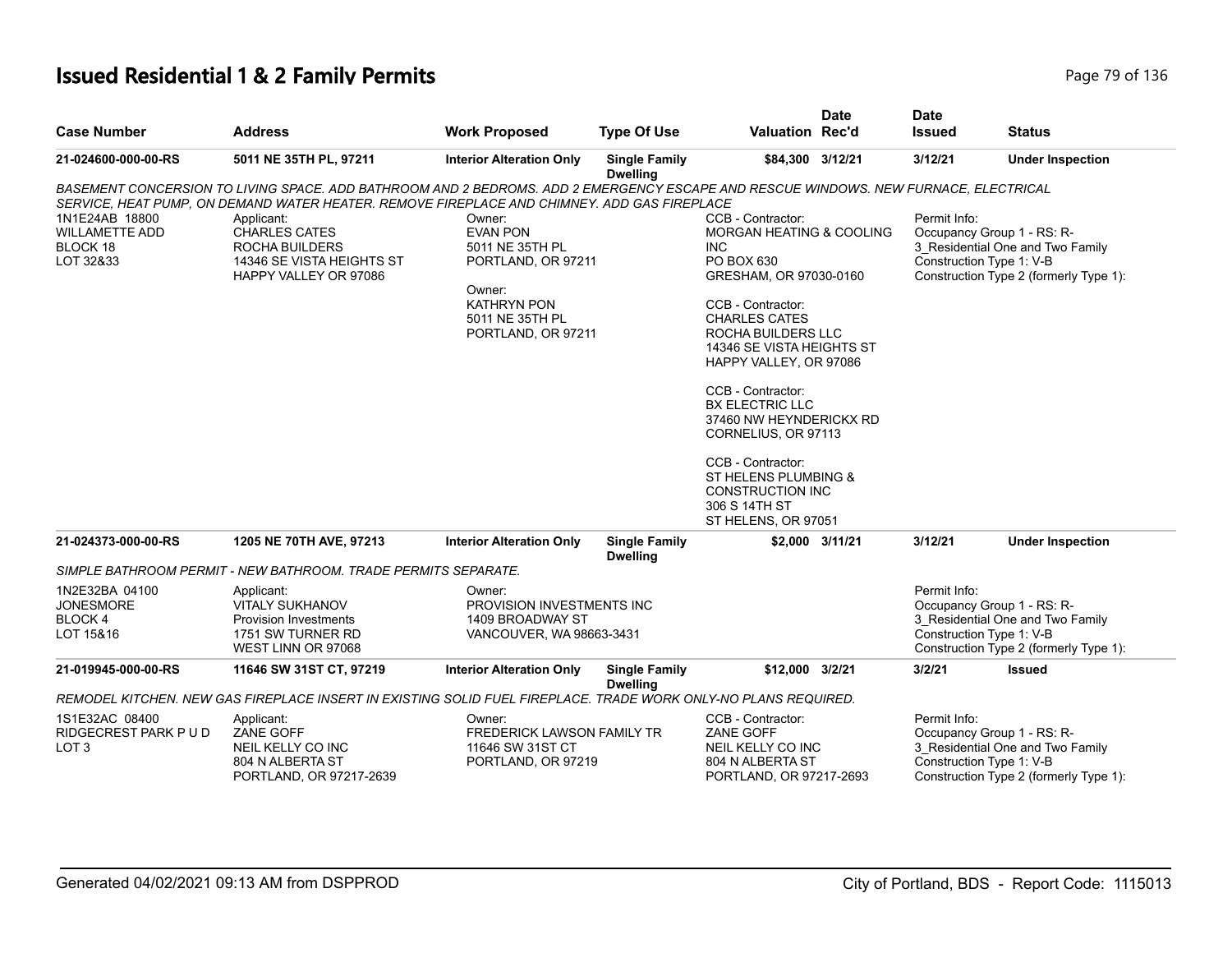# **Issued Residential 1 & 2 Family Permits Page 136** 2 **Page 80 of 136**

| <b>Case Number</b>                                                  | Address                                                                                                         | <b>Work Proposed</b>                                                                                                                                                                                                                                                                                        | <b>Type Of Use</b>                      | <b>Valuation Rec'd</b>                                                                                                 | <b>Date</b>       | <b>Date</b><br><b>Issued</b>             | <b>Status</b>                                                                                            |
|---------------------------------------------------------------------|-----------------------------------------------------------------------------------------------------------------|-------------------------------------------------------------------------------------------------------------------------------------------------------------------------------------------------------------------------------------------------------------------------------------------------------------|-----------------------------------------|------------------------------------------------------------------------------------------------------------------------|-------------------|------------------------------------------|----------------------------------------------------------------------------------------------------------|
| 21-028145-000-00-RS                                                 | 8016 N IVANHOE ST, 97203                                                                                        | <b>Interior Alteration Only</b>                                                                                                                                                                                                                                                                             | <b>Single Family</b><br><b>Dwelling</b> | \$90,000 3/23/21                                                                                                       |                   | 3/23/21                                  | <b>Under Inspection</b>                                                                                  |
|                                                                     | CONVERT BASEMENT TO FINNISHED SPACE, INCLUDING BATHROOM AND 2 BEDROOMS, REPLUMB AND REWIRE KITCHEN AT SINK WALL |                                                                                                                                                                                                                                                                                                             |                                         |                                                                                                                        |                   |                                          |                                                                                                          |
| 1N1W12AC 00700<br>SEVERANCE ADD<br>BLOCK 4<br>LOT <sub>3</sub>      | Applicant:<br>NWC NICK WEITZER CO LLC<br>3909 SE LINCOLN ST<br>PORTLAND, OR 97214                               | Permit Info:<br>Owner:<br>Occupancy Group 1 - RS: R-<br><b>ADAM LECKIE</b><br>NWC NICK WEITZER CO LLC<br>7010 NE EMERSON ST<br>3909 SE LINCOLN ST<br>Construction Type 1: V-B<br>PORTLAND, OR 97218<br>PORTLAND, OR 97214<br>Owner:<br><b>TIFFANY SEARSDODD</b><br>7010 NE EMERSON ST<br>PORTLAND, OR 97218 |                                         |                                                                                                                        | CCB - Contractor: |                                          | 3 Residential One and Two Family<br>Construction Type 2 (formerly Type 1):                               |
| 21-027794-000-00-RS                                                 | <b>1211 NE STANTON ST, 97212</b>                                                                                | <b>Interior Alteration Only</b>                                                                                                                                                                                                                                                                             | <b>Single Family</b><br><b>Dwelling</b> | \$5,000 3/22/21                                                                                                        |                   | 3/22/21                                  | <b>Issued</b>                                                                                            |
|                                                                     | SIMPLE BATHROOM PERMIT - NEW BATHROOM IN BASEMENT. TRADE PERMITS SEPARATE.                                      |                                                                                                                                                                                                                                                                                                             |                                         |                                                                                                                        |                   |                                          |                                                                                                          |
| 1N1E26BD 01800<br><b>IRVINGTON</b><br>BLOCK 82<br><b>LOT 11</b>     | Applicant:<br><b>ALEX SHAMRAI</b><br><b>NW PROBUILD</b><br>14663 SE JACKSON HILLS DR<br>HAPPY VALLEY, OR 97086  | Owner:<br><b>ALEX SHAMRAI</b><br><b>NW PROBUILD</b><br>14663 SE JACKSON HILLS DR<br>HAPPY VALLEY, OR 97086                                                                                                                                                                                                  |                                         | CCB - Contractor:<br><b>NW PROBUILD LLC</b><br>14663 SE JACKSON HILLS DR<br>HAPPY VALLEY, OR 97086                     |                   | Permit Info:<br>Construction Type 1: V-B | Occupancy Group 1 - RS: R-<br>3_Residential One and Two Family<br>Construction Type 2 (formerly Type 1): |
| 21-027709-000-00-RS                                                 | 2126 SE TENINO ST, 97202                                                                                        | <b>Interior Alteration Only</b>                                                                                                                                                                                                                                                                             | <b>Single Family</b><br><b>Dwelling</b> | \$10,000 3/22/21                                                                                                       |                   | 3/22/21                                  | <b>Issued</b>                                                                                            |
|                                                                     | SIMPLE BATHROOM PERMIT - ADD BATHROOM. TRADE PERMITS SEPARATE.                                                  |                                                                                                                                                                                                                                                                                                             |                                         |                                                                                                                        |                   |                                          |                                                                                                          |
| 1S1E23DD 03700<br><b>SELLWOOD</b><br>BLOCK 108<br>LOT <sub>14</sub> | Applicant:<br>WULF CONSTRUCTION LLC<br>22264 SCAPPOOSE VERNONIA<br><b>HWY</b><br>SCAPPOOSE, OR 97056            | Owner:<br><b>HOLLY SANCOMB</b><br>2126 SE TENINO ST<br>PORTLAND, OR 97202-6844<br>Owner:<br><b>MATTHEW SANCOMB</b><br>2126 SE TENINO ST<br>PORTLAND, OR 97202-6844                                                                                                                                          |                                         | CCB - Contractor:<br><b>WULF CONSTRUCTION LLC</b><br>22264 SCAPPOOSE VERNONIA<br><b>HWY</b><br>SCAPPOOSE, OR 97056     |                   | Permit Info:<br>Construction Type 1: V-B | Occupancy Group 1 - RS: R-<br>3_Residential One and Two Family<br>Construction Type 2 (formerly Type 1): |
| 21-031427-000-00-RS                                                 | 3227 NE 53RD AVE, 97213                                                                                         | <b>Interior Alteration Only</b>                                                                                                                                                                                                                                                                             | <b>Single Family</b><br><b>Dwelling</b> | \$3,560 3/31/21                                                                                                        |                   | 3/31/21                                  | <b>Issued</b>                                                                                            |
| <b>VOLNITARY EARTH QUAKE RETROFIT</b>                               |                                                                                                                 |                                                                                                                                                                                                                                                                                                             |                                         |                                                                                                                        |                   |                                          |                                                                                                          |
| 1N2E30AB 09600<br>ROSE CITY PK<br>BLOCK 117<br>LOT <sub>3</sub>     | Applicant:<br><b>STEVE GEMMELL</b><br><b>GEMMELL CONSTRUCTION LLC</b><br>2310 N KERBY AVE<br>PORTLAND, OR 97227 | Owner:<br><b>JULIANNA SAPIENZA</b><br>3227 NE 53RD AVE<br>PORTLAND, OR 97213                                                                                                                                                                                                                                |                                         | CCB - Contractor:<br><b>STEVE GEMMELL</b><br><b>GEMMELL CONSTRUCTION LLC</b><br>2310 N KERBY AVE<br>PORTLAND, OR 97227 |                   | Permit Info:<br>Construction Type 1: V-B | Occupancy Group 1 - RS: R-<br>3_Residential One and Two Family<br>Construction Type 2 (formerly Type 1): |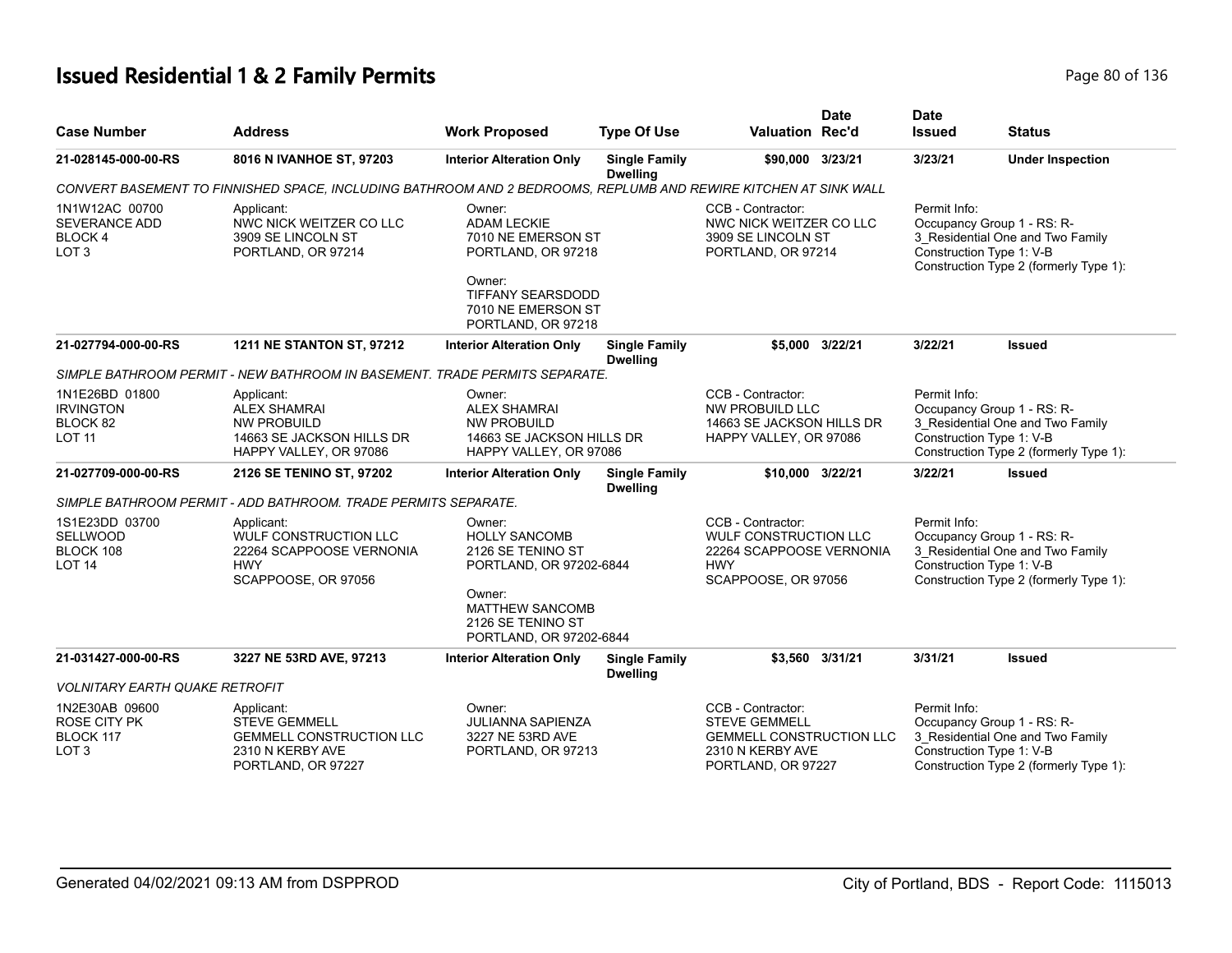# **Issued Residential 1 & 2 Family Permits Page 81 of 136** Page 81 of 136

| <b>Case Number</b>                                                                                                    | <b>Address</b>                                                                                                                           | <b>Work Proposed</b>                                                              | <b>Type Of Use</b>                      | <b>Valuation Rec'd</b>                                                                                                | <b>Date</b>     | <b>Date</b><br><b>Issued</b>             | <b>Status</b>                                                                                                                        |
|-----------------------------------------------------------------------------------------------------------------------|------------------------------------------------------------------------------------------------------------------------------------------|-----------------------------------------------------------------------------------|-----------------------------------------|-----------------------------------------------------------------------------------------------------------------------|-----------------|------------------------------------------|--------------------------------------------------------------------------------------------------------------------------------------|
| 21-028024-000-00-RS                                                                                                   |                                                                                                                                          | <b>Interior Alteration Only</b>                                                   | <b>Single Family</b><br><b>Dwelling</b> | \$1                                                                                                                   | 3/22/21         | 3/22/21                                  | <b>Issued</b>                                                                                                                        |
|                                                                                                                       | MASTER / MISC (Consultations, Contractor Questions, Research, Phone Calls, etc)                                                          |                                                                                   |                                         |                                                                                                                       |                 |                                          |                                                                                                                                      |
|                                                                                                                       | Applicant:<br><b>MATHIEU DERASPE</b><br><b>MADE PARTNERSHIP LLC</b><br>P.O. BOX 86664<br>PORTLAND, OR 97286                              |                                                                                   |                                         | CCB - Contractor:<br><b>MATTHEW DERASPE</b><br><b>MADE PARTNERSHIP LLC</b><br>PO BOX 86664<br>PORTLAND, OR 97286      |                 | Permit Info:<br>Construction Type 1: V-B | Occupancy Group 1 - RS: R-<br>3_Residential One and Two Family<br>Construction Type 2 (formerly Type 1):                             |
| 21-031496-000-00-RS                                                                                                   | 535 NE MONROE ST, 97212                                                                                                                  | <b>Interior Alteration Only</b>                                                   | <b>Single Family</b><br><b>Dwelling</b> | \$35,000 3/31/21                                                                                                      |                 | 3/31/21                                  | <b>Issued</b>                                                                                                                        |
| convert 690 sqft of basement to living space/1 bedroom                                                                |                                                                                                                                          |                                                                                   |                                         |                                                                                                                       |                 |                                          |                                                                                                                                      |
| 1N1E26BB 08300<br><b>ALBINA</b><br>BLOCK 11<br><b>LOT 11</b>                                                          | Applicant:<br>Bella<br>DLUXE CONSTRUCTION LLC<br>P.O. BOX 2300<br>FAIRVIEW, OR 97204                                                     | Owner:<br><b>DAVID VANDERVOORT</b><br>535 NE MONROE ST<br>PORTLAND, OR 97212-3155 |                                         | CCB - Contractor:<br>DLUXE CONSTRUCTION LLC<br>PO BOX 2230<br>FAIRVIEW, OR 97024                                      |                 | Permit Info:                             | Occupancy Group 1 - RS: R-<br>3_Residential One and Two Family<br>Construction Type 1: V-B<br>Construction Type 2 (formerly Type 1): |
| 21-011077-000-00-RS                                                                                                   | 2736 NE 61ST AVE, 97213                                                                                                                  | <b>Interior Alteration Only</b>                                                   | <b>Single Family</b><br><b>Dwelling</b> | \$20,000 2/3/21                                                                                                       |                 | 3/8/21                                   | <b>Under Inspection</b>                                                                                                              |
|                                                                                                                       | REMODEL EXISTING MAIN FLOOR BATHROOM. TRADE WORK ONLY-NO PLANS REQUIRED                                                                  |                                                                                   |                                         |                                                                                                                       |                 |                                          |                                                                                                                                      |
| 1N2E30AD 09100<br><b>ROSE CITY PK</b><br>BLOCK 84<br><b>LOT 13</b>                                                    | Applicant:<br>THOMAS JAY CONSTRUCTION<br><b>LLC</b><br>718 NE DEKUM ST<br>PORTLAND, OR 97211                                             | Owner:<br><b>BENNETT FAM TR</b><br>2736 NE 61ST AVE<br>PORTLAND, OR 97213         |                                         | CCB - Contractor:<br>THOMAS JAY CONSTRUCTION<br><b>LLC</b><br>718 NE DEKUM ST<br>PORTLAND, OR 97211                   |                 | Permit Info:<br>Construction Type 1: V-B | Occupancy Group 1 - RS: R-<br>3 Residential One and Two Family<br>Construction Type 2 (formerly Type 1):                             |
| 21-030426-000-00-RS                                                                                                   | 2115 SE SHERMAN ST, 97214                                                                                                                | <b>Interior Alteration Only</b>                                                   | <b>Single Family</b><br><b>Dwelling</b> |                                                                                                                       | \$7,500 3/29/21 | 3/30/21                                  | <b>Issued</b>                                                                                                                        |
|                                                                                                                       | SIMPLE BATHROOM PERMIT - NEW 2ND FLOOR BATHROOM. RELATED PLUMBING AND ELECTRICAL PERMITS SEPARATE. PLUMBING ON THIS PERMIT TO FINAL VOID |                                                                                   |                                         |                                                                                                                       |                 |                                          |                                                                                                                                      |
| PERMIT 12-124793 PT FOR WATER HEATER.<br>1S1E02DD 11300<br><b>MAYHEU PK</b><br>BLOCK <sub>6</sub><br>S 100' OF LOT 15 | Applicant:<br><b>DAVID AIKEN</b><br>2115 SE SHERMAN ST<br>PORTLAND, OR 97214                                                             | Owner:<br><b>DIANA M M AIKEN</b><br>2115 SE SHERMAN ST<br>PORTLAND, OR 97214      |                                         | CCB - Contractor:<br><b>COLUMBIA CROSSING</b><br><b>CONSTRUCTION LLC</b><br>5540 SW HEWETT BLVD<br>PORTLAND, OR 97221 |                 | Permit Info:                             | Occupancy Group 1 - RS: R-<br>3_Residential One and Two Family<br>Construction Type 1: V-B<br>Construction Type 2 (formerly Type 1): |
|                                                                                                                       |                                                                                                                                          | Owner:<br><b>DAVID AIKEN</b><br>2115 SE SHERMAN ST<br>PORTLAND, OR 97214          |                                         |                                                                                                                       |                 |                                          |                                                                                                                                      |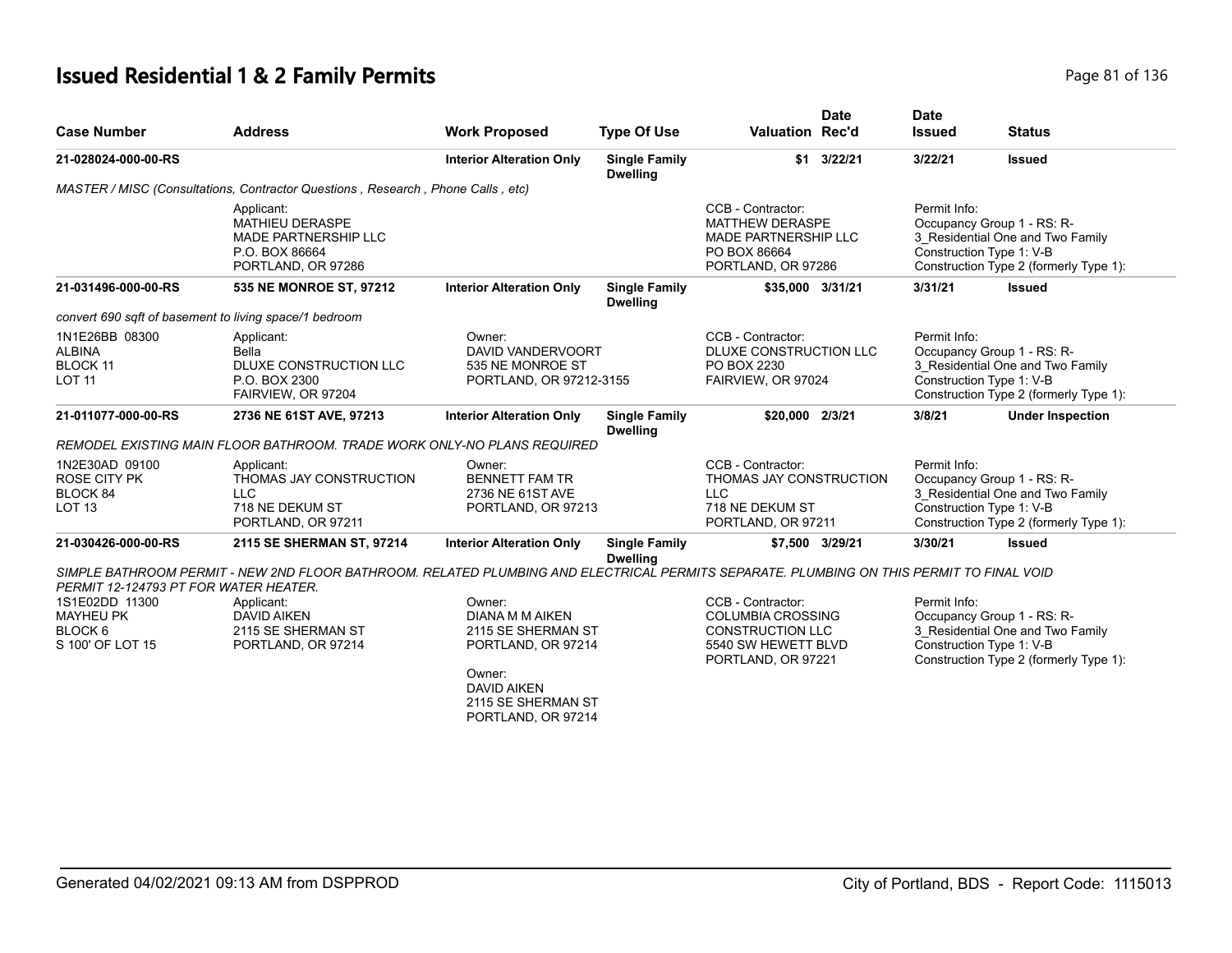# **Issued Residential 1 & 2 Family Permits Page 82 of 136** Page 82 of 136

| <b>Case Number</b>                                                   | <b>Address</b>                                                                                                                                                       | <b>Work Proposed</b>                                                                                                                                                 | <b>Type Of Use</b>                      | Valuation Rec'd                                                                                                                                                                                                                                                                                    | <b>Date</b> | <b>Date</b><br><b>Issued</b>                                                                             | <b>Status</b>                                                                                                                        |
|----------------------------------------------------------------------|----------------------------------------------------------------------------------------------------------------------------------------------------------------------|----------------------------------------------------------------------------------------------------------------------------------------------------------------------|-----------------------------------------|----------------------------------------------------------------------------------------------------------------------------------------------------------------------------------------------------------------------------------------------------------------------------------------------------|-------------|----------------------------------------------------------------------------------------------------------|--------------------------------------------------------------------------------------------------------------------------------------|
| 21-029234-000-00-RS                                                  | 734 SE 47TH AVE, 97215                                                                                                                                               | <b>Interior Alteration Only</b>                                                                                                                                      | <b>Single Family</b><br><b>Dwelling</b> | \$165,000 3/25/21                                                                                                                                                                                                                                                                                  |             | 3/31/21                                                                                                  | <b>Issued</b>                                                                                                                        |
|                                                                      | Interior remodel, replacement of doors and windows, exterior siding replacement, front porch replacement.                                                            |                                                                                                                                                                      |                                         |                                                                                                                                                                                                                                                                                                    |             |                                                                                                          |                                                                                                                                      |
| 1S2E06BA 06100<br><b>EAST PARADISE SPR</b><br>N 1/2 OF LOT 7         | Applicant:<br><b>ZANE GOFF</b><br>NEIL KELLY CO INC<br>804 N ALBERTA ST<br>PORTLAND, OR 97217-2639                                                                   | Owner:<br><b>DOUGLAS ALLEN</b><br>734 SE 47TH AVE<br>PORTLAND, OR 97215-1715<br>Owner:<br><b>MAYE THOMPSON</b><br>734 SE 47TH AVE<br>PORTLAND, OR 97215-1715         |                                         | CCB - Contractor:<br>ZANE GOFF<br>NEIL KELLY CO INC<br>804 N ALBERTA ST<br>PORTLAND, OR 97217-2693                                                                                                                                                                                                 |             | Permit Info:                                                                                             | Occupancy Group 1 - RS: R-<br>3 Residential One and Two Family<br>Construction Type 1: V-B<br>Construction Type 2 (formerly Type 1): |
| 21-029146-000-00-RS                                                  | 3706 NE HASSALO ST - UNIT A,<br>97232<br>BATHROOM REMODEL. NO STRUCTURAL OR MECHANICAL WORK. ASSOCIATED ELECTRICAL AND PLUMBING. NOT A BUILDING PERMIT. SUBS ENTERED | <b>Interior Alteration Only</b>                                                                                                                                      | <b>Single Family</b><br><b>Dwelling</b> | \$15,000 3/24/21                                                                                                                                                                                                                                                                                   |             | 3/24/21                                                                                                  | <b>Under Inspection</b>                                                                                                              |
| 1N1E36AA 09900<br><b>LAURELHURST</b><br>BLOCK 10<br>LOT <sub>8</sub> | Applicant:<br><b>JAMES DAVID LOVESTRAND</b><br>LOVESTRAND CONSTR &<br><b>RESTORATION LLC</b><br>3015 NE 20TH AVE<br>PORTLAND, OR 97212                               | Owner:<br><b>CATHERINE SALYERS</b><br>3706 NE HASSALO ST UNIT #A<br>PORTLAND, OR 97232<br>Owner:<br>AMANDA BUDHI<br>3706 NE HASSALO ST UNIT #A<br>PORTLAND, OR 97232 |                                         | CCB - Contractor:<br>Permit Info:<br>JAMES DAVID LOVESTRAND<br>LOVESTRAND CONSTR &<br>Construction Type 1: V-B<br><b>RESTORATION LLC</b><br>3015 NE 20TH AVE<br>PORTLAND, OR 97212<br>CCB - Contractor:<br>DAVID RAY OAKLEY<br>8811 SW SPRUCE STREET<br><b>TIGARD, OR 97223</b><br>TIGARD OR 97223 |             | Occupancy Group 1 - RS: R-<br>3 Residential One and Two Family<br>Construction Type 2 (formerly Type 1): |                                                                                                                                      |
|                                                                      |                                                                                                                                                                      |                                                                                                                                                                      |                                         | CCB - Contractor:<br><b>CHARGED ELECTRIC LLC</b><br>12175 SW SUMMER CREST DR<br><b>TIGARD, OR 97223</b>                                                                                                                                                                                            |             |                                                                                                          |                                                                                                                                      |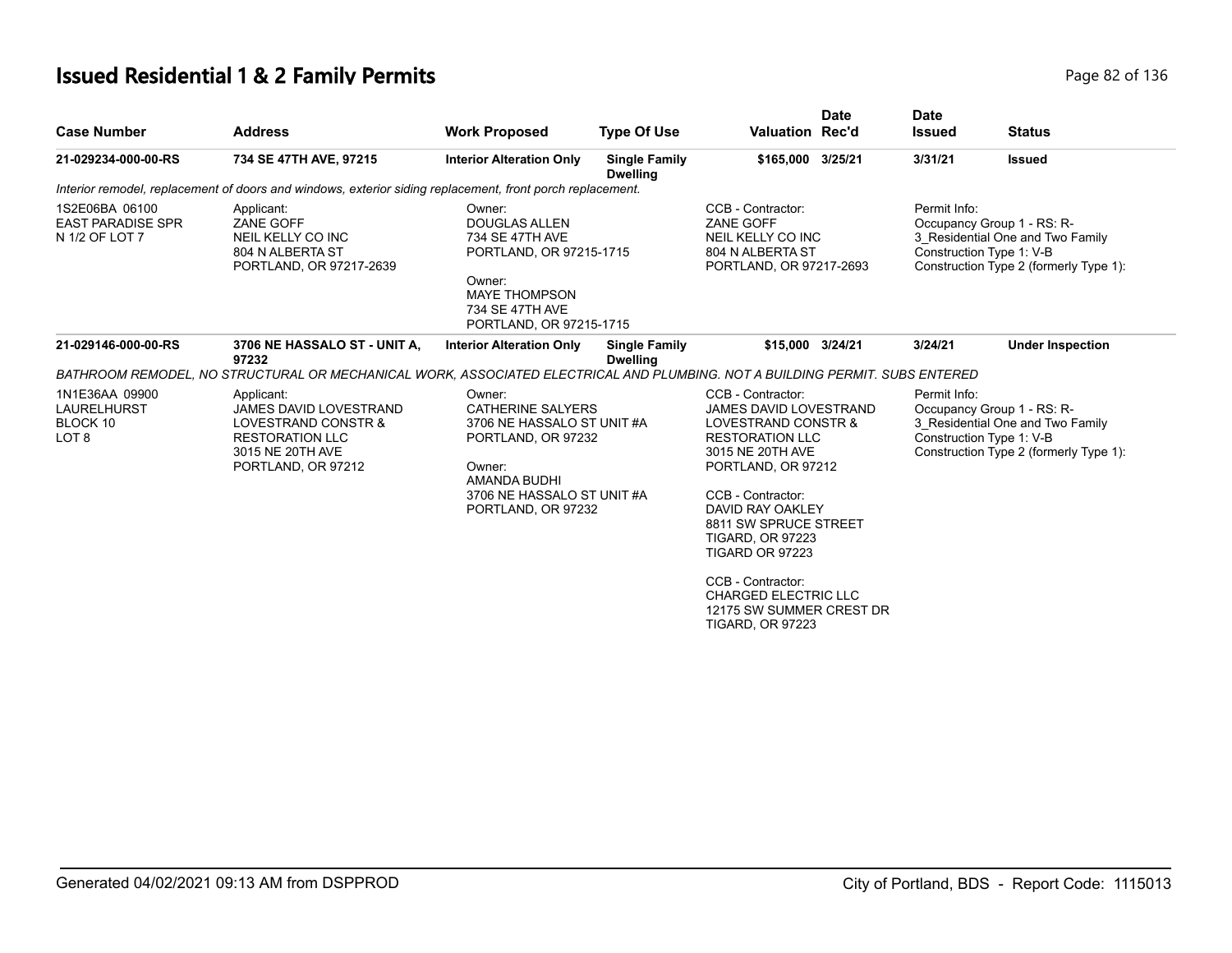# **Issued Residential 1 & 2 Family Permits Page 83 of 136 Page 83 of 136**

| <b>Case Number</b>                                               | <b>Address</b>                                                                                                                    | <b>Work Proposed</b>                                                                                                                                        | <b>Type Of Use</b>                      | <b>Valuation Rec'd</b>                                                                                                                                                                                                                                                                                                                                                                                                                                                                                                                                                   | <b>Date</b> | <b>Date</b><br><b>Issued</b> | <b>Status</b>                                                                                                                        |
|------------------------------------------------------------------|-----------------------------------------------------------------------------------------------------------------------------------|-------------------------------------------------------------------------------------------------------------------------------------------------------------|-----------------------------------------|--------------------------------------------------------------------------------------------------------------------------------------------------------------------------------------------------------------------------------------------------------------------------------------------------------------------------------------------------------------------------------------------------------------------------------------------------------------------------------------------------------------------------------------------------------------------------|-------------|------------------------------|--------------------------------------------------------------------------------------------------------------------------------------|
| 21-028168-000-00-RS                                              | 2106 NE 52ND AVE, 97213                                                                                                           | <b>Interior Alteration Only</b>                                                                                                                             | <b>Single Family</b><br><b>Dwelling</b> | \$50,000 3/23/21                                                                                                                                                                                                                                                                                                                                                                                                                                                                                                                                                         |             | 3/23/21                      | <b>Issued</b>                                                                                                                        |
| REMODEL KITCHEN AND BATHROOM REMODEL                             |                                                                                                                                   |                                                                                                                                                             |                                         |                                                                                                                                                                                                                                                                                                                                                                                                                                                                                                                                                                          |             |                              |                                                                                                                                      |
| 1N2E30DB 16100<br><b>ELMHURST</b><br>BLOCK 5<br>LOT <sub>6</sub> | Applicant:<br><b>ANDREW PARIS</b><br><b>PARIS BROTHERS</b><br><b>CONSTRUCTION</b><br>4120 SW ALFRED ST<br>PORTLAND, OR 97219-6923 | Owner:<br><b>LAUREN JONES</b><br>2106 NE 52ND AVE<br>PORTLAND, OR 97213-2604<br>Owner:<br><b>SCOTT JONES</b><br>2106 NE 52ND AVE<br>PORTLAND, OR 97213-2604 |                                         | CCB - Contractor:<br><b>VIKING ELECTRIC INC</b><br>4326 SE WOODSTOCK BLVD<br><b>STE 518</b><br>PORTLAND, OR 97206-6270<br>CCB - Contractor:<br><b>RANDY KRUEGER</b><br>AMERICAN CONTRACTING<br><b>ENGINEERING &amp;</b><br><b>DEVELOPMENT INC</b><br>18469 SW BROOKMAN RD<br>SHERWOOD, OR 97140<br>CCB - Contractor:<br><b>PARIS BROTHERS</b><br><b>CONSTRUCTION LLC</b><br>4120 SW ALFRED ST<br>PORTLAND, OR 97219<br>CCB - Contractor:<br>MY PLUMBER LLC A LIMITED<br><b>LIABILITY COMPANY OF</b><br><b>WASHINGTON</b><br>14604 NE 129TH ST<br>BRUSH PRAIRIE, WA 98606 |             | Permit Info:                 | Occupancy Group 1 - RS: R-<br>3 Residential One and Two Family<br>Construction Type 1: V-B<br>Construction Type 2 (formerly Type 1): |
|                                                                  |                                                                                                                                   |                                                                                                                                                             |                                         |                                                                                                                                                                                                                                                                                                                                                                                                                                                                                                                                                                          |             |                              |                                                                                                                                      |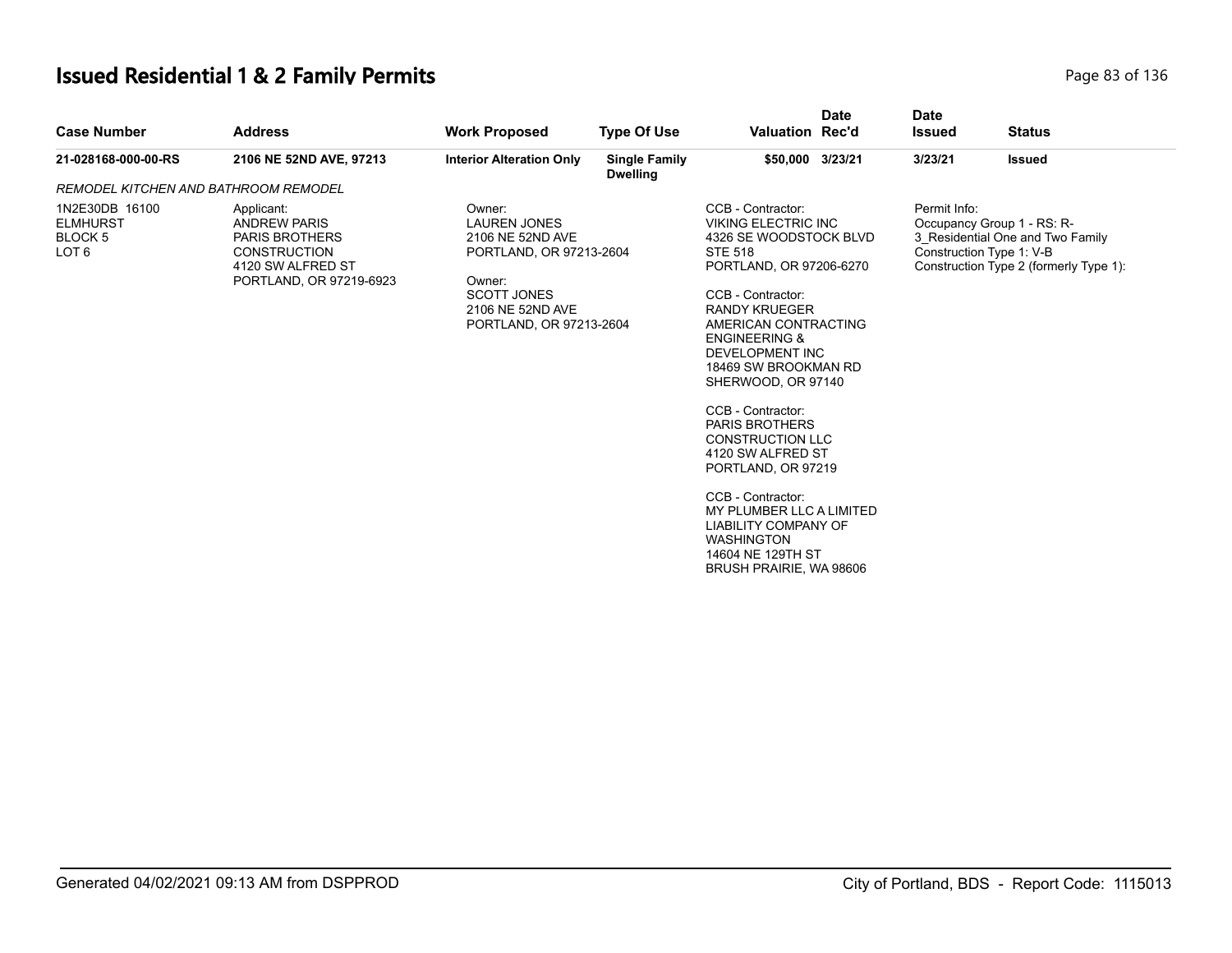# **Issued Residential 1 & 2 Family Permits Page 84 of 136** Page 84 of 136

|                                              |                                                                                                                                         |                                           |                                         |                                              | <b>Date</b>     | <b>Date</b>   |                                        |
|----------------------------------------------|-----------------------------------------------------------------------------------------------------------------------------------------|-------------------------------------------|-----------------------------------------|----------------------------------------------|-----------------|---------------|----------------------------------------|
| <b>Case Number</b>                           | <b>Address</b>                                                                                                                          | <b>Work Proposed</b>                      | <b>Type Of Use</b>                      | <b>Valuation Rec'd</b>                       |                 | <b>Issued</b> | <b>Status</b>                          |
| 21-029151-000-00-RS                          | 321 SW KINGSTON AVE, 97205                                                                                                              | <b>Interior Alteration Only</b>           | <b>Single Family</b><br><b>Dwelling</b> | \$22,000 3/24/21                             |                 | 3/24/21       | <b>Under Inspection</b>                |
|                                              | REMODEL MAIN LEVEL BATHROOM. COSMETIC UPDATES TO KITCHEN INCLUDING NEW SINK. ASSOCIATED MECHANICAL, ELECTRICAL AND PLUMBING. TRADE WORK |                                           |                                         |                                              |                 |               |                                        |
| ONLY, NOT A BUILDING PERMIT, TRADES ENTERED. |                                                                                                                                         |                                           |                                         |                                              |                 |               |                                        |
| 1N1E32DD 05500                               | Applicant:                                                                                                                              | Owner:                                    |                                         | CCB - Contractor:                            |                 | Permit Info:  |                                        |
| ARLINGTON HTS & RPLT                         | <b>JOE HOFFMAN</b>                                                                                                                      | <b>GAYLE MIRKIN</b>                       |                                         | ALL PRO ELECTRIC                             |                 |               | Occupancy Group 1 - RS: R-             |
| BLOCK 11                                     | <b>ARCIFORM LLC</b>                                                                                                                     | 321 SW KINGSTON AVE                       |                                         | <b>INCORPORATED</b>                          |                 |               | 3 Residential One and Two Family       |
| LOT 20-23 TL 5500                            | 2303 N Randolph Ave                                                                                                                     | PORTLAND, OR 97205-5844                   |                                         | 6312 SW CAPITOL HWY SUITE<br>262             |                 |               | Construction Type 1: V-B               |
|                                              | PORTLAND, OR 97227                                                                                                                      | Owner:                                    |                                         | PORTLAND, OR 97239                           |                 |               | Construction Type 2 (formerly Type 1): |
|                                              |                                                                                                                                         | <b>DANA MIRKIN</b>                        |                                         |                                              |                 |               |                                        |
|                                              |                                                                                                                                         | 321 SW KINGSTON AVE                       |                                         | CCB - Contractor:                            |                 |               |                                        |
|                                              |                                                                                                                                         | PORTLAND, OR 97205-5844                   |                                         | <b>ARCIFORM LLC</b>                          |                 |               |                                        |
|                                              |                                                                                                                                         |                                           |                                         | 2303 N RANDOLPH AVE                          |                 |               |                                        |
|                                              |                                                                                                                                         |                                           |                                         | PORTLAND, OR 97227                           |                 |               |                                        |
|                                              |                                                                                                                                         |                                           |                                         | CCB - Contractor:<br>NADEANS CUSTOM PLUMBING |                 |               |                                        |
|                                              |                                                                                                                                         |                                           |                                         | <b>LLC</b>                                   |                 |               |                                        |
|                                              |                                                                                                                                         |                                           |                                         | 19376 LELAND ROAD RD                         |                 |               |                                        |
|                                              |                                                                                                                                         |                                           |                                         | OREGON CITY, OR 97045                        |                 |               |                                        |
| 21-025165-000-00-RS                          | 6625 N MICHIGAN AVE, 97217                                                                                                              | <b>Interior Alteration Only</b>           | <b>Single Family</b><br><b>Dwelling</b> |                                              | \$4,600 3/15/21 | 3/15/21       | <b>Under Inspection</b>                |
|                                              | REMOVE WALL BETWEEN KITCHEN AND LIVINGROOM, REPLACE WITH POST AND BEAM, TRADES AND STRUCTURAL PERMIT, NO FLOOR PLAN, NO ADDED           |                                           |                                         |                                              |                 |               |                                        |
| <b>BATHROOMS.</b>                            |                                                                                                                                         |                                           |                                         |                                              |                 |               |                                        |
| 1N1E15BC 15200                               | Applicant:                                                                                                                              | Owner:                                    |                                         | CCB - Contractor:                            |                 | Permit Info:  |                                        |
| PACIFIC PL                                   | <b>RICK JUNE</b>                                                                                                                        | KARTA PURKH K KHALSA                      |                                         | <b>RMJ CONSTRUCTION &amp;</b>                |                 |               | Occupancy Group 1 - RS: R-             |
| <b>BLOCK2</b>                                | RMJ CONSTRUCTION AND                                                                                                                    | 6625 N MICHIGAN AVE                       |                                         | <b>DEVELOPMENT INC</b>                       |                 |               | 3 Residential One and Two Family       |
| LOT <sub>19</sub>                            | <b>DEVELOPMENT</b>                                                                                                                      | PORTLAND, OR 97217                        |                                         | 9619 SW 3RD AVE                              |                 |               | Construction Type 1: V-B               |
|                                              | 9619 SW 3RD AVE                                                                                                                         |                                           |                                         | PORTLAND, OR 97219                           |                 |               | Construction Type 2 (formerly Type 1): |
|                                              | PORTLAND, ORE 97219                                                                                                                     | Owner:                                    |                                         |                                              |                 |               |                                        |
|                                              |                                                                                                                                         | <b>SIRI KHALSA</b><br>6625 N MICHIGAN AVE |                                         |                                              |                 |               |                                        |
|                                              |                                                                                                                                         | PORTLAND, OR 97217                        |                                         |                                              |                 |               |                                        |
|                                              |                                                                                                                                         |                                           |                                         |                                              |                 |               |                                        |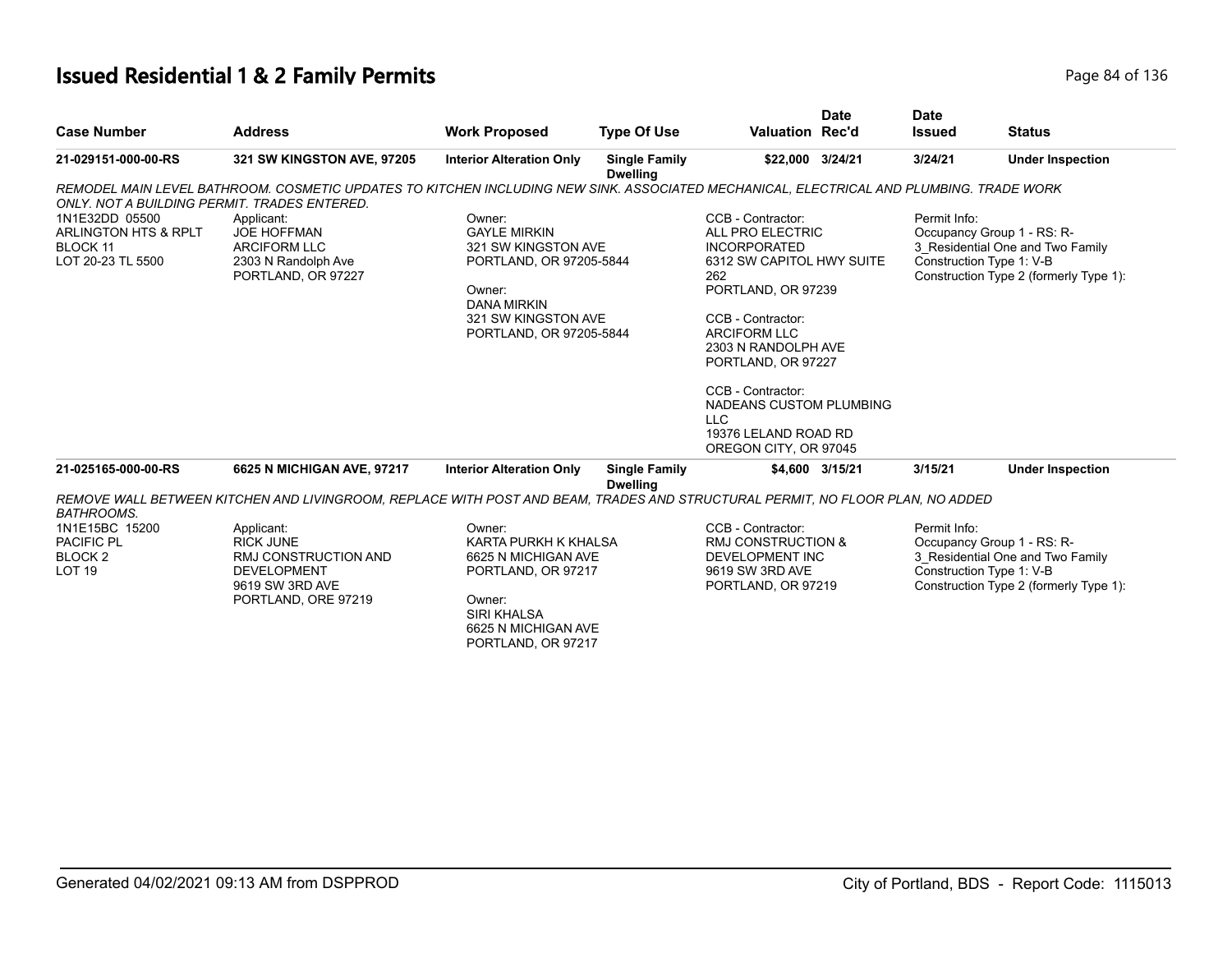# **Issued Residential 1 & 2 Family Permits Page 85 of 136** Page 85 of 136

| <b>Case Number</b>                                                                      | <b>Address</b>                                                                                                                                  | <b>Work Proposed</b>                                                                                                                                    | <b>Type Of Use</b>                      | <b>Valuation Rec'd</b>                                                                                                                                                                                                                                                                                   | <b>Date</b>     | <b>Date</b><br><b>Issued</b> | Status                                                                                                                               |
|-----------------------------------------------------------------------------------------|-------------------------------------------------------------------------------------------------------------------------------------------------|---------------------------------------------------------------------------------------------------------------------------------------------------------|-----------------------------------------|----------------------------------------------------------------------------------------------------------------------------------------------------------------------------------------------------------------------------------------------------------------------------------------------------------|-----------------|------------------------------|--------------------------------------------------------------------------------------------------------------------------------------|
| 21-030122-000-00-RS                                                                     | 7931 SE 36TH AVE, 97202                                                                                                                         | <b>Interior Alteration Only</b>                                                                                                                         | <b>Single Family</b><br><b>Dwelling</b> |                                                                                                                                                                                                                                                                                                          | \$6,500 3/28/21 | 3/28/21                      | <b>Issued</b>                                                                                                                        |
| <b>TRADEWORK ONLY. TRADES ENTERED.</b>                                                  | SINGLE PDF KITCHEN REMODEL, TRADEWORK ONLY, RESTORE DOOR REMOVED IN PREVIOUS REMODEL. ASSOCIATED MECHANICAL, ELECTRICAL AND PLUMBING.           |                                                                                                                                                         |                                         |                                                                                                                                                                                                                                                                                                          |                 |                              |                                                                                                                                      |
| 1S1E24DB 10800<br><b>EASTMORELAND</b><br>BLOCK 54<br>N 35' OF LOT 17<br>S 25' OF LOT 18 | Applicant:<br><b>JOE HOFFMAN</b><br>ARCIFORM LLC<br>2303 N Randolph Ave<br>PORTLAND, OR 97227                                                   | Owner:<br><b>REEDY LIV TR</b><br>7931 SE 36TH AVE<br>PORTLAND, OR 97202                                                                                 |                                         | CCB - Contractor:<br><b>CLACKAMAS ELECTRIC INC</b><br>16070 S RIFLE WAY<br>OREGON CITY, OR 97045<br>CCB - Contractor:<br><b>ARCIFORM LLC</b><br>2303 N RANDOLPH AVE<br>PORTLAND, OR 97227<br>CCB - Contractor:<br>NADEANS CUSTOM PLUMBING<br><b>LLC</b><br>19376 LELAND ROAD RD<br>OREGON CITY, OR 97045 |                 | Permit Info:                 | Occupancy Group 1 - RS: R-<br>3 Residential One and Two Family<br>Construction Type 1: V-B<br>Construction Type 2 (formerly Type 1): |
| 21-030625-000-00-RS                                                                     | 18620 NW GILLIHAN RD, 97231                                                                                                                     | <b>Interior Alteration Only</b>                                                                                                                         | <b>Single Family</b><br><b>Dwelling</b> | \$50,000 3/30/21                                                                                                                                                                                                                                                                                         |                 | 3/30/21                      | Issued                                                                                                                               |
|                                                                                         | REMODEL KITCHEN AND TWO EXISTING BATHROOMS. NEW ELECTRICAL SERVICE. NEW FURNACE. REPLACE WATER TUBING. TRADE WORK ONLY-NO PLANS                 |                                                                                                                                                         |                                         |                                                                                                                                                                                                                                                                                                          |                 |                              |                                                                                                                                      |
| 2N1W14A 00500<br>SECTION 14 2N 1W<br>TL 500 2.82 ACRES                                  | REQUIRED. TRADE WORK ONLY-NO PLANS REQUIRED.<br>Applicant:<br>Don Young<br>DON YOUNG & ASSOCIATES, INC.<br>P.O. BOX 10857<br>Portland, OR 97296 | Owner:<br>TONI JO SPENCER STEVENS TR<br>18900 NW GILLIHAN RD<br>PORTLAND, OR 97231<br>Owner:                                                            |                                         | CCB - Contractor:<br>AIR PRO HEATING & AIR<br><b>CONDITIONING INC</b><br>7405 SE POWELL BLVD<br>PORTLAND, OR 97206-2451                                                                                                                                                                                  |                 | Permit Info:                 | Occupancy Group 1 - RS: R-<br>3 Residential One and Two Family<br>Construction Type 1: V-B<br>Construction Type 2 (formerly Type 1): |
|                                                                                         |                                                                                                                                                 | JOHN C STEVENS TR<br>18900 NW GILLIHAN RD<br>PORTLAND, OR 97231                                                                                         |                                         | CCB - Contractor:<br>DON YOUNG & ASSOCIATES INC<br>PO BOX 10857<br>PORTLAND, OR 97296-0857                                                                                                                                                                                                               |                 |                              |                                                                                                                                      |
| 21-019260-000-00-RS                                                                     | 5034 NE RODNEY AVE, 97211                                                                                                                       | <b>Interior Alteration Only</b>                                                                                                                         | <b>Single Family</b><br><b>Dwelling</b> | \$15,000 2/27/21                                                                                                                                                                                                                                                                                         |                 | 3/1/21                       | <b>Issued</b>                                                                                                                        |
|                                                                                         | REMODEL EXISTING LAUNDRY ROOM NO EXTERIOR ALTERATIONS. TRADE WORK ONLY.                                                                         |                                                                                                                                                         |                                         |                                                                                                                                                                                                                                                                                                          |                 |                              |                                                                                                                                      |
| 1N1E22AA 14200<br><b>WALNUT PK</b><br>BLOCK <sub>23</sub><br>LOT <sub>6</sub>           | Applicant:<br>Amy Frye<br>RED ROOSTER REMODELING<br>57049 WALKER RD<br>SCAPPOOSE OR 97056-2129                                                  | Owner:<br><b>JOHN KIM</b><br>5034 NE RODNEY AVE<br>PORTLAND, OR 97211<br>Owner:<br><b>JACQUELINE WALTON</b><br>5034 NE RODNEY AVE<br>PORTLAND, OR 97211 |                                         | CCB - Contractor:<br><b>AMY FRYE</b><br><b>RED ROOSTER REMODELING</b><br><b>INC</b><br>57049 WALKER RD<br>SCAPPOOSE, OR 97056                                                                                                                                                                            |                 | Permit Info:                 | Occupancy Group 1 - RS: R-<br>3_Residential One and Two Family<br>Construction Type 1: V-B<br>Construction Type 2 (formerly Type 1): |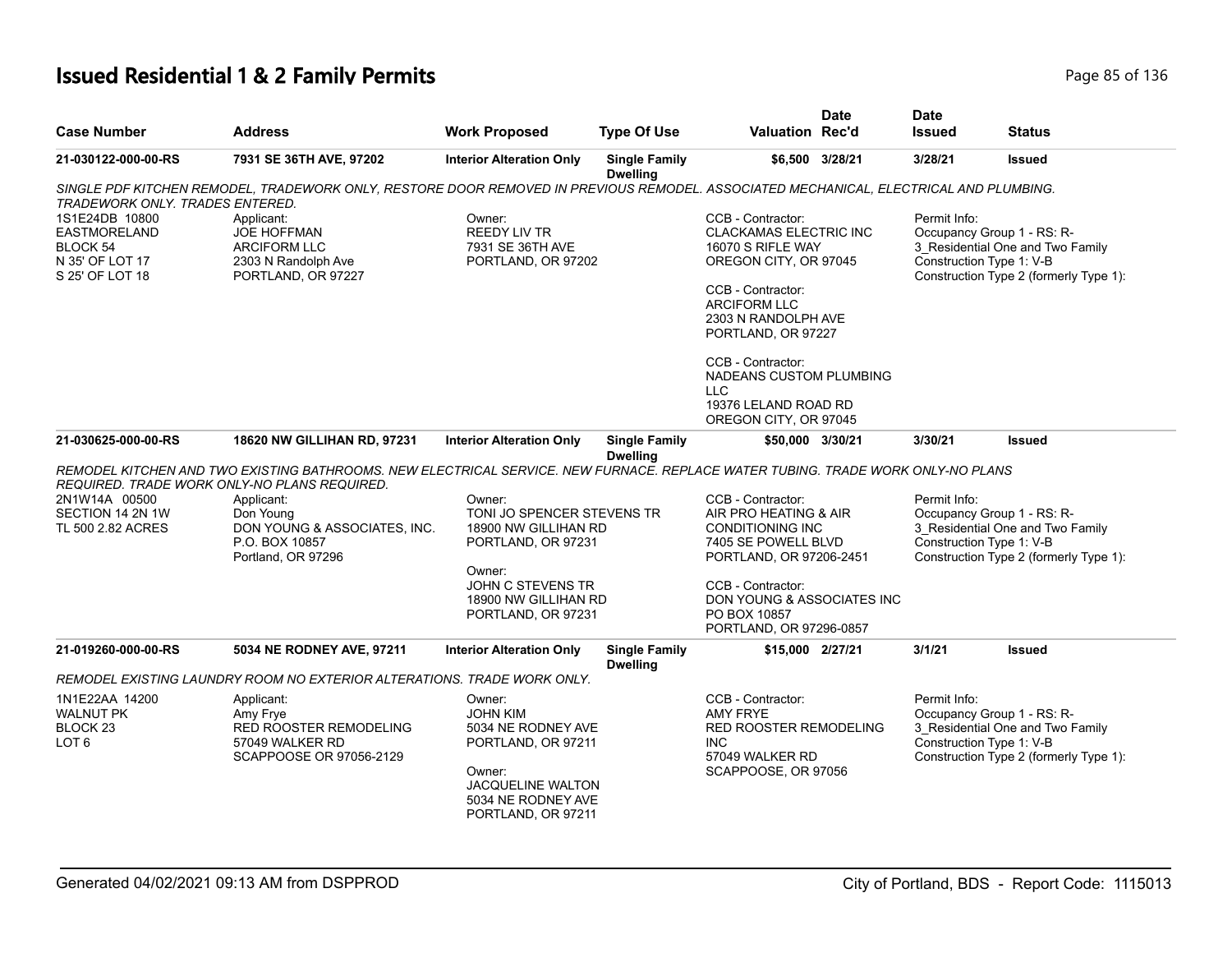# **Issued Residential 1 & 2 Family Permits Page 1136** 2 **Page 86 of 136**

| <b>Case Number</b>                                                                      | <b>Address</b>                                                                                                                                                                                                                                                                                                                                                                                                              | <b>Work Proposed</b>                                                                                                                                                | <b>Type Of Use</b>                      | <b>Valuation Rec'd</b>                                                                                                                       | Date            | <b>Date</b><br><b>Issued</b> | Status                                                                                                                               |
|-----------------------------------------------------------------------------------------|-----------------------------------------------------------------------------------------------------------------------------------------------------------------------------------------------------------------------------------------------------------------------------------------------------------------------------------------------------------------------------------------------------------------------------|---------------------------------------------------------------------------------------------------------------------------------------------------------------------|-----------------------------------------|----------------------------------------------------------------------------------------------------------------------------------------------|-----------------|------------------------------|--------------------------------------------------------------------------------------------------------------------------------------|
| 21-024227-000-00-RS                                                                     | <b>15506 SE TAGGART ST, 97236</b>                                                                                                                                                                                                                                                                                                                                                                                           | <b>Interior Alteration Only</b>                                                                                                                                     | <b>Single Family</b><br><b>Dwelling</b> |                                                                                                                                              | \$2.000 3/11/21 | 3/17/21                      | <b>Final</b>                                                                                                                         |
|                                                                                         | SIMPLE BATHROOM PERMIT - NEW BATRHOOM. TRADE PERMITS SEPARATE.                                                                                                                                                                                                                                                                                                                                                              |                                                                                                                                                                     |                                         |                                                                                                                                              |                 |                              |                                                                                                                                      |
| 1S2E12AB 05300<br><b>SHAWS SUB</b><br>W 1/2 OF LOT 5<br>$E$ 1/2 OF LOT 6                | Applicant:<br><b>JOSH SMITH</b><br>STANLEY C KENNEDY<br><b>ENTERPRISES INC</b><br>13909 NE AIRPORT WAY<br>PORTLAND, OR 97230                                                                                                                                                                                                                                                                                                | Owner:<br><b>TODD MORRISON</b><br>15506 SE TAGGART ST<br>PORTLAND, OR 97236-2139                                                                                    |                                         | CCB - Contractor:<br><b>JOSH SMITH</b><br>STANLEY C KENNEDY<br><b>ENTERPRISES INC</b><br>13909 NE AIRPORT WAY<br>PORTLAND, OR 97230          |                 | Permit Info:                 | Occupancy Group 1 - RS: R-<br>3_Residential One and Two Family<br>Construction Type 1: V-B<br>Construction Type 2 (formerly Type 1): |
| 21-025146-000-00-RS                                                                     | 4910 NE ALAMEDA ST, 97213                                                                                                                                                                                                                                                                                                                                                                                                   | <b>Interior Alteration Only</b>                                                                                                                                     | <b>Single Family</b><br><b>Dwelling</b> | \$15,000 3/15/21                                                                                                                             |                 | 3/16/21                      | Final                                                                                                                                |
| 1N2E30BD 17800<br>ROSE CITY PK<br>BLOCK 128<br>LOT 6&7                                  | This new permit serve to open up and cover old permits for inspections and re-inspections for code compliance on previous permits for completion of project. The previous permit<br>numbers are as follows: 04-025038-RS, 04-021623-MT, 04-029770-ET, 04-030402-ET and 06-116404PT<br>Applicant:<br><b>JOE MOONEY</b><br>MOONEY CONSTRUCTION AND<br><b>DEVELOPMENT LLC</b><br>3439 NE SANDY BLVD #374<br>PORTLAND, OR 97232 | Owner:<br><b>JOSEPH MOONEY</b><br>4910 NE ALAMEDA ST<br>PORTLAND, OR 97213-1961<br>Owner:<br><b>AIMEE MOONEY</b><br>4910 NE ALAMEDA ST<br>PORTLAND, OR 97213-1961   |                                         | CCB - Contractor:<br><b>JOE MOONEY</b><br>MOONEY CONSTRUCTION AND<br><b>DEVELOPMENT LLC</b><br>3439 NE SANDY BLVD #374<br>PORTLAND, OR 97232 |                 | Permit Info:                 | Occupancy Group 1 - RS: R-<br>3 Residential One and Two Family<br>Construction Type 1: V-B<br>Construction Type 2 (formerly Type 1): |
| 21-026891-000-00-RS                                                                     | 2611 NE THOMPSON ST, 97212                                                                                                                                                                                                                                                                                                                                                                                                  | <b>Interior Alteration Only</b>                                                                                                                                     | <b>Single Family</b>                    | \$22.000 3/19/21                                                                                                                             |                 | 3/24/21                      | <b>Under Inspection</b>                                                                                                              |
|                                                                                         |                                                                                                                                                                                                                                                                                                                                                                                                                             |                                                                                                                                                                     | <b>Dwelling</b>                         |                                                                                                                                              |                 |                              |                                                                                                                                      |
|                                                                                         | UPDATE ELECTRICAL AND DUCTWORK IN BASEMENT. REMODEL EXISTING BASEMENT POWDER ROOM. TRADE WORK ONLY-NO PLANS REQUIRED.                                                                                                                                                                                                                                                                                                       |                                                                                                                                                                     |                                         |                                                                                                                                              |                 |                              |                                                                                                                                      |
| 1N1E25CB 08400<br><b>BRAZEE ST ADD</b><br>BLOCK <sub>6</sub><br>LOT 17&18 TL 8400       | Applicant:<br>Erik Smith<br>ERIK SMITH CONTRACTING LLC<br>1318 SE 53rd Avenue<br>Portland, OR 97215                                                                                                                                                                                                                                                                                                                         | Owner:<br><b>JASON DALTON</b><br>2611 NE THOMPSON ST<br>PORTLAND, OR 97212-4810<br>Owner:<br><b>ALYSSA DALTON</b><br>2611 NE THOMPSON ST<br>PORTLAND, OR 97212-4810 |                                         | CCB - Contractor:<br><b>ERIK SMITH</b><br>ERIK SMITH CONTRACTING LLC<br>1318 SE 53RD AVE<br>PORTLAND, OR 97215                               |                 | Permit Info:                 | Occupancy Group 1 - RS: R-<br>3 Residential One and Two Family<br>Construction Type 1: V-B<br>Construction Type 2 (formerly Type 1): |
| 21-022601-000-00-RS                                                                     | 4621 NE 37TH AVE, 97211                                                                                                                                                                                                                                                                                                                                                                                                     | <b>Interior Alteration Only</b>                                                                                                                                     | <b>Single Family</b><br><b>Dwelling</b> | \$24,500 3/8/21                                                                                                                              |                 | 3/10/21                      | <b>Under Inspection</b>                                                                                                              |
|                                                                                         | Fir out basement walls, insulate and drywall, relocate laundry and build out utility room, replace 4exisitng windows and add 1 egress window, remodel 700 SQFT to finished space.                                                                                                                                                                                                                                           |                                                                                                                                                                     |                                         |                                                                                                                                              |                 |                              |                                                                                                                                      |
| one large room.                                                                         |                                                                                                                                                                                                                                                                                                                                                                                                                             |                                                                                                                                                                     |                                         |                                                                                                                                              |                 |                              |                                                                                                                                      |
| 1N1E24AC 13100<br><b>WILLAMETTE ADD</b><br>BLOCK 11<br>N 12 1/2' OF LOT 24<br>LOT 25&26 | Applicant:<br><b>BRIAN BACHELOR</b><br><b>BACHELOR GENERAL</b><br><b>CONSTRACTOR</b><br>5224 NE 42ND AVENUE<br>PORTLAND OR 97218                                                                                                                                                                                                                                                                                            | Owner:<br>DAVID MOGG<br>4621 NE 37TH AVE<br>PORTLAND, OR 97211<br>Owner:<br><b>AMBAR KHAN</b><br>4621 NE 37TH AVE<br>PORTLAND, OR 97211                             |                                         | CCB - Contractor:<br><b>BGC INC</b><br>5224 NE 42ND AVE<br>PORTLAND, OR 97218                                                                |                 | Permit Info:                 | Occupancy Group 1 - RS: R-<br>3_Residential One and Two Family<br>Construction Type 1: V-B<br>Construction Type 2 (formerly Type 1): |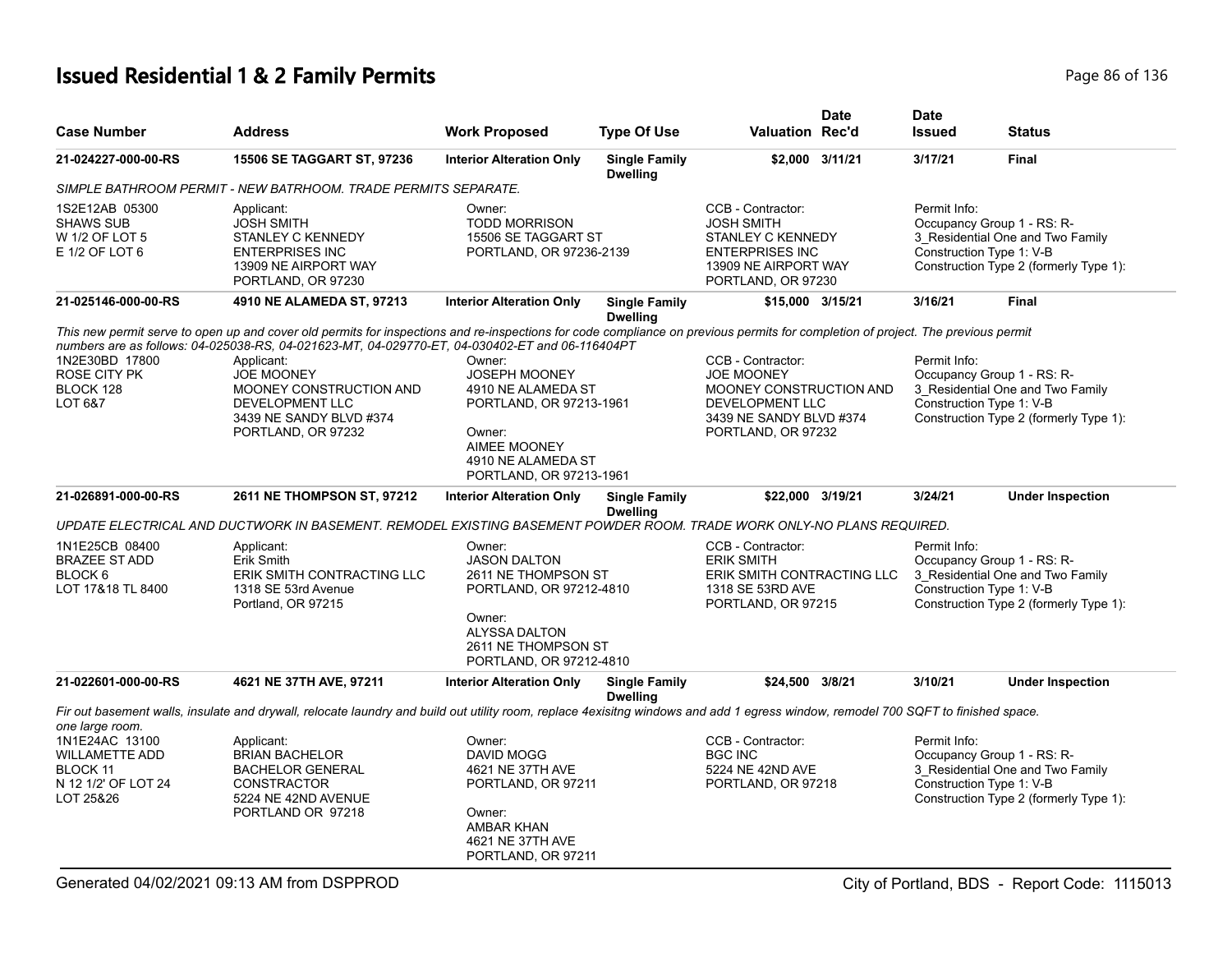# **Issued Residential 1 & 2 Family Permits Page 87 of 136 Page 87 of 136**

| <b>Case Number</b>                                                                              | <b>Address</b>                                                                                                                                         | <b>Work Proposed</b>                                                                                                                                     | <b>Type Of Use</b>                      | <b>Valuation Rec'd</b>                                                                                              | <b>Date</b>     | <b>Date</b><br><b>Issued</b>             | <b>Status</b>                                                                                            |
|-------------------------------------------------------------------------------------------------|--------------------------------------------------------------------------------------------------------------------------------------------------------|----------------------------------------------------------------------------------------------------------------------------------------------------------|-----------------------------------------|---------------------------------------------------------------------------------------------------------------------|-----------------|------------------------------------------|----------------------------------------------------------------------------------------------------------|
| 21-021524-000-00-RS                                                                             | 3123 NE 44TH AVE, 97213                                                                                                                                | <b>Interior Alteration Only</b>                                                                                                                          | <b>Single Family</b><br><b>Dwelling</b> | \$20,000 3/4/21                                                                                                     |                 | 3/5/21                                   | <b>Issued</b>                                                                                            |
|                                                                                                 | SIMPLE BATHROOM PERMIT - NEW BATHROOM ON MAIN FLOOR. TRADE PERMITS SEPARATE.                                                                           |                                                                                                                                                          |                                         |                                                                                                                     |                 |                                          |                                                                                                          |
| 1N2E30BB 13100<br><b>BEAUMONT</b><br>BLOCK 11<br>LOT <sub>8</sub>                               | Applicant:<br>David Rybak<br>Ryback & CO LLC<br>19215 SE 34th Ave Ste 106<br><b>Camas WA 98607</b>                                                     | Owner:<br><b>VAY VONG</b><br>3123 NE 44TH AVE<br>PORTLAND, OR 97213<br>Owner:<br><b>ELLEN VONG</b><br>3123 NE 44TH AVE<br>PORTLAND, OR 97213             |                                         | CCB - Contractor:<br><b>RECON INC</b><br>PO BOX 822964<br>VANCOUVER, WA 98682                                       |                 | Permit Info:<br>Construction Type 1: V-B | Occupancy Group 1 - RS: R-<br>3_Residential One and Two Family<br>Construction Type 2 (formerly Type 1): |
| 21-024496-000-00-RS                                                                             | 1465 SW HIGHLAND RD, 97221                                                                                                                             | <b>Interior Alteration Only</b>                                                                                                                          | <b>Single Family</b><br><b>Dwelling</b> | \$130,000 3/11/21                                                                                                   |                 | 3/17/21                                  | <b>Under Inspection</b>                                                                                  |
|                                                                                                 | KITCHEN REMODEL, ADD 1 BASEMENT BATH, MOVE LAUNDRY TO BASEMENT. TOTAL 4 BATHROOMS, NEED W-3.                                                           |                                                                                                                                                          |                                         |                                                                                                                     |                 |                                          |                                                                                                          |
| 1S1E05CB 02400<br>THE HIGHLANDS PLAT 1 &<br>$\overline{c}$<br><b>BLOCK4</b><br>LOT <sub>4</sub> | Applicant:<br>LANE COOPER<br>COOPER DESIGN BUILDERS INC<br>720 NE FLANDERS ST, SUITE 200<br>PORTLAND, OR 97232                                         | Owner:<br><b>SCEVHUR PIKE</b><br>1465 SW HIGHLAND RD<br>PORTLAND, OR 97221<br>Owner:<br><b>OWEN PIKE</b><br>1465 SW HIGHLAND RD<br>PORTLAND, OR 97221    |                                         | CCB - Contractor:<br>LANE COOPER<br>COOPER DESIGNBUILDERS INC<br>720 NE FLANDERS ST SUITE 200<br>PORTLAND, OR 97232 |                 | Permit Info:<br>Construction Type 1: V-B | Occupancy Group 1 - RS: R-<br>3_Residential One and Two Family<br>Construction Type 2 (formerly Type 1): |
| 21-025147-000-00-RS                                                                             | 6013 N WILLIAMS AVE, 97217                                                                                                                             | <b>Interior Alteration Only</b>                                                                                                                          | <b>Single Family</b><br><b>Dwelling</b> |                                                                                                                     | \$5,000 3/15/21 | 3/15/21                                  | <b>Issued</b>                                                                                            |
|                                                                                                 | MODIFY BASEMENT STAIRS, INSTALL BACKWATER VALVE ON BASEMENT BATHROOM, close open permits, 00-195595 RS legalize kitchen and bathroom remodel 00-187672 |                                                                                                                                                          |                                         |                                                                                                                     |                 |                                          |                                                                                                          |
| repair Foundation and pony walls<br>1N1E15DB 12700<br>PIEDMONT<br>BLOCK 35<br>LOT 1&2           | Applicant:<br><b>CHRIS BOYER</b><br>RAVENWOOD GROUP CO<br>2000 NE 42ND AVE, STE 105<br>PORTLAND, OR 97213                                              | Owner:<br><b>ANDREW JAMES</b><br>2380 OCEAN VISTA DR<br>SEASIDE, OR 97138<br>Owner:<br><b>KATHRYN SALYER</b><br>2380 OCEAN VISTA DR<br>SEASIDE, OR 97138 |                                         | CCB - Contractor:<br><b>CHRIS BOYER</b><br>RAVENWOOD GROUP CO<br>2000 NE 42ND AVE STE 105<br>PORTLAND, OR 97213     |                 | Permit Info:<br>Construction Type 1: V-B | Occupancy Group 1 - RS: R-<br>3 Residential One and Two Family<br>Construction Type 2 (formerly Type 1): |
| 21-022321-000-00-RS                                                                             | 3617 N HAIGHT AVE, 97227                                                                                                                               | <b>Interior Alteration Only</b>                                                                                                                          | <b>Single Family</b><br><b>Dwelling</b> | \$5,450 3/5/21                                                                                                      |                 | 3/5/21                                   | Final                                                                                                    |
|                                                                                                 | VOLUNTARY CONNECTION OF FRAMING TO FOUNDATION                                                                                                          |                                                                                                                                                          |                                         |                                                                                                                     |                 |                                          |                                                                                                          |
| 1N1E22DC 17500<br><b>CENTRAL ALBINA</b><br>BLOCK 34<br>LOT <sub>3</sub>                         | Applicant:<br><b>Michael Weber</b><br>NW Seismic Retrofitters<br>P O BOX 18058<br>PORTLAND OR 97212                                                    | Owner:<br><b>LAURA HUNT</b><br>5611 SE ASH ST<br>PORTLAND, OR 97215-1248                                                                                 |                                         | CCB - Contractor:<br><b>MICHAEL WIEBER</b><br>ELYSIUM CONSTRUCTION LLC<br>PO BOX 18058<br>PORTLAND, OR 97218        |                 | Permit Info:<br>Construction Type 1: V-B | Occupancy Group 1 - RS: R-<br>3_Residential One and Two Family<br>Construction Type 2 (formerly Type 1): |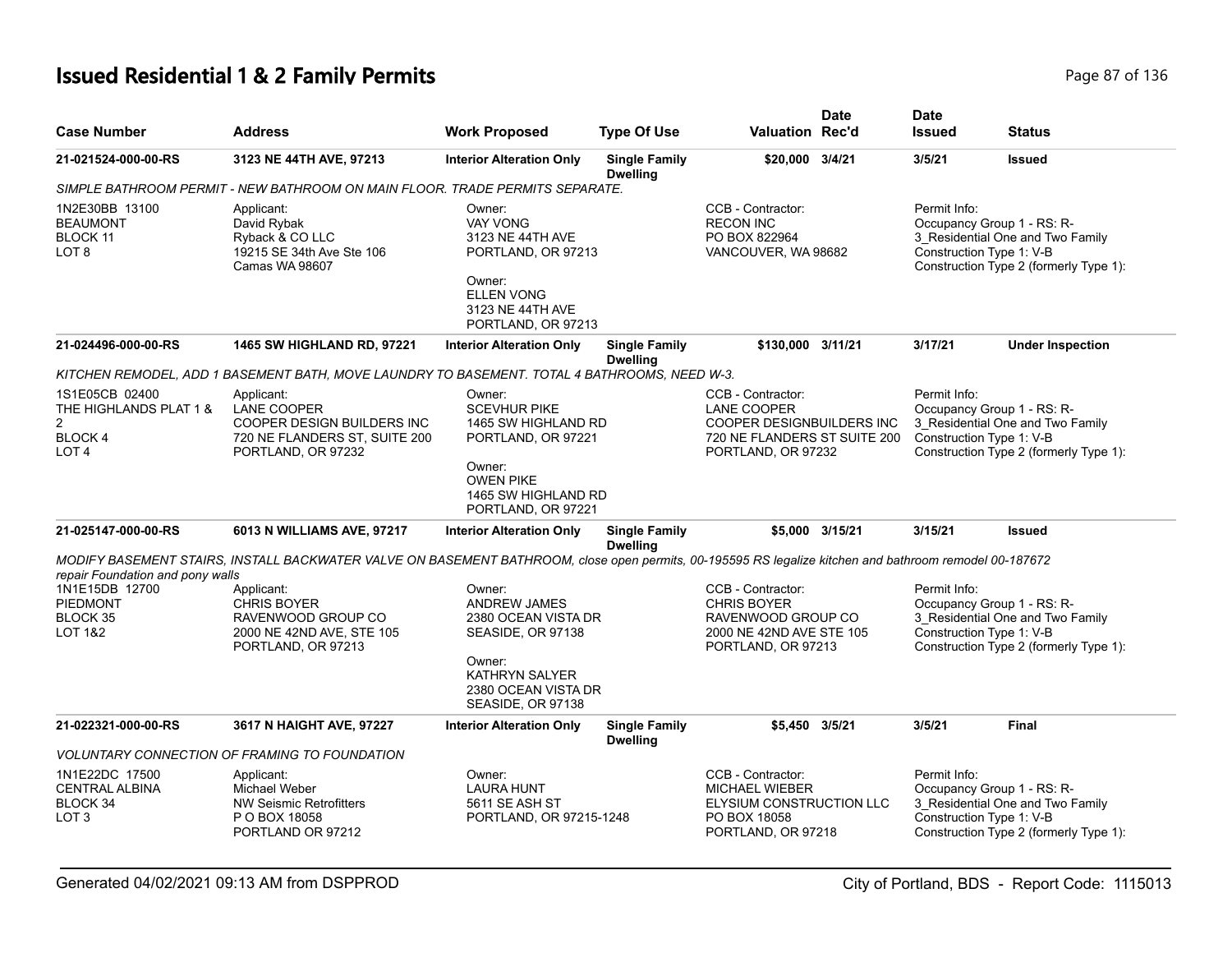#### **Issued Residential 1 & 2 Family Permits Page 88 of 136** Page 88 of 136

|                                                                         |                                                                                                                                                                                                                                                                                                    |                                                                                                                                                          |                                         |                                                                                                                                                                                                                                                                                                           | <b>Date</b>     | <b>Date</b>                              |                                                                                                          |
|-------------------------------------------------------------------------|----------------------------------------------------------------------------------------------------------------------------------------------------------------------------------------------------------------------------------------------------------------------------------------------------|----------------------------------------------------------------------------------------------------------------------------------------------------------|-----------------------------------------|-----------------------------------------------------------------------------------------------------------------------------------------------------------------------------------------------------------------------------------------------------------------------------------------------------------|-----------------|------------------------------------------|----------------------------------------------------------------------------------------------------------|
| <b>Case Number</b>                                                      | <b>Address</b>                                                                                                                                                                                                                                                                                     | <b>Work Proposed</b>                                                                                                                                     | <b>Type Of Use</b>                      | <b>Valuation Rec'd</b>                                                                                                                                                                                                                                                                                    |                 | <b>Issued</b>                            | <b>Status</b>                                                                                            |
| 21-021512-000-00-RS                                                     | 15142 NE HALSEY ST, 97230                                                                                                                                                                                                                                                                          | <b>Interior Alteration Only</b>                                                                                                                          | <b>Single Family</b><br><b>Dwelling</b> | \$2,000 3/4/21                                                                                                                                                                                                                                                                                            |                 | 3/4/21                                   | <b>Under Inspection</b>                                                                                  |
|                                                                         | SIMPLE BATHROOM PERMIT - ADD BATHROOM TO GROUND FLOOR. TRADE PERMITS SEPARATE.                                                                                                                                                                                                                     |                                                                                                                                                          |                                         |                                                                                                                                                                                                                                                                                                           |                 |                                          |                                                                                                          |
| 1N2E36BA 00100<br><b>GLENDOVEER PK</b><br>LOT <sub>5</sub>              | Applicant:<br><b>Richard Baxendale</b><br>Service Team of Professionals<br>19450 SW Cipole Rd<br>Tualatin OR 97062                                                                                                                                                                                 | Owner:<br><b>GARY KING</b><br>11804 SE MALL ST<br>PORTLAND, OR 97266-2166                                                                                |                                         | CCB - Contractor:<br><b>BLACKBURN &amp; ALLEN INC</b><br>29030 SW TOWN CENTER LOOP<br>E 202-223<br>WILSONVILLE, OR 97070                                                                                                                                                                                  |                 | Permit Info:<br>Construction Type 1: V-B | Occupancy Group 1 - RS: R-<br>3 Residential One and Two Family<br>Construction Type 2 (formerly Type 1): |
| 21-024552-000-00-RS                                                     | 2208 SE 22ND AVE, 97214                                                                                                                                                                                                                                                                            | <b>Interior Alteration Only</b>                                                                                                                          | <b>Single Family</b><br><b>Dwelling</b> |                                                                                                                                                                                                                                                                                                           | \$5,000 3/12/21 | 3/12/21                                  | <b>Under Inspection</b>                                                                                  |
| 1S1E02DD 04400<br><b>MAYHEU PK</b><br><b>BLOCK5</b><br>W 1/2 OF LOT 5&6 | REMODEL FIRST FLOOR BATH AND CREATE NEW BATH UPSTAIRS. REPIPE ACCESSABLE WATER LINES IN BASEMENT. PLUMBING AND VENT FANS IN BATHROOMS.<br>WIRE TO CODE. ADD ELECTRIC FLOOR HEAT AND WIRE FOR FUTURE TOEKICK HEATER<br>Applicant:<br>OTIS CONSTRUCTION INC<br>430 NE KNOTT ST<br>PORTLAND, OR 97212 | Owner:<br><b>REZNIKOFF, JUNE S TR</b><br>2208 SE 22ND AVE<br>PORTLAND, OR 97214<br>Owner:<br>SIMON, DAVID S TR<br>2208 SE 22ND AVE<br>PORTLAND, OR 97214 |                                         | CCB - Contractor:<br>OTIS CONSTRUCTION INC<br>430 NE KNOTT ST<br>PORTLAND, OR 97212<br>CCB - Contractor:<br><b>WEST SIDE ELECTRIC</b><br><b>COMPANY INC</b><br>1834 SE 8TH AVE<br>PORTLAND, OR 972143532<br>CCB - Contractor:<br>PORTLAND PLUMBING CO<br>16110 S HILLTOP RD<br>OREGON CITY, OR 97045-1188 |                 | Permit Info:<br>Construction Type 1: V-B | Occupancy Group 1 - RS: R-<br>3 Residential One and Two Family<br>Construction Type 2 (formerly Type 1): |
| 21-025781-000-00-RS                                                     | 6210 N DELAWARE AVE, 97217                                                                                                                                                                                                                                                                         | <b>Interior Alteration Only</b>                                                                                                                          | <b>Single Family</b><br><b>Dwelling</b> | \$10,000 3/16/21                                                                                                                                                                                                                                                                                          |                 | 3/17/21                                  | <b>Under Inspection</b>                                                                                  |
| SIMPLE BATHROOM PERMIT - NEW BATHROOM.                                  |                                                                                                                                                                                                                                                                                                    |                                                                                                                                                          |                                         |                                                                                                                                                                                                                                                                                                           |                 |                                          |                                                                                                          |
| 1N1E16DB 10100<br><b>ALBION ADD</b><br><b>BLOCK1</b><br><b>LOT 10</b>   | Applicant:<br><b>DAVID MERTES</b><br>75 E LYNN ST #A<br>SEATTLE, WA 98102-3403                                                                                                                                                                                                                     | Owner:<br><b>DAVID MERTES</b><br>75 E LYNN ST #A<br>SEATTLE, WA 98102-3403                                                                               |                                         |                                                                                                                                                                                                                                                                                                           |                 | Permit Info:<br>Construction Type 1: V-B | Occupancy Group 1 - RS: R-<br>3_Residential One and Two Family<br>Construction Type 2 (formerly Type 1): |

**Total # of RS Interior Alteration Only permits issued: 101 Total valuation of RS Interior Alteration Only permits issued: \$2,598,088**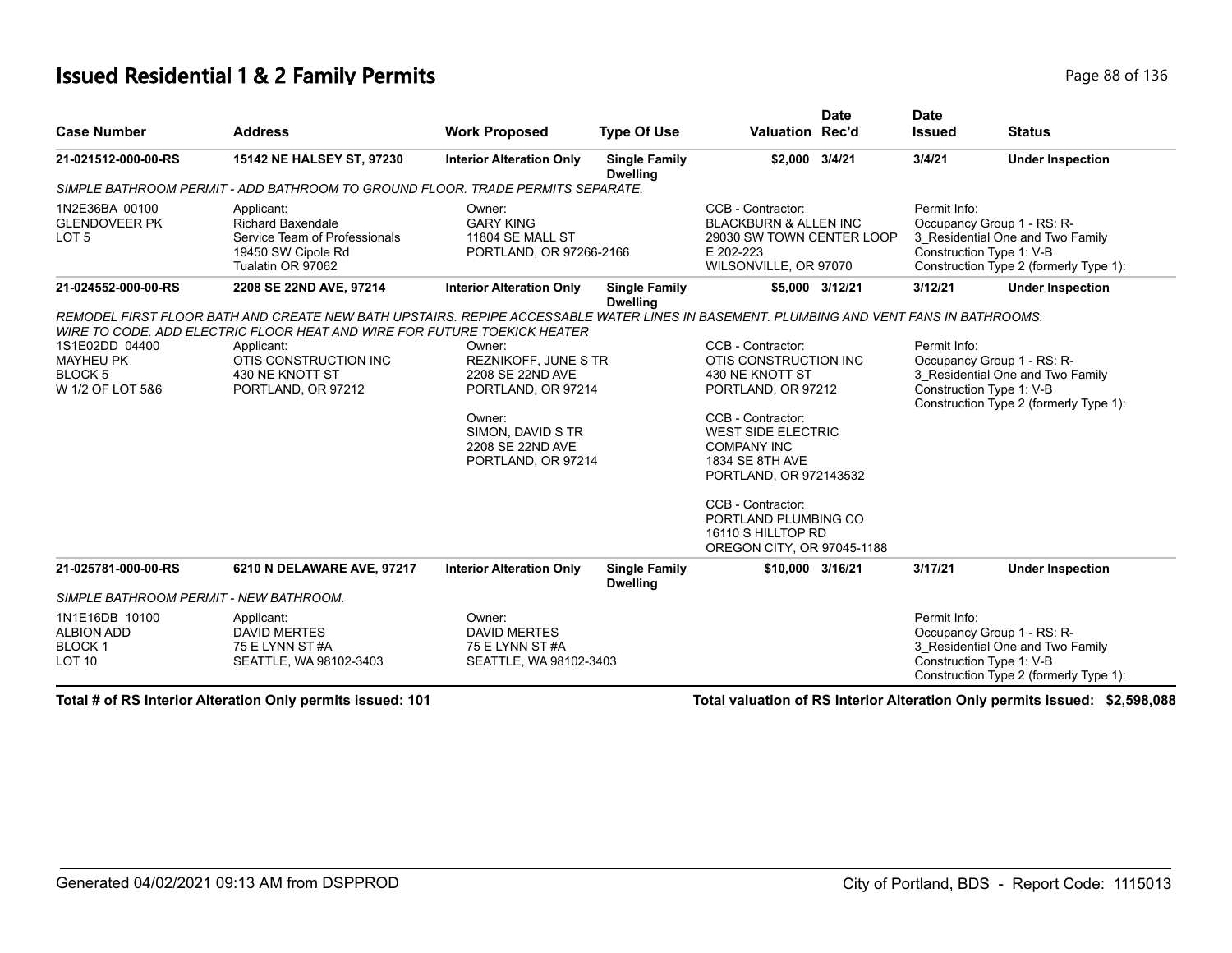# **Issued Residential 1 & 2 Family Permits**

| Page 89 of 136 |  |  |  |
|----------------|--|--|--|
|----------------|--|--|--|

| <b>Case Number</b>                                          | <b>Address</b>                                                                                                                                                                                                                                                                | <b>Work Proposed</b>                                                                                                                                                    | <b>Type Of Use</b>                | <b>Valuation Rec'd</b>                                                                                                                   | <b>Date</b>       | <b>Date</b><br><b>Issued</b> | <b>Status</b>                                                                                                                                                                                                       |
|-------------------------------------------------------------|-------------------------------------------------------------------------------------------------------------------------------------------------------------------------------------------------------------------------------------------------------------------------------|-------------------------------------------------------------------------------------------------------------------------------------------------------------------------|-----------------------------------|------------------------------------------------------------------------------------------------------------------------------------------|-------------------|------------------------------|---------------------------------------------------------------------------------------------------------------------------------------------------------------------------------------------------------------------|
| 20-226372-000-00-RS                                         | N TOMAHAWK IS DR, 97217<br>SINGLE PDF - RELOCATE FLOATING HOME, NO CHANGES TO EXISTING STRUCTURE                                                                                                                                                                              | Move                                                                                                                                                                    | <b>Floating Home</b>              |                                                                                                                                          | \$3,000 12/24/20  | 3/1/21                       | <b>Under Inspection</b>                                                                                                                                                                                             |
| 2N1E34CD 01400<br>POPPEN ISLANDER<br><b>BLOCK 1 TL 1400</b> | Applicant:<br><b>FRED PASSMORE</b><br>11714 N ISLAND COVE LN<br>PORTLAND, OR 97217                                                                                                                                                                                            | Owner:<br><b>COLUMBIA CROSSINGS LLC</b><br>2001 WESTERN AVE #330<br>SEATTLE, WA 98121<br>Owner:<br><b>FRED PASSMORE</b><br>11714 N ISLAND COVE LN<br>PORTLAND, OR 97217 |                                   | CCB - Contractor:<br>Paul Hutson<br><b>TIMBERLINE ELECTRICAL</b><br><b>CONTRACTORS INC</b><br><b>PO BOX 918</b><br>LAKE OSWEGO, OR 97035 |                   | Permit Info:                 | Occupancy Group 1 - RS: R-3 Remodel<br>Construction Type 1: V-B<br>Construction Type 2 (formerly Type 1):                                                                                                           |
| Total # of RS Move permits issued: 1                        |                                                                                                                                                                                                                                                                               |                                                                                                                                                                         |                                   |                                                                                                                                          |                   |                              | Total valuation of RS Move permits issued: \$3,000                                                                                                                                                                  |
| 20-218574-000-00-RS                                         | 5037 N OBERLIN ST - Unit B,<br>97203                                                                                                                                                                                                                                          | <b>New Construction</b>                                                                                                                                                 | Accessory<br><b>Dwelling Unit</b> |                                                                                                                                          | \$80,824 11/25/20 | 3/26/21                      | <b>Issued</b>                                                                                                                                                                                                       |
|                                                             | Single PDF - NEW ACCESSORY DWELLING UNIT/ 2-STORY/ NO GARAGE/ FLAT LOT/ COMPLEX***ELECTRICAL, MECHANICAL, AND PLUMBING TO BE OTAINED<br>SEPARATELY******SEPTIC DECOMMISSIONING REQUIRED. CALL FOR INSPECTION 842*** Septic Decommissioning Required. Call for Inspection 842. |                                                                                                                                                                         |                                   |                                                                                                                                          |                   |                              |                                                                                                                                                                                                                     |
| 1N1E08CC 06800                                              | Applicant:<br><b>KEN WIESLER</b><br>624 NE 64TH AVE<br>PORTLAND, OR 97213                                                                                                                                                                                                     | Owner:<br><b>MICHAEL STANCHAK</b><br>5037 N OBERLIN ST<br>PORTLAND, OR 97203<br>Owner:<br><b>AIRICK HEATER</b><br>5037 N OBERLIN ST<br>PORTLAND, OR 97203               |                                   | CCB - Contractor:<br><b>JASON ALLEN</b><br><b>JASON ALLEN CONTRACTING</b><br>LLC<br>2408 N BALDWIN ST<br>PORTLAND, OR 97217              |                   | Permit Info:                 | Occupancy Group 1 - RS: R-<br>3_Residential One and Two Family<br>Construction Type 1: V-B<br>Construction Type 2 (formerly Type 1):<br>Total Square Footage - Display Only: 660<br>Number of New Dwelling Units: 1 |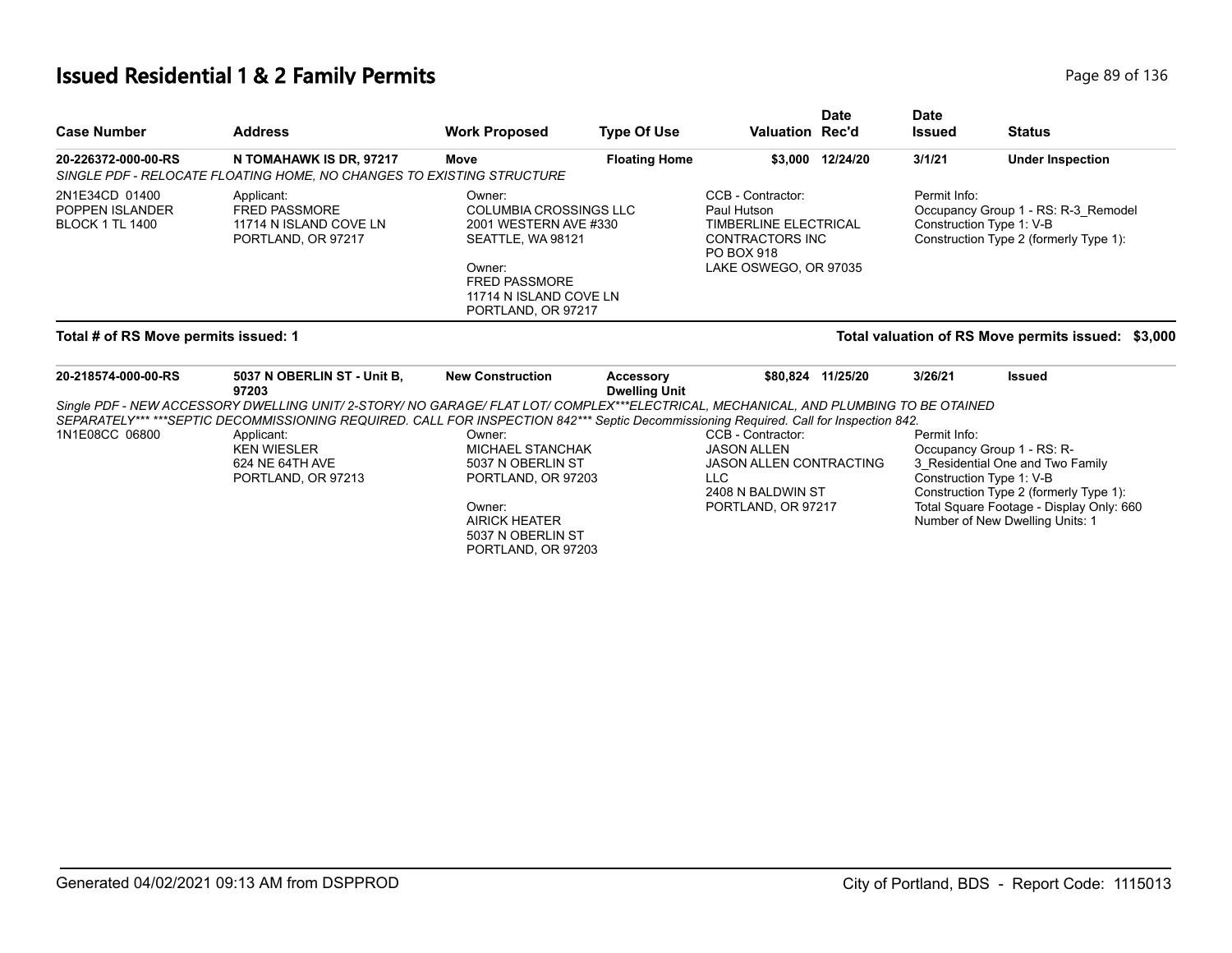# **Issued Residential 1 & 2 Family Permits Page 1136** 2 **Page 90 of 136**

| <b>Case Number</b>  | <b>Address</b>                                                                                                                                                                                          | <b>Work Proposed</b>                                                                                                                                   | <b>Type Of Use</b>                       | <b>Valuation Rec'd</b>                                                                                                                                                                                                                                                                                                                                                                                                        | <b>Date</b> | <b>Date</b><br><b>Issued</b> | <b>Status</b>                                                                                                                                                                                                       |
|---------------------|---------------------------------------------------------------------------------------------------------------------------------------------------------------------------------------------------------|--------------------------------------------------------------------------------------------------------------------------------------------------------|------------------------------------------|-------------------------------------------------------------------------------------------------------------------------------------------------------------------------------------------------------------------------------------------------------------------------------------------------------------------------------------------------------------------------------------------------------------------------------|-------------|------------------------------|---------------------------------------------------------------------------------------------------------------------------------------------------------------------------------------------------------------------|
| 20-220067-000-00-RS | 4409 NE 88TH AVE - Unit B,<br>97220                                                                                                                                                                     | <b>New Construction</b>                                                                                                                                | <b>Accessory</b><br><b>Dwelling Unit</b> | \$97,968 12/2/20                                                                                                                                                                                                                                                                                                                                                                                                              |             | 3/11/21                      | <b>Under Inspection</b>                                                                                                                                                                                             |
| $21***$             | SINGLE PDF - NEW DETACHED ACCESSORY DWELLING UNIT / 2-STORY / NO GARAGE / FLAT LOT / SIMPLE ***ADDED ELECTRICAL MECHANICAL AND PLUMBING 2-11-                                                           |                                                                                                                                                        |                                          |                                                                                                                                                                                                                                                                                                                                                                                                                               |             |                              |                                                                                                                                                                                                                     |
| 1N2E21CA 07000      | Applicant:<br><b>RIVER CITY ELECTRIC INC</b><br>4733 N ADAMS ST<br>CAMAS, WA 98607<br>Applicant:<br><b>RICHARD ADAMS</b><br><b>FASTER PERMITS</b><br>2000 SW 1ST AVENUE SUITE 420<br>PORTLAND, OR 97201 | Owner:<br><b>BRANDON WEAVER</b><br>4409 NE 88TH AVE<br>PORTLAND, OR 97220<br>Owner:<br><b>BRIEANA WEAVER</b><br>4409 NE 88TH AVE<br>PORTLAND, OR 97220 |                                          | CCB - Contractor:<br><b>RIVER CITY ELECTRIC INC</b><br>4733 N ADAMS ST<br>CAMAS, WA 98607<br>CCB - Contractor:<br>JMER HEATING AND COOLING<br><b>LLC</b><br>PO BOX 90774<br>PORTLAND, OR 97290<br>CCB - Contractor:<br>ALLSCOPE PLUMBING AND<br><b>CONSTRUCTION INC</b><br><b>18859 SW BUTTERNUT ST</b><br>BEAVERTON, OR 97078<br>CCB - Contractor:<br>NW DEVELOPMENT INC<br>5305 RIVER RD N STE B<br><b>KEIZER, OR 97303</b> |             | Permit Info:                 | Occupancy Group 1 - RS: R-<br>3 Residential One and Two Family<br>Construction Type 1: V-B<br>Construction Type 2 (formerly Type 1):<br>Total Square Footage - Display Only: 800<br>Number of New Dwelling Units: 1 |
| 20-186803-000-00-RS | 8906 N EXETER AVE - Unit B,<br>97203                                                                                                                                                                    | <b>New Construction</b>                                                                                                                                | Accessory<br><b>Dwelling Unit</b>        | \$96,988 9/11/20                                                                                                                                                                                                                                                                                                                                                                                                              |             | 3/24/21                      | <b>Issued</b>                                                                                                                                                                                                       |
|                     | SINGLE PDF - NEW DETACHED ACCESSORY DWELLING UNIT / NO GARAGE / COMPLEX/FLAT LOT *** ELECTRICAL MECHANICAL AND PLUMBING SEPERATE***                                                                     |                                                                                                                                                        |                                          |                                                                                                                                                                                                                                                                                                                                                                                                                               |             |                              |                                                                                                                                                                                                                     |
| 1N1E08BC 05400      | Applicant:<br><b>HANK Steinhardt</b><br>HANK.design<br>5712 N. Interstate Ave., #2<br>PORTLAND, OR 97217                                                                                                | Owner:<br><b>EDMUND STONE</b><br>8906 N EXETER AVE<br>PORTLAND, OR 97203<br>Owner:<br><b>CINDY SCHEEL</b><br>8906 N EXETER AVE<br>PORTLAND, OR 97203   |                                          | CCB - Contractor:<br><b>BOB NICHOLS</b><br>NEXUS CONSTRUCTION LLC<br>PO BOX 17479<br>PORTLAND, OR 97217                                                                                                                                                                                                                                                                                                                       |             | Permit Info:                 | Occupancy Group 1 - RS: R-<br>3_Residential One and Two Family<br>Construction Type 1: V-B<br>Construction Type 2 (formerly Type 1):<br>Total Square Footage - Display Only: 792<br>Number of New Dwelling Units: 1 |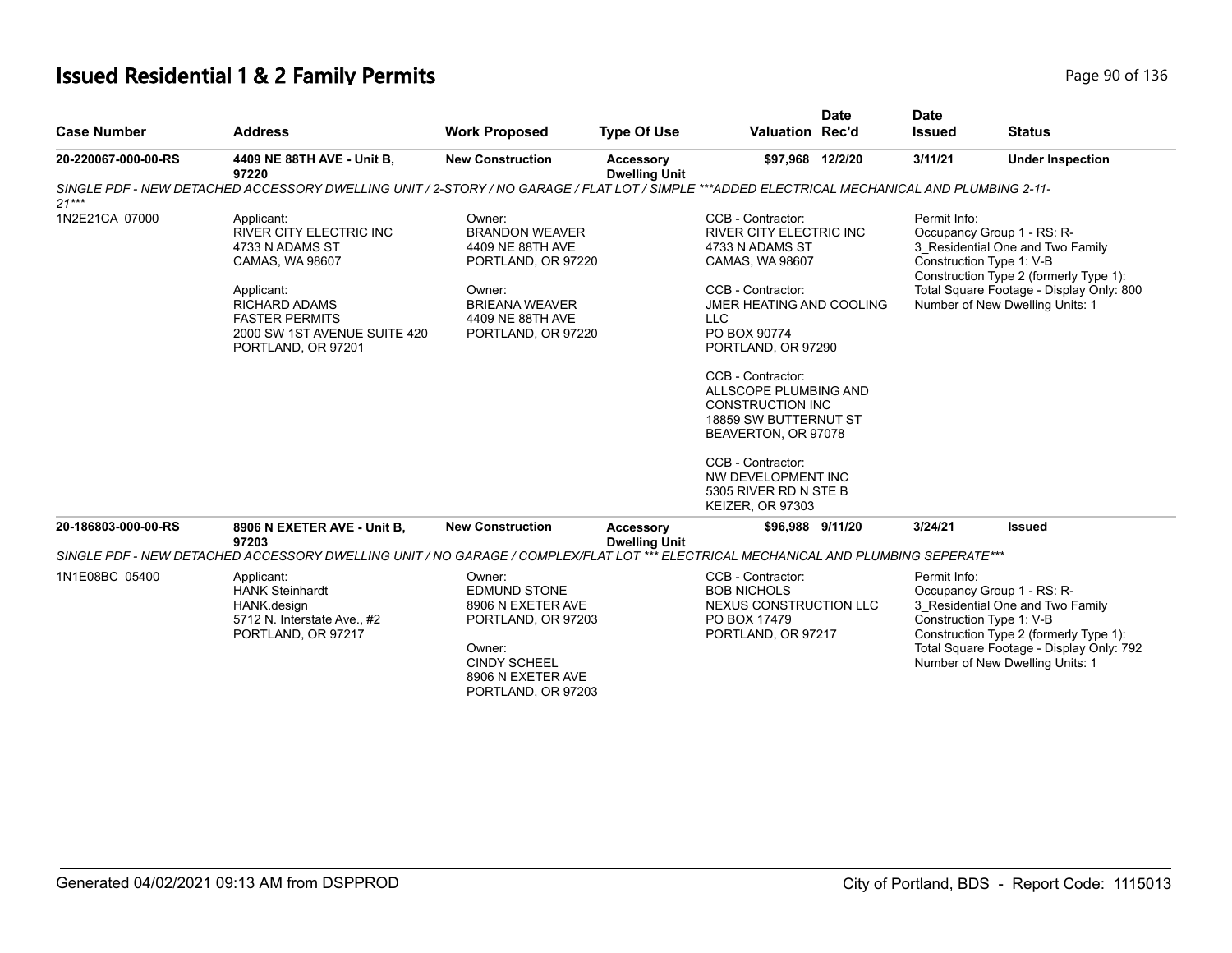# **Issued Residential 1 & 2 Family Permits Page 11 Contract 2 Family Permits Page 91 of 136**

| <b>Case Number</b>  | <b>Address</b>                                                                                                                                                                                                                                                                                                                                                                                                  | <b>Work Proposed</b>                                                    | <b>Type Of Use</b>                                                                                                                                                                                                                                                        | <b>Valuation Rec'd</b>                                                                                  | <b>Date</b>       | <b>Date</b><br><b>Issued</b>                                                                                           | <b>Status</b>                                                                                                                                                                                                          |
|---------------------|-----------------------------------------------------------------------------------------------------------------------------------------------------------------------------------------------------------------------------------------------------------------------------------------------------------------------------------------------------------------------------------------------------------------|-------------------------------------------------------------------------|---------------------------------------------------------------------------------------------------------------------------------------------------------------------------------------------------------------------------------------------------------------------------|---------------------------------------------------------------------------------------------------------|-------------------|------------------------------------------------------------------------------------------------------------------------|------------------------------------------------------------------------------------------------------------------------------------------------------------------------------------------------------------------------|
| 20-216622-000-00-RS | 1944 SE 59TH AVE - Unit B,<br>97215                                                                                                                                                                                                                                                                                                                                                                             | <b>New Construction</b>                                                 | <b>Accessory</b><br><b>Dwelling Unit</b>                                                                                                                                                                                                                                  |                                                                                                         | \$42,861 11/24/20 | 3/2/21                                                                                                                 | <b>Issued</b>                                                                                                                                                                                                          |
|                     | SINGLE PDF - NEW DETACHED ACCESSORY DWELLING UNIT / 1-STORY / NO GARAGE / FLAT LOT / SIMPLE ***ELECTRICAL MECHANICAL AND PLUMBING SEPARATE ***                                                                                                                                                                                                                                                                  |                                                                         |                                                                                                                                                                                                                                                                           |                                                                                                         |                   |                                                                                                                        |                                                                                                                                                                                                                        |
| 1S2E06DA 11300      | CCB - Contractor:<br>Applicant:<br>Owner:<br><b>BRANDON YODER</b><br>BEST, CHRISTOPHER J TR<br><b>BUILDERS DESIGN</b><br>1944 SE 59TH AVE<br>PORTLAND, OR 97215<br>PORTLAND, OR 97239<br>11125 NE WEILDER ST<br>PORTLAND OR 97220<br>Owner:<br>SANDER, NANCY A TR<br>1944 SE 59TH AVE<br>PORTLAND, OR 97215<br>2428 NE ALAMEDA ST - Unit B,<br><b>New Construction</b><br>\$95,886 11/18/20<br><b>Accessory</b> |                                                                         | Permit Info:<br>ADVANCE DESIGN BUILD LLC<br>Occupancy Group 1 - RS: R-<br>6435 SW PARKHILL WAY<br>Construction Type 1: V-B<br>Number of New Dwelling Units: 1                                                                                                             |                                                                                                         |                   | 3_Residential One and Two Family<br>Construction Type 2 (formerly Type 1):<br>Total Square Footage - Display Only: 350 |                                                                                                                                                                                                                        |
| 20-215665-000-00-RS | 97212                                                                                                                                                                                                                                                                                                                                                                                                           |                                                                         | <b>Dwelling Unit</b>                                                                                                                                                                                                                                                      |                                                                                                         |                   | 3/5/21                                                                                                                 | <b>Under Inspection</b>                                                                                                                                                                                                |
| SEPARATE***         | SINGLE PDF - NEW DETACHED ACCESSORY DWELLING UNIT / 2-STORY / NO GARAGE / SLOPED LOT / COMPLEX ***ELECTRIC MECHANICAL AND PLUMBING                                                                                                                                                                                                                                                                              |                                                                         |                                                                                                                                                                                                                                                                           |                                                                                                         |                   |                                                                                                                        |                                                                                                                                                                                                                        |
| 1N1E23DD 00300      | Applicant:<br>Owner:<br><b>LAURIE VISCHER</b><br><b>MARC TEDESCO</b><br>1920 SE 35TH PL<br>2428 NE ALAMEDA ST<br>PORTLAND OR 97214<br>PORTLAND, OR 97212-1554<br>Owner:<br><b>LAURIE NEWMAN</b><br>2428 NE ALAMEDA ST<br>PORTLAND, OR 97212                                                                                                                                                                     |                                                                         | CCB - Contractor:<br>Permit Info:<br>Occupancy Group 1 - RS: R-<br>ROOST HOMES LLC<br>3_Residential One and Two Family<br>4569 NE 80TH AVE<br>Construction Type 1: V-B<br>PORTLAND, OR 97218<br>Construction Type 2 (formerly Type 1):<br>Number of New Dwelling Units: 1 |                                                                                                         |                   | Total Square Footage - Display Only: 783                                                                               |                                                                                                                                                                                                                        |
| 20-188996-000-00-RS | 5614 SE FRANCIS ST - Unit B,<br>97206                                                                                                                                                                                                                                                                                                                                                                           | <b>New Construction</b>                                                 | <b>Accessory</b><br><b>Dwelling Unit</b>                                                                                                                                                                                                                                  | \$99,945 9/11/20                                                                                        |                   | 3/4/21                                                                                                                 | <b>Under Inspection</b>                                                                                                                                                                                                |
| PERMIT 3-26-21***   | SINGLE PDF - NEW ACCESSORY DWELLING UNIT/TWO STORY/NO GARAGE/FLAT LOT/COMPLEX*****TRADE PERMITS TO BE OBTAINED SEPARATELY****** ***ADDED PT                                                                                                                                                                                                                                                                     |                                                                         |                                                                                                                                                                                                                                                                           |                                                                                                         |                   |                                                                                                                        |                                                                                                                                                                                                                        |
| 1S2E07DB 05100      | Applicant:<br>J A M CONCEPT REMODELING<br><b>LLC</b><br><b>DBA: JAM PLUMBING</b><br>PORTLAND OR 97211<br>Applicant:<br><b>GERIK ILLO</b><br>2617 SE 67TH AVE<br>PORTLAND OR 97206                                                                                                                                                                                                                               | Owner:<br>OREGON COAST ID LLC<br>2819 SE 51ST AVE<br>PORTLAND, OR 97206 |                                                                                                                                                                                                                                                                           | CCB - Contractor:<br>J A M CONCEPT REMODELING<br>LLC.<br>3439 NE SANDY BLVD # 610<br>PORTLAND, OR 97232 |                   | Permit Info:<br>R                                                                                                      | Occupancy Group 1 - RS: R-<br>3 Residential One and Two Family<br>Construction Type 1: V-B<br>Construction Type 2 (formerly Type 1): V-<br>Total Square Footage - Display Only: 833<br>Number of New Dwelling Units: 1 |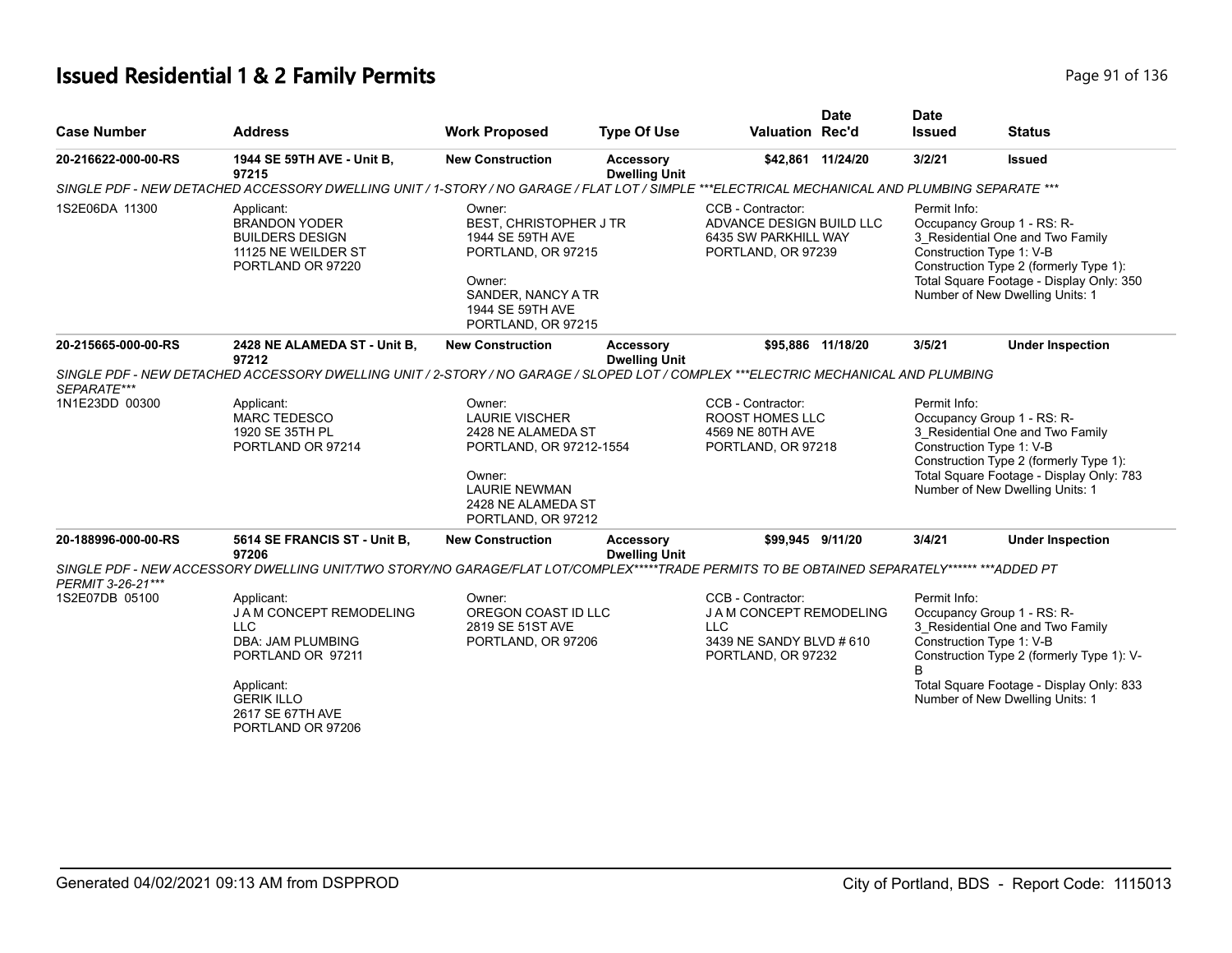# **Issued Residential 1 & 2 Family Permits**

| Page 92 of 136 |  |  |  |  |
|----------------|--|--|--|--|
|----------------|--|--|--|--|

| <b>Case Number</b>  | <b>Address</b>                                                                                                                                        | <b>Work Proposed</b>                                                                           | <b>Type Of Use</b>                       | <b>Valuation Rec'd</b>                                                                                                                                                                                                                                                                                                                                                                                                                      | <b>Date</b> | <b>Date</b><br><b>Issued</b> | <b>Status</b>                                                                                                                                                                                                       |
|---------------------|-------------------------------------------------------------------------------------------------------------------------------------------------------|------------------------------------------------------------------------------------------------|------------------------------------------|---------------------------------------------------------------------------------------------------------------------------------------------------------------------------------------------------------------------------------------------------------------------------------------------------------------------------------------------------------------------------------------------------------------------------------------------|-------------|------------------------------|---------------------------------------------------------------------------------------------------------------------------------------------------------------------------------------------------------------------|
| 20-155381-000-00-RS | 10161 N ALLEGHENY AVE - Unit<br>B, 97203                                                                                                              | <b>New Construction</b>                                                                        | <b>Accessory</b><br><b>Dwelling Unit</b> | \$77,517 6/22/20                                                                                                                                                                                                                                                                                                                                                                                                                            |             | 3/31/21                      | <b>Issued</b>                                                                                                                                                                                                       |
|                     | SINGLE PDF - DETACHED ACCESSORY DWELLING UNIT /2-STORY/ NO GARAGE / PRESCRIPTIVE / FLAT LOT Septic Decommissioning Required. Call for Inspection 842. |                                                                                                |                                          |                                                                                                                                                                                                                                                                                                                                                                                                                                             |             |                              |                                                                                                                                                                                                                     |
| 1N1E06CB 16900      | Applicant:<br><b>RICHARD ADAMS</b><br><b>FASTER PERMITS</b><br>2000 SW 1ST AVENUE SUITE 420<br>PORTLAND, OR 97201                                     | Owner:<br>Mark Wilde<br>WILDE PROPERTIES INC<br>5933 NE FLANDERS ST<br>PORTLAND, OR 97213-3739 |                                          | CCB - Contractor:<br><b>MARK WILDE</b><br><b>WILDE PROPERTIES INC</b><br>5933 NE FLANDERS ST<br>PORTLAND, OR 97213<br>CCB - Contractor:<br>ALLSCOPE PLUMBING &<br><b>CONSTRUCTION LLC</b><br>18859 SW BUTTERNUT ST<br>BEAVERTON, OR 97078<br>CCB - Contractor:<br><b>RIVER CITY ELECTRIC INC</b><br>4733 N ADAMS ST<br>CAMAS, WA 98607<br>CCB - Contractor:<br>JMER HEATING AND COOLING<br><b>LLC</b><br>PO BOX 90774<br>PORTLAND, OR 97290 |             | Permit Info:                 | Occupancy Group 1 - RS: R-<br>3 Residential One and Two Family<br>Construction Type 1: V-B<br>Construction Type 2 (formerly Type 1):<br>Total Square Footage - Display Only: 633<br>Number of New Dwelling Units: 1 |
| 20-130434-000-00-RS | 5774 NE RODNEY AVE - Unit B,<br>97211                                                                                                                 | <b>New Construction</b>                                                                        | Accessory<br><b>Dwelling Unit</b>        | \$111,516 3/16/20                                                                                                                                                                                                                                                                                                                                                                                                                           |             | 3/11/21                      | <b>Under Inspection</b>                                                                                                                                                                                             |
|                     | NEW ACCESSORY DWELLING UNIT/2 STORY/NO GARAGE/FLAT LOT/COMPLEX*****TRADE PERMITS OBTAINED SEPERATELY*****                                             |                                                                                                |                                          |                                                                                                                                                                                                                                                                                                                                                                                                                                             |             |                              |                                                                                                                                                                                                                     |
| 1N1E15DD 09800      | Applicant:<br><b>WILLIE DEAN</b><br><b>GROUND UP DESIGN WORKS</b><br>4233 NE AINSWORTH ST<br>PORTLAND, OR 97218                                       | Owner:<br><b>ANDREW CONNELLY</b><br>5774 NE RODNEY AVE<br>PORTLAND, OR 97211                   |                                          |                                                                                                                                                                                                                                                                                                                                                                                                                                             |             | Permit Info:<br>R<br>1138    | Occupancy Group 1 - RS: R-<br>3 Residential One and Two Family<br>Construction Type 1: V-B<br>Construction Type 2 (formerly Type 1): V-<br>Total Square Footage - Display Only:<br>Number of New Dwelling Units: 1  |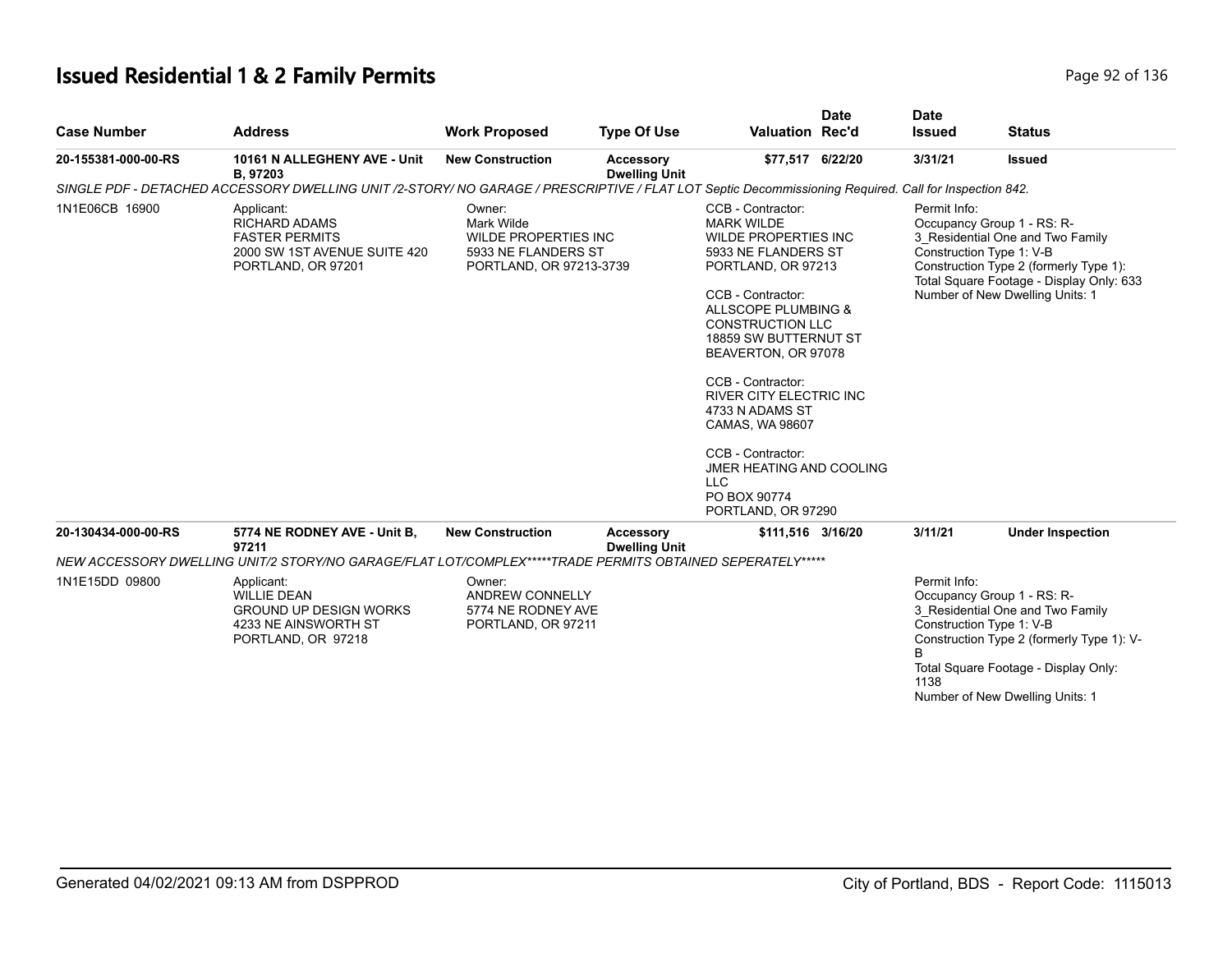# **Issued Residential 1 & 2 Family Permits Page 136** 2 **Page 93 of 136**

| <b>Case Number</b>                                                        | <b>Address</b>                                                                                                                            | <b>Work Proposed</b>                                                                                                                              | <b>Type Of Use</b>                       | <b>Valuation Rec'd</b>                                                                                                                  | <b>Date</b>       | <b>Date</b><br><b>Issued</b>              | <b>Status</b>                                                                                                                                                                   |
|---------------------------------------------------------------------------|-------------------------------------------------------------------------------------------------------------------------------------------|---------------------------------------------------------------------------------------------------------------------------------------------------|------------------------------------------|-----------------------------------------------------------------------------------------------------------------------------------------|-------------------|-------------------------------------------|---------------------------------------------------------------------------------------------------------------------------------------------------------------------------------|
| 20-169146-REV-02-RS                                                       | 10615 SW 42ND AVE - Unit B,<br>97219                                                                                                      | <b>New Construction</b>                                                                                                                           | <b>Accessory</b><br><b>Dwelling Unit</b> |                                                                                                                                         | $$0$ $3/2/21$     | 3/3/21                                    | Issued                                                                                                                                                                          |
|                                                                           | SINGLE PDF -REVISION TO DROP PORTION OF FOUNDATION TO PROVIDE STEP DOWN PORCH. REVISE SOME INTERIOR NON-BEARING WALLS                     |                                                                                                                                                   |                                          |                                                                                                                                         |                   |                                           |                                                                                                                                                                                 |
| 1S1E29CC 07700                                                            | Applicant:<br><b>ED SPENCER</b><br>END POINT DESIGN INC<br>4036 NE SANDY BLVD 203<br>PORTLAND OR 97212                                    | Owner:<br><b>TERESA WEST</b><br>10615 SW 42ND AVE<br>PORTLAND, OR 97219<br>Owner:<br><b>BLAIN WEST</b><br>10615 SW 42ND AVE<br>PORTLAND, OR 97219 |                                          | CCB - Contractor:<br><b>KEITH JASMANN</b><br><b>JASMANN GROUP NORTH</b><br><b>WEST LLC</b><br>3804 SW PASADENA ST<br>PORTLAND, OR 97219 |                   | Permit Info:<br>B<br>1262                 | Occupancy Group 1 - RS: R-<br>3_Residential One and Two Family<br>Construction Type 1: V-B<br>Construction Type 2 (formerly Type 1): V-<br>Total Square Footage - Display Only: |
| 20-141647-REV-01-RS                                                       | 1228 SW 58TH AVE - Unit B,<br>97221                                                                                                       | <b>New Construction</b>                                                                                                                           | <b>Accessory</b><br><b>Dwelling Unit</b> |                                                                                                                                         | $$0$ 3/2/21       | 3/3/21                                    | Issued                                                                                                                                                                          |
|                                                                           | SINGLE PDF - REVISION FOR ADDITION OF NEW FOUNDATION FOOTING STR DETAIL FOR ADU RETAINING WALL                                            |                                                                                                                                                   |                                          |                                                                                                                                         |                   |                                           |                                                                                                                                                                                 |
| 1S1E06BD 03800                                                            | Applicant:<br><b>JASON SHOOK</b><br>PORTLAND OR<br><b>USA</b>                                                                             | Owner:<br><b>JASON SHOOK</b><br>1228 SW 58TH AVE<br>PORTLAND, OR 97221<br>Owner:<br><b>HANA JACOVER</b><br>1228 SW 58TH AVE                       |                                          |                                                                                                                                         |                   | Permit Info:<br>B<br>1060                 | Occupancy Group 1 - RS: R-<br>3_Residential One and Two Family<br>Construction Type 1: V-B<br>Construction Type 2 (formerly Type 1): V-<br>Total Square Footage - Display Only: |
| 21-010372-000-00-RS                                                       |                                                                                                                                           | PORTLAND, OR 97221                                                                                                                                |                                          | \$37,674 2/2/21                                                                                                                         |                   | 3/26/21                                   |                                                                                                                                                                                 |
|                                                                           | 4563 NE 47TH AVE, 97218                                                                                                                   | <b>New Construction</b>                                                                                                                           | <b>Accessory</b><br><b>Structure</b>     |                                                                                                                                         |                   |                                           | Issued                                                                                                                                                                          |
|                                                                           | BUILD AN ACCESSORY STRUCTURE FOR A STUDIO AND OFFICE. "Single PDF"                                                                        |                                                                                                                                                   |                                          |                                                                                                                                         |                   |                                           |                                                                                                                                                                                 |
| 1N2E19BC 12900<br><b>LEICH ADD</b><br><b>BLOCK1</b><br>N 90' OF LOT 14    | Applicant:<br><b>ISAAC WALKER</b><br><b>WALKER HOME IMPROVEMENT</b><br><b>INC</b><br>3027 NE ALAMEDA ST<br>PORTLAND, OR 97212             | Owner:<br><b>ISAAC &amp; KRISTY WALKER FAMILY</b><br>TR<br>4563 NE 47TH AVE<br>PORTLAND, OR 97218                                                 |                                          | CCB - Contractor:<br><b>WALKER HOME IMPROVEMENT</b><br><b>INC</b><br>3027 NE ALAMEDA ST<br>PORTLAND, OR 97212                           |                   | Permit Info:<br>Garage\Utility Misc.      | Occupancy Group 1 - RS: U Private<br>Construction Type 1: V-B<br>Construction Type 2 (formerly Type 1):<br>Total Square Footage - Display Only: 780                             |
| 20-204028-000-00-RS                                                       | 3020 NE 29TH AVE, 97212                                                                                                                   | <b>New Construction</b>                                                                                                                           | <b>Accessory</b>                         |                                                                                                                                         | \$43,850 10/21/20 | 3/8/21                                    | <b>Under Inspection</b>                                                                                                                                                         |
|                                                                           | SINGLE PDF NEW CONSTRUCTION OF SHOP AT REAR OF PROPERTY & REMOVAL OF GARAGE LESS THAN 200 SF***TRADE PERMITS TO BE OBTAINED SEPARATELY*** |                                                                                                                                                   | <b>Structure</b>                         |                                                                                                                                         |                   |                                           |                                                                                                                                                                                 |
| 1N1E25BA 22900<br><b>WAYNEWOOD</b><br><b>BLOCK 5</b><br>LOT <sub>30</sub> | Applicant:<br><b>ALEXANDER MILLS</b><br>3656 SE SCHILLER ST<br>PORTLAND OR 97202                                                          | Owner:<br>ANDREW FOSTER YEOMAN 2008<br>TR.<br>3020 NE 29TH AVE<br>PORTLAND, OR 97212                                                              |                                          | CCB - Contractor:<br><b>SAMARA CRAFT LLC</b><br>3656 SE SCHILLER ST<br>PORTLAND, OR 97202                                               |                   | Permit Info:<br>Garage\Utility Misc.<br>B | Occupancy Group 1 - RS: U Private<br>Construction Type 1: V-B<br>Construction Type 2 (formerly Type 1): V-<br>Total Square Footage - Display Only: 448                          |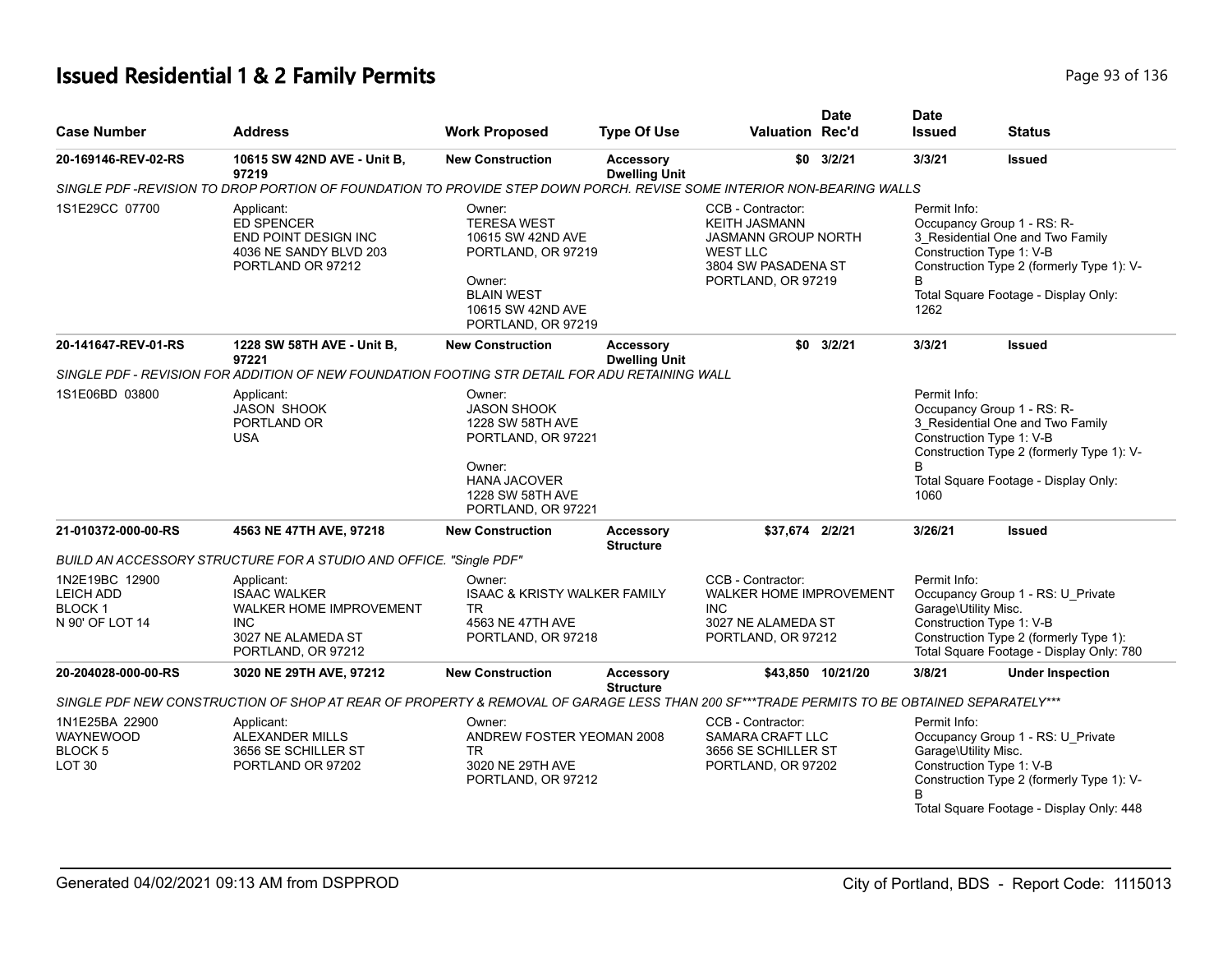# **Issued Residential 1 & 2 Family Permits Page 1136** 2 **Page 94 of 136**

| <b>Case Number</b>                                                | <b>Address</b>                                                                                                                                                                                  | <b>Work Proposed</b>                                                                                                                                         | <b>Type Of Use</b>                   | <b>Valuation Rec'd</b>                                                                                                                          | <b>Date</b> | <b>Date</b><br><b>Issued</b>                 | Status                                                                                                                                                                          |
|-------------------------------------------------------------------|-------------------------------------------------------------------------------------------------------------------------------------------------------------------------------------------------|--------------------------------------------------------------------------------------------------------------------------------------------------------------|--------------------------------------|-------------------------------------------------------------------------------------------------------------------------------------------------|-------------|----------------------------------------------|---------------------------------------------------------------------------------------------------------------------------------------------------------------------------------|
| 21-010348-000-00-RS                                               | 6042 SW HAINES ST - UNIT A,<br>97219                                                                                                                                                            | <b>New Construction</b>                                                                                                                                      | <b>Accessory</b><br><b>Structure</b> | \$6,086 2/2/21                                                                                                                                  |             | 3/22/21                                      | <b>Issued</b>                                                                                                                                                                   |
|                                                                   | "SINGLE PDF" CONSTRUCT NEW 252 SF POOL BELOW GRADE. ASSOCIATED MECHANICAL, ELECTRICAL AND PLUMBING                                                                                              |                                                                                                                                                              |                                      |                                                                                                                                                 |             |                                              |                                                                                                                                                                                 |
| 1S1E31CC 00203<br>PARTITION PLAT 2017-12<br>LOT <sub>3</sub>      | Applicant:<br><b>DALE MORSE</b><br><b>OWEN GABBERT LLC</b><br>PO BOX 11266<br>PORTLAND, OR 97211                                                                                                | Owner:<br>MENSAH MARTINEZ REV TR<br>6042 SW HAINES ST<br>PORTLAND, OR 97219                                                                                  |                                      | CCB - Contractor:<br><b>DALE MORSE</b><br>OWEN GABBERT LLC<br>PO BOX 11266<br>PORTLAND, OR 97211                                                |             | Permit Info:                                 | Occupancy Group 1 - RS: U_Decks,<br>Patios, Porches, Carports<br>Construction Type 1: V-B<br>Construction Type 2 (formerly Type 1):<br>Total Square Footage - Display Only: 252 |
| 20-204307-REV-01-RS                                               | 16635 SE BAXTER RD, 97080                                                                                                                                                                       | <b>New Construction</b>                                                                                                                                      | <b>Accessory</b><br><b>Structure</b> | \$2,500 2/12/21                                                                                                                                 |             | 3/29/21                                      | <b>Issued</b>                                                                                                                                                                   |
|                                                                   | SINGLE PDF: VALUE ADDED REVISION TO CHANGE THE FOUNDATION                                                                                                                                       |                                                                                                                                                              |                                      |                                                                                                                                                 |             |                                              |                                                                                                                                                                                 |
| 1S3E19CC 00200<br>SECTION 19 1S 3E<br>TL 200 5.11 ACRES           | Applicant:<br><b>MELINDA WILDE</b><br>LINCOLN LOAN CO<br>PO BOX 14652<br>PORTLAND, OR 97293<br>Applicant:<br>Larry Cowlishaw<br><b>Method Construction</b><br>PO Box 33822<br>Portland OR 97292 | Owner:<br>LINCOLN LOAN CO<br>PO BOX 14652<br>PORTLAND, OR 97293-0652                                                                                         |                                      | CCB - Contractor:<br><b>LARRY COWLISHAW</b><br><b>METHOD CONSTRUCTION</b><br><b>INCORPORATED</b><br>PO BOX 33822<br>PORTLAND, OR 97292          |             | Permit Info:<br>Garage\Utility Misc.<br>2700 | Occupancy Group 1 - RS: U_Private<br>Construction Type 1: V-B<br>Construction Type 2 (formerly Type 1):<br>Total Square Footage - Display Only:                                 |
| 19-190067-DFS-01-RS                                               | 11100 S RIVERWOOD RD, 97219                                                                                                                                                                     | <b>New Construction</b>                                                                                                                                      | <b>Accessory</b><br><b>Structure</b> |                                                                                                                                                 | \$1 3/29/21 | 3/29/21                                      | <b>Issued</b>                                                                                                                                                                   |
|                                                                   | SINGLE PDF- DFS DECK AND ATTACHMENTS FOR DOCK ON WILLAMETTE RIVER                                                                                                                               |                                                                                                                                                              |                                      |                                                                                                                                                 |             |                                              |                                                                                                                                                                                 |
| 1S1E35BA 00500<br>PALATINE HILL<br>LOT 1 TL 500                   | Applicant:<br><b>TINA FARRELLY</b><br><b>PACIFIC HABITAT SERVICES</b><br>9450 SW COMMERCE CIRCLE<br>SUITE 180<br>WILSONVILLE OR 97070                                                           | Owner:<br><b>JAMES MORSE</b><br>10515 SW ALLEN BLVD<br>BEAVERTON, OR 97005                                                                                   |                                      | CCB - Contractor:<br><b>KENS FLOATATION SERVICE</b><br><b>INC</b><br>1701 CLACKAMETTE DR<br>OREGON CITY, OR 97045-1055<br>OREGON CITY, OR 97045 |             | Permit Info:<br>1128                         | Occupancy Group 1 - RS: U_Decks,<br>Patios, Porches, Carports<br>Construction Type 1: V-B<br>Construction Type 2 (formerly Type 1):<br>Total Square Footage - Display Only:     |
| 20-222125-000-00-RS                                               | 3222 NE 37TH AVE, 97212                                                                                                                                                                         | <b>New Construction</b>                                                                                                                                      | <b>Accessory</b>                     | \$86,700 12/22/20                                                                                                                               |             | 3/5/21                                       | <b>Under Inspection</b>                                                                                                                                                         |
|                                                                   | SINGLE PDF - NEW 18X34FT SWIMMING POOL IN BACK YARD W/ AUTOMATIC COVER - Appeal #24521 for Pool Cover                                                                                           |                                                                                                                                                              | <b>Structure</b>                     |                                                                                                                                                 |             |                                              |                                                                                                                                                                                 |
| 1N1E25AA 07800<br><b>BEAUMONT</b><br>BLOCK 47<br>LOT 2&25 TL 7800 | Applicant:<br><b>JENNIFER BERTAPELLE</b><br>3222 NE 37TH AVE<br>PORTLAND, OR 97212                                                                                                              | Owner:<br><b>JENNIFER BERTAPELLE</b><br>3222 NE 37TH AVE<br>PORTLAND, OR 97212<br>Owner:<br><b>ADAM BERTAPELLE</b><br>3222 NE 37TH AVE<br>PORTLAND, OR 97212 |                                      | CCB - Contractor:<br><b>BLUE MOUNTAIN POOLS INC</b><br>13121 S WARNOCK RD<br>OREGON CITY, OR 97045                                              |             | Permit Info:<br>Garage\Utility Misc.         | Occupancy Group 1 - RS: U_Private<br>Construction Type 1: V-B<br>Construction Type 2 (formerly Type 1):                                                                         |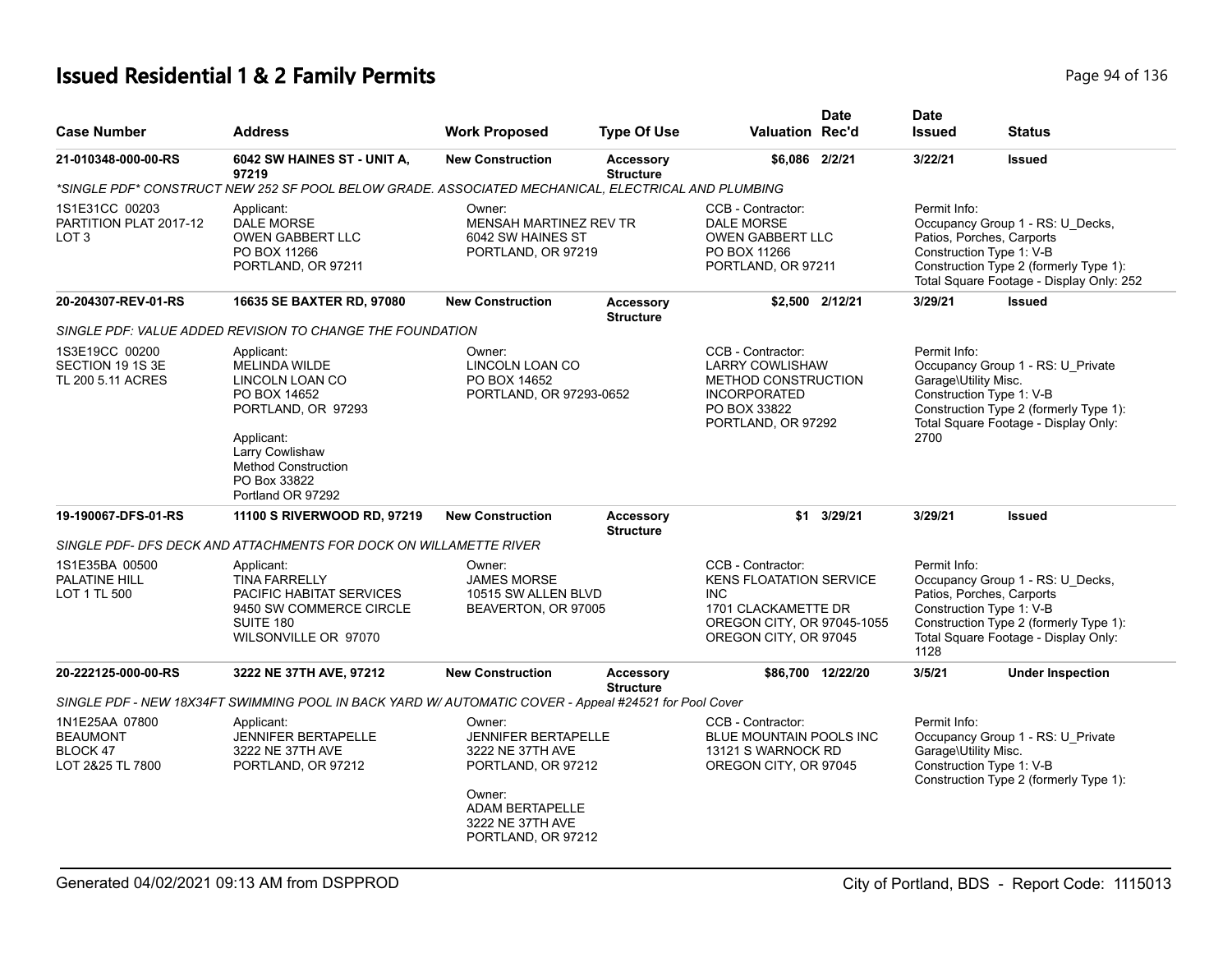# **Issued Residential 1 & 2 Family Permits**

|  |  | Page 95 of 136 |  |  |
|--|--|----------------|--|--|
|--|--|----------------|--|--|

| <b>Case Number</b>                                                                 | <b>Address</b>                                                                                                  | <b>Work Proposed</b>                                                                                                                                         | <b>Type Of Use</b>                   | Valuation Rec'd                                                                             | <b>Date</b>       | <b>Date</b><br><b>Issued</b>         | <b>Status</b>                                                                                                                                       |
|------------------------------------------------------------------------------------|-----------------------------------------------------------------------------------------------------------------|--------------------------------------------------------------------------------------------------------------------------------------------------------------|--------------------------------------|---------------------------------------------------------------------------------------------|-------------------|--------------------------------------|-----------------------------------------------------------------------------------------------------------------------------------------------------|
| 20-219917-000-00-RS                                                                | 1736 SW PROSPECT DR, 97201                                                                                      | <b>New Construction</b>                                                                                                                                      | <b>Accessory</b><br><b>Structure</b> | \$68,400                                                                                    | 12/7/20           | 3/25/21                              | <b>Issued</b>                                                                                                                                       |
|                                                                                    | SINGLE PDF - NEW IN GROUND CONCRETE POOL W/ AUTO COVER, HEATER AND NEW SPA.                                     |                                                                                                                                                              |                                      |                                                                                             |                   |                                      |                                                                                                                                                     |
| 1S1E04BA 13700<br>CARTERS ADD TO P<br><b>BLOCK 60 TL 13700</b>                     | Applicant:<br><b>STEVE HANSEN</b><br><b>BLUE MOUNTAIN POOLS</b><br>13121 S WARNOCK RD<br>OREGON CITY, OR 97045  | Owner:<br>JOHN A JR DILORENZO<br>1736 SW PROSPECT DR<br>PORTLAND, OR 97201<br>Owner:<br><b>LEANNE DILORENZO</b><br>1736 SW PROSPECT DR<br>PORTLAND, OR 97201 |                                      | CCB - Contractor:<br>BLUE MOUNTAIN POOLS INC<br>13121 S WARNOCK RD<br>OREGON CITY, OR 97045 |                   | Permit Info:<br>Garage\Utility Misc. | Occupancy Group 1 - RS: U Private<br>Construction Type 1: V-B<br>Construction Type 2 (formerly Type 1):<br>Total Square Footage - Display Only: 786 |
| 20-208074-000-00-RS                                                                | 3219 SE TIBBETTS ST, 97202                                                                                      | <b>New Construction</b>                                                                                                                                      | <b>Accessory</b><br><b>Structure</b> |                                                                                             | \$16,200 11/23/20 | 3/1/21                               | <b>Issued</b>                                                                                                                                       |
|                                                                                    | SINGLE PDF - NEW 330 SF DETACHED ACCESSORY STRUCTURE PARTIALLY ENCLOSING GROUND LEVEL DECK AT FRONT OF PROPERTY |                                                                                                                                                              |                                      |                                                                                             |                   |                                      |                                                                                                                                                     |
| 1S1E12BD 10100<br><b>WAVERLEIGH HTS</b><br>BLOCK <sub>21</sub><br>LOT <sub>9</sub> | Applicant:<br><b>TAIZOON DOCTOR</b><br>3219 SE Tibbetts St<br>PORTLAND, OR 97202                                | Owner:<br><b>TAIZOON DOCTOR</b><br>3219 SE TIBBETTS ST<br>PORTLAND, OR 97202<br>Owner:<br><b>MUNIRA DOCTOR</b><br>3219 SE TIBBETTS ST<br>PORTLAND, OR 97202  |                                      |                                                                                             |                   | Permit Info:<br>Garage\Utility Misc. | Occupancy Group 1 - RS: U Private<br>Construction Type 1: V-B<br>Construction Type 2 (formerly Type 1):<br>Total Square Footage - Display Only: 330 |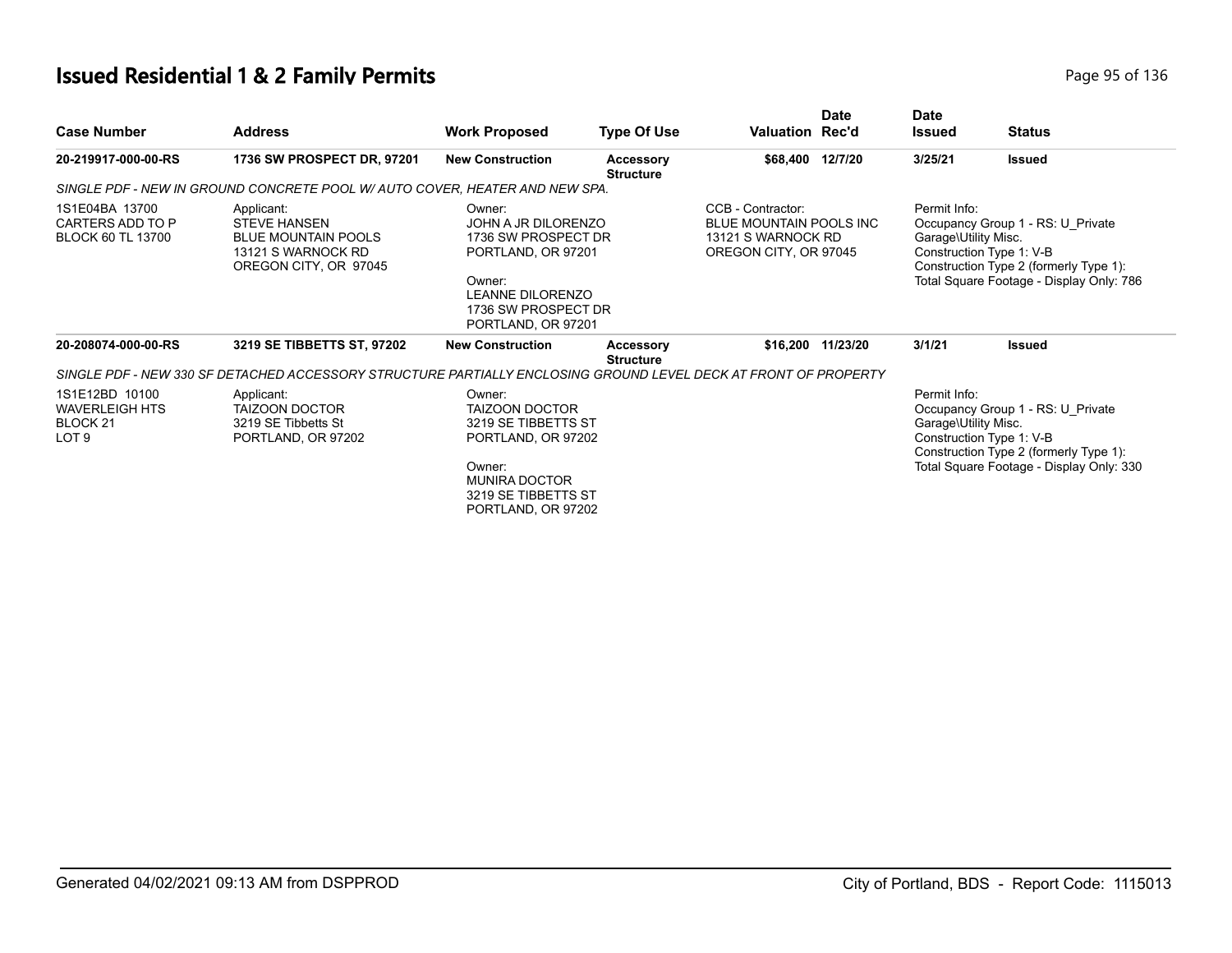# **Issued Residential 1 & 2 Family Permits Page 1136** 2 **Page 96 of 136**

| <b>Case Number</b>                                  | <b>Address</b>                                                                                                                           | <b>Work Proposed</b>                                                                                                                                            | <b>Type Of Use</b> | <b>Valuation Rec'd</b>                                                                                                                                                                                                                                                                                                                                                                      | <b>Date</b>     | <b>Date</b><br><b>Issued</b>                                                        | <b>Status</b>                                                                                                                                            |
|-----------------------------------------------------|------------------------------------------------------------------------------------------------------------------------------------------|-----------------------------------------------------------------------------------------------------------------------------------------------------------------|--------------------|---------------------------------------------------------------------------------------------------------------------------------------------------------------------------------------------------------------------------------------------------------------------------------------------------------------------------------------------------------------------------------------------|-----------------|-------------------------------------------------------------------------------------|----------------------------------------------------------------------------------------------------------------------------------------------------------|
| 20-185098-000-00-RS                                 | 3908 NE KILLINGSWORTH ST,<br>97211                                                                                                       | <b>New Construction</b>                                                                                                                                         | <b>Duplex</b>      | \$215,564 9/3/20                                                                                                                                                                                                                                                                                                                                                                            |                 | 3/3/21                                                                              | <b>Under Inspection</b>                                                                                                                                  |
| <b>OBTAINED SEPERATE ***</b>                        | SINGLE PDF - NEW SINGLE FAMILY DUPLEX / 2-STORY / NO GARAGE / SLIGHTLY SLOPED LOT / COMPLEX *** ELECTRICAL MECHANICAL AND PLUMBING TO BE |                                                                                                                                                                 |                    |                                                                                                                                                                                                                                                                                                                                                                                             |                 |                                                                                     |                                                                                                                                                          |
| 1N1E24AA 05300                                      | Applicant:<br><b>BRADLEE HERSEY</b><br><b>FASTER PERMITS</b><br>2000 SW 1ST AVE SUITE 420<br>PORTLAND OR 97201                           | Owner:<br>JOHN BALLARD<br>PO BOX 96<br>TUALATIN, OR 97062                                                                                                       |                    | CCB - Contractor:<br>CAFFALL CONSTRUCTION CO<br><b>INC</b><br>8575 SW SAGERT ST<br>TUALATIN, OR 97062<br>CCB - Contractor:<br><b>HOLMES HEATING &amp; COOLING</b><br><b>INC</b><br>821 COLUMBIA BLVD<br>ST HELENS, OR 97051<br>CCB - Contractor:<br>MERRILL ELECTRIC LLC<br>PO BOX 753<br>GRESHAM, OR 97030<br>CCB - Contractor:<br>KO PLUMBING LLC<br>PO BOX 632<br><b>BANKS, OR 97106</b> |                 | Permit Info:<br>Occupancy Group 1 - RS: R-<br>Construction Type 1: V-B<br>B<br>1794 | 3_Residential One and Two Family<br>Construction Type 2 (formerly Type 1): V-<br>Total Square Footage - Display Only:<br>Number of New Dwelling Units: 2 |
| 19-255539-DFS-01-RS<br>SINGLE PDF - DFS FOR TRUSSES | 3285 NE 50TH AVE, 97213                                                                                                                  | <b>New Construction</b>                                                                                                                                         | <b>Duplex</b>      |                                                                                                                                                                                                                                                                                                                                                                                             | \$1,500 1/17/21 | 3/2/21                                                                              | <b>Issued</b>                                                                                                                                            |
| 1N2E30BA 14600                                      | Applicant:<br><b>RICHARD ADAMS</b><br><b>FASTER PERMITS</b><br>2000 SW 1ST AVENUE SUITE 420<br>PORTLAND, OR 97201                        | Owner:<br><b>KENNETH KONDZIELA</b><br>2903 NE 8TH AVE<br>PORTLAND, OR 97212<br>Owner:<br><b>RHETT BUTLER</b><br>2903 NE 8TH AVE<br>PORTLAND, OR 97212<br>Owner: |                    | CCB - Contractor:<br><b>BUTLER REDEVELOPMENT LLC</b><br>3306 NE 49TH AVE<br>PORTLAND, OR 97213                                                                                                                                                                                                                                                                                              |                 | Permit Info:<br>Occupancy Group 1 - RS: R-<br>Construction Type 1: V-B<br>B<br>4088 | 3 Residential One and Two Family<br>Construction Type 2 (formerly Type 1): V-<br>Total Square Footage - Display Only:                                    |
|                                                     |                                                                                                                                          | <b>HOLLY KONDZIELA</b><br>2903 NE 8TH AVE<br>PORTLAND, OR 97212                                                                                                 |                    |                                                                                                                                                                                                                                                                                                                                                                                             |                 |                                                                                     |                                                                                                                                                          |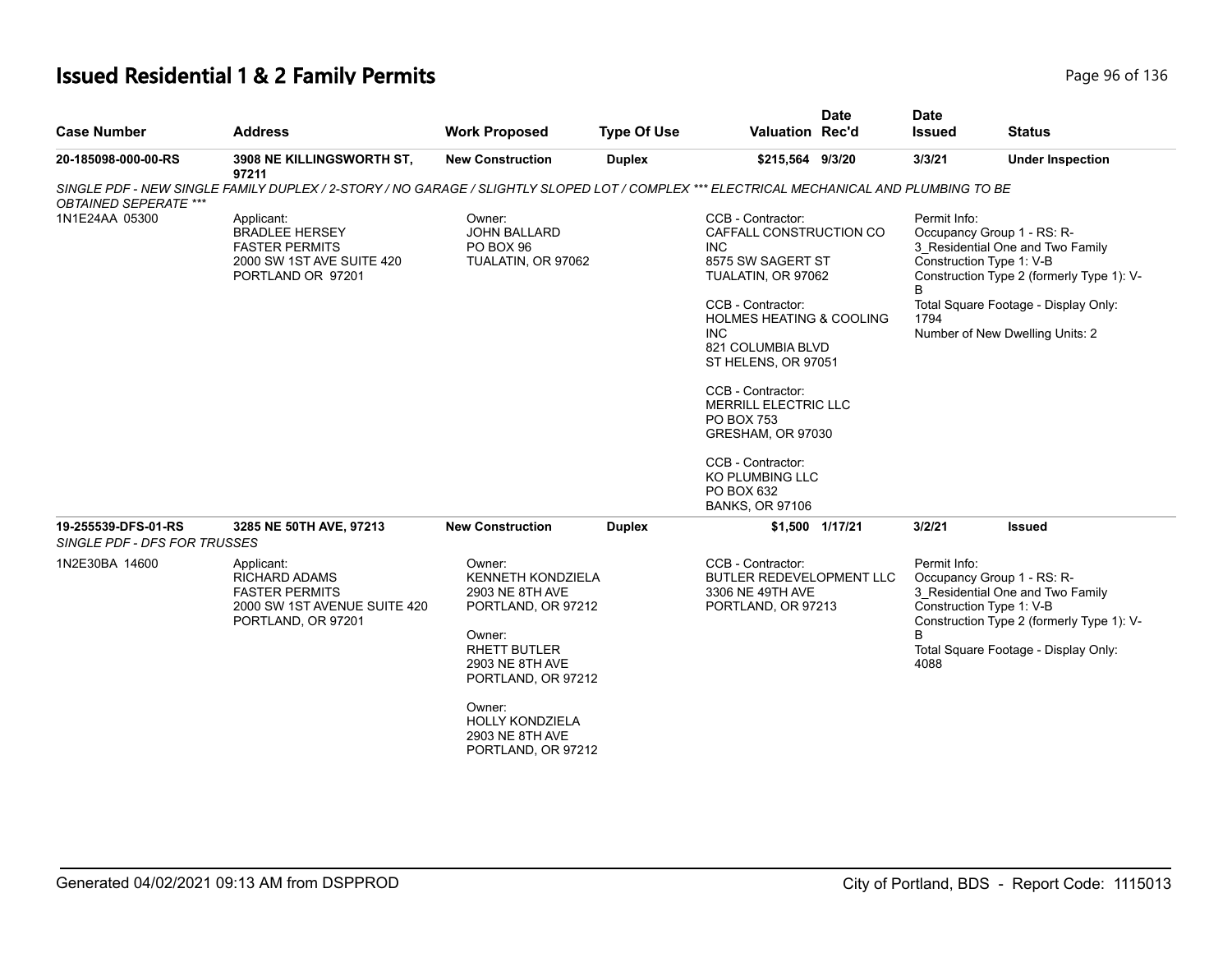# **Issued Residential 1 & 2 Family Permits Page 1136** 2 **Page 97 of 136**

| <b>Case Number</b>                    | <b>Address</b>                                                                                                                                                            | <b>Work Proposed</b>                                                                 | <b>Type Of Use</b> | <b>Valuation Rec'd</b>                                                                                                                                                                                                                                                                                                                                                                                           | <b>Date</b> | <b>Date</b><br><b>Issued</b> | <b>Status</b>                                                                                                                                                                                                      |
|---------------------------------------|---------------------------------------------------------------------------------------------------------------------------------------------------------------------------|--------------------------------------------------------------------------------------|--------------------|------------------------------------------------------------------------------------------------------------------------------------------------------------------------------------------------------------------------------------------------------------------------------------------------------------------------------------------------------------------------------------------------------------------|-------------|------------------------------|--------------------------------------------------------------------------------------------------------------------------------------------------------------------------------------------------------------------|
| 20-172950-000-00-RS<br><b>TRUSSES</b> | 4790 N OBERLIN ST, 97203<br>SINGLE PDF - NEW DUPLEX / 2-STORY / NO GARAGE / SIMPLE / SLIGHTLY SLOPED LOT ***ELECTRICAL MECHANICAL AND PLUMBING SEPERATE***DFS ROOF        | <b>New Construction</b>                                                              | <b>Duplex</b>      | \$403,996 8/7/20                                                                                                                                                                                                                                                                                                                                                                                                 |             | 3/8/21                       | <b>Under Inspection</b>                                                                                                                                                                                            |
| 1N1E08CC 16800                        | Applicant:<br><b>HARRY HANNA</b><br><b>SENTAUR INC</b><br>3880 SE Harrison St, Ste 100<br>MILWAUKIE OR 97222                                                              | Owner:<br><b>SENTAUR INC</b><br>3880 SE HARRISON ST #100<br>MILWAUKIE, OR 97222-5899 |                    | CCB - Contractor:<br><b>HARRY HANNA</b><br><b>SENTAUR INC</b><br>3880 SE HARRISON ST STE 100<br>MILWAUKIE, OR 97222                                                                                                                                                                                                                                                                                              |             | Permit Info:<br>3299         | Occupancy Group 1 - RS: R-<br>3_Residential One and Two Family<br>Construction Type 1: V-B<br>Construction Type 2 (formerly Type 1):<br>Total Square Footage - Display Only:<br>Number of New Dwelling Units: 2    |
| 20-186599-000-00-RS                   | 5480 NE CESAR E CHAVEZ<br><b>BLVD, 97211</b><br>SINGLE PDF - NEW SINGLE FAMILY DUPLEX / 3-STORY / NO GARAGE / SLIGHTLY SLOPED LOT / COMPLEX ****TRADES ADDED 3/18/21***** | <b>New Construction</b>                                                              | <b>Duplex</b>      | \$317,451 9/3/20                                                                                                                                                                                                                                                                                                                                                                                                 |             | 3/3/21                       | <b>Under Inspection</b>                                                                                                                                                                                            |
| 1N1E24AA 05300                        | Applicant:<br><b>BRADLEE HERSEY</b><br><b>FASTER PERMITS</b><br>2000 SW 1ST AVE SUITE 420<br>PORTLAND OR 97201                                                            | Owner:<br><b>JOHN BALLARD</b><br>PO BOX 96<br>TUALATIN, OR 97062                     |                    | CCB - Contractor:<br>CAFFALL CONSTRUCTION CO<br><b>INC</b><br>8575 SW SAGERT ST<br>TUALATIN, OR 97062<br>CCB - Contractor:<br><b>HOLMES HEATING &amp; COOLING</b><br><b>INC</b><br>821 COLUMBIA BLVD<br>ST HELENS, OR 97051<br>CCB - Contractor:<br><b>MERRILL ELECTRIC LLC</b><br><b>PO BOX 753</b><br>GRESHAM, OR 97030<br>CCB - Contractor:<br><b>KO PLUMBING LLC</b><br>PO BOX 632<br><b>BANKS, OR 97106</b> |             | Permit Info:<br>B<br>2626    | Occupancy Group 1 - RS: R-<br>3 Residential One and Two Family<br>Construction Type 1: V-B<br>Construction Type 2 (formerly Type 1): V-<br>Total Square Footage - Display Only:<br>Number of New Dwelling Units: 2 |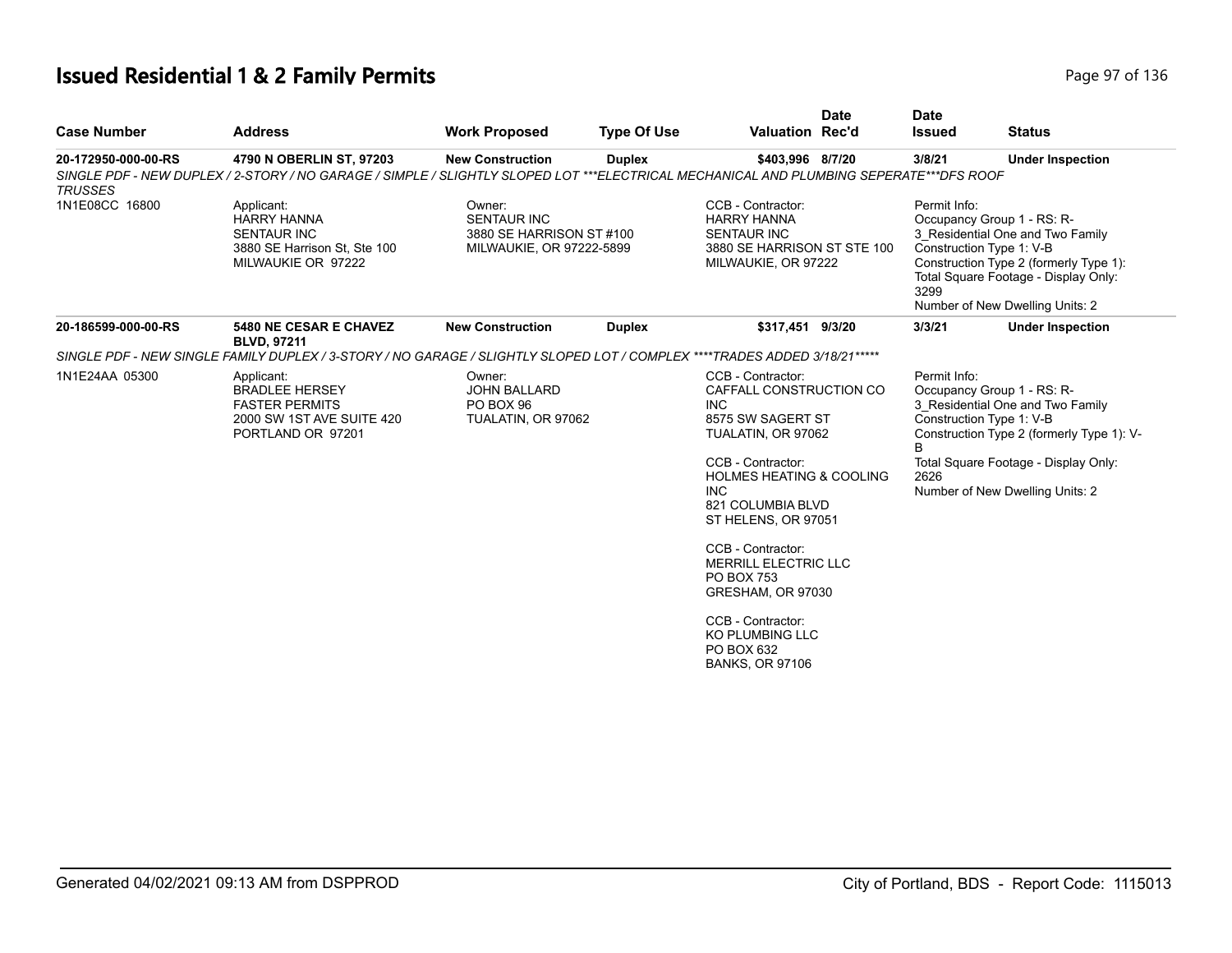# **Issued Residential 1 & 2 Family Permits Page 136** 2 **Page 98 of 136**

| <b>Case Number</b>                                                                                       | <b>Address</b>                                                                                               | <b>Work Proposed</b>                                                                                                                                              | <b>Type Of Use</b> | <b>Valuation Rec'd</b>                                                                                                                                                                                                                                                                                                                                                                                                                                                                                                                           | <b>Date</b> | <b>Date</b><br><b>Issued</b>                 | <b>Status</b>                                                                                                                                                                                                      |
|----------------------------------------------------------------------------------------------------------|--------------------------------------------------------------------------------------------------------------|-------------------------------------------------------------------------------------------------------------------------------------------------------------------|--------------------|--------------------------------------------------------------------------------------------------------------------------------------------------------------------------------------------------------------------------------------------------------------------------------------------------------------------------------------------------------------------------------------------------------------------------------------------------------------------------------------------------------------------------------------------------|-------------|----------------------------------------------|--------------------------------------------------------------------------------------------------------------------------------------------------------------------------------------------------------------------|
| 20-182098-000-00-RS                                                                                      | 2911 SE 18TH AVE, 97202<br>SINGLE PDF: NEW DUPLEX/THREE STORY/ATTACHED GARAGES/FLAT LOT/COMPLEX              | <b>New Construction</b>                                                                                                                                           | <b>Duplex</b>      | \$601,220 9/1/20                                                                                                                                                                                                                                                                                                                                                                                                                                                                                                                                 |             | 3/29/21                                      | <b>Under Inspection</b>                                                                                                                                                                                            |
| 1S1E11AB 19800                                                                                           | Applicant:<br><b>KEVIN PARTAIN</b><br><b>URBAN VISIONS</b><br>223 NE 56TH AVENUE<br>PORTLAND, OR 97213       | Owner:<br><b>JULENE LEE</b><br>1725 SE BROOKLYN ST #1735<br>PORTLAND, OR 97202<br>Owner:<br><b>EUGENE HALL</b><br>1725 SE BROOKLYN ST #1735<br>PORTLAND, OR 97202 |                    | CCB - Contractor:<br>Gary L. Phillis<br>PHILLIS CONSTRUCTION CO<br>9409 NE COLFAX ST<br>PORTLAND, OR 97220<br>CCB - Contractor:<br><b>RENAISSANCE CUSTOM</b><br><b>HOMES LLC</b><br>16771 BOONES FERRY RD<br>LAKE OSWEGO, OR 97035<br>CCB - Contractor:<br>FISH CONSTRUCTION NW INC<br>6401 NE 33RD AVENUE<br>PORTLAND, OR 97211<br>CCB - Contractor:<br><b>RUSSELL &amp; SONS PLUMBING</b><br><b>INC</b><br>6015 NE 88TH ST<br>VANCOUVER, WA 98665<br>CCB - Contractor:<br><b>LANTIL LLC</b><br>11490 SE JENNIFER STREET<br>CLACKAMAS, OR 97015 |             | Permit Info:<br>5308                         | Occupancy Group 1 - RS: R-<br>3 Residential One and Two Family<br>Construction Type 1: V-B<br>Construction Type 2 (formerly Type 1): V-<br>Total Square Footage - Display Only:<br>Number of New Dwelling Units: 2 |
| 20-128844-DFS-01-RS                                                                                      | <b>13200 NW OLD GERMANTOWN</b><br>RD, 97231                                                                  | <b>New Construction</b>                                                                                                                                           | Garage/Carport     | \$4,000 2/22/21                                                                                                                                                                                                                                                                                                                                                                                                                                                                                                                                  |             | 3/1/21                                       | <b>Final</b>                                                                                                                                                                                                       |
| SINGLE PDF - DFS FOR ROOF TRUSSES.                                                                       |                                                                                                              |                                                                                                                                                                   |                    |                                                                                                                                                                                                                                                                                                                                                                                                                                                                                                                                                  |             |                                              |                                                                                                                                                                                                                    |
| 1N1W09D 02700<br><b>GERMANTOWN</b><br>LOT 21 EXC PT IN ST<br>DEFERRAL-POTENTIAL<br><b>ADDITIONAL TAX</b> | Applicant:<br><b>JOHN MCCOON</b><br><b>EXEMPLARY FINISHES LLC</b><br>8024 SE SALMON ST<br>PORTLAND, OR 97215 | Owner:<br><b>BRENNAN J STEWART TR</b><br>13200 NW OLD GERMANTOWN RD<br>PORTLAND, OR 97231                                                                         |                    | CCB - Contractor:<br><b>EXEMPLARY FINISHES LLC</b><br>8024 SE SALMON ST<br>PORTLAND, OR 97215                                                                                                                                                                                                                                                                                                                                                                                                                                                    |             | Permit Info:<br>Garage\Utility Misc.<br>1200 | Occupancy Group 1 - RS: U Private<br>Construction Type 1: V-B<br>Construction Type 2 (formerly Type 1):<br>Total Square Footage - Display Only:                                                                    |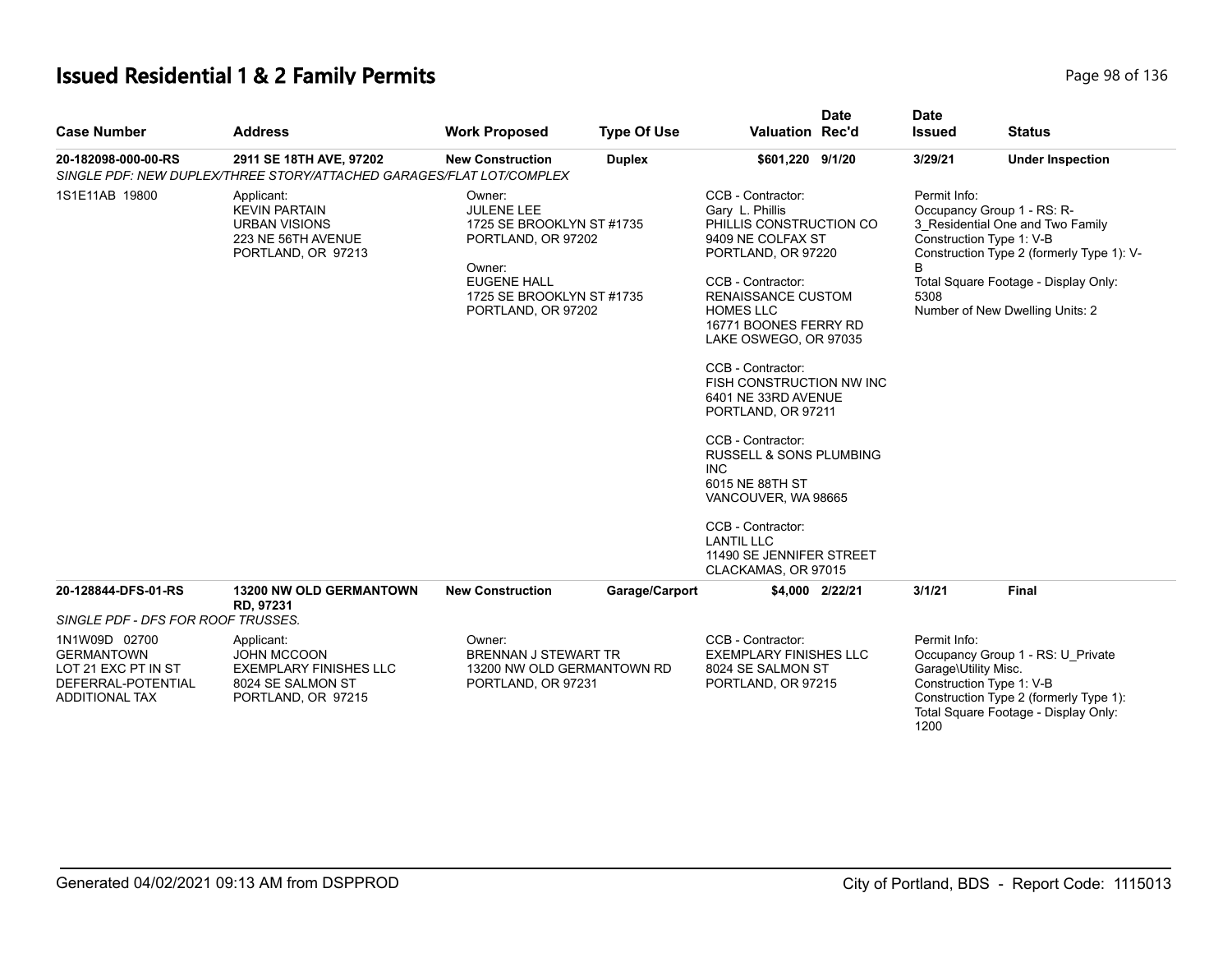# **Issued Residential 1 & 2 Family Permits Page 136** 2 **Page 99 of 136**

| <b>Case Number</b>                                                                                                                                 | <b>Address</b>                                                                                                                        | <b>Work Proposed</b>                                                                                                                                            | <b>Type Of Use</b> | Valuation Rec'd                                                                                                  | <b>Date</b>       | <b>Date</b><br><b>Issued</b>                                          | <b>Status</b>                                                                                                           |
|----------------------------------------------------------------------------------------------------------------------------------------------------|---------------------------------------------------------------------------------------------------------------------------------------|-----------------------------------------------------------------------------------------------------------------------------------------------------------------|--------------------|------------------------------------------------------------------------------------------------------------------|-------------------|-----------------------------------------------------------------------|-------------------------------------------------------------------------------------------------------------------------|
| 20-185841-REV-01-RS                                                                                                                                | 5108 SE 59TH AVE - UNIT A,<br>97206                                                                                                   | <b>New Construction</b>                                                                                                                                         | Garage/Carport     |                                                                                                                  | \$0 3/19/21       | 3/19/21                                                               | <b>Issued</b>                                                                                                           |
|                                                                                                                                                    | SINGLE PDF - REVISION TO MODIFY SITE PLAN AND PROPOSED GARAGE IS NOW 3' 6" FROM THE HOUSE                                             |                                                                                                                                                                 |                    |                                                                                                                  |                   |                                                                       |                                                                                                                         |
| 1S2E18AD 16700<br><b>GRAHAMS ADD</b><br><b>BLOCK1</b><br>W 100' OF LOT 6&7                                                                         | Applicant:<br>RHIANNON MOORE<br><b>TUFF SHED</b><br>PORTLAND OR<br><b>USA</b>                                                         | Owner:<br><b>MELISSA RINEHIMER</b><br>5108 SE 59TH AVE #A<br>PORTLAND, OR 97206<br>Owner:<br><b>DENISE MATTHEW</b><br>5108 SE 59TH AVE #A<br>PORTLAND, OR 97206 |                    | CCB - Contractor:<br>TUFF SHED INC<br>1777 S HARRISON ST STE 600<br>DENVER, CO 80210                             |                   | Permit Info:<br>Garage\Utility Misc.<br>Construction Type 1: V-B      | Occupancy Group 1 - RS: U Private<br>Construction Type 2 (formerly Type 1):<br>Total Square Footage - Display Only: 336 |
| 20-211478-000-00-RS                                                                                                                                | 1034 NE 118TH AVE, 97220<br>SINGLE PDF - NEW 26 X 36 936 SQUARE FT GARAGE ON REAR OF PROPERTY/FLAT LOT/COMPLEX                        | <b>New Construction</b>                                                                                                                                         | Garage/Carport     |                                                                                                                  | \$45,209 11/10/20 | 3/30/21                                                               | <b>Issued</b>                                                                                                           |
| 1N2E34AA 07900<br><b>EDISON</b><br>LOT 8 EXC E 100' & EXC N<br>60'                                                                                 | Applicant:<br><b>RHIANNON MOORE</b><br>TUFF SHED<br>6500 NE HALSEY ST STE A<br>PORTLAND OR 97213                                      | Owner:<br>PHUONG VU<br>1034 NE 118TH AVE<br>PORTLAND, OR 97220<br>Owner:<br><b>NGHIA BUI</b><br>1034 NE 118TH AVE<br>PORTLAND, OR 97220                         |                    | CCB - Contractor:<br>TUFF SHED INC<br>1777 S HARRISON ST STE 600<br>DENVER, CO 80210                             |                   | Permit Info:<br>Garage\Utility Misc.<br>Construction Type 1: V-B      | Occupancy Group 1 - RS: U Private<br>Construction Type 2 (formerly Type 1):<br>Total Square Footage - Display Only: 936 |
| 20-177867-000-00-RS                                                                                                                                | <b>6921 SE CRYSTAL SPRINGS</b><br><b>BLVD, 97206</b><br>SINGLE PDF - DETACHED 462 SQUARE FOOT CARPORT W/ MI ON IIND. LOT 20-177865-RS | <b>New Construction</b>                                                                                                                                         | Garage/Carport     | \$15,000 8/14/20                                                                                                 |                   | 3/11/21                                                               | <b>Issued</b>                                                                                                           |
| 1S2E20CA 12000<br>72ND ST ADD & PLAT 2<br>BLOCK <sub>2</sub><br>S 55' OF W 1/2 OF LOT 8<br>EXC PT IN ST<br>S 55' OF E 1/2 OF LOT 9<br>EXC PT IN ST | Applicant:<br><b>JEFF WALDIEN</b><br>AMERICAN RESTORATION AND<br><b>CONSTRUCTION</b><br>P.O. Box 12607<br><b>SALEM, OR 97309</b>      | Owner:<br><b>ABRAHAM ALANY</b><br>PO BOX 42653<br>PORTLAND, OR 97242                                                                                            |                    | CCB - Contractor:<br>AMERICAN RESTORATION &<br>CONSTRUCTION OF SALEM INC<br>PO BOX 12607<br>SALEM, OR 97309-0607 |                   | Permit Info:<br>Patios, Porches, Carports<br>Construction Type 1: V-B | Occupancy Group 1 - RS: U Decks,<br>Construction Type 2 (formerly Type 1):<br>Total Square Footage - Display Only: 462  |
| 21-010482-000-00-RS                                                                                                                                | 2325 NE 43RD AVE, 97213<br>REBUILD GARAGE AND CONVERT INTO OFFICE SPACE. ADD BATHROOM. TOTAL 3 BATHROOMS.                             | <b>New Construction</b>                                                                                                                                         | Garage/Carport     | \$11.689 2/2/21                                                                                                  |                   | 3/1/21                                                                | <b>Under Inspection</b>                                                                                                 |
| 1N2E30CB 04300<br><b>ROSSMERE</b><br>BLOCK 16<br>LOT <sub>8</sub>                                                                                  | Applicant:<br><b>IGNACIO MORA</b><br>SOLO CONSTRUCTION LLC<br><b>13445 SE MILL ST</b><br>PORTLAND, OR 97233                           | Owner:<br>SHANNON MCNASSAR-MYERS<br>2325 NE 43RD AVE<br>PORTLAND, OR 97213-1332<br>Owner:<br><b>PAUL MYERS</b><br>2325 NE 43RD AVE<br>PORTLAND, OR 97213-1332   |                    | CCB - Contractor:<br>SOLO CONSTRUCTION LLC<br>13445 SE MILL<br>PORTLAND, OR 97233                                |                   | Permit Info:<br>Garage\Utility Misc.<br>Construction Type 1: V-B      | Occupancy Group 1 - RS: U_Private<br>Construction Type 2 (formerly Type 1):<br>Total Square Footage - Display Only: 242 |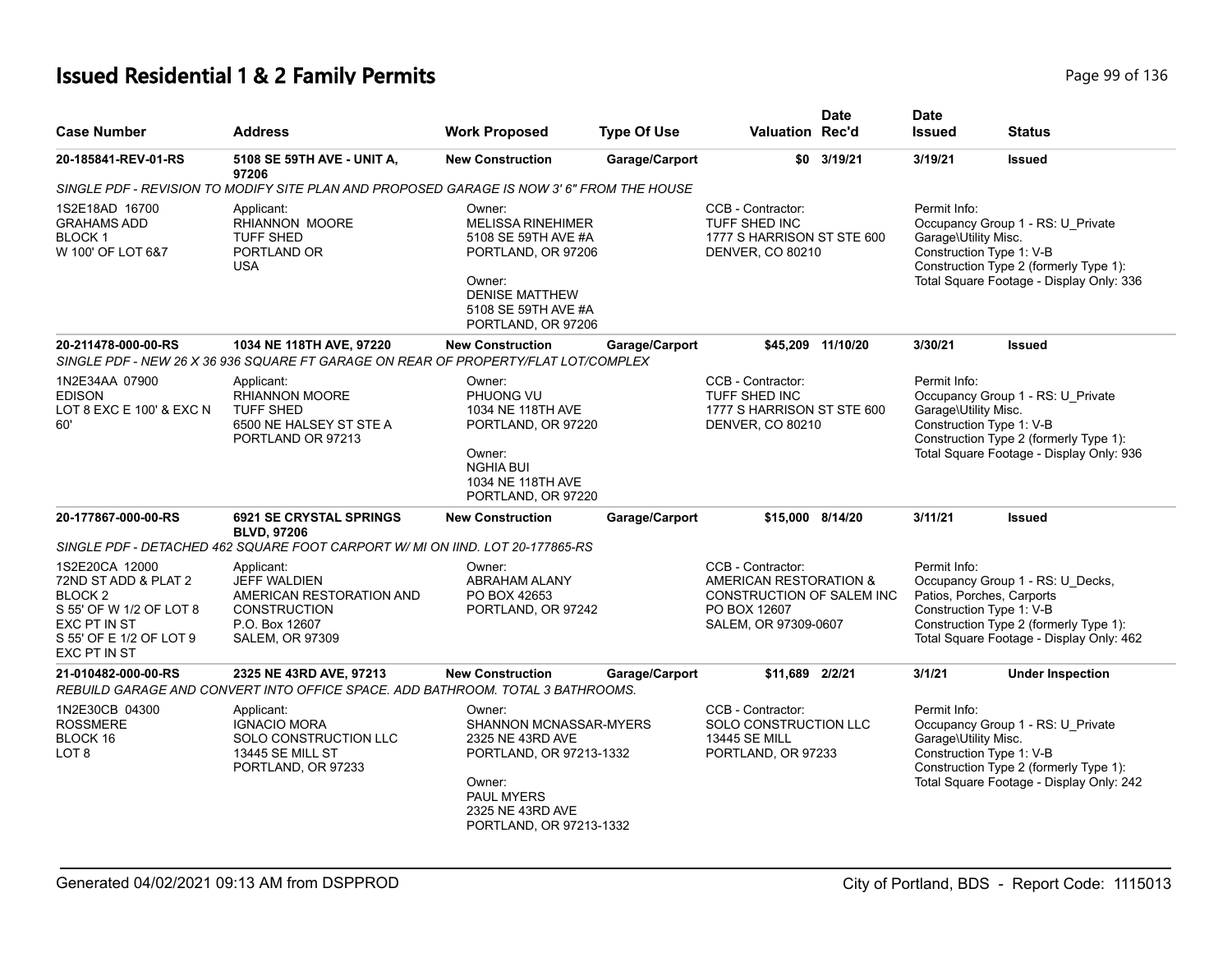# **Issued Residential 1 & 2 Family Permits Page 100 of 136** Page 100 of 136

| <b>Case Number</b>  | <b>Address</b>                                                                                                                                                                                                                                                                                         | <b>Work Proposed</b>    | <b>Type Of Use</b>                                                                                                                                                                                                                                                                                                                                                                                                                               | <b>Valuation Rec'd</b> | <b>Date</b>                                                                                                                                                                                                                                     | <b>Date</b><br><b>Issued</b> | <b>Status</b>           |
|---------------------|--------------------------------------------------------------------------------------------------------------------------------------------------------------------------------------------------------------------------------------------------------------------------------------------------------|-------------------------|--------------------------------------------------------------------------------------------------------------------------------------------------------------------------------------------------------------------------------------------------------------------------------------------------------------------------------------------------------------------------------------------------------------------------------------------------|------------------------|-------------------------------------------------------------------------------------------------------------------------------------------------------------------------------------------------------------------------------------------------|------------------------------|-------------------------|
| 20-193863-000-00-RS | 3658 SE LAMBERT ST, 97202                                                                                                                                                                                                                                                                              | <b>New Construction</b> | <b>Single Family</b><br><b>Dwelling</b>                                                                                                                                                                                                                                                                                                                                                                                                          | \$239,685 9/24/20      |                                                                                                                                                                                                                                                 | 3/25/21                      | <b>Under Inspection</b> |
|                     |                                                                                                                                                                                                                                                                                                        |                         |                                                                                                                                                                                                                                                                                                                                                                                                                                                  |                        |                                                                                                                                                                                                                                                 |                              |                         |
| 1S1E24DA 19100      | SINGLE PDF - NEW SINGLE FAMILY DWELLING / 2-STORY / ATTACHED GARAGE / FLAT LOT/ COMPLEX<br>Owner:<br>Applicant:<br><b>GREENWOOD HOMES LLC</b><br><b>RYAN PICKREL</b><br><b>FASTER PERMITS</b><br>PO BOX 1225<br>2000 SW 1ST AVE #420<br>CANBY, OR 97013-1225<br>PORTLAND OR 97201                      |                         | CCB - Contractor:<br>THE MULLEN COMPANY<br>1601A SE RIVER RD<br>HILLSBORO, OR 97123<br>CCB - Contractor:<br><b>GABES HEATING &amp; COOLING</b><br><b>LLC</b><br>14606 SE RACHEL LN<br>PORTLAND, OR 97236<br>PORTLAND, OR 97236<br>CCB - Contractor:<br><b>GRIZZLY ELECTRIC INC</b><br>2114 MAIN ST STE 100-117<br>VANCOUVER, WA 98660<br>CCB - Contractor:<br><b>BRYAN SEITS</b><br><b>GREENWOOD HOMES LLC</b><br>PO BOX 1225<br>CANBY, OR 97013 |                        | Permit Info:<br>Occupancy Group 1 - RS: R-<br>3_Residential One and Two Family<br>Construction Type 1: V-B<br>Construction Type 2 (formerly Type 1): V-<br>B<br>Total Square Footage - Display Only:<br>2082<br>Number of New Dwelling Units: 1 |                              |                         |
| 19-163298-REV-04-RS | 2535 SW HILLCREST DR, 97201                                                                                                                                                                                                                                                                            | <b>New Construction</b> | <b>Single Family</b><br><b>Dwelling</b>                                                                                                                                                                                                                                                                                                                                                                                                          |                        | \$0 12/22/20                                                                                                                                                                                                                                    | 3/9/21                       | <b>Issued</b>           |
|                     | SINGLE PDF REVISION TO PATIO LAYOUT AND LANDSCAPE RETAINING WALLS                                                                                                                                                                                                                                      |                         |                                                                                                                                                                                                                                                                                                                                                                                                                                                  |                        |                                                                                                                                                                                                                                                 |                              |                         |
| 1S1E04CC 03800      | Owner:<br>Applicant:<br>CAROL KUSE EHLEN REV TR<br><b>BRADLEE HERSEY</b><br><b>FASTER PERMITS</b><br>836 S CURRY ST UNIT 100<br>2000 SW 1ST AVE, STE 420<br>PORTLAND, OR 97239-4754<br>PORTLAND OR 97201<br>Owner:<br>JEFFREY SCOTT EHLEN REV TR<br>836 S CURRY ST UNIT 100<br>PORTLAND, OR 97239-4754 |                         | CCB - Contractor:<br>COWAN CONSTRUCTION LLC<br>PO BOX 1846<br>TUALATIN, OR 97062                                                                                                                                                                                                                                                                                                                                                                 |                        | Permit Info:<br>Occupancy Group 1 - RS: R-<br>3 Residential One and Two Family<br>Construction Type 1: V-B<br>Construction Type 2 (formerly Type 1): V-<br>B.<br>Total Square Footage - Display Only:<br>6710                                   |                              |                         |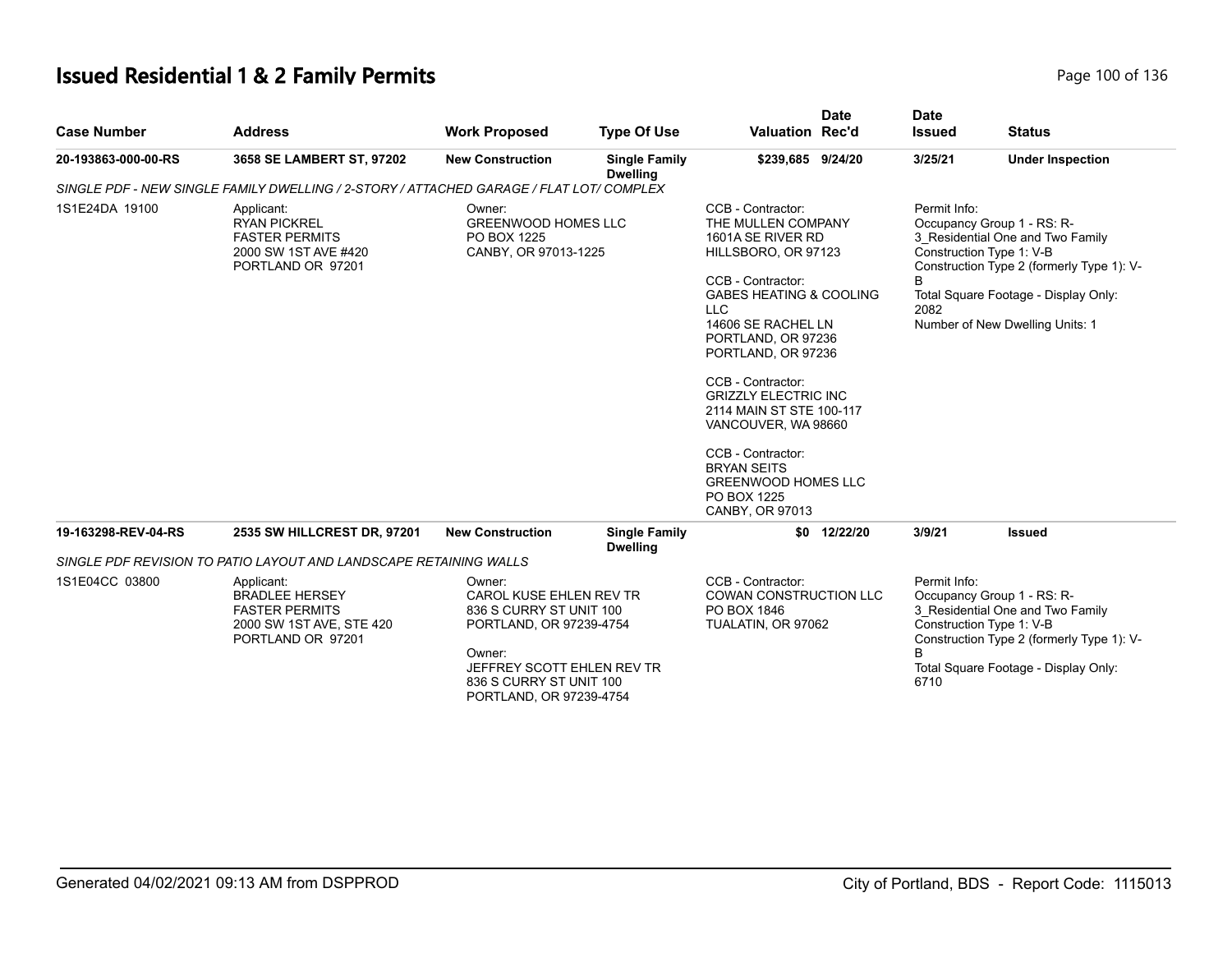# **Issued Residential 1 & 2 Family Permits**

|  | Page 101 of 136 |  |  |  |
|--|-----------------|--|--|--|
|--|-----------------|--|--|--|

| <b>Case Number</b>                                                                                                                                                                                                  | <b>Address</b>                                                                                                                | <b>Work Proposed</b>                                                                                                                                                                               | <b>Type Of Use</b>                      | <b>Valuation Rec'd</b>                                                                                                                                                                                  | <b>Date</b> | <b>Date</b><br><b>Issued</b> | <b>Status</b>                                                                                                                                                                   |
|---------------------------------------------------------------------------------------------------------------------------------------------------------------------------------------------------------------------|-------------------------------------------------------------------------------------------------------------------------------|----------------------------------------------------------------------------------------------------------------------------------------------------------------------------------------------------|-----------------------------------------|---------------------------------------------------------------------------------------------------------------------------------------------------------------------------------------------------------|-------------|------------------------------|---------------------------------------------------------------------------------------------------------------------------------------------------------------------------------|
| 20-186585-REV-01-RS                                                                                                                                                                                                 | 5391 SE 47TH AVE, 97206                                                                                                       | <b>New Construction</b>                                                                                                                                                                            | <b>Single Family</b><br><b>Dwelling</b> | \$0                                                                                                                                                                                                     | 3/16/21     | 3/17/21                      | Issued                                                                                                                                                                          |
|                                                                                                                                                                                                                     | SINGLE PDF - REVISION TO UPDATE ENERGY MEASURES W/AIR SEALING HOME AND DUCTS (SECTION A:5)                                    |                                                                                                                                                                                                    |                                         |                                                                                                                                                                                                         |             |                              |                                                                                                                                                                                 |
| 1S2E18BD 09201<br>Owner:<br>Applicant:<br><b>WOOD INK LLC</b><br><b>RICHARD ADAMS</b><br><b>FASTER PERMITS</b><br>4828 SE 41ST AVE<br>2000 SW 1ST AVENUE SUITE 420<br>PORTLAND, OR 97202-4028<br>PORTLAND, OR 97201 |                                                                                                                               | CCB - Contractor:<br>DEVELOPMENT NORTHWEST<br><b>INC</b><br>1075 W COLUMBIA RIVER HWY<br>TROUTDALE, OR 97060<br>CCB - Contractor:<br><b>WOOD INK LLC</b><br>4828 SE 41ST AVE<br>PORTLAND, OR 97202 |                                         | Permit Info:<br>Occupancy Group 1 - RS: R-<br>3 Residential One and Two Family<br>Construction Type 1: V-B<br>Construction Type 2 (formerly Type 1): V-<br>Total Square Footage - Display Only:<br>3550 |             |                              |                                                                                                                                                                                 |
| 19-154174-DFS-01-RS<br>SINGLE PDF- DFS FOR ROOF TRUSSES.                                                                                                                                                            | 6143 SE TENINO ST - Unit A,<br>97206                                                                                          | <b>New Construction</b>                                                                                                                                                                            | <b>Single Family</b><br><b>Dwelling</b> | \$1,000 3/9/21                                                                                                                                                                                          |             | 3/10/21                      | <b>Issued</b>                                                                                                                                                                   |
| 1S2E19DA 08100<br><b>DARLINGTON</b><br>BLOCK <sub>20</sub><br>N 60' OF LOT 8                                                                                                                                        | Applicant:<br><b>MICHAEL SUSAK</b><br><b>SUSAK PROPERTIES</b><br>6663 SW BEAVERTON-HILLSDALE<br>HWY #194<br>PORTLAND OR 97225 |                                                                                                                                                                                                    |                                         | CCB - Contractor:<br><b>DAMIR KARIN</b><br>DK HOMES LLC<br>PO BOX 90277<br>PORTLAND, OR 97290                                                                                                           |             | Permit Info:<br>В<br>3810    | Occupancy Group 1 - RS: R-<br>3 Residential One and Two Family<br>Construction Type 1: V-B<br>Construction Type 2 (formerly Type 1): V-<br>Total Square Footage - Display Only: |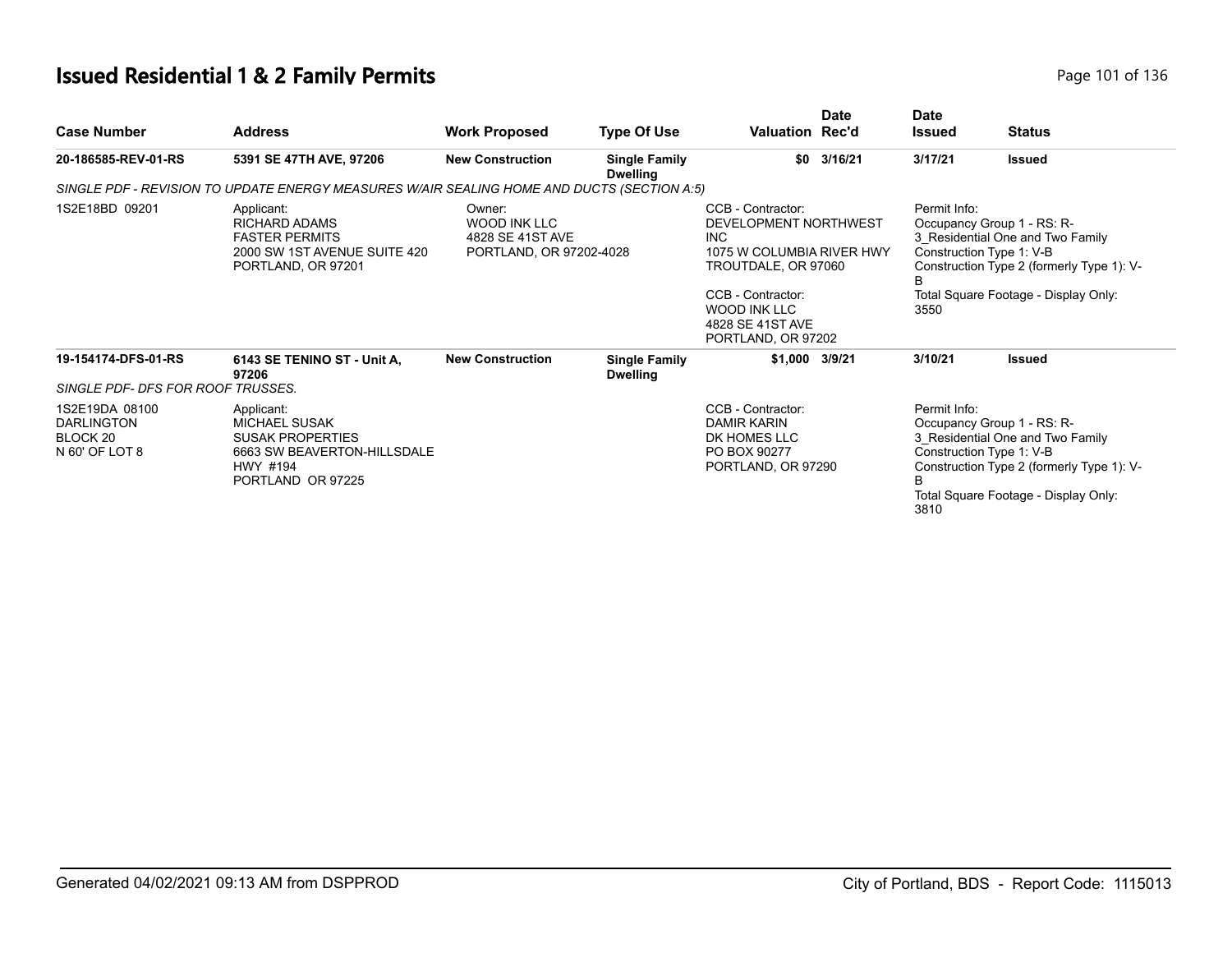# **Issued Residential 1 & 2 Family Permits Page 102 of 136** Page 102 of 136

| <b>Case Number</b>           | <b>Address</b>                                                                                                  | <b>Work Proposed</b>                                                                  | <b>Type Of Use</b>                      | <b>Date</b><br><b>Valuation Rec'd</b>                                                                                                                                                                                                                                                                                                                                                                                                      |             | <b>Date</b><br><b>Issued</b><br><b>Status</b>                                                                                                                                                           |                                                                                                                                                                                                                    |  |
|------------------------------|-----------------------------------------------------------------------------------------------------------------|---------------------------------------------------------------------------------------|-----------------------------------------|--------------------------------------------------------------------------------------------------------------------------------------------------------------------------------------------------------------------------------------------------------------------------------------------------------------------------------------------------------------------------------------------------------------------------------------------|-------------|---------------------------------------------------------------------------------------------------------------------------------------------------------------------------------------------------------|--------------------------------------------------------------------------------------------------------------------------------------------------------------------------------------------------------------------|--|
| 21-003445-000-00-RS          | 3465 NE 35TH PL, 97212                                                                                          | <b>New Construction</b>                                                               | <b>Single Family</b><br><b>Dwelling</b> | \$365,642 1/19/21                                                                                                                                                                                                                                                                                                                                                                                                                          |             | 3/31/21                                                                                                                                                                                                 | <b>Issued</b>                                                                                                                                                                                                      |  |
|                              | SINGLE PDF - NEW SINGLE FAMILY RESIDENCE / 2-STORY / 2-CAR ATTACHED GARAGE / FLAT LOT / COMPLEX                 |                                                                                       |                                         |                                                                                                                                                                                                                                                                                                                                                                                                                                            |             |                                                                                                                                                                                                         |                                                                                                                                                                                                                    |  |
| 1N1E25AB 02100               | Applicant:<br><b>KEVIN PARTAIN</b><br><b>URBAN VISIONS</b><br>223 NE 56TH AVE<br>PORTLAND OR 97213              | Owner:<br><b>CARL NEELD</b><br>3526 NE FREMONT ST<br>PORTLAND, OR 97212               |                                         | CCB - Contractor:<br>ANDREY KOSHUBA<br><b>EXCEPTIONAL HOMES BY</b><br>ANDRE INC<br>14237 BRIDGE CT<br>LAKE OSWEGO, OR 97034<br>CCB - Contractor:<br><b>COMFORT AIR INC</b><br><b>COMFORT AIR INC</b><br>7504 NE 182ND AVE<br>VANCOUVER, WA 98682<br>CCB - Contractor:<br>ARTWORK CONSTRUCTION LLC<br>8312 SE ASPEN SUMMIT DR<br>PORTLAND, OR 97266<br>CCB - Contractor:<br>WEST TECH ELECTRIC LLC<br>3939 NW JASMINE ST<br>CAMAS, WA 98607 |             | Permit Info:<br>B<br>3245                                                                                                                                                                               | Occupancy Group 1 - RS: R-<br>3_Residential One and Two Family<br>Construction Type 1: V-B<br>Construction Type 2 (formerly Type 1): V-<br>Total Square Footage - Display Only:<br>Number of New Dwelling Units: 1 |  |
| 20-104723-DFS-01-RS          | <b>14950 NE GRAHAM ST, 97230</b>                                                                                | <b>New Construction</b>                                                               | <b>Single Family</b><br><b>Dwelling</b> |                                                                                                                                                                                                                                                                                                                                                                                                                                            | \$1 3/29/21 | 3/29/21                                                                                                                                                                                                 | <b>Issued</b>                                                                                                                                                                                                      |  |
| SINGLE PDF- DFS FOR TRUSSES. |                                                                                                                 |                                                                                       |                                         |                                                                                                                                                                                                                                                                                                                                                                                                                                            |             |                                                                                                                                                                                                         |                                                                                                                                                                                                                    |  |
| 1N2E25BD 00318               | Applicant:<br><b>BEYE GREEN</b><br><b>SGS DEVELOPMENT LLC</b><br>62765 POWELL BUTTE HWY<br><b>BEND OR 97701</b> | Owner:<br><b>SGS DEVELOPMENT LLC</b><br>62765 POWELL BUTTE HWY<br>BEND, OR 97701-8010 |                                         | CCB - Contractor:<br><b>Roger Walters</b><br><b>WALTERS ENTERPRISES INC</b><br>PO BOX 390<br>FAIRVIEW, OR 97024                                                                                                                                                                                                                                                                                                                            |             | Permit Info:<br>Occupancy Group 1 - RS: R-<br>3_Residential One and Two Family<br>Construction Type 1: V-B<br>Construction Type 2 (formerly Type 1): V-<br>Total Square Footage - Display Only:<br>2074 |                                                                                                                                                                                                                    |  |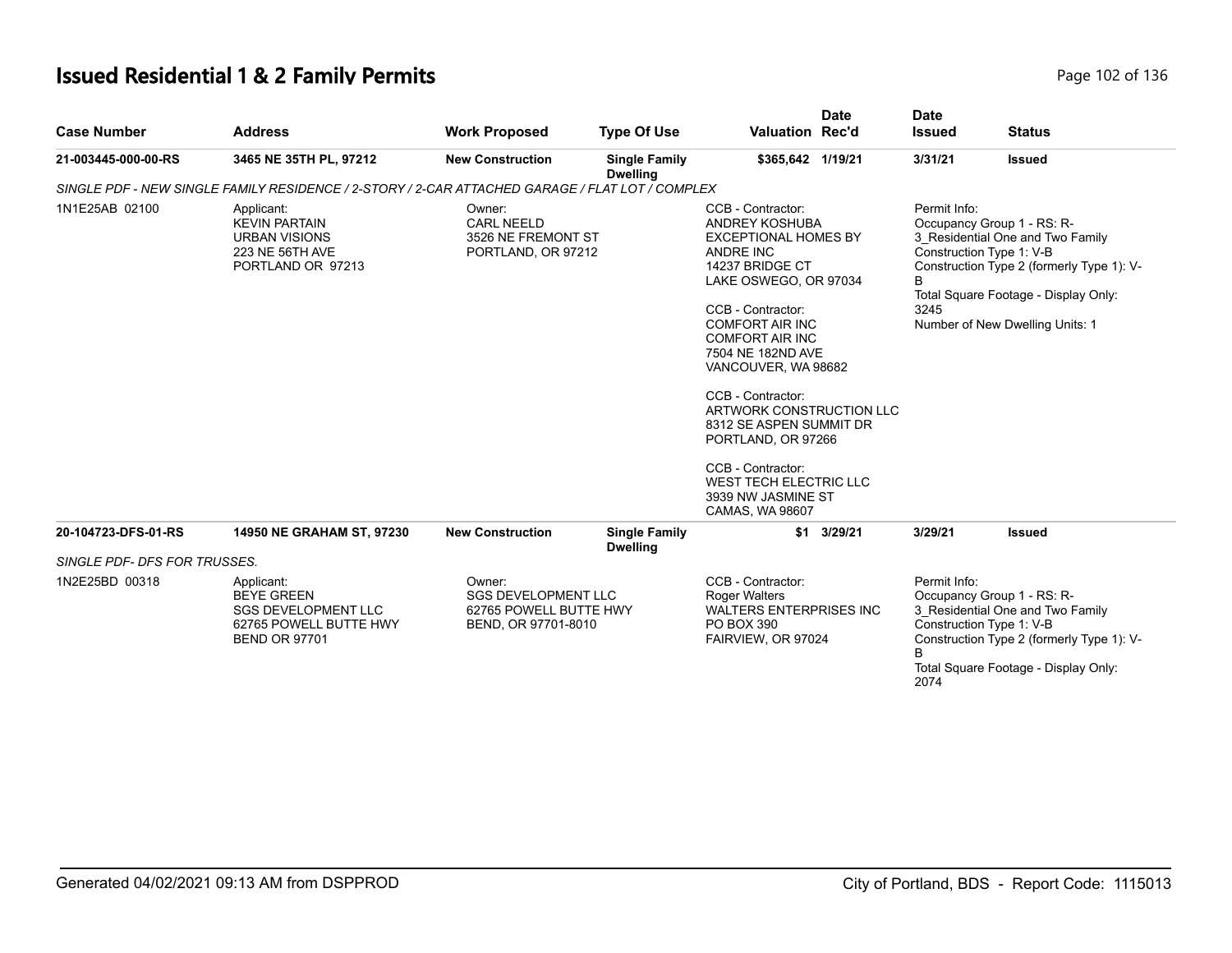# **Issued Residential 1 & 2 Family Permits Page 103 of 136** Page 103 of 136

| <b>Case Number</b>                                       | <b>Address</b>                                                                                                    | <b>Work Proposed</b>                                                                                                                                         | <b>Type Of Use</b>                      | <b>Valuation Rec'd</b>                                                                                                                                                                   | <b>Date</b>     | <b>Date</b><br><b>Issued</b>         | <b>Status</b>                                                                                                                                                                   |
|----------------------------------------------------------|-------------------------------------------------------------------------------------------------------------------|--------------------------------------------------------------------------------------------------------------------------------------------------------------|-----------------------------------------|------------------------------------------------------------------------------------------------------------------------------------------------------------------------------------------|-----------------|--------------------------------------|---------------------------------------------------------------------------------------------------------------------------------------------------------------------------------|
| 20-143649-REV-01-RS                                      | 11765 NE SACRAMENTO ST,<br>97220                                                                                  | <b>New Construction</b>                                                                                                                                      | <b>Single Family</b><br><b>Dwelling</b> |                                                                                                                                                                                          | \$0 1/20/21     | 3/10/21                              | <b>Final</b>                                                                                                                                                                    |
|                                                          | Single PDF - REVISION TO WIDEN DRIVEWAY AND DRIVEWAY APPROACH                                                     |                                                                                                                                                              |                                         |                                                                                                                                                                                          |                 |                                      |                                                                                                                                                                                 |
| 1N2E27DA 05900                                           | Applicant:<br><b>KEVIN PARTAIN</b><br><b>URBAN VISIONS</b><br>223 NE 56TH AVE<br>PORTLAND OR 97213                | Owner:<br><b>VITALIY BONDARENKO</b><br>10960 NE EUGENE ST<br>PORTLAND, OR 97220<br>Owner:<br>SVETLANA BONDARENKO<br>10960 NE EUGENE ST<br>PORTLAND, OR 97220 |                                         | CCB - Contractor:<br>ARTWORK CONSTRUCTION LLC<br>8312 SE ASPEN SUMMIT DR<br>PORTLAND, OR 97266<br>CCB - Contractor:<br><b>VICK HOMES INC</b><br>10960 NE EUGENE ST<br>PORTLAND, OR 97220 |                 | Permit Info:<br>3637                 | Occupancy Group 1 - RS: R-<br>3 Residential One and Two Family<br>Construction Type 1: V-B<br>Construction Type 2 (formerly Type 1): V-<br>Total Square Footage - Display Only: |
| 18-255467-DFS-04-RS                                      | 7618 N BURRAGE AVE, 97217                                                                                         | <b>New Construction</b>                                                                                                                                      | <b>Single Family</b><br><b>Dwelling</b> | \$4,000 3/3/21                                                                                                                                                                           |                 | 3/9/21                               | Final                                                                                                                                                                           |
| SINGLE PDF- DFS FOR TRUSSES.                             |                                                                                                                   |                                                                                                                                                              |                                         |                                                                                                                                                                                          |                 |                                      |                                                                                                                                                                                 |
| 1N1E09CD 16000                                           | Applicant:<br><b>KEVIN PARTAIN</b><br><b>URBAN VISIONS</b><br>223 NE 56TH AVE<br>PORTLAND OR 97213                | Owner:<br>SDB INVESTMENTS LLC<br>16520 SE CREST CT<br>PORTLAND, OR 97236-6498                                                                                |                                         | CCB - Contractor:<br><b>VICK HOMES INC</b><br>10960 NE EUGENE ST<br>PORTLAND, OR 97220                                                                                                   |                 | Permit Info:<br>B<br>2114            | Occupancy Group 1 - RS: R-<br>3 Residential One and Two Family<br>Construction Type 1: V-B<br>Construction Type 2 (formerly Type 1): V-<br>Total Square Footage - Display Only: |
| 20-190980-DFS-01-RS                                      | 8106 SW 39TH AVE, 97219                                                                                           | <b>New Construction</b>                                                                                                                                      | <b>Single Family</b><br><b>Dwelling</b> |                                                                                                                                                                                          | \$2,000 3/19/21 | 3/19/21                              | <b>Issued</b>                                                                                                                                                                   |
| SINGLE PDF - DFS FOR TRUSSES.                            |                                                                                                                   |                                                                                                                                                              |                                         |                                                                                                                                                                                          |                 |                                      |                                                                                                                                                                                 |
| 1S1E20CA 07602                                           | Applicant:<br><b>TYSON OKELY</b><br><b>DEZ DEVELOPMENT</b><br>15648 SE 114TH AVE SUITE 211<br>CLACKAMAS, OR 97015 | Owner:<br>DEZ DEVELOPMENT LLC<br>10117 SE SUNNYSIDE RD #F1123<br>CLACKAMAS, OR 97015-7708                                                                    |                                         | Primary Contractor:<br><b>TO BID</b>                                                                                                                                                     |                 | Permit Info:<br>2796                 | Occupancy Group 1 - RS: R-<br>3_Residential One and Two Family<br>Construction Type 1: V-B<br>Construction Type 2 (formerly Type 1): V-<br>Total Square Footage - Display Only: |
| 18-255418-DFS-02-RS                                      | 7606 N BURRAGE AVE, 97217                                                                                         | <b>New Construction</b>                                                                                                                                      | <b>Single Family</b><br><b>Dwelling</b> | \$4,000 3/3/21                                                                                                                                                                           |                 | 3/9/21                               | <b>Final</b>                                                                                                                                                                    |
| <b>SINGLE PDF - DFS FOR TRUSSES</b>                      |                                                                                                                   |                                                                                                                                                              |                                         |                                                                                                                                                                                          |                 |                                      |                                                                                                                                                                                 |
| 1N1E09CD 16001<br>BLOCK <sub>2</sub><br>LOT 1&2 TL 16001 | Applicant:<br><b>KEVIN PARTAIN</b><br><b>URBAN VISIONS</b><br>223 NE 56TH AVE<br>PORTLAND OR 97213                | Owner:<br>SDB INVESTMENTS LLC<br>16520 SE CREST CT<br>PORTLAND, OR 97236-6498                                                                                |                                         | CCB - Contractor:<br><b>VICK HOMES INC</b><br>10960 NE EUGENE ST<br>PORTLAND, OR 97220                                                                                                   |                 | Permit Info:<br><sub>R</sub><br>2114 | Occupancy Group 1 - RS: R-<br>3_Residential One and Two Family<br>Construction Type 1: V-B<br>Construction Type 2 (formerly Type 1): V-<br>Total Square Footage - Display Only: |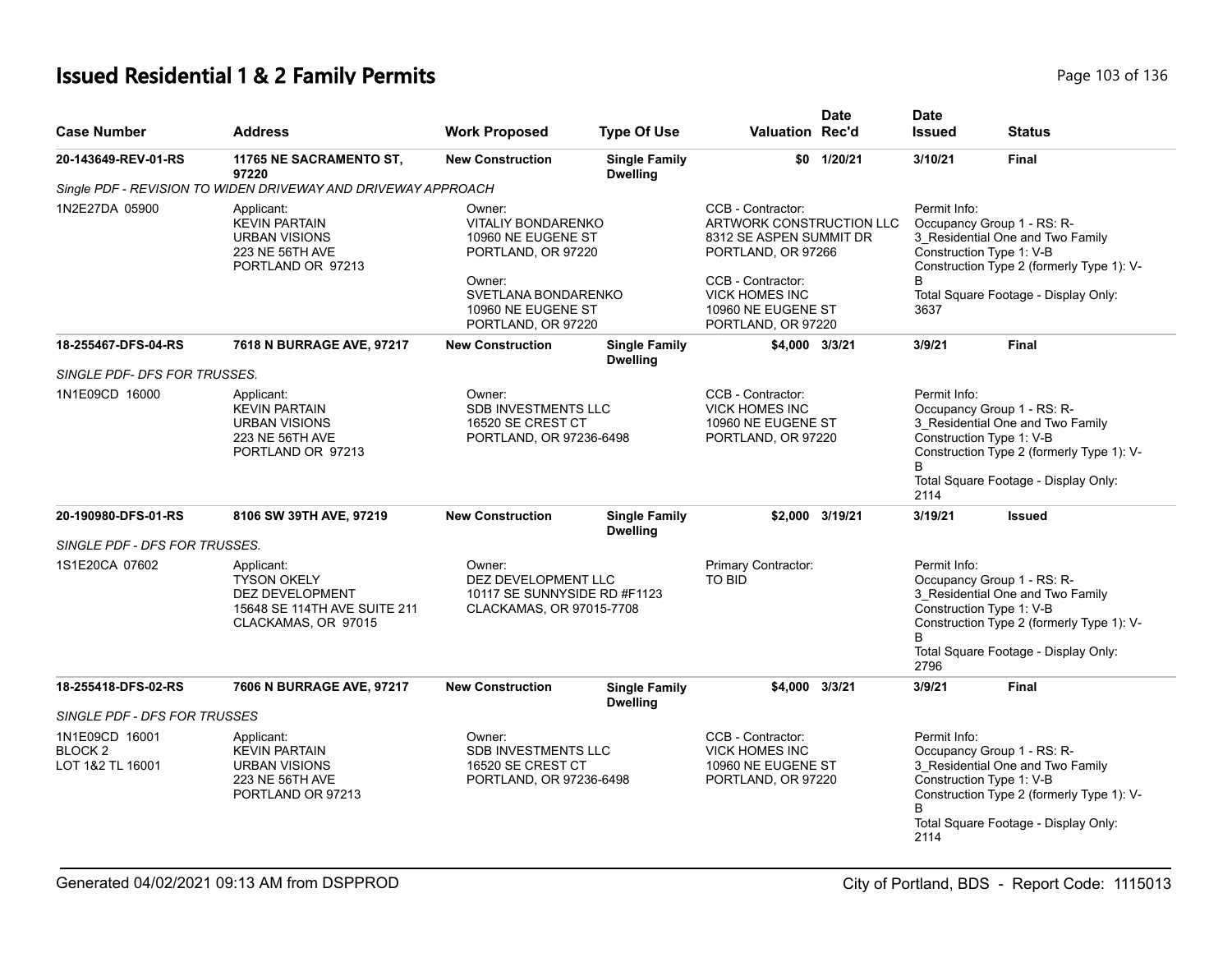# **Issued Residential 1 & 2 Family Permits Page 104 of 136** Page 104 of 136

| <b>Case Number</b>                                                    | <b>Address</b>                                                                                                                              | <b>Work Proposed</b>                                                       | <b>Type Of Use</b>                      | <b>Valuation Rec'd</b>                                                                                                                                                                                                                                                                                                                                                                                                                          | <b>Date</b> | <b>Date</b><br><b>Issued</b>                          | <b>Status</b>                                                                                                                                                                          |
|-----------------------------------------------------------------------|---------------------------------------------------------------------------------------------------------------------------------------------|----------------------------------------------------------------------------|-----------------------------------------|-------------------------------------------------------------------------------------------------------------------------------------------------------------------------------------------------------------------------------------------------------------------------------------------------------------------------------------------------------------------------------------------------------------------------------------------------|-------------|-------------------------------------------------------|----------------------------------------------------------------------------------------------------------------------------------------------------------------------------------------|
| 19-175414-000-00-RS                                                   | 8370 NE SACRAMENTO ST,<br>97220                                                                                                             | <b>New Construction</b>                                                    | <b>Single Family</b><br><b>Dwelling</b> | \$218,092 6/7/19                                                                                                                                                                                                                                                                                                                                                                                                                                |             | 3/24/21                                               | <b>Issued</b>                                                                                                                                                                          |
|                                                                       | NEW SINGLE FAMILY RESIDENCE/2-STORY/1-CAR GARAGE/FLAT/COMPLEX****ELECTRICAL, MECHANICAL, AND PLUMBING PERMITS TO BE OBTAINED SEPARATELY**** |                                                                            |                                         |                                                                                                                                                                                                                                                                                                                                                                                                                                                 |             |                                                       |                                                                                                                                                                                        |
| 1N2E28CB 17700<br>RAILWAY ADD<br>BLOCK <sub>23</sub><br><b>LOT 24</b> | Applicant:<br><b>HAN NGO</b><br><b>BASESQUARE LLC</b><br>15336 SE DIVISION ST<br>PORTLAND OR 97236                                          | Owner:<br><b>BICH TH NGUYEN</b><br>7724 NE HALSEY ST<br>PORTLAND, OR 97213 |                                         | CCB - Contractor:<br><b>BASE SQUARE LLC</b><br>15336 SE DIVISION ST<br>PORTLAND, OR 97236                                                                                                                                                                                                                                                                                                                                                       |             | Permit Info:<br>Construction Type 1: V-B<br>B<br>2071 | Occupancy Group 1 - RS: R-<br>3_Residential One and Two Family<br>Construction Type 2 (formerly Type 1): V-<br>Total Square Footage - Display Only:<br>Number of New Dwelling Units: 1 |
| 19-160659-000-00-RS                                                   | 6083 SE NEHALEM ST, 97206                                                                                                                   | <b>New Construction</b>                                                    | <b>Single Family</b><br><b>Dwelling</b> | \$208,170 5/6/19                                                                                                                                                                                                                                                                                                                                                                                                                                |             | 3/18/21                                               | Issued                                                                                                                                                                                 |
|                                                                       | NEW SINGLE-FAMILY RESIDENCE/2-STORY/1-CAR GARAGE/FLAT LOT/COMPLEX                                                                           |                                                                            |                                         |                                                                                                                                                                                                                                                                                                                                                                                                                                                 |             |                                                       |                                                                                                                                                                                        |
| 1S2E19DA 07200                                                        | Applicant:<br><b>RICHARD ADAMS</b><br><b>FASTER PERMITS</b><br>2000 SW 1ST AVENUE SUITE 420<br>PORTLAND, OR 97201                           | Owner:<br><b>DIGGER LLC</b><br>PO BOX 14652<br>PORTLAND, OR 97293-0652     |                                         | CCB - Contractor:<br><b>PETER</b><br>MHC HEATING AND COOLING<br><b>LLC</b><br>4 NE 202 AVE<br>PORTLAND, OR 97230<br>CCB - Contractor:<br>DEVELOPMENT NORTHWEST<br>INC.<br>1075 W COLUMBIA RIVER HWY<br>TROUTDALE, OR 97060<br>CCB - Contractor:<br>PORTLAND ELECTRIC LLC<br>1915 E 5TH ST STE D<br>VANCOUVER, WA 98661<br>CCB - Contractor:<br>BARTHOLEMY CONSTRUCTION<br><b>MANAGEMENT LLC</b><br>11380 SW PAULINA DR<br>WILSONVILLE, OR 97070 |             | Permit Info:<br>Construction Type 1: V-B<br>B<br>1845 | Occupancy Group 1 - RS: R-<br>3_Residential One and Two Family<br>Construction Type 2 (formerly Type 1): V-<br>Total Square Footage - Display Only:<br>Number of New Dwelling Units: 1 |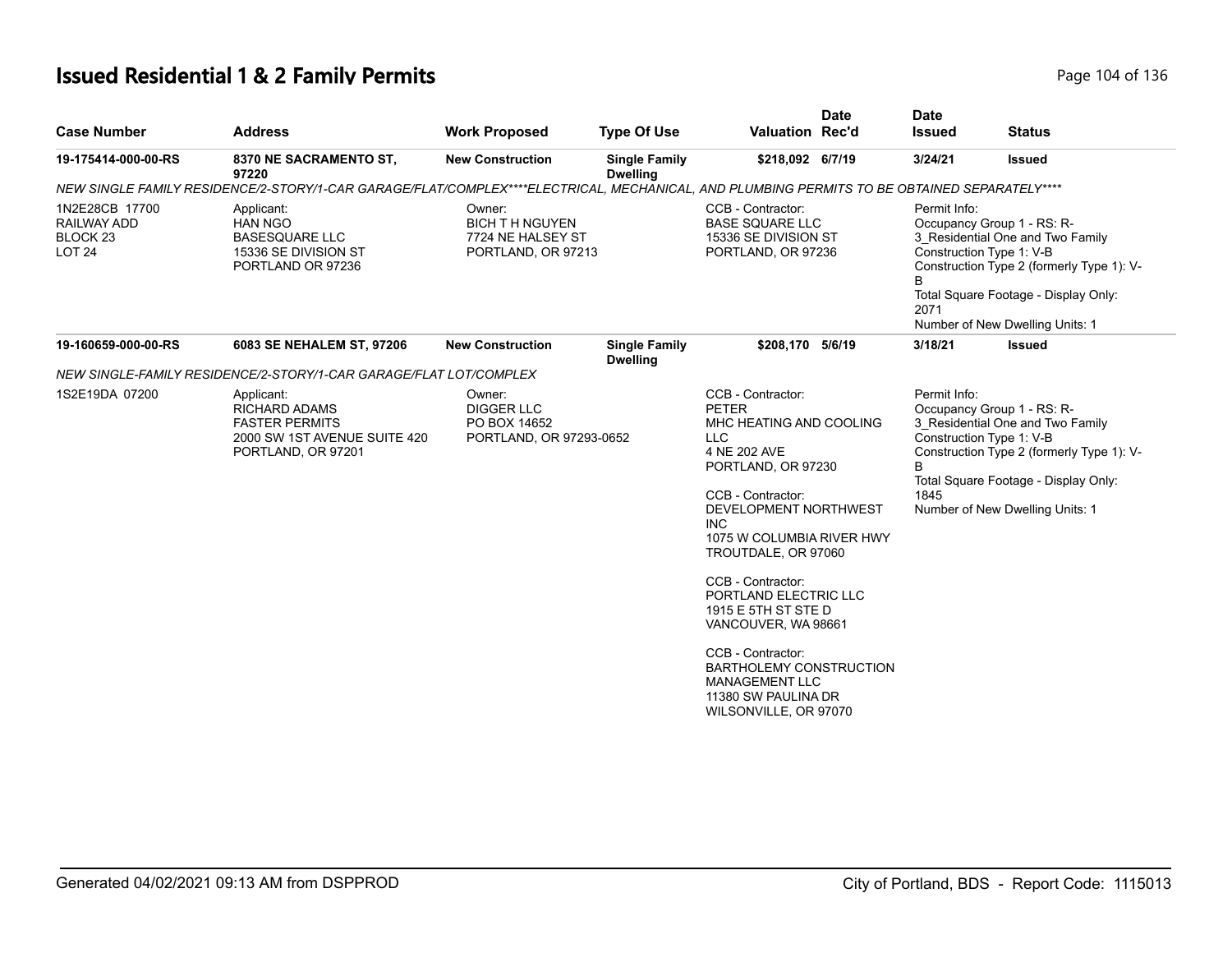# **Issued Residential 1 & 2 Family Permits Page 105 of 136** Page 105 of 136

| <b>Case Number</b>  | <b>Address</b>                                                                                                    | <b>Work Proposed</b>                                                   | <b>Type Of Use</b>                      | <b>Valuation Rec'd</b>                                                                                                                                                                                                                                                                                                                                                                                                                                       | <b>Date</b> | <b>Date</b><br><b>Issued</b> | <b>Status</b>                                                                                                                                                                                                      |
|---------------------|-------------------------------------------------------------------------------------------------------------------|------------------------------------------------------------------------|-----------------------------------------|--------------------------------------------------------------------------------------------------------------------------------------------------------------------------------------------------------------------------------------------------------------------------------------------------------------------------------------------------------------------------------------------------------------------------------------------------------------|-------------|------------------------------|--------------------------------------------------------------------------------------------------------------------------------------------------------------------------------------------------------------------|
| 19-160684-000-00-RS | 6075 SE NEHALEM ST, 97206                                                                                         | <b>New Construction</b>                                                | <b>Single Family</b><br><b>Dwelling</b> | \$208,170 5/6/19                                                                                                                                                                                                                                                                                                                                                                                                                                             |             | 3/18/21                      | <b>Issued</b>                                                                                                                                                                                                      |
|                     | NEW SINGLE-FAMILY RESIDENCE/2-STORY/1-CAR GARAGE/FLAT LOT/COMPLEX                                                 |                                                                        |                                         |                                                                                                                                                                                                                                                                                                                                                                                                                                                              |             |                              |                                                                                                                                                                                                                    |
| 1S2E19DA 07201      | Applicant:<br><b>RICHARD ADAMS</b><br><b>FASTER PERMITS</b><br>2000 SW 1ST AVENUE SUITE 420<br>PORTLAND, OR 97201 | Owner:<br><b>DIGGER LLC</b><br>PO BOX 14652<br>PORTLAND, OR 97293-0652 |                                         | CCB - Contractor:<br><b>PETER</b><br>MHC HEATING AND COOLING<br><b>LLC</b><br>4 NE 202 AVE<br>PORTLAND, OR 97230<br>CCB - Contractor:<br>DEVELOPMENT NORTHWEST<br><b>INC</b><br>1075 W COLUMBIA RIVER HWY<br>TROUTDALE, OR 97060<br>CCB - Contractor:<br>PORTLAND ELECTRIC LLC<br>1915 E 5TH ST STE D<br>VANCOUVER, WA 98661<br>CCB - Contractor:<br><b>BARTHOLEMY CONSTRUCTION</b><br><b>MANAGEMENT LLC</b><br>11380 SW PAULINA DR<br>WILSONVILLE, OR 97070 |             | Permit Info:<br>B<br>1845    | Occupancy Group 1 - RS: R-<br>3_Residential One and Two Family<br>Construction Type 1: V-B<br>Construction Type 2 (formerly Type 1): V-<br>Total Square Footage - Display Only:<br>Number of New Dwelling Units: 1 |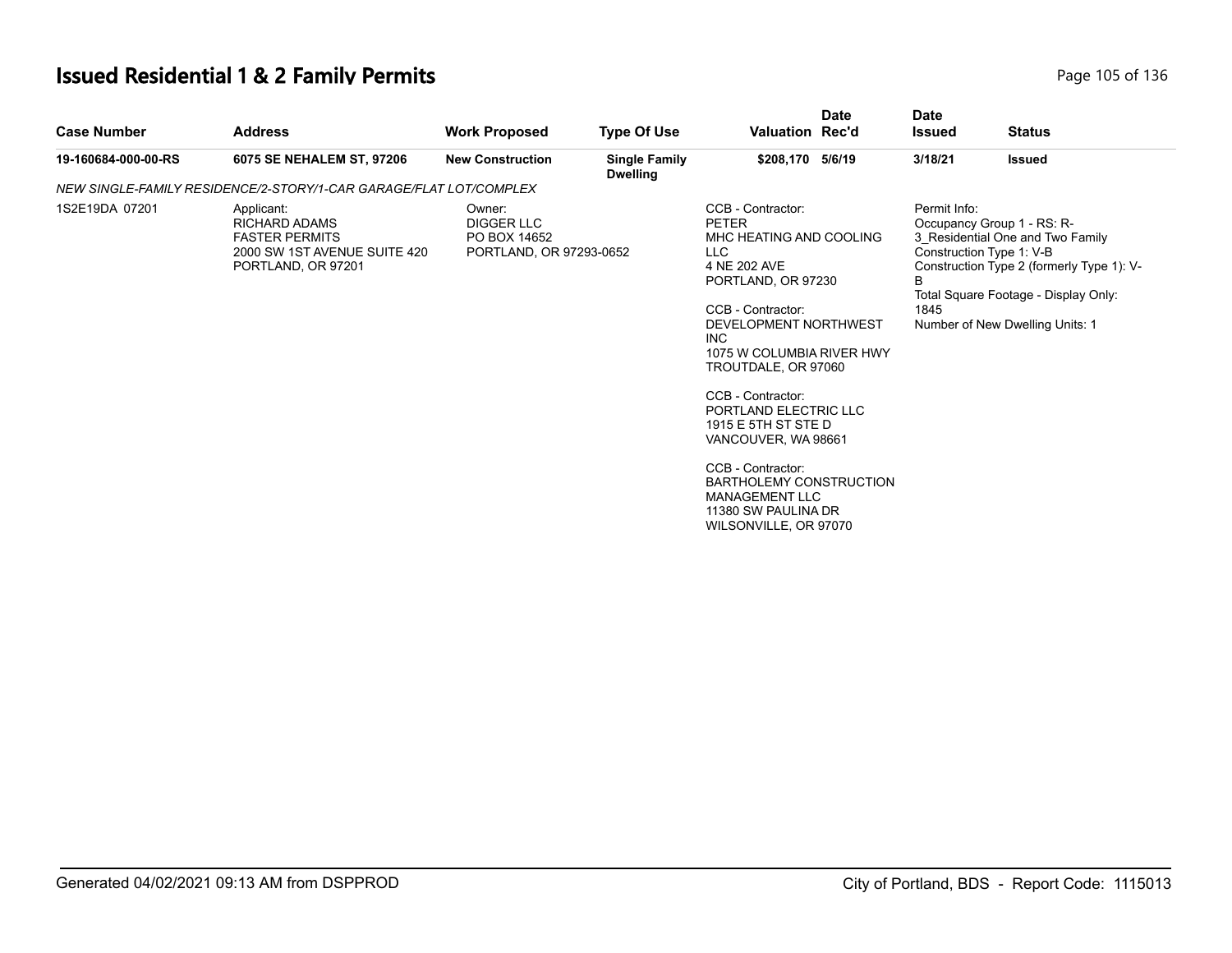# **Issued Residential 1 & 2 Family Permits Page 106 of 136** Page 106 of 136

| <b>Case Number</b>                   | <b>Address</b>                                                                                                                           | <b>Work Proposed</b>                                                   | <b>Type Of Use</b>                      | <b>Valuation Rec'd</b>                                                                                                                                                                                                                                                               | <b>Date</b>                                                                    | <b>Date</b><br><b>Issued</b>                                                                                                                                                                                                                    | <b>Status</b>           |  |
|--------------------------------------|------------------------------------------------------------------------------------------------------------------------------------------|------------------------------------------------------------------------|-----------------------------------------|--------------------------------------------------------------------------------------------------------------------------------------------------------------------------------------------------------------------------------------------------------------------------------------|--------------------------------------------------------------------------------|-------------------------------------------------------------------------------------------------------------------------------------------------------------------------------------------------------------------------------------------------|-------------------------|--|
| 19-214430-000-00-RS                  | 66 SE 139TH AVE, 97233                                                                                                                   | <b>New Construction</b>                                                | <b>Single Family</b><br><b>Dwelling</b> | \$182,160 8/28/19                                                                                                                                                                                                                                                                    |                                                                                | 3/1/21                                                                                                                                                                                                                                          | <b>Under Inspection</b> |  |
|                                      | NEW SINGLE FAMILY RESIDENCE. (UNIT 4) 2 STORY/ 1 CAR GARAGE/ FLAT LOT/COMPLEX. RESIDENTIAL FIRE SPRINKLERS REQUIRED PER FIRE CODE APPEAL |                                                                        |                                         |                                                                                                                                                                                                                                                                                      |                                                                                |                                                                                                                                                                                                                                                 |                         |  |
| 22011/noted as a deferred submittal. |                                                                                                                                          |                                                                        |                                         |                                                                                                                                                                                                                                                                                      |                                                                                |                                                                                                                                                                                                                                                 |                         |  |
| 1N2E35DD 05000                       | Applicant:<br><b>KEVIN PARTAIN</b><br><b>URBAN VISIONS</b><br>223 NE 56TH AVENUE<br>PORTLAND, OR 97213                                   | Owner:<br>SUNSET BRIDGE INC<br>PO BOX 66910<br>PORTLAND, OR 97290-6910 |                                         | CCB - Contractor:<br><b>JIM KOSTA</b><br>BW CONSTRUCTION INC<br>PO BOX 66910<br>PORTLAND, OR 97290<br>CCB - Contractor:<br>MIRCEA BOGDAN<br>13512 SE MARKET ST<br>PORTLAND, OR 97233<br>CCB - Contractor:<br>MORGAN HEATING & COOLING<br>INC<br>PO BOX 630<br>GRESHAM, OR 97030-0160 |                                                                                | Permit Info:<br>Occupancy Group 1 - RS: R-<br>3 Residential One and Two Family<br>Construction Type 1: V-B<br>Construction Type 2 (formerly Type 1): V-<br>B<br>Total Square Footage - Display Only:<br>1632<br>Number of New Dwelling Units: 1 |                         |  |
|                                      |                                                                                                                                          |                                                                        |                                         |                                                                                                                                                                                                                                                                                      | <b>GRIZZLY ELECTRIC INC</b><br>2114 MAIN ST STE 100-117<br>VANCOUVER, WA 98660 |                                                                                                                                                                                                                                                 |                         |  |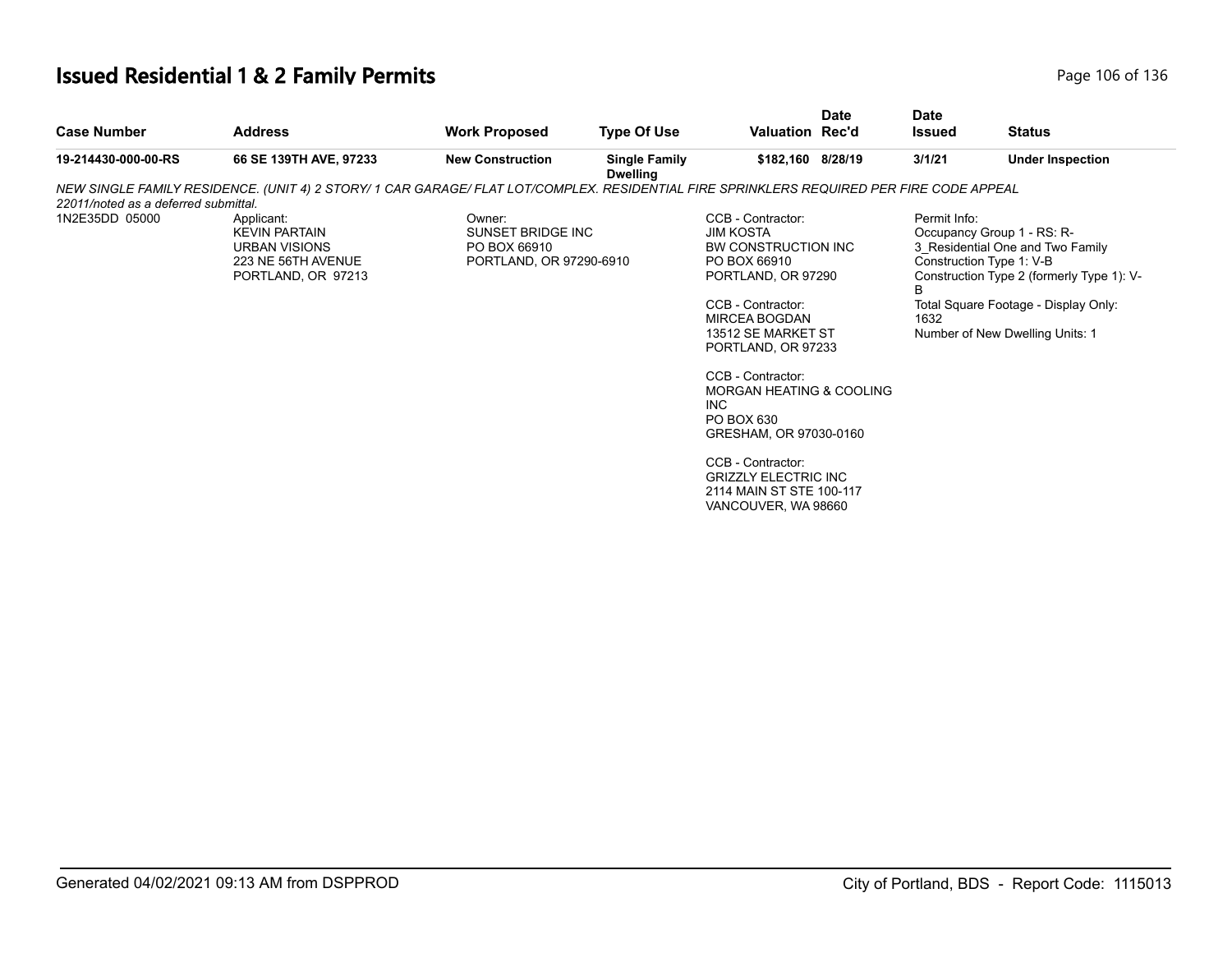# **Issued Residential 1 & 2 Family Permits Page 107 of 136** Page 107 of 136

| <b>Address</b>                                                                                         | <b>Work Proposed</b>    | <b>Type Of Use</b>                                                    |                                                                                                                                                                               | <b>Date</b> | Date<br><b>Issued</b>                                                                                                                                                                                                                                                                                     | <b>Status</b>                                                                                                                                                                                                      |
|--------------------------------------------------------------------------------------------------------|-------------------------|-----------------------------------------------------------------------|-------------------------------------------------------------------------------------------------------------------------------------------------------------------------------|-------------|-----------------------------------------------------------------------------------------------------------------------------------------------------------------------------------------------------------------------------------------------------------------------------------------------------------|--------------------------------------------------------------------------------------------------------------------------------------------------------------------------------------------------------------------|
| 4935 SE 33RD AVE, 97202                                                                                | <b>New Construction</b> | <b>Single Family</b>                                                  |                                                                                                                                                                               |             | 3/12/21                                                                                                                                                                                                                                                                                                   | <b>Under Inspection</b>                                                                                                                                                                                            |
|                                                                                                        |                         |                                                                       |                                                                                                                                                                               |             |                                                                                                                                                                                                                                                                                                           |                                                                                                                                                                                                                    |
| Applicant:<br><b>KEVIN PARTAIN</b><br><b>URBAN VISIONS</b><br>223 NE 56TH AVENUE<br>PORTLAND, OR 97213 | Owner:<br>LLC           |                                                                       | CCB - Contractor:<br>Gary L. Phillis<br>CCB - Contractor:<br><b>HOMES LLC</b><br>CCB - Contractor:<br><b>INC</b><br>6015 NE 88TH ST<br>CCB - Contractor:<br><b>LANTIL LLC</b> |             | Permit Info:<br>B<br>3154                                                                                                                                                                                                                                                                                 | Occupancy Group 1 - RS: R-<br>3 Residential One and Two Family<br>Construction Type 1: V-B<br>Construction Type 2 (formerly Type 1): V-<br>Total Square Footage - Display Only:<br>Number of New Dwelling Units: 1 |
|                                                                                                        |                         | NEW SINGLE FAMILY RESIDENCE/ 2-STORY/ 1-CAR GARAGE/ FLAT LOT/ COMPLEX | <b>Dwelling</b><br>RENAISSANCE CUSTOM HOMES<br>16771 BOONES FERRY RD<br>LAKE OSWEGO, OR 97035-4383                                                                            |             | Valuation Rec'd<br>\$346,265 11/7/19<br>PHILLIS CONSTRUCTION CO<br>9409 NE COLFAX ST<br>PORTLAND, OR 97220<br><b>RENAISSANCE CUSTOM</b><br>16771 BOONES FERRY RD<br>LAKE OSWEGO, OR 97035<br><b>RUSSELL &amp; SONS PLUMBING</b><br>VANCOUVER, WA 98665<br>11490 SE JENNIFER STREET<br>CLACKAMAS, OR 97015 |                                                                                                                                                                                                                    |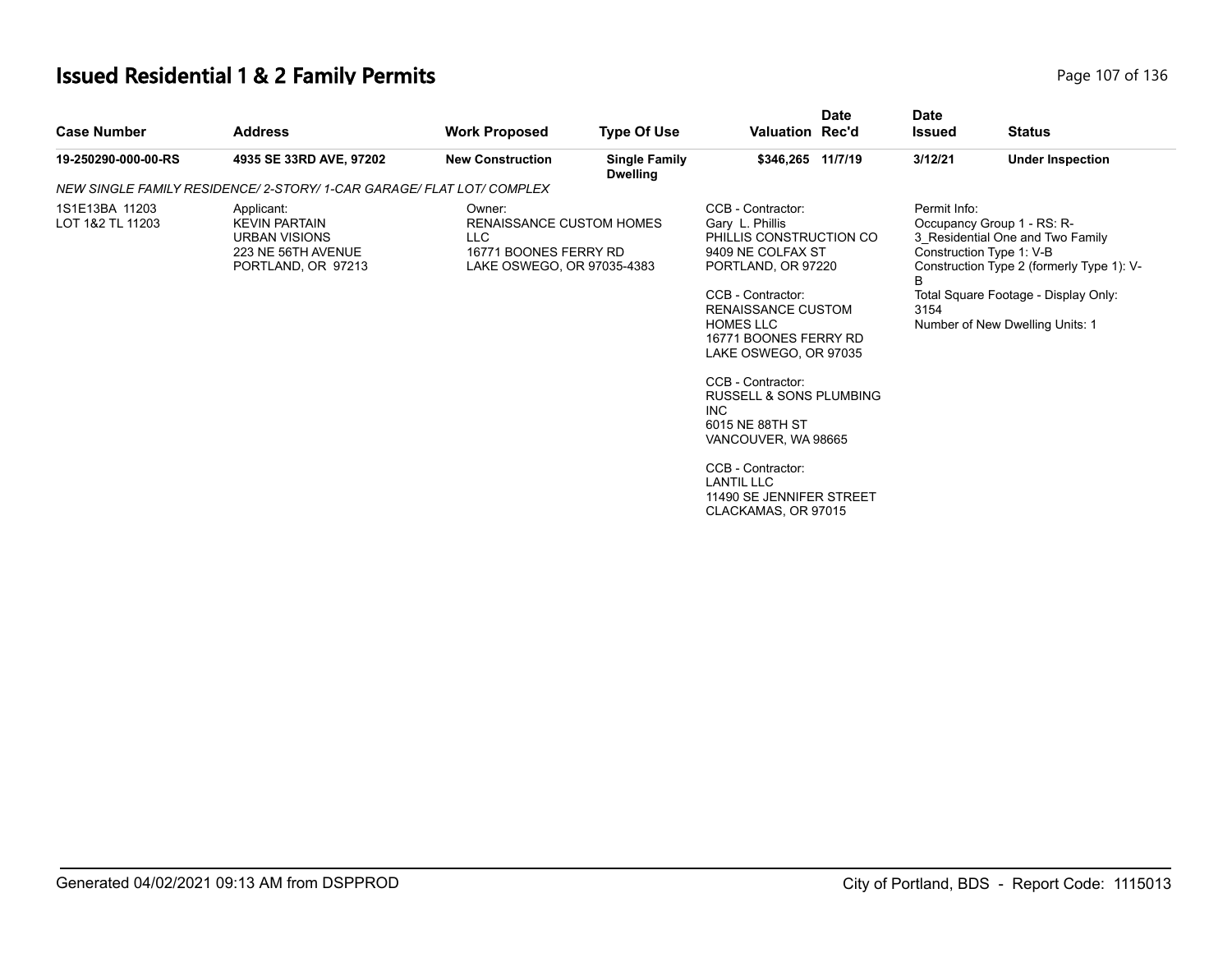# **Issued Residential 1 & 2 Family Permits Page 108 of 136** Page 108 of 136

| <b>Case Number</b>               | <b>Address</b>                                                                                                                                                                                             | <b>Work Proposed</b>                                              | <b>Type Of Use</b>                      | <b>Valuation Rec'd</b>                                                                                                                                                                                                      | Date | <b>Date</b><br><b>Issued</b>                                                                                                                                                                                                                    | <b>Status</b>           |
|----------------------------------|------------------------------------------------------------------------------------------------------------------------------------------------------------------------------------------------------------|-------------------------------------------------------------------|-----------------------------------------|-----------------------------------------------------------------------------------------------------------------------------------------------------------------------------------------------------------------------------|------|-------------------------------------------------------------------------------------------------------------------------------------------------------------------------------------------------------------------------------------------------|-------------------------|
| 19-197953-000-00-RS              | 4915 SE 33RD AVE, 97202                                                                                                                                                                                    | <b>New Construction</b>                                           | <b>Single Family</b><br><b>Dwelling</b> | \$319,748 7/24/19                                                                                                                                                                                                           |      | 3/2/21                                                                                                                                                                                                                                          | <b>Under Inspection</b> |
|                                  | NEW SINGLE-FAMILY RESIDENCE, 2 STORY/1-CAR GARAGE/FLAT LOT/COMPLEX                                                                                                                                         |                                                                   |                                         |                                                                                                                                                                                                                             |      |                                                                                                                                                                                                                                                 |                         |
| 1S1E13BA 11202<br>LOT 1 TL 11202 | Applicant:<br>Owner:<br><b>KEVIN PARTAIN</b><br>RENAISSANCE CUSTOM HOMES<br><b>URBAN VISIONS</b><br>LLC<br>16771 BOONES FERRY RD<br>223 NE 56TH AVENUE<br>LAKE OSWEGO, OR 97035-4383<br>PORTLAND, OR 97213 |                                                                   |                                         | CCB - Contractor:<br>Gary L. Phillis<br>PHILLIS CONSTRUCTION CO<br>9409 NE COLFAX ST<br>PORTLAND, OR 97220<br>CCB - Contractor:<br>RENAISSANCE CUSTOM<br><b>HOMES LLC</b><br>16771 BOONES FERRY RD<br>LAKE OSWEGO, OR 97035 |      | Permit Info:<br>Occupancy Group 1 - RS: R-<br>3_Residential One and Two Family<br>Construction Type 1: V-B<br>Construction Type 2 (formerly Type 1): V-<br>Total Square Footage - Display Only:<br>2927<br>Number of New Dwelling Units: 1      |                         |
|                                  |                                                                                                                                                                                                            |                                                                   |                                         | CCB - Contractor:<br>RUSSELL & SONS PLUMBING<br><b>INC</b><br>6015 NE 88TH ST<br>VANCOUVER, WA 98665                                                                                                                        |      |                                                                                                                                                                                                                                                 |                         |
|                                  |                                                                                                                                                                                                            |                                                                   |                                         | CCB - Contractor:<br><b>LANTIL LLC</b><br>11490 SE JENNIFER STREET<br>CLACKAMAS, OR 97015                                                                                                                                   |      |                                                                                                                                                                                                                                                 |                         |
| 20-182133-000-00-RS              | 9022 N DRUMMOND AVE, 97217                                                                                                                                                                                 | <b>New Construction</b>                                           | <b>Single Family</b><br><b>Dwelling</b> | \$186,856 8/25/20                                                                                                                                                                                                           |      | 3/11/21                                                                                                                                                                                                                                         | <b>Issued</b>           |
|                                  | SINGLE PDF - NEW SINGLE FAMILY DWELLING / 2-STORY / ATTACHED GARAGE / COMPLEX / FLAT LOT                                                                                                                   |                                                                   |                                         |                                                                                                                                                                                                                             |      |                                                                                                                                                                                                                                                 |                         |
| 1N1E09BB 06302                   | Applicant:<br><b>KEVIN PARTAIN</b><br><b>URBAN VISIONS</b><br>223 NE 56TH AVE<br>PORTLAND OR 97213                                                                                                         | Owner:<br>KIMCO PROPERTIES<br>PO BOX 1540<br>SANDY, OR 97055-1540 |                                         | CCB - Contractor:<br>ALL PHASE PLUMBING LLC<br>9312 NW SKYLINE BLVD<br>PORTLAND, OR 97231<br>CCB - Contractor:<br><b>Bare Metal Heating</b><br>BARE METAL HEATING INC<br>31499 SE HIGHWAY 211<br>EAGLE CREEK, OR 97022      |      | Permit Info:<br>Occupancy Group 1 - RS: R-<br>3 Residential One and Two Family<br>Construction Type 1: V-B<br>Construction Type 2 (formerly Type 1): V-<br>B<br>Total Square Footage - Display Only:<br>1650<br>Number of New Dwelling Units: 1 |                         |
|                                  |                                                                                                                                                                                                            |                                                                   |                                         | CCB - Contractor:<br><b>BARNSON ELECTRIC INC</b><br>17057 SW 123RD AVE<br><b>TIGARD, OR 97224</b><br>Primary Contractor:<br>KIMCO PROPERTIES LTD<br>PO BOX 1540<br>SANDY, OR 97055-1540                                     |      |                                                                                                                                                                                                                                                 |                         |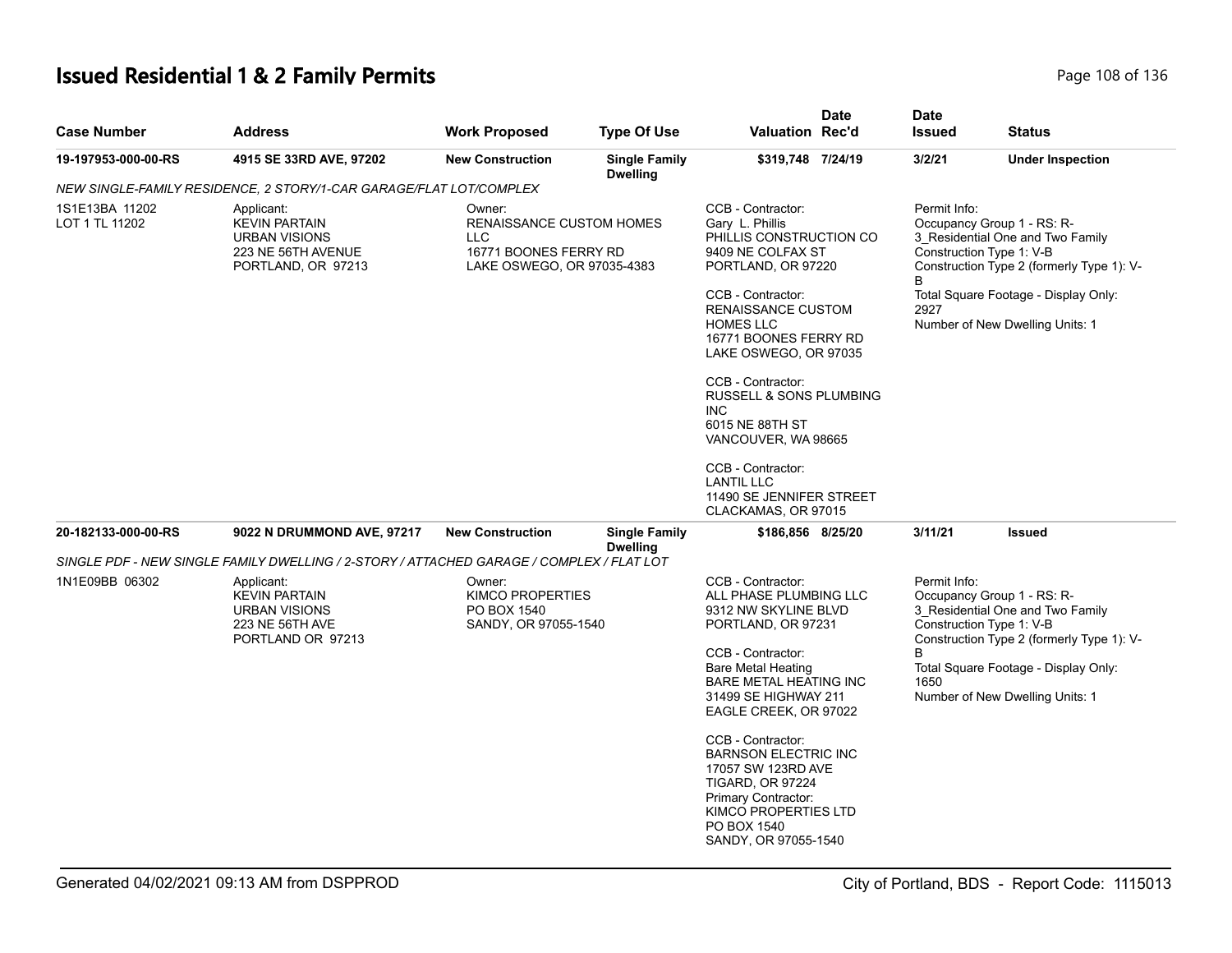# **Issued Residential 1 & 2 Family Permits Page 109 of 136** Page 109 of 136

| <b>Case Number</b>  | <b>Address</b>                                                                                     | <b>Work Proposed</b>                                                                                                                                        | <b>Type Of Use</b>                      | <b>Date</b><br><b>Valuation Rec'd</b>                                                                                                                                                                                                                                                                                                                                                            | <b>Date</b><br><b>Issued</b> | <b>Status</b>                                                                                                                                                                                                      |
|---------------------|----------------------------------------------------------------------------------------------------|-------------------------------------------------------------------------------------------------------------------------------------------------------------|-----------------------------------------|--------------------------------------------------------------------------------------------------------------------------------------------------------------------------------------------------------------------------------------------------------------------------------------------------------------------------------------------------------------------------------------------------|------------------------------|--------------------------------------------------------------------------------------------------------------------------------------------------------------------------------------------------------------------|
| 20-182138-000-00-RS | <b>7221 SE CRYSTAL SPRINGS</b><br><b>BLVD, 97206</b>                                               | <b>New Construction</b>                                                                                                                                     | <b>Single Family</b><br><b>Dwelling</b> | \$162,713 9/9/20                                                                                                                                                                                                                                                                                                                                                                                 | 3/12/21                      | <b>Issued</b>                                                                                                                                                                                                      |
|                     | SINGLE PDF - NEW SINGLE FAMILY DWELLING / 2-STORY / ATTACHED GARAGE / COMPLEX / FLAT LOT           |                                                                                                                                                             |                                         |                                                                                                                                                                                                                                                                                                                                                                                                  |                              |                                                                                                                                                                                                                    |
| 1S2E20DB 04403      | Applicant:<br><b>KEVIN PARTAIN</b><br><b>URBAN VISIONS</b><br>223 NE 56TH AVE<br>PORTLAND OR 97213 |                                                                                                                                                             |                                         | CCB - Contractor:<br><b>COUNTRY AIR CUSTOM HOMES</b><br><b>LLC</b><br>PO BOX 489<br>WEST LINN, OR 97068<br>CCB - Contractor:<br><b>CENTRAL AIR INC</b><br>PO BOX 433<br>CLACKAMAS, OR 97015<br>CCB - Contractor:<br>STEPHEN WALSH PLUMBING<br><b>INC</b><br><b>PO BOX 132</b><br>GRESHAM, OR 97030<br>CCB - Contractor:<br><b>MERRILL ELECTRIC LLC</b><br><b>PO BOX 753</b><br>GRESHAM, OR 97030 | Permit Info:<br>1448         | Occupancy Group 1 - RS: R-<br>3_Residential One and Two Family<br>Construction Type 1: V-B<br>Construction Type 2 (formerly Type 1): V-<br>Total Square Footage - Display Only:<br>Number of New Dwelling Units: 1 |
| 20-155371-000-00-RS | 7637 N EDISON ST, 97203                                                                            | <b>New Construction</b>                                                                                                                                     | <b>Single Family</b><br><b>Dwelling</b> | \$205,453 6/16/20                                                                                                                                                                                                                                                                                                                                                                                | 3/25/21                      | <b>Under Inspection</b>                                                                                                                                                                                            |
|                     | SINGLE PDF - NEW SINGLE FAMILY DWELLING / 1-CAR ATTACHED GARAGE / 2-STORY/ FLAT LOT /COMPLEX       |                                                                                                                                                             |                                         |                                                                                                                                                                                                                                                                                                                                                                                                  |                              |                                                                                                                                                                                                                    |
| 1N1W12AD 21000      | Applicant:<br><b>KEVIN PARTAIN</b><br><b>URBAN VISIONS</b><br>223 NE 56TH AVE<br>PORTLAND OR 97213 | Owner:<br><b>TALINA MONTGOMERY</b><br>7631 N EDISON ST<br>PORTLAND, OR 97203<br>Owner:<br><b>FLOYD MONTGOMERY</b><br>7631 N EDISON ST<br>PORTLAND, OR 97203 |                                         | CCB - Contractor:<br>KIMCO PROPERTIES LTD<br>PO BOX 1540<br>SANDY, OR 97055-1540<br>CCB - Contractor:<br><b>Bare Metal Heating</b><br><b>BARE METAL HEATING INC</b><br>31499 SE HIGHWAY 211<br>EAGLE CREEK, OR 97022                                                                                                                                                                             | Permit Info:<br>R<br>1817    | Occupancy Group 1 - RS: R-<br>3 Residential One and Two Family<br>Construction Type 1: V-B<br>Construction Type 2 (formerly Type 1): V-<br>Total Square Footage - Display Only:<br>Number of New Dwelling Units: 1 |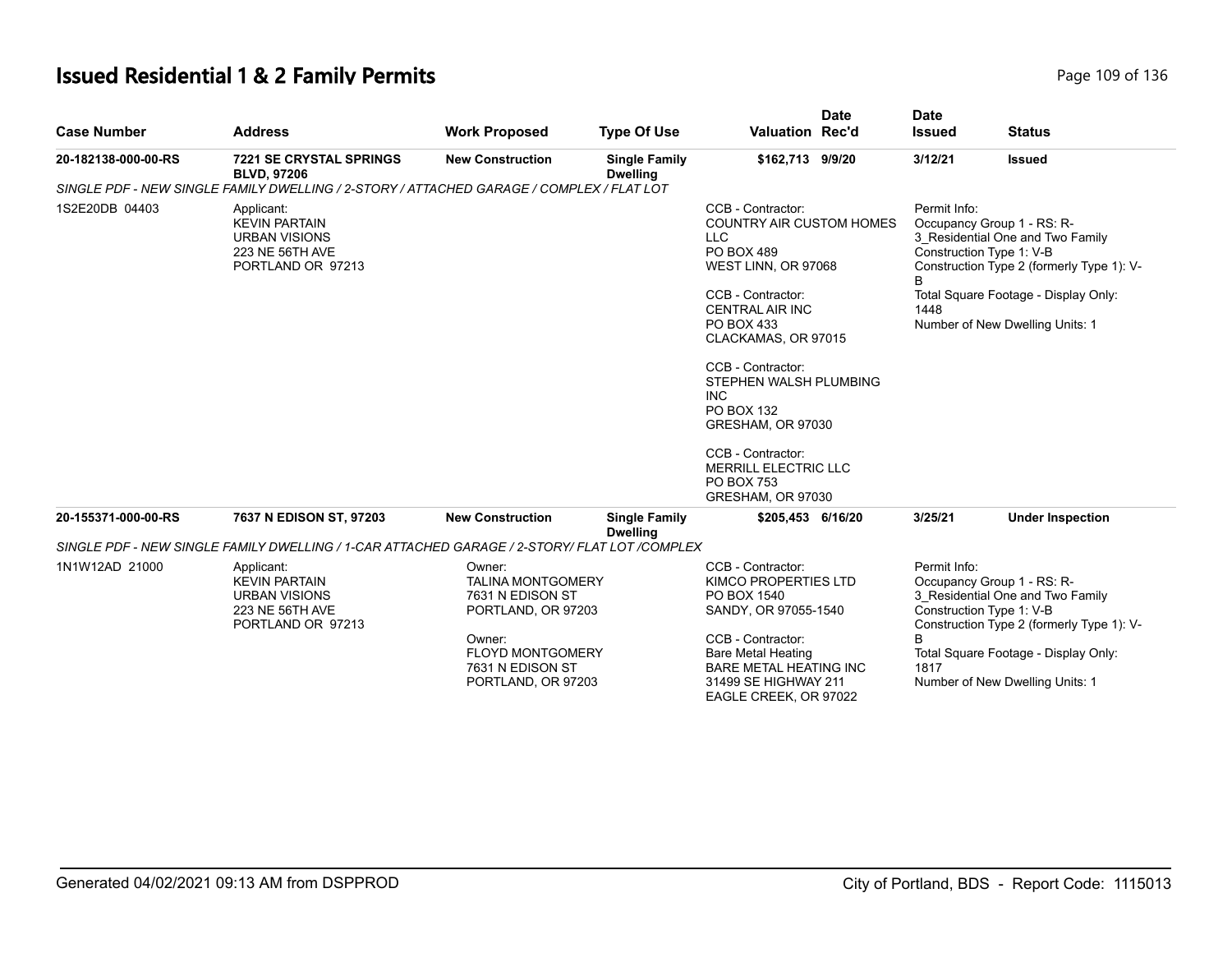# **Issued Residential 1 & 2 Family Permits Page 110 of 136** Page 110 of 136

| <b>Case Number</b>  | <b>Address</b>                                                                                                                             | <b>Work Proposed</b>                                               | <b>Type Of Use</b>                      | Valuation Rec'd               | <b>Date</b> | <b>Date</b><br><b>Issued</b> | <b>Status</b>                                                                                                                                                                                                      |
|---------------------|--------------------------------------------------------------------------------------------------------------------------------------------|--------------------------------------------------------------------|-----------------------------------------|-------------------------------|-------------|------------------------------|--------------------------------------------------------------------------------------------------------------------------------------------------------------------------------------------------------------------|
| 20-147737-000-00-RS | 11246 SW 53RD AVE, 97219                                                                                                                   | <b>New Construction</b>                                            | <b>Single Family</b><br><b>Dwelling</b> | \$189,563 6/1/20              |             | 3/22/21                      | <b>Under Inspection</b>                                                                                                                                                                                            |
|                     | SINGLE PDF - NEW SINGLE FAMILY DWELLING / 2-STORY / 1-CAR ATTACHED GARAGE/ COMPLEX/FLAT LOT ***PT ET MT SEPERATE***DFS FOR ROOF TRUSSES*** |                                                                    |                                         |                               |             |                              |                                                                                                                                                                                                                    |
| 1S1E31AB 02800      | Applicant:<br><b>TYSON OKELY</b><br><b>DEZ DEVELOPMENT</b><br>15648 SE 114TH AVE SUITE 211<br>CLACKAMAS, OR 97015                          | Owner:<br>EDEN ENTERPRISES LLC<br>PO BOX 929<br>TUALATIN, OR 97062 |                                         | Primary Contractor:<br>TO BID |             | Permit Info:<br>1683         | Occupancy Group 1 - RS: R-<br>3 Residential One and Two Family<br>Construction Type 1: V-B<br>Construction Type 2 (formerly Type 1): V-<br>Total Square Footage - Display Only:<br>Number of New Dwelling Units: 1 |
| 20-147734-000-00-RS | 11230 SW 53RD AVE, 97219                                                                                                                   | <b>New Construction</b>                                            | <b>Single Family</b><br><b>Dwelling</b> | \$189,563 6/1/20              |             | 3/22/21                      | <b>Under Inspection</b>                                                                                                                                                                                            |
|                     | SINGLE PDF - NEW SINGLE FAMILY DWELLING / 2-STORY / 1-CAR ATTACHED GARAGE/ COMPLEX/FLAT LOT ***PT ET MT SEPERATE***DFS FOR ROOF TRUSSES*** |                                                                    |                                         |                               |             |                              |                                                                                                                                                                                                                    |
| 1S1E31AB 02800      | Applicant:<br><b>TYSON OKELY</b><br><b>DEZ DEVELOPMENT</b><br>15648 SE 114TH AVE SUITE 211<br>CLACKAMAS, OR 97015                          | Owner:<br>EDEN ENTERPRISES LLC<br>PO BOX 929<br>TUALATIN, OR 97062 |                                         | Primary Contractor:<br>TO BID |             | Permit Info:<br>1683         | Occupancy Group 1 - RS: R-<br>3 Residential One and Two Family<br>Construction Type 1: V-B<br>Construction Type 2 (formerly Type 1): V-<br>Total Square Footage - Display Only:<br>Number of New Dwelling Units: 1 |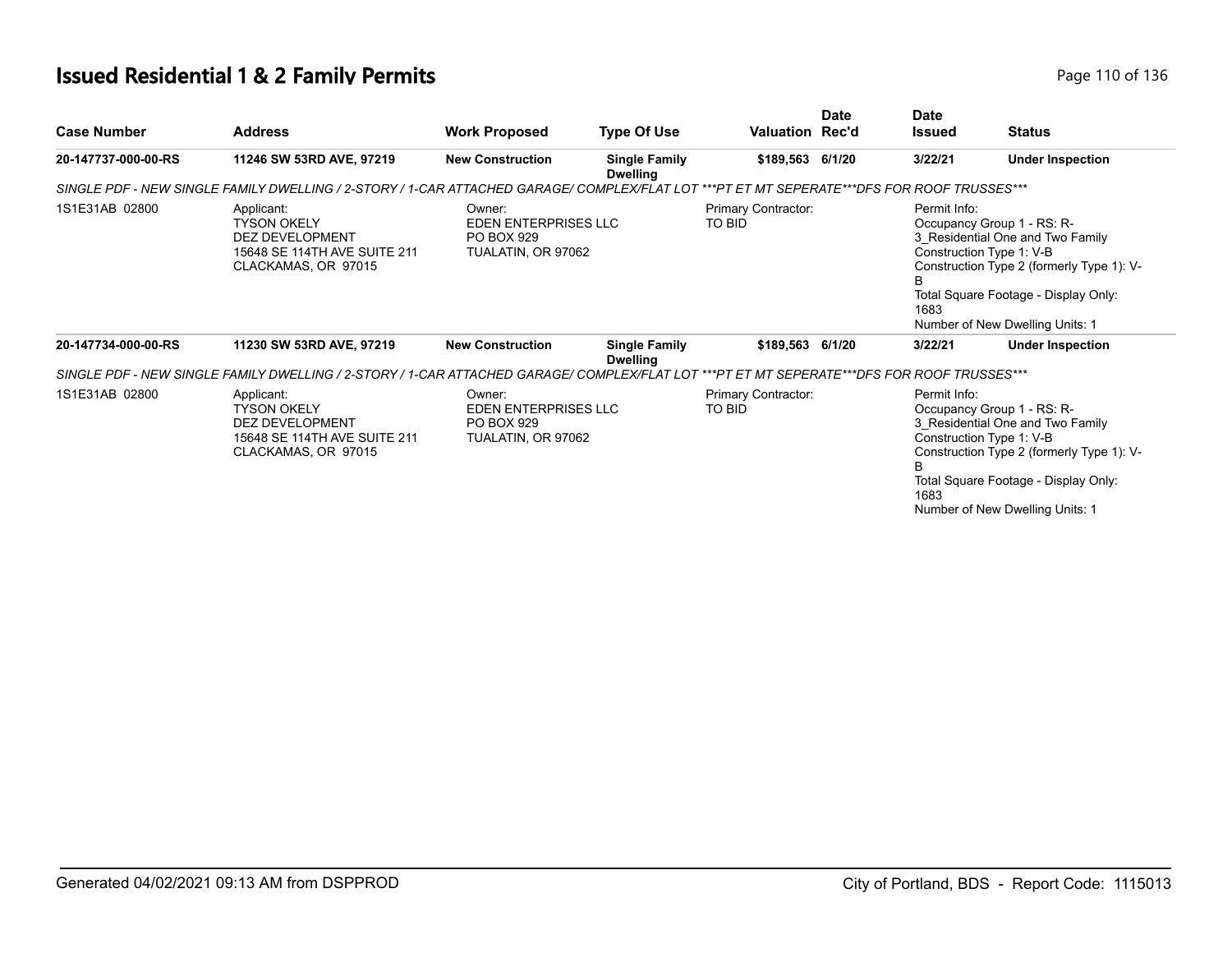# **Issued Residential 1 & 2 Family Permits Page 111 of 136** Page 111 of 136

| <b>Case Number</b>  | <b>Address</b>                                                                                                        | <b>Work Proposed</b>                                                                                                                                        | <b>Type Of Use</b>                      | <b>Valuation Rec'd</b>                                                                                                                                                                                                                                                                                                                                                                                                               | <b>Date</b> | <b>Date</b><br><b>Issued</b> | <b>Status</b>                                                                                                                                                                                                      |
|---------------------|-----------------------------------------------------------------------------------------------------------------------|-------------------------------------------------------------------------------------------------------------------------------------------------------------|-----------------------------------------|--------------------------------------------------------------------------------------------------------------------------------------------------------------------------------------------------------------------------------------------------------------------------------------------------------------------------------------------------------------------------------------------------------------------------------------|-------------|------------------------------|--------------------------------------------------------------------------------------------------------------------------------------------------------------------------------------------------------------------|
| 20-155372-000-00-RS | 10161 N ALLEGHENY AVE,<br>97203                                                                                       | <b>New Construction</b>                                                                                                                                     | <b>Single Family</b><br><b>Dwelling</b> | \$141,295 6/22/20                                                                                                                                                                                                                                                                                                                                                                                                                    |             | 3/31/21                      | <b>Issued</b>                                                                                                                                                                                                      |
|                     | SINGLE PDF - NEW SINGLE FAMILY DWELLING / 2-STORY / NO GARAGE / COMPLEX/ FLAT LOT **W/20-155381-RS FOR DETACHED ADU** |                                                                                                                                                             |                                         |                                                                                                                                                                                                                                                                                                                                                                                                                                      |             |                              |                                                                                                                                                                                                                    |
| 1N1E06CB 16900      | Applicant:<br><b>RICHARD ADAMS</b><br><b>FASTER PERMITS</b><br>2000 SW 1ST AVENUE SUITE 420<br>PORTLAND, OR 97201     | Owner:<br>Mark Wilde<br><b>WILDE PROPERTIES INC</b><br>5933 NE FLANDERS ST<br>PORTLAND, OR 97213-3739                                                       |                                         | CCB - Contractor:<br><b>MARK WILDE</b><br><b>WILDE PROPERTIES INC</b><br>5933 NE FLANDERS ST<br>PORTLAND, OR 97213<br>CCB - Contractor:<br>ALLSCOPE PLUMBING &<br><b>CONSTRUCTION LLC</b><br>18859 SW BUTTERNUT ST<br>BEAVERTON, OR 97078<br>CCB - Contractor:<br>RIVER CITY ELECTRIC INC<br>4733 N ADAMS ST<br>CAMAS, WA 98607<br>CCB - Contractor:<br>JMER HEATING AND COOLING<br><b>LLC</b><br>PO BOX 90774<br>PORTLAND, OR 97290 |             | Permit Info:<br>1210         | Occupancy Group 1 - RS: R-<br>3 Residential One and Two Family<br>Construction Type 1: V-B<br>Construction Type 2 (formerly Type 1): V-<br>Total Square Footage - Display Only:<br>Number of New Dwelling Units: 1 |
| 20-155366-000-00-RS | 7639 N EDISON ST, 97203                                                                                               | <b>New Construction</b>                                                                                                                                     | <b>Single Family</b><br><b>Dwelling</b> | \$205,453 6/16/20                                                                                                                                                                                                                                                                                                                                                                                                                    |             | 3/25/21                      | <b>Under Inspection</b>                                                                                                                                                                                            |
|                     | SINGLE PDF - NEW SINGLE FAMILY DWELLING / 1-CAR ATTACHED GARAGE / 2-STORY/ FLAT LOT /COMPLEX                          |                                                                                                                                                             |                                         |                                                                                                                                                                                                                                                                                                                                                                                                                                      |             |                              |                                                                                                                                                                                                                    |
| 1N1W12AD 21000      | Applicant:<br><b>KEVIN PARTAIN</b><br><b>URBAN VISIONS</b><br>223 NE 56TH AVE<br>PORTLAND OR 97213                    | Owner:<br><b>TALINA MONTGOMERY</b><br>7631 N EDISON ST<br>PORTLAND, OR 97203<br>Owner:<br><b>FLOYD MONTGOMERY</b><br>7631 N EDISON ST<br>PORTLAND, OR 97203 |                                         | CCB - Contractor:<br><b>KIMCO PROPERTIES LTD</b><br>PO BOX 1540<br>SANDY, OR 97055-1540<br>CCB - Contractor:<br><b>Bare Metal Heating</b><br><b>BARE METAL HEATING INC</b><br>31499 SE HIGHWAY 211<br>EAGLE CREEK, OR 97022                                                                                                                                                                                                          |             | Permit Info:<br>R<br>1817    | Occupancy Group 1 - RS: R-<br>3 Residential One and Two Family<br>Construction Type 1: V-B<br>Construction Type 2 (formerly Type 1): V-<br>Total Square Footage - Display Only:<br>Number of New Dwelling Units: 1 |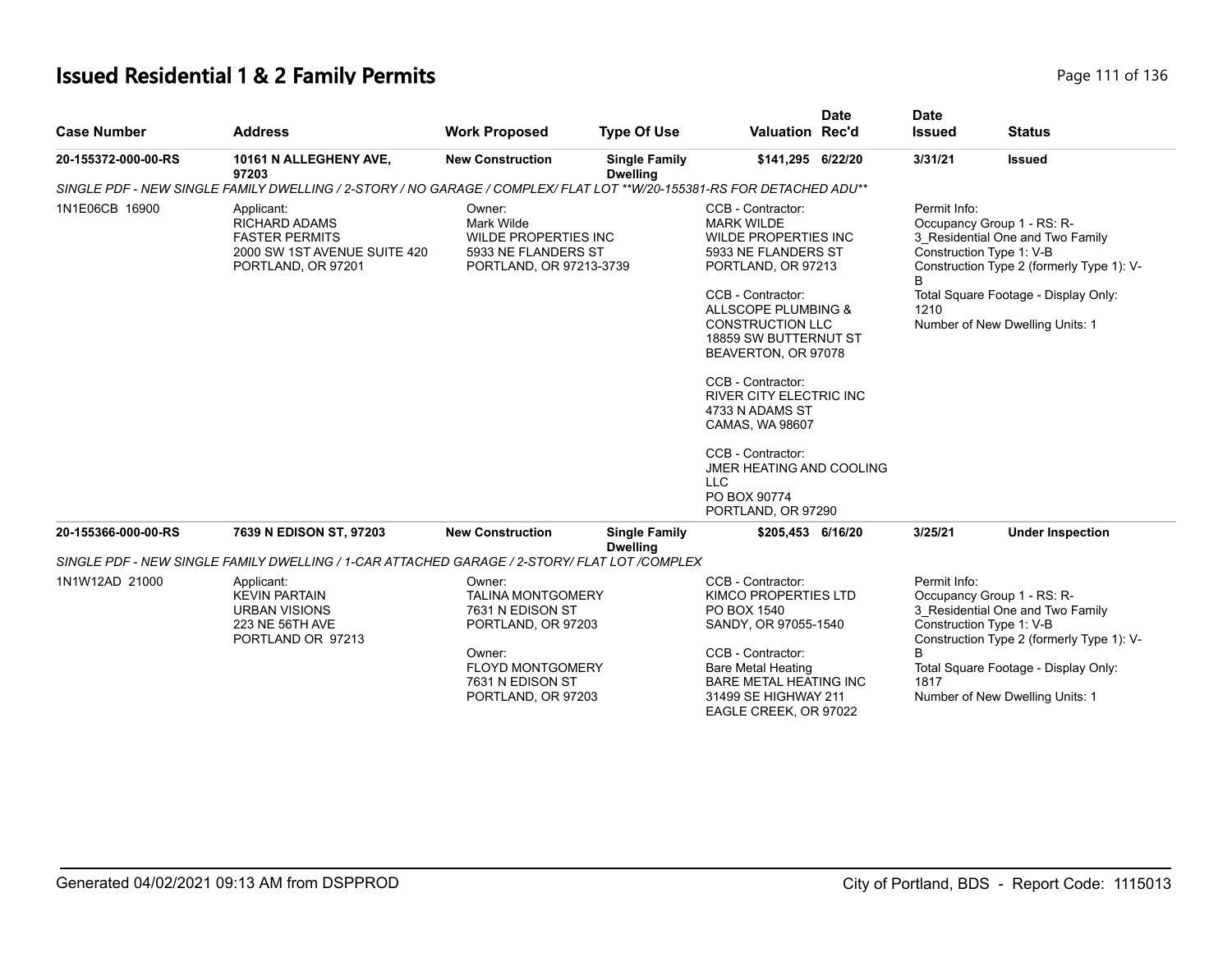# **Issued Residential 1 & 2 Family Permits Page 112 of 136** Page 112 of 136

| <b>Case Number</b>  | <b>Address</b>                                                                                          | <b>Work Proposed</b>                                                                        | <b>Type Of Use</b>                      | Valuation Rec'd                                                                                                                                                                                                                                                                                                                                                                                                                                  | <b>Date</b> | <b>Date</b><br><b>Issued</b> | <b>Status</b>                                                                                                                                                                                                      |
|---------------------|---------------------------------------------------------------------------------------------------------|---------------------------------------------------------------------------------------------|-----------------------------------------|--------------------------------------------------------------------------------------------------------------------------------------------------------------------------------------------------------------------------------------------------------------------------------------------------------------------------------------------------------------------------------------------------------------------------------------------------|-------------|------------------------------|--------------------------------------------------------------------------------------------------------------------------------------------------------------------------------------------------------------------|
| 20-193861-000-00-RS | 3664 SE LAMBERT ST, 97202                                                                               | <b>New Construction</b>                                                                     | <b>Single Family</b><br><b>Dwelling</b> | \$239,685 9/24/20                                                                                                                                                                                                                                                                                                                                                                                                                                |             | 3/25/21                      | <b>Under Inspection</b>                                                                                                                                                                                            |
|                     | SINGLE PDF - NEW SINGLE FAMILY DWELLING / 2-STORY / ATTACHED GARAGE / FLAT LOT/ COMPLEX                 |                                                                                             |                                         |                                                                                                                                                                                                                                                                                                                                                                                                                                                  |             |                              |                                                                                                                                                                                                                    |
| 1S1E24DA 19100      | Applicant:<br><b>RYAN PICKREL</b><br><b>FASTER PERMITS</b><br>2000 SW 1ST AVE #420<br>PORTLAND OR 97201 |                                                                                             |                                         | CCB - Contractor:<br>THE MULLEN COMPANY<br>1601A SE RIVER RD<br>HILLSBORO, OR 97123<br>CCB - Contractor:<br><b>GABES HEATING &amp; COOLING</b><br><b>LLC</b><br>14606 SE RACHEL LN<br>PORTLAND, OR 97236<br>PORTLAND, OR 97236<br>CCB - Contractor:<br><b>GRIZZLY ELECTRIC INC</b><br>2114 MAIN ST STE 100-117<br>VANCOUVER, WA 98660<br>CCB - Contractor:<br><b>BRYAN SEITS</b><br><b>GREENWOOD HOMES LLC</b><br>PO BOX 1225<br>CANBY, OR 97013 |             | Permit Info:<br>B<br>2082    | Occupancy Group 1 - RS: R-<br>3_Residential One and Two Family<br>Construction Type 1: V-B<br>Construction Type 2 (formerly Type 1): V-<br>Total Square Footage - Display Only:<br>Number of New Dwelling Units: 1 |
| 20-192733-000-00-RS | 9620 SW 53RD AVE, 97219                                                                                 | <b>New Construction</b>                                                                     | <b>Single Family</b><br><b>Dwelling</b> | \$315,245 9/22/20                                                                                                                                                                                                                                                                                                                                                                                                                                |             | 3/16/21                      | <b>Issued</b>                                                                                                                                                                                                      |
|                     | SINGLE PDF - NEW SINGLE FAMILY DWELLING / 2-STORTY / ATTACHED GARAGE / COMPLEX/ SLIGHTLY SLOPED         |                                                                                             |                                         |                                                                                                                                                                                                                                                                                                                                                                                                                                                  |             |                              |                                                                                                                                                                                                                    |
| 1S1E30AC 17600      | Applicant:<br><b>KEVIN PARTAIN</b><br><b>URBAN VISIONS</b><br>223 NE 56TH AVE<br>PORTLAND OR 97213      | Owner:<br><b>I&amp;N CONSTRUCTION INC</b><br>15137 SE 126TH AVE<br>CLACKAMAS, OR 97015-9257 |                                         | CCB - Contractor:<br>SUNSHINE HEATING AIR<br><b>CONDITIONING LLC</b><br>8805 SW SCHMIDT LOOP<br><b>TIGARD, OR 97224</b>                                                                                                                                                                                                                                                                                                                          |             | Permit Info:<br>B            | Occupancy Group 1 - RS: R-<br>3_Residential One and Two Family<br>Construction Type 1: V-B<br>Construction Type 2 (formerly Type 1): V-                                                                            |
|                     |                                                                                                         |                                                                                             |                                         | CCB - Contractor:<br>DELTA PLUMBING INC<br>12205 SE 108TH AVE<br>HAPPY VALLEY, OR 97086                                                                                                                                                                                                                                                                                                                                                          |             | 2805                         | Total Square Footage - Display Only:<br>Number of New Dwelling Units: 1                                                                                                                                            |
|                     |                                                                                                         |                                                                                             |                                         | CCB - Contractor:<br><b>1&amp; N CONSTRUCTION INC</b><br>15137 SE 126TH AVE<br>CLACKAMAS, OR 97015                                                                                                                                                                                                                                                                                                                                               |             |                              |                                                                                                                                                                                                                    |
|                     |                                                                                                         |                                                                                             |                                         | CCB - Contractor:<br>RIVER CITY ELECTRIC INC<br>4733 N ADAMS ST<br>CAMAS, WA 98607                                                                                                                                                                                                                                                                                                                                                               |             |                              |                                                                                                                                                                                                                    |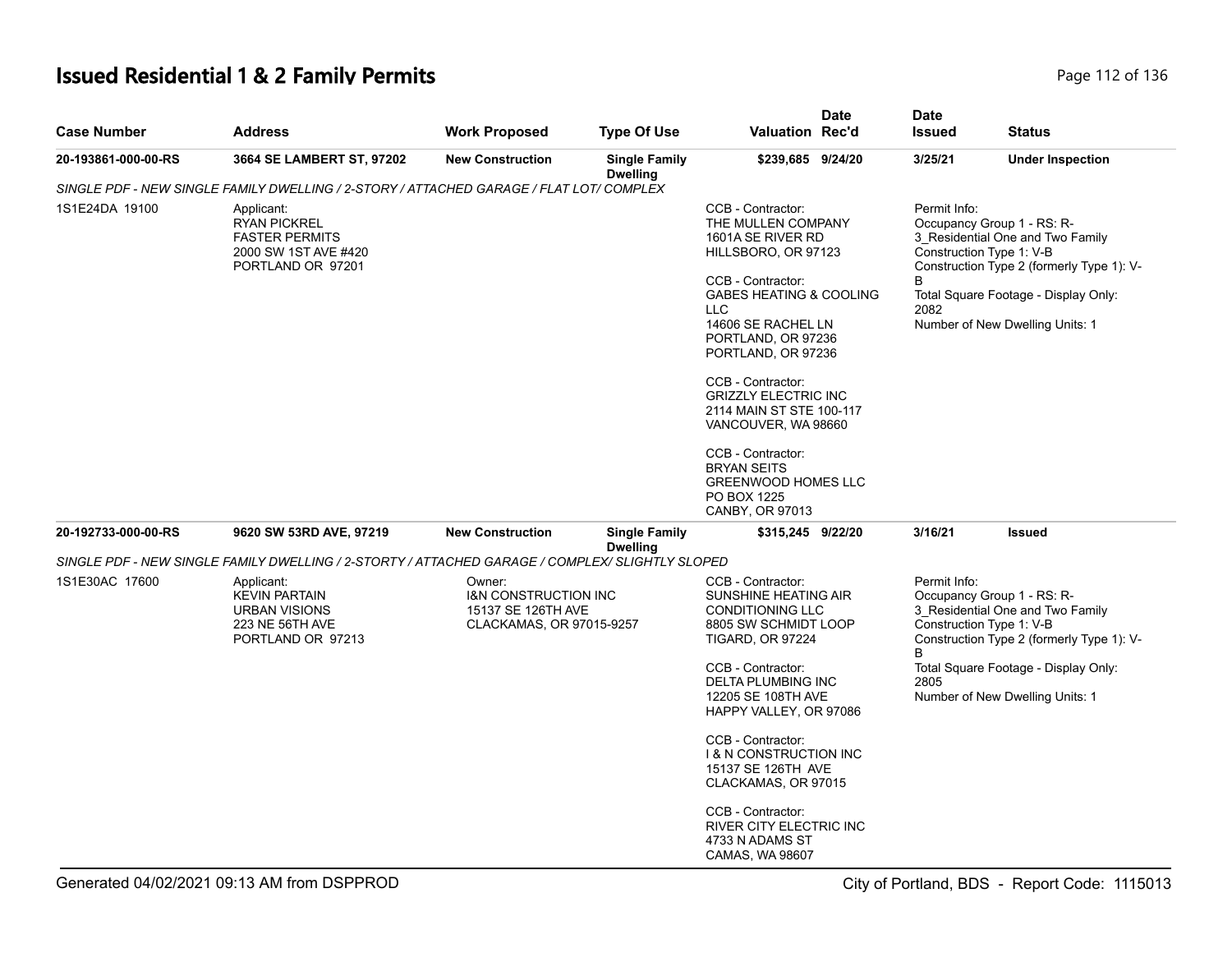# **Issued Residential 1 & 2 Family Permits Page 113 of 136** Page 113 of 136

| <b>Case Number</b>  | <b>Address</b>                                                                                                           | <b>Work Proposed</b>                                                            | <b>Type Of Use</b>                      | <b>Valuation Rec'd</b>                                                                                                                                                                                                                                                                                                                                                                                                             | <b>Date</b> | <b>Date</b><br><b>Issued</b> | <b>Status</b>                                                                                                                                                                                                      |
|---------------------|--------------------------------------------------------------------------------------------------------------------------|---------------------------------------------------------------------------------|-----------------------------------------|------------------------------------------------------------------------------------------------------------------------------------------------------------------------------------------------------------------------------------------------------------------------------------------------------------------------------------------------------------------------------------------------------------------------------------|-------------|------------------------------|--------------------------------------------------------------------------------------------------------------------------------------------------------------------------------------------------------------------|
| 20-193521-000-00-RS | 8165 N BRANDON AVE, 97217                                                                                                | <b>New Construction</b>                                                         | <b>Single Family</b><br><b>Dwelling</b> | \$280,882 9/22/20                                                                                                                                                                                                                                                                                                                                                                                                                  |             | 3/4/21                       | <b>Under Inspection</b>                                                                                                                                                                                            |
|                     | SINGLE PDF - NEW SINGLE FAMILY DWELLING WITH ATTACHED ADU ON LOWER LEVEL / 3-STORY / ATTACHED GARAGE / COMPLEX/ FLAT LOT |                                                                                 |                                         |                                                                                                                                                                                                                                                                                                                                                                                                                                    |             |                              |                                                                                                                                                                                                                    |
| 1N1E09DB 04700      | Applicant:<br><b>KEVIN PARTAIN</b><br><b>URBAN VISIONS</b><br>223 NE 56TH AVE<br>PORTLAND OR 97213                       | Owner:<br><b>GARY PIGMAN</b><br>2212 N KILPATRICK ST<br>PORTLAND, OR 97217-6820 |                                         | CCB - Contractor:<br>ETRUSCAN VENTURES LLC<br>9999 SW WILSHIRE 208<br>PORTLAND, OR 97225<br>CCB - Contractor:<br>ALL TIME HEATING LLC<br>46377 SW PATTON VALLEY<br><b>ROAD</b><br>GASTON, OR 97035<br>CCB - Contractor:<br><b>BARNSON ELECTRIC INC</b><br>17057 SW 123RD AVE<br><b>TIGARD, OR 97224</b><br>CCB - Contractor:<br><b>WHITTINGTON &amp; SONS</b><br>PLUMBING COMPANY<br>6375 SW CHERRY HILL DR<br>BEAVERTON, OR 97008 |             | Permit Info:<br>B<br>2439    | Occupancy Group 1 - RS: R-<br>3 Residential One and Two Family<br>Construction Type 1: V-B<br>Construction Type 2 (formerly Type 1): V-<br>Total Square Footage - Display Only:<br>Number of New Dwelling Units: 2 |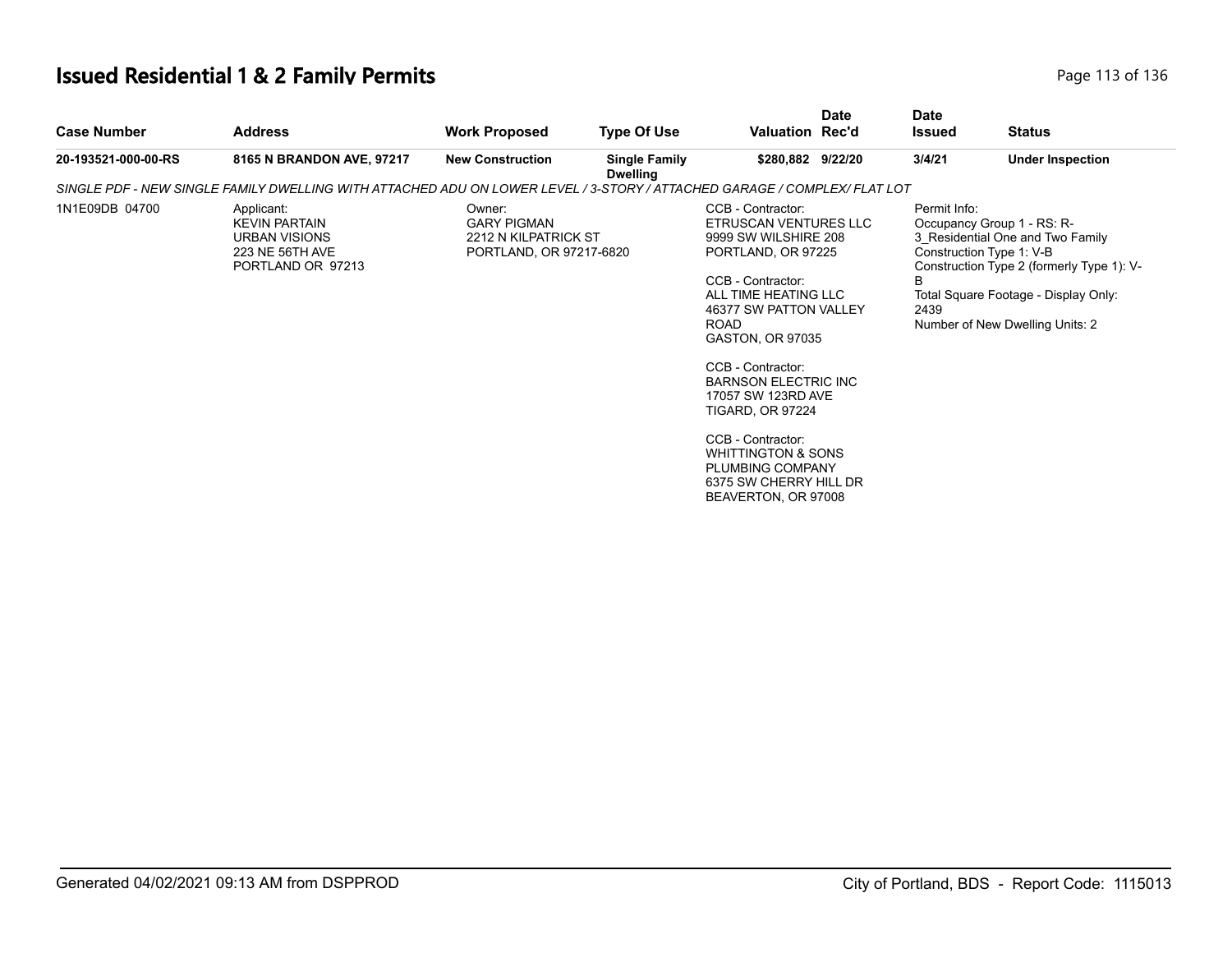# **Issued Residential 1 & 2 Family Permits Page 114 of 136** Page 114 of 136

| <b>Case Number</b>  | <b>Address</b>                                                                                                                                                                                                                                                      | <b>Work Proposed</b>                                                                          | <b>Type Of Use</b>                      | <b>Date</b><br><b>Valuation Rec'd</b>                                                                                                                                                                                                                                                                                                                                                                                                                                                                         | <b>Date</b><br><b>Issued</b> | <b>Status</b>                                                                                                                                                                                                      |
|---------------------|---------------------------------------------------------------------------------------------------------------------------------------------------------------------------------------------------------------------------------------------------------------------|-----------------------------------------------------------------------------------------------|-----------------------------------------|---------------------------------------------------------------------------------------------------------------------------------------------------------------------------------------------------------------------------------------------------------------------------------------------------------------------------------------------------------------------------------------------------------------------------------------------------------------------------------------------------------------|------------------------------|--------------------------------------------------------------------------------------------------------------------------------------------------------------------------------------------------------------------|
| 20-198336-000-00-RS | 5335 SE FLAVEL ST, 97206                                                                                                                                                                                                                                            | <b>New Construction</b>                                                                       | <b>Single Family</b><br><b>Dwelling</b> | \$188,112 10/7/20                                                                                                                                                                                                                                                                                                                                                                                                                                                                                             | 3/10/21                      | <b>Under Inspection</b>                                                                                                                                                                                            |
|                     | SINGLE PDF - NEW SINGLE FAMILY RESIDENCE/ 2 STORY/1 CAR GARAGE/FLAT LOT/COMPLEX                                                                                                                                                                                     |                                                                                               |                                         |                                                                                                                                                                                                                                                                                                                                                                                                                                                                                                               |                              |                                                                                                                                                                                                                    |
| 1S2E19AC 09400      | Applicant:<br><b>KEVIN PARTAIN</b><br><b>URBAN VISIONS</b><br>223 NE 56TH AVE<br>PORTLAND OR 97213                                                                                                                                                                  | Owner:<br><b>VILLARE PROPERTIES LLC</b><br>6045 SE STARK ST<br>PORTLAND, OR 97215-1933        |                                         | CCB - Contractor:<br><b>Todd Turpin</b><br>WHITE LIGHTNING ELECTRIC<br><b>INC</b><br>7524 SE 52ND AVE<br>PORTLAND, OR 97206<br>CCB - Contractor:<br>ALL PHASE PLUMBING LLC<br>9312 NW SKYLINE BLVD<br>PORTLAND, OR 97231<br>CCB - Contractor:<br><b>Bare Metal Heating</b><br><b>BARE METAL HEATING INC</b><br>31499 SE HIGHWAY 211<br>EAGLE CREEK, OR 97022<br>Primary Contractor:<br><b>CLINT WEILER</b><br><b>GROUND BREAKERS CONST &amp;</b><br>DEVELOPMENT INC<br>6045 SE STARK ST<br>PORTLAND, OR 97215 | Permit Info:<br>1676         | Occupancy Group 1 - RS: R-<br>3_Residential One and Two Family<br>Construction Type 1: V-B<br>Construction Type 2 (formerly Type 1): V-<br>Total Square Footage - Display Only:<br>Number of New Dwelling Units: 1 |
| 20-197498-000-00-RS | 4040 NE 42ND AVE, 97213                                                                                                                                                                                                                                             | <b>New Construction</b>                                                                       | <b>Single Family</b><br><b>Dwelling</b> | \$482,776 10/5/20                                                                                                                                                                                                                                                                                                                                                                                                                                                                                             | 3/15/21                      | <b>Under Inspection</b>                                                                                                                                                                                            |
| 1N2E19CB 15501      | SINGLE PDF - NEW SINGLE FAMILY RESIDENCE WITH ATTACHED ACCESSORY DWELLING UNIT / 2-STORY / ATTACHED 2 - CAR GARAGE / FLAT LOT / COMPLEX ****<br>ELECTRICAL MECHANICAL AND PLUMBING SEPERATE***<br>Applicant:<br>DONNA KEOGH<br>508 W 44TH ST<br>VANCOUVER, WA 98660 | Owner:<br>FIRENZE DEVELOPMENT INC<br>7110 SW OLD WILSONVILLE RD<br>WILSONVILLE, OR 97070-7857 |                                         | CCB - Contractor:<br><b>MARVIN DEE BERGEVIN</b><br>CONNECTIONS ELECTRIC INC<br>PO BOX 7136<br>SALEM, OR 97303-0026<br>CCB - Contractor:<br>PETER A KUSYK<br>FIRENZE DEVELOPMENT INC<br>7110 SW OLD WILSONVILLE<br><b>ROAD</b><br>WILSONVILLE, OR 97070                                                                                                                                                                                                                                                        | Permit Info:<br>B<br>4233    | Occupancy Group 1 - RS: R-<br>3_Residential One and Two Family<br>Construction Type 1: V-B<br>Construction Type 2 (formerly Type 1): V-<br>Total Square Footage - Display Only:<br>Number of New Dwelling Units: 2 |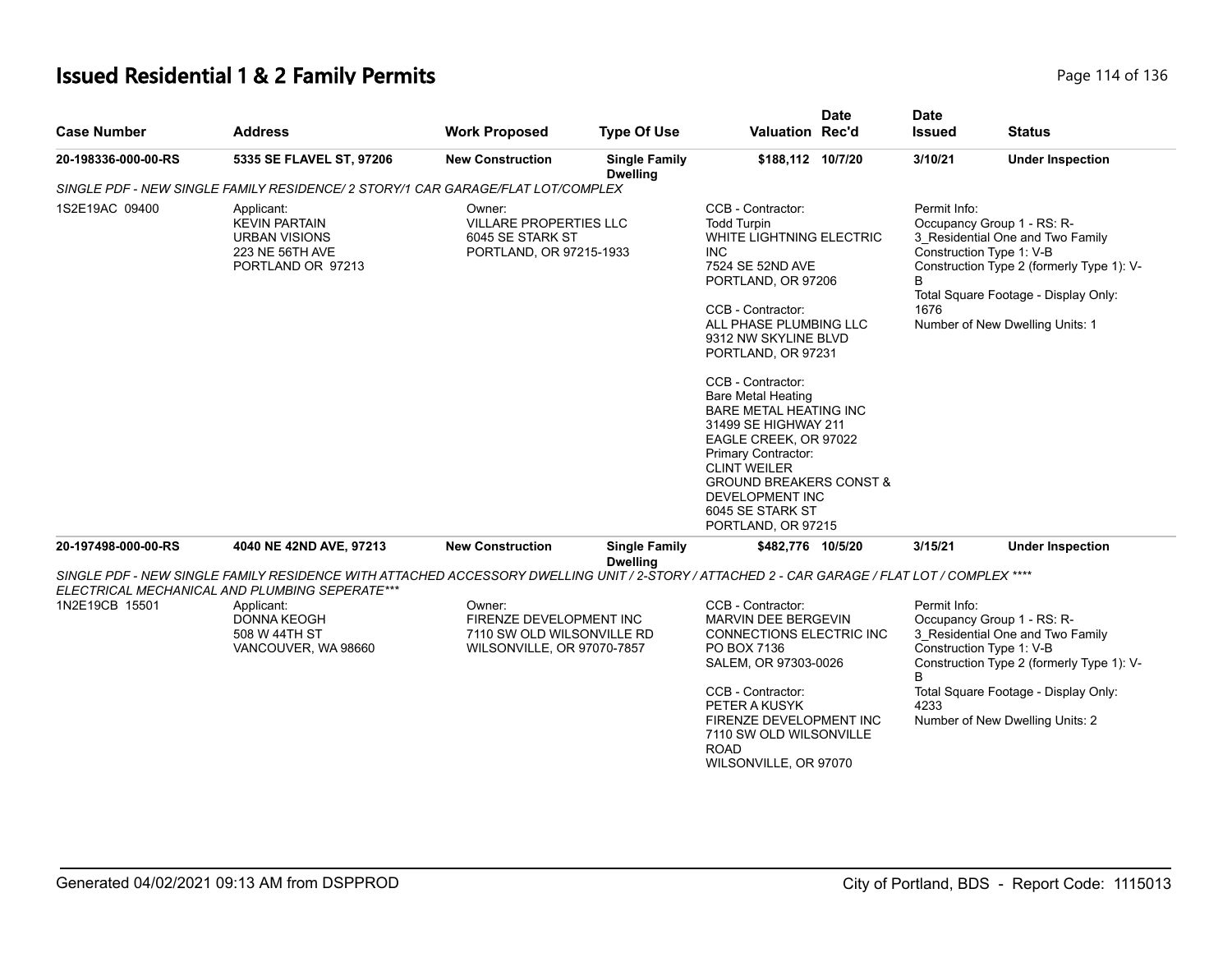# **Issued Residential 1 & 2 Family Permits Page 115 of 136** Page 115 of 136

|                                                                                                 |                                                                                                                               |                                                                                   |                                         |                                                                                                                                                                                                                                                                                                                                                    | <b>Date</b>      | <b>Date</b>               |                                                                                                                                                                                                                    |
|-------------------------------------------------------------------------------------------------|-------------------------------------------------------------------------------------------------------------------------------|-----------------------------------------------------------------------------------|-----------------------------------------|----------------------------------------------------------------------------------------------------------------------------------------------------------------------------------------------------------------------------------------------------------------------------------------------------------------------------------------------------|------------------|---------------------------|--------------------------------------------------------------------------------------------------------------------------------------------------------------------------------------------------------------------|
| <b>Case Number</b>                                                                              | <b>Address</b>                                                                                                                | <b>Work Proposed</b>                                                              | <b>Type Of Use</b>                      | <b>Valuation Rec'd</b>                                                                                                                                                                                                                                                                                                                             |                  | <b>Issued</b>             | <b>Status</b>                                                                                                                                                                                                      |
| 20-182906-000-00-RS                                                                             | 3210 N LIBERTY ST, 97217                                                                                                      | <b>New Construction</b>                                                           | <b>Single Family</b><br><b>Dwelling</b> | \$391,335 8/26/20                                                                                                                                                                                                                                                                                                                                  |                  | 3/24/21                   | <b>Under Inspection</b>                                                                                                                                                                                            |
| SEPARATELY*****                                                                                 | SINGLE PDF - NEW SINGLE FAMILY RESIDENCE/TWO STORY/ATTACHED GARAGE/FLAT LOT/COMPLEX***ELECTRICAL TRADE PERMIT TO BE SUBMITTED |                                                                                   |                                         |                                                                                                                                                                                                                                                                                                                                                    |                  |                           |                                                                                                                                                                                                                    |
| 1N1E16BC 13400                                                                                  | Applicant:<br><b>ALEX KAYDALIN</b><br>A I KAYDALIN CONSTRUCTION<br><b>INC</b><br>16447 SE SIRI LOOP<br>DAMASCUS, OR 97089     | Owner:<br><b>MINH BUI</b><br>11223 SE MALDEN ST<br>PORTLAND, OR 97266-8014        |                                         | CCB - Contractor:<br><b>ALEX KAYDALIN</b><br>A I KAYDALIN CONSTRUCTION<br><b>INC</b><br>16447 SE SIRI LOOP<br>DAMASCUS, OR 97089<br>CCB - Contractor:<br>ARTWORK CONSTRUCTION LLC<br>8312 SE ASPEN SUMMIT DR<br>PORTLAND, OR 97266<br>CCB - Contractor:<br>DANNYS HEATING & COOLING<br><b>INC</b><br>14001 NE 186TH AVE<br>BRUSH PRAIRIE, WA 98606 |                  | Permit Info:<br>B<br>3760 | Occupancy Group 1 - RS: R-<br>3_Residential One and Two Family<br>Construction Type 1: V-B<br>Construction Type 2 (formerly Type 1): V-<br>Total Square Footage - Display Only:<br>Number of New Dwelling Units: 1 |
| 18-141154-DFS-02-RS                                                                             | 5950 SE INSLEY ST, 97206                                                                                                      | <b>New Construction</b>                                                           | <b>Single Family</b><br><b>Dwelling</b> |                                                                                                                                                                                                                                                                                                                                                    | \$1,500 10/21/20 | 3/15/21                   | <b>Final</b>                                                                                                                                                                                                       |
|                                                                                                 | SINGLE PDF: DEFERRED SUBMITTAL FOR INTERIOR GUARDRAILS                                                                        |                                                                                   |                                         |                                                                                                                                                                                                                                                                                                                                                    |                  |                           |                                                                                                                                                                                                                    |
| 1S2E18AD 11100<br><b>TREMONT PK</b><br>BLOCK 16<br>N 1/2 OF LOT 18<br>N 1/2 OF LOT 19 EXC W 10' | Applicant:<br><b>CHRIS GALLONI</b><br>18697 SE SEMPLE RD.<br>DAMMASCUS OR97089                                                | Owner:<br><b>GALLONI BROTHERS LLC</b><br>18697 SE SEMPLE RD<br>DAMASCUS, OR 97089 |                                         | CCB - Contractor:<br><b>COLLIN MICHALOWSKI</b><br><b>MODERN CRAFTSMEN LLC</b><br>685 SW LAKESHORE DR<br>ESTACADA, OR 97025                                                                                                                                                                                                                         |                  | Permit Info:<br>B<br>2868 | Occupancy Group 1 - RS: R-<br>3 Residential One and Two Family<br>Construction Type 1: V-B<br>Construction Type 2 (formerly Type 1): V-<br>Total Square Footage - Display Only:                                    |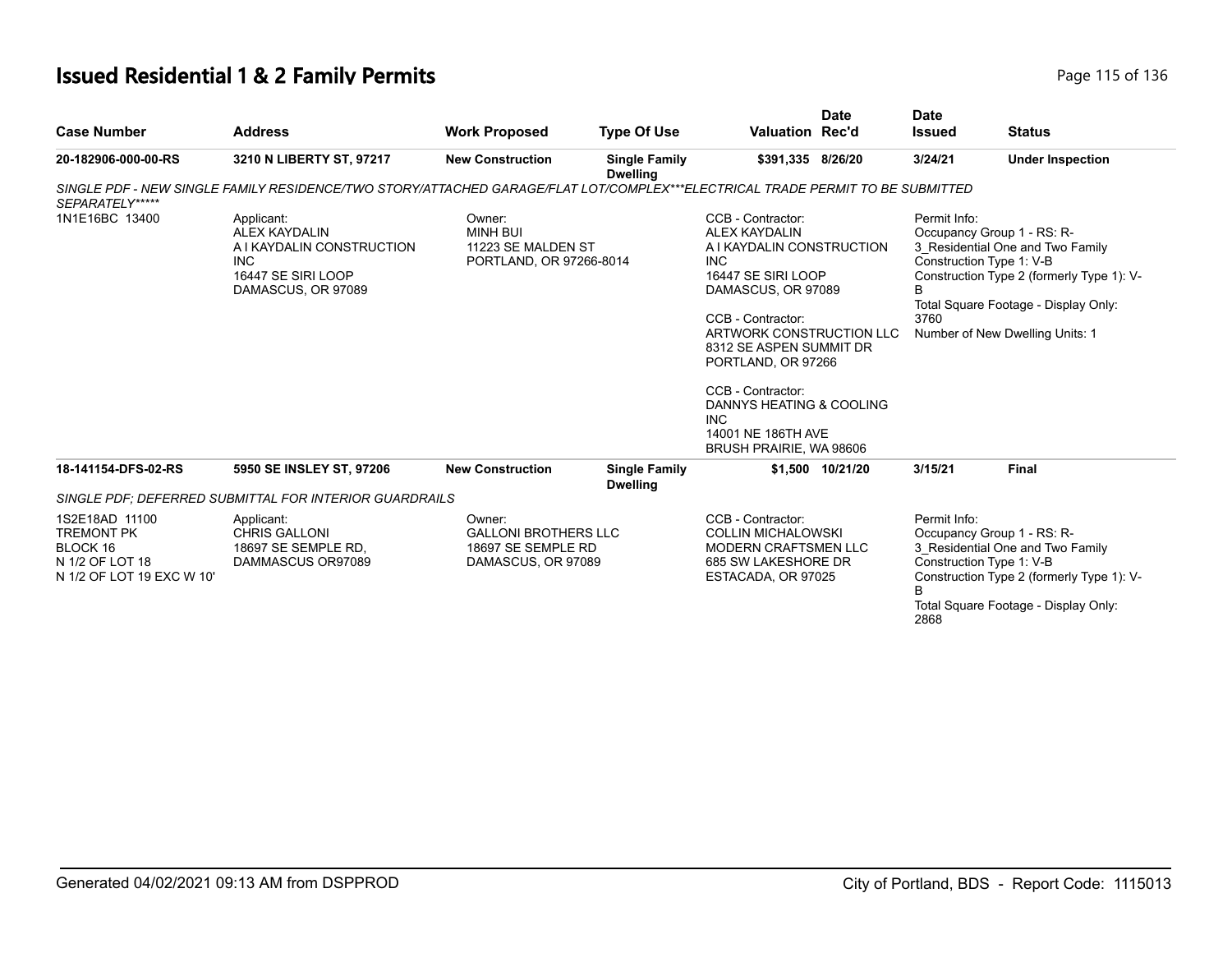# **Issued Residential 1 & 2 Family Permits Page 116 of 136** Page 116 of 136

|                     |                                                                                                                                      |                                                                                                                                                                               |                                         |                                                                                                                                                                                                                                                                                                          | Date    | <b>Date</b>                                           |                                                                                                                                                                                        |
|---------------------|--------------------------------------------------------------------------------------------------------------------------------------|-------------------------------------------------------------------------------------------------------------------------------------------------------------------------------|-----------------------------------------|----------------------------------------------------------------------------------------------------------------------------------------------------------------------------------------------------------------------------------------------------------------------------------------------------------|---------|-------------------------------------------------------|----------------------------------------------------------------------------------------------------------------------------------------------------------------------------------------|
| <b>Case Number</b>  | <b>Address</b>                                                                                                                       | <b>Work Proposed</b>                                                                                                                                                          | <b>Type Of Use</b>                      | <b>Valuation Rec'd</b>                                                                                                                                                                                                                                                                                   |         | <b>Issued</b>                                         | <b>Status</b>                                                                                                                                                                          |
| 20-182130-000-00-RS | 420 S NEBRASKA ST, 97239                                                                                                             | <b>New Construction</b>                                                                                                                                                       | <b>Single Family</b><br><b>Dwelling</b> | \$392,021                                                                                                                                                                                                                                                                                                | 8/28/20 | 3/2/21                                                | <b>Under Inspection</b>                                                                                                                                                                |
| <b>TRUSSES***</b>   | SINGLE PDF - NEW SINGLE FAMILY DWELING / 2-STORY / ATTACHED GARAGE / COMPLEX / SLIGHTLY SLOPED LOT ***MECHANICAL SEPERATE***DFS ROOF |                                                                                                                                                                               |                                         |                                                                                                                                                                                                                                                                                                          |         |                                                       |                                                                                                                                                                                        |
| 1S1E15CD 09500      | Applicant:<br><b>ERIC FOWLER</b><br>NORTHWEST HERITAGE<br><b>RENOVATIONS</b><br>17404 BERGIS FARM DR<br>LAKE OSWEGO, OR 97034        | Owner:<br><b>OCTAVIA LIVELY</b><br>6126 S HOOD AVE<br>PORTLAND, OR 97239<br>Owner:<br><b>BENJAMIN LIVELY</b><br>6126 S HOOD AVE<br>PORTLAND, OR 97239                         |                                         | CCB - Contractor:<br><b>ERIC FOWLER</b><br>NORTHWEST HERITAGE<br><b>RENOVATIONS LLC</b><br>17404 BERGIS FARM DR<br>LAKE OSWEGO, OR 97034<br>CCB - Contractor:<br><b>DIRECT PLUMBING LLC</b><br>PO BOX 4247<br>TUALATIN, OR 97062<br>CCB - Contractor:<br>SUNLIGHT ELECTRIC INC<br>2804 NE 65TH AVE STE D |         | Permit Info:<br>Construction Type 1: V-B<br>В<br>3438 | Occupancy Group 1 - RS: R-<br>3 Residential One and Two Family<br>Construction Type 2 (formerly Type 1): V-<br>Total Square Footage - Display Only:<br>Number of New Dwelling Units: 1 |
| 20-210787-000-00-RS | 6643 SE ASH PL, 97215                                                                                                                | <b>New Construction</b>                                                                                                                                                       | <b>Single Family</b>                    | VANCOUVER, WA 98661<br>\$461,104 11/12/20                                                                                                                                                                                                                                                                |         | 3/29/21                                               | <b>Issued</b>                                                                                                                                                                          |
|                     |                                                                                                                                      |                                                                                                                                                                               | <b>Dwelling</b>                         |                                                                                                                                                                                                                                                                                                          |         |                                                       |                                                                                                                                                                                        |
|                     | SINGLE PDF - NEW SINGLE FAMILY RESIDENCE / 3-STORY /ATTACHED 2-CAR GARAGE / SLOPED LOT / COMPLEX                                     |                                                                                                                                                                               |                                         |                                                                                                                                                                                                                                                                                                          |         |                                                       |                                                                                                                                                                                        |
| 1N2E32CC 01415      | Applicant:<br><b>CHRIS BROWN</b><br>YA/OS<br>2100 NW 19TH AVENUE #2<br>PORTLAND, OR 97209                                            | Owner:<br><b>SARA BERGQVIST</b><br>1814 SE MADISON ST APT B<br>PORTLAND, OR 97214-3846<br>Owner:<br><b>IAN PLOSKER</b><br>1814 SE MADISON ST APT B<br>PORTLAND, OR 97214-3846 |                                         | CCB - Contractor:<br><b>STRUCTURE BUILD LLC</b><br>6205 NE 8TH AVE<br>PORTLAND, OR 97211                                                                                                                                                                                                                 |         | Permit Info:<br>Construction Type 1: V-B<br>B<br>4010 | Occupancy Group 1 - RS: R-<br>3 Residential One and Two Family<br>Construction Type 2 (formerly Type 1): V-<br>Total Square Footage - Display Only:<br>Number of New Dwelling Units: 1 |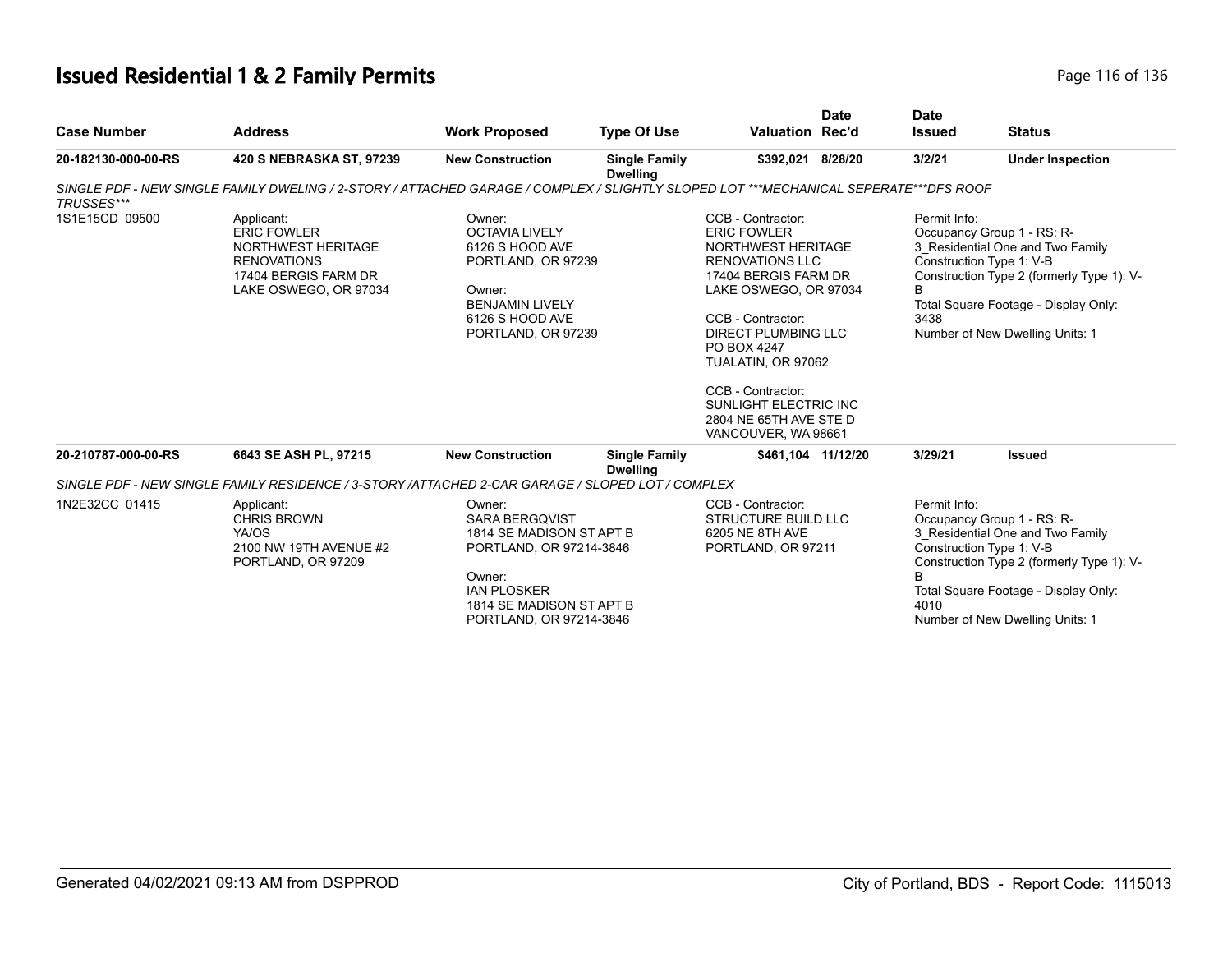# **Issued Residential 1 & 2 Family Permits Page 117 of 136** Page 117 of 136

| <b>Case Number</b>  | <b>Address</b>                                                                                     | <b>Work Proposed</b>    | <b>Type Of Use</b>                      | <b>Date</b><br><b>Valuation Rec'd</b>                                                                                                                                                                                                                                                                                                                                               | <b>Date</b><br>Issued     | <b>Status</b>                                                                                                                                                                                                      |
|---------------------|----------------------------------------------------------------------------------------------------|-------------------------|-----------------------------------------|-------------------------------------------------------------------------------------------------------------------------------------------------------------------------------------------------------------------------------------------------------------------------------------------------------------------------------------------------------------------------------------|---------------------------|--------------------------------------------------------------------------------------------------------------------------------------------------------------------------------------------------------------------|
| 20-182137-000-00-RS | <b>7215 SE CRYSTAL SPRINGS</b><br><b>BLVD, 97206</b>                                               | <b>New Construction</b> | <b>Single Family</b><br><b>Dwelling</b> | \$162,713 8/25/20                                                                                                                                                                                                                                                                                                                                                                   | 3/8/21                    | <b>Under Inspection</b>                                                                                                                                                                                            |
|                     | SINGLE PDF - NEW SINGLE FAMILY DWELLING / 2-STORY / ATTACHED GARAGE / COMPLEX / FLAT LOT           |                         |                                         |                                                                                                                                                                                                                                                                                                                                                                                     |                           |                                                                                                                                                                                                                    |
| 1S2E20DB 04402      | Applicant:<br><b>KEVIN PARTAIN</b><br><b>URBAN VISIONS</b><br>223 NE 56TH AVE<br>PORTLAND OR 97213 |                         |                                         | CCB - Contractor:<br><b>COUNTRY AIR CUSTOM HOMES</b><br>LLC<br><b>PO BOX 489</b><br>WEST LINN, OR 97068<br>CCB - Contractor:<br><b>CENTRAL AIR INC</b><br>PO BOX 433<br>CLACKAMAS, OR 97015<br>CCB - Contractor:<br>STEPHEN WALSH PLUMBING<br>INC.<br>PO BOX 132<br>GRESHAM, OR 97030<br>CCB - Contractor:<br><b>MERRILL ELECTRIC LLC</b><br><b>PO BOX 753</b><br>GRESHAM, OR 97030 | Permit Info:<br>B<br>1448 | Occupancy Group 1 - RS: R-<br>3 Residential One and Two Family<br>Construction Type 1: V-B<br>Construction Type 2 (formerly Type 1): V-<br>Total Square Footage - Display Only:<br>Number of New Dwelling Units: 1 |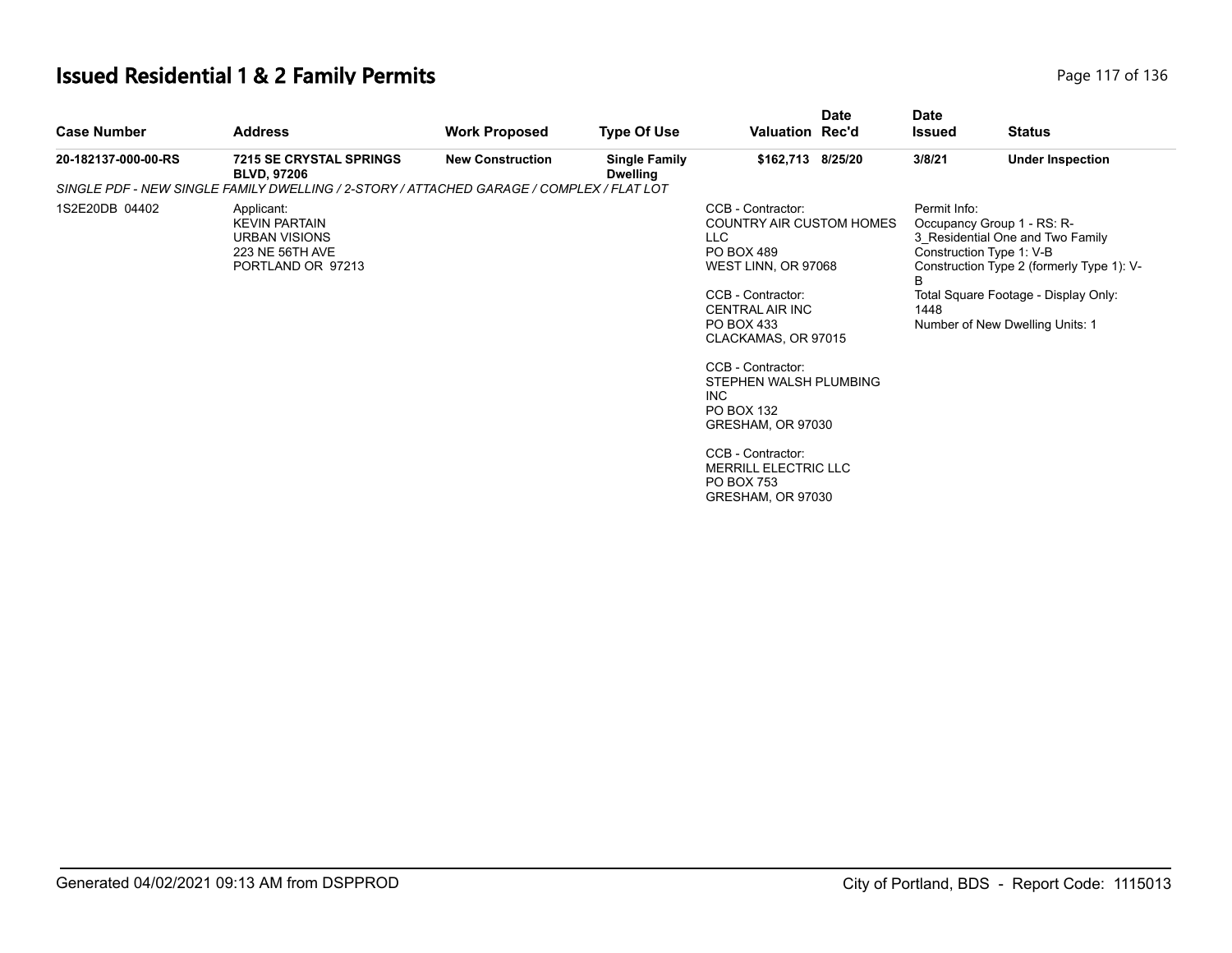# **Issued Residential 1 & 2 Family Permits Page 118 of 136** Page 118 of 136

| <b>Case Number</b>  | <b>Address</b>                                                                                     | <b>Work Proposed</b>                                                                              | <b>Type Of Use</b>                      | <b>Valuation Rec'd</b>                                                                                                                                                                                                                                                                                                                                                                                                                     | <b>Date</b> | <b>Date</b><br><b>Issued</b> | <b>Status</b>                                                                                                                                                                                                      |  |
|---------------------|----------------------------------------------------------------------------------------------------|---------------------------------------------------------------------------------------------------|-----------------------------------------|--------------------------------------------------------------------------------------------------------------------------------------------------------------------------------------------------------------------------------------------------------------------------------------------------------------------------------------------------------------------------------------------------------------------------------------------|-------------|------------------------------|--------------------------------------------------------------------------------------------------------------------------------------------------------------------------------------------------------------------|--|
| 20-196464-000-00-RS | 3445 NE 35TH PL, 97212                                                                             | <b>New Construction</b>                                                                           | <b>Single Family</b><br><b>Dwelling</b> | \$372,887 10/1/20                                                                                                                                                                                                                                                                                                                                                                                                                          |             | 3/11/21                      | <b>Under Inspection</b>                                                                                                                                                                                            |  |
|                     | SINGLE PDF - NEW SINGLE FAMILY DWELLING / 2-STORY / ATTACHED GARAGE / COMPLEX / FLAT LOT           |                                                                                                   |                                         |                                                                                                                                                                                                                                                                                                                                                                                                                                            |             |                              |                                                                                                                                                                                                                    |  |
| 1N1E25AB 02100      | Applicant:<br><b>KEVIN PARTAIN</b><br><b>URBAN VISIONS</b><br>223 NE 56TH AVE<br>PORTLAND OR 97213 | Owner:<br><b>EXCEPTIONAL HOMES BY</b><br>ANDRE.INC<br>14237 BRIDGE COURT<br>LAKE OSWEGO, OR 97034 |                                         | CCB - Contractor:<br>ANDREY KOSHUBA<br><b>EXCEPTIONAL HOMES BY</b><br>ANDRE INC<br>14237 BRIDGE CT<br>LAKE OSWEGO, OR 97034<br>CCB - Contractor:<br><b>COMFORT AIR INC</b><br><b>COMFORT AIR INC</b><br>7504 NE 182ND AVE<br>VANCOUVER, WA 98682<br>CCB - Contractor:<br>ARTWORK CONSTRUCTION LLC<br>8312 SE ASPEN SUMMIT DR<br>PORTLAND, OR 97266<br>CCB - Contractor:<br>WEST TECH ELECTRIC LLC<br>3939 NW JASMINE ST<br>CAMAS, WA 98607 |             | Permit Info:<br>B<br>3545    | Occupancy Group 1 - RS: R-<br>3 Residential One and Two Family<br>Construction Type 1: V-B<br>Construction Type 2 (formerly Type 1): V-<br>Total Square Footage - Display Only:<br>Number of New Dwelling Units: 1 |  |
|                     |                                                                                                    |                                                                                                   |                                         |                                                                                                                                                                                                                                                                                                                                                                                                                                            |             |                              |                                                                                                                                                                                                                    |  |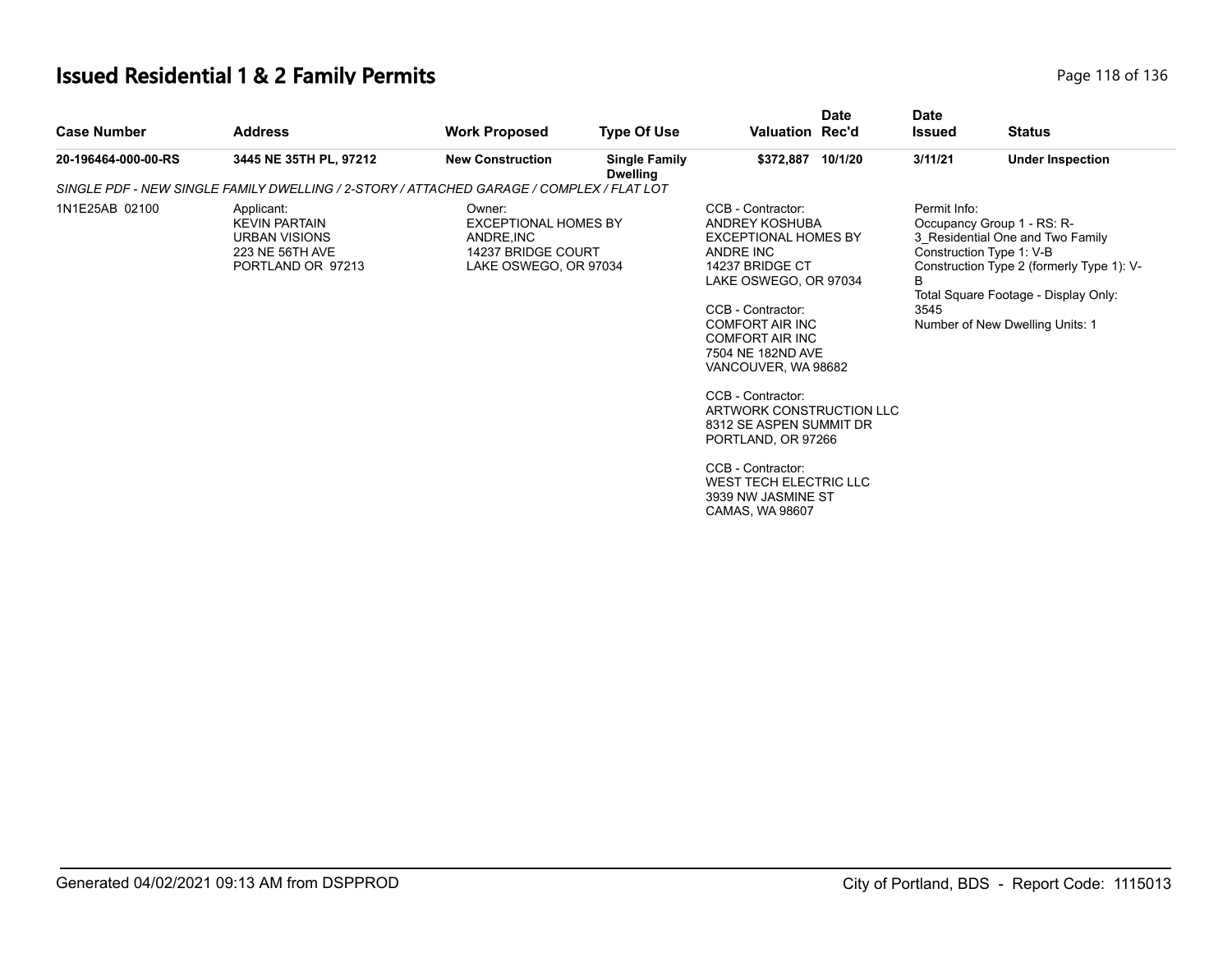# **Issued Residential 1 & 2 Family Permits Page 119 of 136** Page 119 of 136

| <b>Case Number</b>  | <b>Address</b>                                                                                                              | <b>Work Proposed</b>                                                   | <b>Type Of Use</b>                      | <b>Valuation Rec'd</b>                                                                                                                                                                                                                                                                                                                                                                                                                           | <b>Date</b> | <b>Date</b><br><b>Issued</b> | <b>Status</b>                                                                                                                                                                                                      |
|---------------------|-----------------------------------------------------------------------------------------------------------------------------|------------------------------------------------------------------------|-----------------------------------------|--------------------------------------------------------------------------------------------------------------------------------------------------------------------------------------------------------------------------------------------------------------------------------------------------------------------------------------------------------------------------------------------------------------------------------------------------|-------------|------------------------------|--------------------------------------------------------------------------------------------------------------------------------------------------------------------------------------------------------------------|
| 20-193855-000-00-RS | 3670 SE LAMBERT ST, 97202                                                                                                   | <b>New Construction</b>                                                | <b>Single Family</b><br><b>Dwelling</b> | \$239,685 9/24/20                                                                                                                                                                                                                                                                                                                                                                                                                                |             | 3/23/21                      | <b>Under Inspection</b>                                                                                                                                                                                            |
|                     | SINGLE PDF - NEW SINGLE FAMILY DWELLING / 2-STORY / ATTACHED GARAGE / FLAT LOT/ COMPLEX                                     |                                                                        |                                         |                                                                                                                                                                                                                                                                                                                                                                                                                                                  |             |                              |                                                                                                                                                                                                                    |
| 1S1E24DA 19000      | Applicant:<br><b>RYAN PICKREL</b><br><b>FASTER PERMITS</b><br>2000 SW 1ST AVE #420<br>PORTLAND OR 97201                     | Owner:<br>GREENWOOD HOMES LLC<br>PO BOX 1225<br>CANBY, OR 97013-1225   |                                         | CCB - Contractor:<br>THE MULLEN COMPANY<br>1601A SE RIVER RD<br>HILLSBORO, OR 97123<br>CCB - Contractor:<br><b>GABES HEATING &amp; COOLING</b><br><b>LLC</b><br>14606 SE RACHEL LN<br>PORTLAND, OR 97236<br>PORTLAND, OR 97236<br>CCB - Contractor:<br><b>GRIZZLY ELECTRIC INC</b><br>2114 MAIN ST STE 100-117<br>VANCOUVER, WA 98660<br>CCB - Contractor:<br><b>BRYAN SEITS</b><br><b>GREENWOOD HOMES LLC</b><br>PO BOX 1225<br>CANBY, OR 97013 |             | Permit Info:<br>B<br>2082    | Occupancy Group 1 - RS: R-<br>3_Residential One and Two Family<br>Construction Type 1: V-B<br>Construction Type 2 (formerly Type 1): V-<br>Total Square Footage - Display Only:<br>Number of New Dwelling Units: 1 |
| 20-217627-000-00-RS | 7809 N HUDSON ST, 97203                                                                                                     | <b>New Construction</b>                                                | <b>Single Family</b><br><b>Dwelling</b> | \$234,232 11/30/20                                                                                                                                                                                                                                                                                                                                                                                                                               |             | 3/18/21                      | <b>Under Inspection</b>                                                                                                                                                                                            |
|                     | SINGLE PDF - NEW SINGLE FAMILY RESIDENCE / 2-STORY / 1-CAR ATTACHED GARAGE / FLAT LOT / SIMPLE ***ADDED PLUMBING 3-16-21*** |                                                                        |                                         |                                                                                                                                                                                                                                                                                                                                                                                                                                                  |             |                              |                                                                                                                                                                                                                    |
| 1N1W01DD 13001      | Applicant:<br><b>KEVIN PARTAIN</b><br><b>URBAN VISIONS</b><br>223 NE 56TH AVE<br>PORTLAND OR 97213                          | Owner:<br>PETEFARR LLC<br>4772 N LOMBARD ST<br>PORTLAND, OR 97203-4565 |                                         | CCB - Contractor:<br>KIMCO PROPERTIES LTD<br>PO BOX 1540<br>SANDY, OR 97055-1540<br>CCB - Contractor:<br>ALL PHASE PLUMBING LLC<br>9312 NW SKYLINE BLVD<br>PORTLAND, OR 97231<br>CCB - Contractor:<br>Bare Metal Heating                                                                                                                                                                                                                         |             | Permit Info:<br>B<br>2129    | Occupancy Group 1 - RS: R-<br>3 Residential One and Two Family<br>Construction Type 1: V-B<br>Construction Type 2 (formerly Type 1): V-<br>Total Square Footage - Display Only:<br>Number of New Dwelling Units: 1 |
|                     |                                                                                                                             |                                                                        |                                         | <b>BARE METAL HEATING INC</b><br>31499 SE HIGHWAY 211<br>EAGLE CREEK, OR 97022<br>CCB - Contractor:<br><b>BARNSON ELECTRIC INC</b><br>17057 SW 123RD AVE<br><b>TIGARD, OR 97224</b>                                                                                                                                                                                                                                                              |             |                              |                                                                                                                                                                                                                    |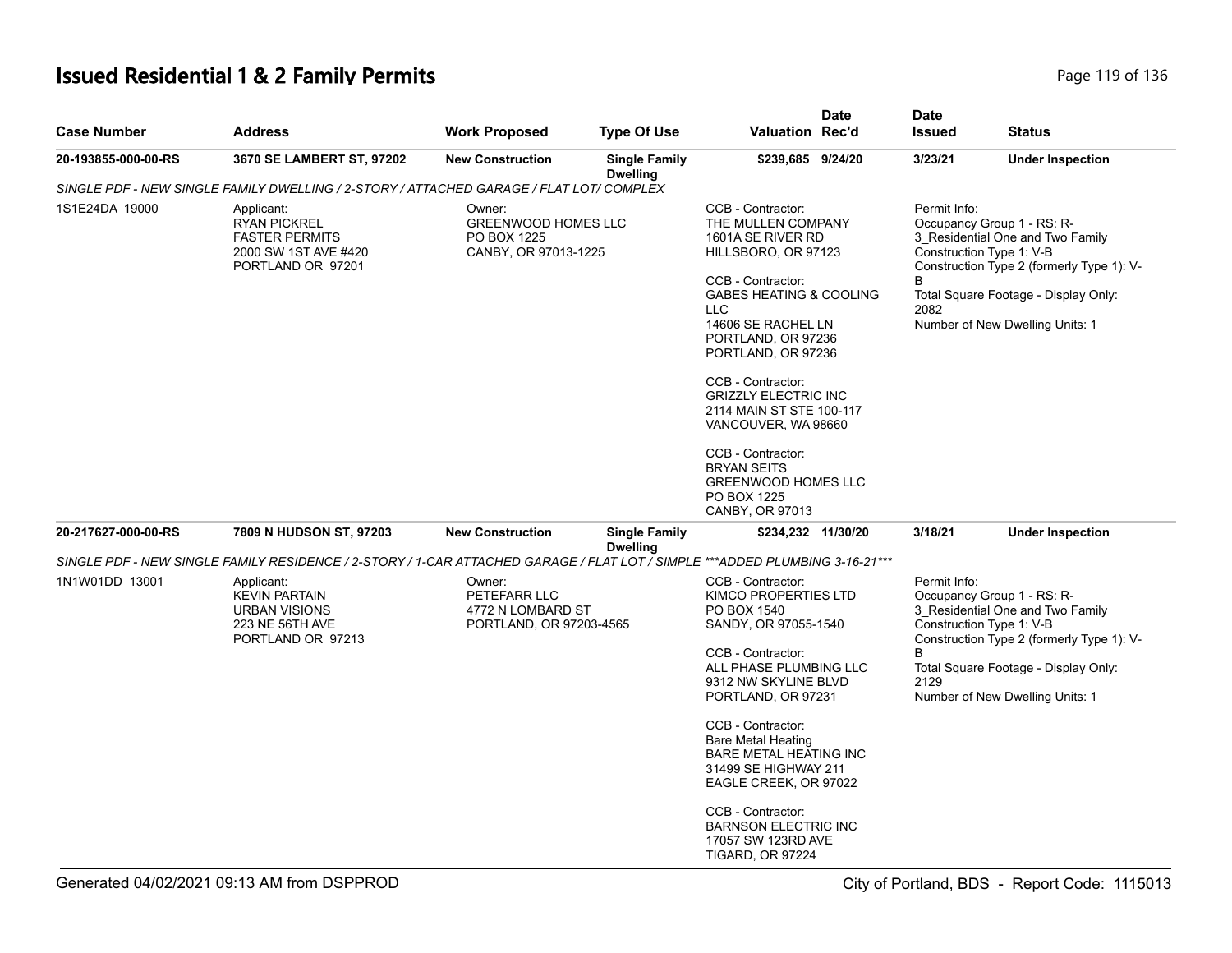# **Issued Residential 1 & 2 Family Permits Page 120 of 136** Page 120 of 136

| <b>Case Number</b>  | <b>Address</b>                                                                                                                                   | <b>Work Proposed</b>                                                              | <b>Type Of Use</b>     | <b>Valuation Rec'd</b>                                                                                                                                                                                                                                                                                                                                                                                                                            | <b>Date</b> | <b>Date</b><br><b>Issued</b> | <b>Status</b>                                                                                                                                                                                                      |
|---------------------|--------------------------------------------------------------------------------------------------------------------------------------------------|-----------------------------------------------------------------------------------|------------------------|---------------------------------------------------------------------------------------------------------------------------------------------------------------------------------------------------------------------------------------------------------------------------------------------------------------------------------------------------------------------------------------------------------------------------------------------------|-------------|------------------------------|--------------------------------------------------------------------------------------------------------------------------------------------------------------------------------------------------------------------|
| 20-195851-000-00-RS | 1308 SE RURAL ST, 97202                                                                                                                          | <b>New Construction</b>                                                           | Townhouse (2<br>Units) | \$346,414 10/1/20                                                                                                                                                                                                                                                                                                                                                                                                                                 |             | 3/9/21                       | <b>Under Inspection</b>                                                                                                                                                                                            |
|                     | SINGLE PDF - 2 OF 2 TOWNHOMES ON INDIVIDUAL LOTS / 4-STORY / ATTACHED GARAGE / COMPLEX / FLAT LOT ***W/ 20-195849-RS*** REF LU 19-174854 LDP *** |                                                                                   |                        |                                                                                                                                                                                                                                                                                                                                                                                                                                                   |             |                              |                                                                                                                                                                                                                    |
| 1S1E23BA 04002      | Applicant:<br><b>KEVIN PARTAIN</b><br><b>URBAN VISIONS</b><br>223 NE 56TH AVE<br>PORTLAND OR 97213                                               |                                                                                   |                        | CCB - Contractor:<br>ANDREY KOSHUBA<br><b>EXCEPTIONAL HOMES BY</b><br>ANDRE INC<br>14237 BRIDGE CT<br>LAKE OSWEGO, OR 97034<br>CCB - Contractor:<br><b>COMFORT AIR INC</b><br><b>COMFORT AIR INC</b><br>7504 NE 182ND AVE<br>VANCOUVER, WA 98682<br>CCB - Contractor:<br>ARTWORK CONSTRUCTION LLC<br>8312 SE ASPEN SUMMIT DR<br>PORTLAND, OR 97266<br>CCB - Contractor:<br><b>WEST TECH ELECTRIC LLC</b><br>3939 NW JASMINE ST<br>CAMAS, WA 98607 |             | Permit Info:<br>B<br>3025    | Occupancy Group 1 - RS: R-<br>3 Residential One and Two Family<br>Construction Type 1: V-B<br>Construction Type 2 (formerly Type 1): V-<br>Total Square Footage - Display Only:<br>Number of New Dwelling Units: 1 |
| 20-139554-DFS-02-RS | 3953 N VANCOUVER AVE, 97227                                                                                                                      | <b>New Construction</b>                                                           | Townhouse (2<br>Units) | \$2,500 3/15/21                                                                                                                                                                                                                                                                                                                                                                                                                                   |             | 3/16/21                      | <b>Issued</b>                                                                                                                                                                                                      |
|                     | Single PDF - DFS FOR SPRINKLERS. - SEE 20-139555 DFS 02 RS FOR PLANS                                                                             |                                                                                   |                        |                                                                                                                                                                                                                                                                                                                                                                                                                                                   |             |                              |                                                                                                                                                                                                                    |
| 1N1E22DC 01502      | Applicant:<br><b>TYSON OKELY</b><br>DEZ DEVELOPMENT LLC<br>10121 SE SUNNYSIDE RD #F1123<br>CLACKAMAS OR 97015                                    | Owner:<br><b>TOWN DEVELOPMENTS LLC</b><br>3520 SE 142ND CT<br>VANCOUVER, WA 98683 |                        | CCB - Contractor:<br><b>BTS HOMES INC</b><br>2101 SE 98TH AVE<br>VANCOUVER, WA 98664                                                                                                                                                                                                                                                                                                                                                              |             | Permit Info:<br>R<br>2314    | Occupancy Group 1 - RS: R-<br>3 Residential One and Two Family<br>Construction Type 1: V-B<br>Construction Type 2 (formerly Type 1): V-<br>Total Square Footage - Display Only:                                    |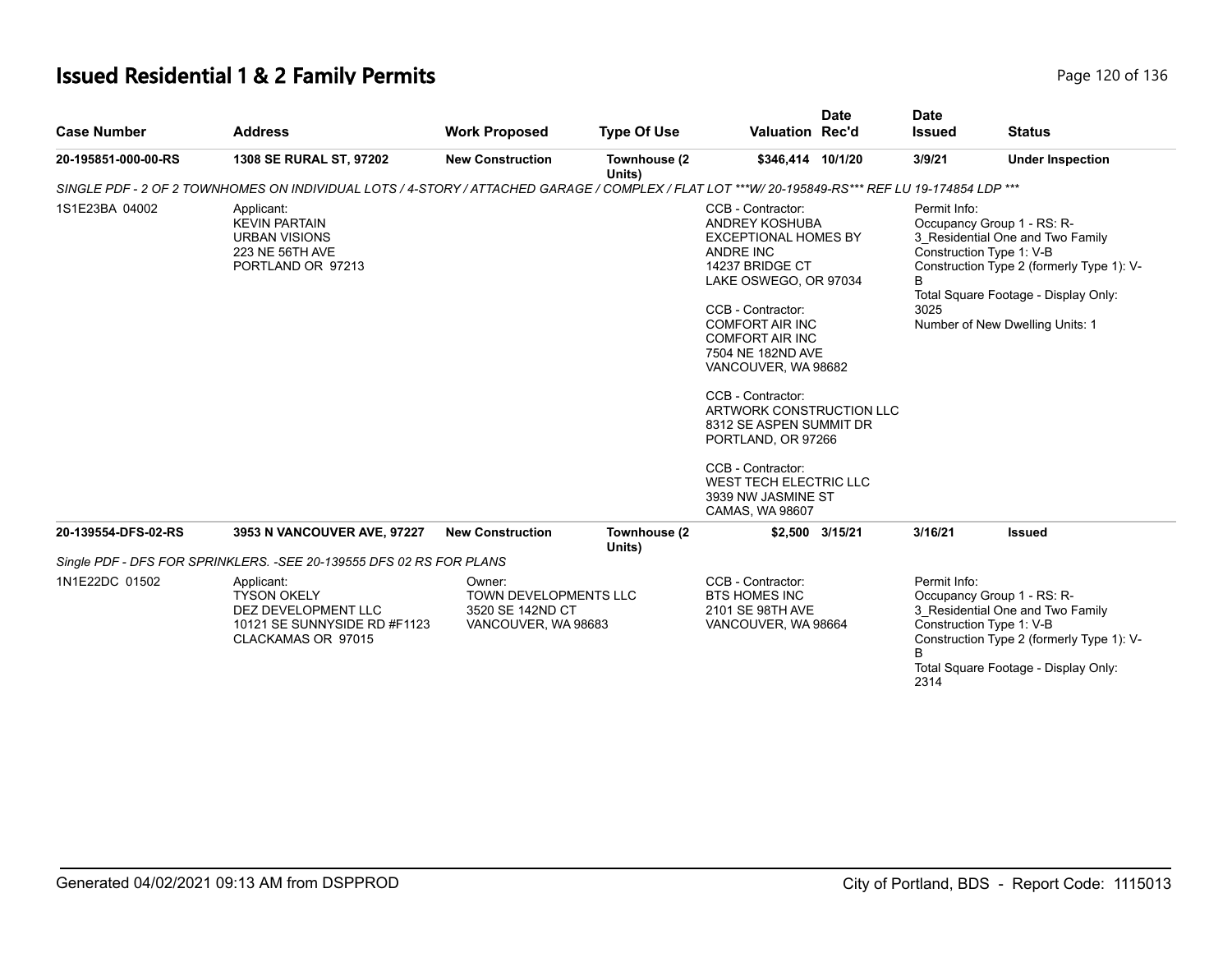# **Issued Residential 1 & 2 Family Permits Page 121 of 136** Page 121 of 136

| <b>Case Number</b>  | <b>Address</b>                                                                                                                                                                                                                                                                                                                                            | <b>Work Proposed</b>                                                                          | <b>Type Of Use</b>     | <b>Valuation Rec'd</b>                                                                                                                                                                                                                                                                                                                                                                                                                                          | <b>Date</b> | <b>Date</b><br><b>Issued</b> | <b>Status</b>                                                                                                                                                                                                      |
|---------------------|-----------------------------------------------------------------------------------------------------------------------------------------------------------------------------------------------------------------------------------------------------------------------------------------------------------------------------------------------------------|-----------------------------------------------------------------------------------------------|------------------------|-----------------------------------------------------------------------------------------------------------------------------------------------------------------------------------------------------------------------------------------------------------------------------------------------------------------------------------------------------------------------------------------------------------------------------------------------------------------|-------------|------------------------------|--------------------------------------------------------------------------------------------------------------------------------------------------------------------------------------------------------------------|
| 20-195849-000-00-RS | 1310 SE RURAL ST, 97202                                                                                                                                                                                                                                                                                                                                   | <b>New Construction</b>                                                                       | Townhouse (2<br>Units) | \$323,759 10/1/20                                                                                                                                                                                                                                                                                                                                                                                                                                               |             | 3/9/21                       | <b>Under Inspection</b>                                                                                                                                                                                            |
|                     | SINGLE PDF - 1 OF 2 TOWNHOMES ON INDIVIDUAL LOTS / 4-STORY / ATTACHED GARAGE / COMPLEX / FLAT LOT ***W/20-195851-RS***REF LU 19-174854 LDP ***                                                                                                                                                                                                            |                                                                                               |                        |                                                                                                                                                                                                                                                                                                                                                                                                                                                                 |             |                              |                                                                                                                                                                                                                    |
| 1S1E23BA 04001      | Applicant:<br><b>KEVIN PARTAIN</b><br><b>URBAN VISIONS</b><br>223 NE 56TH AVE<br>PORTLAND OR 97213                                                                                                                                                                                                                                                        | Owner:<br>EXCEPTIONAL HOMES BY ANDRE<br>INC.<br>14237 BRIDGE CT<br>LAKE OSWEGO, OR 97034-2177 |                        | CCB - Contractor:<br><b>ANDREY KOSHUBA</b><br><b>EXCEPTIONAL HOMES BY</b><br><b>ANDRE INC</b><br>14237 BRIDGE CT<br>LAKE OSWEGO, OR 97034<br>CCB - Contractor:<br><b>COMFORT AIR INC</b><br><b>COMFORT AIR INC</b><br>7504 NE 182ND AVE<br>VANCOUVER, WA 98682<br>CCB - Contractor:<br>ARTWORK CONSTRUCTION LLC<br>8312 SE ASPEN SUMMIT DR<br>PORTLAND, OR 97266<br>CCB - Contractor:<br><b>WEST TECH ELECTRIC LLC</b><br>3939 NW JASMINE ST<br>CAMAS, WA 98607 |             | Permit Info:<br>B<br>2840    | Occupancy Group 1 - RS: R-<br>3_Residential One and Two Family<br>Construction Type 1: V-B<br>Construction Type 2 (formerly Type 1): V-<br>Total Square Footage - Display Only:<br>Number of New Dwelling Units: 1 |
| 18-114397-000-00-RS | 11367 SW CAPITOL HWY, 97219                                                                                                                                                                                                                                                                                                                               | <b>New Construction</b>                                                                       | Townhouse (2           | \$177,426 1/30/18                                                                                                                                                                                                                                                                                                                                                                                                                                               |             | 3/22/21                      | <b>Under Inspection</b>                                                                                                                                                                                            |
| 1S1E31BD 90000      | NEW, UNIT CLUSTER-4, UNIT J: 1 OF 2-UNIT TOWNHOUSE on shared tax lot / 3-STORY / TUCK UNDER GARAGE / SLOPED LOT / COMPLEX ***ROOF TRUSSES TO BE<br>DEFERRED SUBMITTAL***MECHANICAL, ELECTRICAL, AND PLUMBING PERMITS TO BE OBTAINED SEPARATELY***<br>Applicant:<br><b>JAMES ARONOFF</b><br><b>TALUS PDX LLC</b><br>7623 SW 34TH AVE<br>PORTLAND, OR 97219 | Owner:<br>11365 CAPITOL HWY LLC<br>7623 SW 34TH AVE<br>PORTLAND, OR 97219                     | Units)                 | CCB - Contractor:<br><b>BC CONSTRUCTION</b><br>DEVELOPMENT CORP<br>17850 S HIDDEN LAKE DRIVE<br>OREGON CITY, OR 97045                                                                                                                                                                                                                                                                                                                                           |             | Permit Info:<br>B<br>1800    | Occupancy Group 1 - RS: R-<br>3 Residential One and Two Family<br>Construction Type 1: V-B<br>Construction Type 2 (formerly Type 1): V-<br>Total Square Footage - Display Only:<br>Number of New Dwelling Units: 1 |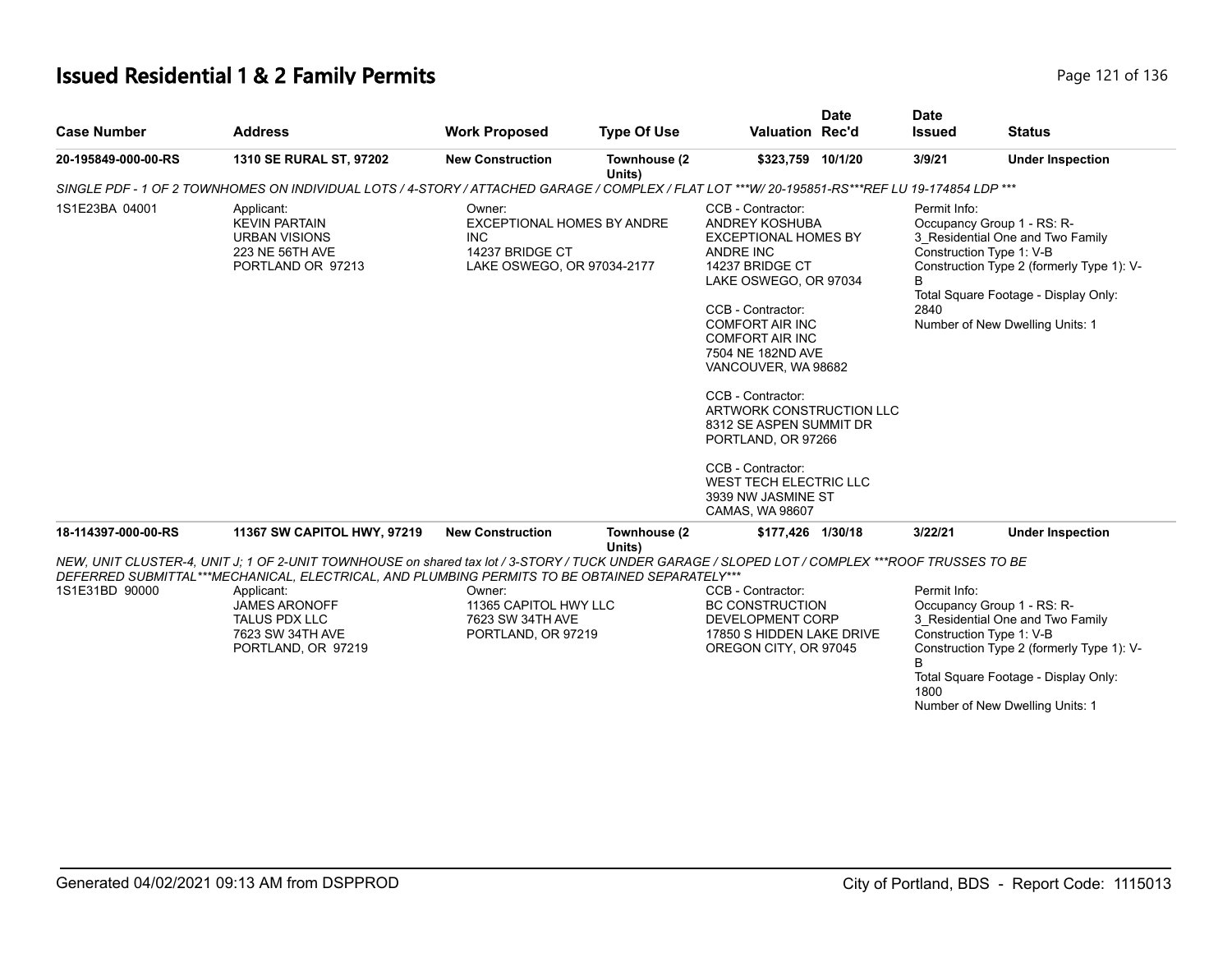# **Issued Residential 1 & 2 Family Permits Page 122 of 136 Page 122 of 136**

|                                      |                                                                                                                                                                                                                                                                                     |                                                                                                  |                                                                                                  |                                                                                                        | <b>Date</b>                                                                                                                                                                                                                                                          | <b>Date</b>               |                                                                                                                                                                                 |
|--------------------------------------|-------------------------------------------------------------------------------------------------------------------------------------------------------------------------------------------------------------------------------------------------------------------------------------|--------------------------------------------------------------------------------------------------|--------------------------------------------------------------------------------------------------|--------------------------------------------------------------------------------------------------------|----------------------------------------------------------------------------------------------------------------------------------------------------------------------------------------------------------------------------------------------------------------------|---------------------------|---------------------------------------------------------------------------------------------------------------------------------------------------------------------------------|
| <b>Case Number</b>                   | <b>Address</b>                                                                                                                                                                                                                                                                      | <b>Work Proposed</b>                                                                             | <b>Type Of Use</b>                                                                               | <b>Valuation Rec'd</b>                                                                                 |                                                                                                                                                                                                                                                                      | <b>Issued</b>             | <b>Status</b>                                                                                                                                                                   |
| 18-114398-000-00-RS                  | 11363 SW CAPITOL HWY, 97219                                                                                                                                                                                                                                                         | <b>New Construction</b>                                                                          | Townhouse (2<br>Units)                                                                           | \$177,426 1/30/18                                                                                      |                                                                                                                                                                                                                                                                      | 3/22/21                   | <b>Under Inspection</b>                                                                                                                                                         |
|                                      | NEW, UNIT CLUSTER-4, UNIT K; 2 OF 2-UNIT TOWNHOUSE on shared tax lot / 3-STORY / TUCK UNDER GARAGE / SLOPED LOT / COMPLEX ***ROOF TRUSSES TO BE                                                                                                                                     |                                                                                                  |                                                                                                  |                                                                                                        |                                                                                                                                                                                                                                                                      |                           |                                                                                                                                                                                 |
| 1S1E31BD 90000                       | DEFERRED SUBMITTAL***MECHANICAL, ELECTRICAL, AND PLUMBING PERMITS TO BE OBTAINED SEPARATELY***<br>Applicant:<br>Owner:<br><b>JAMES ARONOFF</b><br>11365 CAPITOL HWY LLC<br><b>TALUS PDX LLC</b><br>7623 SW 34TH AVE<br>7623 SW 34TH AVE<br>PORTLAND, OR 97219<br>PORTLAND, OR 97219 |                                                                                                  | <b>BC CONSTRUCTION</b><br>DEVELOPMENT CORP<br>17850 S HIDDEN LAKE DRIVE<br>OREGON CITY, OR 97045 |                                                                                                        | Permit Info:<br>CCB - Contractor:<br>Occupancy Group 1 - RS: R-<br>3_Residential One and Two Family<br>Construction Type 1: V-B<br>Construction Type 2 (formerly Type 1): V-<br>В<br>Total Square Footage - Display Only:<br>1800<br>Number of New Dwelling Units: 1 |                           |                                                                                                                                                                                 |
| 20-139555-DFS-02-RS                  | 3955 N VANCOUVER AVE, 97227                                                                                                                                                                                                                                                         | <b>New Construction</b>                                                                          | Townhouse (2<br>Units)                                                                           |                                                                                                        | \$2,500 3/15/21                                                                                                                                                                                                                                                      | 3/16/21                   | <b>Issued</b>                                                                                                                                                                   |
| Single PDF - DFS FOR FIRE SPRINKLERS |                                                                                                                                                                                                                                                                                     |                                                                                                  |                                                                                                  |                                                                                                        |                                                                                                                                                                                                                                                                      |                           |                                                                                                                                                                                 |
| 1N1E22DC 01501                       | Applicant:<br><b>TYSON OKELY</b><br><b>DEZ DEVELOPMENT</b><br>15648 SE 114TH AVE SUITE 211<br>CLACKAMAS, OR 97015                                                                                                                                                                   | Owner:<br>TOWN DEVELOPMENTS LLC<br>3520 SE 142ND CT<br>VANCOUVER, WA 98683                       |                                                                                                  | CCB - Contractor:<br><b>BTS HOMES INC</b><br>2101 SE 98TH AVE<br>VANCOUVER, WA 98664                   |                                                                                                                                                                                                                                                                      | Permit Info:<br>R<br>2327 | Occupancy Group 1 - RS: R-<br>3 Residential One and Two Family<br>Construction Type 1: V-B<br>Construction Type 2 (formerly Type 1): V-<br>Total Square Footage - Display Only: |
| 20-140203-REV-01-RS                  | 2625 SE 13TH AVE, 97202                                                                                                                                                                                                                                                             | <b>New Construction</b>                                                                          | Townhouse (3<br>or more units)                                                                   |                                                                                                        | \$0 12/28/20                                                                                                                                                                                                                                                         | 3/18/21                   | <b>Issued</b>                                                                                                                                                                   |
|                                      | SINGLE PDF REVISION TO REVISE TRUSSES, REMOVE STREET FACING WINDOW, RELOCATE ELECTRICAL PANELS TO SMALL WALL WINDOW WAS ON                                                                                                                                                          |                                                                                                  |                                                                                                  |                                                                                                        |                                                                                                                                                                                                                                                                      |                           |                                                                                                                                                                                 |
| 1S1E11BA 03100                       | Applicant:<br><b>RICHARD ADAMS</b><br><b>FASTER PERMITS</b><br>2000 SW 1ST AVENUE SUITE 420<br>PORTLAND, OR 97201                                                                                                                                                                   | Owner:<br>WEST COAST DEVELOPMENT<br><b>GROUP INC</b><br>1697 19TH ST<br>WEST LINN, OR 97068-4453 |                                                                                                  | CCB - Contractor:<br>WEST COAST DEVELOPMENT<br><b>GROUP INC</b><br>1697 19TH ST<br>WEST LINN, OR 97068 |                                                                                                                                                                                                                                                                      | Permit Info:<br>1160      | Occupancy Group 1 - RS: R-<br>3 Residential One and Two Family<br>Construction Type 1: V-B<br>Construction Type 2 (formerly Type 1):<br>Total Square Footage - Display Only:    |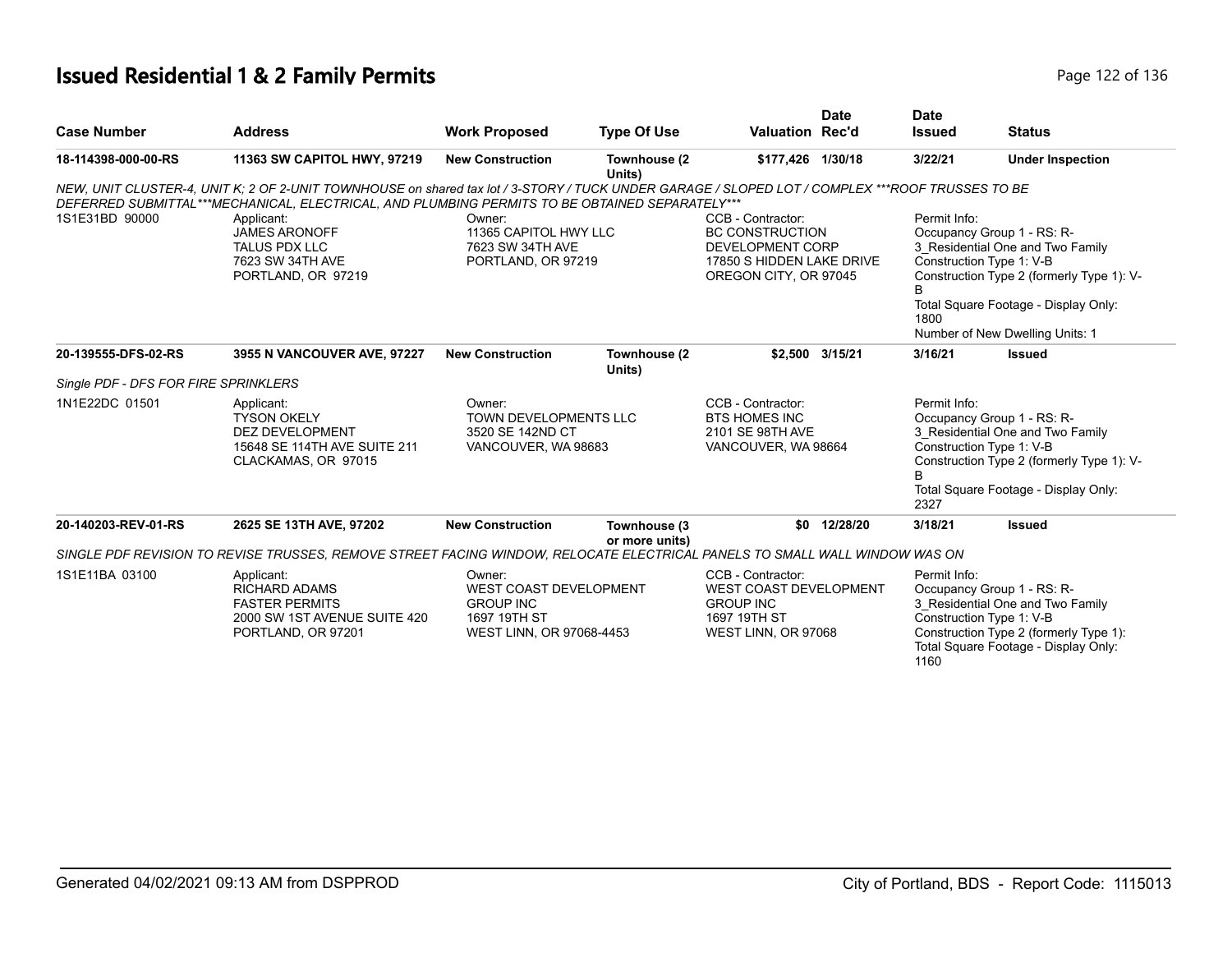# **Issued Residential 1 & 2 Family Permits Page 123 of 136** Page 123 of 136

|                     |                                                                                                                                                                                                                                                                                                                                                                                                                                                        |                                                                                          |                                |                                                                                                                                                                                              | <b>Date</b> | <b>Date</b>               |                                                                                                                                                                                                                    |
|---------------------|--------------------------------------------------------------------------------------------------------------------------------------------------------------------------------------------------------------------------------------------------------------------------------------------------------------------------------------------------------------------------------------------------------------------------------------------------------|------------------------------------------------------------------------------------------|--------------------------------|----------------------------------------------------------------------------------------------------------------------------------------------------------------------------------------------|-------------|---------------------------|--------------------------------------------------------------------------------------------------------------------------------------------------------------------------------------------------------------------|
| <b>Case Number</b>  | <b>Address</b>                                                                                                                                                                                                                                                                                                                                                                                                                                         | <b>Work Proposed</b>                                                                     | <b>Type Of Use</b>             | Valuation Rec'd                                                                                                                                                                              |             | <b>Issued</b>             | <b>Status</b>                                                                                                                                                                                                      |
| 20-202747-000-00-RS | 24 NE 134TH PL, 97233                                                                                                                                                                                                                                                                                                                                                                                                                                  | <b>New Construction</b>                                                                  | Townhouse (3<br>or more units) | \$202,622 10/15/20                                                                                                                                                                           |             | 3/1/21                    | <b>Under Inspection</b>                                                                                                                                                                                            |
| 1N2E35DB 07612      | SINGLE PDF - NEW 11 of 32 UNIT DEVELOPMENT on individual lots (BUILDING 3 - LOT 11 - BLACKBERRY) / Unit 3 of 4-Unit Townhouse / 2-STORY / 1 CAR GARAGE / SLOPED<br>SOUTH OF LOTS / COMPLEX *** Site Development Under Separate Permit 18-281589-SD *** ELECTRICAL MECHANICAL AND PLUMBING SEPARATE ***ADDED PT 3/19/21 ***<br>Applicant:<br><b>TERRY LAMASTERS</b><br><b>LGI HOMES</b><br>1450 LAKE ROBBINS DR., STE<br>430<br>THE WOODLANDS, TX 77380 | Owner:<br>LGI HOMES - OREGON LLC<br>1450 LAKE ROBBINS DR #430<br>THE WOODLANDS, TX 77380 |                                | CCB - Contractor:<br>LEFTCO INCORPORATED<br>PO BOX 5945<br><b>SALEM, OR 97304</b><br>CCB - Contractor:<br>LGI HOMES OREGON LLC<br>1450 LAKE ROBBINS DR STE<br>430                            |             | Permit Info:<br>В<br>1872 | Occupancy Group 1 - RS: R-<br>3 Residential One and Two Family<br>Construction Type 1: V-B<br>Construction Type 2 (formerly Type 1): V-<br>Total Square Footage - Display Only:<br>Number of New Dwelling Units: 1 |
|                     |                                                                                                                                                                                                                                                                                                                                                                                                                                                        |                                                                                          |                                | THE WOODLANDS, TX 77380                                                                                                                                                                      |             |                           |                                                                                                                                                                                                                    |
| 20-202748-000-00-RS | 28 NE 134TH PL, 97233                                                                                                                                                                                                                                                                                                                                                                                                                                  | <b>New Construction</b>                                                                  | Townhouse (3<br>or more units) | \$214,538 10/15/20                                                                                                                                                                           |             | 3/1/21                    | <b>Under Inspection</b>                                                                                                                                                                                            |
| 1N2E35DB 07613      | SINGLE PDF - NEW 12 of 32 UNIT DEVELOPMENT on individual lots (BUILDING 3 - LOT 12 - CHERRY) / Unit 4 of 4-Unit Townhouse / 2-STORY / 1 CAR GARAGE / SLOPED<br>SOUTH OF LOTS / COMPLEX *** Site Development Under Separate Permit 18-281589-SD *** ELECTRICAL MECHANICAL AND PLUMBING SEPARATE ***ADDED PT 3/19/21 ****<br>Applicant:<br><b>TERRY LAMASTERS</b><br><b>LGI HOMES</b><br>1450 LAKE ROBBINS DR., STE<br>430<br>THE WOODLANDS, TX 77380    | Owner:<br>LGI HOMES - OREGON LLC<br>1450 LAKE ROBBINS DR #430<br>THE WOODLANDS, TX 77380 |                                | CCB - Contractor:<br>LEFTCO INCORPORATED<br>PO BOX 5945<br><b>SALEM, OR 97304</b><br>CCB - Contractor:<br>LGI HOMES OREGON LLC<br>1450 LAKE ROBBINS DR STE<br>430<br>THE WOODLANDS, TX 77380 |             | Permit Info:<br>1936      | Occupancy Group 1 - RS: R-<br>3_Residential One and Two Family<br>Construction Type 1: V-B<br>Construction Type 2 (formerly Type 1): V-<br>Total Square Footage - Display Only:<br>Number of New Dwelling Units: 1 |
| 20-202749-000-00-RS | 68 NE 134TH PL, 97233                                                                                                                                                                                                                                                                                                                                                                                                                                  | <b>New Construction</b>                                                                  | Townhouse (3<br>or more units) | \$179,547 10/15/20                                                                                                                                                                           |             | 3/1/21                    | <b>Under Inspection</b>                                                                                                                                                                                            |
| 1N2E35DB 07622      | SINGLE PDF - NEW 21 of 32 UNIT DEVELOPMENT on individual lots (BUILDING 6 - LOT 21 - APPLE) / Unit 1 of 4-Unit Townhouse / 2-STORY / 1 CAR GARAGE / SLOPED<br>SOUTH OF LOTS / COMPLEX *** Site Development Under Separate Permit 18-281589-SD *** ELECTRICAL MECHANICAL AND PLUMBING SEPARATE ***ADDED PT 3/19/21 ***<br>Applicant:<br><b>TERRY LAMASTERS</b><br>LGI HOMES<br>1450 LAKE ROBBINS DR., STE<br>430<br>THE WOODLANDS, TX 77380             | Owner:<br>LGI HOMES - OREGON LLC<br>1450 LAKE ROBBINS DR #430<br>THE WOODLANDS, TX 77380 |                                | CCB - Contractor:<br>LEFTCO INCORPORATED<br>PO BOX 5945<br><b>SALEM, OR 97304</b><br>CCB - Contractor:<br>LGI HOMES OREGON LLC<br>1450 LAKE ROBBINS DR STE<br>430<br>THE WOODLANDS, TX 77380 |             | Permit Info:<br>R<br>1686 | Occupancy Group 1 - RS: R-<br>3 Residential One and Two Family<br>Construction Type 1: V-B<br>Construction Type 2 (formerly Type 1): V-<br>Total Square Footage - Display Only:<br>Number of New Dwelling Units: 1 |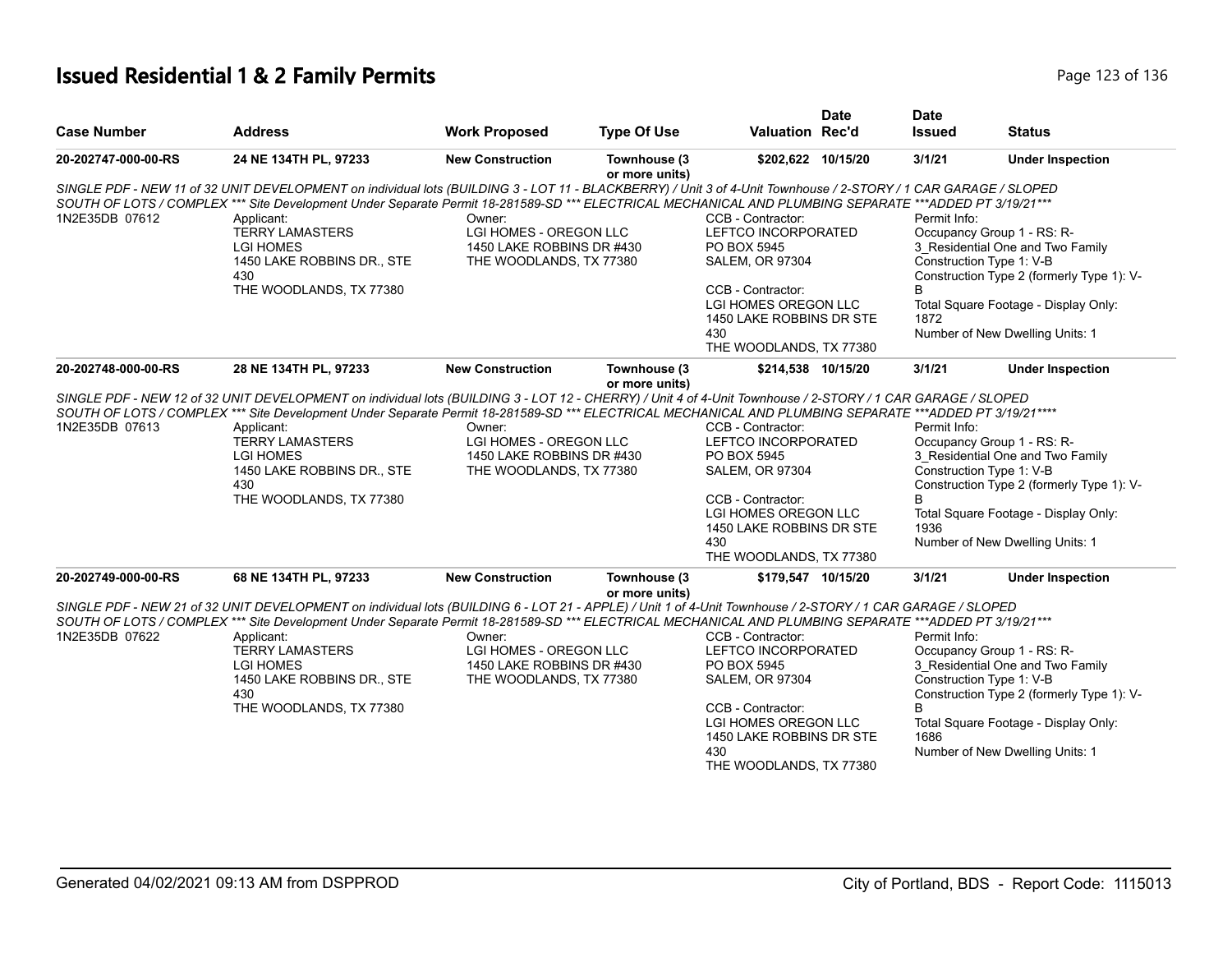# **Issued Residential 1 & 2 Family Permits Page 124 of 136** Page 124 of 136

| <b>Case Number</b>                                                        | <b>Address</b>                                                                                                    | <b>Work Proposed</b>                                                                                                                                                                                                                                     | <b>Type Of Use</b>             | <b>Valuation Rec'd</b>                                                                                                                                                                              | <b>Date</b>  | <b>Date</b><br><b>Issued</b>                                                                                                                                                                                 | <b>Status</b>                                                                                                                                                                   |
|---------------------------------------------------------------------------|-------------------------------------------------------------------------------------------------------------------|----------------------------------------------------------------------------------------------------------------------------------------------------------------------------------------------------------------------------------------------------------|--------------------------------|-----------------------------------------------------------------------------------------------------------------------------------------------------------------------------------------------------|--------------|--------------------------------------------------------------------------------------------------------------------------------------------------------------------------------------------------------------|---------------------------------------------------------------------------------------------------------------------------------------------------------------------------------|
| 20-140917-REV-01-RS                                                       | 2635 SE 13TH AVE, 97202                                                                                           | <b>New Construction</b>                                                                                                                                                                                                                                  | Townhouse (3<br>or more units) |                                                                                                                                                                                                     | \$0 12/28/20 | 3/17/21                                                                                                                                                                                                      | <b>Issued</b>                                                                                                                                                                   |
| SINGLE PDF REVISION TO REVISE THE TRUSSES                                 |                                                                                                                   |                                                                                                                                                                                                                                                          |                                |                                                                                                                                                                                                     |              |                                                                                                                                                                                                              |                                                                                                                                                                                 |
| 1S1E11BA 03100                                                            | Applicant:<br><b>RICHARD ADAMS</b><br><b>FASTER PERMITS</b><br>2000 SW 1ST AVENUE SUITE 420<br>PORTLAND, OR 97201 | CCB - Contractor:<br>Permit Info:<br>Owner:<br><b>WEST COAST DEVELOPMENT</b><br><b>LANTIL LLC</b><br><b>GROUP INC</b><br>11490 SE JENNIFER STREET<br>1697 19TH ST<br>CLACKAMAS, OR 97015<br>Construction Type 1: V-B<br>WEST LINN, OR 97068-4453<br>1106 |                                | \$2,000 3/16/21                                                                                                                                                                                     |              | Occupancy Group 1 - RS: R-<br>3 Residential One and Two Family<br>Construction Type 2 (formerly Type 1):<br>Total Square Footage - Display Only:                                                             |                                                                                                                                                                                 |
| 19-158656-DFS-01-RS                                                       | 306 N BRIDGETON RD - UNIT A,<br>97217                                                                             | <b>New Construction</b>                                                                                                                                                                                                                                  | Townhouse (3<br>or more units) |                                                                                                                                                                                                     |              | 3/16/21                                                                                                                                                                                                      | <b>Issued</b>                                                                                                                                                                   |
| SINGLE PDF- DFS FOR FIRE SPRINKLERS                                       |                                                                                                                   |                                                                                                                                                                                                                                                          |                                |                                                                                                                                                                                                     |              |                                                                                                                                                                                                              |                                                                                                                                                                                 |
| 1N1E03AB 05400<br><b>BRIDGETON</b><br><b>BLOCK2</b><br>LOT 6 EXC PT IN ST | Applicant:<br><b>BRADLEE HERSEY</b><br><b>FASTER PERMITS</b><br>2000 SW 1ST AVE, STE 420<br>PORTLAND OR 97201     | Owner:<br><b>ECM BRIDGETON LLC</b><br>16869 SW 65TH AVE PMB 252<br>LAKE OSWEGO, OR 97035-7865                                                                                                                                                            |                                | CCB - Contractor:<br>SURE GUARD CONSTRUCTION<br>OR INC<br>7640 NE AIRPORT WAY UNIT<br>55716<br>PORTLAND, OR 97220                                                                                   |              | Permit Info:<br>Occupancy Group 1 - RS: R-<br>3_Residential One and Two Family<br>Construction Type 1: V-B<br>Construction Type 2 (formerly Type 1): V-<br>B<br>Total Square Footage - Display Only:<br>4957 |                                                                                                                                                                                 |
| 18-114362-DFS-01-RS                                                       | 11343 SW CAPITOL HWY, 97219                                                                                       | <b>New Construction</b>                                                                                                                                                                                                                                  | Townhouse (3<br>or more units) | \$10,000 3/16/21                                                                                                                                                                                    |              | 3/16/21                                                                                                                                                                                                      | <b>Issued</b>                                                                                                                                                                   |
| SINGLE PDF- DFS FOR TRUSSES.                                              |                                                                                                                   |                                                                                                                                                                                                                                                          |                                |                                                                                                                                                                                                     |              |                                                                                                                                                                                                              |                                                                                                                                                                                 |
| 1S1E31BD 90000                                                            | Applicant:<br><b>RYAN PICKREL</b><br><b>FASTER PERMITS</b><br>2000 SW 1ST AVE #420<br>PORTLAND OR 97201           | Owner:<br>11365 CAPITOL HWY LLC<br>7623 SW 34TH AVE<br>PORTLAND, OR 97219                                                                                                                                                                                |                                | CCB - Contractor:<br><b>BC CONSTRUCTION</b><br>DEVELOPMENT CORP<br>17850 S HIDDEN LAKE DRIVE<br>OREGON CITY, OR 97045<br>CCB - Contractor:<br>CANOPY BUILDING GROUP LLC<br>15110 SW BOONES FERRY RD |              | Permit Info:<br>R<br>1800                                                                                                                                                                                    | Occupancy Group 1 - RS: R-<br>3 Residential One and Two Family<br>Construction Type 1: V-B<br>Construction Type 2 (formerly Type 1): V-<br>Total Square Footage - Display Only: |
|                                                                           |                                                                                                                   |                                                                                                                                                                                                                                                          |                                | <b>STE 500</b><br>LAKE OSWEGO, OR 97035                                                                                                                                                             |              |                                                                                                                                                                                                              |                                                                                                                                                                                 |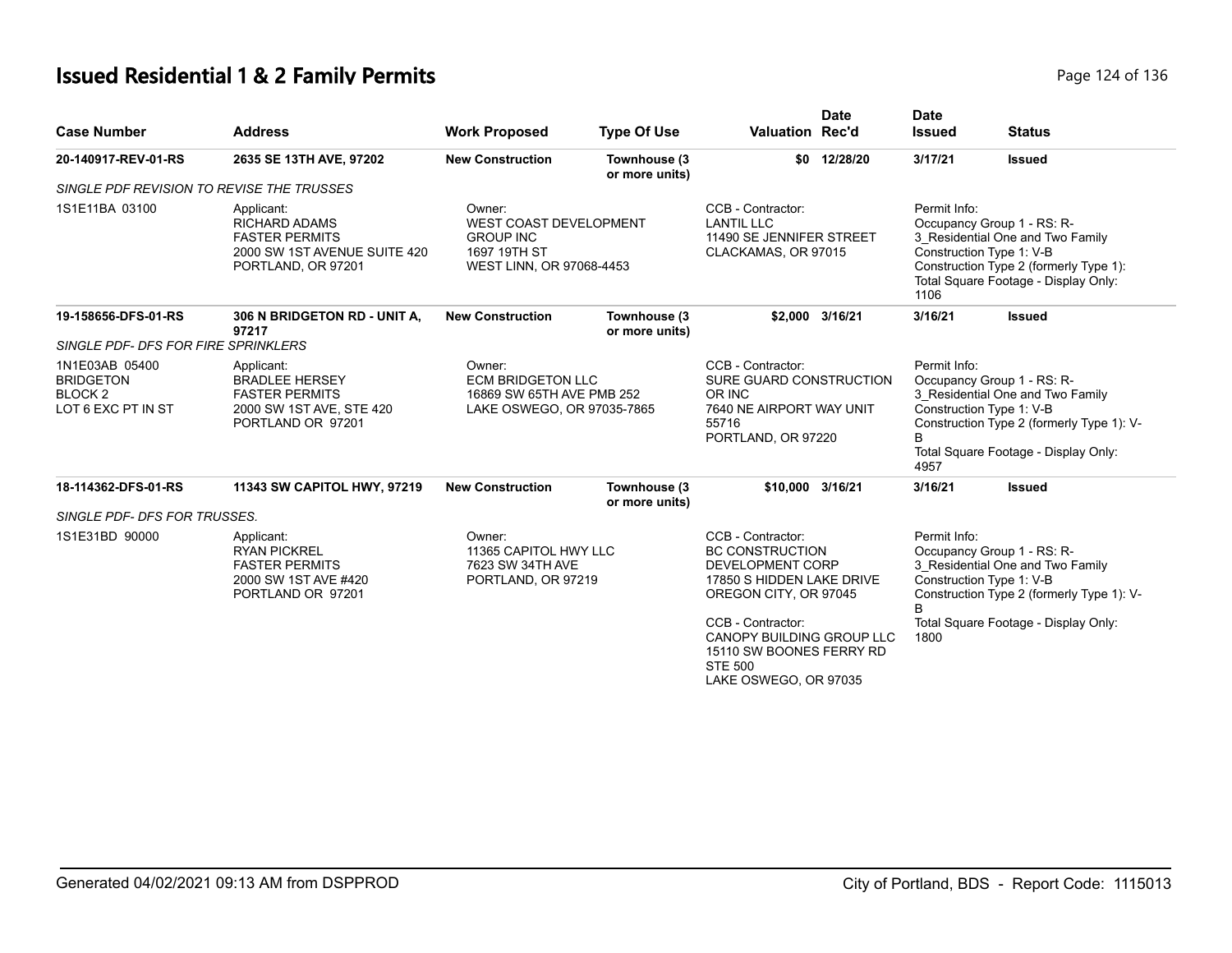# **Issued Residential 1 & 2 Family Permits Page 125 of 136** Page 125 of 136

| <b>Case Number</b>                                                             | <b>Address</b>                                                                                                       | <b>Work Proposed</b>                                                                              | <b>Type Of Use</b>                                                                            | <b>Valuation Rec'd</b>                                                                                                                                                                                                                                                | <b>Date</b>                                                                                                       | <b>Date</b><br><b>Issued</b> | <b>Status</b>                                                                                                                                                                   |
|--------------------------------------------------------------------------------|----------------------------------------------------------------------------------------------------------------------|---------------------------------------------------------------------------------------------------|-----------------------------------------------------------------------------------------------|-----------------------------------------------------------------------------------------------------------------------------------------------------------------------------------------------------------------------------------------------------------------------|-------------------------------------------------------------------------------------------------------------------|------------------------------|---------------------------------------------------------------------------------------------------------------------------------------------------------------------------------|
| 20-114767-DFS-01-RS                                                            | 2609 NW SUSSEX AVE, 97210                                                                                            | <b>New Construction</b>                                                                           | Townhouse (3<br>or more units)                                                                |                                                                                                                                                                                                                                                                       | \$3,066 3/19/21                                                                                                   | 3/19/21                      | <b>Issued</b>                                                                                                                                                                   |
| SINGLE PDF- DFS FOR FIRE SPRINKLERS                                            |                                                                                                                      |                                                                                                   |                                                                                               |                                                                                                                                                                                                                                                                       |                                                                                                                   |                              |                                                                                                                                                                                 |
| 1N1E29BC 01600                                                                 | Applicant:<br><b>RONIN CAMPBELL</b><br><b>WYATT FIRE PROTECTION</b><br>9095 SW BURNHAM ST<br><b>TIGARD, OR 97223</b> | Owner:<br>MAIN STREET DEVELOPMENT INC<br>5331 S MACADAM AVE #258 PMB<br>208<br>PORTLAND, OR 97239 |                                                                                               | CCB - Contractor:<br><b>SANDII CHASE</b><br>WYATT FIRE PROTECTION INC<br>9095 SW BURNHAM ST<br>TIGARD, OR 97223-6104<br>CCB - Contractor:<br><b>ERIC RYSTADT</b><br>MAIN STREET DEVELOPMENT<br>INC.<br>PMB 208 5331 SW MACADAM<br>AVE SUITE 258<br>PORTLAND, OR 97239 |                                                                                                                   | Permit Info:<br>B<br>2322    | Occupancy Group 1 - RS: R-<br>3_Residential One and Two Family<br>Construction Type 1: V-B<br>Construction Type 2 (formerly Type 1): V-<br>Total Square Footage - Display Only: |
| 19-158707-DFS-01-RS                                                            | 304 N BRIDGETON RD - UNIT A,<br>97217                                                                                | <b>New Construction</b>                                                                           | Townhouse (3<br>or more units)                                                                |                                                                                                                                                                                                                                                                       | \$2,000 3/16/21                                                                                                   | 3/16/21                      | Issued                                                                                                                                                                          |
| SINGLE PDF- DFS FOR SPRINKLERS                                                 |                                                                                                                      |                                                                                                   |                                                                                               |                                                                                                                                                                                                                                                                       |                                                                                                                   |                              |                                                                                                                                                                                 |
| 1N1E03AB 05401<br><b>BRIDGETON</b><br>BLOCK <sub>2</sub><br>LOT 7 EXC PT IN ST | Applicant:<br><b>BRADLEE HERSEY</b><br><b>FASTER PERMITS</b><br>2000 SW 1ST AVE, STE 420<br>PORTLAND OR 97201        |                                                                                                   | Owner:<br><b>ECM BRIDGETON LLC</b><br>16869 SW 65TH AVE PMB 252<br>LAKE OSWEGO, OR 97035-7865 |                                                                                                                                                                                                                                                                       | CCB - Contractor:<br>SURE GUARD CONSTRUCTION<br>OR INC<br>7640 NE AIRPORT WAY UNIT<br>55716<br>PORTLAND, OR 97220 |                              | Occupancy Group 1 - RS: R-<br>3 Residential One and Two Family<br>Construction Type 1: V-B<br>Construction Type 2 (formerly Type 1): V-<br>Total Square Footage - Display Only: |
| 19-158714-DFS-01-RS                                                            | 302 N BRIDGETON RD - UNIT A,<br>97217                                                                                | <b>New Construction</b>                                                                           | Townhouse (3<br>or more units)                                                                |                                                                                                                                                                                                                                                                       | \$2,000 3/16/21                                                                                                   | 3/16/21                      | <b>Issued</b>                                                                                                                                                                   |
| SINGLE PDF- DFS FOR SPRINKLERS                                                 |                                                                                                                      |                                                                                                   |                                                                                               |                                                                                                                                                                                                                                                                       |                                                                                                                   |                              |                                                                                                                                                                                 |
| 1N1E03AB 05402<br><b>BRIDGETON</b><br>BLOCK <sub>2</sub><br>LOT 8 EXC PT IN ST | Applicant:<br><b>BRADLEE HERSEY</b><br><b>FASTER PERMITS</b><br>2000 SW 1ST AVE, STE 420<br>PORTLAND OR 97201        | Owner:<br><b>ECM BRIDGETON LLC</b><br>16869 SW 65TH AVE PMB 252<br>LAKE OSWEGO, OR 97035-7865     |                                                                                               | CCB - Contractor:<br>SURE GUARD CONSTRUCTION<br>OR INC<br>7640 NE AIRPORT WAY UNIT<br>55716<br>PORTLAND, OR 97220                                                                                                                                                     |                                                                                                                   | Permit Info:<br>B<br>4891    | Occupancy Group 1 - RS: R-<br>3 Residential One and Two Family<br>Construction Type 1: V-B<br>Construction Type 2 (formerly Type 1): V-<br>Total Square Footage - Display Only: |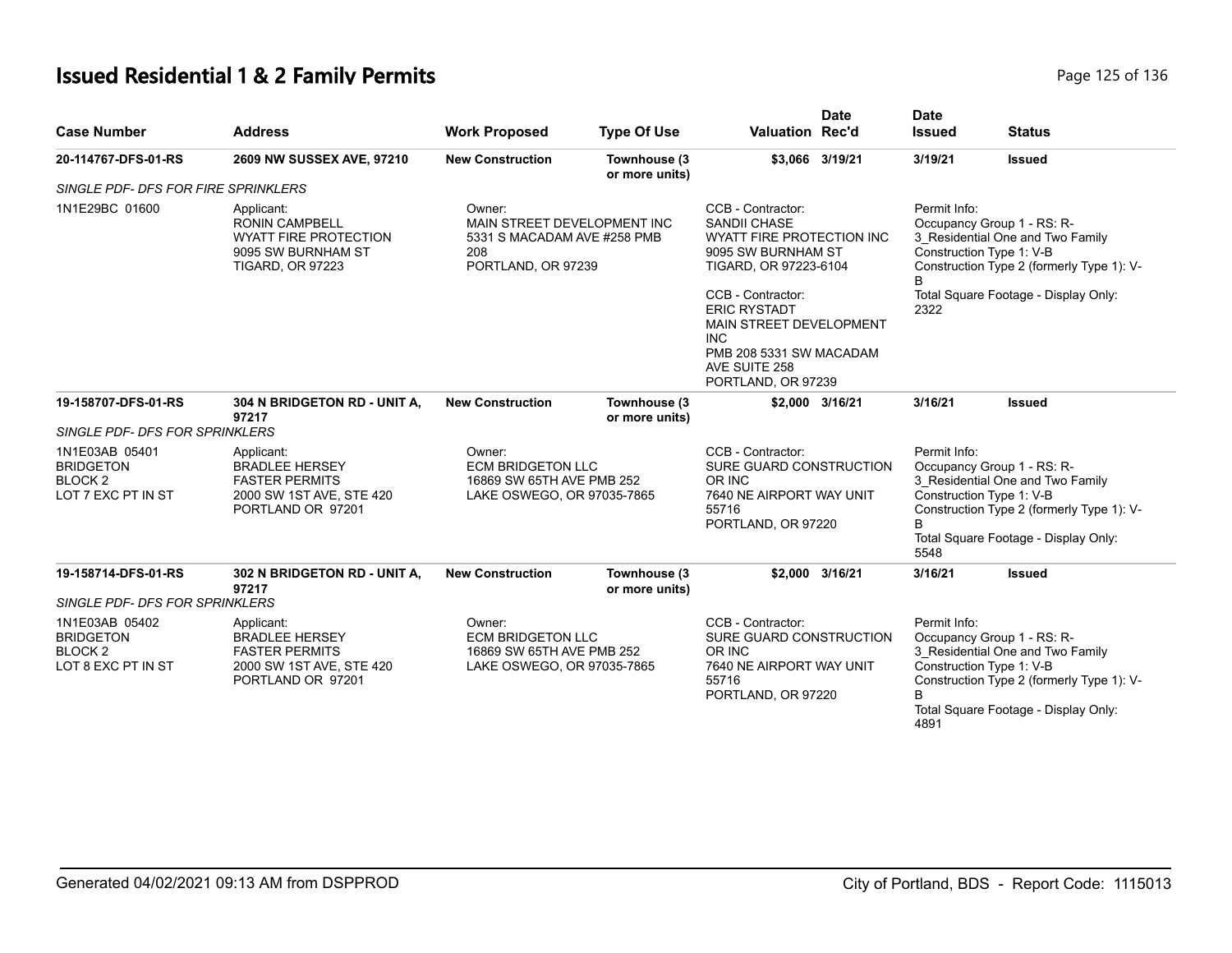# **Issued Residential 1 & 2 Family Permits Page 126 of 136** Page 126 of 136

| <b>Case Number</b>                  | <b>Address</b>                                                                                                                  | <b>Work Proposed</b>                                                                              | <b>Type Of Use</b>                                              | <b>Valuation Rec'd</b>                                                                                                                                                                                                                                                                          | <b>Date</b>                                                                                             | <b>Date</b><br><b>Issued</b>                                                                                                                                                                                  | <b>Status</b>                                                                                                                                       |
|-------------------------------------|---------------------------------------------------------------------------------------------------------------------------------|---------------------------------------------------------------------------------------------------|-----------------------------------------------------------------|-------------------------------------------------------------------------------------------------------------------------------------------------------------------------------------------------------------------------------------------------------------------------------------------------|---------------------------------------------------------------------------------------------------------|---------------------------------------------------------------------------------------------------------------------------------------------------------------------------------------------------------------|-----------------------------------------------------------------------------------------------------------------------------------------------------|
| 20-114797-DFS-01-RS                 | 2641 NW SUSSEX AVE, 97210                                                                                                       | <b>New Construction</b>                                                                           | Townhouse (3<br>or more units)                                  |                                                                                                                                                                                                                                                                                                 | \$3,066 3/19/21                                                                                         | 3/19/21                                                                                                                                                                                                       | <b>Issued</b>                                                                                                                                       |
| SINGLE PDF- DFS FOR FIRE SPRINKLERS |                                                                                                                                 |                                                                                                   |                                                                 |                                                                                                                                                                                                                                                                                                 |                                                                                                         |                                                                                                                                                                                                               |                                                                                                                                                     |
| 1N1E29BC 01600                      | Applicant:<br><b>RONIN CAMPBELL</b><br><b>WYATT FIRE PROTECTION</b><br>9095 SW BURNHAM ST<br><b>TIGARD, OR 97223</b>            | Owner:<br>MAIN STREET DEVELOPMENT INC<br>5331 S MACADAM AVE #258 PMB<br>208<br>PORTLAND, OR 97239 |                                                                 | CCB - Contractor:<br><b>SANDII CHASE</b><br>WYATT FIRE PROTECTION INC<br>9095 SW BURNHAM ST<br>TIGARD, OR 97223-6104<br>CCB - Contractor:<br><b>ERIC RYSTADT</b><br>MAIN STREET DEVELOPMENT<br><b>INC</b><br>PMB 208 5331 SW MACADAM<br>AVE SUITE 258<br>PORTLAND, OR 97239<br>\$10,000 3/16/21 |                                                                                                         | Permit Info:<br>Occupancy Group 1 - RS: R-<br>3_Residential One and Two Family<br>Construction Type 1: V-B<br>Construction Type 2 (formerly Type 1): V-<br>B.<br>Total Square Footage - Display Only:<br>2322 |                                                                                                                                                     |
| 18-114361-DFS-01-RS                 | 11339 SW CAPITOL HWY, 97219                                                                                                     | <b>New Construction</b>                                                                           | Townhouse (3<br>or more units)                                  |                                                                                                                                                                                                                                                                                                 |                                                                                                         | 3/16/21                                                                                                                                                                                                       | <b>Issued</b>                                                                                                                                       |
| SINGLE PDF. DFS FOR TRUSSES.        |                                                                                                                                 |                                                                                                   |                                                                 |                                                                                                                                                                                                                                                                                                 |                                                                                                         |                                                                                                                                                                                                               |                                                                                                                                                     |
| 1S1E31BD 90000                      | Applicant:<br><b>RYAN PICKREL</b><br><b>FASTER PERMITS</b><br>2000 SW 1ST AVE #420<br>PORTLAND OR 97201                         | Owner:                                                                                            | 11365 CAPITOL HWY LLC<br>7623 SW 34TH AVE<br>PORTLAND, OR 97219 |                                                                                                                                                                                                                                                                                                 | <b>BC CONSTRUCTION</b><br><b>DEVELOPMENT CORP</b><br>17850 S HIDDEN LAKE DRIVE<br>OREGON CITY, OR 97045 | Permit Info:<br>Construction Type 1: V-B<br>B.<br>1800                                                                                                                                                        | Occupancy Group 1 - RS: R-<br>3 Residential One and Two Family<br>Construction Type 2 (formerly Type 1): V-<br>Total Square Footage - Display Only: |
| 19-259123-DFS-02-RS                 | 3789 N VANCOUVER AVE, 97227                                                                                                     | <b>New Construction</b>                                                                           | Townhouse (3<br>or more units)                                  | \$1                                                                                                                                                                                                                                                                                             | 3/23/21                                                                                                 | 3/24/21                                                                                                                                                                                                       | <b>Issued</b>                                                                                                                                       |
| SINGLE PDF- DFS FOR TRUSSES         |                                                                                                                                 |                                                                                                   |                                                                 |                                                                                                                                                                                                                                                                                                 |                                                                                                         |                                                                                                                                                                                                               |                                                                                                                                                     |
| 1N1E22DC 11200                      | Applicant:<br><b>DARYL GARNER</b><br>STRUCTURE DEVELOPMENT<br><b>GROUP LLC</b><br>838 SW 1ST AVE SUITE 500<br>PORTLAND OR 97204 | Owner:<br>VANCOUVER AVENUE HOLDINGS<br><b>LLC</b><br>3773 N VANCOUVER AVE<br>PORTLAND, OR 97227   |                                                                 | CCB - Contractor:<br>STRUCTURE DEVELOPMENT<br><b>GROUP LLC</b><br>838 SW 1ST AVE SUITE 500<br>PORTLAND, OR 97204                                                                                                                                                                                |                                                                                                         | Permit Info:<br>Construction Type 1: V-B<br>2181                                                                                                                                                              | Occupancy Group 1 - RS: R-<br>3 Residential One and Two Family<br>Construction Type 2 (formerly Type 1):<br>Total Square Footage - Display Only:    |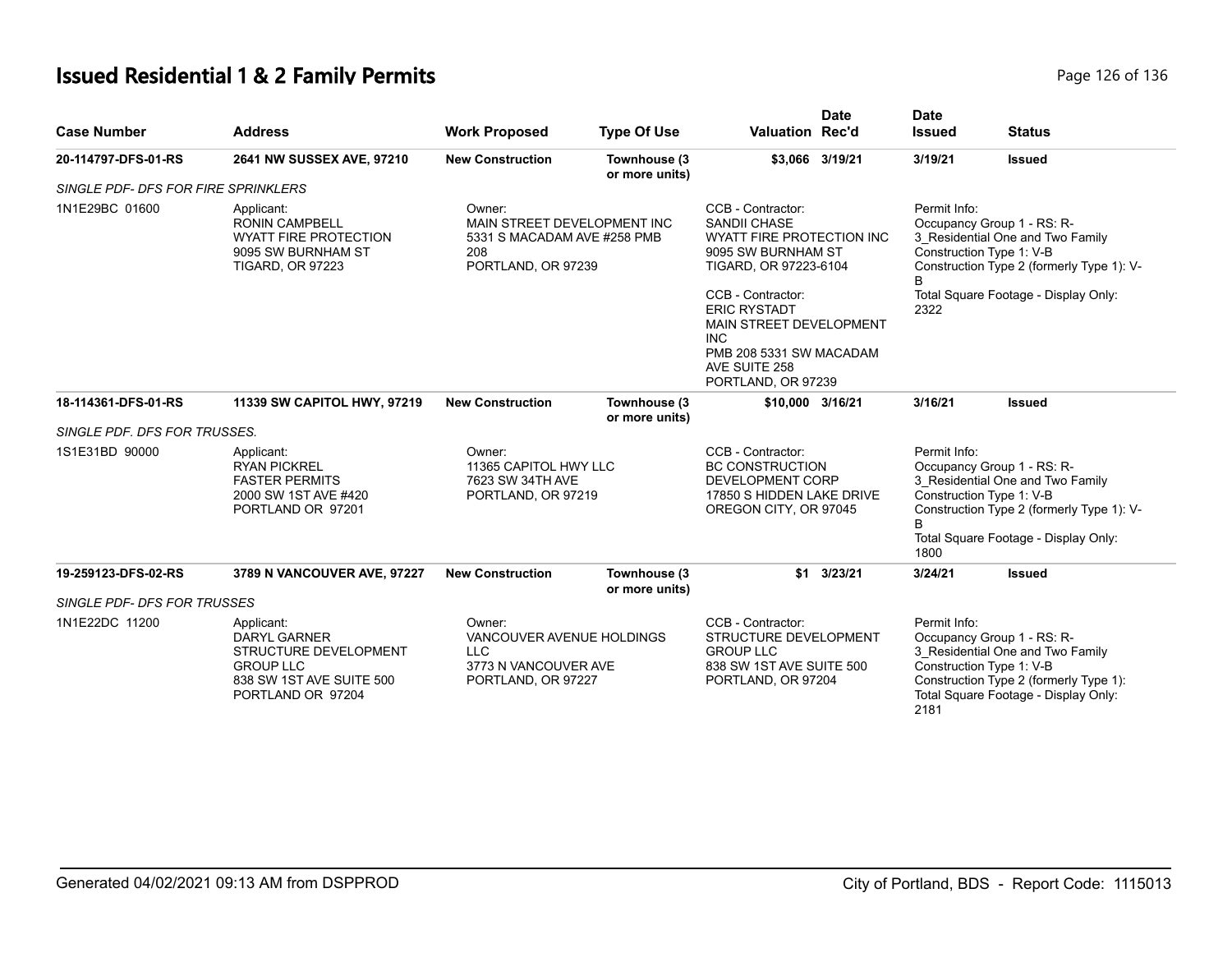# **Issued Residential 1 & 2 Family Permits Page 127 of 136 Page 127 of 136**

| <b>Case Number</b>                  | <b>Address</b>                                                                                                                  | <b>Work Proposed</b>                                                                              | <b>Type Of Use</b>             | Valuation Rec'd                                                                                                                               | <b>Date</b>        | <b>Date</b><br><b>Issued</b>                                                                                                                                                                         | <b>Status</b>                                                                                                                                                                |  |
|-------------------------------------|---------------------------------------------------------------------------------------------------------------------------------|---------------------------------------------------------------------------------------------------|--------------------------------|-----------------------------------------------------------------------------------------------------------------------------------------------|--------------------|------------------------------------------------------------------------------------------------------------------------------------------------------------------------------------------------------|------------------------------------------------------------------------------------------------------------------------------------------------------------------------------|--|
| 20-114755-DFS-01-RS                 | 2605 NW SUSSEX AVE, 97210                                                                                                       | <b>New Construction</b>                                                                           | Townhouse (3<br>or more units) | \$3,066 3/19/21                                                                                                                               |                    | 3/19/21                                                                                                                                                                                              | <b>Issued</b>                                                                                                                                                                |  |
| SINGLE PDF- DFS FOR FIRE SPRINKLERS |                                                                                                                                 |                                                                                                   |                                |                                                                                                                                               |                    |                                                                                                                                                                                                      |                                                                                                                                                                              |  |
| 1N1E29BC 01600                      | Applicant:<br><b>RONIN CAMPBELL</b><br><b>WYATT FIRE PROTECTION</b><br>9095 SW BURNHAM ST<br><b>TIGARD, OR 97223</b>            | Owner:<br>MAIN STREET DEVELOPMENT INC<br>5331 S MACADAM AVE #258 PMB<br>208<br>PORTLAND, OR 97239 |                                | CCB - Contractor:<br><b>SANDII CHASE</b><br>WYATT FIRE PROTECTION INC<br>9095 SW BURNHAM ST<br>TIGARD, OR 97223-6104<br>CCB - Contractor:     |                    | Permit Info:<br>Occupancy Group 1 - RS: R-<br>3_Residential One and Two Family<br>Construction Type 1: V-B<br>Construction Type 2 (formerly Type 1): V-<br>B<br>Total Square Footage - Display Only: |                                                                                                                                                                              |  |
|                                     |                                                                                                                                 |                                                                                                   |                                | <b>ERIC RYSTADT</b><br>MAIN STREET DEVELOPMENT<br>INC.<br>PMB 208 5331 SW MACADAM<br>AVE SUITE 258<br>PORTLAND, OR 97239                      |                    | 2322                                                                                                                                                                                                 |                                                                                                                                                                              |  |
| 19-259119-DFS-02-RS                 | <b>3781 N VANCOUVER AVE, 97227</b>                                                                                              | <b>New Construction</b>                                                                           | Townhouse (3<br>or more units) |                                                                                                                                               | $$1 \quad 3/29/21$ | 3/29/21                                                                                                                                                                                              | Issued                                                                                                                                                                       |  |
| SINGLE PDF. DFS FOR TRUSSES.        |                                                                                                                                 |                                                                                                   |                                |                                                                                                                                               |                    |                                                                                                                                                                                                      |                                                                                                                                                                              |  |
| 1N1E22DC 11200                      | Applicant:<br><b>DARYL GARNER</b><br>STRUCTURE DEVELOPMENT<br><b>GROUP LLC</b><br>838 SW 1ST AVE SUITE 500<br>PORTLAND OR 97204 | Owner:<br>VANCOUVER AVENUE HOLDINGS<br><b>LLC</b><br>3773 N VANCOUVER AVE<br>PORTLAND, OR 97227   |                                | CCB - Contractor:<br>STRUCTURE DEVELOPMENT<br><b>GROUP LLC</b><br>838 SW 1ST AVE SUITE 500<br>PORTLAND, OR 97204                              |                    | Permit Info:<br>2175                                                                                                                                                                                 | Occupancy Group 1 - RS: R-<br>3 Residential One and Two Family<br>Construction Type 1: V-B<br>Construction Type 2 (formerly Type 1):<br>Total Square Footage - Display Only: |  |
| 20-114774-DFS-01-RS                 | 2615 NW SUSSEX AVE, 97210                                                                                                       | <b>New Construction</b>                                                                           | Townhouse (3<br>or more units) | \$3,066 3/19/21                                                                                                                               |                    | 3/19/21                                                                                                                                                                                              | <b>Issued</b>                                                                                                                                                                |  |
| SINGLE PDF- DFS FOR FIRE SPRINKLERS |                                                                                                                                 |                                                                                                   |                                |                                                                                                                                               |                    |                                                                                                                                                                                                      |                                                                                                                                                                              |  |
| 1N1E29BC 01600                      | Applicant:<br><b>RONIN CAMPBELL</b><br><b>WYATT FIRE PROTECTION</b><br>9095 SW BURNHAM ST<br><b>TIGARD, OR 97223</b>            | Owner:<br>MAIN STREET DEVELOPMENT INC<br>5331 S MACADAM AVE #258 PMB<br>208<br>PORTLAND, OR 97239 |                                | CCB - Contractor:<br>SANDII CHASE<br>WYATT FIRE PROTECTION INC<br>9095 SW BURNHAM ST<br>TIGARD, OR 97223-6104                                 |                    | Permit Info:<br><sub>R</sub>                                                                                                                                                                         | Occupancy Group 1 - RS: R-<br>3_Residential One and Two Family<br>Construction Type 1: V-B<br>Construction Type 2 (formerly Type 1): V-                                      |  |
|                                     |                                                                                                                                 |                                                                                                   |                                | CCB - Contractor:<br><b>ERIC RYSTADT</b><br>MAIN STREET DEVELOPMENT<br>INC.<br>PMB 208 5331 SW MACADAM<br>AVE SUITE 258<br>PORTLAND, OR 97239 |                    | 2322                                                                                                                                                                                                 | Total Square Footage - Display Only:                                                                                                                                         |  |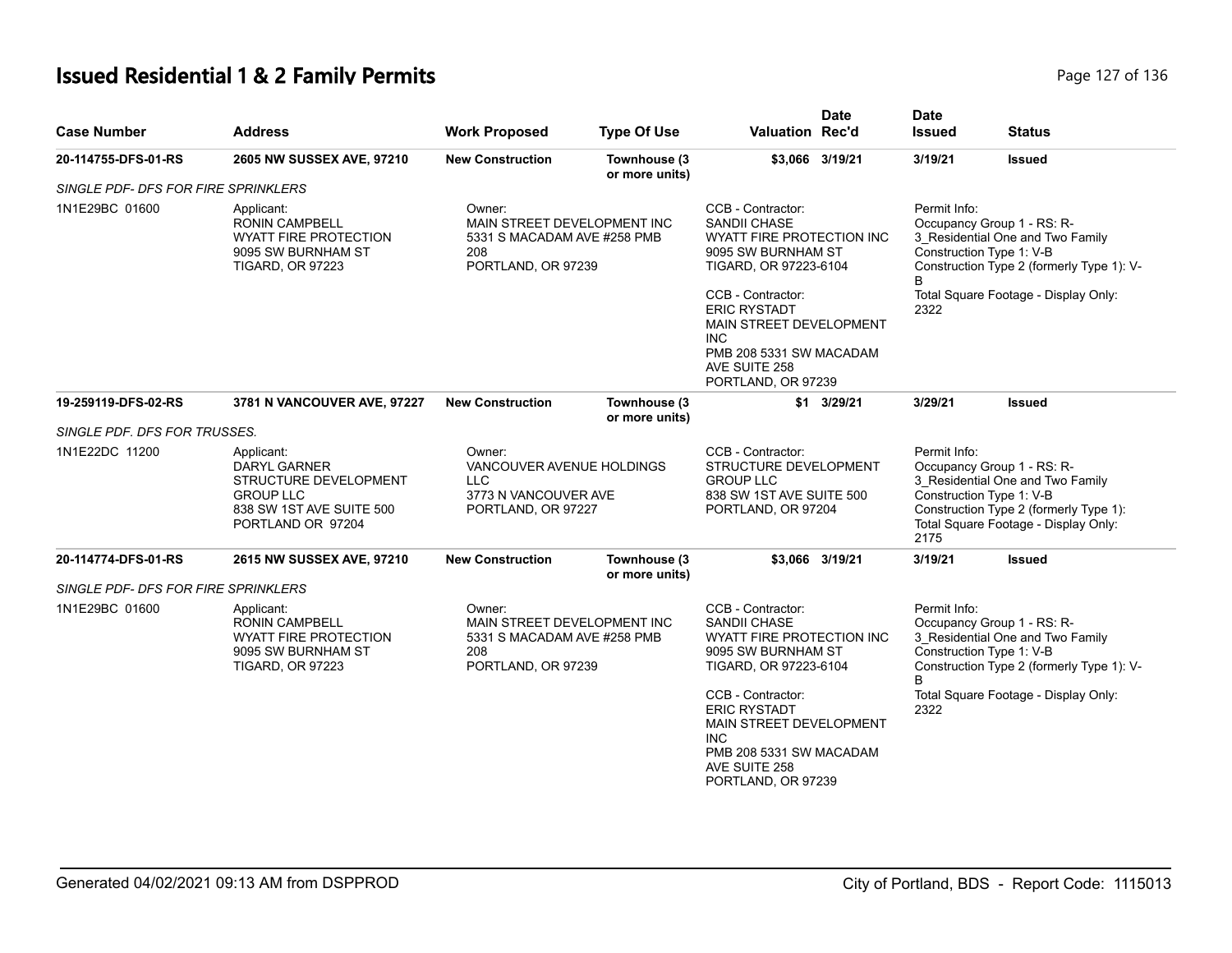# **Issued Residential 1 & 2 Family Permits Page 128 of 136** Page 128 of 136

| <b>Case Number</b>                   | <b>Address</b>                                                                                                                                                                                                            | <b>Work Proposed</b>                                                                              | <b>Type Of Use</b>             | <b>Date</b><br><b>Valuation Rec'd</b>                                                                                                               | <b>Date</b><br><b>Issued</b> | Status                                                                                                                                  |
|--------------------------------------|---------------------------------------------------------------------------------------------------------------------------------------------------------------------------------------------------------------------------|---------------------------------------------------------------------------------------------------|--------------------------------|-----------------------------------------------------------------------------------------------------------------------------------------------------|------------------------------|-----------------------------------------------------------------------------------------------------------------------------------------|
| 20-114792-DFS-01-RS                  | 2635 NW SUSSEX AVE, 97210                                                                                                                                                                                                 | <b>New Construction</b>                                                                           | Townhouse (3<br>or more units) | \$3,066 3/19/21                                                                                                                                     | 3/19/21                      | <b>Issued</b>                                                                                                                           |
| SINGLE PDF- DFS FOR FIRE SPRINKLERS  |                                                                                                                                                                                                                           |                                                                                                   |                                |                                                                                                                                                     |                              |                                                                                                                                         |
| 1N1E29BC 01600                       | Applicant:<br><b>RONIN CAMPBELL</b><br><b>WYATT FIRE PROTECTION</b><br>9095 SW BURNHAM ST<br><b>TIGARD, OR 97223</b>                                                                                                      | Owner:<br>MAIN STREET DEVELOPMENT INC<br>5331 S MACADAM AVE #258 PMB<br>208<br>PORTLAND, OR 97239 |                                | CCB - Contractor:<br><b>SANDII CHASE</b><br>WYATT FIRE PROTECTION INC<br>9095 SW BURNHAM ST<br>TIGARD, OR 97223-6104                                | Permit Info:                 | Occupancy Group 1 - RS: R-<br>3_Residential One and Two Family<br>Construction Type 1: V-B<br>Construction Type 2 (formerly Type 1): V- |
|                                      |                                                                                                                                                                                                                           |                                                                                                   |                                | CCB - Contractor:<br><b>ERIC RYSTADT</b><br>MAIN STREET DEVELOPMENT<br><b>INC</b><br>PMB 208 5331 SW MACADAM<br>AVE SUITE 258<br>PORTLAND, OR 97239 | 2322                         | Total Square Footage - Display Only:                                                                                                    |
| 20-114779-DFS-01-RS                  | 2621 NW SUSSEX AVE, 97210                                                                                                                                                                                                 | <b>New Construction</b>                                                                           | Townhouse (3<br>or more units) | \$3,066 3/19/21                                                                                                                                     | 3/19/21                      | <b>Issued</b>                                                                                                                           |
| SINGLE PDF - DFS FOR FIRE SPRINKLERS |                                                                                                                                                                                                                           |                                                                                                   |                                |                                                                                                                                                     |                              |                                                                                                                                         |
| 1N1E29BC 01600                       | Owner:<br>Applicant:<br><b>RONIN CAMPBELL</b><br>MAIN STREET DEVELOPMENT INC<br><b>WYATT FIRE PROTECTION</b><br>5331 S MACADAM AVE #258 PMB<br>9095 SW BURNHAM ST<br>208<br><b>TIGARD, OR 97223</b><br>PORTLAND, OR 97239 |                                                                                                   |                                | CCB - Contractor:<br><b>SANDII CHASE</b><br>WYATT FIRE PROTECTION INC<br>9095 SW BURNHAM ST<br>TIGARD, OR 97223-6104                                | Permit Info:<br>B            | Occupancy Group 1 - RS: R-<br>3_Residential One and Two Family<br>Construction Type 1: V-B<br>Construction Type 2 (formerly Type 1): V- |
|                                      |                                                                                                                                                                                                                           |                                                                                                   |                                | CCB - Contractor:<br><b>ERIC RYSTADT</b><br>MAIN STREET DEVELOPMENT<br>INC.<br>PMB 208 5331 SW MACADAM<br>AVE SUITE 258<br>PORTLAND, OR 97239       | 2322                         | Total Square Footage - Display Only:                                                                                                    |
| 18-114364-DFS-01-RS                  | 11347 SW CAPITOL HWY, 97219                                                                                                                                                                                               | <b>New Construction</b>                                                                           | Townhouse (3                   | \$10,000 3/16/21                                                                                                                                    | 3/16/21                      | Issued                                                                                                                                  |
| SINGLE PDF- DFS FOR TRUSSES.         |                                                                                                                                                                                                                           |                                                                                                   | or more units)                 |                                                                                                                                                     |                              |                                                                                                                                         |
| 1S1E31BD 90000                       | Applicant:<br>Owner:<br>11365 CAPITOL HWY LLC<br><b>RYAN PICKREL</b><br><b>FASTER PERMITS</b><br>7623 SW 34TH AVE<br>2000 SW 1ST AVE #420<br>PORTLAND, OR 97219<br>PORTLAND OR 97201                                      |                                                                                                   |                                | CCB - Contractor:<br><b>BC CONSTRUCTION</b><br>DEVELOPMENT CORP<br>17850 S HIDDEN LAKE DRIVE<br>OREGON CITY, OR 97045                               | Permit Info:<br>B            | Occupancy Group 1 - RS: R-<br>3_Residential One and Two Family<br>Construction Type 1: V-B<br>Construction Type 2 (formerly Type 1): V- |
|                                      |                                                                                                                                                                                                                           |                                                                                                   |                                | CCB - Contractor:<br>CANOPY BUILDING GROUP LLC<br>15110 SW BOONES FERRY RD<br><b>STE 500</b><br>LAKE OSWEGO, OR 97035                               | 1800                         | Total Square Footage - Display Only:                                                                                                    |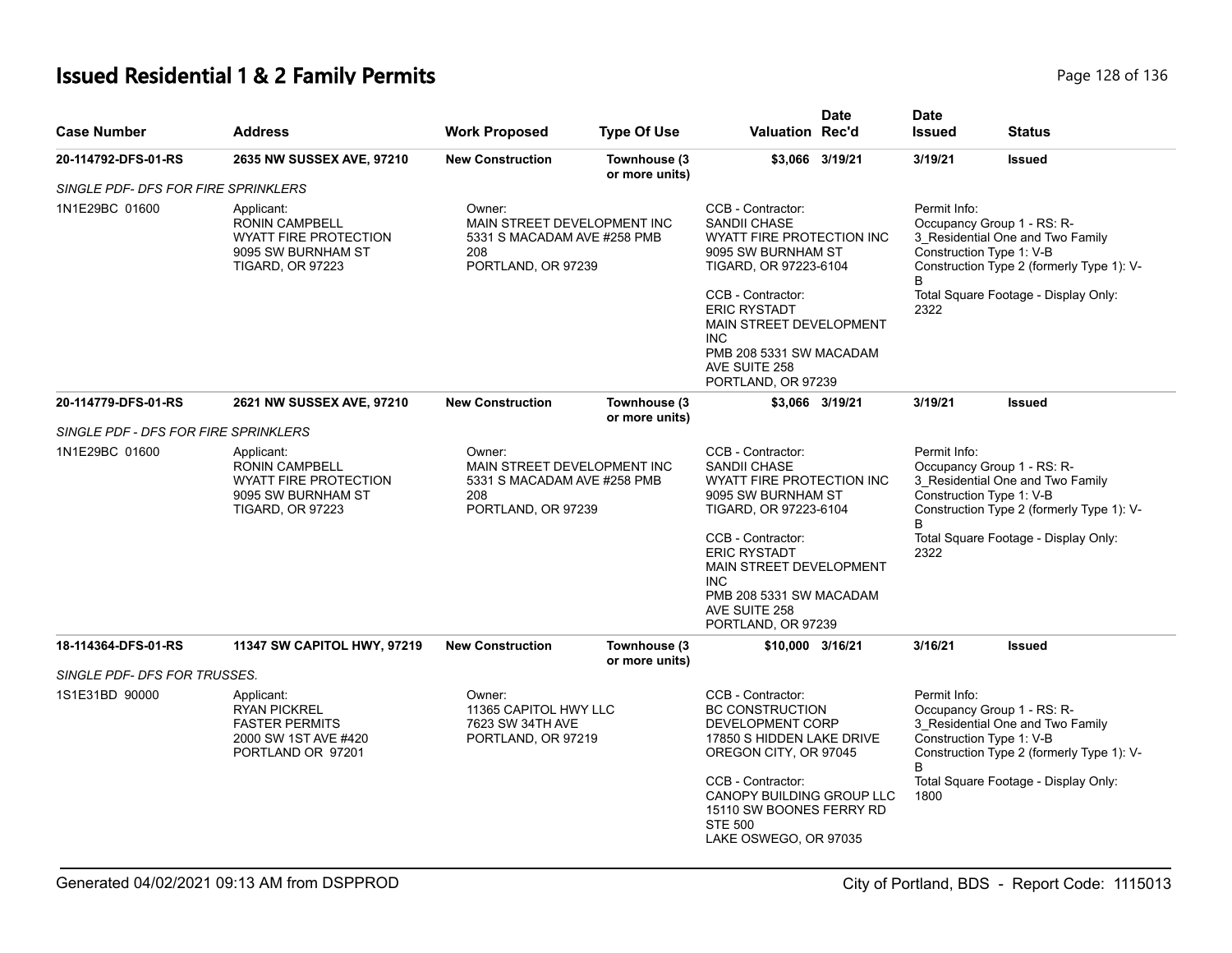# **Issued Residential 1 & 2 Family Permits Page 129 of 136** Page 129 of 136

| <b>Case Number</b>                                                                 | <b>Address</b>                                                                                                                  | <b>Work Proposed</b>                                                                                                                                                                                                        | <b>Type Of Use</b>             | <b>Date</b><br><b>Valuation Rec'd</b>                                                                                                                                                                                                                                       | <b>Date</b><br><b>Issued</b>                                                                                                                                                                            | <b>Status</b>                                                                                                                                                                |
|------------------------------------------------------------------------------------|---------------------------------------------------------------------------------------------------------------------------------|-----------------------------------------------------------------------------------------------------------------------------------------------------------------------------------------------------------------------------|--------------------------------|-----------------------------------------------------------------------------------------------------------------------------------------------------------------------------------------------------------------------------------------------------------------------------|---------------------------------------------------------------------------------------------------------------------------------------------------------------------------------------------------------|------------------------------------------------------------------------------------------------------------------------------------------------------------------------------|
| 19-259104-DFS-02-RS                                                                | 3781 N VANCOUVER AVE, 97227                                                                                                     | <b>New Construction</b>                                                                                                                                                                                                     | Townhouse (3<br>or more units) | $$1$ 3/29/21                                                                                                                                                                                                                                                                | 3/29/21                                                                                                                                                                                                 | <b>Issued</b>                                                                                                                                                                |
| <b>SINGLE PDF- DFS FOR TRUSSES</b>                                                 |                                                                                                                                 |                                                                                                                                                                                                                             |                                |                                                                                                                                                                                                                                                                             |                                                                                                                                                                                                         |                                                                                                                                                                              |
| 1N1E22DC 11200<br><b>CENTRAL ALBINA</b><br>BLOCK <sub>25</sub><br>LOT <sub>4</sub> | Applicant:<br><b>DARYL GARNER</b><br>STRUCTURE DEVELOPMENT<br><b>GROUP LLC</b><br>838 SW 1ST AVE SUITE 500<br>PORTLAND OR 97204 | CCB - Contractor:<br>Owner:<br>VANCOUVER AVENUE HOLDINGS<br>STRUCTURE DEVELOPMENT<br><b>GROUP LLC</b><br><b>LLC</b><br>3773 N VANCOUVER AVE<br>838 SW 1ST AVE SUITE 500<br>PORTLAND, OR 97227<br>PORTLAND, OR 97204<br>2118 |                                | Permit Info:                                                                                                                                                                                                                                                                | Occupancy Group 1 - RS: R-<br>3_Residential One and Two Family<br>Construction Type 1: V-B<br>Construction Type 2 (formerly Type 1):<br>Total Square Footage - Display Only:                            |                                                                                                                                                                              |
| 20-114781-DFS-01-RS                                                                | 2627 NW SUSSEX AVE, 97210                                                                                                       | <b>New Construction</b>                                                                                                                                                                                                     | Townhouse (3<br>or more units) | \$3,066 3/19/21                                                                                                                                                                                                                                                             | 3/19/21                                                                                                                                                                                                 | <b>Issued</b>                                                                                                                                                                |
| SINGLE PDF- DFS FOR FIRE SPRINKLERS                                                |                                                                                                                                 |                                                                                                                                                                                                                             |                                |                                                                                                                                                                                                                                                                             |                                                                                                                                                                                                         |                                                                                                                                                                              |
| 1N1E29BC 01600                                                                     | Applicant:<br><b>RONIN CAMPBELL</b><br><b>WYATT FIRE PROTECTION</b><br>9095 SW BURNHAM ST<br><b>TIGARD, OR 97223</b>            | Owner:<br>MAIN STREET DEVELOPMENT INC<br>5331 S MACADAM AVE #258 PMB<br>208<br>PORTLAND, OR 97239                                                                                                                           |                                | CCB - Contractor:<br><b>SANDII CHASE</b><br>WYATT FIRE PROTECTION INC<br>9095 SW BURNHAM ST<br>TIGARD, OR 97223-6104<br>CCB - Contractor:<br><b>ERIC RYSTADT</b><br>MAIN STREET DEVELOPMENT<br><b>INC</b><br>PMB 208 5331 SW MACADAM<br>AVE SUITE 258<br>PORTLAND, OR 97239 | Permit Info:<br>Occupancy Group 1 - RS: R-<br>3_Residential One and Two Family<br>Construction Type 1: V-B<br>Construction Type 2 (formerly Type 1): V-<br>Total Square Footage - Display Only:<br>2322 |                                                                                                                                                                              |
| 20-121275-DFS-01-RS                                                                | 5131 E BURNSIDE ST, 97215                                                                                                       | <b>New Construction</b>                                                                                                                                                                                                     | Townhouse (3<br>or more units) | \$10,000 3/12/21                                                                                                                                                                                                                                                            | 3/12/21                                                                                                                                                                                                 | <b>Issued</b>                                                                                                                                                                |
| SINGLE PDF DFS FOR FIRE SPRINKLERS                                                 |                                                                                                                                 |                                                                                                                                                                                                                             |                                |                                                                                                                                                                                                                                                                             |                                                                                                                                                                                                         |                                                                                                                                                                              |
| 1N2E31CA 08200                                                                     | Applicant:<br><b>RONIN CAMPBELL</b><br><b>WYATT FIRE PROTECTION</b><br>9095 SW BURNHAM ST<br><b>TIGARD, OR 97223</b>            | Owner:<br><b>BURNSIDE PROJECT LLC</b><br>3280 ROUND HILL RD<br>HAYWARD, CA 94542                                                                                                                                            |                                | CCB - Contractor:<br><b>SANDII CHASE</b><br><b>WYATT FIRE PROTECTION INC</b><br>9095 SW BURNHAM ST<br>TIGARD, OR 97223-6104                                                                                                                                                 | Permit Info:<br>1104                                                                                                                                                                                    | Occupancy Group 1 - RS: R-<br>3_Residential One and Two Family<br>Construction Type 1: V-B<br>Construction Type 2 (formerly Type 1):<br>Total Square Footage - Display Only: |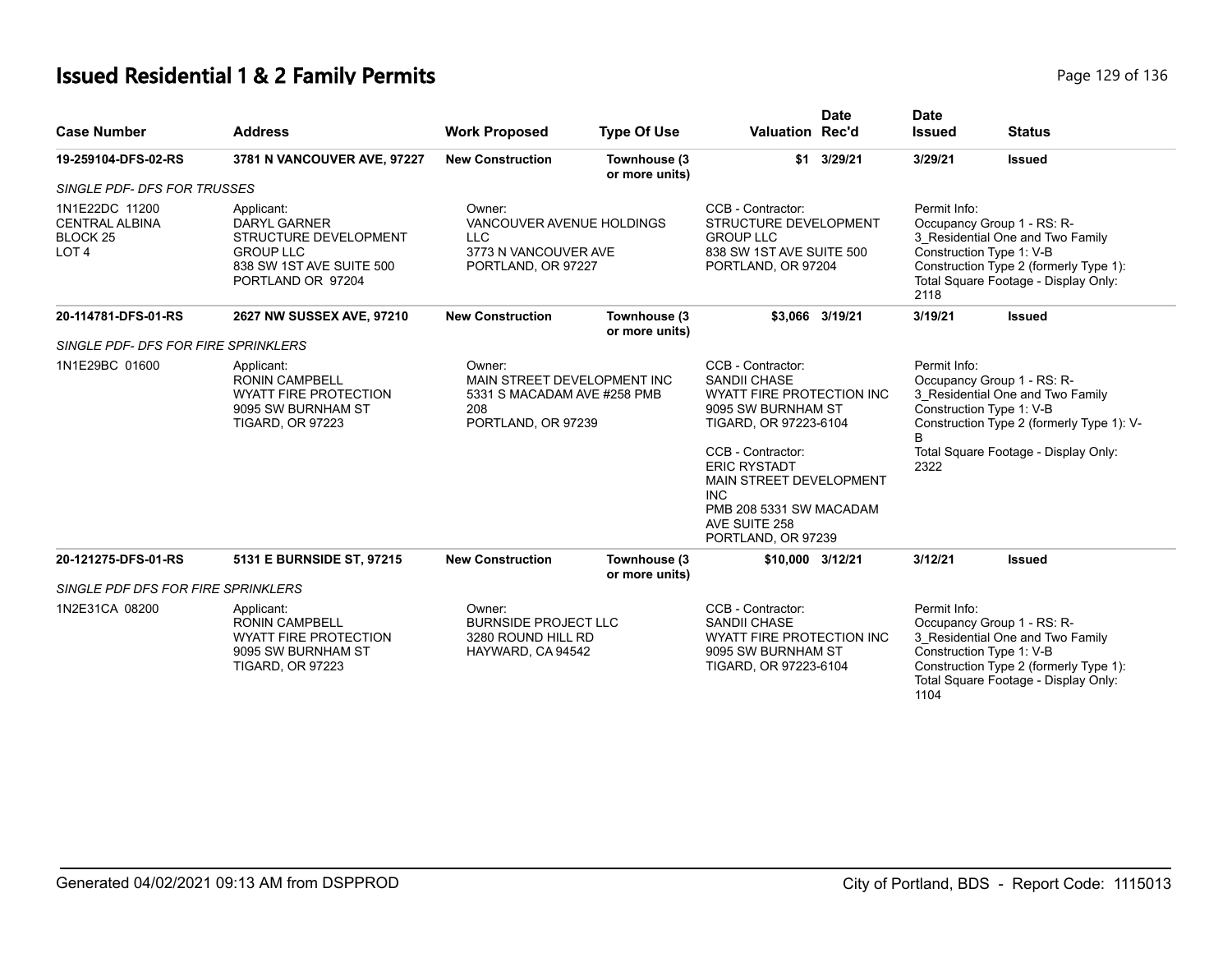# **Issued Residential 1 & 2 Family Permits Page 130 of 136** Page 130 of 136

| <b>Case Number</b>                                             | <b>Address</b>                                                                                                                                                                                                                                            | <b>Work Proposed</b>                                                                   | <b>Type Of Use</b>             | Valuation Rec'd                                                                                                           | <b>Date</b> | <b>Date</b><br><b>Issued</b> | <b>Status</b>                                                                                                                                                                                                      |
|----------------------------------------------------------------|-----------------------------------------------------------------------------------------------------------------------------------------------------------------------------------------------------------------------------------------------------------|----------------------------------------------------------------------------------------|--------------------------------|---------------------------------------------------------------------------------------------------------------------------|-------------|------------------------------|--------------------------------------------------------------------------------------------------------------------------------------------------------------------------------------------------------------------|
| 19-205463-REV-01-RS                                            | 508 NE 56TH AVE, 97213                                                                                                                                                                                                                                    | <b>New Construction</b>                                                                | Townhouse (3<br>or more units) |                                                                                                                           | \$0 1/15/21 | 3/19/21                      | <b>Issued</b>                                                                                                                                                                                                      |
| <b>HEAD TO THE 3RD FLOOR</b>                                   | SINGLE PDF REVISION TO THE FIRE SPRINKLERS ON THE DFS 01 RECALCULATED THE REMOTE AREA . 1 SPRINKLER HEAD REMOVED ON 2ND FLOOR. ADDED 1                                                                                                                    |                                                                                        |                                |                                                                                                                           |             |                              |                                                                                                                                                                                                                    |
| 1N2E31AC 08904<br>LOT <sub>4</sub>                             | Applicant:<br><b>DEREK LANGEL</b><br>DB FIRE PROTECTION INC<br>PORTLAND OR<br><b>USA</b>                                                                                                                                                                  | Owner:<br>REILLY SIGNATURE HOMES LLC<br>3231 NE US GRANT PL<br>PORTLAND, OR 97212-5144 |                                | CCB - Contractor:<br><b>JOHN REILLY</b><br><b>REILLY SIGNATURE HOMES LLC</b><br>3231 NE US GRANT PL<br>PORTLAND, OR 97212 |             | Permit Info:<br>3029         | Occupancy Group 1 - RS: R-<br>3 Residential One and Two Family<br>Construction Type 1: V-B<br>Construction Type 2 (formerly Type 1): V-<br>Total Square Footage - Display Only:                                    |
| 19-213898-000-00-RS                                            | 140 NE SACRAMENTO ST, 97212                                                                                                                                                                                                                               | <b>New Construction</b>                                                                | Townhouse (3                   | \$205,121 8/23/19                                                                                                         |             | 3/8/21                       | <b>Under Inspection</b>                                                                                                                                                                                            |
| SEPARATE. ***13D FIRE SPRINKLERS DFS**                         | NEW CONSTRUCTION OF 3 STORY TOWNHOUSE IN WEST BUILDING (UNIT A) /NO GARAGE/ FLAT LOT/ COMPLEX. MECHANICAL, ELECTRICAL, PLUMBING PERMITS                                                                                                                   |                                                                                        | or more units)                 |                                                                                                                           |             |                              |                                                                                                                                                                                                                    |
| 1N1E27DA 03300                                                 | Applicant:<br>ANDY BORGERDING<br><b>FOSLER ARCHITECTURE LLC</b><br>1930 NW LOVEJOY ST<br>PORTLAND OR 97209                                                                                                                                                | Owner:<br>206 NE SACRAMENTO LLC<br>1887 WHITNEY MESA DR #1836<br>HENDERSON, NV 89014   |                                | CCB - Contractor:<br><b>HAMILTON AND KASHORO</b><br><b>GROUP LLC</b><br>4702 N ALBINA AVE<br>PORTLAND, OR 97217           |             | Permit Info:<br>1675         | Occupancy Group 1 - RS: R-<br>3 Residential One and Two Family<br>Construction Type 1: V-B<br>Total Square Footage - Display Only:<br>Number of New Dwelling Units: 1                                              |
| 19-213936-000-00-RS                                            | 144 NE SACRAMENTO ST, 97212                                                                                                                                                                                                                               | <b>New Construction</b>                                                                | Townhouse (3<br>or more units) | \$224.051 8/23/19                                                                                                         |             | 3/8/21                       | <b>Under Inspection</b>                                                                                                                                                                                            |
| SEPARATE. *** DFS NFPA 13D Fire Sprinkler***<br>1N1E27DA 03300 | NEW CONSTRUCTION OF 3 STORY TOWNHOUSE IN WEST BUILDING (UNIT C) / 1-CAR GARAGE/ FLAT LOT/ COMPLEX. MECHANICAL, ELECTRICAL, PLUMBING PERMITS<br>Applicant:<br>ANDY BORGERDING<br><b>FOSLER ARCHITECTURE LLC</b><br>1930 NW LOVEJOY ST<br>PORTLAND OR 97209 | Owner:<br>206 NE SACRAMENTO LLC<br>1887 WHITNEY MESA DR #1836<br>HENDERSON, NV 89014   |                                | CCB - Contractor:<br><b>HAMILTON AND KASHORO</b><br><b>GROUP LLC</b><br>4702 N ALBINA AVE<br>PORTLAND, OR 97217           |             | Permit Info:<br>1950         | Occupancy Group 1 - RS: R-<br>3 Residential One and Two Family<br>Construction Type 1: V-B<br>Construction Type 2 (formerly Type 1): V-<br>Total Square Footage - Display Only:<br>Number of New Dwelling Units: 1 |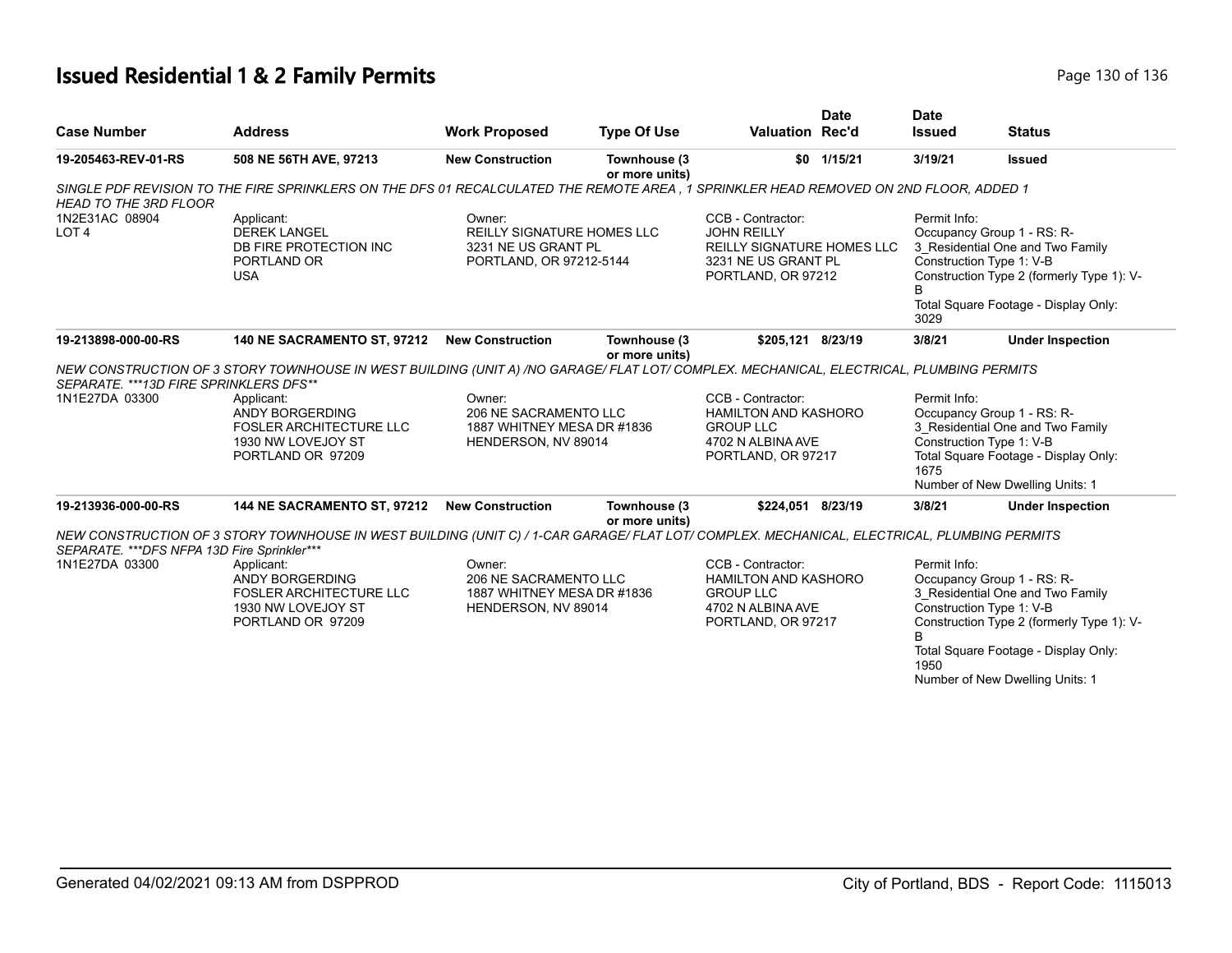# **Issued Residential 1 & 2 Family Permits Page 131 of 136** Page 131 of 136

| <b>Case Number</b>                                      | <b>Address</b>                                                                                                                                                                                                                                            | <b>Work Proposed</b>                                                                 | <b>Type Of Use</b>             | <b>Valuation Rec'd</b>                                                                                          | <b>Date</b> | <b>Date</b><br><b>Issued</b> | <b>Status</b>                                                                                                                                                                                                      |
|---------------------------------------------------------|-----------------------------------------------------------------------------------------------------------------------------------------------------------------------------------------------------------------------------------------------------------|--------------------------------------------------------------------------------------|--------------------------------|-----------------------------------------------------------------------------------------------------------------|-------------|------------------------------|--------------------------------------------------------------------------------------------------------------------------------------------------------------------------------------------------------------------|
| 19-213938-000-00-RS                                     | 148 NE SACRAMENTO ST, 97212                                                                                                                                                                                                                               | <b>New Construction</b>                                                              | Townhouse (3<br>or more units) | \$224,051 8/23/19                                                                                               |             | 3/8/21                       | <b>Under Inspection</b>                                                                                                                                                                                            |
| PERMITS SEPARATE. ***13D FIRE SPRINKLERS DFS**          | NEW CONSTRUCTION OF 3 STORY TOWNHOUSE IN WEST BUILDING (UNIT E) / 1- CAR GARAGE. FLAT LOT/ COMPLEX. MECHANICAL, ELECTRICAL, PLUMBING                                                                                                                      |                                                                                      |                                |                                                                                                                 |             |                              |                                                                                                                                                                                                                    |
| 1N1E27DA 03300                                          | Applicant:<br>ANDY BORGERDING<br><b>FOSLER ARCHITECTURE LLC</b><br>1930 NW LOVEJOY ST<br>PORTLAND OR 97209                                                                                                                                                | Owner:<br>206 NE SACRAMENTO LLC<br>1887 WHITNEY MESA DR #1836<br>HENDERSON, NV 89014 |                                | CCB - Contractor:<br><b>HAMILTON AND KASHORO</b><br><b>GROUP LLC</b><br>4702 N ALBINA AVE<br>PORTLAND, OR 97217 |             | Permit Info:<br>1950         | Occupancy Group 1 - RS: R-<br>3_Residential One and Two Family<br>Construction Type 1: V-B<br>Construction Type 2 (formerly Type 1): V-<br>Total Square Footage - Display Only:<br>Number of New Dwelling Units: 1 |
| 19-213939-000-00-RS                                     | 152 NE SACRAMENTO ST, 97212                                                                                                                                                                                                                               | <b>New Construction</b>                                                              | Townhouse (3                   | \$224,051 8/23/19                                                                                               |             | 3/8/21                       | <b>Under Inspection</b>                                                                                                                                                                                            |
| SEPARATE.***13D FIRE SPRINKLERS DFS**<br>1N1E27DA 03300 | NEW CONSTRUCTION OF 3 STORY TOWNHOUSE IN WEST BUILDING (UNIT G)/ 1- CAR GARAGE. FLAT LOT/ COMPLEX. MECHANICAL, ELECTRICAL, PLUMBING PERMITS<br>Applicant:<br>ANDY BORGERDING<br><b>FOSLER ARCHITECTURE LLC</b><br>1930 NW LOVEJOY ST<br>PORTLAND OR 97209 | Owner:<br>206 NE SACRAMENTO LLC<br>1887 WHITNEY MESA DR #1836<br>HENDERSON, NV 89014 | or more units)                 | CCB - Contractor:<br><b>HAMILTON AND KASHORO</b><br><b>GROUP LLC</b><br>4702 N ALBINA AVE<br>PORTLAND, OR 97217 |             | Permit Info:<br>B<br>1950    | Occupancy Group 1 - RS: R-<br>3 Residential One and Two Family<br>Construction Type 1: V-B<br>Construction Type 2 (formerly Type 1): V-<br>Total Square Footage - Display Only:<br>Number of New Dwelling Units: 1 |
| 19-213940-000-00-RS                                     | 156 NE SACRAMENTO ST, 97212                                                                                                                                                                                                                               | <b>New Construction</b>                                                              | Townhouse (3<br>or more units) | \$224,051 8/23/19                                                                                               |             | 3/8/21                       | <b>Under Inspection</b>                                                                                                                                                                                            |
| SEPARATE.***13D FIRE SPRINKLERS DFS**                   | NEW CONSTRUCTION OF 3 STORY TOWNHOUSE IN WEST BUILDING (UNIT I)/ 1- CAR GARAGE. FLAT LOT/ COMPLEX. MECHANICAL, ELECTRICAL, PLUMBING PERMITS                                                                                                               |                                                                                      |                                |                                                                                                                 |             |                              |                                                                                                                                                                                                                    |
| 1N1E27DA 03300                                          | Applicant:<br>ANDY BORGERDING<br><b>FOSLER ARCHITECTURE LLC</b><br>1930 NW LOVEJOY ST<br>PORTLAND OR 97209                                                                                                                                                | Owner:<br>206 NE SACRAMENTO LLC<br>1887 WHITNEY MESA DR #1836<br>HENDERSON, NV 89014 |                                | CCB - Contractor:<br><b>HAMILTON AND KASHORO</b><br><b>GROUP LLC</b><br>4702 N ALBINA AVE<br>PORTLAND, OR 97217 |             | Permit Info:<br>1950         | Occupancy Group 1 - RS: R-<br>3 Residential One and Two Family<br>Construction Type 1: V-B<br>Construction Type 2 (formerly Type 1): V-<br>Total Square Footage - Display Only:<br>Number of New Dwelling Units: 1 |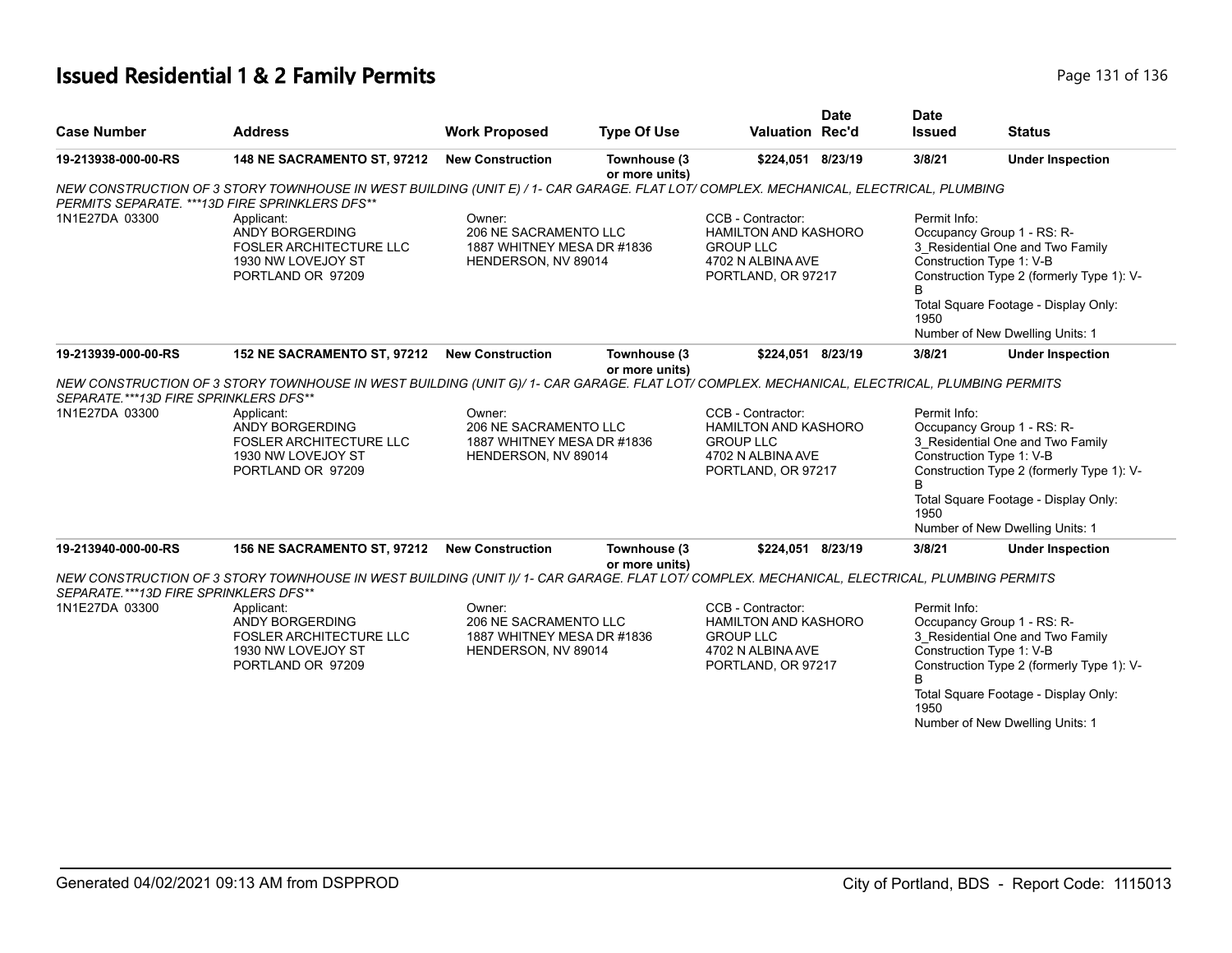# **Issued Residential 1 & 2 Family Permits Page 132 of 136** Page 132 of 136

|                                                          |                                                                                                                                                                                                                                                                                                                       |                                                                                      |                                |                                                                                                                 | <b>Date</b>                                                                                                                                                                                                        | <b>Date</b>                                                                                                                                                                                                                                      |                                                                                                                                                                                                                     |  |
|----------------------------------------------------------|-----------------------------------------------------------------------------------------------------------------------------------------------------------------------------------------------------------------------------------------------------------------------------------------------------------------------|--------------------------------------------------------------------------------------|--------------------------------|-----------------------------------------------------------------------------------------------------------------|--------------------------------------------------------------------------------------------------------------------------------------------------------------------------------------------------------------------|--------------------------------------------------------------------------------------------------------------------------------------------------------------------------------------------------------------------------------------------------|---------------------------------------------------------------------------------------------------------------------------------------------------------------------------------------------------------------------|--|
| <b>Case Number</b>                                       | <b>Address</b>                                                                                                                                                                                                                                                                                                        | <b>Work Proposed</b>                                                                 | <b>Type Of Use</b>             | Valuation Rec'd                                                                                                 |                                                                                                                                                                                                                    | <b>Issued</b>                                                                                                                                                                                                                                    | <b>Status</b>                                                                                                                                                                                                       |  |
| 19-213945-000-00-RS                                      | 164 NE SACRAMENTO ST, 97212                                                                                                                                                                                                                                                                                           | <b>New Construction</b>                                                              | Townhouse (3<br>or more units) | \$224,051 8/28/19                                                                                               |                                                                                                                                                                                                                    | 3/8/21                                                                                                                                                                                                                                           | <b>Under Inspection</b>                                                                                                                                                                                             |  |
| SEPARATE.***13D FIRE SPRINKLERS DFS**                    | NEW CONSTRUCTION OF 3 STORY TOWNHOUSE IN EAST BUILDING (UNIT F) / 1- CAR GARAGE FLAT LOT/ COMPLEX. MECHANICAL, ELECTRICAL, PLUMBING PERMITS                                                                                                                                                                           |                                                                                      |                                |                                                                                                                 |                                                                                                                                                                                                                    |                                                                                                                                                                                                                                                  |                                                                                                                                                                                                                     |  |
| 1N1E27DA 03300                                           | Owner:<br>CCB - Contractor:<br>Applicant:<br>206 NE SACRAMENTO LLC<br>ANDY BORGERDING<br><b>HAMILTON AND KASHORO</b><br><b>FOSLER ARCHITECTURE LLC</b><br>1887 WHITNEY MESA DR #1836<br><b>GROUP LLC</b><br>1930 NW LOVEJOY ST<br>4702 N ALBINA AVE<br>HENDERSON, NV 89014<br>PORTLAND OR 97209<br>PORTLAND, OR 97217 |                                                                                      |                                | Permit Info:<br>B<br>1950                                                                                       | Occupancy Group 1 - RS: R-<br>3 Residential One and Two Family<br>Construction Type 1: V-B<br>Construction Type 2 (formerly Type 1): V-<br>Total Square Footage - Display Only:<br>Number of New Dwelling Units: 1 |                                                                                                                                                                                                                                                  |                                                                                                                                                                                                                     |  |
| 19-213948-000-00-RS                                      | 160 NE SACRAMENTO ST, 97212                                                                                                                                                                                                                                                                                           | <b>New Construction</b>                                                              | Townhouse (3<br>or more units) | \$224,051 8/23/19                                                                                               |                                                                                                                                                                                                                    | 3/8/21                                                                                                                                                                                                                                           | <b>Under Inspection</b>                                                                                                                                                                                             |  |
| SEPARATE.***13D FIRE SPRINKLERS DFS**                    | NEW CONSTRUCTION OF 3 STORY TOWNHOUSE IN EAST BUILDING (UNIT H) 1- CAR GARAGE/ FLAT LOT/ COMPLEX. MECHANICAL, ELECTRICAL, PLUMBING PERMITS                                                                                                                                                                            |                                                                                      |                                |                                                                                                                 |                                                                                                                                                                                                                    |                                                                                                                                                                                                                                                  |                                                                                                                                                                                                                     |  |
| 1N1E27DA 03300                                           | Applicant:<br>ANDY BORGERDING<br><b>FOSLER ARCHITECTURE LLC</b><br>1930 NW LOVEJOY ST<br>PORTLAND OR 97209                                                                                                                                                                                                            | Owner:<br>206 NE SACRAMENTO LLC<br>1887 WHITNEY MESA DR #1836<br>HENDERSON, NV 89014 |                                | CCB - Contractor:<br><b>HAMILTON AND KASHORO</b><br><b>GROUP LLC</b><br>4702 N ALBINA AVE<br>PORTLAND, OR 97217 |                                                                                                                                                                                                                    | Permit Info:<br>Occupancy Group 1 - RS: R-<br>3 Residential One and Two Family<br>Construction Type 1: V-B<br>Construction Type 2 (formerly Type 1): V-<br>B.<br>Total Square Footage - Display Only:<br>1950<br>Number of New Dwelling Units: 1 |                                                                                                                                                                                                                     |  |
| 20-126982-000-00-RS                                      | 7460 N OSWEGO AVE, 97203                                                                                                                                                                                                                                                                                              | <b>New Construction</b>                                                              | Townhouse (3<br>or more units) | \$115,970 4/15/20                                                                                               |                                                                                                                                                                                                                    | 3/18/21                                                                                                                                                                                                                                          | <b>Under Inspection</b>                                                                                                                                                                                             |  |
|                                                          | NEW 6 ATTACHED TOWNHOUSE UNIT 4 OF 6/2 STORY/FLAT LOT/COMPLEX ***TRADE PERMITS TO BE OBTAINED SEPARATE*** ***ROOF TRUSSES DFS***                                                                                                                                                                                      |                                                                                      |                                |                                                                                                                 |                                                                                                                                                                                                                    |                                                                                                                                                                                                                                                  |                                                                                                                                                                                                                     |  |
| 1N1W12AA 15801<br>BLOCK <sub>2</sub><br>LOT <sub>9</sub> | Applicant:<br><b>VITALY SUKHANOV</b><br>PROVISION INVESTMENTS<br>2700 NE ANDRESEN ROAD<br>VANCOUVER WA 98661                                                                                                                                                                                                          |                                                                                      |                                | CCB - Contractor:<br>EIKO BUILDERS LLC<br>809 NE 146TH ST.<br>VANCOUVER, WA 98685                               |                                                                                                                                                                                                                    | Permit Info:                                                                                                                                                                                                                                     | Occupancy Group 1 - RS: R-<br>3 Residential One and Two Family<br>Construction Type 1: V-B<br>Construction Type 2 (formerly Type 1):<br>Total Square Footage - Display Only: 947<br>Number of New Dwelling Units: 1 |  |
| 20-126988-000-00-RS                                      | 7460 N OSWEGO AVE, 97203                                                                                                                                                                                                                                                                                              | <b>New Construction</b>                                                              | Townhouse (3<br>or more units) | \$115,970 4/15/20                                                                                               |                                                                                                                                                                                                                    | 3/18/21                                                                                                                                                                                                                                          | <b>Under Inspection</b>                                                                                                                                                                                             |  |
|                                                          | NEW 6 ATTACHED TOWNHOUSE UNIT 6 OF 6/2 STORY/FLAT LOT/COMPLEX ***TRADE PERMITS TO BE OBTAINED SEPARATE*** ***ROOF TRUSSES DFS***                                                                                                                                                                                      |                                                                                      |                                |                                                                                                                 |                                                                                                                                                                                                                    |                                                                                                                                                                                                                                                  |                                                                                                                                                                                                                     |  |
| 1N1W12AA 15801<br>BLOCK <sub>2</sub><br>LOT <sub>9</sub> | Applicant:<br><b>VITALY SUKHANOV</b><br>PROVISION INVESTMENTS<br>2700 NE ANDRESEN ROAD<br>VANCOUVER WA 98661                                                                                                                                                                                                          |                                                                                      |                                | CCB - Contractor:<br>EIKO BUILDERS LLC<br>809 NE 146TH ST.<br>VANCOUVER, WA 98685                               |                                                                                                                                                                                                                    | Permit Info:                                                                                                                                                                                                                                     | Occupancy Group 1 - RS: R-<br>3_Residential One and Two Family<br>Construction Type 1: V-B<br>Construction Type 2 (formerly Type 1):<br>Total Square Footage - Display Only: 947<br>Number of New Dwelling Units: 1 |  |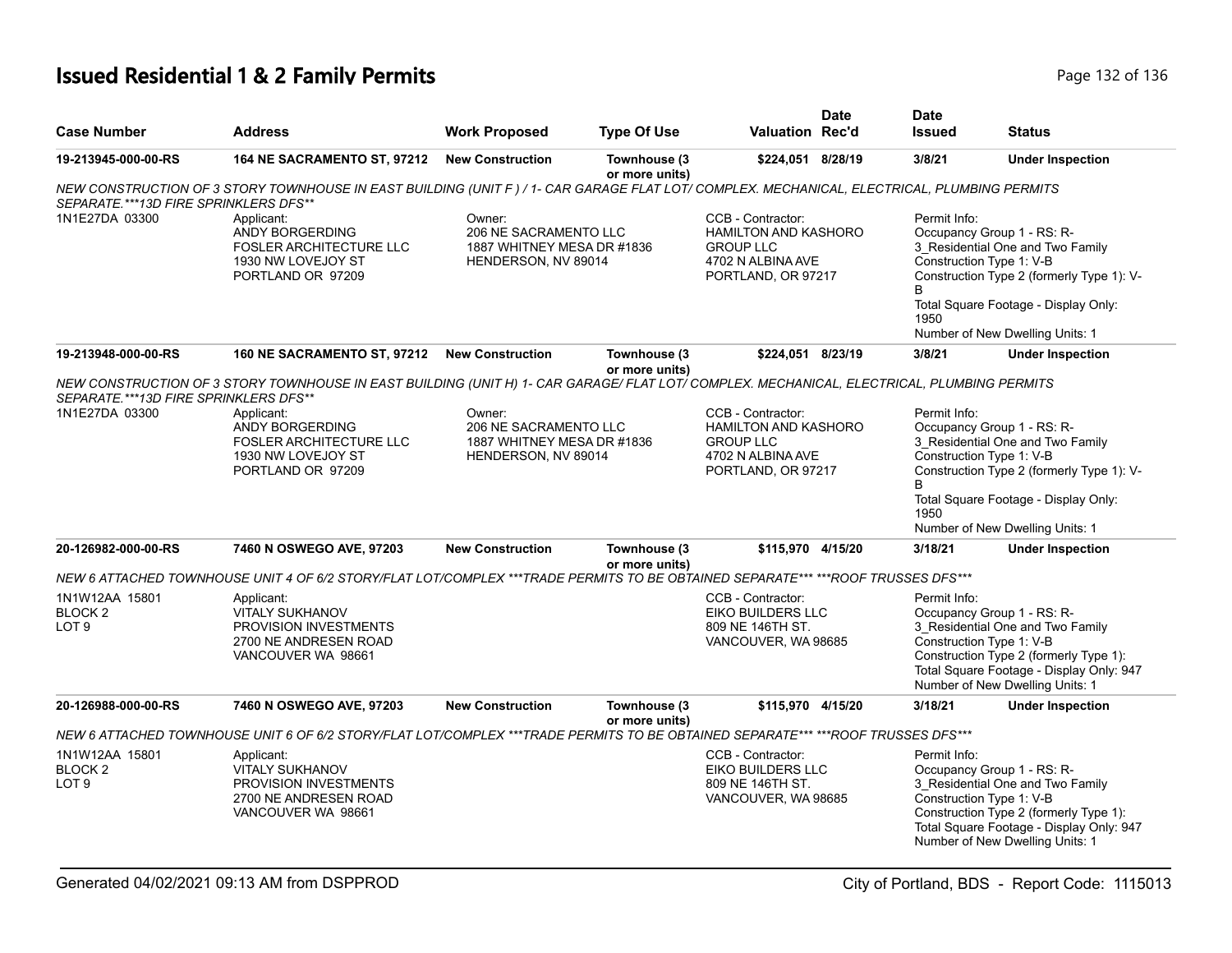# **Issued Residential 1 & 2 Family Permits Page 133 of 136** Page 133 of 136

| <b>Case Number</b>                    | <b>Address</b>                                                                                                                               | <b>Work Proposed</b>                                                                 | <b>Type Of Use</b>             | Valuation Rec'd                                                                                                 | <b>Date</b>                                                                                                                                                                                                                             | <b>Date</b><br><b>Issued</b>                                                                                                                                                                                                                    | <b>Status</b>                                                                                                                                                                                                       |  |
|---------------------------------------|----------------------------------------------------------------------------------------------------------------------------------------------|--------------------------------------------------------------------------------------|--------------------------------|-----------------------------------------------------------------------------------------------------------------|-----------------------------------------------------------------------------------------------------------------------------------------------------------------------------------------------------------------------------------------|-------------------------------------------------------------------------------------------------------------------------------------------------------------------------------------------------------------------------------------------------|---------------------------------------------------------------------------------------------------------------------------------------------------------------------------------------------------------------------|--|
| 20-126932-000-00-RS                   | 7460 N OSWEGO AVE, 97203                                                                                                                     | <b>New Construction</b>                                                              | Townhouse (3<br>or more units) | \$99,560 4/15/20                                                                                                |                                                                                                                                                                                                                                         | 3/16/21                                                                                                                                                                                                                                         | <b>Under Inspection</b>                                                                                                                                                                                             |  |
| SD permit***                          | NEW 6 ATTACHED TOWNHOUSE UNIT1OF 6/2 STORY/FLAT LOT/COMPLEX ***TRADE PERMITS TO BE OBTAINED SEPARATE*** ***ROOF TRUSSES DFS*** ***20-140740- |                                                                                      |                                |                                                                                                                 |                                                                                                                                                                                                                                         |                                                                                                                                                                                                                                                 |                                                                                                                                                                                                                     |  |
| 1N1W12AA 15801                        | Applicant:<br><b>VITALY SUKHANOV</b><br><b>PROVISION INVESTMENTS</b><br>2700 NE ANDRESEN ROAD<br>VANCOUVER WA 98661                          |                                                                                      |                                |                                                                                                                 |                                                                                                                                                                                                                                         | Permit Info:                                                                                                                                                                                                                                    | Occupancy Group 1 - RS: R-<br>3_Residential One and Two Family<br>Construction Type 1: V-B<br>Construction Type 2 (formerly Type 1):<br>Total Square Footage - Display Only: 813<br>Number of New Dwelling Units: 1 |  |
| 20-126976-000-00-RS                   | 7462 N OSWEGO AVE, 97203                                                                                                                     | <b>New Construction</b>                                                              | Townhouse (3<br>or more units) | \$98,948 4/15/20                                                                                                |                                                                                                                                                                                                                                         | 3/18/21                                                                                                                                                                                                                                         | <b>Under Inspection</b>                                                                                                                                                                                             |  |
|                                       | NEW 6 ATTACHED TOWNHOUSE UNIT 2 OF 6/2 STORY/FLAT LOT/COMPLEX ***TRADE PERMITS TO BE OBTAINED SEPARATE*** ***ROOF TRUSSES DFS***             |                                                                                      |                                |                                                                                                                 |                                                                                                                                                                                                                                         |                                                                                                                                                                                                                                                 |                                                                                                                                                                                                                     |  |
| 1N1W12AA 15801                        | Applicant:<br>VITALY SUKHANOV<br>PROVISION INVESTMENTS<br>2700 NE ANDRESEN ROAD<br>VANCOUVER WA 98661                                        |                                                                                      |                                | CCB - Contractor:<br><b>EIKO BUILDERS LLC</b><br>809 NE 146TH ST.<br>VANCOUVER, WA 98685                        |                                                                                                                                                                                                                                         | Permit Info:<br>Occupancy Group 1 - RS: R-<br>3_Residential One and Two Family<br>Construction Type 1: V-B<br>Construction Type 2 (formerly Type 1):<br>Total Square Footage - Display Only: 808<br>Number of New Dwelling Units: 1             |                                                                                                                                                                                                                     |  |
| 20-127013-000-00-RS                   | 172 NE SACRAMENTO ST, 97212                                                                                                                  | <b>New Construction</b>                                                              | Townhouse (3<br>or more units) | \$328,683 3/6/20                                                                                                |                                                                                                                                                                                                                                         | 3/8/21                                                                                                                                                                                                                                          | <b>Under Inspection</b>                                                                                                                                                                                             |  |
| SEPARATE***13D FIRE SPRINKLERS DFS**  | NEW CONSTRUCTION OF 3 STORY TOWNHOUSE IN EAST BUILDING (UNIT B)/ NO GARAGE/ FLAT LOT/ COMPLEX. MECHANICAL, ELECTRICAL, PLUMBING PERMITS      |                                                                                      |                                |                                                                                                                 |                                                                                                                                                                                                                                         |                                                                                                                                                                                                                                                 |                                                                                                                                                                                                                     |  |
| 1N1E27DA 03300                        | Applicant:<br>ANDY BORGERDING<br>FOSLER ARCHITECTURE LLC<br>1930 NW LOVEJOY ST<br>PORTLAND OR 97209                                          | Owner:<br>206 NE SACRAMENTO LLC<br>1887 WHITNEY MESA DR #1836<br>HENDERSON, NV 89014 |                                | CCB - Contractor:<br><b>HAMILTON AND KASHORO</b><br><b>GROUP LLC</b><br>4702 N ALBINA AVE<br>PORTLAND, OR 97217 | Permit Info:<br>Occupancy Group 1 - RS: R-<br>3 Residential One and Two Family<br>Construction Type 1: V-B<br>Construction Type 2 (formerly Type 1):<br>Total Square Footage - Display Only:<br>2684<br>Number of New Dwelling Units: 1 |                                                                                                                                                                                                                                                 |                                                                                                                                                                                                                     |  |
| 20-127020-000-00-RS                   | 168 NE SACRAMENTO ST, 97212                                                                                                                  | <b>New Construction</b>                                                              | Townhouse (3<br>or more units) | \$333,306 3/6/20                                                                                                |                                                                                                                                                                                                                                         | 3/8/21                                                                                                                                                                                                                                          | <b>Under Inspection</b>                                                                                                                                                                                             |  |
| SEPARATE.***13D FIRE SPRINKLERS DFS** | NEW CONSTRUCTION OF 3 STORY TOWNHOUSE IN EAST BUILDING (UNIT D)/ 2-CAR GARAGE. FLAT LOT/ COMPLEX. MECHANICAL, ELECTRICAL, PLUMBING PERMITS   |                                                                                      |                                |                                                                                                                 |                                                                                                                                                                                                                                         |                                                                                                                                                                                                                                                 |                                                                                                                                                                                                                     |  |
| 1N1E27DA 03300                        | Applicant:<br>ANDY BORGERDING<br><b>FOSLER ARCHITECTURE LLC</b><br>1930 NW LOVEJOY ST<br>PORTLAND OR 97209                                   | Owner:<br>206 NE SACRAMENTO LLC<br>1887 WHITNEY MESA DR #1836<br>HENDERSON, NV 89014 |                                | CCB - Contractor:<br><b>HAMILTON AND KASHORO</b><br><b>GROUP LLC</b><br>4702 N ALBINA AVE<br>PORTLAND, OR 97217 |                                                                                                                                                                                                                                         | Permit Info:<br>Occupancy Group 1 - RS: R-<br>3_Residential One and Two Family<br>Construction Type 1: V-B<br>Construction Type 2 (formerly Type 1): V-<br>B<br>Total Square Footage - Display Only:<br>2968<br>Number of New Dwelling Units: 1 |                                                                                                                                                                                                                     |  |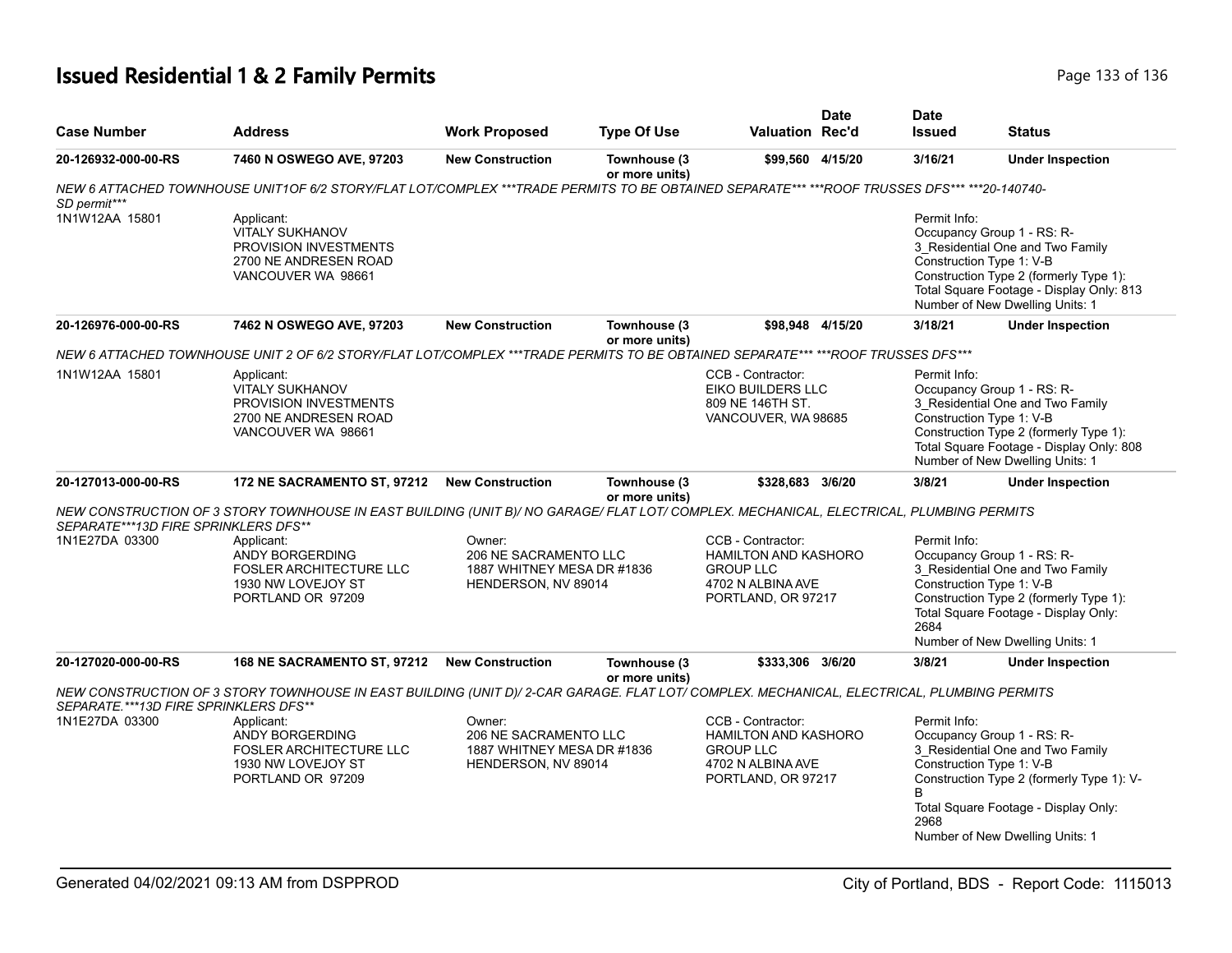# **Issued Residential 1 & 2 Family Permits Page 134 of 136** Page 134 of 136

|                                                          |                                                                                                                                  |                                                                                          |                                |                                                                                                                                                                                                                                                                                                                                                                                                                  | <b>Date</b> | <b>Date</b>                                                                                                                                                                                                                         |                                                                                                                      |  |
|----------------------------------------------------------|----------------------------------------------------------------------------------------------------------------------------------|------------------------------------------------------------------------------------------|--------------------------------|------------------------------------------------------------------------------------------------------------------------------------------------------------------------------------------------------------------------------------------------------------------------------------------------------------------------------------------------------------------------------------------------------------------|-------------|-------------------------------------------------------------------------------------------------------------------------------------------------------------------------------------------------------------------------------------|----------------------------------------------------------------------------------------------------------------------|--|
| <b>Case Number</b>                                       | <b>Address</b>                                                                                                                   | <b>Work Proposed</b>                                                                     | <b>Type Of Use</b>             | <b>Valuation Rec'd</b>                                                                                                                                                                                                                                                                                                                                                                                           |             | <b>Issued</b>                                                                                                                                                                                                                       | <b>Status</b>                                                                                                        |  |
| 20-126978-000-00-RS                                      | 7460 N OSWEGO AVE, 97203                                                                                                         | <b>New Construction</b>                                                                  | Townhouse (3<br>or more units) | \$115,970 4/15/20                                                                                                                                                                                                                                                                                                                                                                                                |             | 3/18/21                                                                                                                                                                                                                             | <b>Under Inspection</b>                                                                                              |  |
|                                                          | NEW 6 ATTACHED TOWNHOUSE UNIT 3 OF 6/2 STORY/FLAT LOT/COMPLEX ***TRADE PERMITS TO BE OBTAINED SEPARATE*** ***ROOF TRUSSES DFS*** |                                                                                          |                                |                                                                                                                                                                                                                                                                                                                                                                                                                  |             |                                                                                                                                                                                                                                     |                                                                                                                      |  |
| 1N1W12AA 15801<br>BLOCK <sub>2</sub><br>LOT <sub>9</sub> | Applicant:<br><b>VITALY SUKHANOV</b><br>PROVISION INVESTMENTS<br>2700 NE ANDRESEN ROAD<br>VANCOUVER WA 98661                     |                                                                                          |                                | CCB - Contractor:<br>Permit Info:<br>EIKO BUILDERS LLC<br>Occupancy Group 1 - RS: R-<br>809 NE 146TH ST.<br>VANCOUVER, WA 98685<br>Construction Type 1: V-B<br>Number of New Dwelling Units: 1                                                                                                                                                                                                                   |             | 3_Residential One and Two Family<br>Construction Type 2 (formerly Type 1):<br>Total Square Footage - Display Only: 947                                                                                                              |                                                                                                                      |  |
| 20-126985-000-00-RS                                      | 7460 N OSWEGO AVE, 97203                                                                                                         | <b>New Construction</b>                                                                  | Townhouse (3<br>or more units) | \$115,970 4/15/20                                                                                                                                                                                                                                                                                                                                                                                                |             | 3/18/21                                                                                                                                                                                                                             | <b>Under Inspection</b>                                                                                              |  |
|                                                          | NEW 6 ATTACHED TOWNHOUSE UNIT 5 OF 6/2 STORY/FLAT LOT/COMPLEX ***TRADE PERMITS TO BE OBTAINED SEPARATE*** ***ROOF TRUSSES DFS*** |                                                                                          |                                |                                                                                                                                                                                                                                                                                                                                                                                                                  |             |                                                                                                                                                                                                                                     |                                                                                                                      |  |
| 1N1W12AA 15801<br>BLOCK <sub>2</sub><br>LOT <sub>9</sub> | Applicant:<br><b>VITALY SUKHANOV</b><br>PROVISION INVESTMENTS<br>2700 NE ANDRESEN ROAD<br>VANCOUVER WA 98661                     |                                                                                          |                                | CCB - Contractor:<br>EIKO BUILDERS LLC<br>809 NE 146TH ST.<br>VANCOUVER, WA 98685                                                                                                                                                                                                                                                                                                                                |             | Permit Info:<br>Occupancy Group 1 - RS: R-<br>3 Residential One and Two Family<br>Construction Type 1: V-B<br>Construction Type 2 (formerly Type 1):<br>Total Square Footage - Display Only: 947<br>Number of New Dwelling Units: 1 |                                                                                                                      |  |
| 20-202746-000-00-RS                                      | 18 NE 134TH PL, 97233                                                                                                            | <b>New Construction</b>                                                                  | Townhouse (3<br>or more units) | \$202,622 10/15/20                                                                                                                                                                                                                                                                                                                                                                                               |             | 3/1/21                                                                                                                                                                                                                              | <b>Under Inspection</b>                                                                                              |  |
| 1N2E35DB 07611                                           | Applicant:<br><b>TERRY LAMASTERS</b><br><b>LGI HOMES</b><br>1450 LAKE ROBBINS DR., STE                                           | Owner:<br>LGI HOMES - OREGON LLC<br>1450 LAKE ROBBINS DR #430<br>THE WOODLANDS, TX 77380 |                                | SINGLE PDF - NEW 10 of 32 UNIT DEVELOPMENT on individual lots (BUILDING 3 - LOT 10 - BLACKBERRY) / Unit 2 of 4-Unit Townhouse / 2-STORY / 1 CAR GARAGE / SLOPED<br>SOUTH OF LOTS / COMPLEX *** Site Development Under Separate Permit 18-281589-SD *** ELECTRICAL MECHANICAL AND PLUMBING SEPARATE ***ADDED PT 3/19/21 ****<br>CCB - Contractor:<br>LEFTCO INCORPORATED<br>PO BOX 5945<br><b>SALEM, OR 97304</b> |             | Permit Info:<br>Occupancy Group 1 - RS: R-<br>3 Residential One and Two Family<br>Construction Type 1: V-B                                                                                                                          |                                                                                                                      |  |
|                                                          | 430<br>THE WOODLANDS, TX 77380                                                                                                   |                                                                                          |                                | CCB - Contractor:<br><b>LGI HOMES OREGON LLC</b><br>1450 LAKE ROBBINS DR STE<br>430<br>THE WOODLANDS, TX 77380                                                                                                                                                                                                                                                                                                   |             | B<br>1872                                                                                                                                                                                                                           | Construction Type 2 (formerly Type 1): V-<br>Total Square Footage - Display Only:<br>Number of New Dwelling Units: 1 |  |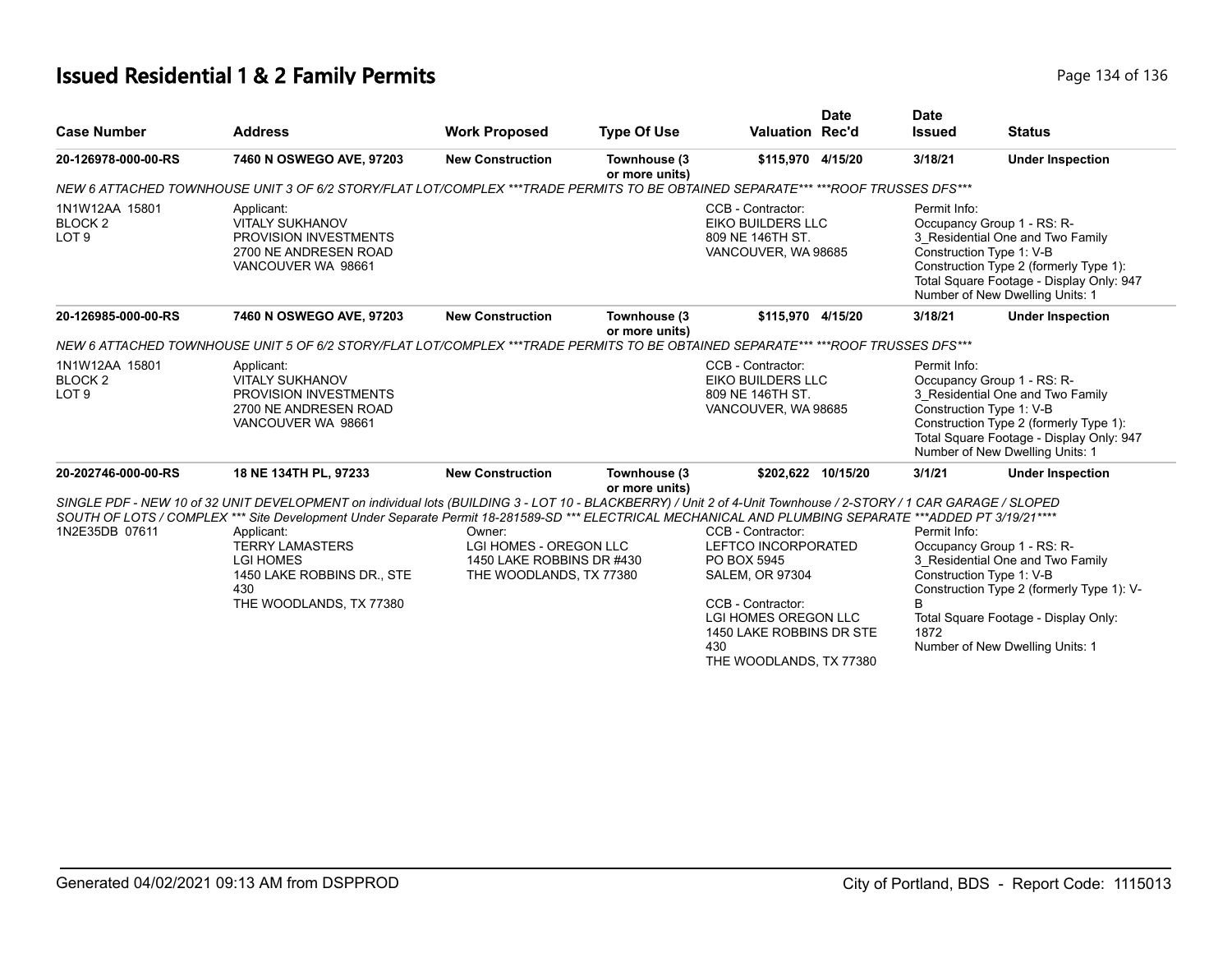# **Issued Residential 1 & 2 Family Permits Page 135 of 136** Page 135 of 136

|                                                                                                                                                                                                                                                |                                                                                                                                                                                                                                                                                                                                                                                                                                                       |                                                                                          |                                                                                           |                                                                                                                                                                                              | <b>Date</b>                                                                                                                                                                                          | <b>Date</b>               |                                                                                                                                                                                                                    |
|------------------------------------------------------------------------------------------------------------------------------------------------------------------------------------------------------------------------------------------------|-------------------------------------------------------------------------------------------------------------------------------------------------------------------------------------------------------------------------------------------------------------------------------------------------------------------------------------------------------------------------------------------------------------------------------------------------------|------------------------------------------------------------------------------------------|-------------------------------------------------------------------------------------------|----------------------------------------------------------------------------------------------------------------------------------------------------------------------------------------------|------------------------------------------------------------------------------------------------------------------------------------------------------------------------------------------------------|---------------------------|--------------------------------------------------------------------------------------------------------------------------------------------------------------------------------------------------------------------|
| <b>Case Number</b>                                                                                                                                                                                                                             | <b>Address</b>                                                                                                                                                                                                                                                                                                                                                                                                                                        | <b>Work Proposed</b>                                                                     | <b>Type Of Use</b>                                                                        | <b>Valuation Rec'd</b>                                                                                                                                                                       |                                                                                                                                                                                                      | <b>Issued</b>             | <b>Status</b>                                                                                                                                                                                                      |
| 20-202744-000-00-RS                                                                                                                                                                                                                            | 12 NE 134TH PL, 97233                                                                                                                                                                                                                                                                                                                                                                                                                                 | <b>New Construction</b>                                                                  | Townhouse (3<br>or more units)                                                            | \$179,547 10/15/20                                                                                                                                                                           |                                                                                                                                                                                                      | 3/1/21                    | <b>Under Inspection</b>                                                                                                                                                                                            |
| 1N2E35DB 07610                                                                                                                                                                                                                                 | SINGLE PDF - NEW 9 of 32 UNIT DEVELOPMENT on individual lots (BUILDING 3 - LOT 9 - APPLE) / Unit 1 of 4-Unit Townhouse / 2-STORY / 1 CAR GARAGE / SLOPED SOUTH<br>OF LOTS / COMPLEX *** Site Development Under Separate Permit 18-281589-SD *** ELECTRICAL MECHANICAL AND PLUMBING SEPARATE ***PT added 3/19/21 ****<br>Applicant:<br><b>TERRY LAMASTERS</b><br><b>LGI HOMES</b><br>1450 LAKE ROBBINS DR., STE<br>430<br>THE WOODLANDS, TX 77380      | Owner:<br>LGI HOMES - OREGON LLC<br>1450 LAKE ROBBINS DR #430<br>THE WOODLANDS, TX 77380 |                                                                                           | CCB - Contractor:<br>LEFTCO INCORPORATED<br>PO BOX 5945<br><b>SALEM, OR 97304</b><br>CCB - Contractor:<br>LGI HOMES OREGON LLC<br>1450 LAKE ROBBINS DR STE<br>430<br>THE WOODLANDS, TX 77380 |                                                                                                                                                                                                      | Permit Info:<br>B<br>1686 | Occupancy Group 1 - RS: R-<br>3 Residential One and Two Family<br>Construction Type 1: V-B<br>Construction Type 2 (formerly Type 1): V-<br>Total Square Footage - Display Only:<br>Number of New Dwelling Units: 1 |
| 20-140929-REV-01-RS                                                                                                                                                                                                                            | 2643 SE 13TH AVE, 97202                                                                                                                                                                                                                                                                                                                                                                                                                               | <b>New Construction</b>                                                                  | Townhouse (3                                                                              |                                                                                                                                                                                              | \$0 12/28/20                                                                                                                                                                                         | 3/17/21                   | <b>Issued</b>                                                                                                                                                                                                      |
| SINGLE PDF REVISION TO REVISE THE TRUSSES                                                                                                                                                                                                      |                                                                                                                                                                                                                                                                                                                                                                                                                                                       |                                                                                          | or more units)                                                                            |                                                                                                                                                                                              |                                                                                                                                                                                                      |                           |                                                                                                                                                                                                                    |
| 1S1E11BA 03100<br>Owner:<br>Applicant:<br><b>WEST COAST DEVELOPMENT</b><br><b>RICHARD ADAMS</b><br><b>FASTER PERMITS</b><br><b>GROUP INC</b><br>2000 SW 1ST AVENUE SUITE 420<br>1697 19TH ST<br>PORTLAND, OR 97201<br>WEST LINN, OR 97068-4453 |                                                                                                                                                                                                                                                                                                                                                                                                                                                       |                                                                                          | CCB - Contractor:<br><b>LANTIL LLC</b><br>11490 SE JENNIFER STREET<br>CLACKAMAS, OR 97015 |                                                                                                                                                                                              | Permit Info:<br>Occupancy Group 1 - RS: R-<br>3_Residential One and Two Family<br>Construction Type 1: V-B<br>Construction Type 2 (formerly Type 1):<br>Total Square Footage - Display Only:<br>1103 |                           |                                                                                                                                                                                                                    |
| 20-202750-000-00-RS                                                                                                                                                                                                                            | 72 NE 134TH PL, 97233                                                                                                                                                                                                                                                                                                                                                                                                                                 | <b>New Construction</b>                                                                  | Townhouse (3<br>or more units)                                                            | \$202,622 10/15/20                                                                                                                                                                           |                                                                                                                                                                                                      | 3/1/21                    | <b>Under Inspection</b>                                                                                                                                                                                            |
| 1N2E35DB 07623                                                                                                                                                                                                                                 | SINGLE PDF - NEW 22 of 32 UNIT DEVELOPMENT on individual lots (BUILDING 6 - LOT 22 - BLACKBERRY) / Unit 2 of 4-Unit Townhouse / 2-STORY / 1 CAR GARAGE / SLOPED<br>SOUTH OF LOTS / COMPLEX *** Site Development Under Separate Permit 18-281589-SD *** ELECTRICAL MECHANICAL AND PLUMBING SEPARATE ***ADDED PT 3/19/21***<br>Applicant:<br><b>TERRY LAMASTERS</b><br><b>LGI HOMES</b><br>1450 LAKE ROBBINS DR., STE<br>430<br>THE WOODLANDS, TX 77380 | Owner:<br>LGI HOMES - OREGON LLC<br>1450 LAKE ROBBINS DR #430<br>THE WOODLANDS, TX 77380 |                                                                                           | CCB - Contractor:<br>LEFTCO INCORPORATED<br>PO BOX 5945<br><b>SALEM, OR 97304</b><br>CCB - Contractor:<br>LGI HOMES OREGON LLC<br>1450 LAKE ROBBINS DR STE<br>430<br>THE WOODLANDS, TX 77380 |                                                                                                                                                                                                      | Permit Info:<br>1872      | Occupancy Group 1 - RS: R-<br>3 Residential One and Two Family<br>Construction Type 1: V-B<br>Construction Type 2 (formerly Type 1): V-<br>Total Square Footage - Display Only:<br>Number of New Dwelling Units: 1 |